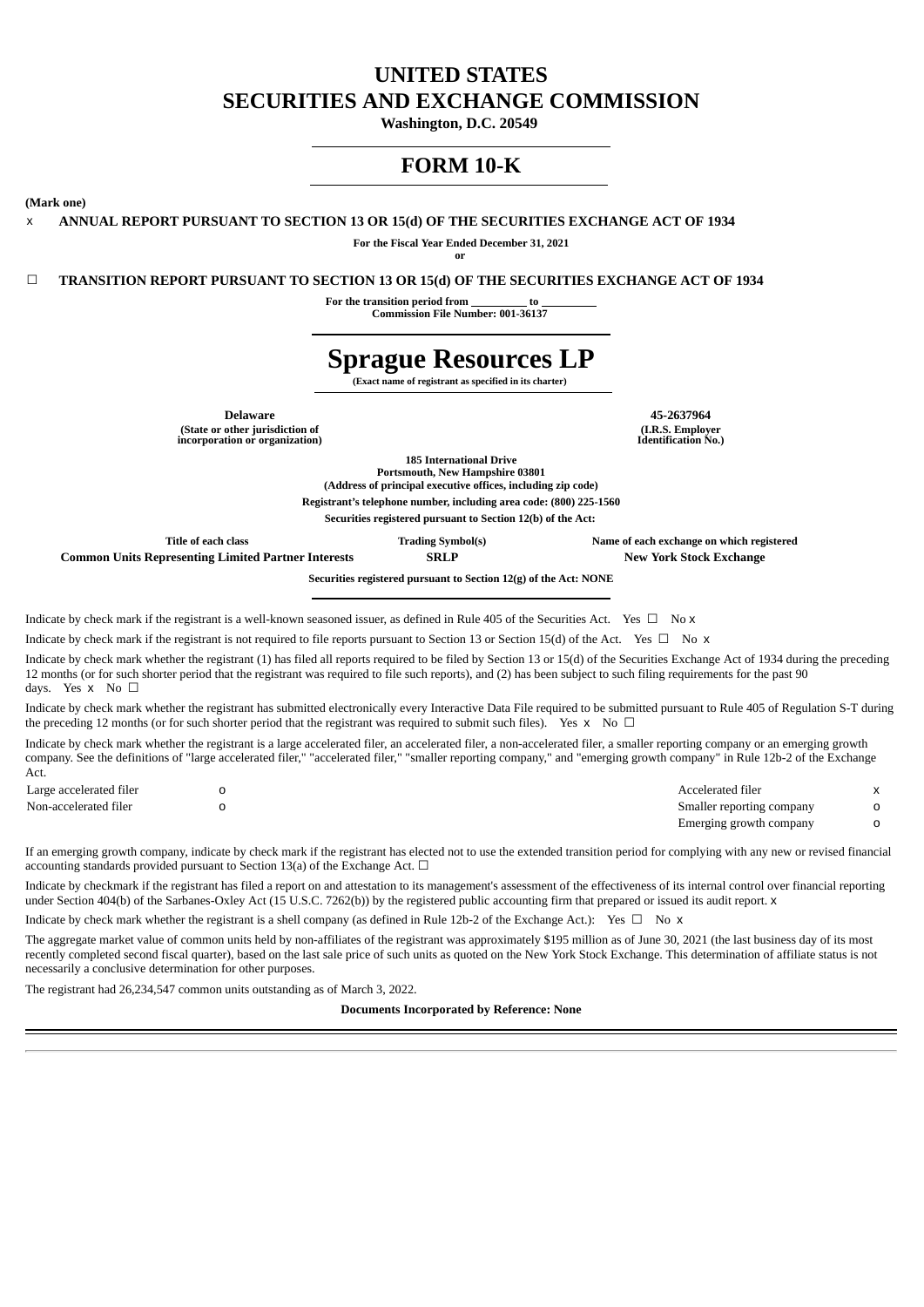# **SPRAGUE RESOURCES LP ANNUAL REPORT ON FORM 10-K TABLE OF CONTENTS**

|                   |                                                                                                              | Page         |
|-------------------|--------------------------------------------------------------------------------------------------------------|--------------|
| <b>PART I</b>     |                                                                                                              |              |
| Item 1.           | <b>Business</b>                                                                                              | $\mathbf{1}$ |
| Item 1A.          | <b>Risk Factors</b>                                                                                          | 14           |
| Item 1B.          | <b>Unresolved Staff Comments</b>                                                                             | 28           |
| Item 2.           | <b>Properties</b>                                                                                            | 29           |
| Item 3.           | <b>Legal Proceedings</b>                                                                                     | 30           |
| Item 4.           | <b>Mine Safety Disclosures</b>                                                                               | 30           |
| <b>PART II</b>    |                                                                                                              |              |
| Item 5.           | Market for Registrant's Common Equity, Related Stockholder Matters and Issuer Purchases of Equity Securities | 31           |
| Item 6.           | <b>Reserved</b>                                                                                              | 32           |
| Item 7.           | Management's Discussion and Analysis of Financial Condition and Results of Operations                        | 33           |
| Item 7A.          | <b>Quantitative and Qualitative Disclosures About Market Risk</b>                                            | 52           |
| Item 8.           | <b>Financial Statements and Supplementary Data</b>                                                           | 55           |
| Item 9.           | <b>Changes in and Disagreements With Accountants on Accounting and Financial Disclosure</b>                  | 55           |
| Item 9A.          | <b>Controls and Procedures</b>                                                                               | 55           |
| Item 9B.          | <b>Other Information</b>                                                                                     | 55           |
| <b>PART III</b>   |                                                                                                              |              |
| Item 10.          | Directors, Executive Officers and Corporate Governance                                                       | 56           |
| Item 11.          | <b>Executive Compensation</b>                                                                                | 63           |
| Item 12.          | <b>Security Ownership of Certain Beneficial Owners and Management and Related Stockholder Matters</b>        | 75           |
| Item 13.          | <b>Certain Relationships, Related Transactions and Director Independence</b>                                 | 77           |
| Item 14.          | <b>Principal Accountant Fees and Services</b>                                                                | 80           |
| <b>PART IV</b>    |                                                                                                              |              |
| Item 15.          | <b>Exhibits and Financial Statement Schedules</b>                                                            | 81           |
| Item 16.          | Form 10-K Summary                                                                                            | 83           |
| <b>Signatures</b> |                                                                                                              | 84           |
|                   |                                                                                                              |              |

i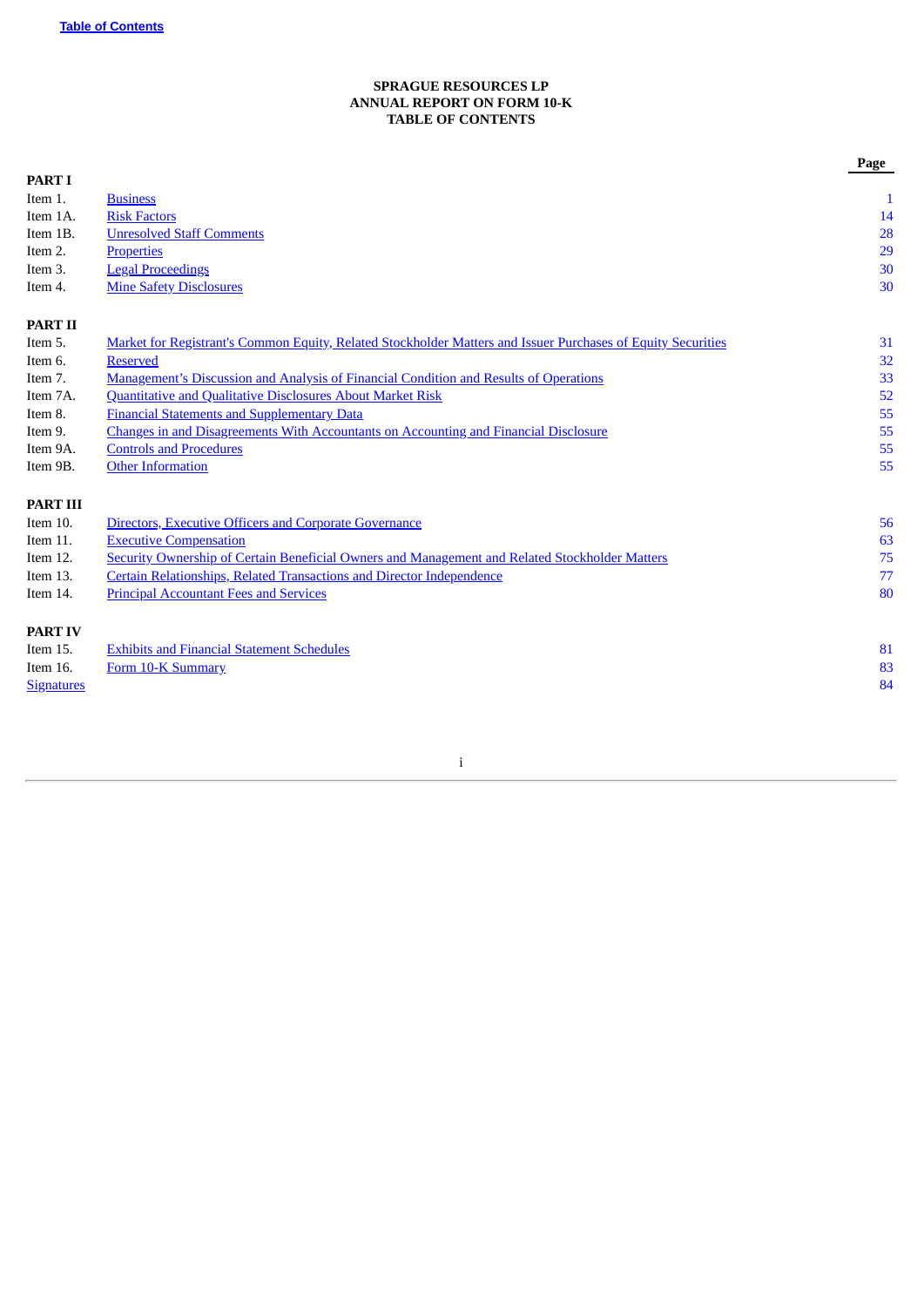#### **CAUTIONARY NOTE REGARDING FORWARD-LOOKING STATEMENTS**

This Annual Report on Form 10-K ("Annual Report") and any information incorporated by reference, contains statements that we believe are "forward-looking statements". Forward-looking statements are statements that express our belief, expectations, estimates, or intentions, as well as those statements we make that are not statements of historical fact. Forward-looking statements provide our current expectations and contain projections of results of operations, or financial condition, and/ or forecasts of future events. Words such as "may," "assume," "forecast," "position," "seek," "predict," "strategy," "expect," "intend," "plan," "estimate," "anticipate," "believe," "project," "budget," "outlook," "potential," "will," "could," "should," or "continue," and similar expressions are used to identify forward-looking statements. They can be affected by assumptions used or by known or unknown risks or uncertainties which could cause our actual results to differ materially from those contained in any forward-looking statement. Consequently, no forward-looking statements can be guaranteed. You are cautioned not to place undue reliance on any forward-looking statements.

Factors that could cause actual results to differ from those in the forward-looking statements include, but are not limited to: (i) changes in federal, state, local, and foreign laws or regulations including those that permit us to be treated as a partnership for federal income tax purposes, those that govern environmental protection and those that regulate the sale of our products to our customers; (ii) changes in the marketplace for our products or services resulting from events such as dramatic changes in commodity prices, increased competition, increased energy conservation, increased use of alternative fuels and new technologies, changes in local, domestic or international inventory levels, seasonality, changes in supply, weather and logistics disruptions, or general reductions in demand; (iii) security risks including terrorism and cyber-risk; (iv) adverse weather conditions, particularly warmer winter seasons and cooler summer seasons, climate change, environmental releases and natural disasters; (v) adverse local, regional, national, or international economic conditions, including but not limited to, public health crises that reduce economic activity, affect the demand for travel (public and private), as well as impacting costs of operation and availability of supply (including the coronavirus COVID-19 pandemic), unfavorable capital market conditions and detrimental political developments such as the inability to move products between foreign locales and the United States; (vi) nonpayment or nonperformance by our customers or suppliers; (vii) shutdowns or interruptions at our terminals and storage assets or at the source points for the products we store or sell, disruptions in our labor force, as well as disruptions in our information technology systems; (viii) unanticipated capital expenditures in connection with the construction, repair, or replacement of our assets; (ix) our ability to integrate acquired assets with our existing assets and to realize anticipated cost savings and other efficiencies and benefits; and  $(x)$  our ability to successfully complete our organic arowth and acquisition projects and/or to realize the anticipated financial and operational benefits. These are not all of the important factors that could cause actual results to differ materially from those expressed in our forward-looking statements. Other known or unpredictable factors could also have material adverse effects on future results. Consequently, all of the forward-looking statements made in this Annual Report are qualified by these cautionary statements, and we cannot assure you that actual results or developments that we anticipate will be realized or, even if realized, will have the expected consequences to or effect on us or our business or operations. In light of these risks, uncertainties and assumptions, the forward-looking events discussed in this Annual Report may not occur.

When considering these forward-looking statements, please note that we provide additional cautionary discussion of risks and uncertainties in Part I, Item 1A "Risk Factors," in Part II, Item 7 "Management's Discussion and Analysis of Financial Condition and Results of Operations," and in Part II, Item 7A "Quantitative and Qualitative Disclosures About Market Risk" of this Annual Report. In light of these risks, uncertainties and assumptions, the *forward-looking events discussed in this Annual Report may not occur.*

Forward-looking statements contained in this Annual Report speak only as of the date of this Annual Report (or other date as specified in this Annual Report) or as of the date given if provided in another filing with the U.S. Securities and Exchange Commission ("SEC"). We undertake no obligation, and disclaim any obligation, to publicly update, review or revise any forward-looking statements to reflect events or circumstances after the date of such statements. All forward-looking statements attributable to us or any person acting on our behalf are expressly qualified in their entirety by the cautionary statements contained or referred to in this Annual Report and our other existing and future periodic reports filed with the SEC.

ii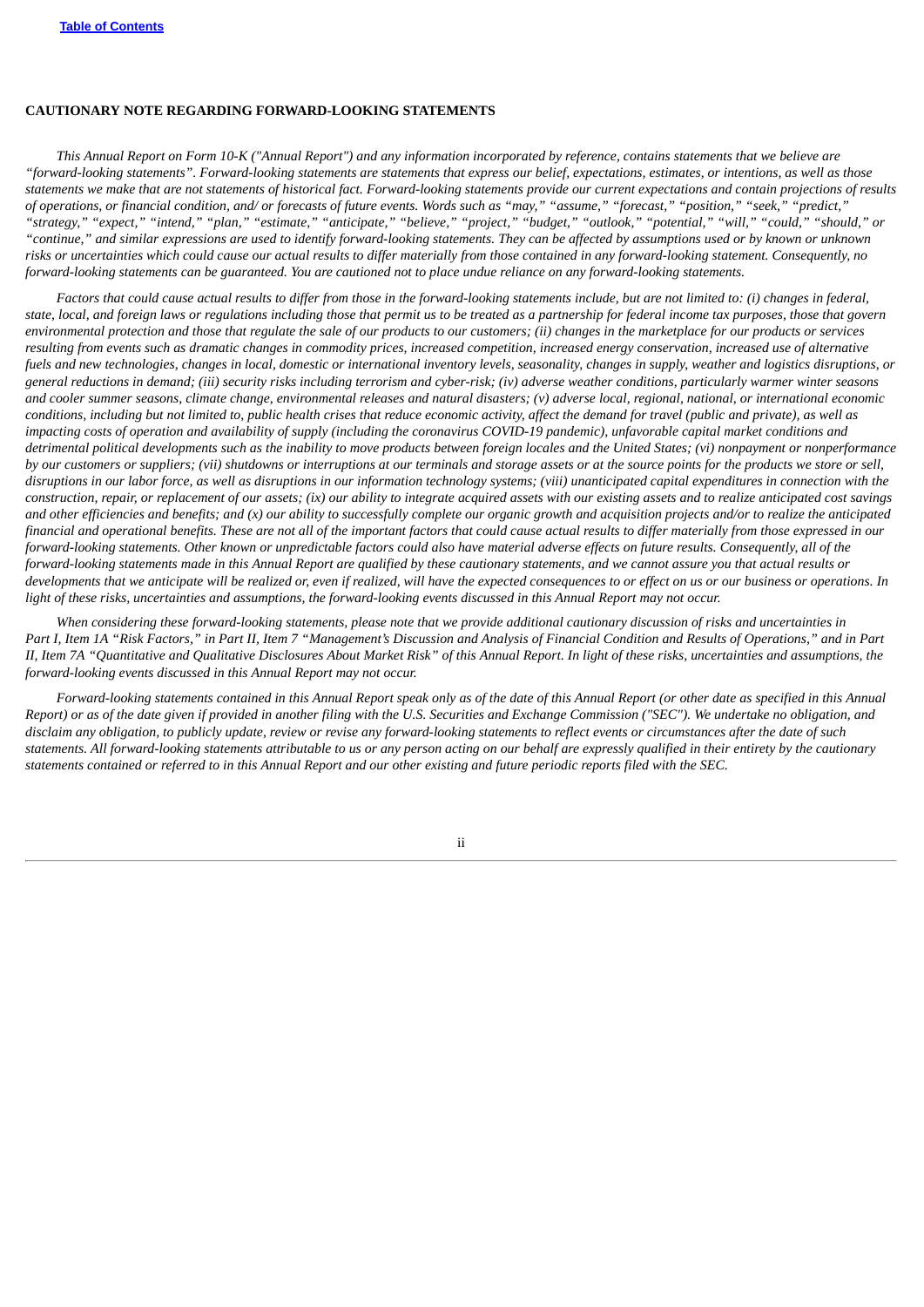#### **PART I**

#### <span id="page-3-0"></span>**Item 1. Business**

As used in this Annual Report, unless the context otherwise requires, prior to May 28, 2021, references to "Sprague Resources" and the "Partnership," refer to Spraque Resources LP and its subsidiaries; references to the "General Partner" refer to Spraque Resources GP LLC; references to "Axel Johnson" or the "Sponsor" refer to Axel Johnson Inc. and its controlled affiliates, collectively, other than Sprague Resources, its subsidiaries and its General Partner; references to "Sprague Holdings" refer to Sprague Resources Holdings LLC, a wholly owned subsidiary of Axel Johnson and the owner of *the General Partner.*

Unless the context otherwise requires, effective May 28, 2021, references referring to "Sprague Resources" and the "Partnership" refer to Spraque Resources LP and its subsidiaries; references to the "General Partner" refer to Spraque Resources GP LLC; references to "Hartree" or the "Sponsor" refer to Hartree Partners, LP, and its controlled affiliates, collectively, other than Sprague Resources, its subsidiaries and its General Partner; references to "Spraaue Holdinas" refer to Spraaue HP Holdinas LLC. a wholly owned subsidiary of Hartree and the owner of the General Partner.

*References to "our Predecessor" refer to Sprague Operating Resources LLC and its precursor Sprague Energy Corp.*

# **Our Partnership**

We are a Delaware limited partnership formed in June 2011 by Sprague Holdings and our General Partner. We engage in the purchase, storage, distribution and sale of refined products and natural gas, and provide storage and handling services for a broad range of materials. In October 2013, we became a publicly traded master limited partnership ("MLP") and our common units representing limited partner interests are listed on the New York Stock Exchange ("NYSE") under the ticker symbol "SRLP."

Our company history began with the 1870 founding of the Charles H. Sprague Company in Boston, Massachusetts; and, in 1905, the company opened the Penobscot Coal and Wharf Company, a tidewater terminal located in Searsport, Maine. By World War II, the company was operating eleven terminals and a fleet of two dozen vessels transporting coal and other products throughout the world. As fuel needs diversified in the United States, the company expanded its product offerings and invested in terminals, tankers, and product handling activities. In 1959, the company expanded its oil marketing activities via entry into the distillate oil market. In 1970, the company was sold to Royal Dutch Shell's Asiatic Petroleum subsidiary; and, in 1972, Royal Dutch Shell sold the company to Axel Johnson, a member of the Axel Johnson Group of Stockholm, Sweden.

On April 20, 2021, the Partnership announced that Sprague Holdings, an Axel Johnson subsidiary, entered into an agreement to sell to Sprague HP Holdings, LLC (a wholly-owned subsidiary of Hartree) Sprague Holdings' interest in the General Partner, the incentive distribution rights and all of the common units representing limited partner interests that Sprague Holdings owned in the Partnership (the "Transaction"). The Transaction was completed and effective on May 28, 2021 and the aggregate purchase price was \$290.0 million, consisting of approximately \$265.0 million attributable to the purchase of 16,058,484 common units and approximately \$25.0 million attributable to the general partner interest and incentive distribution rights.

On January 11, 2022, the Partnership received an unsolicited non-binding proposal from Hartree pursuant to which Hartree would acquire all of the outstanding common units of the Partnership that Hartree and its affiliates do not already own in exchange for \$16.50 in cash for each such common unit. The board of directors of the General Partner has delegated authority to evaluate and negotiate the proposal to its conflicts committee. The conflicts committee's evaluation process is currently ongoing.

We are one of the largest independent wholesale distributors of refined products in the Northeast United States based on aggregate terminal capacity. We own, operate and/or control a network of refined products and materials handling terminals and storage facilities predominantly located in the Northeast United States from New York to Maine and in Quebec, Canada that have a combined storage tank capacity of approximately 14.3 million barrels for refined products and other liquid materials, as well as approximately 2.0 million square feet of materials handling capacity. We also have access to approximately 48 third-party terminals in the Northeast United States through which we sell or distribute refined products pursuant to rack, exchange and throughput agreements.

We operate under four business segments: refined products, natural gas, materials handling and other operations. See Part II, Item 7 - "Management's Discussion and Analysis of Financial Condition and Results of Operations—Results of Operations" for a discussion of financial results by segment and see Segment Reporting included under Note 17 to our Consolidated Financial Statements for a presentation of financial results by reportable segment.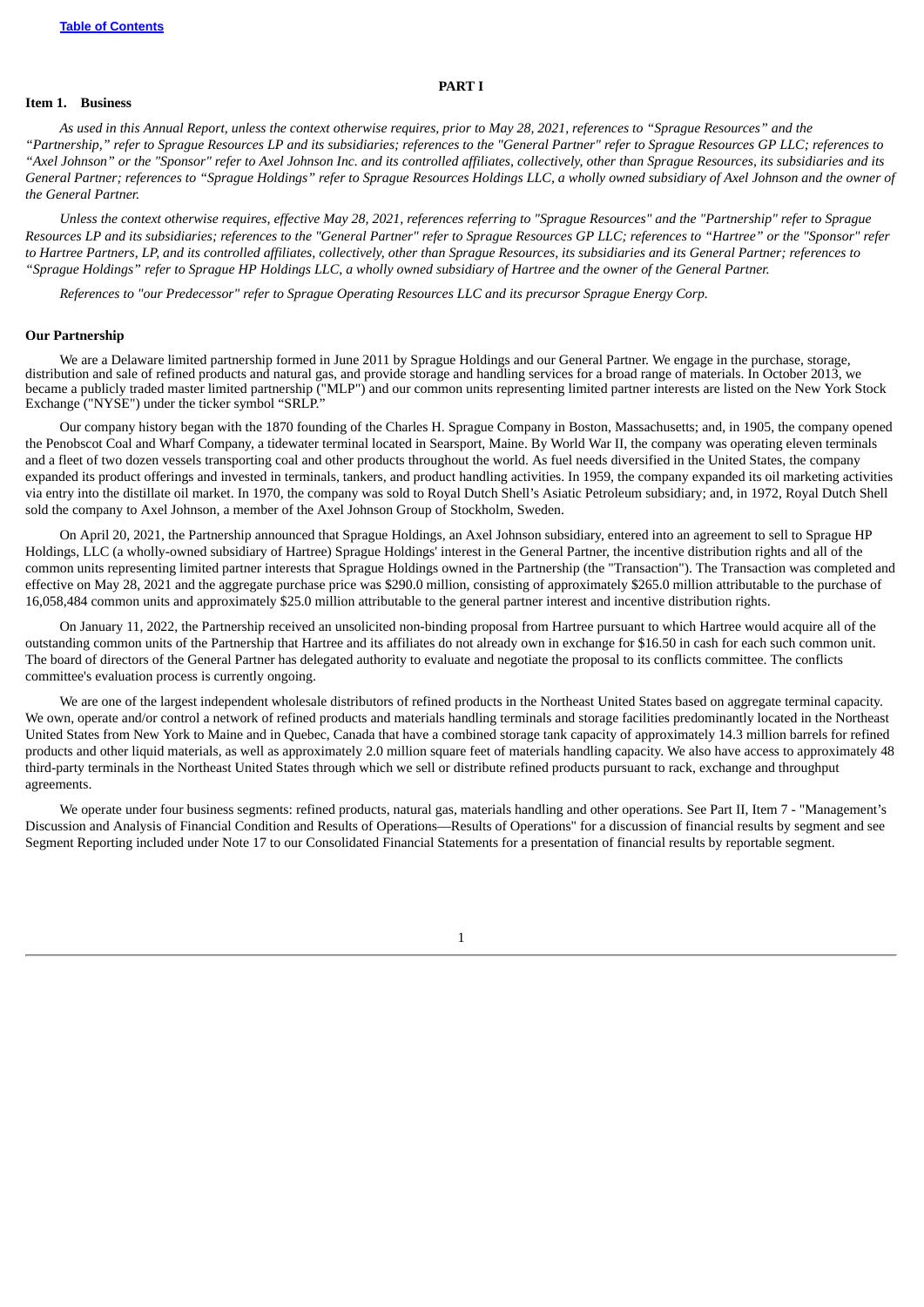As of December 31, 2021, the Sponsor, through its ownership of Sprague Holdings, owned 19,548,849 common units. On October 31, 2021, Hartree Bulk Storage, LLC ("Bulk Storage") ceased to be managed by HP Bulk Storage Manager, LLC and became managed by HBS Acquisition Co., LLC a wholly owned subsidiary of the Sponsor, Hartree. As a result of this change, the Sponsor was deemed to beneficially own the 1,375,000 common units held by Bulk Storage in addition to the 18,173,849 units held by Sprague Holdings, for a total of 19,548,849 common units representing 74.5% of the limited partner interests in the Partnership. Subsequent to this change, on December 3, 2021, the 1,375,000 common units held by Bulk Storage were transferred to Sprague Holdings in a transfer between two wholly owned subsidiaries of the Sponsor. As a result of this transfer, Sprague Holdings directly owns 19,548,849 common units, which consists of all of the common units beneficially owned by Hartree. Sprague Holdings also owns the General Partner, which in turn owns a non-economic interest in the Partnership. Sprague Holdings currently holds incentive distribution rights ("IDRs") that entitle it to receive increasing percentages of the cash the Partnership distributes from distributable cash flow in excess of \$0.7676 per unit per quarter, up to a maximum of 50.0%. The maximum distribution of 50% does not include any distributions that Sprague Holdings may receive on any limited partner units that it owns.

We furnish or file with the SEC our annual report on Form 10-K, quarterly reports on Form 10-Q, current reports on Form 8-K and amendments to those reports filed or furnished pursuant to Section 13(a) or 15(d) of the Securities Exchange Act of 1934, as amended, or the Exchange Act. We make these documents available free of charge on our website as soon as reasonably practicable after we electronically file such material with, or furnish such material to, the SEC. Our internet address is www.spragueenergy.com. Information on our website is not incorporated into this Annual Report on Form 10-K or our other filings with the SEC and is not a part of them.

#### **Business Strategies**

Our primary business objective is to increase distributable cash flow per unit over time by executing the following strategies:

- *Increase our business with our existing assets and customers.* We will make investments in our existing asset base to handle additional products and provide new services to customers. We also intend to win additional business by better serving customers' need for certainty of supply, reduced commodity price risk and high quality customer service.
- Target emerging opportunities in the energy transition, leveraging our asset base and customer franchise. As customers' demand for lower carbon fuels increase, we will continue to source and provide energy products to meet that demand. We intend to expand our liquid renewable fuels offerings, such as biodiesel and renewable diesel, explore the generation and supply of renewable natural gas at our terminals, expand our program of installing solar panels on our infrastructure, and position for materials handling opportunities in the growing offshore wind market.
- *Acquire additional terminals and marketing and distribution businesses that are accretive*. We intend to grow our asset and customer base by acquiring additional marine and inland terminals (both refined products and materials handling) within and adjacent to the geographic markets we currently serve. We also intend to acquire additional refined products and natural gas marketing businesses that can leverage our existing investment in our logistics capabilities and customer service systems to further increase our cash flow.
- *• Limit our exposure to commodity price risk and volatility.* We take title to the products we sell in our refined products and natural gas segments, while our materials handling business does not take title to products and is operated predominantly under fixed-fee, multi-year contracts. We will continue to manage our exposure to commodity prices and seek to protect our sales margins by maintaining a balanced position in our purchases and sales through the use of derivatives and forward contracts. Our hedging activities are bounded by specific limits established by the board of directors of our General Partner, which are monitored and reported to senior management on a daily basis by our risk group.
- *• Maintain our operational excellence.* We intend to maintain our long history of safe, cost-effective operations and environmental stewardship by investing in the maintenance of our assets and providing training programs for our personnel. We will work diligently to meet environmental regulations and we will continue to enhance our safety programs as our business grows and operating conditions change.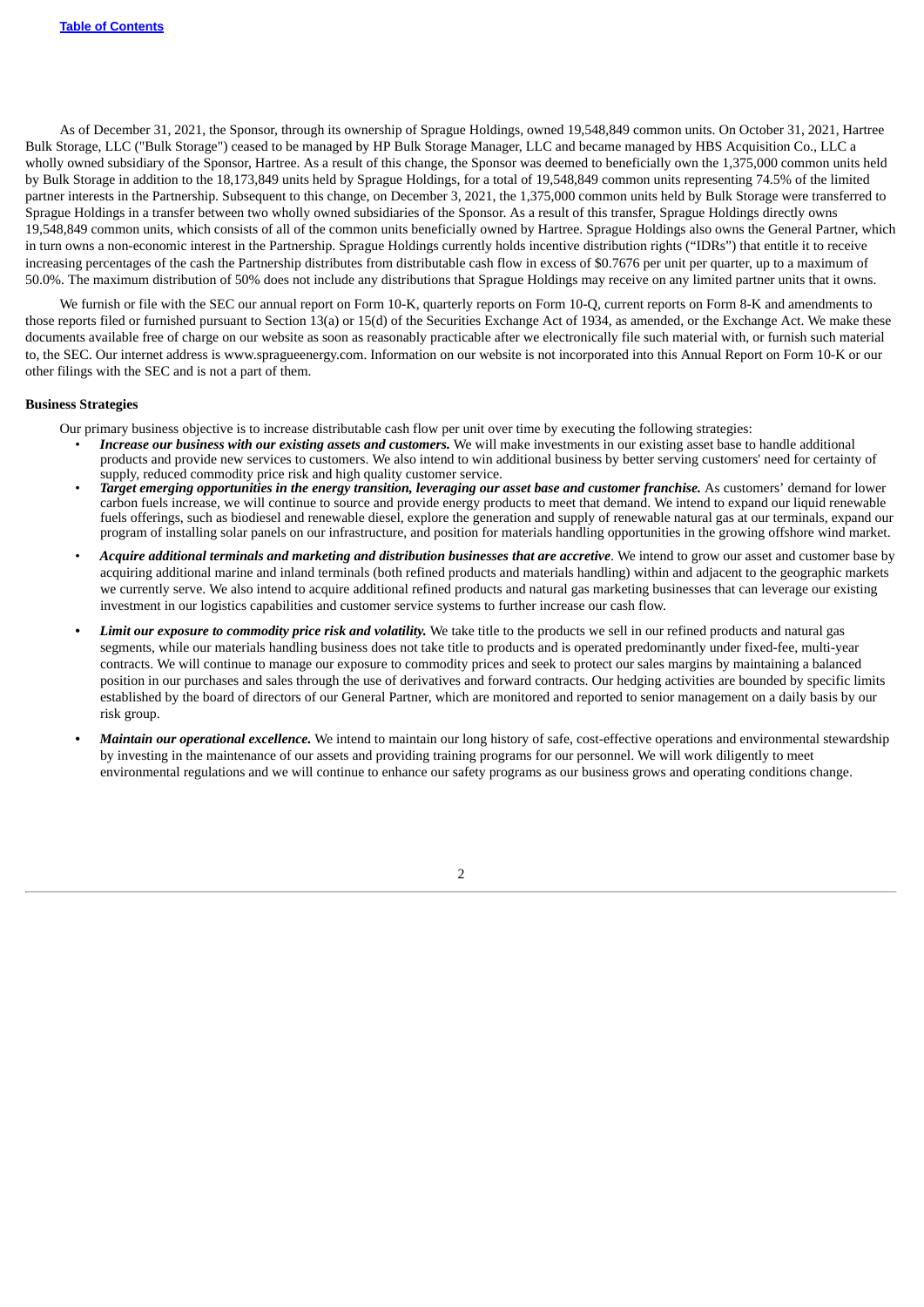#### **Refined Products**

#### *Overview*

The products we sell in our refined products segment can be grouped into the following categories: distillates, gasoline and residual fuel oil and asphalt. Our refined products segment accounted for 90%, 86% and 89% of our total net sales for the years ended December 31, 2021, 2020 and 2019, respectively. Of our total volume sold in our refined products segment in 2021, distillates accounted for 75%, gasoline accounted for 16% and residual fuel oil and asphalt accounted for 8%.

*Distillates*. We sell four kinds of distillates: heating oil (both unbranded and our proprietary premium HeatForce® heating oil brand), diesel fuel (both unbranded and our proprietary premium RoadForce® diesel fuel brand), kerosene and jet fuel. In 2021, heating oil accounted for 58%, diesel fuel accounted for 40%, and other distillates accounted for 2% of the total volume of distillates we sold. We have the capability at several of our facilities to blend biodiesel with distillates in order to sell heating oil and diesel fuel with wide varieties of biodiesel content. In 2021, biofuel blended products accounted for 6% of the distillate fuel volumes sold. Distillate volumes accounted for 75%, 78%, and 79% of our total refined products sales for the years ended December 31, 2021, 2020 and 2019, respectively.

*Gasoline*. We also sell unbranded gasoline. Gasoline volumes accounted for 16%, 13% and 10% of our total refined products sales for the years ended December 31, 2021, 2020 and 2019, respectively.

*Residual Fuel Oil and Asphalt.* We sell various sulfur grades of residual fuel oil, blended to meet customer requirements. Residual fuel oil and asphalt volumes accounted for 8%, 9% and 11% of our total refined products sales for the years ended December 31, 2021, 2020 and 2019, respectively.

#### *Customers, Contracts and Pricing*

We sell heating oil, diesel fuel, kerosene, unbranded gasoline, jet fuel, and residual fuel oil to wholesalers, retailers and commercial customers. The majority of these sales are made free on board, or FOB, at the bulk terminal or inland storage facility we own and/or operate or at facilities with which we have storage and throughput arrangements. In a FOB sale, the price of products sold includes the cost of delivering such product to the FOB location and any further shipping expenses are borne by the purchaser.

Heating oil sales are made to approximately 1,000 wholesale distributors and retailers through the Sprague RealTime® pricing platform, under rack agreements based upon our posted price, contracts with index-based pricing provisions, and fixed price forward contracts. Diesel fuel sales are made to approximately 590 wholesalers and transportation fuel distributors. We also sell unbranded gasoline at Partnership-owned and at third-party locations, primarily to resellers. Residual fuel oil is sold to approximately 100 commercial and industrial accounts under rack agreements and contracts with indexbased pricing provisions.

Our commercial customers include federal and state agencies, municipalities, regional transit authorities, large industrial companies, real estate management companies, natural gas resource development companies and educational institutions. Most of these sales are made on a delivered basis, whereby we either deliver the product with our own trucks and barges or arrange with third-party haulers to make deliveries. We also deliver distillate and residual fuel oil by truck to marine customers.

Public sector entities also purchase our heating oil, diesel fuel, unbranded gasoline and residual fuel oil through competitive bidding processes. We currently have contracts with the U.S. government as well as with numerous states, municipalities, agencies and educational institutions.

For the year ended December 31, 2021, no customer represented more than 10% of net sales for our refined products segment.

#### **Natural Gas**

# *Overview*

We purchase, sell and distribute natural gas to approximately 15,000 commercial and industrial customer locations across 13 states in the Northeast and Mid-Atlantic United States. Our natural gas segment accounted for 8%, 11% and 9% of our total net sales for the years ended December 31, 2021, 2020 and 2019, respectively. We deliver natural gas to customers through utility interconnections of pipelines and manage interactions with utilities on behalf of our customers. We sell natural gas pursuant to fixed price, floating price and other structured pricing contracts. We utilize physical purchase instruments as well as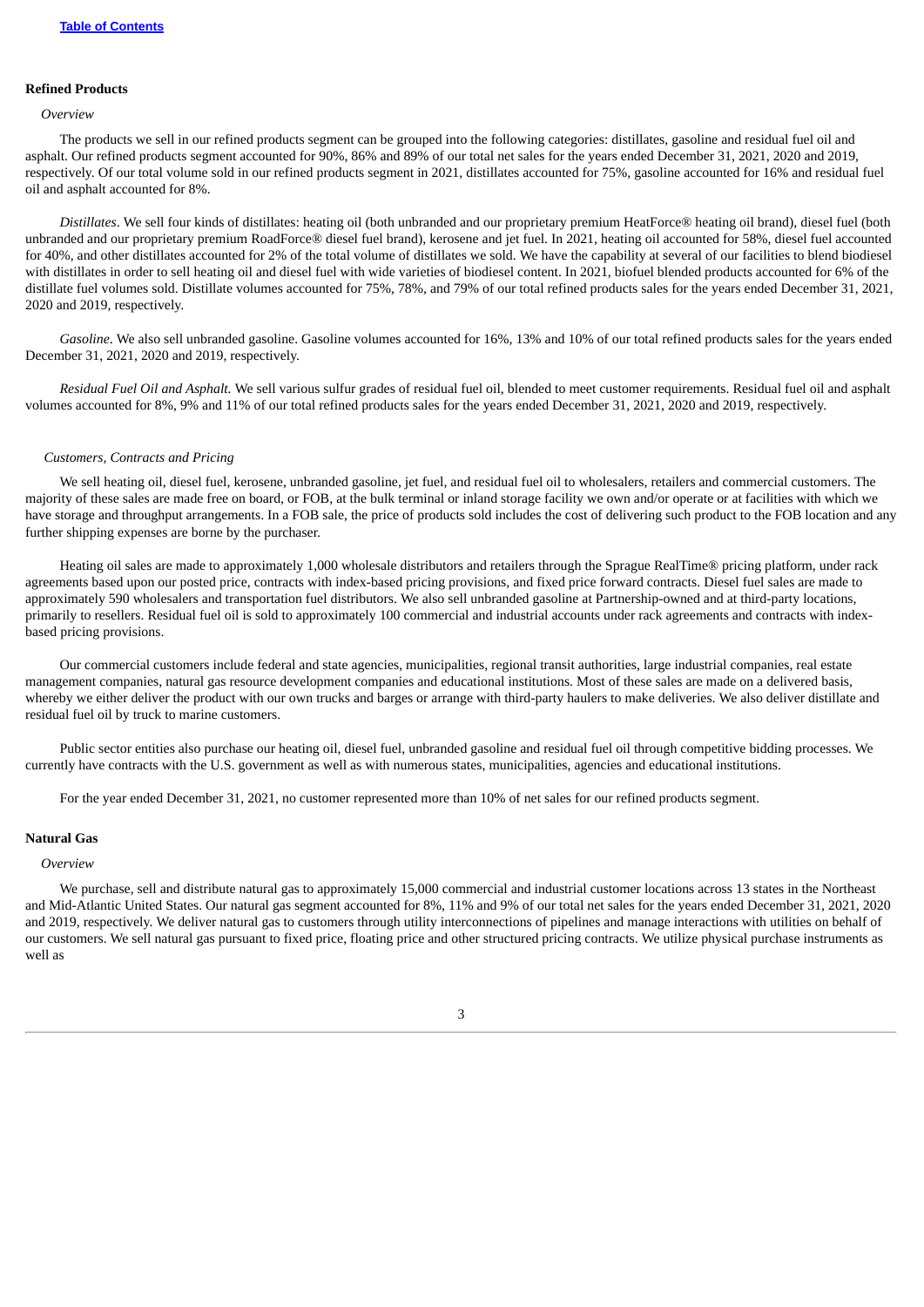financial and derivative instruments both over the counter and through exchanges such as the Intercontinental Exchange Inc. ("ICE") and the New York Mercantile Exchange ("NYMEX"), to manage our natural gas commodity price risk.

In order to manage our supply commitments to our customers and provide operational flexibility and logistic opportunities, we enter into supply contracts, commitments for pipeline transportation capacity, leases for storage space and other physical delivery services for various terms. We believe that entering into these types of arrangements provides us with potential opportunities to grow our existing customer relationships and to pursue additional relationships.

#### *Customers*

Our natural gas customers operate in the industrial and commercial sectors in the Northeast and Mid-Atlantic United States, with the highest concentration in New England and New York. Examples of customers include industrial users of varying sizes (e.g., pulp and paper, chemicals, pharmaceutical and metals plants) to various commercial customers (e.g., hospitals, universities, apartment buildings and retail establishments). The industrial customers have a high concentration of process load to support their manufacturing requirements, with the largest uses by the commercial customers typically for heating, cooling, lighting, cooking and drying.

For the year ended December 31, 2021, no customer represented more than 10% of net sales for our natural gas segment.

#### *Contracts/Pricing*

We use various types of contracts for the sale and delivery of natural gas to our customers, with terms ranging from month-to-month to over two years. We provide a wide range of pricing options to our customers, including daily pricing and long-term fixed pricing. For example, we may offer a contract that permits the customer to lock in a basis or location differential relative to the Henry Hub delivery location and then fix the price at a later date based on the prevailing market pricing. There are various other alternatives such as "capped" pricing (essentially setting a maximum) or daily pricing based on a differential to a published market index. Due to the commodity price risk associated with uncertain customer usage patterns, we limit the number of transactions that require a single price for all volumes delivered, with the pricing of the non-contractual volumes primarily based on prevailing market economics. For any transaction where the competitive dynamics require a single price for all volumes delivered, we seek to manage the risk by, for instance, including appropriate increases in the cost build-up to reflect higher hedging costs.

#### **Materials Handling**

#### *Overview*

Materials handling consists of the movement of raw materials and finished goods through our waterfront terminals. We utilize our terminal network to offload, store and/or prepare for delivery a large number of liquid products, bulk and break bulk materials and provide heavy lift services and other handling services to some of the same customers that we supply with refined products and natural gas. Our materials handling segment accounted for 1%, 2%, and 2% of our total net sales for the year ended December 31, 2021, 2020 and 2019, respectively.

We are capable of providing numerous types of materials handling services, including ship handling, crane operations, pile building, warehouse operations, scaling and, in some cases, transportation to the final customer. Because the products we handle are generally owned by our customers, we have minimal to no working capital requirements, commercial risk or inventory risk. Our materials handling activity is generally conducted under multi-year agreements as either fee-based activities or as leasing arrangements when the right to use an identified asset (such as storage tanks or storage locations) has been conveyed in the agreement.

#### *Major Types of Materials Handling and Services*

The type of materials handling and services we provide can be divided into three major categories:

*Liquid*. In a manner similar to our refined products operation our terminal network of marine docks, product pipelines and storage tanks are utilized to store and trans-load various other third party owned liquid products to and from ocean vessels, railcars and tanker trucks. Examples of liquid materials handled include crude oil, refined products, asphalt and clay slurry. Liquid handling activities include securing the vessel, attaching product lines from ship pipes to dock product lines, supervising discharge into tanks, measuring tank quantities, storing product, loading product into authorized trucks or railcars and in some cases transporting the product. Some products require heated storage allow for flow at ambient temperatures. The operations of Kildair Service ULC, our Canadian subsidiary ("Kildair"), include materials handling contracts involving trans-loading and storage of various petroleum products including crude, liquid asphalt and vacuum gas oil ("VGO").

*Bulk*. Bulk materials are typically aggregate materials that are moved in large vessels configured with multiple holds that store unpackaged products. Examples of bulk material include salt, petroleum coke, gypsum, and coal. Bulk load vessels are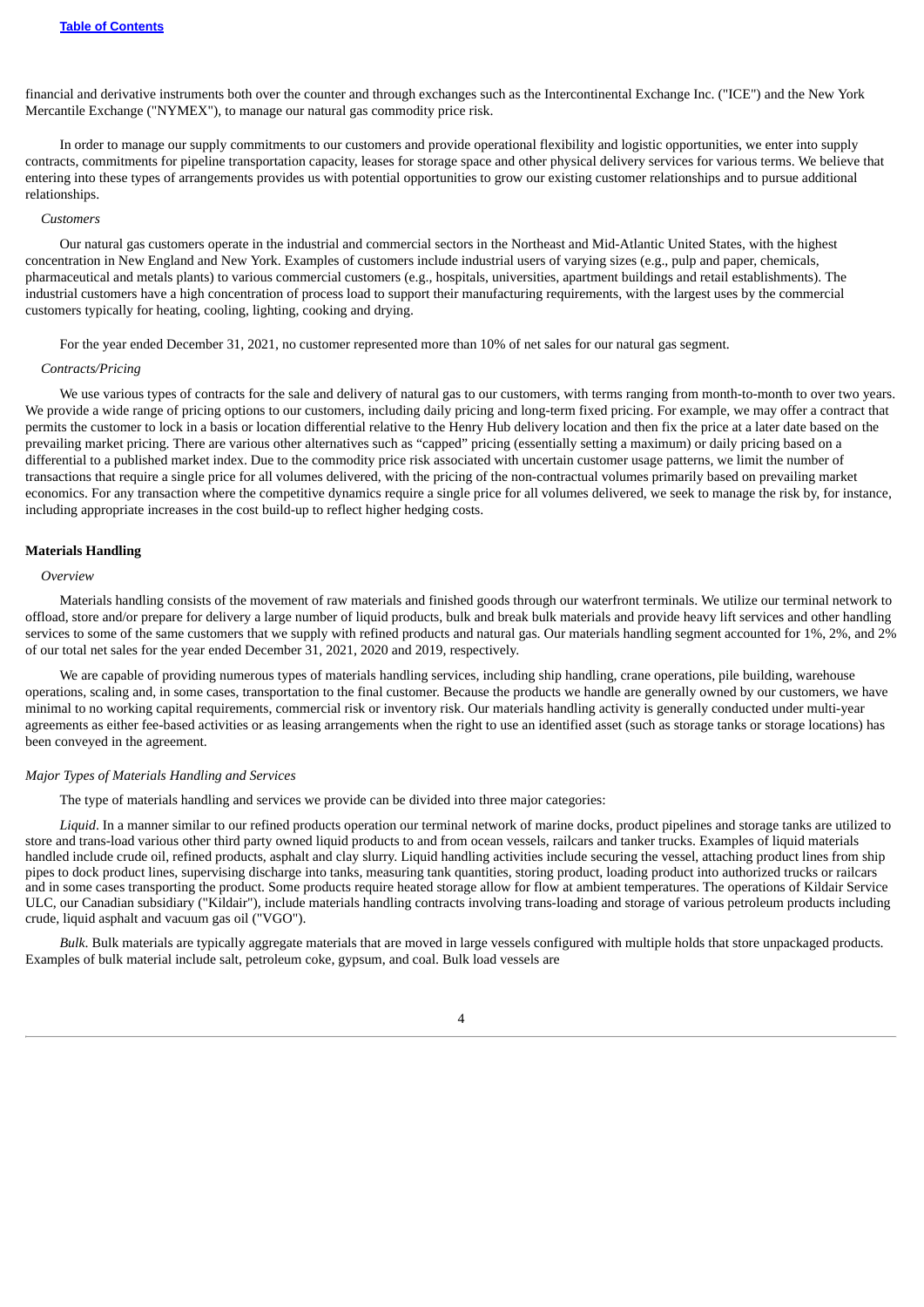normally offloaded using cranes that can reside either on the vessel or on the dock of the terminal. In a typical discharge, the services performed include: securing the vessel to the dock, operating the vessel cranes, transferring products to trucks via large dock hoppers, transporting the materials to a holding pad, building materials up into large storage piles, covering the piles with protective tarps, storing the product, loading the product into trucks or railcars, scaling the loaded trucks and sometimes transporting the product to its final destination.

*Break bulk*. Break bulk materials are shipped in less than bulk quantities, normally with some type of secondary packaging. Examples of break bulk materials include one-ton sacks of raw materials, pallets of stones, bales of raw wood pulp and rolls of paper. Another subcategory of break bulk materials is large construction project cargo such as windmill components, often referred to as heavy lift. Break bulk handling activities include securing vessels, unloading or loading vessels either with cranes or specialty fork trucks, transferring products into warehouses or onto pads for storage, reloading products onto trucks or railcars and sometimes transporting products to their final destinations.

#### *Customers*

Our materials handling operations can service multiple customer types during any single operation, including: ocean shippers, multiple logistics firms, trucking firms and the materials supplier or consumer. Materials we handle normally fall into three major categories. The first category involves raw materials or finished goods shipped by water into local markets to support local production, manufacturing or construction firms. Examples of these products include asphalt for road construction, gypsum rock for drywall manufacturing, road salt for local road treatment, petroleum coke or utility fuels for energy demand and clay slurry for finished paper treatment. The second category of materials we handle are materials manufactured locally for export via vessel to other countries. These materials include wood pulp for paper manufacture in Asia or Europe and tallow for biodiesel production in Europe. The third category of materials we handle are both crude oil and refined products sourced either in Canada, U.S. or internationally for a range of use in local refineries and/or for further export to the U.S. or elsewhere.

# *Contracts/Pricing*

The typical contract term for our materials handling services varies depending on the frequency and type of service. For bulk and liquid services, the commodity is normally a raw materials input for industrial production (clay slurry) or construction of roads (asphalt) or wallboard (gypsum rock). As such, the demand is more ratable and the customer is normally in need of guaranteed space within a terminal. These customers typically enter into term contracts that can range from one to 20 years depending on the relative importance of the material to their production and the amount of any capital infrastructure that we need to develop for such customers. As of December 31, 2021, the weighted-average life of our materials handling contracts was eight years, with a weighted-average remaining term of four years, each calculated using adjusted gross margin as defined in Item 7 - "Management's Discussion and Analysis of Financial Condition and Results of Operations-How Management Evaluates Our Results of Operations-Adjusted Gross Margin and Adjusted EBITDA," attributable to these contracts.

Historically, our customers have paid for terminal improvements for specialty handling systems such as a clay slurry screening plant, while we pay for more generic infrastructure improvements such as storage pads.

For container and break bulk services, it is typical for the user of that material to contract on an individual shipment basis. For example, a typical pulp merchant may choose to sell its pulp domestically or to users in Europe or Asia depending on the highest delivered value it can yield. As such, its choice of delivery mode and terminal will be driven by the location of its final customer. Therefore, we normally maintain a published rate for most generic services, subject to change depending on market conditions.

#### **Other Operations**

Our other operations segment primarily includes the marketing and distribution of coal out of our Portland, Maine terminal and certain commercial trucking activities conducted by Kildair. For the years ended December 31, 2021, 2020 and 2019 our other operations segment accounted for less than 1% of our total net sales.

#### **Commodity Risk Management**

Because we take title to the refined products and natural gas that we sell, we are exposed to commodity risk. Our materials handling business is a feebased business and, accordingly, our operations in that business segment have only limited exposure to commodity risk. Commodity risk is the risk of market fluctuations in the price of commodities such as refined products and natural gas. We endeavor to limit commodity price risk in connection with our daily operations. Generally, as we purchase and/or store refined products, we reduce commodity risk through hedging by selling futures contracts on regulated exchanges or using other derivatives, and close out the hedges as we sell the product for physical delivery to third parties. Products are generally purchased and sold at spot prices, fixed prices or indexed prices. While we seek to use these transactions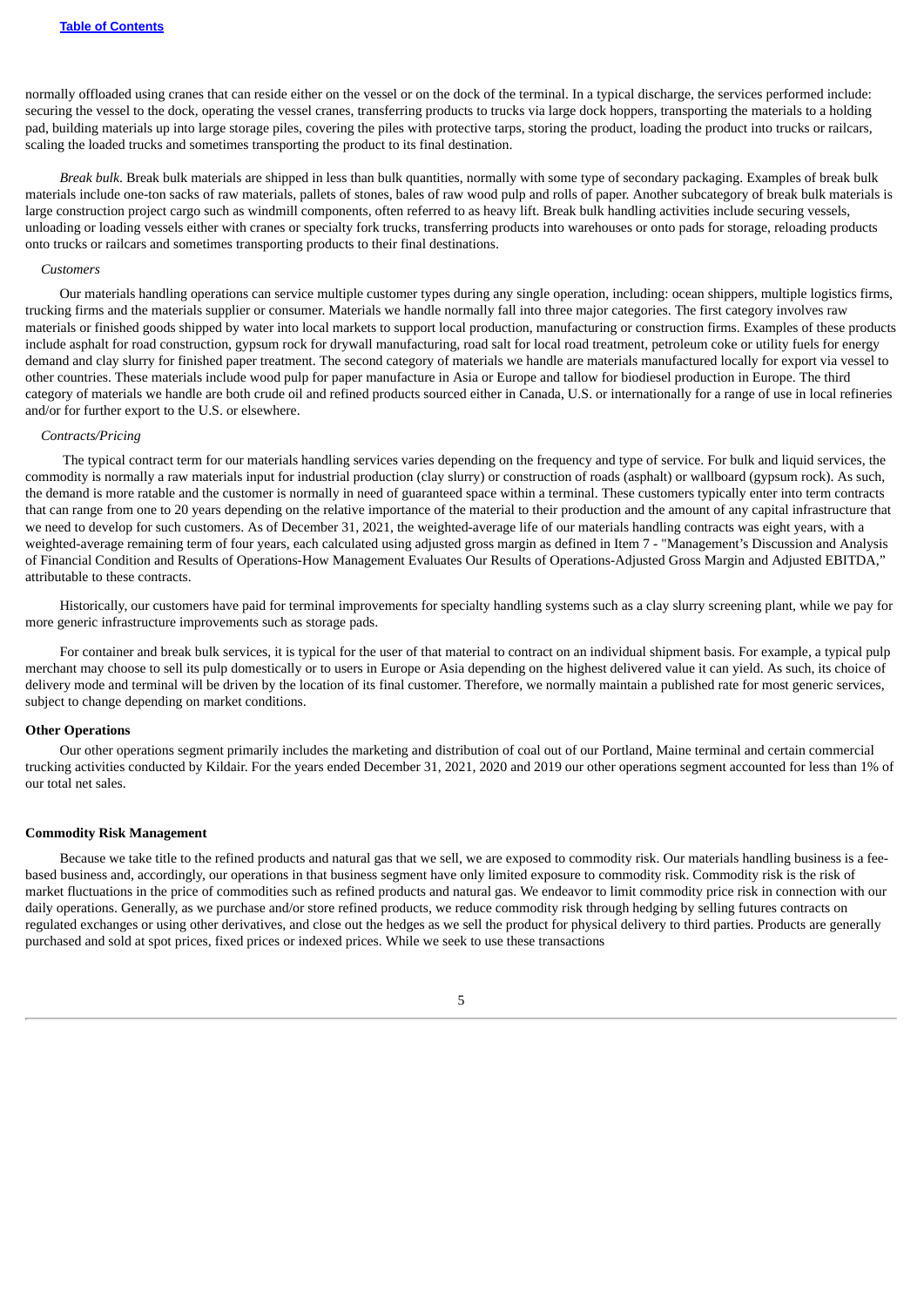to maintain a position that is substantially balanced between purchased volumes and sales volumes through regulated exchanges or derivatives, we may experience net unbalanced positions for short periods of time as a result of variances in daily sales and transportation and delivery schedules, as well as logistical issues associated with inclement weather conditions or infrastructure disruptions. Our general practice is to not hold refined products futures contracts or other derivative products and instruments for the sole purpose of speculating on price changes. While our policies are designed to limit market risk, some degree of exposure to unforeseen fluctuations in market conditions remains.

Our operating results are sensitive to a number of commodity risk factors. Such factors include commodity location, grades of product, individual customer demand for grades or location of product, localized market price structures, availability of transportation facilities, daily delivery volumes that vary from expected quantities and timing and costs to deliver the commodity to the customer. The term "basis risk" is used to describe the inherent market price risk created when a commodity of certain grade or location is purchased, sold or exchanged as compared to a purchase, sale or exchange of that commodity at a different time or place, including, without limitation, transportation costs and timing differentials. We attempt to reduce our exposure to basis risk by grouping our purchase and sale activities by geographical region and commodity quality in order to stay balanced within such designated region.

With respect to the pricing of commodities, we enter into derivative positions to limit or hedge the impact of market fluctuations on our purchases and forward fixed price sales of refined products and natural gas. All hedge positions are reflected in our results of operations.

With respect to refined products, we primarily use a combination of futures contracts, over-the-counter swaps and forward purchases and sales to hedge our price risk. For light oils (gasoline and distillates), we primarily utilize the actively traded futures contracts on the regulated NYMEX to hedge our positions. Heavy oils are typically hedged with fixed-for-floating price residual fuel oil swaps contracts, which are either balanced by offsetting positions or financially settled.

With respect to natural gas, we generally use fixed-for-floating price swaps contracts that trade on the Intercontinental Exchange ("ICE") for hedging. As an alternative, we may use NYMEX natural gas futures for such purposes. In addition, we use natural gas basis swaps to hedge our basis risk.

For both refined products and natural gas, if we trade in any derivatives that are not cleared on an exchange, we strive to enter into derivative agreements with counterparties that we believe have a strong credit profile and/or provide us with trade credit to limit counterparty risk and margin requirements.

Our risk management policies, and the specific limits therein, are intended to prevent unauthorized trading and to maintain substantial balance between purchases and sales or future delivery obligations. However, these steps may not detect and/or prevent all violations of such risk management policies, processes and procedures, particularly if deception or other intentional misconduct is involved.

### **Storage and Distribution**

Marine terminals and inland storage facilities play a key role in the distribution of product to our customers. Our facilities are equipped to provide terminalling, storage and distribution of both solid and liquid products to serve our refined products and materials handling businesses. Each facility has capabilities that are unique to the local markets served. A number of facilities are used to handle liquid, dry bulk, break bulk and refined products at the same terminal and in most cases across the same dock, providing flexibility to fully utilize terminal assets to meet a variety of fuel and third-party cargo handling demands.

The marine terminals and inland storage facilities from which we distribute product are supplied by ship, barge, truck, pipeline or rail. Our customers receive product from our network of marine terminals and inland storage facilities via truck, barge, rail or pipeline.

Our marine terminals consist of multiple storage tanks and automated truck loading equipment. These automated systems monitor terminal access, volumetric allocations, credit control and carrier certification through the electronic identification of customers. In addition, some of the marine and inland terminals are equipped with truck loading racks capable of providing automated blending and additive packages that meet our customers' specific requirements. Many of our marine and inland terminals operate 24 hours per day.

Throughput arrangements allow storage of our product at terminals owned by others. These arrangements permit our customers to receive product at third-party terminals while we pay terminal owners fees for services rendered in connection with the receipt, storage and handling of the product. Payments we make to terminal owners may be fixed or fluctuate based upon the volume of product that is delivered and sold at the terminal.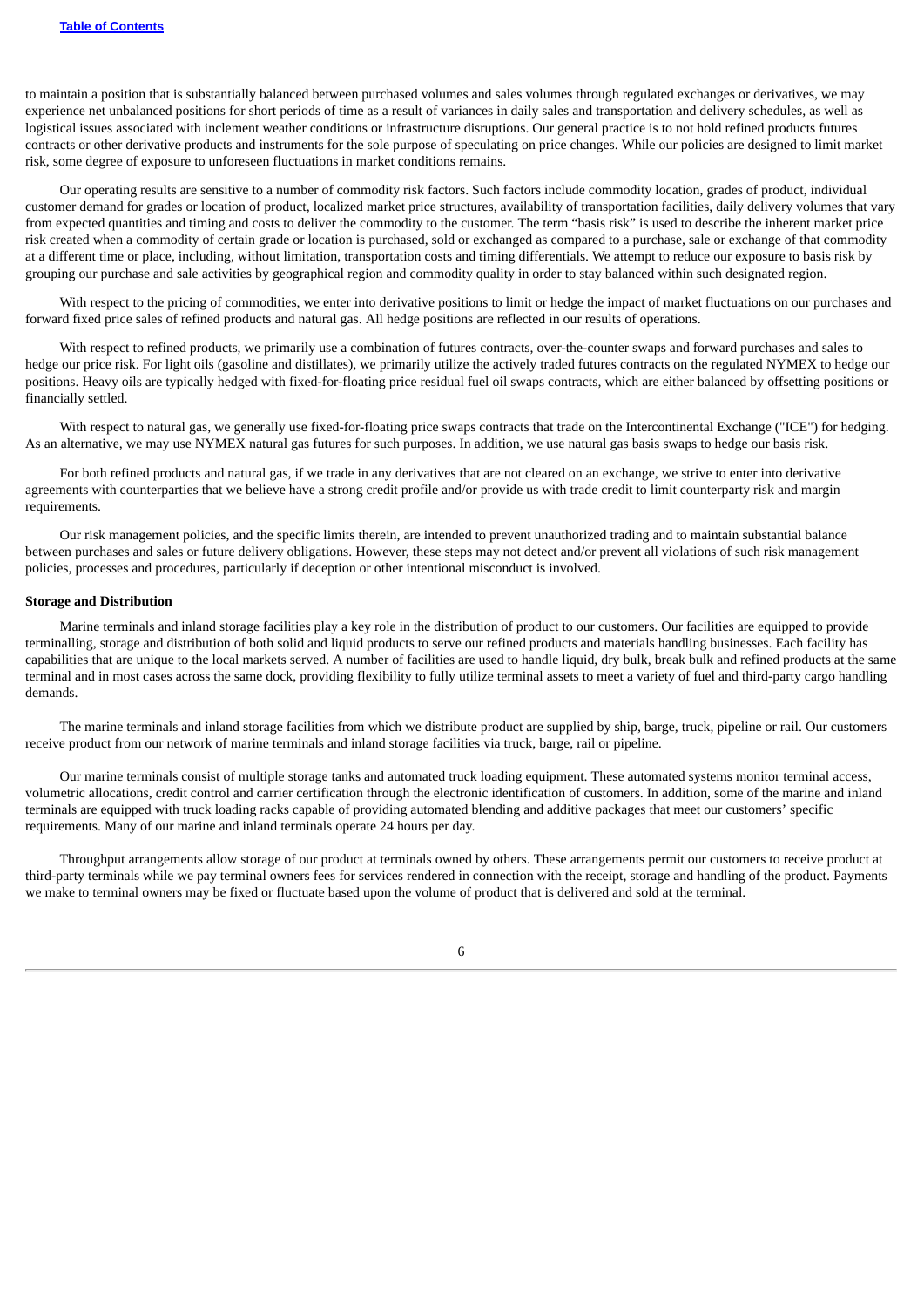Exchange agreements allow our customers to take delivery of product at a terminal or facility that is not owned or leased by us. An exchange is a contractual agreement pursuant to which the parties exchange product at their respective terminals or facilities. For example, we (or our customers) receive product that is owned by the other party from such party's facility or terminal and we deliver the same volume of product to such party (or to such party's customers) out of one of the terminals in our terminal network. Generally, both parties to an exchange transaction pay a handling fee (similar to a throughput fee) and often one party also pays a location differential that covers any excess transportation costs incurred by the other party in supplying product to the location at which the first party receives product. Costs incurred in exchanges may also include product value differentials.

#### **Our Terminals and Storage Facilities**

As of December 31, 2021, we owned, operated, and/or controlled a network of refined products and material handling terminals and storage facilities predominantly located in the Northeast United States from New York to Maine and in Quebec, Canada that have a combined storage tank capacity of approximately 14.3 million barrels for refined products and other liquid materials, as well as approximately 2.0 million square feet of materials handling capacity. We also have access to approximately 48 third-party terminals in the Northeast United States through which we sell or distribute refined products pursuant to rack, exchange and throughput agreements.

On April 29, 2021, we sold the Oswego terminal to an unaffiliated buyer. In connection with the sale, the Partnership recorded a net gain of \$9.0 million which is included within other operating income in the consolidated statements of operations for the year ended December 31, 2021. The remaining \$0.7 million of other operating income for the year ended December 31, 2021 relates to a gain associated with a parcel of land sold at the Bronx terminal on April 29, 2021.

For a more detailed description of our terminals and storage facilities, please read Part I, Item 2 - "Properties."

# **Competition**

We encounter varying degrees of competition in the marketing of our refined products based on product type and geographic location. In our primary Northeast United States market, we compete in various product lines and for a range of customer types. The principal methods of competition in our refined products operations are pricing, service offerings to customers, credit support and certainty of supply. Our competitors include terminal companies, major integrated oil companies and their marketing affiliates and independent marketers of varying sizes, financial resources and experience. We believe that our being one of the largest independent wholesale distributors of refined products in the Northeast United States (based on aggregate terminal capacity), our ownership of various marine-based terminals and our reputation for reliability and strong customer service allow us to be competitive in marketing refined products in the areas in which we operate.

Competitors of our natural gas sales operations generally include natural gas suppliers and distributors of varying sizes, financial resources and experience, including producers, pipeline companies, utilities and independent marketers. The principal methods of competition in our natural gas operations are in obtaining supply, pricing optionality for customers and effective support services, such as scheduling and risk management. We believe that our sizable market presence and strong customer service and offerings allow us to be competitive in marketing natural gas in the areas in which we operate.

In our materials handling operations, we primarily compete with public and private port operators. Although customer decisions are substantially based on location, additional points of competition include types of services provided and pricing. We believe that our ability to provide materials handling services at a number of our refined products terminals and our demonstrated ability to handle a wide range of products provides us a competitive advantage in competing for products-related handling services in the areas in which we operate.

#### **Seasonality**

Demand for natural gas and some refined products, specifically heating oil and residual fuel oil for space heating purposes, is generally higher during the period of November through March than during the period of April through October. Therefore, our results of operations for the first and fourth calendar quarters are generally stronger than for the second and third calendar quarters. For example, over the 36-month period ended December 31, 2021, we generated an average of 76% of our total heating oil and residual fuel oil net sales during the months of November through March.

#### **Employees and Human Capital**

As of December 31, 2021, our General Partner employed approximately 654 full-time employees who supported our operations, 75 of whom were covered by five collective bargaining agreements. One of these agreements, covering 9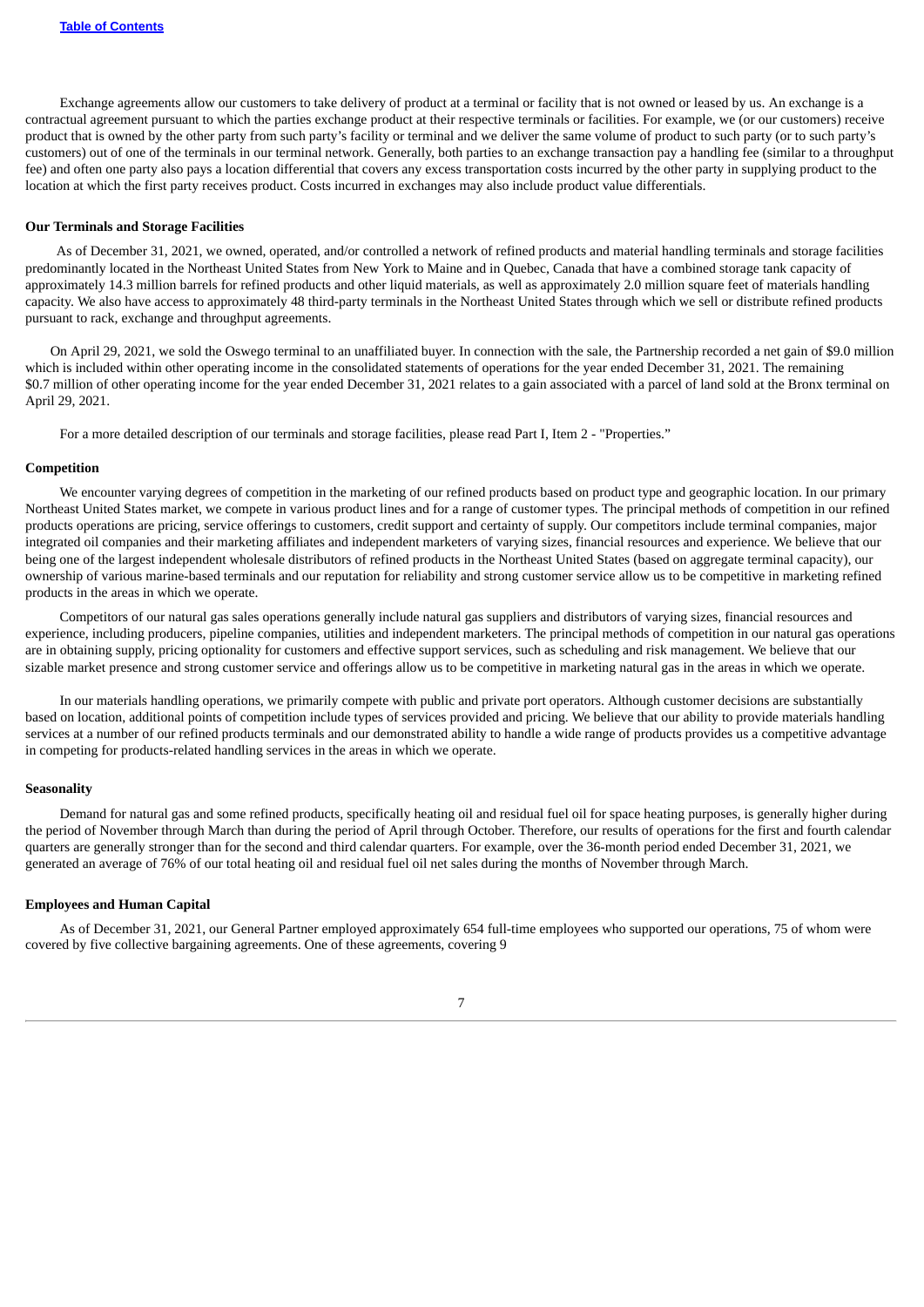employees, is up for renewal on May 31, 2022. Our Canadian subsidiary had 103 employees as of December 31, 2021, 40 of whom were covered by one collective bargaining agreement which expires on March 18, 2024. Overall, we believe that our relationships with full-time employees and labor unions are generally good.

Our employees are our greatest asset, and we seek to attract and retain top talent by fostering a culture that is guided by our four pillars of people, integrity, safety, and innovation. These four pillars guide our values in a manner that respects all people with a commitment to safety and the environments where we operate.

#### **Health and Safety**

We maintain a culture of safety grounded on the premise of eliminating workplace incidents, risks and hazards. We have a Health, Safety, Environment and Sustainability department ("HSE") to implement processes to help eliminate high-risk actions and identified safety hazards. We strive to provide all employees with a safe work environment and the necessary skills, training, knowledge, equipment, and management to perform their responsibilities in the healthiest and safest manner possible. We track safety performance using industry standard metrics and work continuously to improve safety across our businesses. In 2021, Sprague's company-wide Recordable Injury Frequency ("RIF") was calculated to be 2.65, up from 1.68 in 2020. Approximately 40% of the Partnership's 2021 recordable injuries were COVID-19 related. Our 2022 goal is to reduce recordable incidents, as defined by Occupational Safety and Health Administration ("OSHA"), by 50% year over year.

During the second year of the global novel coronavirus pandemic ("COVID-19"), we have continued to prioritize employee safety through maintaining necessary safety measures in all our facilities. We have relied on and followed the guidance from health officials and regulatory bodies and implemented various masking and social distancing standards throughout the workplace. The ongoing COVID-19 pandemic has led to unique challenges, and we are striving to ensure the health, safety and general well-being of our employees. We continue to evolve our programs to meet our employees' health and wellness needs, which we believe is essential to attract and retain employees of the highest level, and we offer a competitive benefits package focused on fostering work/life integration. We have taken steps to embrace a hybrid model for a portion of our workforce, providing flexibility for employees going forward.

# **Inclusion, Equity and Diversity**

We make it a priority to embrace diversity and collaboration in our workforce, our ways of thinking, and our business experiences. Our goal is to create a culture where we value, respect, and provide fair treatment and equal opportunities for all employees. We encourage employees to consider all points of view to help deliver better results. Inclusion, equity and diversity ("IE&D") is vital to our business as whole, not strictly a human resources initiative. We continue to build IE&D into our culture with a focus on continuous improvement, and have identified several key objectives that guide our effort and by which we will demonstrate our commitment to fostering inclusion, equity and diversity, including:

- Promoting a work environment that enables employees to feel safe to express their ideas and perspectives and feel they belong to our team; and,
- Recruiting, developing and retaining diverse top talent.

#### **Corporate social and environmental responsibility**

Our values, rooted in trust, integrity, and collaboration, lay the foundation for our commitment to corporate social and environmental responsibility. We are committed to conducting business in an environmentally sensitive manner and we seek to comply with all applicable local, state, provincial, and federal environmental regulatory requirements. Beyond providing energy solutions that solve our customers' current energy challenges, we believe that to be truly successful, it's crucial that we do our part to adapt to the ever changing energy landscape by seeking out opportunities that reduce our environmental footprint, which would help to improve the world for current and future generations. For example, we are pursuing opportunities to help our customers reduce their carbon footprint by offering the ability to blend biofuels into both transportation and heating oil products. In addition, we have piloted new solar storage tanks at our South Portland Terminal and anticipate deploying additional solar storage tanks at other facilities in the near future.

For us, that means we are committed to: conducting business in a manner that considers and, as appropriate, implements processes to minimize the environmental impact associated with our operations; striving to contribute our time, talent and resources to strengthen the communities where we live and work; and, engaging in ethical practices. Nonetheless, we may not be able to adequately identify or manage the related risks or appropriate opportunities and also cannot assure that we will be able to implement such opportunities because of potential costs or technical or operational obstacles.

#### **Compensation programs and employee benefits**

The main objective of our compensation program is to provide a compensation package that will attract, retain, motivate and reward employees. In addition to competitive base salaries, we accomplish this compensation objective through our Thrift

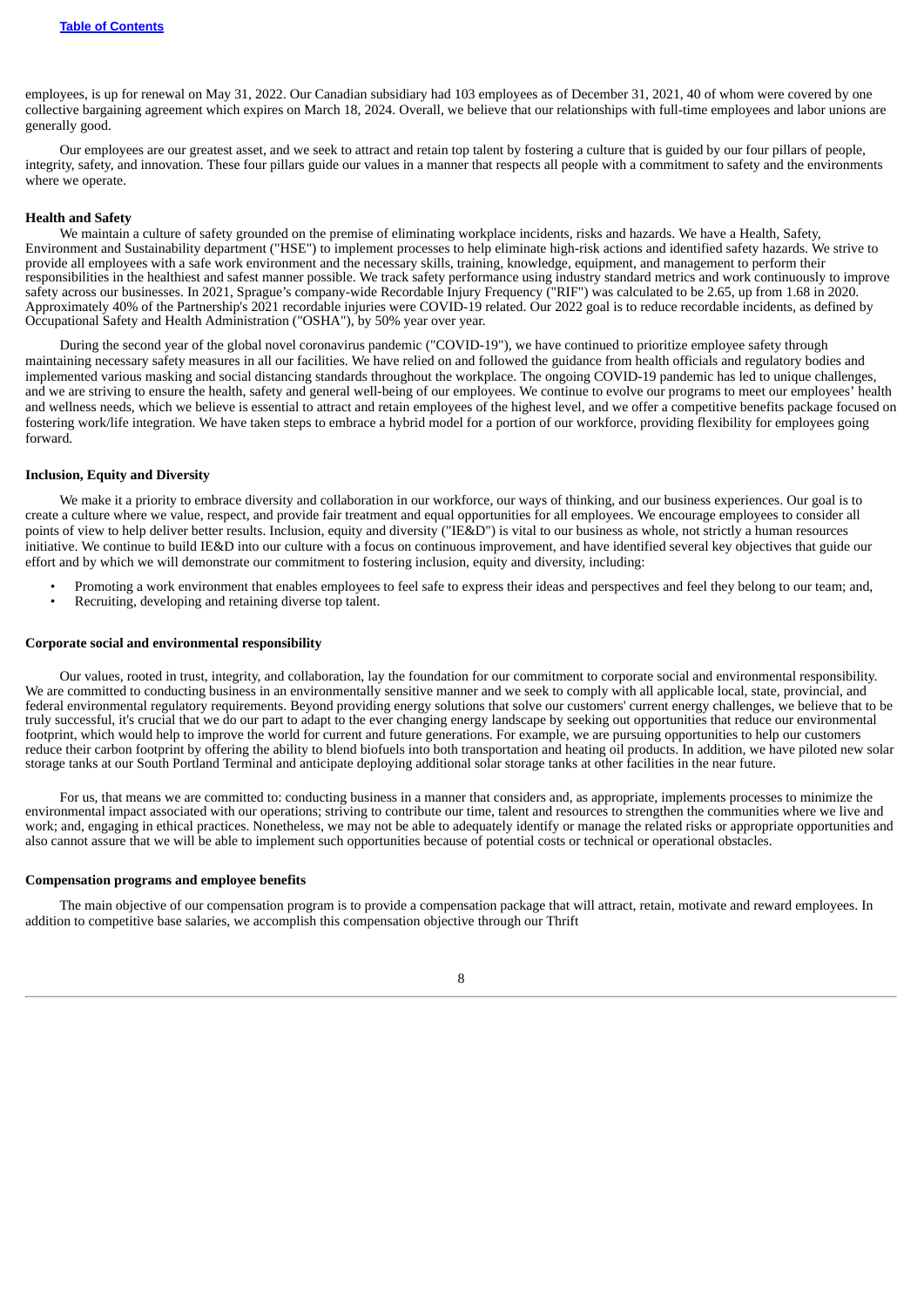401(k) plan match program and contributions to a Defined Contribution plan. Employees are also eligible for annual bonus amounts tied to our incentive plan metrics and objectives.

We are committed to providing comprehensive benefit options and it is our intention to offer benefits that will allow our employees and their families to live healthier and more secure lives. Some examples of the wide ranging benefits we offer are: medical insurance, prescription drug benefits, dental insurance, vision insurance, parental leave, short-term disability, long-term disability, health rewards, employee assistance programs, health savings accounts and flexible spending accounts.

#### **Environment**

#### *General*

Our petroleum product terminal and supply operations are subject to extensive and stringent environmental laws. As part of our business, we own and operate petroleum storage and distribution facilities and a fleet of petroleum trucks, and must comply with environmental laws at the federal, state and local levels, which increase the cost of operating terminals and our business generally. These laws include statutes, such as the federal Clean Water Act ("CWA") and the federal Clean Air Act ("CAA"), and their implementing regulations, which can be modified or revised to impose new obligations that are applicable to our operations, including the need to acquire permits to conduct certain activities limiting or preventing the release of materials from our facilities into the environment, managing, transporting and disposing of wastes generated by our operations, the installation of pollution control equipment, responding to releases of process materials or wastes from our operations, and the risk of substantial liabilities for pollution resulting from our operations. However, we do not believe that we are affected in a significantly different manner by these laws and regulations than are our competitors.

Our operations also utilize a number of petroleum storage facilities and distribution facilities that we do not own or operate, but at which refined products are stored. We utilize these facilities through several different contractual arrangements, including leases, throughput and terminalling services agreements. If facilities with which we contract that are owned and operated by third parties fail to comply with environmental laws, they could be shut down, requiring us to incur costs to use alternative facilities.

Environmental laws and regulations can restrict or impact our business in several ways, such as:

- Requiring capital expenditures to comply with environmental control requirements;
- Requiring investigatory, remedial and corrective actions to mitigate releases of hydrocarbons, hazardous substances or wastes caused by our operations or attributable to former operators; and,
- Delaying, restricting or ceasing the operations of facilities deemed in non-compliance with environmental laws and regulations.

Failure to comply with environmental laws and regulations may trigger a variety of administrative, civil and criminal enforcement measures, including the assessment of monetary penalties, the imposition of investigatory, remedial and curative requirements or the occurrence of restrictions, delays or cancellations in the permitting, development or expansion of projects and the issuance of orders enjoining future operations in affected areas. Certain environmental statutes impose strict, joint and several liability for costs required to clean up and restore sites where hydrocarbons, hazardous substances or wastes have been released or disposed. Moreover, neighboring landowners and other third parties may file claims for personal injury and property damage allegedly caused by the release of hydrocarbons, hazardous substances or other wastes into the environment.

The trend in environmental regulation is to place more restrictions and limitations on activities that may affect the environment. For example, President Biden has made the combat of climate change a priority under his administration and has issued a series of executive orders designed to address climate change including potentially the restriction of greenhouse gas ("GHG") emissions. President Biden may issue additional executive orders and agencies under his administration may issue new or amending regulations that could impose more stringent requirements in respect of protection of the environment. As a result, there can be no assurance as to the amount or timing of future expenditures for environmental compliance or remediation and actual future expenditures may be different from the amounts we currently anticipate. We try to anticipate future regulatory requirements that might be imposed and to plan accordingly to remain in compliance with changing environmental laws and regulations and to minimize the costs of such compliance.

Historically, our compliance costs with environmental laws and regulations have not had a material adverse effect on our financial position, cash flows and results of operations but there can be no assurance that such costs will not be material in the future as a result of such existing laws and regulations, changes in the interpretation of existing laws and regulations, promulgation of new laws and regulations or will not have a material adverse effect on our financial position, results of operations or cash available for distribution to our unitholders.

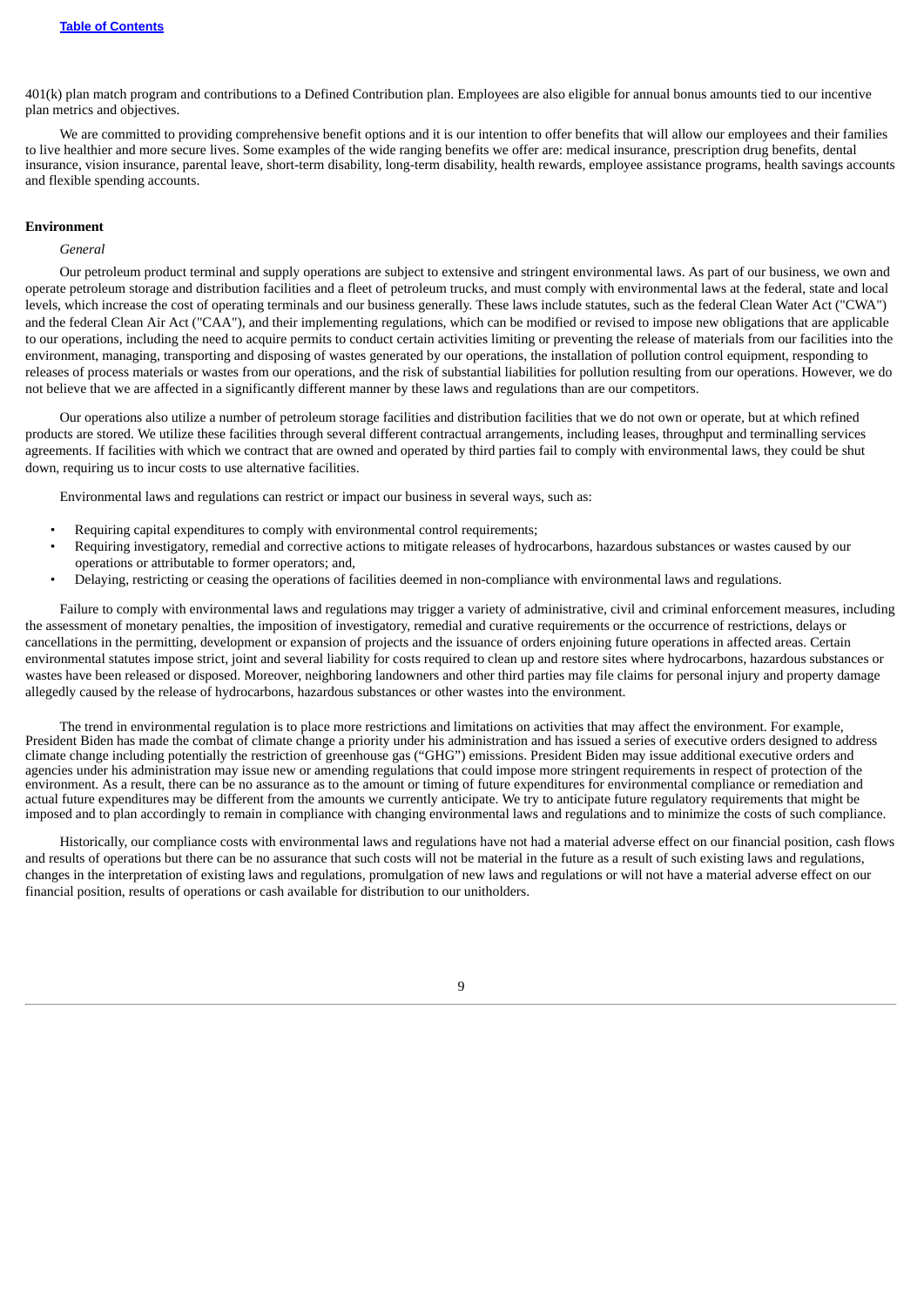#### *Hazardous Substances and Releases*

Our business is subject to laws relating to the release of hazardous substances into the water or soils, which include requirements to control pollution of the environment. For instance, the Comprehensive Environmental Response, Compensation, and Liability Act, as amended, also known as CERCLA or the Superfund law, and comparable state laws impose liability, without regard to fault or the legality of the original conduct, on certain classes of persons who are considered to be responsible for the release of a hazardous substance into the environment. These persons include the owner or operator of the site where the release occurred and companies that disposed or arranged for the disposal of the hazardous substances. Under the Superfund law, these persons may be subject to joint and several liability for the costs of cleaning up the hazardous substances that have been released into the environment, for damages to natural resources and for the costs of certain health studies. The Superfund law also authorizes the EPA, and in some instances third parties, to act in response to threats to the public health or the environment and to seek to recover from the responsible persons the costs they incur. It is possible for neighboring landowners and other third parties to file claims for personal injury and property damage allegedly caused by hazardous substances or other pollutants released into the environment. In the course of our ordinary operations, we may generate substances that fall within the Superfund law's definition of a hazardous substance and, as a result, we may be jointly and severally liable under the Superfund law for all or part of the costs required to clean up sites at which those hazardous substances have been released into the environment.

We currently own, lease or use storage or distribution facilities where hydrocarbons are being or have been handled for many years. Although we have used operating and disposal practices that were standard in the industry at the time, hydrocarbons or other wastes may have been disposed of or released on, under or from the properties owned or leased by us or on or under other locations where we have contractual arrangements or where these wastes have been taken for disposal. In addition, many of these properties have been operated by third parties whose treatment and disposal or release of hydrocarbons or other wastes was not under our control. These properties and wastes disposed thereon may be subject to the Superfund law or other federal and state laws. Under these laws, we could be required to remove or remediate previously disposed wastes, including wastes disposed of or released by prior owners or operators, to clean up contaminated property, including groundwater contaminated by prior owners or operators, or to make capital improvements to prevent future contamination.

Our operations generate a variety of wastes, including some hazardous wastes that are subject to the federal Resource Conservation and Recovery Act, as amended ("RCRA") and comparable state laws. These regulations impose detailed requirements for the handling, storage, treatment and disposal of hazardous waste. Our operations also generate solid wastes which are regulated under state law or the potentially less stringent solid waste requirements of the federal Solid Waste Disposal Act. Historically, our compliance costs with the existing requirements of RCRA, the Solid Waste Disposal Act and similar state and local laws, and the cost involved in complying with these requirements has not been material though there can be no assurance that such costs will not be material in the future. While we are currently incurring ongoing costs for monitoring groundwater at several facilities that we operate such costs are not anticipated to have a material impact on our financial condition or results of operations.

#### *Above-Ground Storage Tanks*

Above-ground tanks that contain petroleum and other hazardous substances are subject to comprehensive regulation under environmental laws. Generally, these laws impose liabilities for releases and require secondary containment systems for tanks or require the operators take alternative precautions to ensure that no contamination results from tank leaks or spills. Historically, our compliance costs with the existing environmental requirements applicable to above-ground storage tank have not been material but there can be no assurance that such costs will not be material in the future.

The Oil Pollution Act of 1990, or OPA, addresses three principal areas of oil pollution-prevention, containment and cleanup. In order to handle, store or transport oil, we are required to file oil spill response plans with the U.S. Coast Guard (for marine facilities) and the EPA. States in which we operate have enacted laws similar to OPA. We maintain such plans, and when required have submitted plans and received federal and state approvals necessary to comply with the OPA, the CWA and related regulations.

Under OPA and comparable state laws, responsible parties for a regulated facility from which oil is discharged may be subject to strict, joint and several liability for removal costs and certain other consequences of an oil spill such as natural resource damages, where the spill is into navigable waters or along shorelines. Under the authority of the federal CWA, the EPA imposes specific requirements for Spill Prevention, Control, and Countermeasure, or SPCC, plans that are designed to prevent, and minimize the impacts of, releases from above ground storage tanks. Historically, our compliance costs with the existing requirements of OPA, the CWA and similar state laws have not been material but there can be no assurance that such costs will not be material in the future.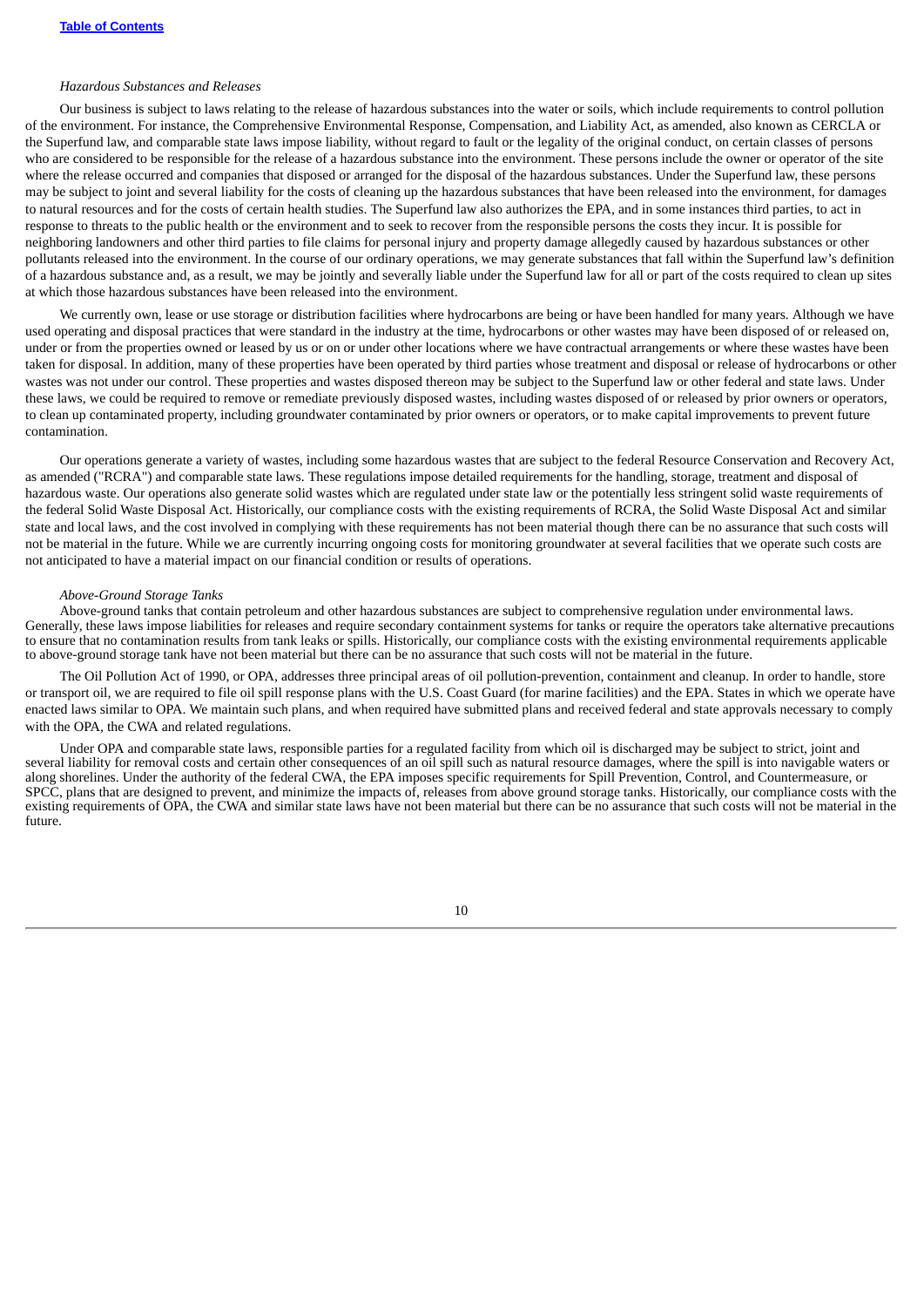From time to time, we experience spills and releases during various phases of our operations, and some of these releases can reach waters that applicable federal and state laws would define as navigable. As a result we may be responsible for fines and penalties as well as required capital expenditures and for implementation of compliance and maintenance programs.

#### *Water Discharges*

The CWA, and analogous state laws impose strict controls on the discharge of pollutants, including spills and leaks of oil and other substances, into waters of the United States. This law and comparable state laws prohibit the discharge of pollutants into regulated waters, except in accordance with the terms of a permit issued by the EPA or analogous state agency and impose substantial liabilities for noncompliance. The CWA also regulates the discharge of storm water runoff from certain industrial facilities. Accordingly, several of our facilities are required to obtain and maintain storm water discharge permits, which require monitoring and sampling of storm water runoff from such facilities. While we have experienced permit discharge exceedances at some of our terminals, from time to time, we do not anticipate any material liabilities as a result of such exceedances and, furthermore, do not anticipate that foreseeable new permit requirements will have a material adverse effect on our financial position or results of operations.

The CWA further prohibits the discharge of dredge and fill material in regulated waters, including wetlands, unless authorized by permit, and there continues to be uncertainty on the federal government's applicable jurisdictional reach over waters of the United States, including wetlands. The EPA and U.S. Army Corps of Engineers (the "Corps") under the Obama, Trump and Biden Administrations have pursued multiple rulemakings since 2015 in an attempt to determine the scope of such reach. While the EPA and Corps under the Trump Administration issued a final rule in January 2021 narrowing federal jurisdictional reach over waters of the United States, President Biden issued an executive order to further review and assess these regulations consistent with the new administration's policy objectives, following which the EPA and Corps announced plans in June 2021 to initiate a new rulemaking process that would repeal the 2020 rule and restore protections that were in place prior to the 2015. Although the EPA and Corps did not seek to vacate the 2020 rule on an interim basis, two federal district courts in Arizona and New Mexico have vacated the 2020 rule in decisions announced during the third quarter of 2021. While these district court decisions may be appealed, it is clear that the EPA and Corps intend to adopt a more expansive definition for waters of the United States. As an initial step, the agencies published on December 7, 2021 a proposed rulemaking that would put back into place the pre-2015 definition of "waters of the United States" in effect prior to 2015 rule issued under the Obama Administration and updated to reflect consideration of Supreme Court decisions. The proposed rule, if adopted would serve as an interim approach to "waters of the United States" and provide the agency with time to develop a subsequent rule that builds upon the currently proposed rule based, in part, on additional stakeholder involvement. Additionally, in January 2022, the Supreme Court agreed to hear a case on the scope and authority of the CWA and the definition of WOTUS. As a result of these developments, the scope of jurisdiction under the CWA is uncertain at this time. To the extent any rule expands the scope of the CWA's jurisdiction in areas where we operate, we could face increased costs and delays with respect to obtaining permits for dredge and fill activities in wetland areas.

#### *Air Emissions*

Our operations are subject to the CAA and comparable state and local laws. Under such laws, permits are typically required to emit pollutants into the atmosphere above certain thresholds. The trend in air emissions regulation is to place more restrictions and limitations on activities that may affect the environment. If more restrictive air laws and regulations are enacted in the future, they may have a material adverse effect on our financial condition or results of operations.

Various federal, state and local agencies have the authority to prescribe product quality specifications for the refined products that we sell, largely in an effort to reduce air pollution. Failure to comply with these regulations can result in substantial penalties. Historically, our compliance costs with the existing requirements of the CAA and similar state laws have not been material but there can be no assurance that such costs will not be material in the future.

Changes in product quality specifications could require us to incur additional handling costs or reduce our throughput volume. For instance, different product specifications for different markets could require the construction of additional storage. Also, states in which we operate have either started or plan to limit the sulfur content of home heating oil, which could also increase our costs to purchase such oil or limit our ability to sell heating oil.

Changing sulfur regulations also impact the residual fuel oil business. Restrictions on certain grades of product and in certain cases, banning residual fuel oil in certain municipalities or regions, will force us to reconfigure existing tanks that are in residual fuel oil service.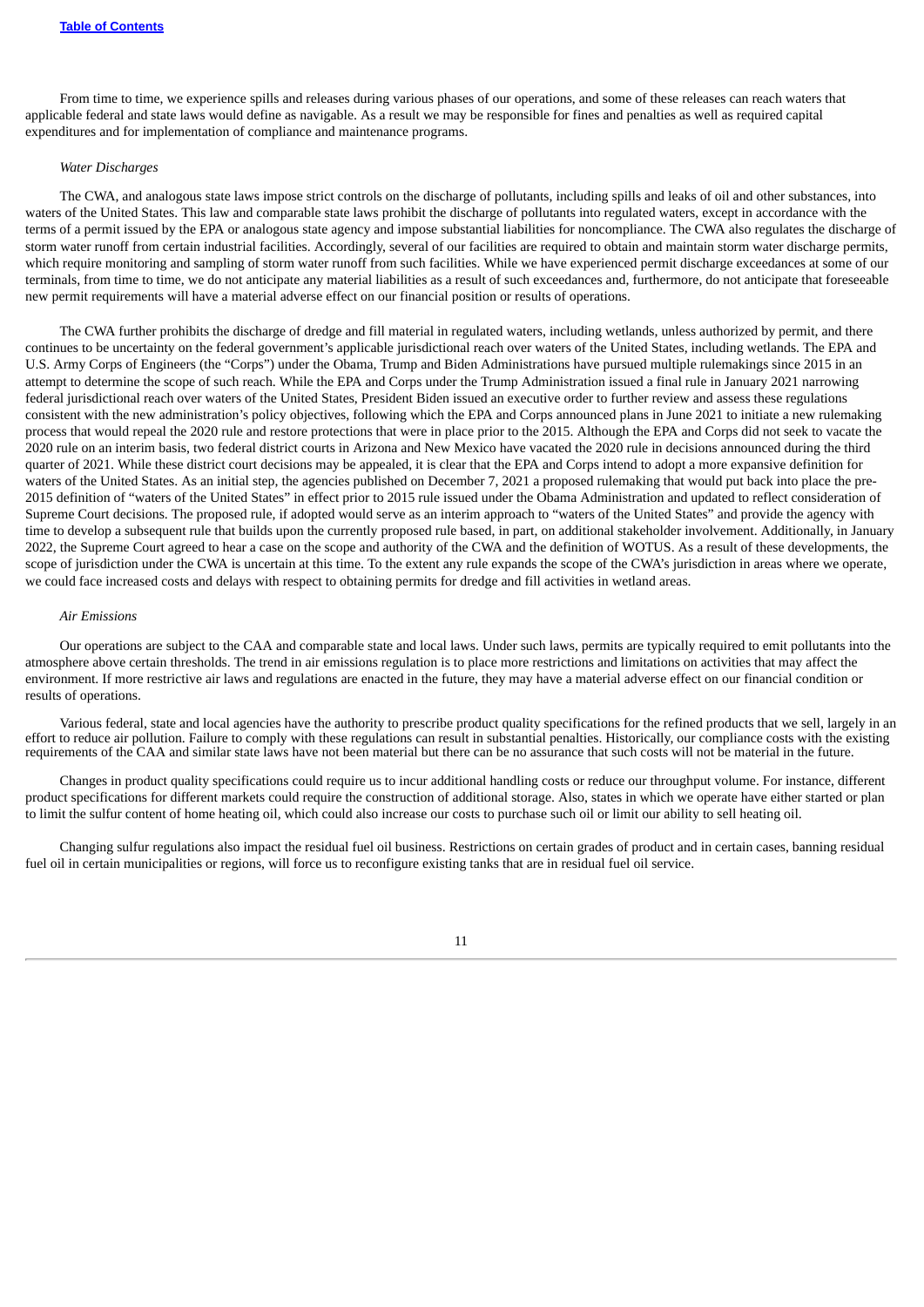#### *Climate Change*

The threat of climate change continues to attract considerable attention in the United States and around the world. Numerous proposals have been made and could continue to be made at the international, national, regional and state levels of government to monitor and limit existing emissions of GHGs as well as to restrict or eliminate such future emissions.

No comprehensive climate change legislation has been implemented at the United States federal level, but President Biden has made the combat of climate change arising from GHG emissions a priority under his Administration and has issued, and may continue to issue, executive orders or other regulatory initiatives in pursuit of his regulatory agenda. The EPA has adopted rules that, among other things, establish construction and operating permit reviews for GHG emissions from certain large stationary sources and require the monitoring and annual reporting of GHG emissions from certain specified large GHG emissions sources. Additionally, various states and groups of states have adopted or are considering adopting legislation, regulations or other regulatory initiatives that are focused on such areas as GHG cap and trade programs, carbon taxes, GHG reporting and tracking programs, and restriction of GHG emissions. While our operations fall below the thresholds that would characterize large sources, we are required to implement systems to track certain purchases of product and, historically, the costs of complying with such tracking requirements has not been material.

Additionally, various states and groups of states have adopted or are considering adopting legislation, regulations or other regulatory initiatives that are focused on such areas as GHG cap and trade programs, carbon taxes, GHG reporting and tracking programs, and restriction of GHG emissions. For example, a number of states, including Connecticut, Maine, New Hampshire, New York and Pennsylvania, have introduced legislation to establish taxes or assessments on the carbon content of fuels. These states and others also participate in, or may soon join, interstate efforts such as the Regional Greenhouse Gas Initiative ("RGGI"), a cap-and-trade program to limit emissions from the power sector. Future efforts at the state level to limit emissions associated with transportation fuels and heating fuels could increase costs, reduce the market for, or impact the pricing of, our products, and thus adversely impact our business.

Overall, there has been a trend towards increased regulation of GHGs and initiatives, both domestically and internationally, to limit GHG emissions. Future efforts to limit emissions associated with transportation fuels and heating fuels could reduce the market for, or pricing of, our products, and thus adversely impact our business. At the international level, there exists the United Nations-sponsored Paris Agreement, which is a non-binding agreement for nations to limit their GHG emissions through individually-determined reduction goals every five years after 2020. President Biden announced in April 2021 a new, more rigorous nationally determined emissions reduction level of 50% – 52% reduction from 2005 levels in economy-wide net GHG emissions by 2030. Moreover, the international community gathered again in Glasgow in November 2021 at the 26th Conference of the Parties ("COP26"), during which the multiple announcements (not having the effect of law) were made, including a call for parties to eliminate certain fossil fuel subsidies and pursue further action on non-CO2 GHGs. Relatedly, the United States and European Union jointly announced at COP26 the launch of a Global Methane Pledge, an initiative which over 100 counties joined, committing to a collective goal of reducing global methane emissions by at least 30 percent from 2020 levels by 2030, including "all feasible reductions" in the energy sector. The impacts of these orders, pledges, agreements and any legislation or regulation promulgated to fulfill the United States' commitments under the Paris Agreement, COP26, or other international conventions cannot be predicted at this time.

In addition to the regulatory efforts described above, activists concerned about the potential effects of climate change have, in certain instances, directed their attention at sources of funding for fossil-fuel energy companies. This could make it more difficult to secure funding for projects. Many of the largest U.S. banks have made net zero commitments and have announced that they will be assessing financed emissions across their portfolios and taking steps to quantify and reduce those emissions. For example, at COP26, the Glasgow Financial Alliance for Net Zero ("GFANZ") announced that commitments from over 450 firms across 45 countries had resulted in over \$130 trillion in capital committed to net zero goals. The various sub-alliances of GFANZ generally require participants to set short-term, sector-specific targets to transition their financing, investing and/or underwriting activities to net zero emissions by 2050. Additionally, financial institutions may be required to adopt policies that have the effect of reducing the funding provided to the fossil fuel sector. For example, the Federal Reserve has joined the Network for Greening the Financial System ("NGFS"), a consortium of financial regulators focused on addressing climate-related risks in the financial sector and, in November 2021, issued a statement in support of the efforts of the NGFS to identify key issues and potential solutions for the climate-related challenges most relevant to central banks and supervisory authorities. The SEC has also announced that it will promulgate rules requiring climate disclosures. Although the form and substance of these requirements is not yet known, and we cannot predict what any such rules may require to the extent the rules impose additional reporting obligations, we could face increased costs. Separately, the SEC has also announced that it is scrutinizing existing climate-change related disclosures in public filings, increasing the potential for enforcement if the SEC were to allege an issuer's existing climate disclosures to be misleading or deficient.

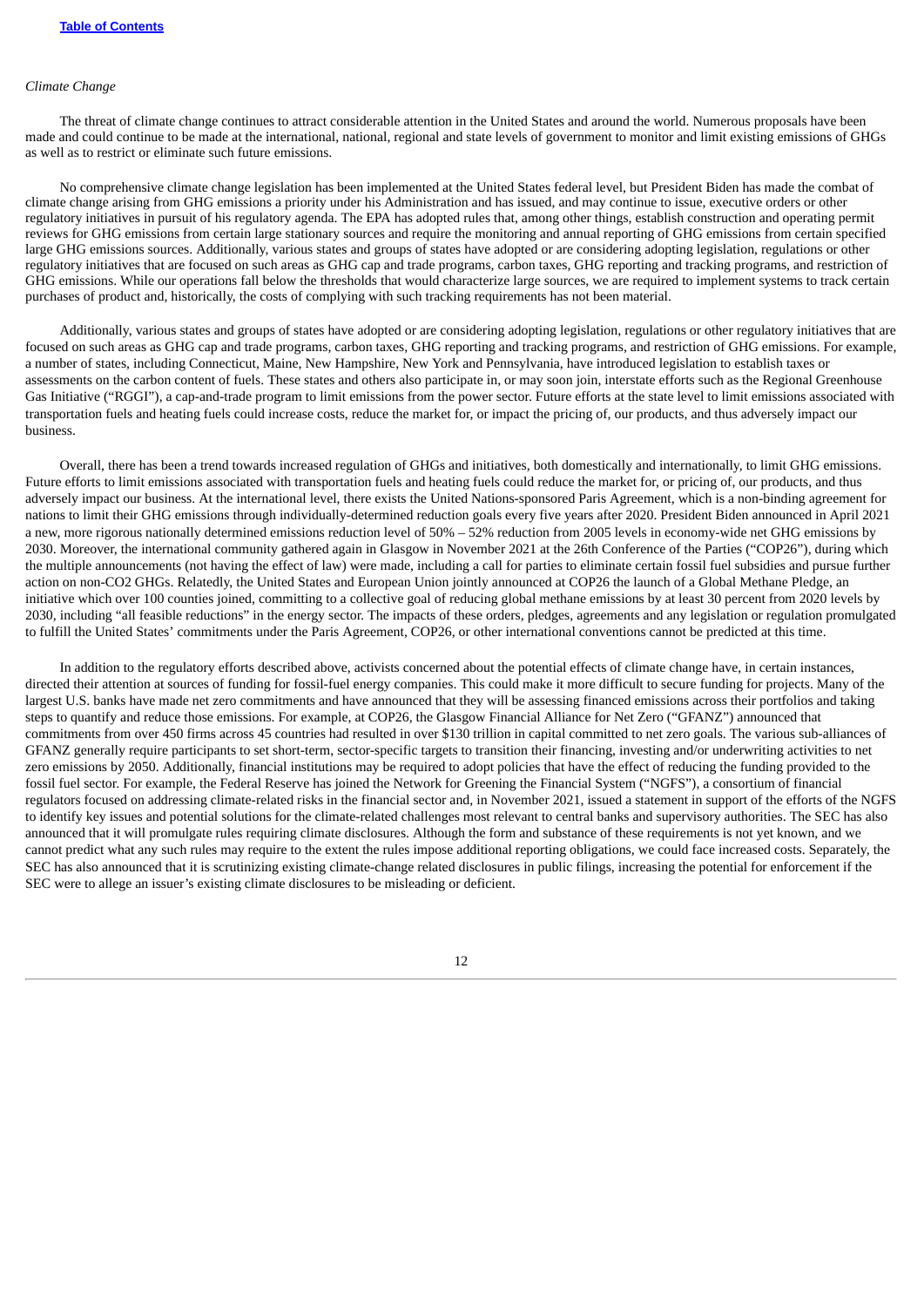Kildair is subject to both Canadian federal and provincial environmental regulations relating to climate change, GHG emissions, fuel content requirements, and energy policies, including, without limitation, regulations that require the purchase of emission allowances, credits and/or compliance units needed to cover emissions attributable to the combustion of some fossil fuels it sells for consumption or otherwise related to the renewable fuel content of such fuels. These laws and regulations are currently under review by the federal and provincial authorities and, as a result, modifications to the regulatory framework is expected in the near future, notably involving the imposition of a carbon levy on products sold by Kildair as well as carbon intensity reduction requirements on such products. In December 2021, the federal government published an update to the federal carbon pricing benchmark beyond 2022. Under the updated scheme, the minimum national carbon pollution price has been established for 2023 to 2030, with the carbon price set at CAD\$65/tonne in 2023 with a further annual increase of CAD\$15 per year up to to \$170/tonne in 2030. To comply with these laws and regulations, Kildair must, and will, incur costs such as, for example, the cost to purchase allowances, credits and compliance units, that allow Kildair to continue operations at its current or increased levels. Increased costs may result in increased prices for Kildair's products or decreased profitability. Increased product price as well as the laws and regulations applicable to Kildair's customers, who are themselves subject to laws and regulations relating to climate change, GHG emissions, and energy policies, could result in a reduction of demand for Kildair's product and therefore reduce our revenues. Additional risks include the inability of Kildair to acquire the required amount of emission allowances, credits or compliance units to offset emissions and/or meet the renewable fuel content which would subject Kildair to various fines.

Additionally, increasing concentrations of GHG in the Earth's atmosphere may produce climate changes that have significant physical effects, such as increased frequency and severity of storms, droughts, floods, rising sea levels and other climatic events, as well as chronic shifts in temperature and precipitation patterns. These climatic developments have the potential to cause physical damage to our assets and thus could have an adverse effect on our exploration and production operations. Additionally, changing meteorological conditions, particularly temperature, may result in changes to the amount, timing, or location of demand for energy or its production. While our consideration of changing climatic conditions and inclusion of safety factors in design is intended to reduce the uncertainties that climate change and other events may potentially introduce, our ability to mitigate the adverse impacts of these events depends in part on the effectiveness of our facilities and our disaster preparedness and response and business continuity planning, which may not have considered or be prepared for every eventuality.

The adoption and implementation of any international, federal, regional or state legislation, executive actions, regulations or other regulatory initiatives that impose more stringent standards for GHG emissions in areas where we operate could result in increased compliance costs or costs of consuming fossil fuels. Additionally, political, financial and litigation risks may result in us restricting, delaying or canceling certain operational activities, incurring liability for infrastructure damages as a result of climatic changes, or impairing the ability to continue to operate in an economic manner. The occurrence of one or more of these developments could have a material adverse effect on our business, financial condition, results of operations and cash flows.

<span id="page-15-0"></span>Members of the investment community have recently increased their focus on sustainability practices, including practices related to GHGs and climate change, in the oil and natural gas industry. As a result, we and others in our industry have come under increasing pressure to improve our sustainability practices. Additionally, members of the investment community have begun to screen companies such as ours for sustainability performance before investing in our common units. If we are unable to establish adequate sustainability practices, our common unit price may be negatively impacted, our reputation may be negatively affected, and it may be more difficult for us to compete effectively. Our efforts to improve our sustainability practices in response to these pressures may increase our costs, and we may be forced to implement technologies that are not economically viable in order to improve our sustainability performance and to perform services for certain customers.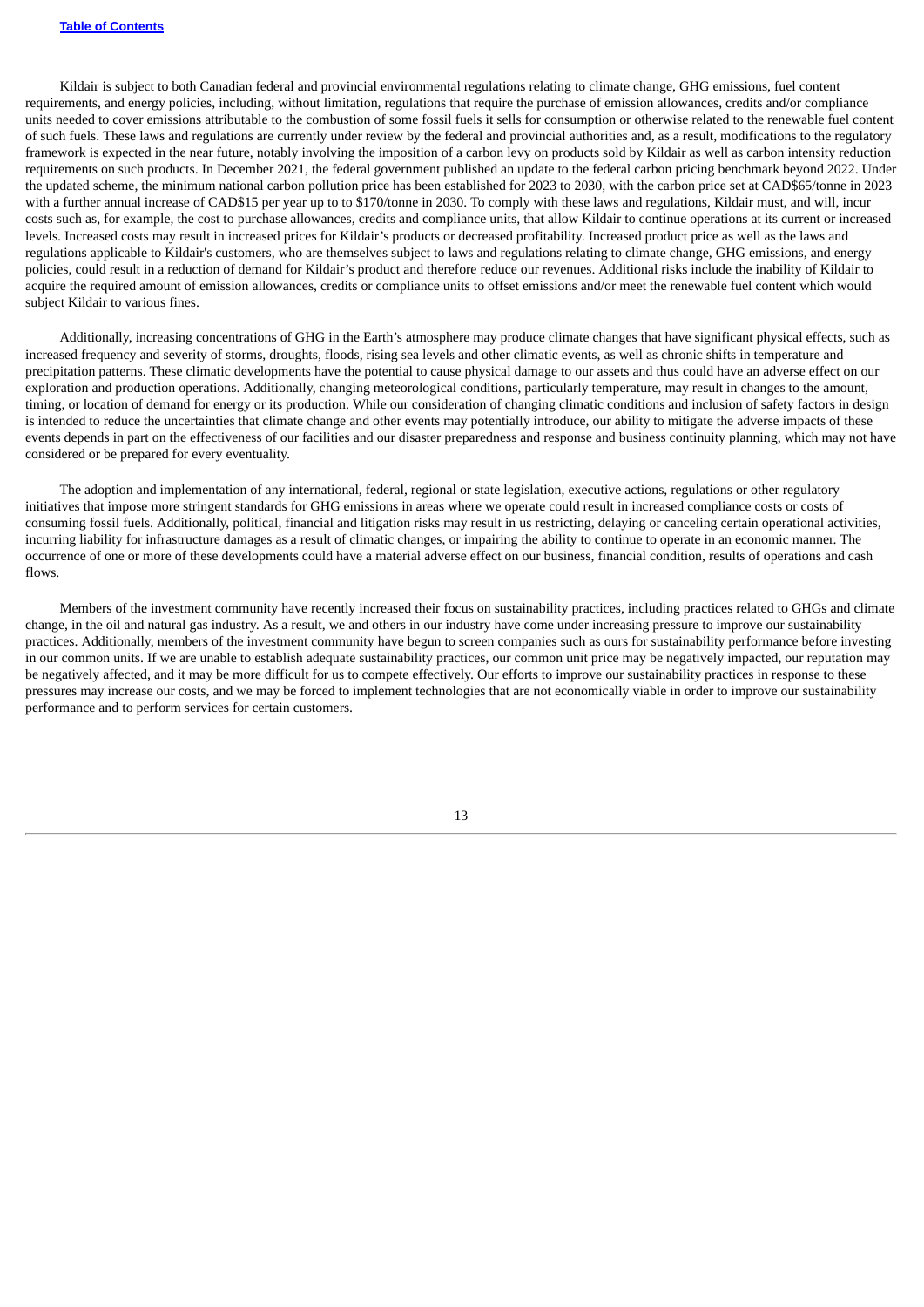# **Item 1A. Risk Factors**

Common units are inherently different from the capital stock of a corporation, although many of the business risks to which we are subject are similar *to those that would be faced by a corporation engaged in a similar business.*

If any of the following risks were actually to occur, our business, financial condition, results of operations and ability to pay distributions to our unitholders could be materially adversely affected. Additional risks and uncertainties not currently known to us or that we currently consider to be immaterial may also materially adversely affect our business, financial condition, results of operations and ability to make quarterly distributions to our *unitholders.*

#### **Risks Related to Our Business**

# We may not have sufficient distributable cash flow following the establishment of cash reserves and payment of fees and expenses, including cost reimbursements to our General Partner and its affiliates, to enable us to pay the current quarterly distribution of \$0.4338 to our unitholders.

For the quarter ended December 31, 2021, we paid a distribution of \$0.4338 per unit, which is significantly less than the minimum quarterly distribution of \$0.6675 per unit. In order to pay a quarterly distribution amount of \$0.4338 per unit per quarter, or \$1.73 per unit on an annualized basis, we will require distributable cash flow of \$11.4 million per quarter, or \$45.6 million per year, based on the number of common units currently outstanding. We may not have sufficient distributable cash flow each quarter to enable us to pay the quarterly distribution. The amount of cash we can distribute on our units principally depends upon the amount of cash we generate from our operations and our borrowing capacity, which will fluctuate from quarter to quarter based on, among other things:

- Competition from other companies that sell refined products, natural gas, renewable fuels and material handling businesses in the Northeast United States and eastern Canada as well as demand for such products and services;
- Absolute price levels, and volatility of prices, of refined products and natural gas in both the spot and futures markets;
- Seasonal variation in temperature, which affects demand for natural gas and refined products such as heating oil and residual fuel oil (to the extent that it is used for space heating); and
- Prevailing economic and regulatory conditions.

In addition, the actual amount of distributable cash flow that we distribute will depend on other factors such as:

- The level of maintenance capital expenditures we make;
- The level of operating and general and administrative expenses, including reimbursements to our General Partner and certain of its affiliates for services provided to us;
- Fluctuations or changes in federal, state, local and foreign tax rates, including Canadian income and withholding tax rates;
- The restrictions contained in our Credit Agreement (as defined herein), including borrowing base limitations and limitations on distributions as well as debt service requirements;
- Fluctuations in our working capital needs;
- Our ability to access capital markets and to borrow under our Credit Agreement to make distributions to our unitholders; and

#### *The COVID-19 pandemic could adversely impact our business, financial condition and results of operations.*

The global outbreak of the novel coronavirus ("COVID-19") was declared a pandemic by the World Health Organization and a national emergency by the U.S. Government in March 2020 and has negatively affected the U.S. and global economy - including commodity and stock volatility, disrupted global supply chains, travel and transport restrictions, mandated closures and orders to "shelter-in-place," and disruption of the financial markets. As a result of the pandemic, we experienced a period of lower revenues in certain customer sectors, particularly during the period from March 2020 through December 2020.

In 2021, a wide array of sectors continued to be affected by COVID-19, and its variants, including but not limited to energy, transportation, manufacturing and commercial and retail businesses and global economic conditions continued to be volatile. Some of the Partnership's commercial and industrial customers continue to experience impacts to their operations due to reduced demand and increased government restrictions, particularly as it relates to the shutdown or limitations imposed on various businesses. While we expect that many of these effects will not be permanent, it is impossible to predict their duration.

With the easing of restrictions, health advancements and other ongoing measures to alleviate the pandemic in 2021, demand for refined products appears to have normalized and fuel prices are now at levels higher than pre-pandemic. While stabilization is a positive trend, there is risk of permanent demand destruction if economic conditions deteriorate, or if some businesses are unable to recover. In order to continue to mitigate the effects of the pandemic, even as market conditions have improved, we continue to focus on the safety of employees and other stakeholders as well as a number of initiatives relating to cost reduction, liquidity and operating efficiencies.

The Partnership makes estimates and assumptions that affect the reported amounts on these condensed consolidated financial statements and accompanying notes as of the date of the financial statements. The Partnership assessed accounting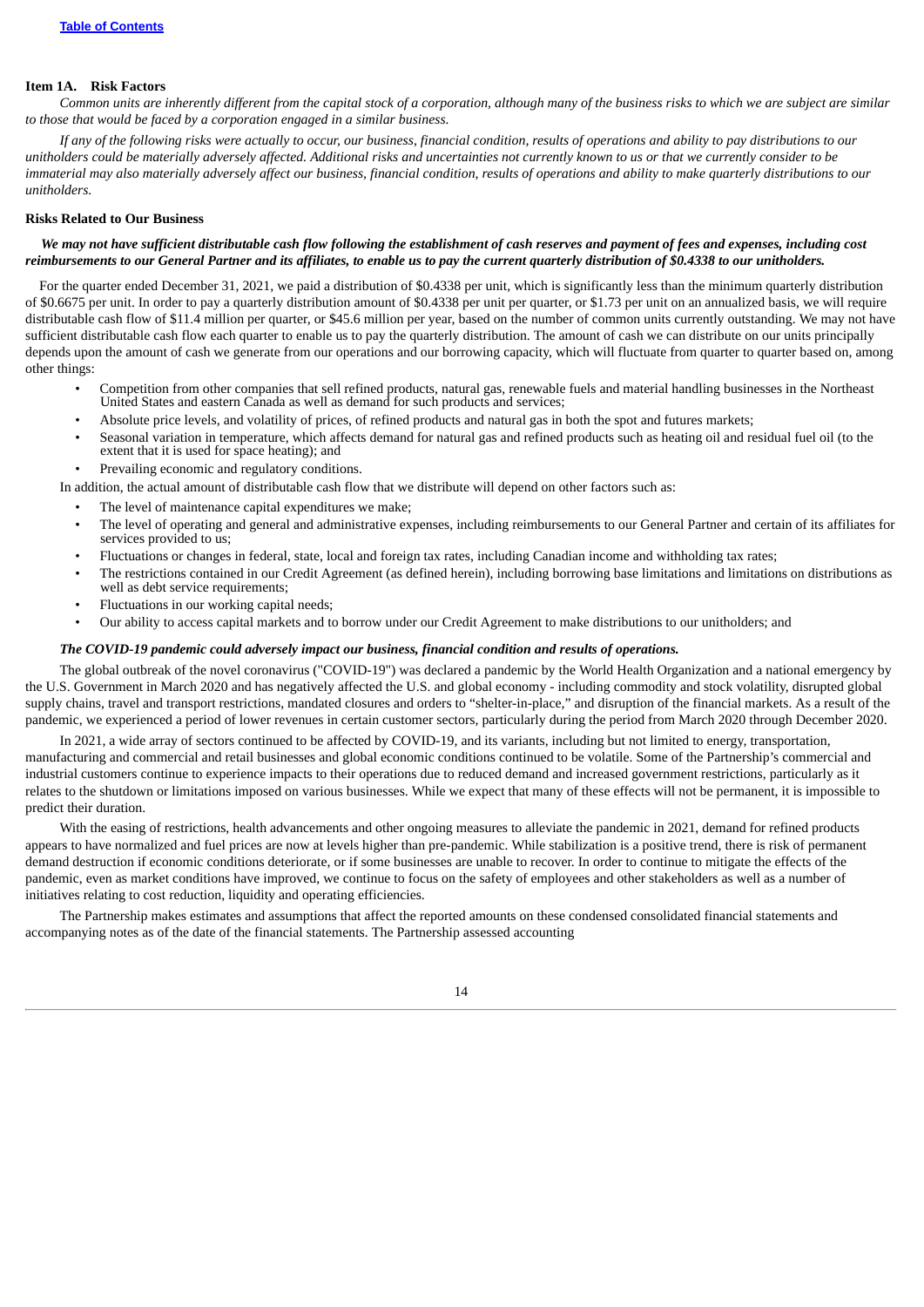estimates that require consideration of forecasted financial information, including, but not limited to, the allowance for credit losses, the carrying value of goodwill, intangible assets, and other long-lived assets. This assessment was conducted in the context of information reasonably available to the Partnership, as well as consideration of the future potential impacts of COVID-19, and its variants, on the Partnership's business as of December 31, 2021. While market conditions for our products and services appear to have stabilized as compared to a year ago, the pandemic remains fluid, indicating that the full impact may not have been realized across our business and operations. The economic and operational landscape has been altered, and it is difficult to determine whether such changes are temporary or permanent, with challenges related to staffing, supply chain, and transportation globally. Accordingly if the impact is more severe or longer in duration than the Partnership has assumed, such impact could potentially result in impairments and increases in credit allowances. As we strategize with regard to fiscal year 2022 and beyond, the Partnership continues to monitor the evolving impacts of COVID-19 and its variants closely and adapting our operations to changing demand patterns and the potential impact of the COVID-19 pandemic on future cash flows and access to adequate liquidity.

# Our business is seasonal and generally our financial results are lower in the second and third quarters of the calendar year which may result in an increased need to borrow money in order to make quarterly distributions to our unitholders during these quarters.

Demand for natural gas and some refined products, specifically home heating oil and residual fuel oil for space heating purposes, is generally higher during the period of November through March than during the period of April through October. Therefore, our results of operations for the first and fourth calendar quarters are generally better than for the second and third calendar quarters. For example, over the 36-month period ended December 31, 2021, we generated an average of 76% of our total heating oil and residual fuel oil net sales during the months of November through March in the Northeast United States and Canada. With reduced cash flow during the second and third calendar quarters, we may be required to borrow money in order to pay the minimum quarterly distribution to unitholders. Any restrictions on our ability to borrow could restrict our ability to make quarterly distributions to unitholders.

# A significant decrease in demand for refined products, natural gas or our materials handling services in the areas we serve would adversely affect *our business, financial condition, results of operations and ability to make quarterly distributions to unitholders.*

A significant decrease in demand for refined products, natural gas or our materials handling services in the areas that we serve would significantly reduce net sales and, therefore, adversely affect our business, financial condition, results of operations, our ability to borrow and make quarterly distributions to our unitholders. Factors that could lead to a decrease in market demand for refined products or natural gas include:

- Recession or other adverse economic conditions, including but not limited to, public health crises that reduce economic activity, affect the demand for travel (public and private), as well as impact costs of operation and availability of supply (including the coronavirus COVID-19 pandemic);
- Unseasonably warm temperatures or higher prices;
- Increased conservation, technological advances and the availability of alternative energy, whether as a result of industry changes, governmental or regulatory actions or otherwise; and,
- Conversion from consumption of heating oil or residual fuel oil to natural gas as such switching and conversions could reduce our sales of heating oil and residual fuel oil.

Factors that could lead to a decrease in demand for our materials handling services include weakness in the housing and construction industries and the economy generally.

Certain of our operating costs and expenses are fixed and do not vary with the volumes we store, distribute and sell. These costs and expenses may not decrease ratably, or at all, should we experience a reduction in volumes stored, distributed and sold. As a result, we may experience declines in operating margin if our volumes decrease.

# Our business, financial condition, results of operations and ability to make quarterly distributions to unitholders are influenced by changes in demand for, and therefore indirectly by changes in the prices of, refined products and natural gas, which could adversely affect our profit margins, our customers' and suppliers' financial condition, contract performance, trade credit and the amount and cost of borrowing under our Credit Agreement.

Financial and operating results from our purchasing, storing, terminalling and selling operations are influenced by price volatility in the markets for refined products and natural gas. When prices for refined products and natural gas rise, some of our customers may have insufficient credit to purchase supply from us at their historical purchase volumes, and their customers, in turn, may adopt conservation measures which reduce consumption, thereby reducing demand for product. Furthermore, when prices increase rapidly and dramatically, we may be unable to promptly pass our additional costs to our customers, resulting in lower margins for a period of time before margins expand to cover the incremental costs. Significant increases in the costs of refined products can materially increase our costs to carry inventory. We use the working capital facility in our Credit Agreement, which limits the amounts that we can borrow, as the primary source of financing for our working capital requirements. Lastly, higher prices for refined products or natural gas may (1) diminish our access to trade credit support or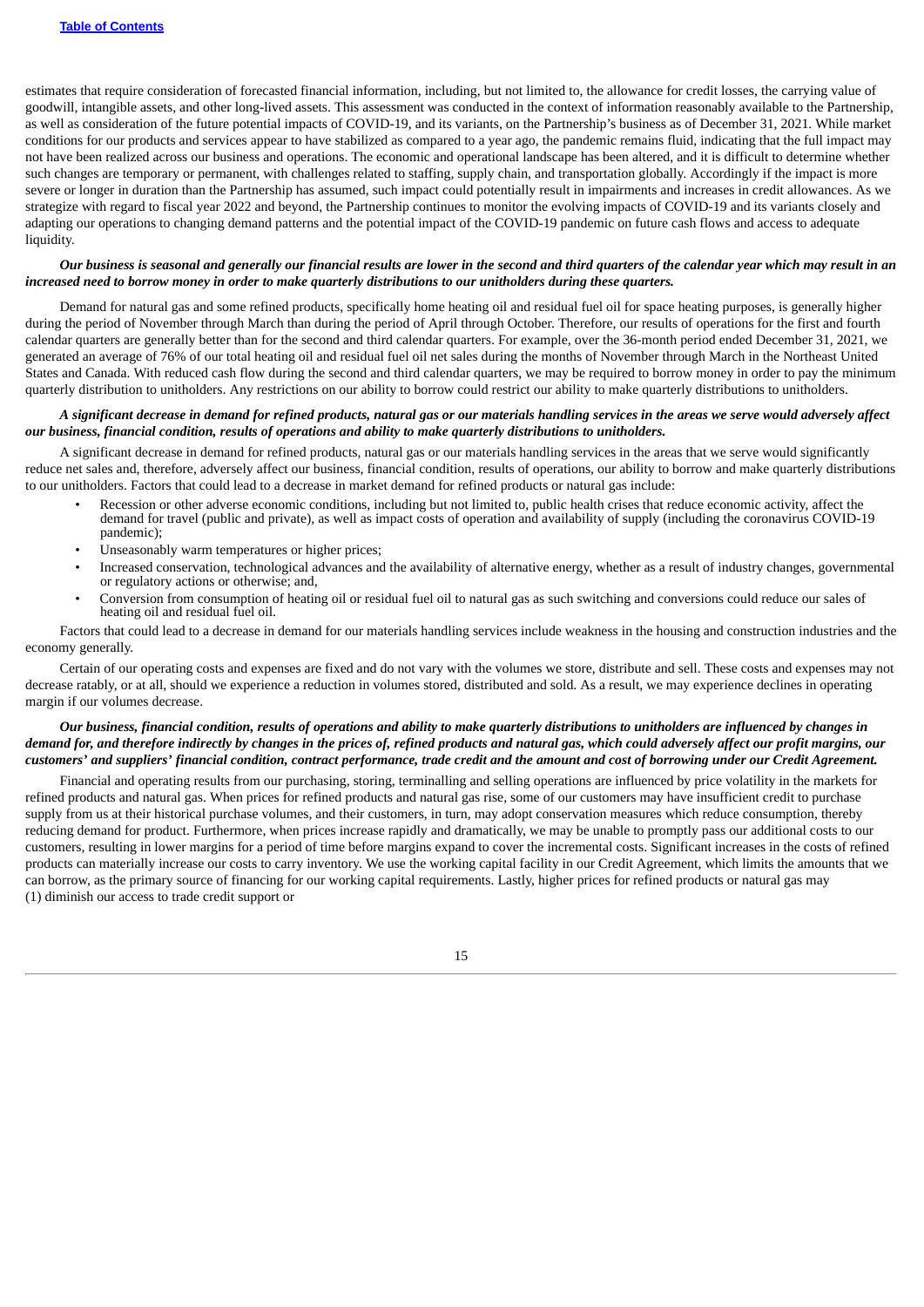cause it to become more expensive and (2) decrease the amount of borrowings available for working capital as a result of total available commitments, borrowing base limitations and advance rates thereunder.

# Restrictions in our Credit Agreement could adversely affect our business, financial condition, results of operations and ability to make quarterly *distributions to unitholders as well as the value of our common units.*

We are dependent upon the earnings and cash flow generated by operations in order to meet our debt service obligations and to allow us to make cash distributions to unitholders. The operating and financial restrictions and covenants in our Credit Agreement and any future financing agreements could restrict our ability to finance future operations or capital needs or to expand or pursue business, which may, in turn, adversely affect our business, financial condition, results of operations and ability to make quarterly distributions to unitholders. Our Credit Agreement contains covenants requiring us to maintain certain financial ratios. The provisions of the Credit Agreement may affect our ability to obtain future financing for and pursue attractive business opportunities and maintain flexibility in planning for, and reacting to, changes in business conditions. In addition, a failure to comply with the provisions of the Credit Agreement could result in an event of default which could enable our lenders, subject to the terms and conditions of our Credit Agreement, to declare the outstanding principal of that debt, together with accrued interest, to be immediately due and payable. If we were unable to repay the accelerated amounts, our lenders could proceed against the collateral granted to them to secure such debt. If the payment of our debt is accelerated, defaults under our other debt instruments, if any, may be triggered and our assets may be insufficient to repay such debt in full, and the holders of our units could experience a partial or total loss of their investment. See Part II, Item 7 - "Management's Discussion and Analysis of Financial Condition and Results of Operations— Liquidity and Capital Resources."

# Warmer weather conditions during winter could adversely affect our business, financial condition, results of operations and ability to make *quarterly distributions to unitholders.*

Weather conditions during winter have an impact on the demand for heating oil, residual fuel oil and natural gas. Because we supply distributors whose customers depend on heating oil, residual fuel oil and natural gas during the winter, warmer-than-normal temperatures during the first and fourth calendar quarters in one or more regions in which we operate can decrease the total volume we sell and the adjusted gross margin realized on those sales and, consequently, our business, financial condition, results of operations and ability to make quarterly distributions to unitholders.

# Our risk management policies, processes and procedures cannot eliminate all commodity price risk or basis risk, which could adversely affect our business, financial condition, results of operations and ability to make quarterly distributions to unitholders. In addition, any noncompliance with our *risk management policies, processes and procedures could result in significant financial losses.*

While our risk management policies, processes and procedures are designed to limit commodity price risk, some degree of exposure to unforeseen fluctuations in market conditions remains. For example, we change our hedged position daily in response to movements in our inventory. If we overestimate or underestimate sales from inventory, we may be unhedged for the amount of the overestimate or underestimate. Although we monitor policies, processes and procedures designed to prevent unauthorized trading and to maintain substantial balance between purchases and sales or future delivery obligations, we can provide no assurance that these steps will detect and/or prevent all violations of such risk management policies, processes and procedures.

# Some of our refined products and natural gas competitors have capital resources many times greater than ours and control greater supplies. Competitors able to supply customers with products and services at a lower price could adversely affect our business, financial condition, results of *operations and ability to make quarterly distributions to unitholders.*

Our competitors include terminal companies, major integrated oil companies and their marketing affiliates and independent marketers of varying size, financial resources and experience. Some of our competitors are substantially larger than us, have capital resources many times greater than ours, control greater supplies of refined products and natural gas than us and/or control substantially greater storage capacity than us.

# Security breaches and other disruptions could compromise our information and expose us to liability, which would cause our business and *reputation to suffer.*

In the ordinary course of business, we collect and store sensitive data, including intellectual property, our proprietary business information and that of our customers, suppliers and business partners, and personally identifiable information of our customers and employees, in data centers and on our networks. The secure maintenance of this information is critical to our operations. Despite our security measures, information technology and infrastructure may be vulnerable to attacks by hackers or breached due to employee error, malfeasance or other disruptions. Any such breach could compromise our networks and the information stored there could be accessed, publicly disclosed, lost or stolen. Any such access, disclosure or other loss of information could result in legal claims or proceedings, liability under laws that protect the privacy of personal information, regulatory penalties, disrupt operations and the services we provide to customers, damage our reputation, and cause a loss of confidence in our products and services, which could adversely affect business/operating margins, revenues and competitive position.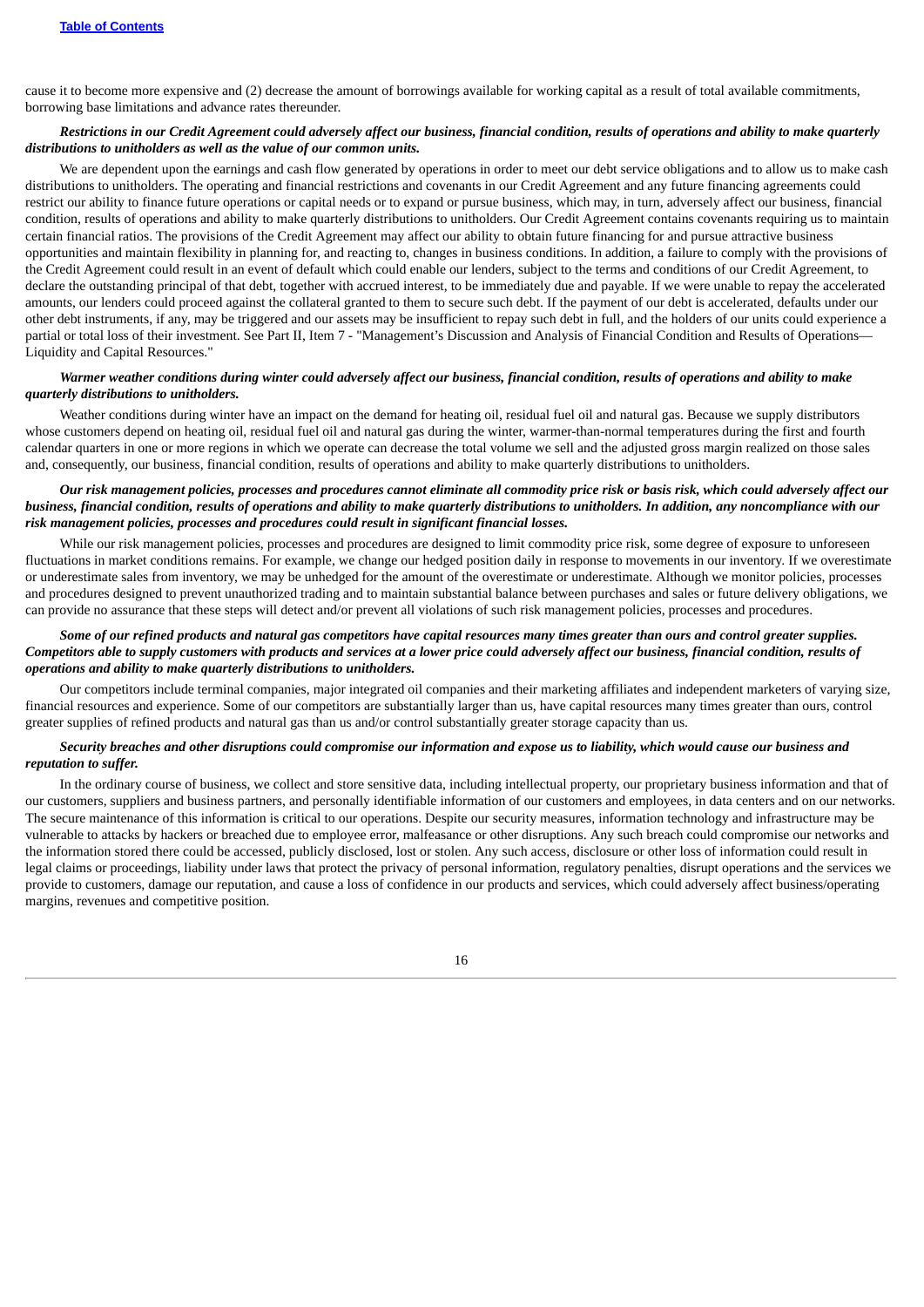# A principal focus of our business strategy is to grow and expand our business through acquisitions. If we do not make acquisitions on economically acceptable terms, our future growth may be limited and any acquisitions we make may reduce, rather than increase, our cash generated *from operations on a per unit basis.*

A principal focus of our business strategy is to grow and expand our business through acquisitions. Our ability to grow depends, in part, on our ability to make accretive acquisitions that result in an increase in cash from operations generated per unit. If we are unable to make accretive acquisitions, either because we are (1) unable to identify attractive acquisition candidates or negotiate acceptable purchase contracts, (2) unable to obtain financing for these acquisitions on economically acceptable terms or (3) outbid by competitors, then our future growth and ability to increase distributions will be limited. Furthermore, even if we do make acquisitions that we believe will be accretive, such acquisitions may nevertheless result in a decrease in the cash generated from operations per unit.

Any acquisition involves potential risks, including, among other things:

- Mistaken assumptions about volumes, cash flows, net sales and costs, including synergies;
- An inability to successfully integrate the businesses we acquire;
- An inability to hire, train or retain qualified personnel to manage and operate our newly acquired assets;
- The assumption of unknown liabilities;
- Unforeseen difficulties operating in new product areas or new geographic areas; and
- Customer or key employee losses at the acquired businesses.

# A portion of our net sales is generated under contracts that must be renegotiated or replaced periodically. If we are unable to successfully renegotiate or replace these contracts, our business, financial condition, results of operations and ability to make quarterly distributions to unitholders *could be adversely affected.*

Most of our contracts with refined products customers are for a single season or on a spot basis, while most of our contracts with natural gas customers are for a term of one year or less. As these contracts and our materials handling contracts expire from time to time, they must be renegotiated or replaced. While our materials handling contracts are generally long-term, they are also subject to periodic renegotiation or replacement. If we cannot successfully renegotiate or replace any of our contracts, or if we renegotiate or replace them on less favorable terms, net sales and margins from these contracts could decline and our business, financial condition, results of operations and ability to make quarterly distributions to unitholders could be adversely affected.

# Due to our lack of geographic diversification, adverse developments in the terminals we use or in our operating areas would adversely affect *results of operations and distributable cash flow.*

Our operations are largely located in the Northeast United States and eastern Canada. Due to our lack of geographic diversification, an adverse development in the businesses or areas in which we operate, including adverse developments due to catastrophic events, weather or decreases in demand for refined products or materials handling services, could have a significantly greater impact on our results of operations and distributable cash flow than if we operated in more diverse locations.

#### Our operations are subject to operational hazards and unforeseen interruptions for which we may not be able to maintain adequate insurance *coverage.*

We are not fully insured against all risks incident to our business. Our operations are subject to many operational hazards and unforeseen interruptions inherent in our business. If any event of a substantial nature were to occur, we could incur substantial losses because of personal injury or loss of life, severe damage to and destruction of property and equipment, and pollution or other environmental damage resulting in curtailment or suspension of related operations.

We may be unable to maintain or obtain insurance of the type and amount we believe to be appropriate for our business at reasonable rates or at all. As a result of market conditions, premiums and deductibles for certain of our insurance policies could increase or escalate further. In some instances, certain insurance could become unavailable or available only for reduced amounts of coverage. Certain types of risks, such as fines and penalties, or remediation or damages claims from environmental pollution, are either not covered by insurance or applicable insurance may be unavailable for particular claims based on exclusions or limitations in the policies.

# Our terminalling and materials handling operations are subject to federal, state and local laws and regulations relating to environmental protection and operational safety and health that expose us to substantial costs and that may become more stringent over time.

A fundamental risk inherent in terminalling and materials handling operations is that we may incur substantial environmental costs and liabilities. In particular, our terminalling operations involve the receipt, storage and redelivery of refined products and are subject to stringent federal, state and local laws and regulations governing occupational safety and health aspects, including the discharge of materials into the environment, or otherwise relating to the protection of the environment, operational safety and related matters. We are also subject to laws and regulations that impose product quality

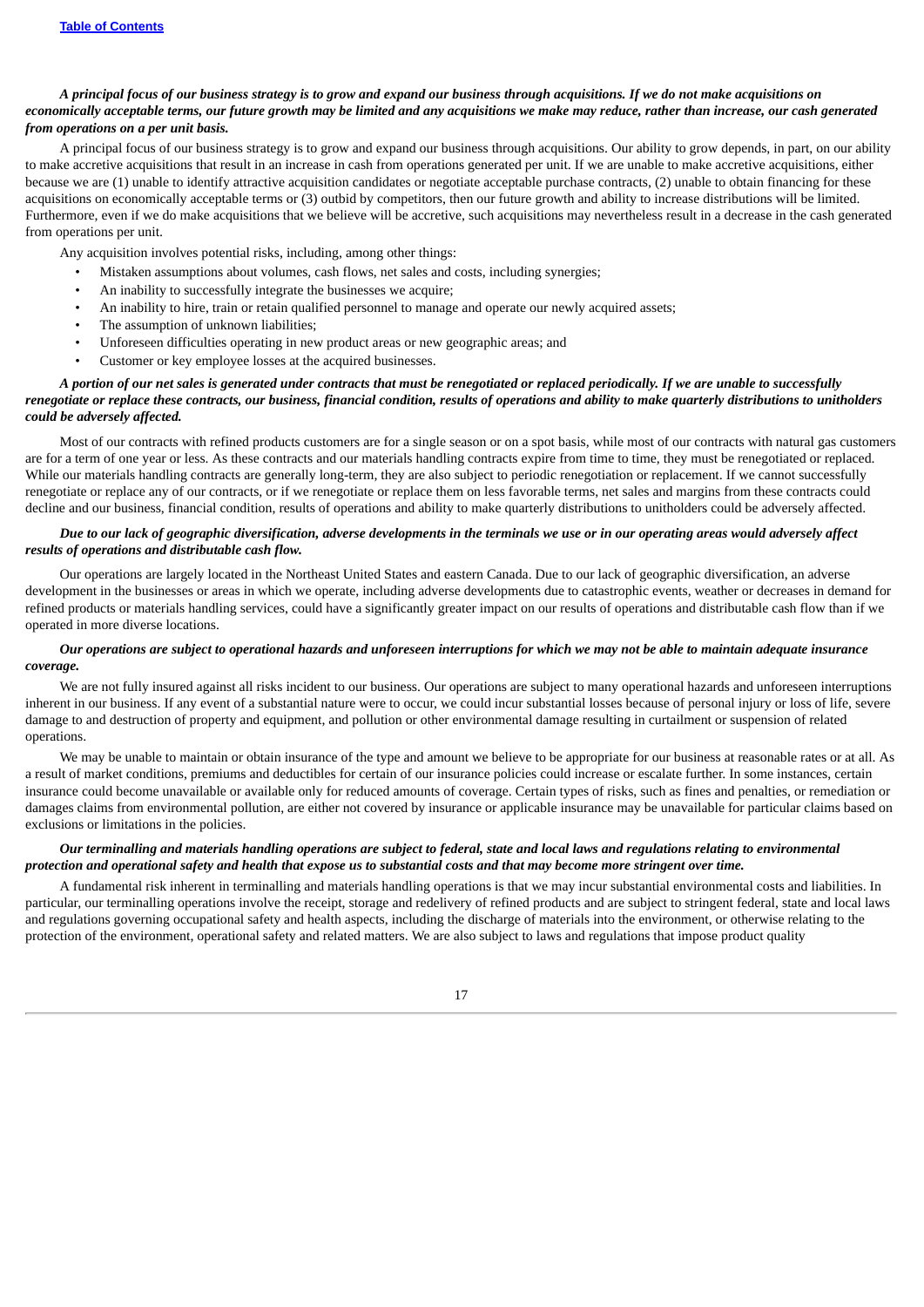specifications that could have a material adverse effect on our business. The trend of more expansive and stringent environmental and occupational safety and health legislation and regulations could continue, resulting in material increases in our costs of doing business and consequently affecting profitability. See "Item 1. Business—Environment" for more discussion on these environmental and occupational health and safety matters. Compliance with existing environmental and occupational safety and health laws, regulations, executive orders and other regulatory initiatives, or any other such new legal requirements, could, among other things, require us to install new or modified emission controls on equipment or processes, incur longer permitting timelines, and incur significantly increased capital or operating expenditures, which costs may be significant. One or more of these developments that impact us could have a material adverse effect on our business, results of operations and financial condition, reduce demand for our services, and ability to make quarterly distributions to our unitholders.

# The risks of spills and releases and the associated liabilities for investigation, remediation and third-party claims, if any, are inherent in *terminalling operations, and the liabilities that we incur may be substantial.*

Our operation of refined products terminals and storage facilities as well as our transportation and logistics activities are inherently subject to the risks of spills, discharges or other inadvertent releases of petroleum or other hazardous substances. If any of these events have previously occurred or occur in the future, whether in connection with any of our storage facilities or terminals, any other facility to which we send or have sent wastes or by-products for treatment or disposal or on any property which we own or have owned, we could be liable for all costs, jointly and severally, and administrative, civil and criminal penalties associated with the investigation and remediation of such facilities under federal, state and local environmental laws or the common law. We may also be held liable for damages to natural resources, personal injury or property damage claims from third parties, including the owners of properties located near our terminals and those with whom we do business, alleging contamination from spills or releases from our facilities or operations. See "Item 1. Business—Environment" for more discussion on liabilities that may arise as a result of spills and releases of regulated substances.

#### Our operations are subject to a series of risks arising out of the threat of climate change, energy conservation measures or initiatives that stimulate demand for alternative forms of energy that could result in increased operating costs and reduced demand for refined products as a fuel source, which could in turn reduce demand for our products and adversely affect our business, financial condition, results of operations and ability to make quarterly *distributions to unitholders.*

The threat of climate change continues to attract considerable attention in the United States and foreign countries. As a result, numerous proposals have been made and are likely to continue to be made at the international, national, regional and state levels of government to monitor and limit emissions of GHGs as well as to eliminate such future emissions. As a result, our operations are subject to a series of regulatory, political, litigation and financial risks associated with the production and processing of fossil fuels and emission of GHGs. See "Item 1. Business—Environment" for more discussion on the threat of climate change and restriction of GHG emissions. The adoption and implementation of any international, federal, regional or state legislation, executive actions, regulations or other regulatory initiatives that impose more stringent standards for GHG emissions could result in increased compliance costs or costs of consuming fossil fuels. Such legislation, executive actions or regulations could result in our increased costs to operate and reduced demand for our services. Additionally, political, financial and litigation risks may result in us restricting, delaying or canceling operational activities, incurring liability for infrastructure damages as a result of climatic changes, or impairing the ability to continue to operate in an economic manner. The occurrence of one or more of these developments could have a material adverse effect on our business, financial condition, results of operations, cash flows and ability to make quarterly distributions to unitholders.

#### *Increasing attention to ESG matters and conservation measures may adversely impact our business.*

Increasing attention to climate change, societal expectations on companies to address climate change, investor and societal expectations regarding voluntary ESG disclosures, and consumer demand for alternative forms of energy, may result in increased costs, reduced demand for our products, reduced profits, increased investigations and litigation and negative impacts on our stock price and access to capital markets. Increasing attention to climate change and environmental conservation, for example, may result in demand shifts for oil and natural gas products and additional governmental investigations and private litigation against us or our customers. To the extent that societal pressures or political or other factors are involved, it is possible that such liability could be imposed without regard to our causation of or contribution to the asserted damage, or to other mitigating factors. While we may participate in various voluntary frameworks and certification programs to improve the ESG profile of our operations and products, we cannot guarantee that such participation or certification will have the intended results on our or our products' ESG profile.

Moreover, while we create and publish voluntary disclosures regarding ESG matters from time to time, many of the statements in those voluntary disclosures are based on hypothetical expectations and assumptions that may or may not be representative of current or actual risks or events or forecasts of expected risks or events, including the costs associated therewith. Such expectations and assumptions are necessarily uncertain and may be prone to error or subject to misinterpretation given the long timelines involved and the lack of an established single approach to identifying, measuring and reporting on many ESG matters. Additionally, while we may elect to seek out various voluntary ESG targets in the future, such targets are aspirational. We may not be able to meet such targets in the manner or on such a timeline as initially contemplated, including as a result of unforeseen costs or technical difficulties associated with achieving such results. To the extent we elected

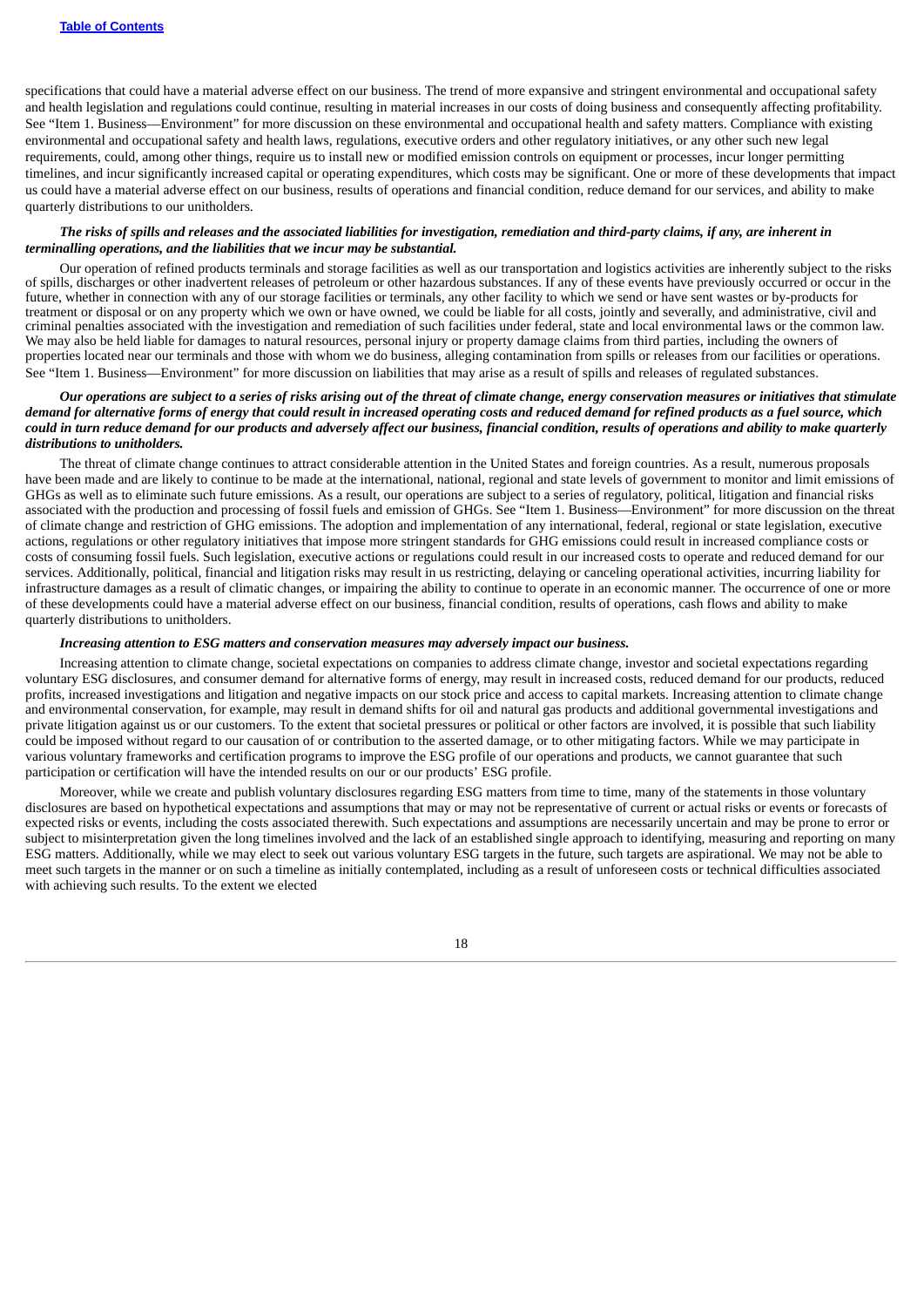to pursue such target and were able to achieve the desired target levels, such achievement may have been accomplished as a result of entering into various contractual arrangements, including the purchase of various credits or offsets that may be deemed to mitigate our ESG impact instead of actual changes in our ESG performance. Notwithstanding our election to pursue aspirational targets in the future, we may receive pressure from investors, lenders or other groups to adopt more aggressive climate or other ESG-related goals, but we cannot guarantee that we will be able to implement such goals because of potential costs or technical or operational obstacles.

In addition, organizations that provide information to investors on corporate governance and related matters have developed ratings processes for evaluating companies on their approach to ESG matters. Such ratings are used by some investors to inform their investment and voting decisions. Unfavorable ESG ratings and recent activism directed at shifting funding away from companies with energy-related assets could lead to increased negative investor sentiment toward us and our industry and to the diversion of investment to other industries, which could have a negative impact on our stock price and our access to and costs of capital. Also, institutional lenders may decide not to provide funding for fossil fuel energy companies or the corresponding infrastructure projects based on climate change related concerns, which could affect our access to capital for potential growth projects. Moreover, to the extent ESG matters negatively impact our reputation, we may not be able to compete as effectively or recruit or retain employees, which may adversely affect our operations. Such ESG matters may also impact our customers, which may adversely impact our business, financial condition or results of operations.

# We are subject to federal, state and local laws and regulations that govern the product quality specifications of the refined products we purchase, *store, transport and sell.*

Various federal, state and local government agencies have the authority to prescribe specific product quality specifications to the sale of commodities. Changes in product quality specifications, such as reduced sulfur content in refined products, or other more stringent requirements for fuels, could reduce our ability to procure or create products of various specifications and limit purchase and storage opportunities associated with market dislocations and discrepancies. Changes in product specifications may require us to incur additional handling costs and capital expenditures. If we are unable to procure product or recover these costs through increased sales, our business would be negatively impacted and we may not be able to meet our financial obligations.

# We depend on unionized labor for our operations in Bronx, Lawrence, and Albany, New York; Providence, Rhode Island; and Sorel-Tracy *Quebec, Canada. Work stoppages or labor disturbances at these facilities could disrupt our business.*

Work stoppages or labor disturbances by our unionized labor force could have an adverse effect on our business, financial condition, results of operations and ability to make quarterly distributions to unitholders. In addition, employees who are not currently represented by labor unions may seek representation in the future, and renegotiation of collective bargaining agreements may result in agreements with terms that are less favorable to us than our current agreements.

# We rely on our information technology systems to manage numerous aspects of our business, and a disruption of these systems could adversely affect our business, financial condition, results of operations and ability to make quarterly distributions to unitholders.

We depend on our information technology, or IT, systems to manage numerous aspects of our business and to provide analytical information to management. Our IT systems are an essential component of our business and growth strategies, and a serious disruption to our IT systems could limit our ability to manage and operate our business efficiently. These systems are vulnerable to, among other things, damage and interruption from power loss or natural disasters, computer system and network failures, loss of telecommunication services, physical and electronic loss of data, security breaches and computer viruses. We employ back-up IT facilities and have disaster recovery plans; however, these safeguards may not entirely prevent delays or other complications that could arise from an IT systems failure, a natural disaster or a security breach. Significant failure or interruption in our IT systems could cause our business and competitive position to suffer and damage our reputation, which would adversely affect our business, financial condition, results of operations and ability to make quarterly distributions to unitholders.

# **Risks Inherent in an Investment in Us**

#### We distribute significant portions of our distributable cash flow, which could limit our ability to grow and make acquisitions.

We rely primarily upon external financing sources, including commercial bank borrowings and the issuance of debt and equity securities, to fund our acquisitions and expansion capital expenditures. As a result, to the extent we are unable to finance growth externally, our cash distribution policy will significantly impair our ability to grow. In addition, because we distribute a significant portion of our distributable cash flow, our growth may not be as fast as that of businesses that reinvest their available cash to expand ongoing operations. To the extent we issue additional units in connection with any acquisitions or expansion capital expenditures, the payment of distributions on those additional units may increase the risk that we will be unable to maintain or increase our per unit distribution level. There are no limitations in the partnership agreement or Credit Agreement on our ability to issue additional units, including units ranking senior to the common units. The incurrence of additional

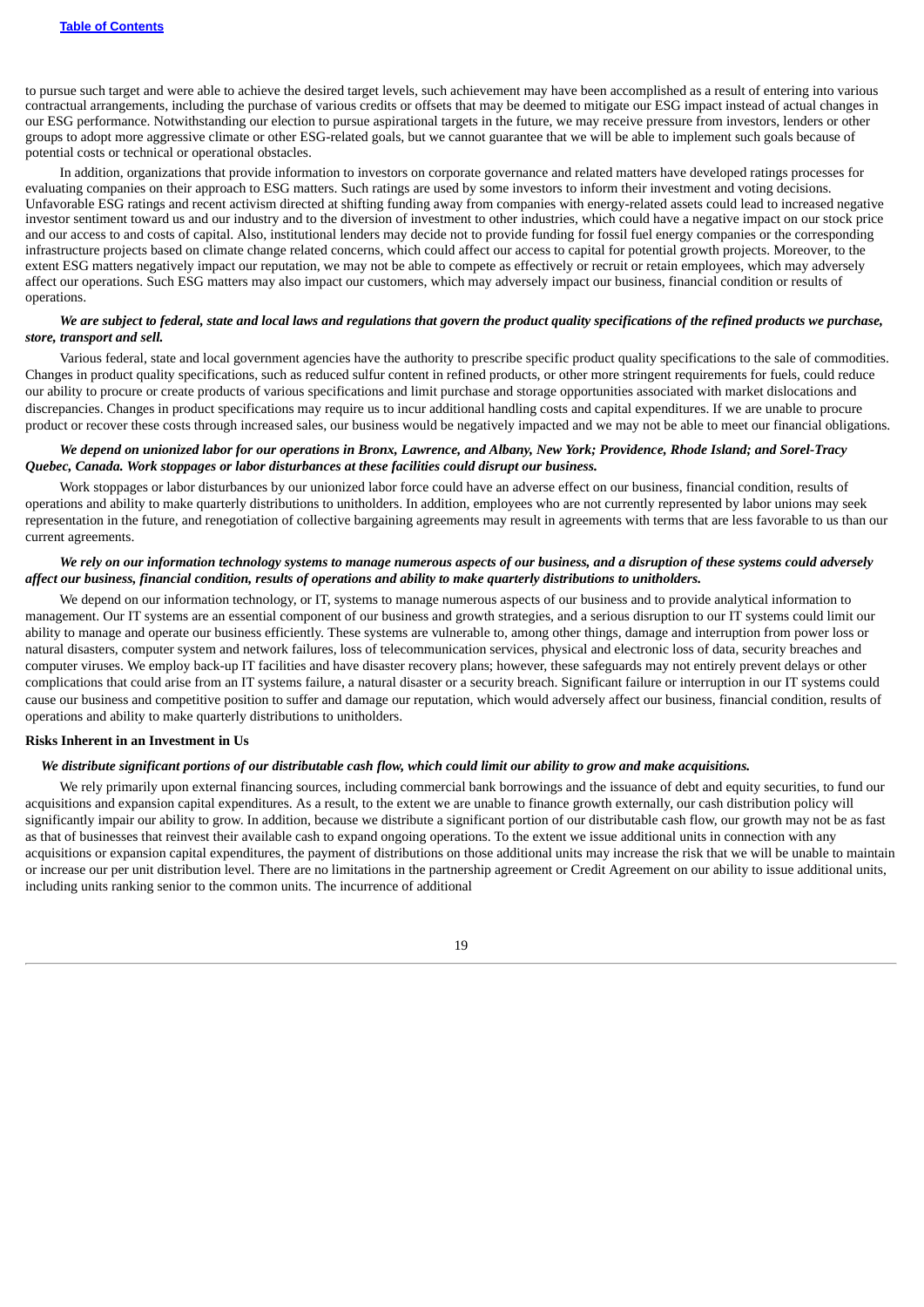commercial borrowings or other debt to finance our growth strategy would result in increased interest expense, which, in turn, may adversely impact the cash that we have available to distribute to unitholders.

# Hartree Partners LP indirectly controls our General Partner, which has sole responsibility for conductina our business and managing our operations. Our General Partner and its affiliates, including Hartree, may have conflicts of interest with us and have limited duties to us and our common *unitholders, and they may favor their own interests to the detriment of us and our common unitholders.*

On April 20, 2021, the Partnership and Hartree Partners, LP ("Hartree") announced that Sprague Holdings entered into an agreement to sell to Sprague HP Holdings, LLC (a wholly owned subsidiary of Hartree) the interest of Sprague Holdings in the General Partner, the incentive distribution rights and all of the common units representing limited partner interests that Sprague Holdings owned in the Partnership (the "Transaction"). The Transaction was completed and effective on May 28, 2021.

- Our General Partner is allowed to take into account the interests of parties other than us, such as its affiliates, including Hartree and its affiliates, in resolving conflicts of interest, which has the effect of limiting its duty to our unitholders.
- Affiliates of our General Partner, including Hartree and Sprague Holdings, may engage in competition with us.
- Neither our partnership agreement nor any other agreement requires Hartree or Sprague Holdings to pursue a business strategy that favors us.
- Our partnership agreement limits the liability of and reduces the duties owed by our General Partner to us and our common unitholders, and also restricts the remedies available to our unitholders for actions that, without such limitations, might constitute breaches of fiduciary duty.
- Except in limited circumstances, our General Partner has the power and authority to conduct our business without unitholder approval.
- Our General Partner determines the amount and timing of asset purchases and sales, borrowings, issuances of additional partnership securities and the creation, reductions or increases of cash reserves, each of which can affect the amount of cash that is available for distribution to our unitholders and to the holders of the incentive distribution rights.
- Our General Partner determines the amount and timing of any capital expenditures and whether a capital expenditure is classified as a maintenance capital expenditure, which reduces distributable cash flow. Such determination can affect the amount of distributable cash flow available to the holders of our common units and to the holders of the incentive distribution rights. Our partnership agreement does not limit the amount of maintenance capital expenditures that our General Partner can cause us to make.
- Our partnership agreement and the services agreement allow our General Partner to determine, in good faith, the expenses that are allocable to us. Our partnership agreement and the services agreement do not limit the amount of expenses for which our General Partner and its affiliates may be reimbursed. These expenses include salary, incentive compensation and other amounts paid to persons, including affiliates of our General Partner, who perform services for us or on our behalf.
- Our General Partner may cause us to borrow funds in order to permit the payment of cash distributions, including incentive distributions.
- Our partnership agreement permits us to distribute up to \$25.0 million as distributable cash flow, even if it is generated from sources that would otherwise constitute capital surplus, and this cash may be used to fund the incentive distributions.
- Our partnership agreement does not restrict our General Partner from entering into additional contractual arrangements with any of its affiliates on our behalf.
- Our General Partner intends to limit its liability regarding our contractual and other obligations.
- Our General Partner may exercise its right to call and purchase all of the common units not owned by it and its affiliates if it and its affiliates own more than 80% of all outstanding common units.
- Our General Partner controls the enforcement of obligations owed to us by our General Partner and its affiliates.
- Our General Partner decides whether to retain separate counsel, accountants or others to perform services for us.
- Sprague Holdings, or any transferee holding a majority of the incentive distribution rights, may elect to cause us to issue common units to it in connection with a resetting of the target distribution levels related to the incentive distribution rights without the approval of the conflicts committee of the board of directors of our General Partner or unitholders. This election may result in lower distributions to common unitholders in certain situations.

Under the terms of our partnership agreement, the doctrine of corporate opportunity, or any analogous doctrine, does not apply to our General Partner or any of its affiliates, including their executive officers, directors and owners. Other than as provided in our omnibus agreement, any such person or entity that becomes aware of a potential transaction, agreement, arrangement or other matter that may be an opportunity for us will not have any duty to communicate or offer such opportunity to us. Any such person or entity will not be liable to us or to any limited partner for breach of any fiduciary duty or other duty by reason of the fact that such person or entity pursues or acquires such opportunity for itself, directs such opportunity to another person or entity or does not communicate such opportunity or information to us. This may create actual and potential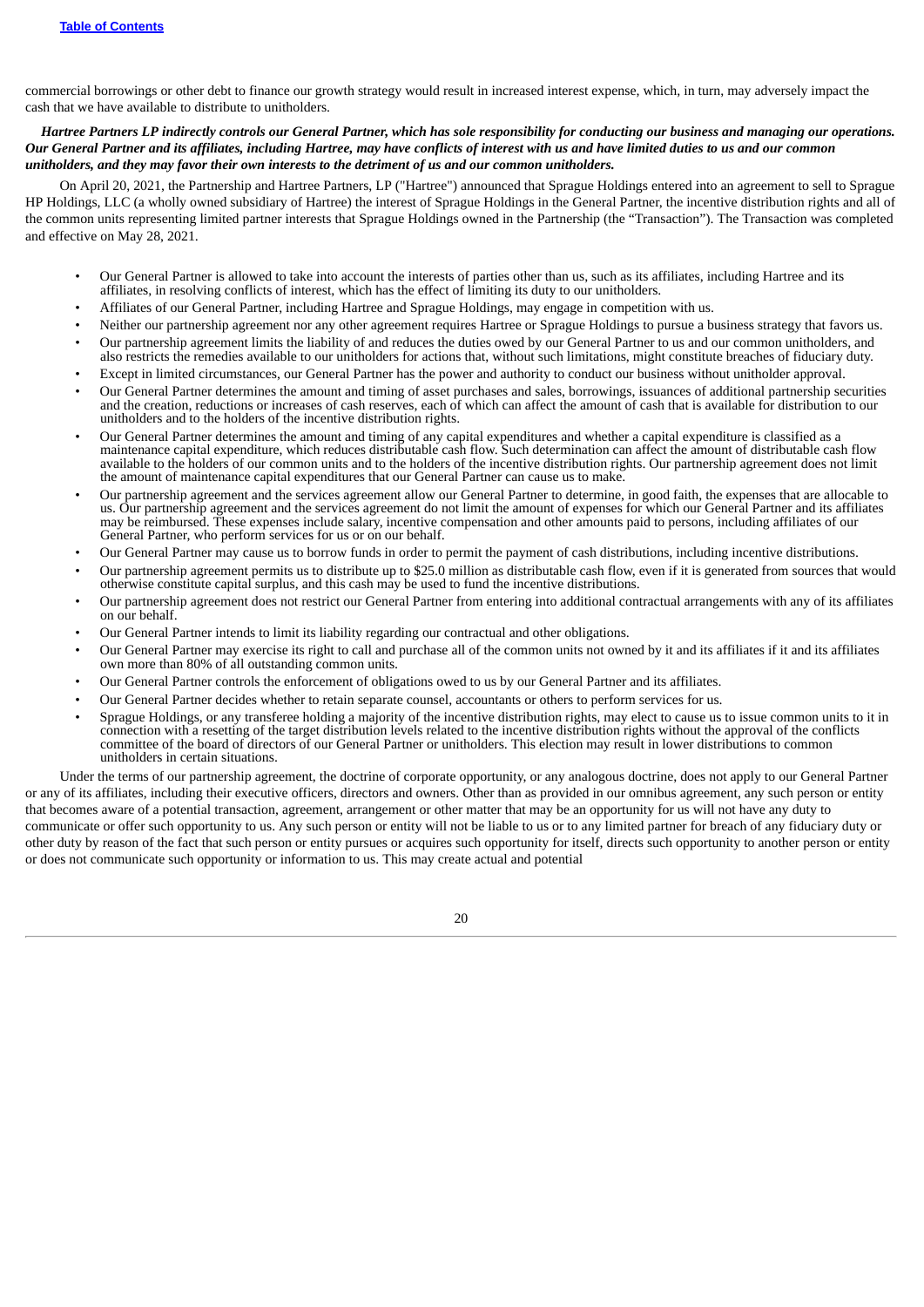conflicts of interest between us and affiliates of our General Partner and result in less than favorable treatment of us and our unitholders.

## *Our General Partner intends to limit its liability regarding our obligations.*

Our General Partner intends to limit its liability under contractual arrangements so that the counterparties to such arrangements have recourse only against our assets and not against our General Partner or its assets. Our General Partner may therefore cause us to incur indebtedness or other obligations that are nonrecourse to our General Partner. Our partnership agreement provides that any action taken by our General Partner to limit its liability is not a breach of our General Partner's duty to act in good faith, even if we could have obtained more favorable terms without the limitation on liability. In addition, we are obligated to reimburse or indemnify our General Partner to the extent that it incurs obligations on our behalf. Any such reimbursement or indemnification payments would reduce the amount of distributable cash flow otherwise available for distribution to unitholders.

# *Our partnership agreement limits our General Partner's duties to our unitholders.*

Our partnership agreement contains provisions that modify and reduce the standards to which our General Partner would otherwise be held under state fiduciary duty law. For example, our partnership agreement permits our General Partner to make a number of decisions in its individual capacity, as opposed to in its capacity as our General Partner, or otherwise free of fiduciary duties to us and our unitholders. This entitles our General Partner to consider only the interests and factors that it desires and relieves it of any duty or obligation to give any consideration to any interest of, or factors affecting, us, our affiliates or our limited partners. Examples of decisions that our General Partner may make in its individual capacity include:

- How to allocate business opportunities among us and its other affiliates;
- Whether to exercise its limited call right;
- How to exercise its voting rights with respect to any units it owns;
- Whether to exercise its registration rights with respect to any units it owns; and
- Whether to consent to any merger or consolidation of the Partnership or amendment to the partnership agreement.

By purchasing a common unit, a unitholder is treated as having consented to the provisions in the partnership agreement, including the provisions discussed above.

# Our partnership agreement restricts the remedies available to our unitholders for actions taken by our General Partner that might otherwise *constitute breaches of fiduciary duty.*

Our partnership agreement contains provisions that restrict the remedies available to unitholders for actions taken by our General Partner that might otherwise constitute breaches of fiduciary duty under state fiduciary duty law. For example, our partnership agreement:

- Provides that whenever our General Partner makes a determination or takes, or declines to take, any other action in its capacity as our General Partner, our General Partner is required to make such determination, or take or decline to take such other action, in good faith and will not be subject to any other or different standard imposed by our partnership agreement, Delaware law or any other law, rule or regulation, or at equity;
- Provides that a determination, other action or failure to act by our General Partner, the board of directors of our General Partner or any committee thereof (including the conflicts committee) will be deemed to be in good faith unless our General Partner, the board of directors of our General Partner or any committee thereof believed such determination, other action or failure to act was adverse to the interests of the Partnership;
- Provides that our General Partner will not have any liability to us or our unitholders for decisions made in its capacity as a General Partner so long as it acted in good faith;
- Provides that our General Partner and its officers and directors will not be liable for monetary damages to us or our limited partners resulting from any act or omission unless there has been a final and non-appealable judgment entered by a court of competent jurisdiction determining that our General Partner or its officers and directors, as the case may be, acted in bad faith or, in the case of a criminal matter, acted with knowledge that the conduct was criminal; and
- Provides that our General Partner will not be in breach of its obligations under the partnership agreement or its duties to us or our limited partners if a transaction with an affiliate or the resolution of a conflict of interest is:
	- 1. Approved by the conflicts committee of the board of directors of our General Partner, although our General Partner is not obligated to seek such approval; or
	- 2. Approved by the vote of a majority of the outstanding common units, excluding any common units owned by our General Partner and its affiliates.

In connection with a situation involving a transaction with an affiliate or a conflict of interest, any determination by our General Partner must be made in good faith. If an affiliate transaction or the resolution of a conflict of interest is not approved by our common unitholders or the conflicts committee then it will be presumed that, in making its decision, taking any action or failing to act, the board of directors acted in good faith, and in any proceeding brought by or on behalf of any limited partner or the Partnership, the person bringing or prosecuting such proceeding will have the burden of overcoming such presumption.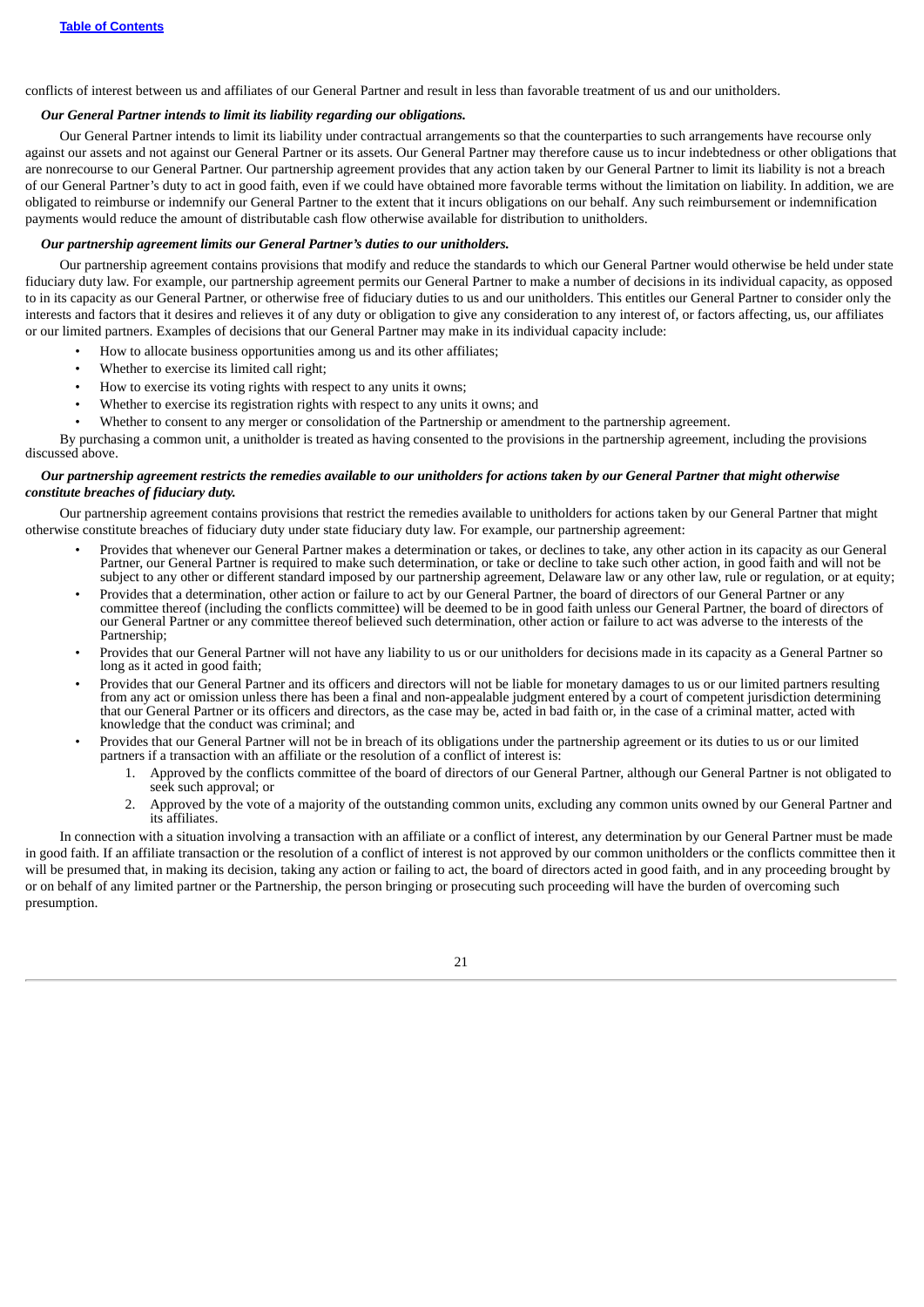# Cost reimbursements and fees due to our General Partner and its affiliates for services provided to us or on our behalf, which may be determined in *our General Partner's sole discretion, may be substantial and will reduce our distributable cash flow.*

Under our partnership agreement, prior to making any distribution on the common units, our General Partner and its affiliates shall be reimbursed for all costs and expenses that they incur on our behalf for managing and controlling our business and operations. Pursuant to the terms of the services agreement, our General Partner has agreed to provide certain general and administrative services and operational services to us, and we have agreed to reimburse our General Partner and its affiliates for all costs and expenses incurred in connection with providing such services to us, including salary, incentive compensation, insurance premiums and other amounts allocable to the employees and directors of our General Partner or its affiliates that perform services on our behalf. Our General Partner and its affiliates also may provide us other services for which we may be charged fees as determined by our General Partner. Our partnership agreement and the services agreement do not limit the amount of expenses for which our General Partner and its affiliates may be reimbursed. Payments to our General Partner and its affiliates may be substantial and will reduce the amount of distributable cash flow.

#### Unitholders have limited voting rights and, even if they are dissatisfied, cannot remove our General Partner without its consent.

Unlike the holders of common stock in a corporation, unitholders have only limited voting rights on matters affecting our business and, therefore, limited ability to influence management's decisions regarding our business. Unitholders did not elect our General Partner or the board of directors of our General Partner and will have no right to elect our General Partner or the board of directors of our General Partner on an annual or other continuing basis. The board of directors of our General Partner is chosen by Sprague Holdings, a wholly owned subsidiary of Hartree and the sole member of our General Partner. Furthermore, if the unitholders are dissatisfied with the performance of our General Partner, they will have little ability to remove our General Partner. As a result of these limitations, the price at which our common units will trade could be diminished because of the absence or reduction of a takeover premium in the trading price.

The unitholders will be unable to remove our General Partner without its consent because our General Partner and its affiliates own sufficient units to be able to prevent its removal. The vote of the holders of at least 66 23% of all outstanding common units is required to remove our General Partner. As of March 3, 2022, Sprague Holdings owned 74.5% of our common units.

Furthermore, unitholders' voting rights are further restricted by the partnership agreement provision providing that any units held by a person that owns 20% or more of any class of units then outstanding, other than our General Partner, its affiliates, their transferees and persons who acquired such units resulting in ownership of at or in excess of such levels with the prior approval of the board of directors of our General Partner, cannot vote on any matter.

Our partnership agreement also contains provisions limiting the ability of unitholders to call meetings or to acquire information about our operations, as well as other provisions limiting the unitholders' ability to influence the manner or direction of management.

#### Our General Partner interest or the control of our General Partner may be transferred to a third party without unitholder consent.

Our General Partner may transfer its General Partner interest to a third party in a merger or in a sale of all or substantially all of its assets without the consent of the unitholders. Furthermore, there is no restriction in the partnership agreement on the ability of Sprague Holdings to transfer its membership interest in our General Partner to a third party. The new members of our General Partner would then be in a position to replace the board of directors and officers of our General Partner with their own choices and to control the decisions taken by the board of directors and officers.

#### The incentive distribution rights held by Sprague Holdings may be transferred to a third party without unitholder consent.

Sprague Holdings may transfer the incentive distribution rights to a third party at any time without the consent of our unitholders. If Sprague Holdings transfers the incentive distribution rights to a third party but retains its ownership interest in our General Partner, our General Partner may not have the same incentive to grow our Partnership and increase quarterly distributions to unitholders over time as it would if Sprague Holdings had retained ownership of the incentive distribution rights. For example, a transfer of incentive distribution rights by Sprague Holdings could reduce the likelihood of Hartree accepting offers made by us relating to assets owned by it, as Hartree would have less of an economic incentive to grow our business, which in turn may impact our ability to grow our asset base.

# *We may issue additional units without unitholder approval, which would dilute unitholder interests.*

At any time, we may issue an unlimited number of limited partner interests of any type without the approval of our unitholders. Further, neither the partnership agreement nor the Credit Agreement prohibits the issuance of equity securities that may effectively rank senior to our common units. The issuance by us of additional common units or other equity interests of equal or senior rank will have the following effects: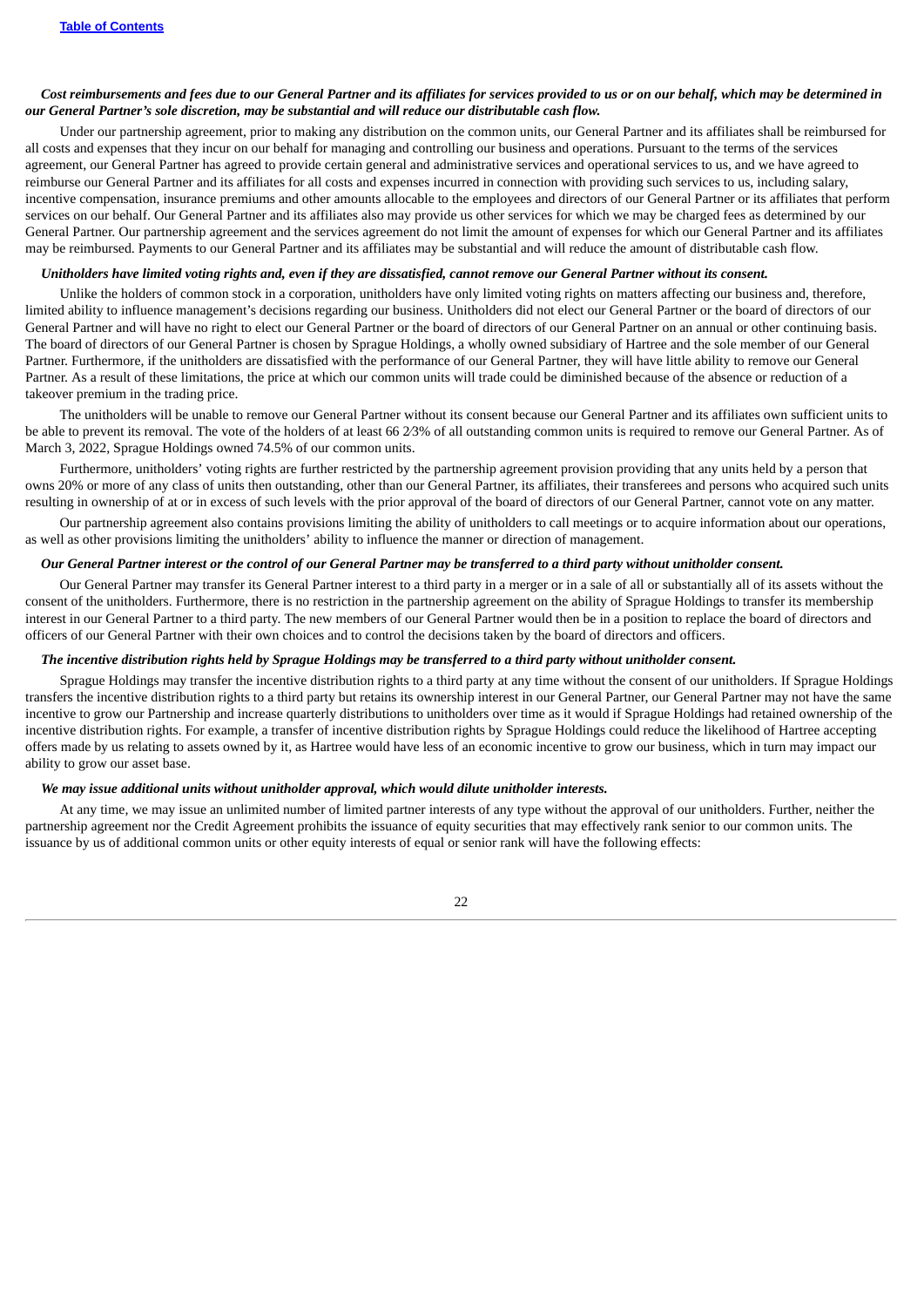- Our unitholders' proportionate ownership interest in us will decrease;
- The amount of distributable cash flow on each unit may decrease;
- The ratio of taxable income to distributions may increase;
- The relative voting strength of each previously outstanding unit may be diminished; and
- The market price of our common units may decline.

# Spraque Holdings may sell units in the public or private markets, and such sales could have an adverse impact on the trading price of the common *units.*

As of March 3, 2022, Sprague Holdings held 19,548,849 common units. We have agreed to provide Sprague Holdings with certain registration rights (which may facilitate the sale by Sprague Holdings of its common units into the public markets). The sale of these units in the public or private markets, or the perception that such sales might occur, could have an adverse impact on the price of the common units or on any trading market that may develop.

# We rely on the master limited partnership ("MLP") structure and its appeal to investors for accessing debt and equity markets to finance our growth and repay or refinance our debt. The volatility in energy prices over the past few years has, among other factors, caused increased volatility and *contributed to a dislocation in pricing for MLPs.*

The volatility in pricing for MLPs and other energy companies may be adversely affected by a lower energy prices environment. A number of MLPs have reduced or eliminated their distributions to unitholders. A protracted deterioration in the valuation of our common units would increase our cost of capital, make any equity issuance significantly dilutive and may affect our ability to access capital markets and, as a result, our capacity to pay distributions to our unitholders and service or refinance our debt.

# *An increase in interest rates may cause the market price of our common units to decline.*

Like all equity investments, an investment in our common units is subject to certain risks. In exchange for accepting these risks, investors may expect to receive a higher rate of return than would otherwise be obtainable from lower-risk investments. Accordingly, as interest rates rise, the ability of investors to obtain higher risk-adjusted rates of return on government-backed debt securities may cause a corresponding decline in demand for riskier investments generally, including yield-based equity investments such as publicly traded limited partnership interests. Reduced demand for our common units resulting from investors seeking other more favorable investment opportunities may cause the trading price of our common units to decline.

# Our General Partner's discretion in establishing cash reserves may reduce the amount of distributable cash flow that we distribute.

The partnership agreement permits our General Partner to reduce the amount of distributable cash flow distributed to our unitholders by establishing cash reserves for the proper conduct of our business, to comply with applicable law or agreements to which we are a party or to provide funds for future distributions to partners.

# Our General Partner may cause us to borrow funds in order to make cash distributions, even where the purpose or effect of the borrowing benefits *our General Partner or its affiliates.*

In some instances, our General Partner may cause us to borrow funds from its affiliates, including Hartree, or from third parties in order to permit the payment of cash distributions. These borrowings are permitted even if the purpose and effect of the borrowing is to enable us to make incentive distributions.

#### Our General Partner has a limited call right that may require you to sell your common units at an undesirable time or price.

If at any time our General Partner and its affiliates own more than 80% of our common units, our General Partner will have the right, but not the obligation, which it may assign to any of its affiliates or to us, to acquire all, but not less than all, of the common units held by unaffiliated persons. As a result, you may be required to sell your common units at an undesirable time or price, including at a price below the then-current market price, and may not receive any return on your investment. You may also incur a tax liability upon a sale of your units. As of March 3, 2022, Sprague Holdings and its affiliates owned 74.5% of our common units.

# Your liability may not be limited if a court finds that unitholder action constitutes control of our business.

A general partner of a partnership generally has unlimited liability for the obligations of the partnership, except for those contractual obligations of the partnership that are expressly made without recourse to the general partner. Our partnership is organized under Delaware law, and we conduct business in a number of other states. The limitations on the liability of holders of limited partner interests for the obligations of a limited partnership have not been clearly established in some jurisdictions. You could be liable for our obligations as if you were a general partner if a court or government agency were to determine that:

• We were conducting business in a state but had not complied with that particular state's partnership statute; or

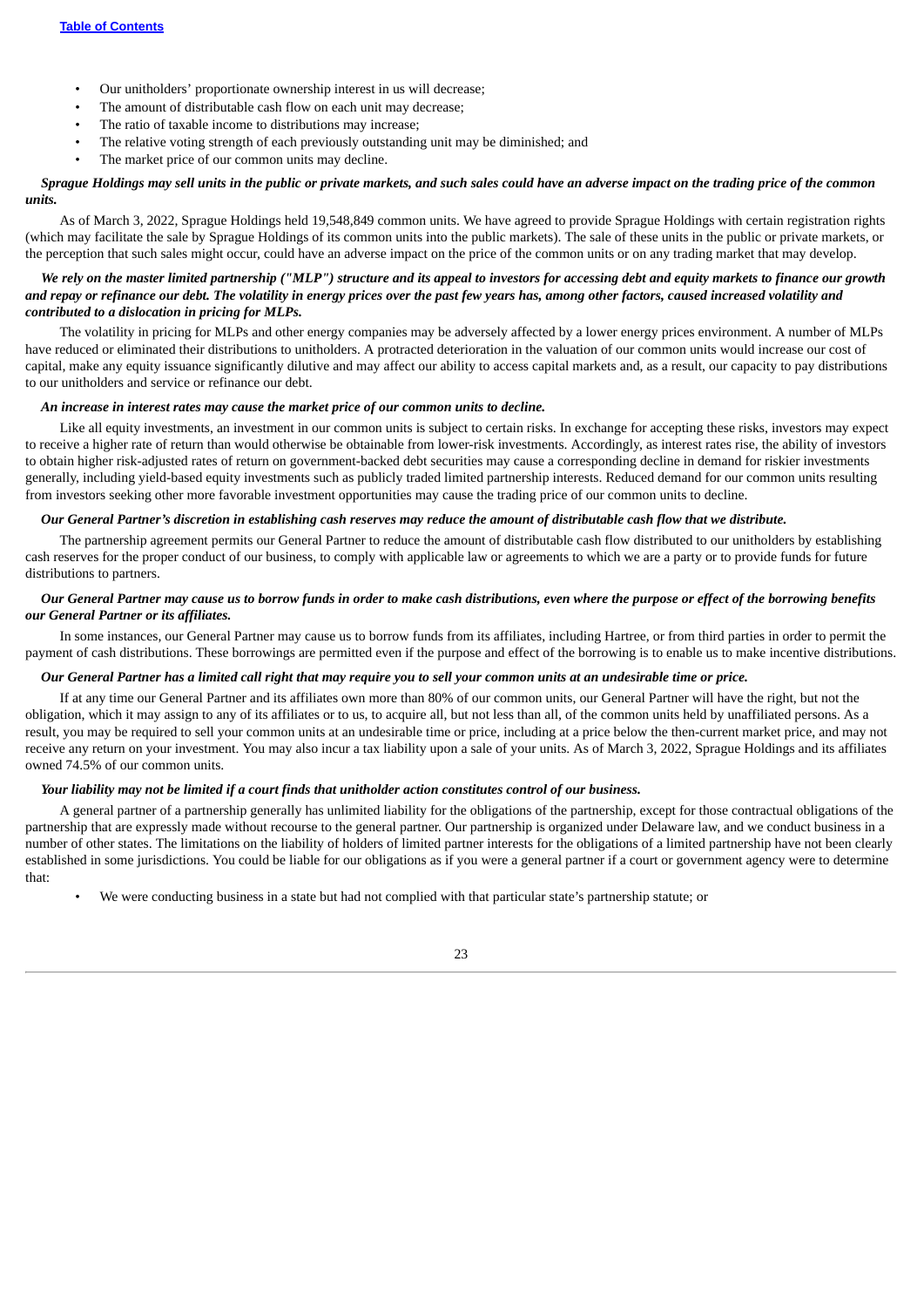• Your right to act with other unitholders to remove or replace the general partner, to approve some amendments to our partnership agreement or to take other actions under our partnership agreement constitutes "control" of our business.

# *Unitholders may have liability to repay distributions that were wrongfully distributed to them.*

Under certain circumstances, unitholders may have to repay amounts wrongfully returned or distributed to them. Under Section 17-607 of the Delaware Revised Uniform Limited Partnership Act, or the Delaware Act, we may not make a distribution to you if the distribution would cause our liabilities to exceed the fair value of our assets. Delaware law provides that for a period of three years from the date of the impermissible distribution, limited partners who received the distribution and who knew at the time of the distribution that it violated Delaware law will be liable to the limited partnership for the distribution amount. Transferees of common units are liable for the obligations of the transferor to make contributions to the partnership that are known to the transferee at the time of the transfer and for unknown obligations if the liabilities could be determined from the partnership agreement. Liabilities to partners on account of their partnership interest and liabilities that are non-recourse to the partnership are not counted for purposes of determining whether a distribution is permitted.

# Sprague Holdings, or any transferee holding a majority of the incentive distribution rights, may elect to cause us to issue common units to it in connection with a resetting of the target distribution levels related to the incentive distribution rights, without the approval of the conflicts committee of the board of directors of our General Partner or the holders of our common units. This could result in lower distributions to our unitholders.

The holder or holders of a majority of the incentive distribution rights (currently Sprague Holdings) have the right, in their discretion and without the approval of the conflicts committee of the board of directors of our General Partner or the holders of our common units, at any time when the holders received distributions on their incentive distribution rights at the highest level to which they are entitled (50.0%) for each of the prior four consecutive fiscal quarters, to reset the target distribution levels at higher levels based on distributions at the time of the exercise of the reset election. Following a reset election, the minimum quarterly distribution will be adjusted to equal the reset minimum quarterly distribution, and the target distribution levels will be reset to correspondingly higher levels based on percentage increases above the reset minimum quarterly distribution. Sprague Holdings has the right to transfer the incentive distribution rights at any time, in whole or in part, and any transferee holding a majority of the incentive distribution rights shall have the same rights as Sprague Holdings relative to resetting target distributions.

In the event of a reset of target distribution levels, the holders of the incentive distribution rights will be entitled to receive a number of common units equal to the number of common units that would have entitled the holders to an average aggregate quarterly cash distribution in the prior two quarters equal to the average of the distributions on the incentive distribution rights in the prior two quarters. We anticipate that Sprague Holdings would exercise this reset right in order to facilitate acquisitions or internal growth projects that would not be sufficiently accretive to cash distributions per common unit without such conversion. It is possible, however, that Sprague Holdings or a transferee could exercise this reset election at a time when it is experiencing, or expects to experience, declines in the cash distributions it receives related to its incentive distribution rights and may, therefore, desire to be issued common units rather than retain the right to receive distributions based on the target distribution levels. This risk could be elevated if our incentive distribution rights have been transferred to a third party. As a result, a reset election may cause our common unitholders to experience a reduction in the amount of cash distributions that they would have otherwise received had we not issued new common units in connection with resetting the target distribution levels.

# The New York Stock Exchange (NYSE) does not require a publicly traded limited partnership like us to comply with certain of its corporate *governance requirements.*

As a limited partnership, we are not required to have a majority of independent directors on our General Partner's board of directors or to establish a compensation committee or a nominating and corporate governance committee, as is required for other NYSE-listed entities. Accordingly, unitholders do not have the same protections afforded to certain entities, including most corporations that are subject to all of the NYSE corporate governance requirements.

#### **Tax Risks to Common Unitholders**

Our tax treatment depends on our status as a partnership for U.S. federal income tax purposes, as well as our not being subject to a material amount of entity-level taxation by individual states. If the Internal Revenue Service ("IRS") were to treat us as a corporation for U.S. federal income tax purposes, or we become subject to entity level taxation for state tax purposes, our cash available for distribution would be substantially reduced. The tax treatment of publicly traded partnerships or an investment in our units could be subject to potential legislative, judicial or administrative changes or *differing interpretations, possibly applied on a retroactive basis.*

The anticipated after-tax economic benefit of an investment in our common units depends largely on our being treated as a partnership for U.S. federal income tax purposes. A publicly traded partnership such as us may be treated as a corporation for

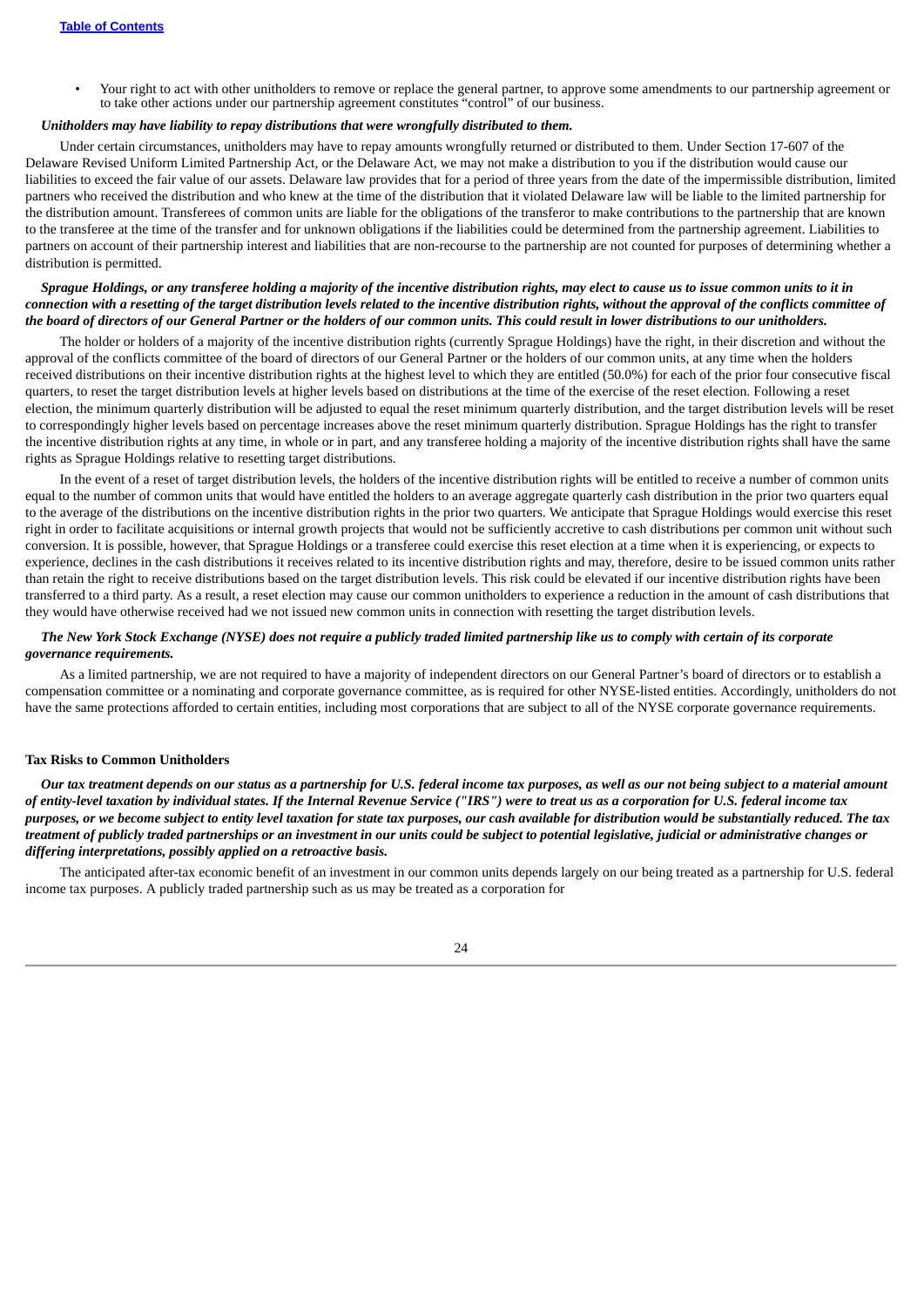U.S. federal income tax purposes unless it satisfies a "qualifying income" requirement. Based upon our current operations, we believe we satisfy the qualifying income requirement. However, no ruling has been or will be requested regarding our treatment as a partnership for U.S. federal income tax purposes. Failing to meet the qualifying income requirement or a change in current law could cause us to be treated as a corporation for U.S. federal income tax purposes or otherwise subject us to taxation as an entity.

If we were treated as a corporation for U.S. federal income tax purposes, we would pay U.S. federal income tax on our taxable income at the corporate tax rate, and would likely pay additional state income tax at varying rates. Distributions to our unitholders would generally be taxed again as corporate distributions, and no income, gains, losses or deductions would flow through to our unitholders. Because a tax would be imposed upon us as a corporation, our cash available for distributions to our unitholders would be substantially reduced. Therefore, treatment of us as a corporation would result in a material reduction in the anticipated cash flow and after-tax return to our unitholders, likely causing a substantial reduction in the value of our common units.

The present U.S. federal income tax treatment of publicly traded partnerships, including us, or an investment in our common units, may be modified by administrative, legislative or judicial changes or differing interpretations at any time. From time to time, members of Congress have proposed and considered substantive changes to the existing U.S. federal income tax laws that would affect publicly traded partnerships. Although there is no current legislative proposal, a prior legislative proposal would have eliminated the qualifying income exception to the treatment of all publicly traded partnerships as corporations upon which we rely for our treatment as a partnership for U.S. federal income tax purposes.

Any modification to the U.S. federal income tax laws or other applicable tax laws may be applied retroactively and could make it more difficult or impossible for us to meet the exception for certain publicly traded partnerships to be treated as partnerships for U.S. federal income tax purposes. We are unable to predict whether any of these changes or other proposals will ultimately be enacted. Any similar or future legislative changes could negatively impact the value of an investment in our common units. You are urged to consult with your own tax advisor with respect to the status of regulatory or administrative

developments and proposals and their potential effect on your investment in our common units.

In addition to U.S. federal income tax, we are currently subject to entity level taxes and fees in a number of states and such taxes and fees reduce our distributable cash flow. Changes in current state and local laws may subject us to additional entity-level taxation by individual states and local governments. Additionally, unitholders may be subject to other state and local taxes that are imposed by various jurisdictions in which the unitholder resides or in which we conduct business or own property.

Our partnership agreement provides that if a law is enacted, or existing law is modified or interpreted in a manner, that subjects us to taxation as a corporation or otherwise subjects us to entity-level taxation for U.S. federal, state, local or non-U.S. income tax purposes, the minimum quarterly distribution amount and the target distribution amounts may be adjusted to reflect the impact of that law on us.

# Notwithstanding our treatment for U.S. federal income tax purposes, we are subject to certain non-U.S. taxes. If a taxing authority were to successfully assert that we have more tax liability than we anticipate or legislation were enacted that increased the taxes to which we are subject, our *distributable cash flow would be further reduced.*

A material amount of our business operations and subsidiaries are subject to income, withholding and other taxes in the non-U.S. jurisdictions in which they are organized or from which they receive income, reducing the amount of our distributable cash flow. In computing our tax obligation in these non-U.S. jurisdictions, we are required to take various tax accounting and reporting positions on matters that are not entirely free from doubt and for which we have not received rulings from the governing tax authorities, such as whether withholding taxes will be reduced by the application of certain tax treaties. Upon review of these positions, the applicable authorities may not agree with our positions. A successful challenge by a tax authority could result in additional tax being imposed on us. In addition, changes in our operations or ownership could result in higher than anticipated tax being imposed in jurisdictions in which we are organized or from which we receive income. Any such increases in tax imposed on us would further reduce our distributable cash flow. Although these taxes may be properly characterized as foreign income taxes, unitholders may not be able to credit them against their liability for U.S. federal income taxes on their share of our earnings.

# Our unitholders are required to pay taxes on their share of our income even if they do not receive any cash distributions from us.

Our unitholders are required to pay any U.S. federal income taxes and, in some cases, state and local income taxes on their share of our taxable income whether or not they receive cash distributions from us. For example, if we sell assets and use the proceeds to repay existing debt or fund capital expenditures, unitholders may be allocated taxable income and gain resulting from the sale and our cash available for distribution would not increase. Similarly, taking advantage of opportunities to reduce our existing debt, such as debt exchanges, debt repurchases, or modifications of our existing debt could result in "cancellation of indebtedness income" being allocated to our unitholders as taxable income without any increase in our cash available for

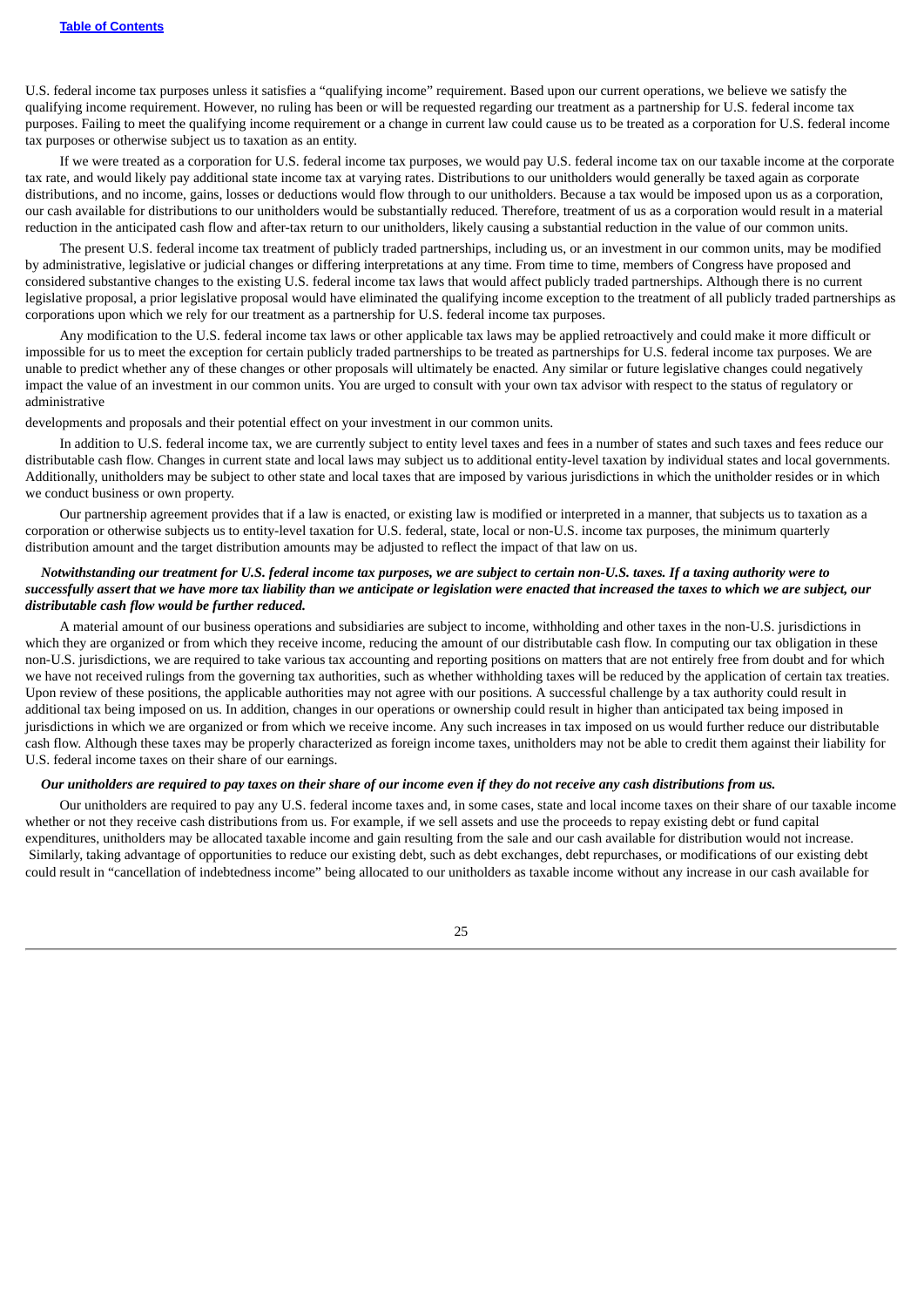distribution. Our unitholders may not receive cash distributions from us equal to their share of our taxable income or even equal to the actual tax liability that results from that income.

# Tax gain or loss on the disposition of our common units could be more or less than our unitholders expect.

If a unitholder sells common units, such unitholder will recognize gain or loss equal to the difference between the amount realized and the unitholder's tax basis in those units. Because distributions in excess of the unitholder's allocable share of our net taxable income decrease its tax basis in its common units, the amount, if any, of such prior excess distributions with respect to the units being sold will, in effect, become taxable income to the unitholder if it sells such units at a price greater than its tax basis in those units, even if the price received is less than the unitholder's original cost. In addition, because the amount realized includes a unitholder's share of our nonrecourse liabilities, if a unitholder sells units, such unitholder may incur a tax liability in excess of the amount of cash received from the sale.

A substantial portion of the amount realized from the sale of your units, whether or not representing gain, may be taxed as ordinary income to you due to potential recapture items, including depreciation recapture. Thus, you may recognize both ordinary income and capital loss from the sale of your units if the amount realized on a sale of your units is less than your adjusted basis in the units. Net capital loss may only offset capital gains and, in the case of individuals, up to \$3,000 of ordinary income per year. In the taxable period in which you sell your units, you may recognize ordinary income from our allocations of income and gain to you prior to the sale and from recapture items that generally cannot be offset by any capital loss recognized upon the sale of units.

#### *Unitholders may be subject to limitation on their ability to deduct interest expense incurred by us.*

In general, we are entitled to a deduction for interest paid or accrued on indebtedness properly allocable to our trade or business during our taxable year. However, our deduction for "business interest" is limited to the sum of our business interest income and 30% of our "adjusted taxable income." For the purposes of this limitation, our adjusted taxable income is computed without regard to any business interest expense or business interest income, and in the case of taxable years beginning before January 1, 2022, any deduction allowable for depreciation, amortization, or depletion.

#### Tax-exempt entities face unique tax issues from owning common units that may result in adverse tax consequences to them.

Investment in our common units by tax-exempt entities, such as employee benefit plans and individual retirement accounts ("IRAs"), raises issues unique to them. For example, virtually all of our income allocated to organizations that are exempt from U.S. federal income tax, including IRAs and other retirement plans, will be unrelated business taxable income and will be taxable to them. Further, a tax-exempt entity with more than one unrelated trade or business (including by attribution from investment in a partnership such as ours that is engaged in one or more unrelated trades or businesses) is required to compute the unrelated business taxable income of such tax-exempt entity separately with respect to each such trade or business (including for purposes of determining any net operating loss deduction). As a result, it may not be possible for tax-exempt entities to utilize losses from an investment in our partnership to offset unrelated business taxable income from another unrelated trade or business and vice versa. If you are a tax exempt entity, you should consult your tax advisor before investing in our common units.

# Non-U.S. unitholders will be subject to U.S. taxes and withholding with respect to their income and gain from owning our units.

Non-U.S. unitholders are generally taxed and subject to income tax filing requirements by the United States on income effectively connected with a U.S. trade or business ("effectively connected income"). Income allocated to our unitholders and any gain from the sale of our units will generally be considered to be "effectively connected" with a U.S. trade or business. As a result, distributions to a non-U.S. unitholder will be subject to withholding at the highest applicable effective tax rate and a non-U.S. unitholder who sells or otherwise disposes of a unit will also be subject to U.S. federal income tax on the gain realized from the sale or disposition of that unit.

The Tax Cuts and Jobs Act imposes a withholding obligation of 10% of the amount realized upon a non-U.S. unitholder's sale or exchange of an interest in a partnership that is engaged in a U.S. trade or business, and we are required to deduct and withhold from the transferee amounts that should have been withheld by the transferee but were not withheld. However, the U.S. Department of the Treasury and the IRS suspended these rules for transfers of certain publicly traded partnership interests, including transfers of our common units, that occur before January 1, 2022. Under recently finalized Treasury Regulations, such withholding will be required on open market transactions, but in the case of a transfer made through a broker, a partner's share of liabilities will be excluded from the amount realized. In addition, the obligation to withhold will be imposed on the broker instead of the transferee (and we will generally not be required to withhold from the transferee amounts that should have been withheld by the transferee but were not withheld). These withholding obligations will apply to transfers of our common units occurring on or after January 1, 2022. If you are a non-U.S. person, you should consult your tax adviser before investing in our common units.

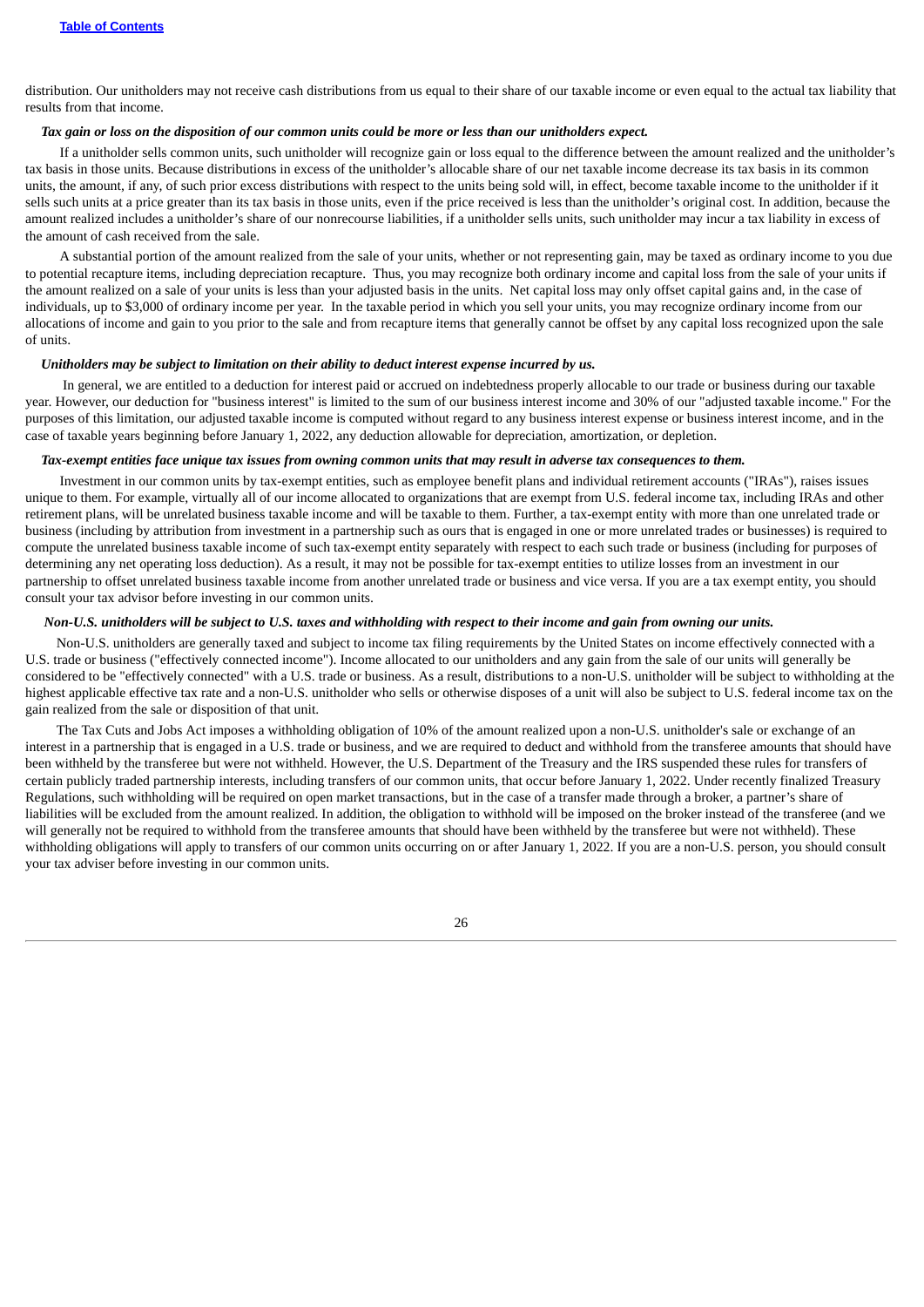# If a tax authority contests the tax positions we take, the market for our common units may be adversely affected and the cost of any such contest *would reduce our distributable cash flow.*

We have not requested a ruling from the IRS with respect to our treatment as a partnership for U.S. federal income tax purposes. Tax authorities may adopt positions that differ from the positions we take. It may be necessary to resort to administrative or court proceedings to sustain some or all of the positions we take. A court may not agree with some or all of the positions we take. Any contest with a tax authority may materially and adversely affect the market for our common units and the price at which they trade. Our costs of any contest with a tax authority will be borne indirectly by our unitholders and our General Partner because the costs will reduce our distributable cash flow.

If the IRS makes audit adjustments to our income tax returns, it (and some states) may assess and collect any taxes (including any applicable penalties and interest) resulting from such audit adjustments directly from us, in which case our cash available for distribution to our unitholders might be substantially reduced and our current and former unitholders may be required to indemnify us for any taxes (including any applicable penalties and *interest) resulting from such audit adjustments that were paid on such unitholders' behalf.*

If the IRS makes audit adjustments to our income tax returns, it (and some states) may assess and collect any taxes (including any applicable penalties and interest) resulting from such audit adjustments directly from us. To the extent possible under the new rules, our General Partner may elect to either pay the taxes (including any applicable penalties and interest) directly to the IRS or, if we are eligible, issue a revised information statement to each unitholder and former unitholder with respect to an audited and adjusted return. Although our General Partner may elect to have our unitholders and former unitholders take such audit adjustment into account and pay any resulting taxes (including applicable penalties or interest) in accordance with their interests in us during the tax year under audit, there can be no assurance that such election will be practical, permissible or effective in all circumstances. As a result, our current unitholders may bear some or all of the tax liability resulting from such audit adjustment, even if such unitholders did not own units in us during the tax year under audit. If, as a result of any such audit adjustment, we are required to make payments of taxes, penalties and interest, our cash available for distribution to our unitholders might be substantially reduced and our current and former unitholders may be required to indemnify us for any taxes (including any applicable penalties and interest) resulting from such audit adjustments that were paid on such unitholders' behalf. Additionally, we may be required to allocate an adjustment disproportionately among our unitholders, causing our publicly traded units to have different capital accounts, unless the IRS issues further guidance.

In the event the IRS makes an audit adjustment to our income tax return and we do not or cannot shift the liability to our unitholders in accordance with their interests in us during the year under audit, we will generally have the ability to request that the IRS reduce the determined underpayment by reducing the suspended passive loss carryovers of our unitholders (without any compensation from us to such unitholders), to the extent such underpayment is attributable to a net decrease in passive activity losses allocable to certain partners. Such reduction, if approved by the IRS, will be binding on any affected unitholders.

# We treat each purchaser of our common units as having the same tax benefits without regard to the common units actually purchased. The IRS may *challenge this treatment, which could adversely affect the value of the common units.*

Due to a number of factors including our inability to match transferors and transferees of common units, we have adopted certain methods for allocating depreciation and amortization that may not conform to all aspects of existing Treasury Regulations. A successful IRS challenge to the use of these methods could adversely affect the amount of tax benefits available to our unitholders. It also could affect the timing of these tax benefits or the amount of gain from any sale of common units and could have a negative impact on the value of our common units or result in audit adjustments to our unitholders' tax returns.

# We generally prorate our items of income, gain, loss and deduction between transferors and transferees of our units each month based upon the ownership of our units on the first day of each month, instead of on the basis of the date a particular unit is transferred. The IRS may challenge this treatment, which could change the allocation of items of income, gain, loss and deduction among our unitholders.

We generally prorate our items of income, gain, loss and deduction between transferors and transferees of our common units each month based upon the ownership of our common units on the first day of each month (the "Allocation Date"), instead of on the basis of the date a particular common unit is transferred. Similarly, we generally allocate certain deductions for depreciation of capital additions, gain or loss realized on a sale or other disposition of our assets and, in the discretion of our General Partner, any other extraordinary item of income, gain, loss or deduction based upon ownership on the Allocation Date. Treasury Regulations allow a similar monthly simplifying convention, but such regulations do not specifically authorize all aspects of our proration method. If the IRS were to challenge our proration method, we may be required to change the allocation of items of income, gain, loss, and deduction among our unitholders.

A unitholder whose common units are the subject of a securities loan (e.g. a loan to a "short seller" to cover a short sale of common units) may be considered to have disposed of those common units. If so, such unitholder would no longer be treated for tax purposes as a partner with respect to those *common units during the period of the loan and could recognize gain or loss from the disposition.*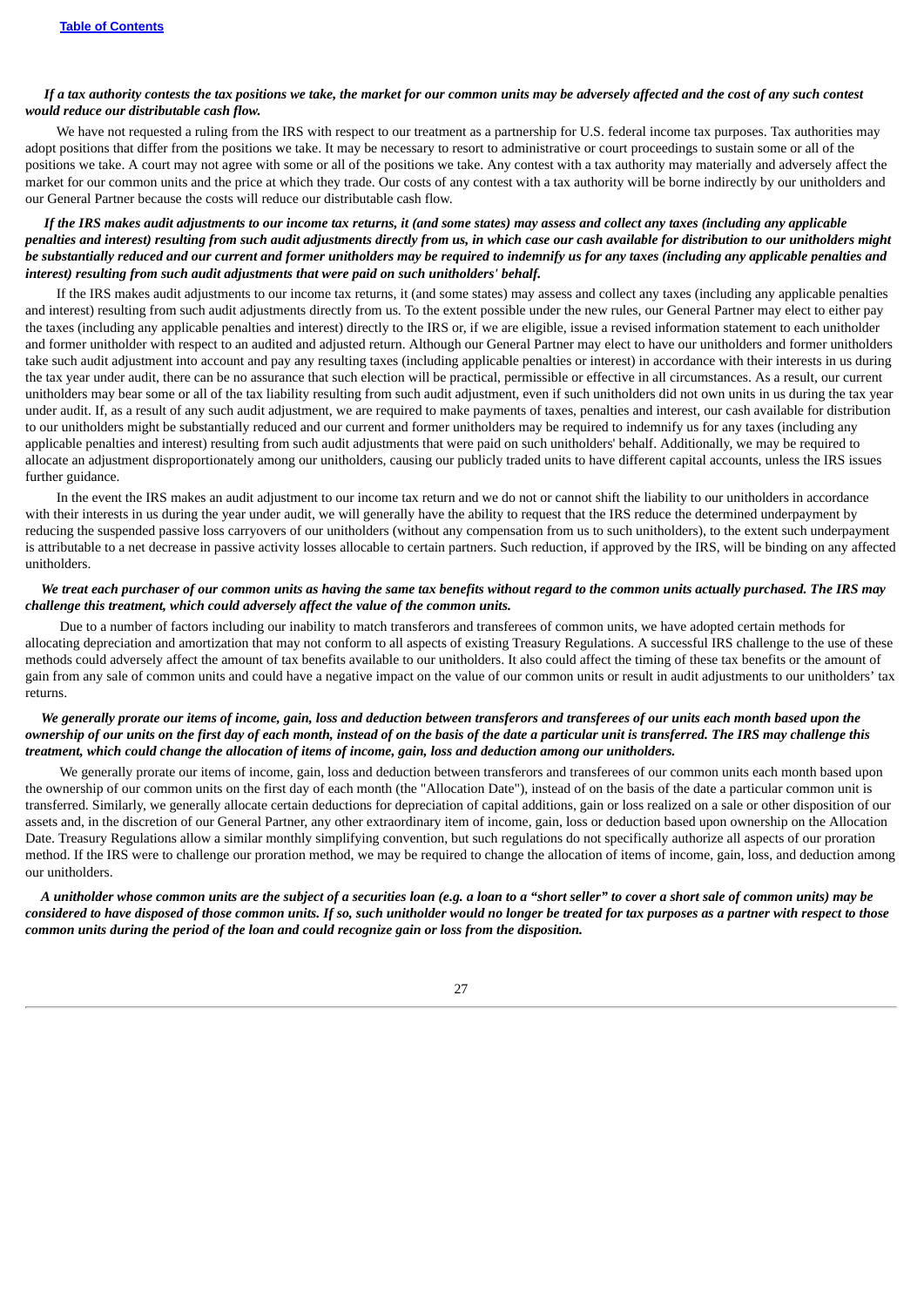Because there are no specific rules governing the U.S. federal income tax consequences of loaning a partnership interest, a unitholder whose common units are the subject of a securities loan to the short seller may be considered to have disposed of the loaned units. In that case, such unitholder may no longer be treated for tax purposes as a partner with respect to those common units during the period of the loan and the unitholder may be required to recognize gain or loss from such disposition. Moreover, during the period of the loan, any of our income, gain, loss or deduction with respect to those common units may not be reportable by the unitholder and any cash distributions received by the unitholder as to those common units could be fully taxable as ordinary income. Unitholders desiring to assure their status as partners and avoid the risk of gain recognition from a securities loan are urged to consult a tax advisor to determine whether it is advisable to modify any applicable brokerage account agreements to prohibit their brokers from borrowing their common units.

# We have adopted certain valuation methodologies in determining a unitholder's allocations of income, gain, loss and deduction. The IRS may challenge these methodologies or the resulting allocations, which could adversely affect the value of our common units.

In determining the items of income, gain, loss and deduction allocable to our unitholders, we must routinely determine the fair market value of our assets. Although we may, from time to time, consult with professional appraisers regarding valuation matters, we make many fair market value estimates using a methodology based on the market value of our common units as a means to measure the fair market value of our assets. The IRS may challenge these valuation methods and the resulting allocations of income, gain, loss and deduction.

A successful IRS challenge to these methods or allocations could adversely affect the timing or amount of taxable income or loss being allocated to our unitholders. It also could affect the amount of gain recognized from our unitholders' sale of common units and could have a negative impact on the value of the common units or result in audit adjustments to our unitholders' tax returns without the benefit of additional deductions.

# Our unitholders will likely be subject to state and local taxes and income tax return filing requirements in jurisdictions where they do not live as a *result of investing in our common units.*

In addition to U.S. federal income taxes, unitholders will likely be subject to other taxes, including foreign, state and local taxes, unincorporated business taxes and estate, inheritance or intangible taxes that are imposed by the various jurisdictions in which we conduct business or own property now or in the future, even if they do not live in any of those jurisdictions. Our unitholders will likely be required to file state and local income tax returns and pay state and local income taxes in some or all of these various jurisdictions. Further, unitholders may be subject to penalties for failure to comply with those requirements. We conduct business and own property in numerous states, in the United States most of which impose a personal income tax as well as an income tax on corporations and other entities. We may own property or conduct business in other U.S. states or non-U.S. countries that impose a personal income tax in the future. It is the unitholder's responsibility to file all U.S. federal, state, local and non-U.S. tax returns.

# <span id="page-30-0"></span>**Item 1B. Unresolved Staff Comments**

<span id="page-30-1"></span>None.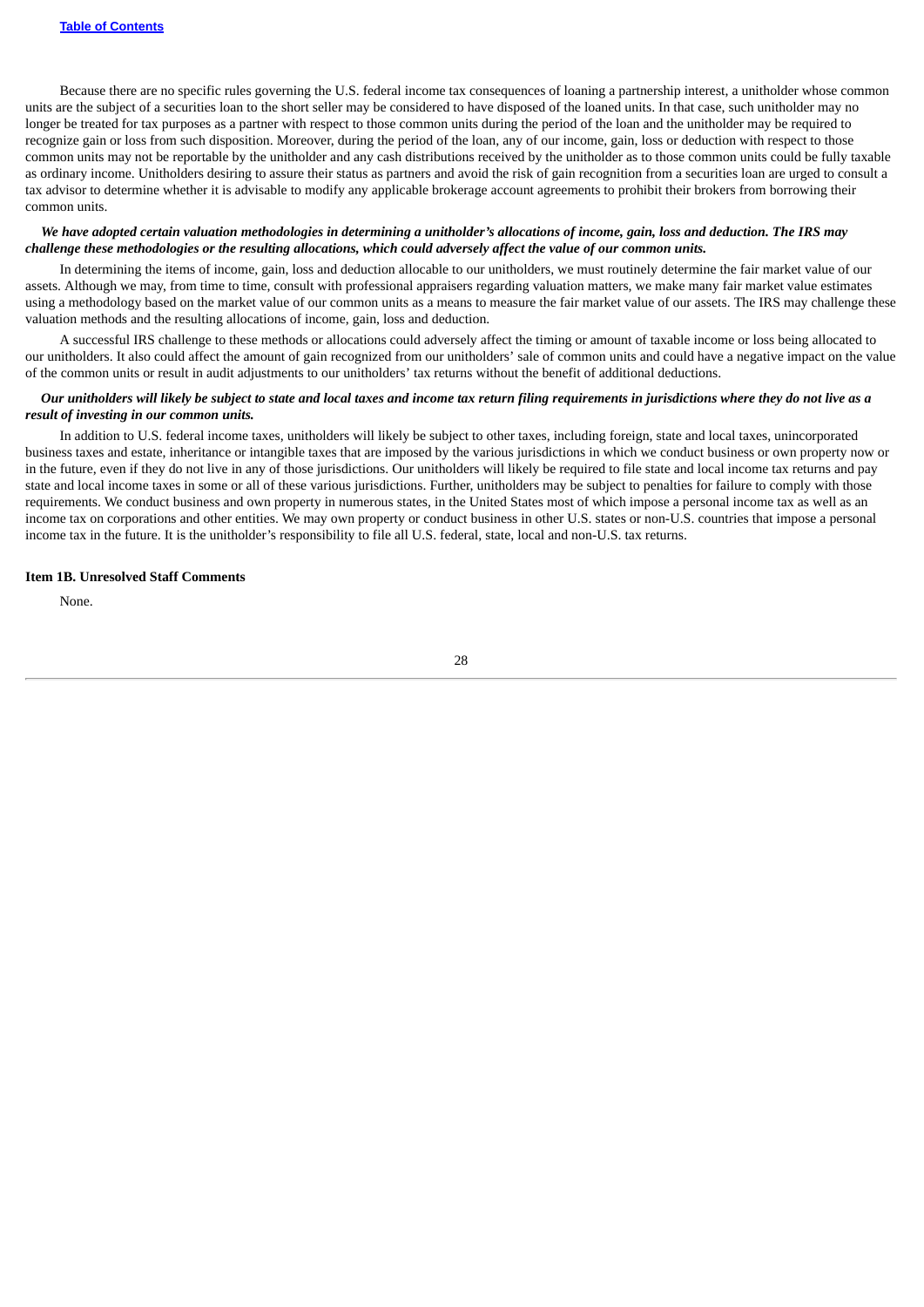# **Item 2. Properties**

The following tables set forth information with respect to our owned, operated and/or controlled terminals as of December 31, 2021.

| <b>Liquids Storage Terminals</b>       | <b>Number of</b><br><b>Storage Tanks</b>               | <b>Storage Tank</b><br>Capacity (Bbls)   | <b>Principal Products and Materials</b> |
|----------------------------------------|--------------------------------------------------------|------------------------------------------|-----------------------------------------|
| ** Sorel-Tracy Quebec, Canada          | 27                                                     | 3,282,600                                | refined products; asphalt               |
| ** Newington, NH: River Road           | 29                                                     | 1,157,325                                | refined products; asphalt; tallow       |
| ** Searsport, ME                       | 17                                                     | 1,141,186                                | refined products; caustic soda; asphalt |
| * Bridgeport, CT                       | 13                                                     | 1,335,000                                | refined products                        |
| * Albany, NY                           | 9                                                      | 1,103,600                                | refined products                        |
| ** South Portland, ME                  | 24                                                     | 910,484                                  | refined products; asphalt; clay slurry  |
| * East Providence, RI                  | 9                                                      | 970,436                                  | refined products                        |
| ** Bronx, NY                           | 18                                                     | 907,500                                  | refined products; asphalt               |
| ** Newington, NH: Avery Lane           | 12                                                     | 722,000                                  | refined products, asphalt               |
| * Quincy, MA                           | 9                                                      | 657,000                                  | refined products                        |
| $*$ New Haven, CT $(1)$                | 9                                                      | 517,505                                  | refined products                        |
| ** Providence, RI                      | $\overline{4}$                                         | 484,000                                  | refined products; asphalt               |
| *** Everett, MA                        | $\overline{4}$                                         | 317,600                                  | asphalt                                 |
| * Quincy, MA: TRT (2)                  | 4                                                      | 304,200                                  | refined products                        |
| * Springfield, MA                      | 10                                                     | 268,200                                  | refined products                        |
| * Lawrence, NY                         | 8                                                      | 148,000                                  | refined products                        |
| * Stamford, CT                         | 3                                                      | 46,600                                   | refined products                        |
| * Inwood, NY                           | $\overline{2}$                                         | 26,000                                   | refined products                        |
| * Washington, PA area - four locations | 20                                                     | 9,071                                    | refined products                        |
| <b>Total</b>                           | 231                                                    | 14,308,307                               |                                         |
| <b>Dry Storage Terminals</b>           | <b>Number of Storage</b><br><b>Pads and Warehouses</b> | <b>Storage Capacity</b><br>(Square Feet) | <b>Principal Products and Materials</b> |
| ** Searsport, ME                       | 2 warehouses:                                          | 90,000                                   | break bulk; salt; petroleum coke;       |
|                                        | 15 pads                                                | 872,000                                  | heavy lift                              |
| ** Newington, NH: River Road           | 3 pads                                                 | 390,000                                  | salt; gypsum                            |
| *** Portland, ME (3)                   | 7 warehouses;                                          | 215,000                                  | break bulk; dry bulk; coal;             |
|                                        | 3 pads                                                 | 95,000                                   | salt                                    |
| ** South Portland, ME                  | 3 pads                                                 | 230,000                                  | salt; coal                              |
| ** Providence, RI                      | 1 pad                                                  | 75,000                                   | salt                                    |

\*Refined Product activities; \*\*Refined Products and Materials Handling activities; \*\*\* Materials Handling activities

(1) These tanks are controlled via a storage and throughput agreement with no expiration.

(2) Operating assets and real estate are leased from an unaffiliated third party through April 30, 2025.

(3) One storage warehouse is leased from an unaffiliated third party and the balance of the property is owned by us.

**Total** 25 pads 1,967,000

9 warehouses;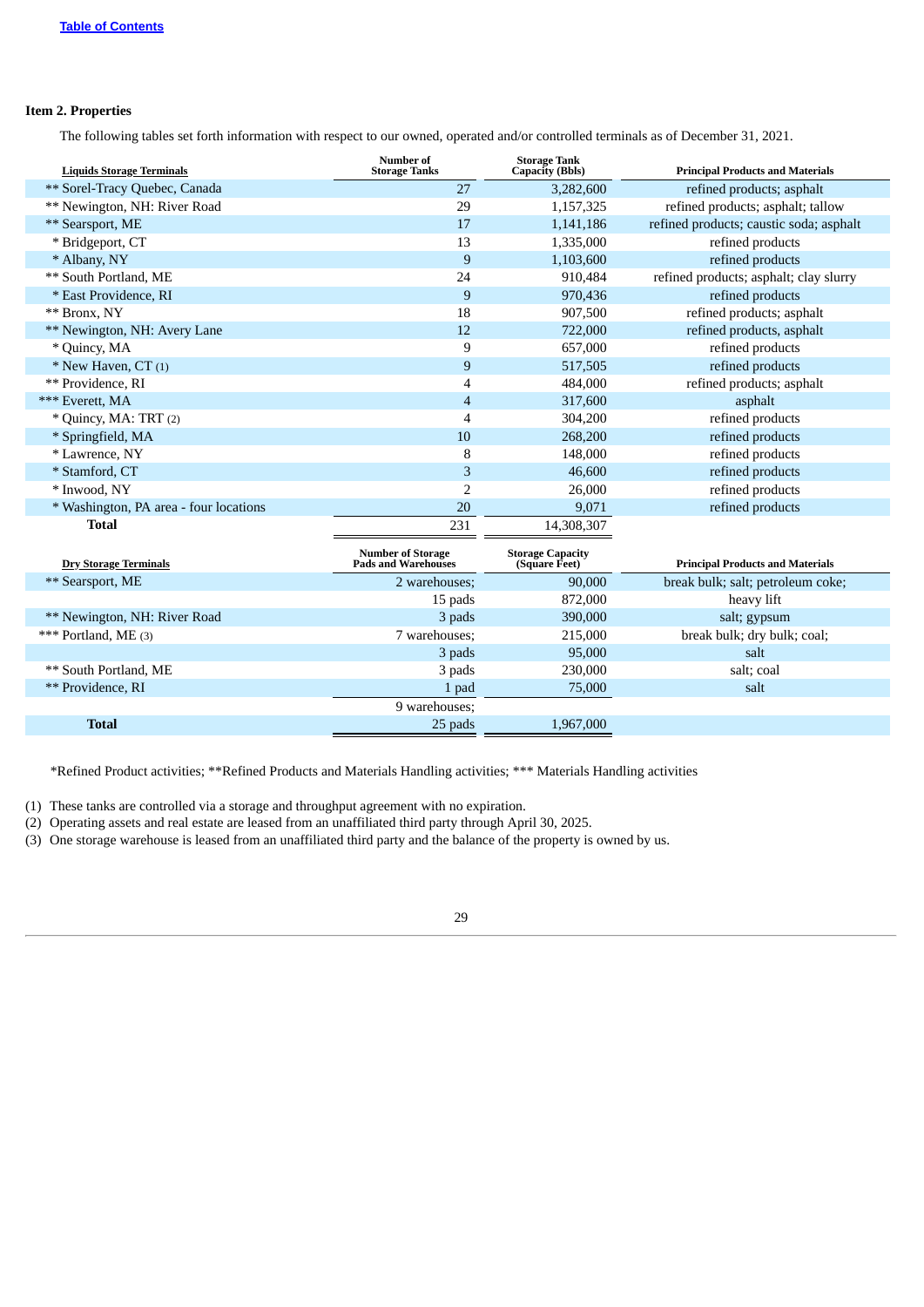On April 29, 2021, we sold the Oswego terminal to an unaffiliated buyer. In connection with the sale, the Partnership recorded a net gain of \$9.0 million which is included within other operating income in the consolidated statements of operations for the year ended December 31, 2021. The remaining \$0.7 million of other operating income for the year ended December 31, 2021 relates to a gain associated with a parcel of land sold at the Bronx terminal on April 29, 2021.

# <span id="page-32-0"></span>**Item 3. Legal Proceedings**

From time to time, we are a party to various legal proceedings or claims arising in the ordinary course of business. For information related to legal proceedings, see the discussion under the caption Legal, Environmental and Other Proceedings in Note 19 - Commitments and Contingencies to our consolidated financial statements included in Part II, Item 8 of this Annual Report, which information is incorporated by reference into this Item 3.

# <span id="page-32-1"></span>**Item 4. Mine Safety Disclosures**

Not applicable.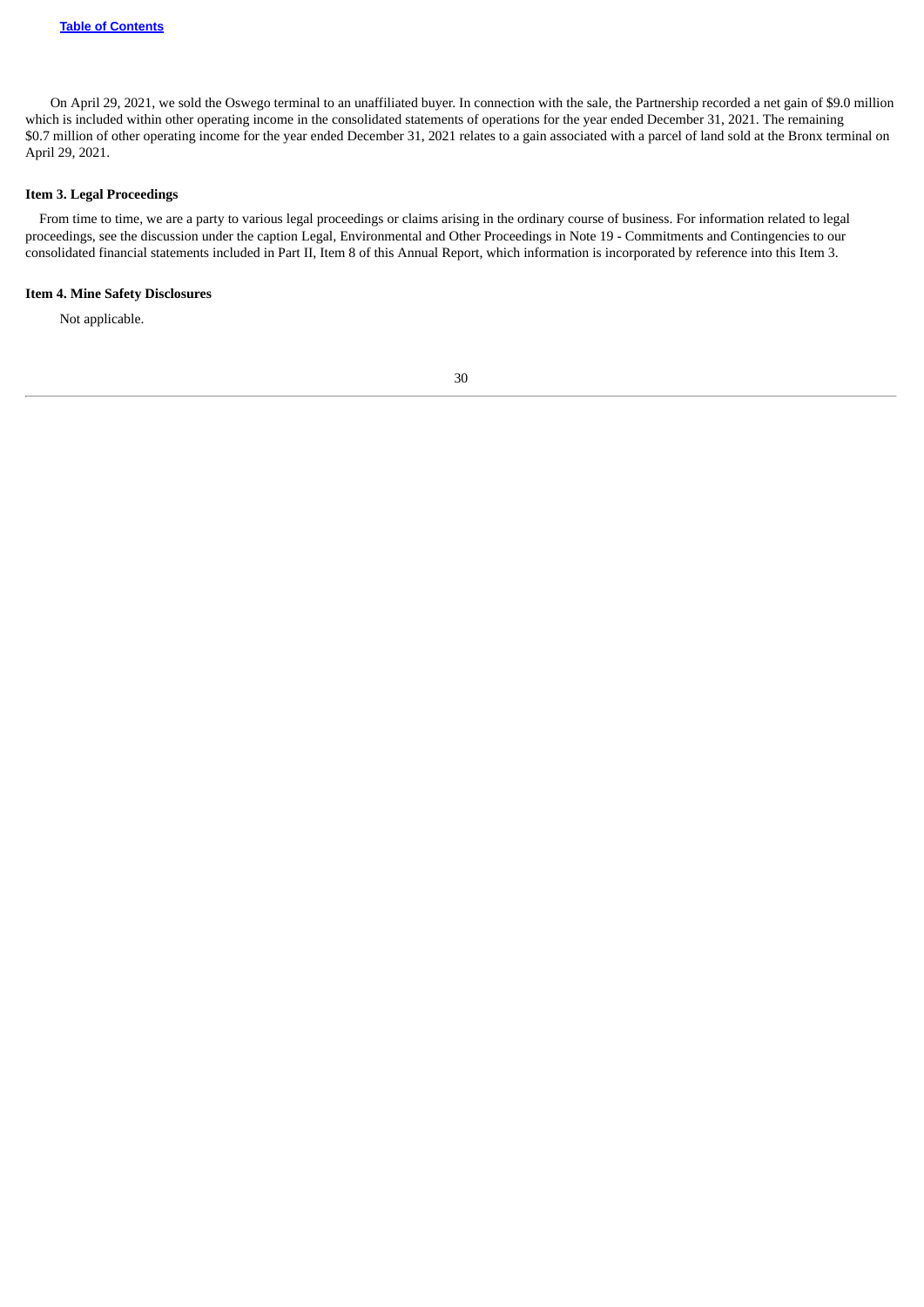#### **Part II**

#### <span id="page-33-0"></span>Item 5. Market for Registrant's Common Equity, Related Stockholder Matters and Issuer Purchases of Equity Securities

Our public common units began trading on the NYSE under the symbol "SRLP" on October 25, 2013. As of March 3, 2022, Sprague Holdings owned 19,548,849 common units, which represents 74.5% of the limited partner interest in us. We have gathered tax information for our known unitholders and from brokers/nominees and, based on the information collected, we have estimated that the number of our beneficial common unitholders was 16,300 at December 31, 2021 and was 12,492 at December 31, 2020.

# **Certain Information from Our Partnership Agreement**

Set forth below is a summary of certain provisions of our partnership agreement that relate to cash distributions and incentive distribution rights.

#### *Our Cash Distribution Policy*

On October 25, 2021, the Partnership announced a distribution cut from \$0.6675 per unit to \$0.4338 per unit, which is less than the minimum quarterly distribution of \$0.6675 per unit. The board of directors of our General Partner will determine the amount of our quarterly distributions and may change our distribution policy at any time. The board of directors of our General Partner may determine to reserve or reinvest excess cash in order to permit gradual or consistent increases in quarterly distributions and may borrow to fund distributions in quarters when we generate less distributable cash flow than necessary to sustain or grow our cash distributions per unit.

There is no guarantee that unitholders will receive quarterly cash distributions from us. We do not have a legal obligation to pay distributions at our minimum quarterly distribution rate or at any other rate. Uncertainties regarding future cash distributions to our unitholders include, among other things, the following factors:

- Our cash distribution policy may be affected by restrictions on distributions under our Credit Agreement as well as by restrictions in future debt agreements that we enter into. Specifically, our Credit Agreement contains financial tests and covenants that we must satisfy. Should we be unable to satisfy these restrictions or if we are otherwise in default under our Credit Agreement, we may be prohibited from making cash distributions notwithstanding our stated cash distribution policy.
- Our General Partner has the authority to establish cash reserves for the prudent conduct of our business and for future cash distributions to our unitholders, and the establishment of or increase in those reserves could result in a reduction in cash distributions from levels we currently anticipate pursuant to our stated cash distribution policy.
- Under Section 17-607 of the Delaware Act we may not make a distribution if the distribution would cause our liabilities to exceed the fair value of our assets.
- We may lack sufficient cash to make distributions to our unitholders due to a number of operational, commercial and other factors or increases in our operating costs, general and administrative expenses, principal and interest payments on our outstanding debt and working capital requirements.
- If we make distributions out of capital surplus, as opposed to distributable cash flow, any such distributions would constitute a return of capital and would result in a reduction in the minimum quarterly distribution and the target distribution levels. We do not anticipate that we will make any distributions from capital surplus.
- Our ability to make distributions to our unitholders depends on the performance of our subsidiaries and their ability to distribute cash to us. The ability of our subsidiaries to make distributions to us may be restricted by, among other things, the provisions of future indebtedness, applicable state partnership, limited liability company and corporate laws and other laws and regulations.

See Part I, Item 1A - Risk Factors —Risk Related to our Business.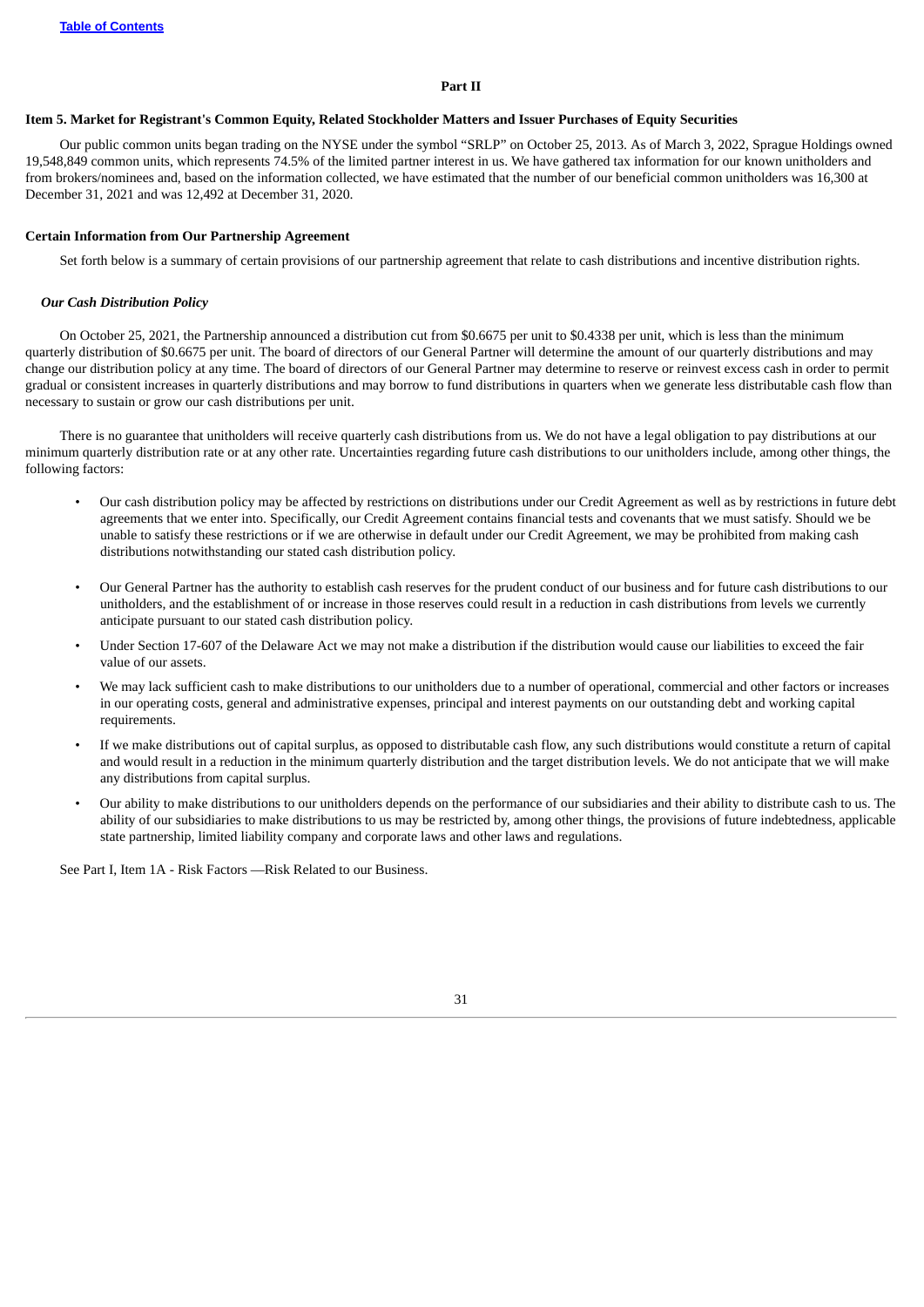#### *General Partner Interest*

Our General Partner owns a non-economic general partner interest in us, which does not entitle it to receive cash distributions. However, our General Partner may in the future own common units or other equity interests in us and will be entitled to receive distributions on any such interest.

#### *Incentive Distribution Rights*

On February 11, 2021, Sprague Holdings provided notice to the Partnership that Sprague Holdings had made an IDR Reset Election (the "IDR Reset Election"), as defined in the First Amended and Restated Agreement of Limited Partnership of the Partnership (as amended, the "Partnership Agreement"). Pursuant to the IDR Reset Election, Sprague Holdings relinquished the right to receive incentive distribution payments based on the minimum quarterly and target cash distribution levels set at the time of the Partnership's initial public offering and the Partnership issued 3,107,248 common units to Sprague Holdings. Pursuant to the IDR Reset Election, the levels at which the incentive distribution rights participate in distributions were reset at higher amounts based on then-current common unit distribution rates and a formula in the Partnership Agreement. The IDR Reset Election was effective on March 5, 2021, and as part of the IDR Reset Election, the target distribution levels were adjusted as follows: (i) the Minimum Quarterly Distribution was reset to equal \$0.6675 per Common Unit per Quarter, (ii) the First Target Distribution was reset to equal \$0.7676 per Common Unit per Quarter, (iii) the Second Target Distribution was reset to equal \$0.8344 per Common Unit per Quarter and (iv) the Third Target Distribution was reset to equal \$1.0013 per Common Unit per Quarter.

#### **Issuer Purchases of Equity Securities**

None.

#### <span id="page-34-0"></span>**Item 6. Reserved**

<span id="page-34-1"></span>This item is reserved as a result of the Partnership's adoption of Item 301 of Regulation S-K, pursuant to rules adopted by the Securities and Exchange Commission on November 19, 2020, which included removing the requirement to include selected financial data.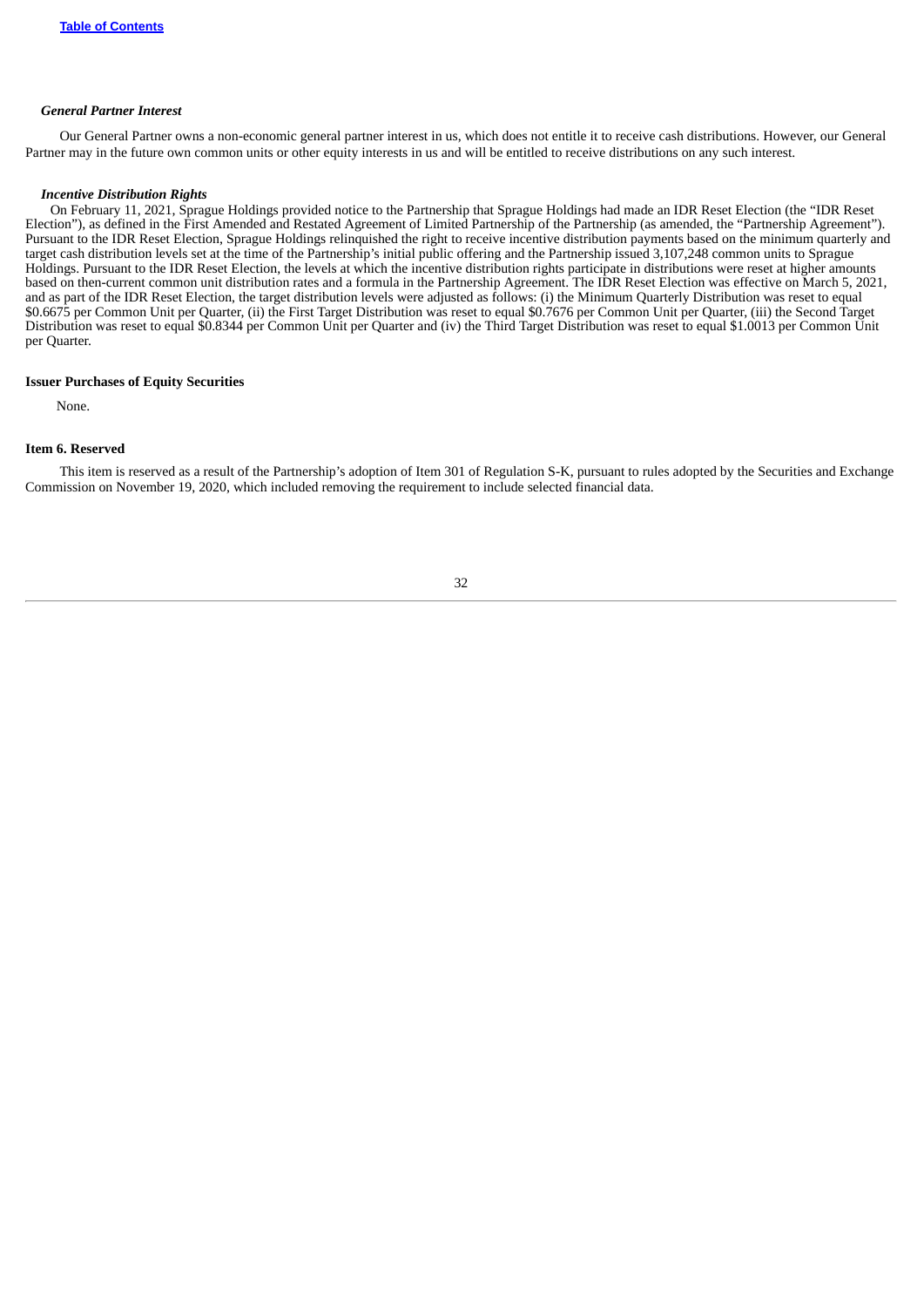#### **Item 7. Management's Discussion and Analysis of Financial Condition and Results of Operations**

The following discussion and analysis of our financial condition and results of operations should be read in conjunction with our Consolidated Financial Statements and notes to the Consolidated Financial Statements included elsewhere in this report, as well as the other financial information appearing elsewhere in this Annual Report. This section of this Form 10-K generally includes comparisons of certain 2021 financial information to the same information for 2020. Year-to-year comparisons of the 2020 financial information to the same information for 2019 that are not included in this Form 10-K are contained in "Management's Discussion and Analysis of Financial Condition and Results of Operations" in Part II, Item 7 of the Partnership's Annual Report on Form 10-K for the fiscal year ended December 31, 2020 filed with the SEC on March 4, 2021, which comparative information is incorporated by reference herein.

A reference to a "Note" herein refers to the accompanying Notes to Consolidated Financial Statements contained in Part IV, Item 15 - "Exhibits and *Financial Statement Schedules" of this Annual Report.*

#### **Overview**

We are a Delaware limited partnership formed in June 2011 by Sprague Holdings and our General Partner. We engage in the purchase, storage, distribution and sale of refined products and natural gas, and provide storage and handling services for a broad range of materials. In October 2013, we became a publicly traded master limited partnership ("MLP") and our common units representing limited partner interests are listed on the New York Stock Exchange ("NYSE") under the ticker symbol "SRLP."

Our Predecessor was founded in 1870 as the Charles H. Sprague Company in Boston, Massachusetts; and, in 1905, the company opened the Penobscot Coal and Wharf Company, a tidewater terminal located in Searsport, Maine. By World War II, the company was operating eleven terminals and a fleet of two dozen vessels transporting coal and other products throughout the world. As fuel needs diversified in the United States, the company expanded its product offerings and invested in terminals, tankers, and product handling activities. In 1959, the company expanded its oil marketing activities via entry into the distillate oil market. In 1970, the company was sold to Royal Dutch Shell's Asiatic Petroleum subsidiary; and, in 1972, Royal Dutch Shell sold the company to Axel Johnson Inc., a member of the Axel Johnson Group of Stockholm, Sweden.

On April 20, 2021, the Partnership and Hartree Partners, LP ("Hartree") announced that Sprague Holdings entered into an agreement to sell to Sprague HP Holdings, LLC (a wholly-owned subsidiary of Hartree) the interest of Sprague Holdings in the General Partner, the incentive distribution rights and all of the common units representing limited partner interests that Sprague Holdings owned in the Partnership (the "Transaction"). The Transaction was completed and effective on May 28, 2021 and the aggregate purchase price was \$290.0 million, consisting of approximately \$265.0 million attributable to the purchase of 16,058,484 common units and approximately \$25.0 million attributable to the general partner interest and incentive distribution rights. The Partnership elected to not to apply push-down accounting in its consolidated financial statements upon the change in control on May 28, 2021.

On January 11, 2022, the Partnership received an unsolicited non-binding proposal from Hartree, pursuant to which Hartree would acquire all of the outstanding common units of the Partnership that Hartree and its affiliates do not already own in exchange for \$16.50 in cash for each such common unit. The board of directors of the General Partner has delegated authority to evaluate and negotiate the proposal to its conflicts committee. The conflicts committee's evaluation process is currently ongoing.

The Partnership is one of the largest independent wholesale distributors of refined products in the Northeast United States based on aggregate terminal capacity. We own, operate and/or control a network of refined products and materials handling terminals and storage facilities predominantly located in the Northeast United States from New York to Maine and in Quebec, Canada that have a combined storage tank capacity of approximately 14.3 million barrels for refined products and other liquid materials, as well as approximately 2.0 million square feet of materials handling capacity. We also have access to approximately 48 third-party terminals in the Northeast United States through which we sell or distribute refined products pursuant to rack, exchange and throughput agreements.

We operate under four business segments: refined products, natural gas, materials handling and other operations. See Note 17 - Segment Reporting to our Consolidated Financial Statements for a presentation of financial results by reportable segment and see Part II, Item 7 "Management's Discussion and Analysis of Financial Condition and Results of Operations—Results of Operations" for a discussion of financial results by segment.

In our refined products segment we purchase a variety of refined products, such as heating oil, diesel fuel, residual fuel oil, kerosene, jet fuel and gasoline (primarily from refining companies, trading organizations and producers), and sell them to

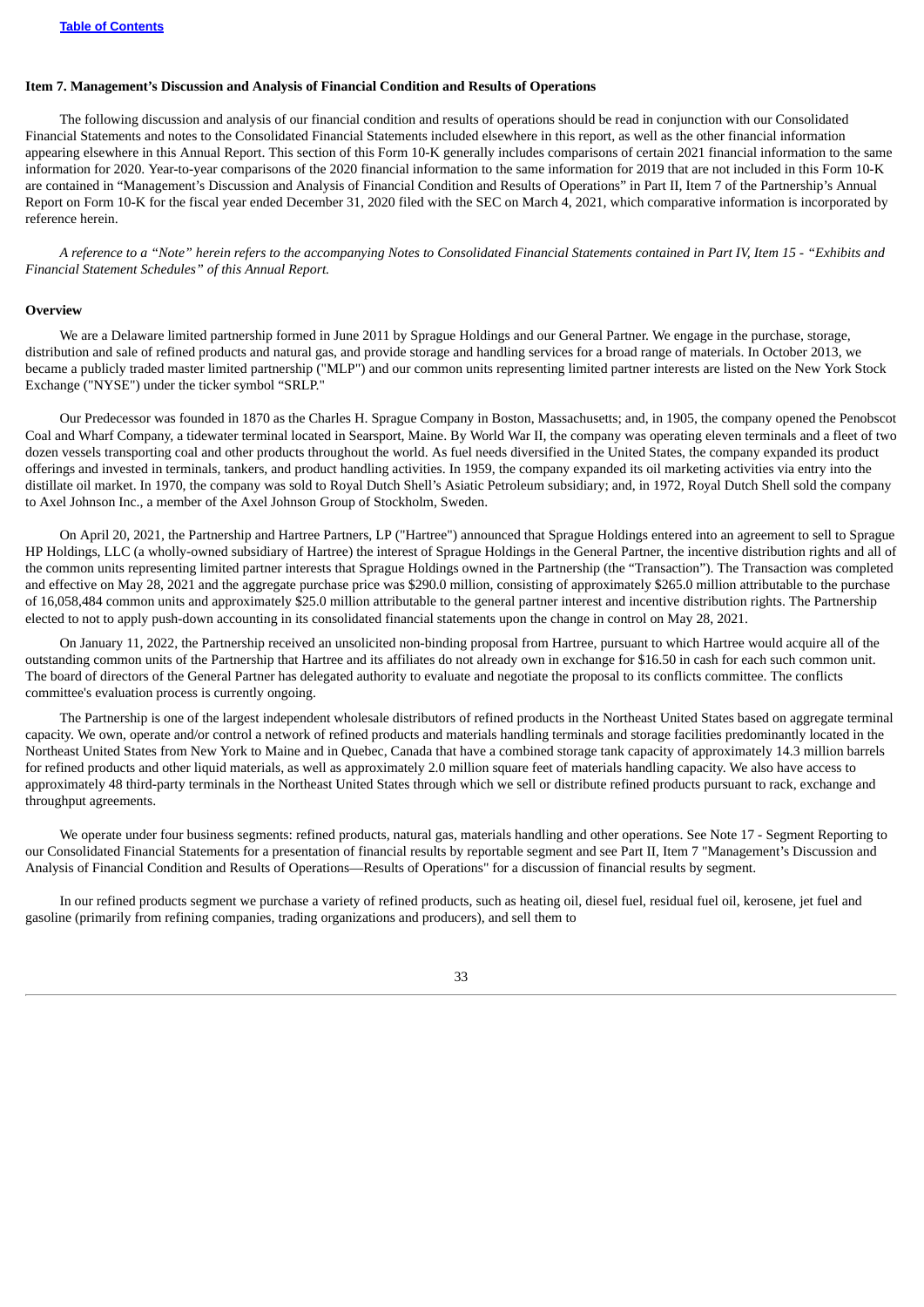our customers. We have wholesale customers who resell the refined products we sell to them and commercial customers who consume the refined products directly. Our wholesale customers consist of approximately 1,100 home heating oil retailers and diesel fuel and gasoline resellers. Our commercial customers include federal and state agencies, municipalities, regional transit authorities, drill sites, large industrial companies, real estate management companies, hospitals, educational institutions, and asphalt paving companies. In addition, our customers include businesses engaged in the development of natural gas resources in Pennsylvania and surrounding states.

In our natural gas segment we purchase natural gas from natural gas producers and trading companies and sell and distribute natural gas to approximately 15,000 commercial and industrial customer locations across 13 states in the Northeast and Mid-Atlantic United States.

Our materials handling segment is generally conducted under multi-year agreements as either fee-based activities or as leasing arrangements when the right to use an identified asset (such as storage tanks or storage locations) has been conveyed in the agreement. We offload, store and/or prepare for delivery a variety of customer-owned products, including asphalt, clay slurry, salt, gypsum, crude oil, residual fuel oil, coal, petroleum coke, caustic soda, tallow, pulp and heavy equipment. Historically, a majority of our materials handling activity has generated qualified income.

Our other operations segment primarily includes the marketing and distribution of coal conducted in our Portland, Maine terminal, and commercial trucking activity conducted by our Canadian subsidiary.

We take title to the products we sell in our refined products and natural gas segments. In order to manage our exposure to commodity price fluctuations, we use derivatives and forward contracts to maintain a position that is substantially balanced between product purchases and product sales. We do not take title to any of the products in our materials handling segment.

Our foreign sales, primarily sales of refined products and natural gas to customers in Canada, were \$301.4 million, \$185.1 million and \$255.5 million for the years ended December 31, 2021, 2020 and 2019, respectively. Long-lived assets (exclusive of intangible and other assets, net, and goodwill) classified by geographic location were as follows:

|                      |   | As of December 31,<br>2021<br>257,976 |   |         |  |
|----------------------|---|---------------------------------------|---|---------|--|
|                      |   | 2020                                  |   |         |  |
| <b>United States</b> | J |                                       |   | 266,469 |  |
| Canada               |   | 65.654                                |   | 68,827  |  |
| Total                |   | 323,630                               | Φ | 335,296 |  |

# **COVID-19**

The global outbreak of the novel coronavirus (COVID-19) was declared a pandemic by the World Health Organization and a national emergency by the U.S. Government in March 2020 and has negatively affected the U.S. and global economy - including commodity and stock volatility, disrupted global supply chains, resulted in significant travel and transport restrictions, including mandated closures and orders to "shelter-in-place," and created significant disruption of the financial markets. As a result, we experienced a period of lower revenues in certain customer sectors, particularly during the period from March 2020 through December 2020.

In 2021, a wide array of sectors continued to be impacted by COVID-19 and its variants, including, but not limited to, the energy, transportation, manufacturing and commercial and retail businesses. Global economic conditions also continued to be negatively impacted by the pandemic. Some of the Partnership's commercial and industrial customers in these industries continue to experience substantial reductions in their operations due to reduced demand and increased government restrictions, particularly as it relates to the shutdown of various businesses in affected regions. While we expect that many of these effects will not be permanent, it is impossible to predict their duration.

With the easing of restrictions, health advancements and other ongoing measures to alleviate the pandemic in 2021, customer demand has started to normalize and fuel prices now at higher levels than pre-pandemic. While the stabilization is a positive trend, there continues to be a risk of permanent demand destruction if economic conditions deteriorate, or if some businesses are unable to recover. In order to continue to mitigate the effects of the pandemic, even as market conditions have improved, we continue to focus on the safety of employees and other stakeholders as well as a number of initiatives relating to cost reduction, liquidity and operating efficiencies.

The Partnership makes estimates and assumptions that affect the reported amounts on these consolidated financial statements and accompanying notes as of the date of the financial statements. The Partnership assessed accounting estimates that require consideration of forecasted financial information, including, but not limited to, the allowance for credit losses, the carrying value of goodwill, intangible assets, and other long-lived assets. This assessment was conducted in the context of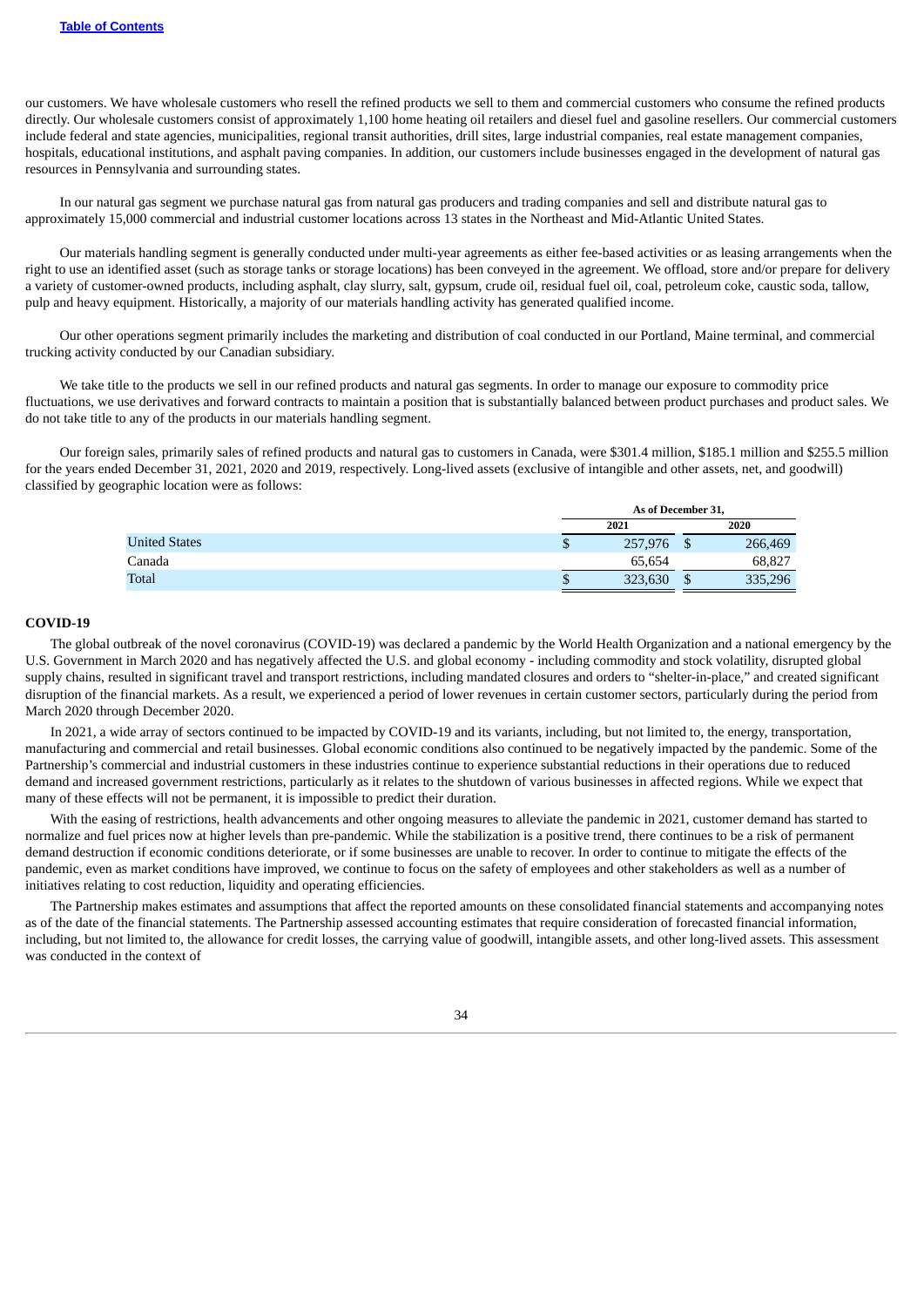information reasonably available to the Partnership, as well as consideration of the future potential impacts of COVID-19, and its variants, on the Partnership's business as of December 31, 2021. While market conditions for our products and services appear to have stabilized as compared to a year ago, the pandemic remains fluid, indicating that the full impact may not have been realized across our business and operations. The economic and operational landscape has been altered, and it is difficult to determine whether such changes are temporary or permanent, with challenges related to staffing, supply chain, and transportation globally. Accordingly if the impact is more severe or longer in duration than the partnership has assumed, such impact could potentially result in impairments and increases in credit allowances. As we strategize with regard to fiscal year 2022 and beyond, the Partnership continues to monitor the evolving impacts of COVID-19 and its variants closely and adapting our operations to changing demand patterns and the potential impact of the COVID-19 pandemic on future cash flows and access to adequate liquidity.

### **IDR Reset Election**

On February 11, 2021, Sprague Holdings provided notice to the Partnership that Sprague Holdings had made the IDR Reset Election. Pursuant to the IDR Reset Election, Sprague Holdings relinquished the right to receive incentive distribution payments based on the minimum quarterly and target cash distribution levels set at the time of the Partnership's initial public offering and the Partnership issued 3,107,248 common units to Sprague Holdings. Pursuant to the IDR Reset Election, the levels at which the incentive distribution rights participate in distributions were reset at higher amounts based on then-current common unit distribution rates and a formula in the Partnership Agreement. The IDR Reset Election was effective on March 5, 2021, and as part of the IDR Reset Election, the target distribution levels were adjusted as follows: (i) the Minimum Quarterly Distribution was reset to equal \$0.6675 per Common Unit per Quarter, (ii) the First Target Distribution was reset to equal \$0.7676 per Common Unit per Quarter, (iii) the Second Target Distribution was reset to equal \$0.8344 per Common Unit per Quarter and (iv) the Third Target Distribution was reset to equal \$1.0013 per Common Unit per Quarter.

#### **How Management Evaluates Our Results of Operations**

Our management uses a variety of financial and operational measurements to analyze our performance. These measurements include: (1) adjusted EBITDA and adjusted gross margin, (2) operating expenses, (3) selling, general and administrative (or SG&A) expenses and (4) heating degree days.

EBITDA, adjusted EBITDA and adjusted gross margin used in this Annual Report are non-GAAP financial measures. We also present maintenance capital expenditures and expansion capital expenditures, additional non-GAAP financial measures, as described in "Liquidity and Capital Resources - Capital Expenditures" of this Annual Report.

# *EBITDA and Adjusted EBITDA*

Management believes that adjusted EBITDA is an aid in assessing repeatable operating performance that is not distorted by non-recurring items or market volatility and the ability of our assets to generate sufficient revenue, that when rendered to cash, will be available to pay interest on our indebtedness and make distributions to our unitholders.

We define EBITDA as net income (loss) before interest, income taxes, depreciation and amortization. We define adjusted EBITDA as EBITDA adjusted for the change in unrealized hedging gains (losses) with respect to refined products and natural gas inventory as well as natural gas transportation contracts, changes in the fair value of contingent consideration, impact of acquisition related expenses and other operating income.

EBITDA and adjusted EBITDA are used as supplemental financial measures by external users of our financial statements, such as investors, trade suppliers, research analysts and commercial banks to assess:

- The financial performance of our assets, operations and return on capital without regard to financing methods, capital structure or historical cost basis;
- The ability of our assets to generate sufficient revenue, that when rendered to cash, will be available to pay interest on our indebtedness and make distributions to our equity holders;
- Repeatable operating performance that is not distorted by non-recurring items or market volatility; and
- The viability of acquisitions and capital expenditure projects.

EBITDA and adjusted EBITDA are not prepared in accordance with GAAP and should not be considered alternatives to net income (loss) or operating income (loss), or any other measure of financial performance presented in accordance with

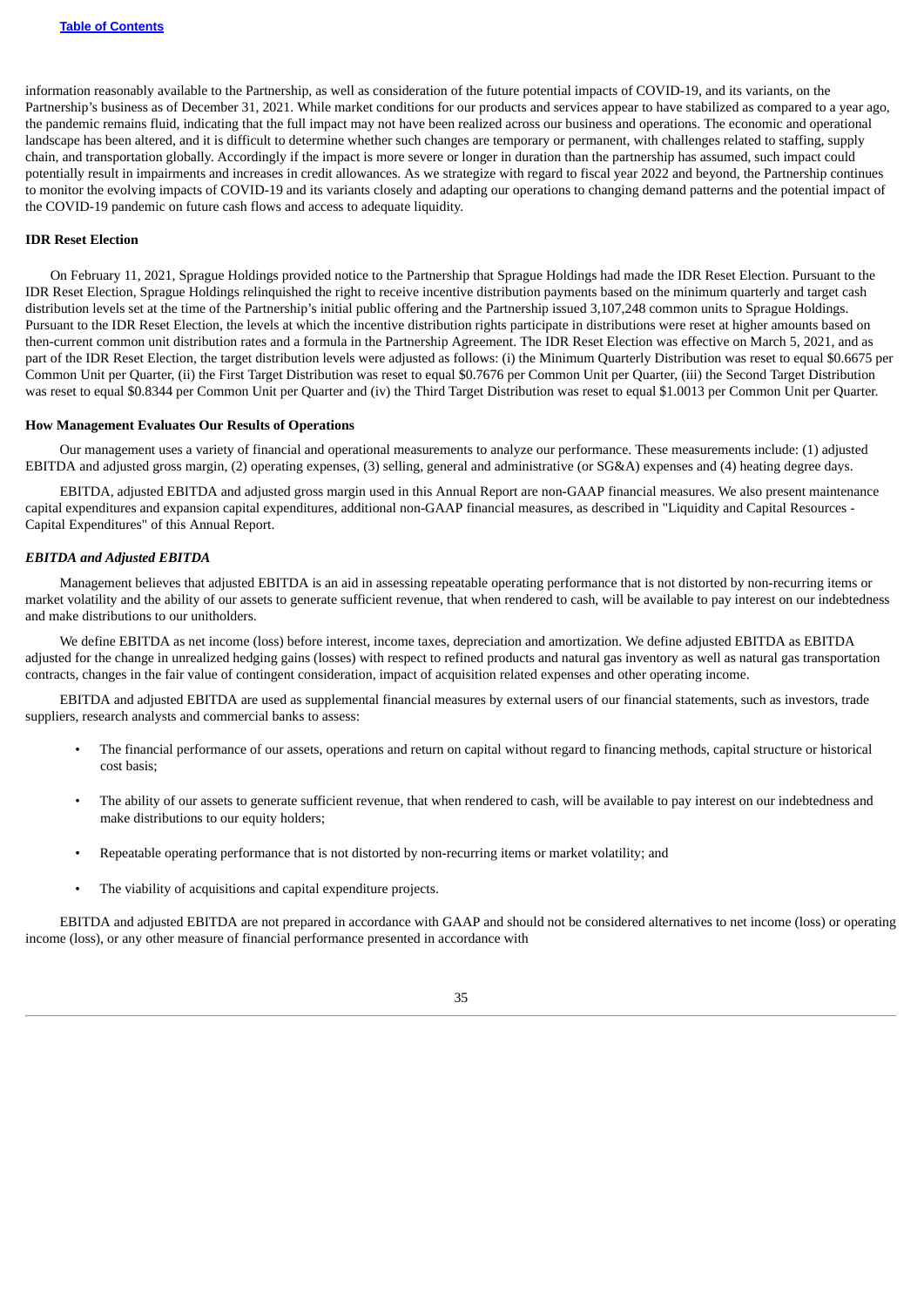GAAP. EBITDA and adjusted EBITDA exclude some, but not all, items that affect net income (loss) and operating income (loss).

The GAAP measure most directly comparable to EBITDA and adjusted EBITDA is net income (loss). EBITDA and adjusted EBITDA should not be considered as alternatives to net income (loss) or cash provided by (used in) operating activities, or any other measure of financial performance or liquidity presented in accordance with GAAP. EBITDA and adjusted EBITDA are not presentations made in accordance with GAAP and have important limitations as analytical tools and should not be considered in isolation or as substitutes for analysis of our results as reported under GAAP. Because EBITDA and adjusted EBITDA exclude some, but not all, items that affect net income (loss) and are defined differently by different companies, our definitions of EBITDA and adjusted EBITDA may not be comparable to similarly titled measures of other companies.

We recognize that the usefulness of EBITDA and adjusted EBITDA as evaluative tools may have certain limitations, including:

- EBITDA and adjusted EBITDA do not include interest expense. Because we have borrowed money in order to finance our operations, interest expense is a necessary element of our costs and impacts our ability to generate profits and cash flows. Therefore, any measure that excludes interest expense may have material limitations;
- EBITDA and adjusted EBITDA do not include depreciation and amortization expense. Because capital assets, depreciation and amortization expense is a necessary element of our costs and ability to generate profits, any measure that excludes depreciation and amortization expense may have material limitations;
- EBITDA and adjusted EBITDA do not include provision for income taxes. Because the payment of income taxes is a necessary element of our costs, any measure that excludes income tax expense may have material limitations;
- EBITDA and adjusted EBITDA do not reflect capital expenditures or future requirements for capital expenditures or contractual commitments;
- EBITDA and adjusted EBITDA do not reflect changes in, or cash requirements for, working capital needs; and
- EBITDA and adjusted EBITDA do not allow us to analyze the effect of certain recurring and non-recurring items that materially affect our net income or loss.

### *Adjusted Gross Margin*

Management purchases, stores and sells energy commodities that experience market value fluctuations. To manage the Partnership's underlying performance, including its physical and derivative positions, management utilizes adjusted gross margin. In determining adjusted gross margin, management adjusts its segment results for the impact of unrealized gains and losses with regard to refined products and natural gas inventory as well as natural gas transportation contracts, which are not marked to market for the purpose of recording unrealized gains or losses in net income (loss). Adjusted gross margin is also used by external users of our consolidated financial statements to assess our economic results of operations and our commodity market value reporting to lenders.

We define adjusted gross margin as net sales less cost of products sold (exclusive of depreciation and amortization) adjusted for the impact of unrealized gains and losses with respect to refined products and natural gas inventory as well as natural gas transportation contracts, which are not marked to market for the purpose of recording unrealized gains or losses in net income. Adjusted gross margin has no impact on reported volumes or net sales.

Adjusted gross margin is used as a supplemental financial measure by management to describe our operations and economic performance to investors, trade suppliers, research analysts and commercial banks to assess:

- The economic results of our operations;
- The market value of our inventory and natural gas transportation contracts for financial reporting to our lenders, as well as for borrowing base purposes; and
- Repeatable operating performance that is not distorted by non-recurring items or market volatility.

Adjusted gross margin is not prepared in accordance with GAAP and should not be considered as an alternative to net income (loss) or operating income (loss) or any other measure of financial performance presented in accordance with GAAP.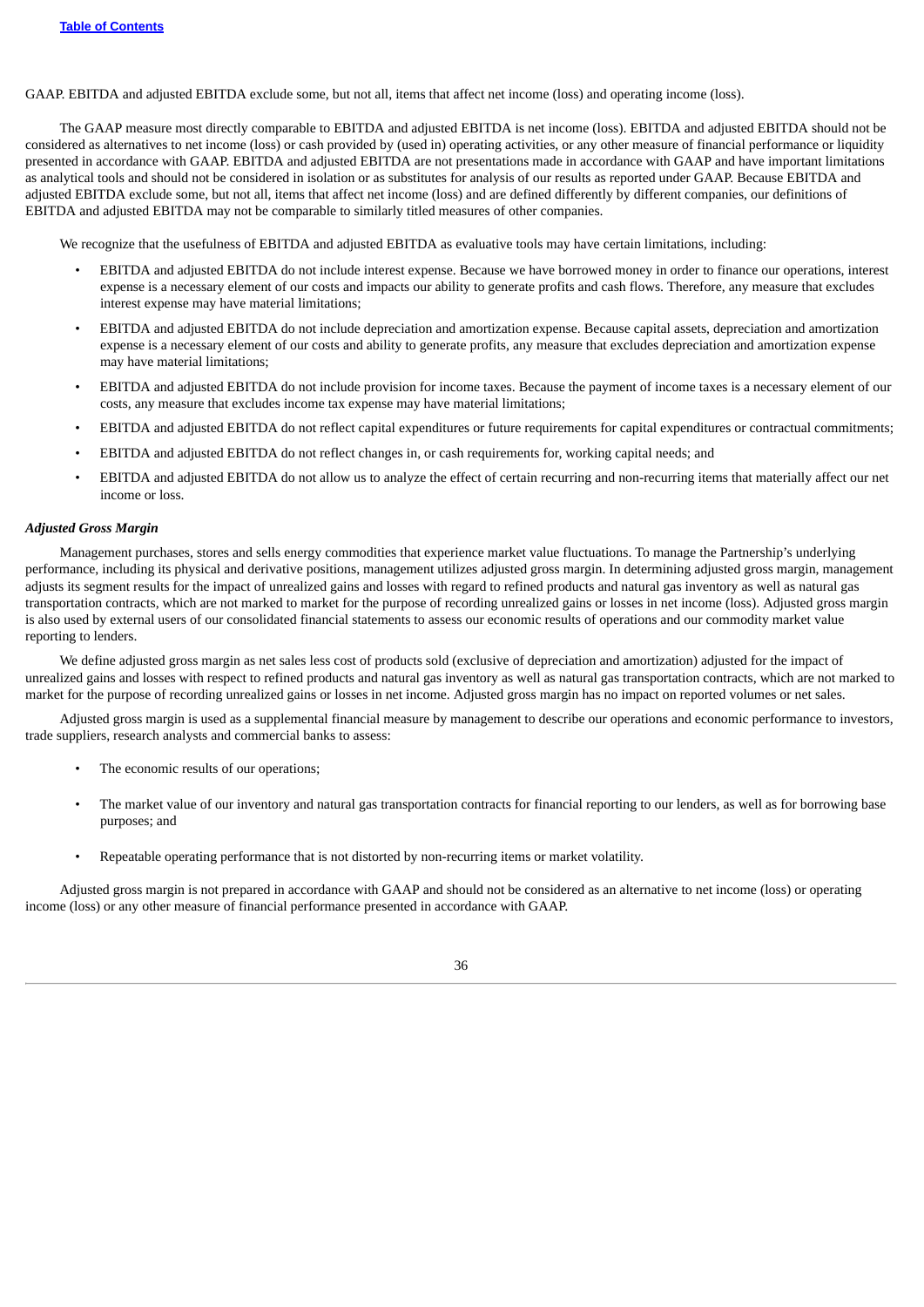We define adjusted unit gross margin as adjusted gross margin divided by units sold, as expressed in gallons for refined products, and in MMBtus for natural gas.

For a reconciliation of adjusted gross margin and adjusted EBITDA to the GAAP measures most directly comparable, see the reconciliation tables included in Results of Operations. See Segment Reporting included under Note 17 to our Consolidated Financial Statements for a presentation of our financial results by reportable segment.

Management evaluates our segment performance based on adjusted gross margin. Based on the way we manage our business, it is not reasonably possible for us to allocate the components of operating expenses, selling, general and administrative expenses and depreciation and amortization among the operating segments.

### *Operating Expenses*

Operating expenses are costs associated with the operation of the terminals and truck fleet used in our business. Employee wages, pension and 401(k) plan expenses, boiler fuel, repairs and maintenance, utilities, insurance, property taxes, services and lease payments comprise the most significant portions of our operating expenses. Employee wages and related employee expenses included in our operating expenses are incurred on our behalf by our General Partner and reimbursed by us. These expenses remain relatively stable independent of the volumes through our system but can fluctuate depending on the activities performed during a specific period.

### *Selling, General and Administrative Expenses*

Selling, general and administrative expenses ("SG&A") include employee salaries and benefits, discretionary bonus, marketing costs, corporate overhead, professional fees, information technology and office space expenses. Employee wages, related employee expenses and certain rental costs included in our SG&A expenses are incurred on our behalf by our General Partner and reimbursed by us.

# *Heating Degree Days*

A "degree day" is an industry measurement of temperature designed to evaluate energy demand and consumption. Degree days are based on how much the average temperature departs from a human comfort level of 65°F. Each degree of temperature above 65°F is counted as one cooling degree day, and each degree of temperature below 65°F is counted as one heating degree day. Degree days are accumulated over the course of a year and can be compared to a monthly or a long-term average ("normal") to see if a month or a year was warmer or cooler than usual. Degree days are officially observed by the National Weather Service and archived by the National Climate Data Center. In order to incorporate more recent average information and to better reflect the geographic locations of our customer base, we report degree day information for Boston and New York City (weighted equally) with a historical average for the same geographic locations over the previous ten-year period.

#### **Hedging Activities**

We hedge our inventory within the guidelines set in our risk management policies. In a rising commodity price environment, the market value of our inventory will generally be higher than the cost of our inventory. For GAAP purposes, we are required to value our inventory at the lower of cost or net realizable value. The hedges on this inventory will lose value as the value of the underlying commodity rises, creating hedging losses. Because we do not utilize hedge accounting, GAAP requires us to record those hedging losses in our income statements. In contrast, in a declining commodity price market we generally incur hedging gains. GAAP requires us to record those hedging gains in our income statements.

The refined products inventory market valuation is calculated using daily independent bulk market price assessments from major pricing services (either Platts or Argus). These third-party price assessments are primarily based in large, liquid trading hubs including but not limited to, New York Harbor (NYH) or US Gulf Coast (USGC), with our inventory values determined after adjusting these prices to the various inventory locations by adding expected cost differentials (primarily freight) compared to one of these supply sources. Our natural gas inventory is limited, with the valuation updated monthly based on the volume and prices at the corresponding inventory locations. The prices are based on the most applicable monthly Inside FERC, or IFERC, assessments published by Platts near the beginning of the following month.

Similarly, we can hedge our natural gas transportation assets (i.e., pipeline capacity) within the guidelines set in our risk management policy. Although we do not own any natural gas pipelines, we secure the use of pipeline capacity to support our natural gas requirements by either leasing capacity over a pipeline for a defined time period or by being assigned capacity from a local distribution company for supplying our customers. As the spread between the price of gas between the origin and delivery point widens (assuming the value exceeds the fixed charge of the transportation), the market value of the natural gas transportation contracts assets will typically increase. If the market value of the transportation asset exceeds costs, we may seek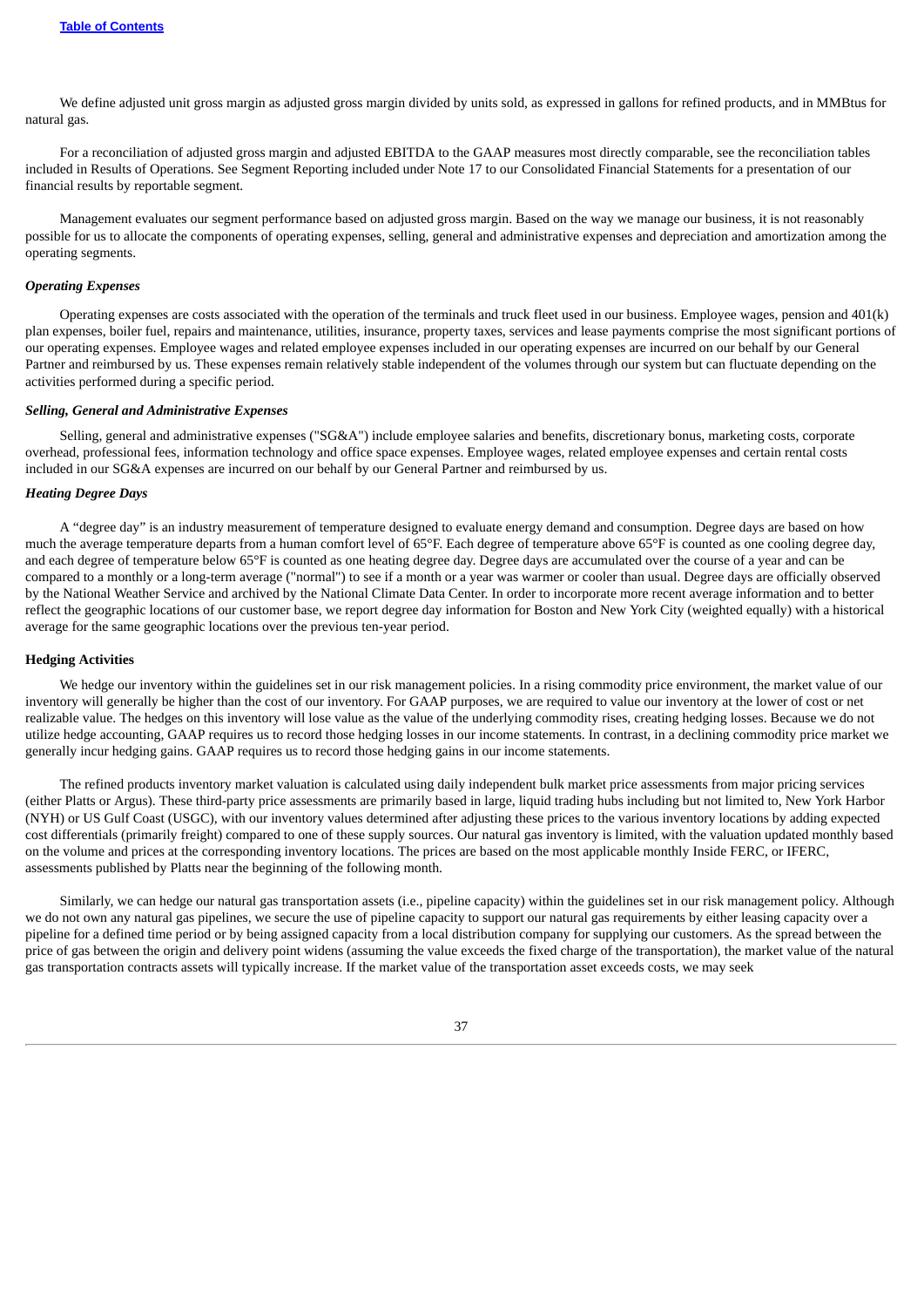to hedge or "lock in" the value of the transportation asset for future periods using available financial instruments. For GAAP purposes, the increase in value of the natural gas transportation assets is not recorded as income in the income statements until the transportation is utilized in the future (i.e., when natural gas is delivered to our customer). If the value of the natural gas transportation assets increase, the hedges on the natural gas transportation assets lose value, creating hedging losses in our income statements. The natural gas transportation assets market value is calculated daily based on the volume and prices at the corresponding pipeline locations. The daily prices are based on trader assessed quotes which represent observable transactions in the market place, with the end-month valuations primarily based on Platts prices where available or adding a location differential to the price assessment of a more liquid location.

As described above, pursuant to GAAP, we value our commodity derivative hedges at the end of each reporting period based on current commodity prices and record hedging gains or losses, as appropriate. Also as described above, and pursuant to GAAP, our refined products and natural gas inventory and natural gas transportation contract rights, to which the commodity derivative hedges relate, are not marked to market for the purpose of recording gains or losses. In measuring our operating performance, we rely on our GAAP financial results, but we also find it useful to adjust those numbers to reflect the unrealized gains and losses with regard to refined products and natural gas inventory, and natural gas transportation contracts. By making such adjustments, as reflected in adjusted gross margin and adjusted EBITDA, we believe that we are able to align more closely hedging gains and losses to the period in which the revenue from the sale of inventory and income from transportation contracts relating to those hedges is realized.

### **Trends and Factors that Impact our Business**

This section identifies certain factors and industry-wide trends that may affect our financial performance and results of operations.

New, stricter environmental laws and regulations are increasing the compliance cost of terminal operations, which could adversely affect *our results of operations and financial condition***.** Our operations are subject to federal, state, local and foreign laws and regulations regulating product quality specifications, emissions in the air, discharges to land and water, and the generation, handling, treatment, and disposal of hazardous waste and other materials. The trend in environmental regulation is to place more restrictions and limitations on activities that may affect the environment. Compliance with laws and regulations may increase our overall cost of business, including our capital cost to maintain and upgrade equipment and facilities.

Within the last year, decarbonization of energy and energy use has become a major focal point for many policymakers leading to decisions aimed at changing the future mix of energy sources. Certain jurisdictions in our operational territories are pursuing efforts to require future new build construction and major renovations to include all-electric buildings with a specific ban on fossil fuel use in new construction. Currently, Massachusetts, Rhode Island and New York are actively pursuing efforts to enact legislation that bans the use of fossil fuels in existing or new buildings, depending on the state. Should policymaker efforts come to fruition, new regulations requiring electric heat could potentially displace traditional heating-related sales growth of refined products and natural gas. However, there is a diversity of opinion on the speed at which the energy mix can change leading to some opposition and to delays in legislative efforts to implement changes aimed at shifting energy consumption, as illustrated by New Hampshire's recently enacted legislation that would prohibit municipalities from banning certain heat sources.

- *Seasonality and weather conditions*. Our financial results are impacted by seasonality in our businesses and are generally better during the winter months, primarily because a material part of our business consists of supplying heating oil, residual fuel oil and natural gas for space heating purposes during the winter. For example, over the 36-month period ended December 31, 2021, we generated an average of 76% of our total heating oil and residual fuel oil net sales during the months of November through March in the Northeast United States. In addition, weather conditions, particularly during these five months, have a significant impact on the demand for our products. Warmer-than-normal temperatures during these months in our areas of operations can decrease the total volume of heating oil, residual fuel oil and natural gas we sell and the adjusted gross margins realized on those sales, whereas colder-than-normal temperatures increase demand for those products and the associated adjusted gross margins.
- Evolution of the shale gas industry in the Marcellus and Utica formations, among other U.S. regions, can have volatile effects on our *financial results.* Increased natural gas production can alter the supply and demand balance, price curves, and margin expectations of the Northeastern markets that we serve both in the near and over the long term. The amount of drilling and fracking operations can ebb and flow within these areas. In addition, technology-driven changes such as automated fueling or the use of electric fleets can impact the fuel and manual

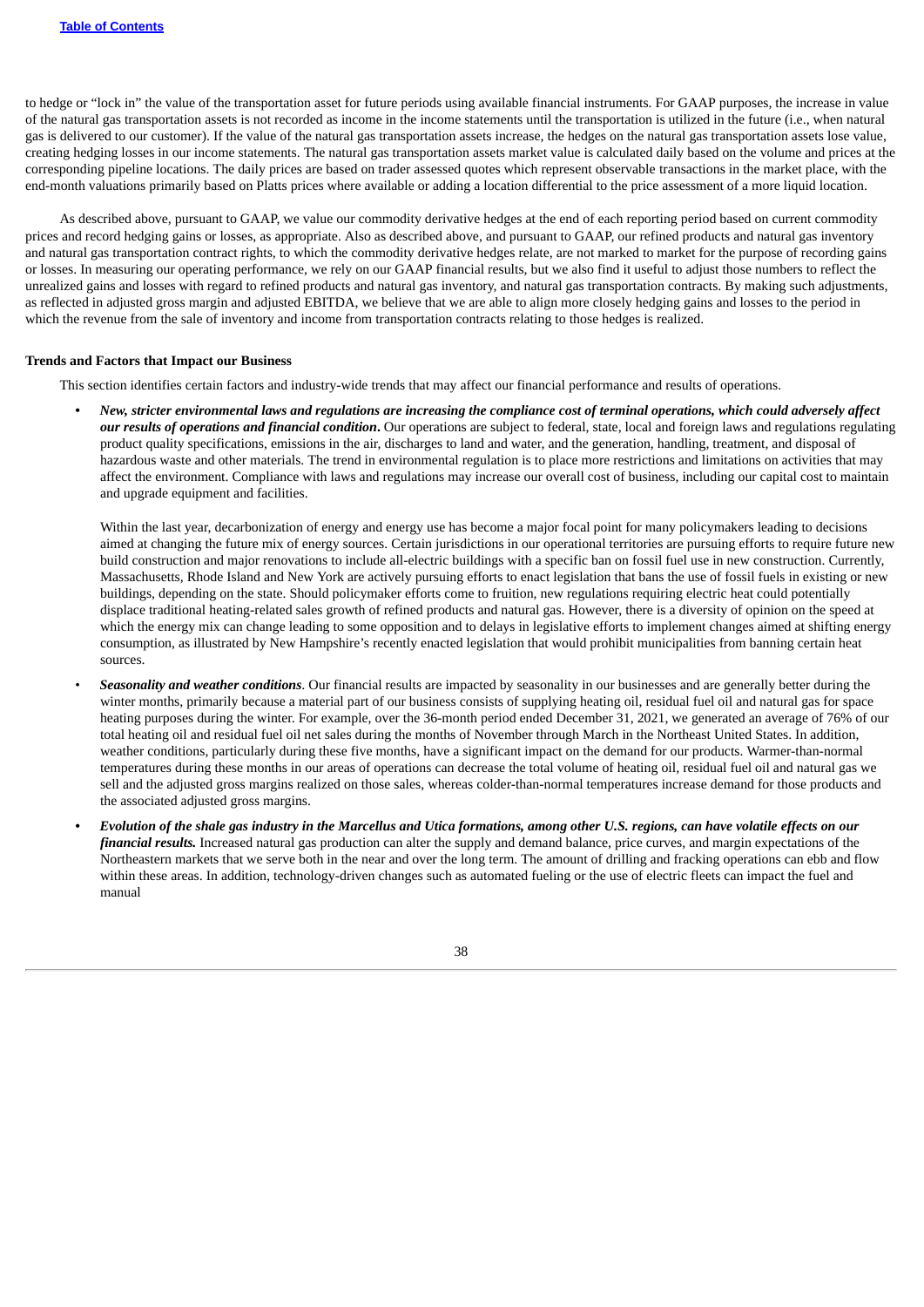support required at these operations. Consequently, we may experience variability in the revenue we receive from this business segment. We can also see variability in the commercial segment such as in the construction industry, at times related to the increase or decrease in fracking and natural gas production, leading to further volatility.

- *• Absolute price increase or decreases can impact demand and credit risk.* Commodity prices in both our refined products and natural gas segments can vary sharply due to market conditions. As commodity product prices rise, we can experience reduced demand as customers engage in conservation efforts, are exposed to a higher level of credit risk to meet customer requirements, and incur increased working capital costs for holding inventory and accounts receivable. In a lower commodity price environment our customers are generally less prone to engage in conservation efforts, we experience lower credit risk, and working capital costs to hold inventory and finance accounts receivable.
- *• The impact of the market structure on our hedging strategy***.** We typically hedge our exposure to commodity price moves with NYMEX futures contracts and "over the counter" or "OTC" swaps. In markets where futures prices are higher than spot prices (typically referred to as contango), we generate positive margins when rolling our inventory hedges to successive months. In markets where futures prices are lower than spot prices (typically referred to as backwardation), we realize losses when rolling our inventory hedges to successive months. In backwardated markets, we operate with lower inventory levels and, as a result, have reduced hedging and financing requirements, thereby limiting losses.
- Energy efficiency, new technology and alternative fuels could reduce demand for our products. Increased conservation and technological advances have adversely affected the demand for heating oil and residual fuel oil. Consumption of residual fuel oil, in particular, has steadily declined in recent years, primarily due to customers converting from other fuels to natural gas, weak industrial demand and tightening of environmental regulations. Use of natural gas is expected to continue to displace other fuels, which we believe will favorably impact our natural gas volumes and margins.
- *• Interest rates could rise*. Interest rates could be higher than current levels, causing our financing costs to increase accordingly. During the 24 months ended December 31, 2021, we hedged approximately 48% of our floating-rate debt with fixed-for-floating interest rate swaps. Although higher interest rates could limit our ability to raise funds in the debt capital markets, we expect to remain competitive with respect to acquisitions and capital projects, as our competitors would face similar circumstances. As with other yield-oriented securities, our unit price is impacted by the level of our cash distributions and implied distribution yield. The distribution yield is often used by investors to compare and rank related yield-oriented securities for investment decision-making purposes. Therefore, changes in interest rates, either positive or negative, may affect the yield requirements of investors who invest in our common units, and a rising interest rate environment could have an adverse impact on our unit price and our ability to issue additional equity to make acquisitions, reduce debt or for other purposes.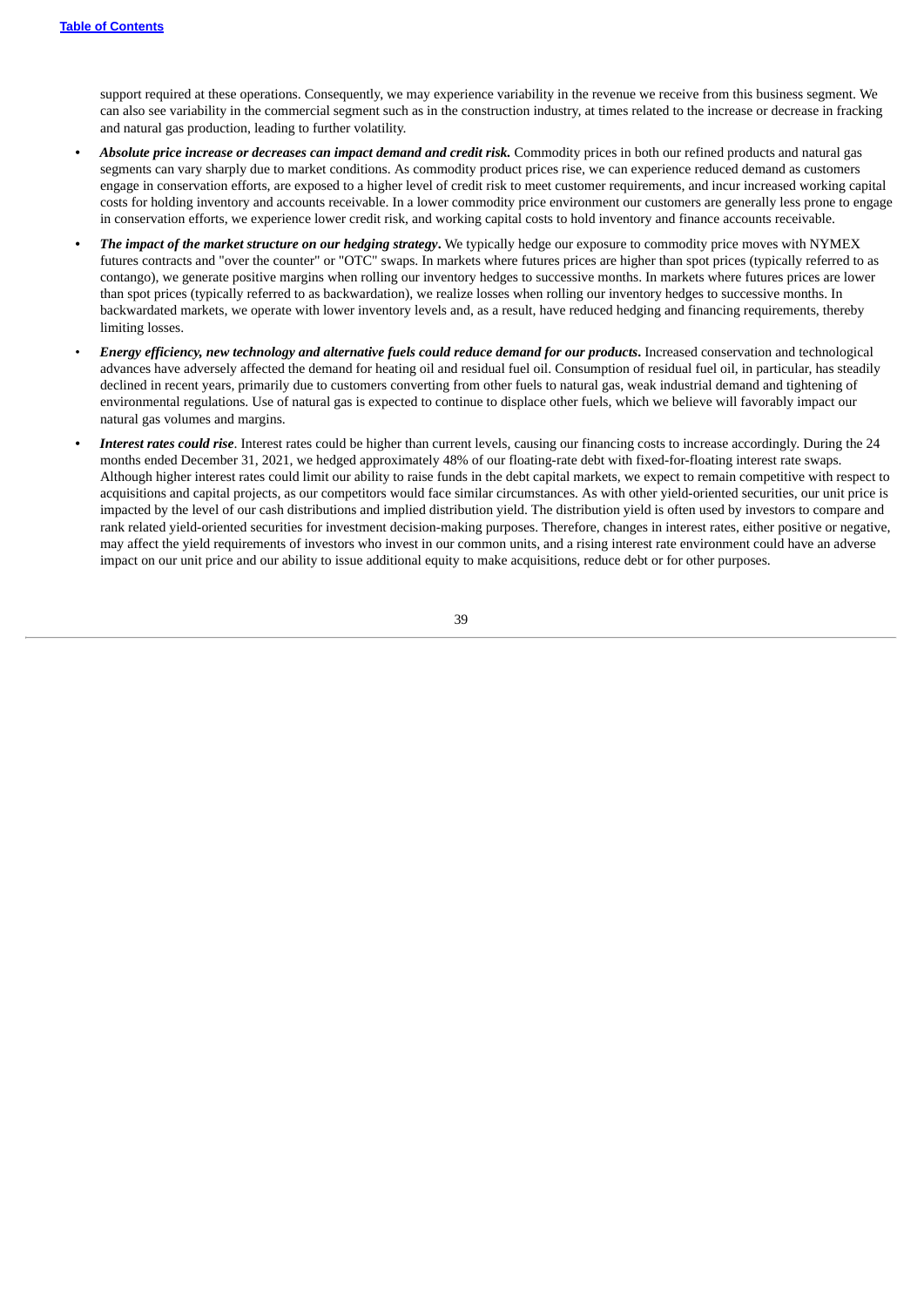# **Results of Operations**

# *Overview*

Our current and future results of operations may not be comparable to our historical results of operations. Our results of operations may be impacted by, among other things, swings in commodity prices, primarily in refined products and natural gas, and acquisitions or dispositions. We use economic hedges to minimize the impact of changing prices on refined products and natural gas inventory. As a result, commodity price increases at the end of a year can create lower gross margins as the economic hedges, or derivatives, for such inventory may lose value, whereas an increase in the value of such inventory is disregarded for GAAP financial reporting purposes and recorded at the lower of cost or net realizable value. Please read "How Management Evaluates Our Results of Operations."

The following tables set forth information regarding our results of operations for the periods presented:

|                                                                    | <b>Years Ended December 31.</b> |    |                   | Increase/(Decrease) |            |           |  |
|--------------------------------------------------------------------|---------------------------------|----|-------------------|---------------------|------------|-----------|--|
|                                                                    | 2021                            |    | 2020              |                     |            | $\%$      |  |
|                                                                    |                                 |    | (\$ in thousands) |                     |            |           |  |
| Net sales                                                          | \$<br>3,498,160                 | -S | 2,335,983         | S.                  | 1,162,177  | 50 %      |  |
| Cost of products sold (exclusive of depreciation and amortization) | 3,343,302                       |    | 2,071,805         |                     | 1,271,497  | 61 %      |  |
| <b>Operating expenses</b>                                          | 80,673                          |    | 77,070            |                     | 3,603      | 5 %       |  |
| Selling, general and administrative                                | 82,700                          |    | 81,514            |                     | 1,186      | 1 %       |  |
| Depreciation and amortization                                      | 33,335                          |    | 34,066            |                     | (731)      | (2)%      |  |
| Total operating costs and expenses                                 | 3,540,010                       |    | 2,264,455         |                     | 1,275,555  | 56 %      |  |
| Other operating income                                             | 9,700                           |    | 8,094             |                     | 1,606      | 20 %      |  |
| Operating (loss) income                                            | (32, 150)                       |    | 79,622            |                     | (111,772)  | (140)%    |  |
| Other income                                                       |                                 |    | 1,948             |                     | (1,948)    | $(100)\%$ |  |
| Interest income                                                    | 171                             |    | 299               |                     | (128)      | (43)%     |  |
| Interest expense                                                   | (34, 109)                       |    | (40,669)          |                     | (6,560)    | $(16)\%$  |  |
| (Loss) income before income taxes                                  | \$<br>(66,088)                  | S  | 41,200            | \$.                 | (107, 288) | $(260)$ % |  |
| Income tax provision                                               | (2,828)                         |    | (7,389)           |                     | (4,561)    | (62)%     |  |
| Net (loss) income                                                  | (68, 916)                       | S  | 33,811            |                     | (102, 727) | $(304)\%$ |  |

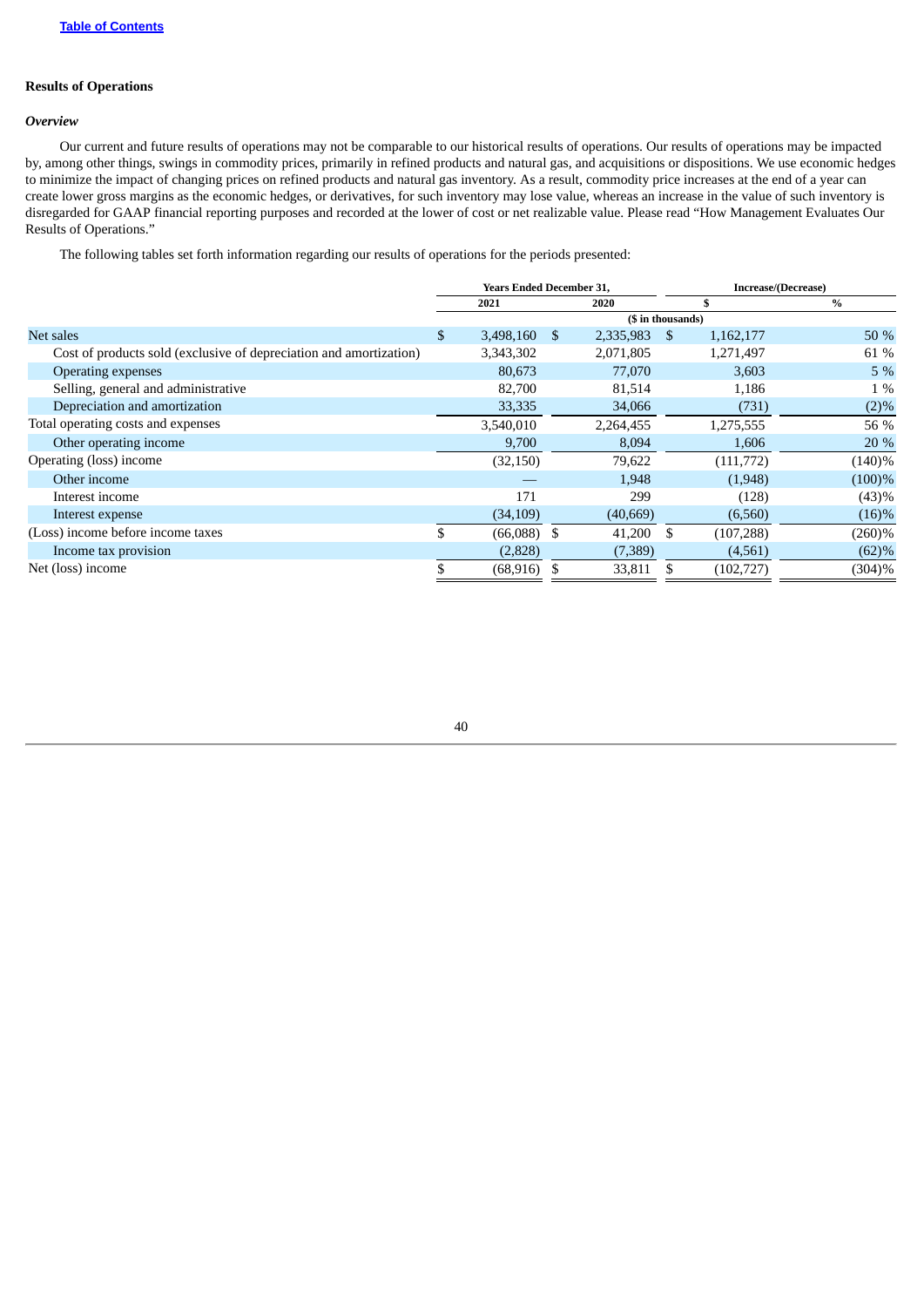# **Reconciliation to Adjusted Gross Margin, EBITDA and Adjusted EBITDA**

The following table sets forth a reconciliation of our consolidated operating income to our total adjusted gross margin, a non-GAAP measure, for the periods presented and a reconciliation of our consolidated net income to EBITDA and Adjusted EBITDA, non-GAAP measures, for the periods presented. See above "Management's Discussion and Analysis of Financial Condition and Results of Operations - EBITDA and Adjusted EBITDA" of this report. The table below also presents information on weather conditions for the periods presented.

|                                                                                                       |                   |      | <b>Years Ended December 31,</b> |              |      |
|-------------------------------------------------------------------------------------------------------|-------------------|------|---------------------------------|--------------|------|
|                                                                                                       | 2021              |      |                                 | 2020         |      |
|                                                                                                       | (\$ in thousands) |      |                                 |              |      |
| <b>Reconciliation of Operating Income to Adjusted Gross Margin:</b>                                   |                   |      |                                 |              |      |
| <b>Operating (loss) income</b>                                                                        | (32, 150)         |      | \$                              | 79,622       |      |
| Operating costs and expenses not allocated to operating segments:                                     |                   |      |                                 |              |      |
| <b>Operating expenses</b>                                                                             | 80,673            |      |                                 | 77,070       |      |
| Selling, general and administrative                                                                   | 82,700            |      |                                 | 81,514       |      |
| Depreciation and amortization                                                                         | 33,335            |      |                                 | 34,066       |      |
| Other operating income (4)                                                                            | (9,700)           |      |                                 | (8,094)      |      |
| Add/(deduct):                                                                                         |                   |      |                                 |              |      |
| Change in unrealized (loss) gain on inventory (1)                                                     | (13, 437)         |      |                                 | 20,148       |      |
| Change in unrealized value on natural gas transportation<br>contracts $(2)$                           | 132,554           |      |                                 | (9, 565)     |      |
| Total adjusted gross margin (3):                                                                      | \$<br>273,975     |      | \$                              | 274,761      |      |
| <b>Adjusted Gross Margin by Segment:</b>                                                              |                   |      |                                 |              |      |
| Refined products                                                                                      | \$<br>150,419     |      | \$                              | 171,626      |      |
| Natural gas                                                                                           | 65,801            |      |                                 | 40,741       |      |
| Materials handling                                                                                    | 50,327            |      |                                 | 56,185       |      |
| Other operations                                                                                      | 7,428             |      |                                 | 6,209        |      |
| Total adjusted gross margin                                                                           | \$<br>273,975     |      | \$                              | 274,761      |      |
| <b>Reconciliation of Net Income to Adjusted EBITDA</b>                                                |                   |      |                                 |              |      |
| Net (loss) income                                                                                     | \$<br>(68, 916)   |      | \$                              | 33,811       |      |
| Add:                                                                                                  |                   |      |                                 |              |      |
| Interest expense, net                                                                                 | 33,938            |      |                                 | 40,370       |      |
| Tax provision                                                                                         | 2,828             |      |                                 | 7,389        |      |
| Depreciation and amortization                                                                         | 33,335            |      |                                 | 34,066       |      |
| EBITDA (4):                                                                                           | \$<br>1,185       |      | \$                              | 115,636      |      |
| Add/(deduct):                                                                                         |                   |      |                                 |              |      |
| Change in unrealized (loss) gain on inventory (1)                                                     | (13, 437)         |      |                                 | 20,148       |      |
| Change in unrealized value on natural gas transportation<br>contracts (2)                             | 132,554           |      |                                 | (9, 565)     |      |
| Gain on sale of fixed assets not in the ordinary course of<br>business and other operating income (4) | (9,700)           |      |                                 | (8,094)      |      |
| Other non-operating income (5)                                                                        |                   |      |                                 | (1, 947)     |      |
| Acquisition related expenses (6)                                                                      |                   |      |                                 | $\mathbf{1}$ |      |
| Other adjustments (7)                                                                                 | 139               |      |                                 | 564          |      |
| <b>Adjusted EBITDA</b>                                                                                | \$<br>110,741     |      | \$                              | 116,743      |      |
| <b>Other Data:</b>                                                                                    |                   |      |                                 |              |      |
| Ten Year Average Heating Degree Days                                                                  | 4,850             |      |                                 | 4,870        |      |
| <b>Heating Degree Days</b>                                                                            | 4,518             |      |                                 | 4,546        |      |
| Variance from average heating degree days                                                             | (7)               | %    |                                 | (7)          | %    |
| Variance from prior period heating degree days                                                        | (1)               | $\%$ |                                 | (6)          | $\%$ |

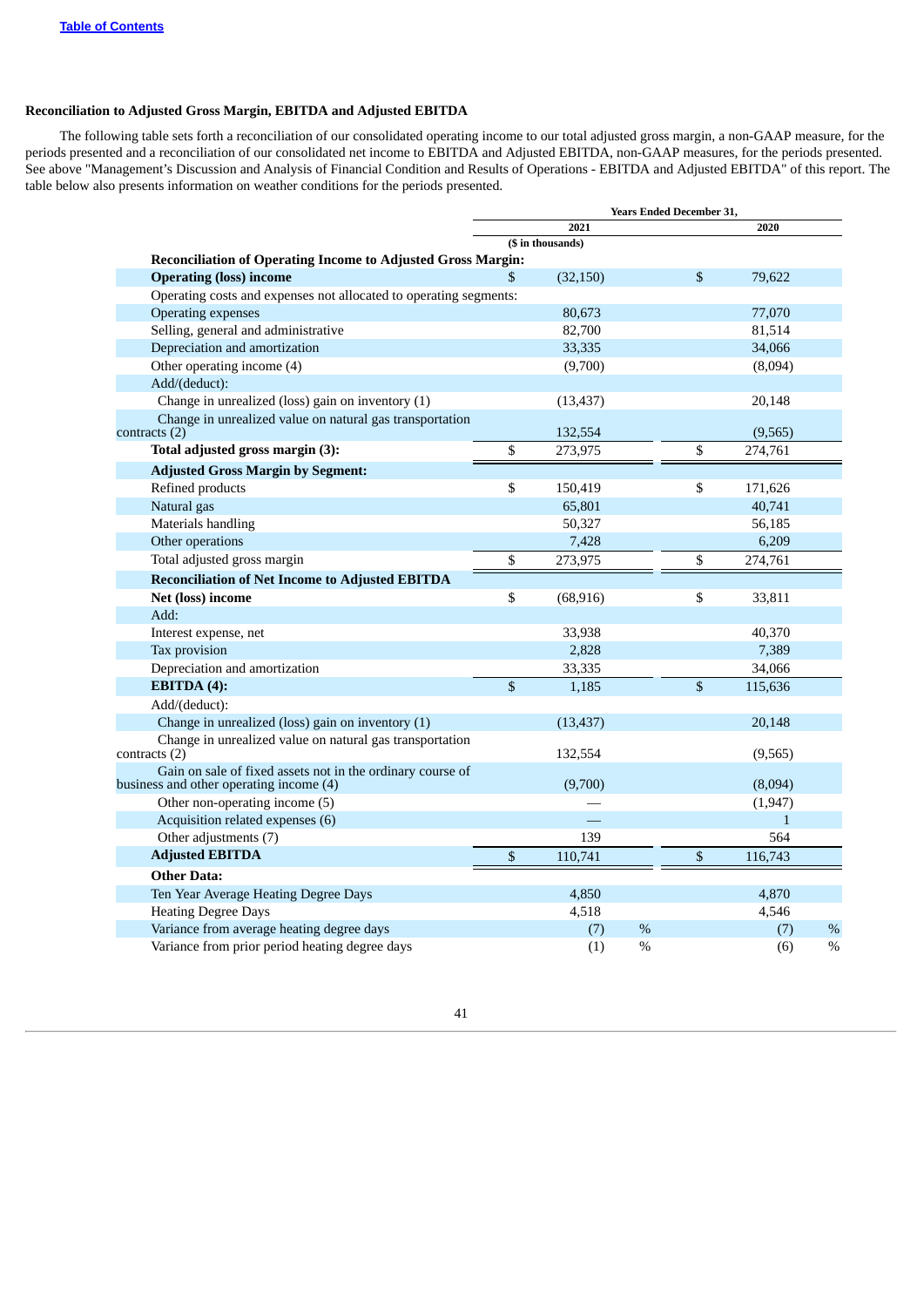- (1) Inventory is valued at the lower of cost or net realizable value. The adjustment related to change in unrealized gain on inventory which is not included in net income (loss), represents the estimated difference between inventory valued at the lower of cost or net realizable value as compared to market values. The fair value of the derivatives we use to economically hedge our inventory declines or appreciates in value as the value of the underlying inventory appreciates or declines, which creates unrealized hedging losses (gains) with respect to the derivatives that are included in net income (loss).
- (2) Represents our estimate of the change in fair value of the natural gas transportation contracts which are not recorded in net income (loss) until the transportation is utilized in the future (i.e., when natural gas is delivered to the customer), as these contracts are executory contracts that do not qualify as derivatives. As the fair value of the natural gas transportation contracts decline or appreciate, the offsetting physical or financial derivative will also appreciate or decline creating unmatched unrealized hedging losses (gains) in net income (loss).
- (3) For a discussion of the non-GAAP financial measures EBITDA, adjusted EBITDA and adjusted gross margin, see "How Management Evaluates Our Results of Operations."
- (4) On April 29, 2021, we sold the Oswego terminal to an unaffiliated buyer. In connection with the sale, we recorded a net gain of \$9.0 million which is included within other operating income in the consolidated statements of operations for the year ended December 31, 2021. The remaining \$0.7 million of other operating income for the twelve months ended December 31, 2021 relates to a gain associated with a parcel of land sold at the Bronx terminal.
	- On December 23, 2020, we sold the Mt. Vernon terminal to an unaffiliated buyer. In connection with the sale, we recorded a net gain of \$8.1 million for the year ended December 31, 2020, which is included within other operating income in the consolidated statements of operations.
- (5) On November 1, 2019, a fire occurred at the Kildair Tracy Terminal which impacted certain buildings and equipment at the facility. The resulting damage was covered by insurance coverage in place at the time of the incident, net of applicable deductibles. In connection with the insurance reimbursement for the asset losses from the fire, the Partnership recorded a \$1.9 million gain for the year ended December 31, 2020, representing insurance proceeds that were in excess of the carrying value of impacted property, plant and equipment. This gain was included within other income in the consolidated statements of operations.
- (6) We incur expenses in connection with acquisitions and given the nature, variability of amounts, and the fact that these expenses would not have otherwise been incurred as part of our continuing operations, adjusted EBITDA excludes the impact of acquisition related expenses.
- (7) Represents the change in the fair value of contingent consideration related to the 2017 Coen Energy acquisition (ended in 2020) and other expense.

# **Analysis of Consolidated Operating Results**

For the year ended December 31, 2021, our operating income decreased \$111.8 million, or 140%, to an operating loss of \$(32.2) million, as compared to operating income of \$79.6 million for the year ended December 31, 2020. For the years ended December 31, 2021 and 2020, our operating (loss) income includes unrealized commodity derivative losses with respect to refined products and natural gas of \$(119.1) million and \$(10.6) million, respectively, which decreased operating income for the year ended December 31, 2021 by \$108.5 million.

See "Analysis of Operating Segments" and "Liquidity and Capital Resources" below for additional details on changes in our operating results.

42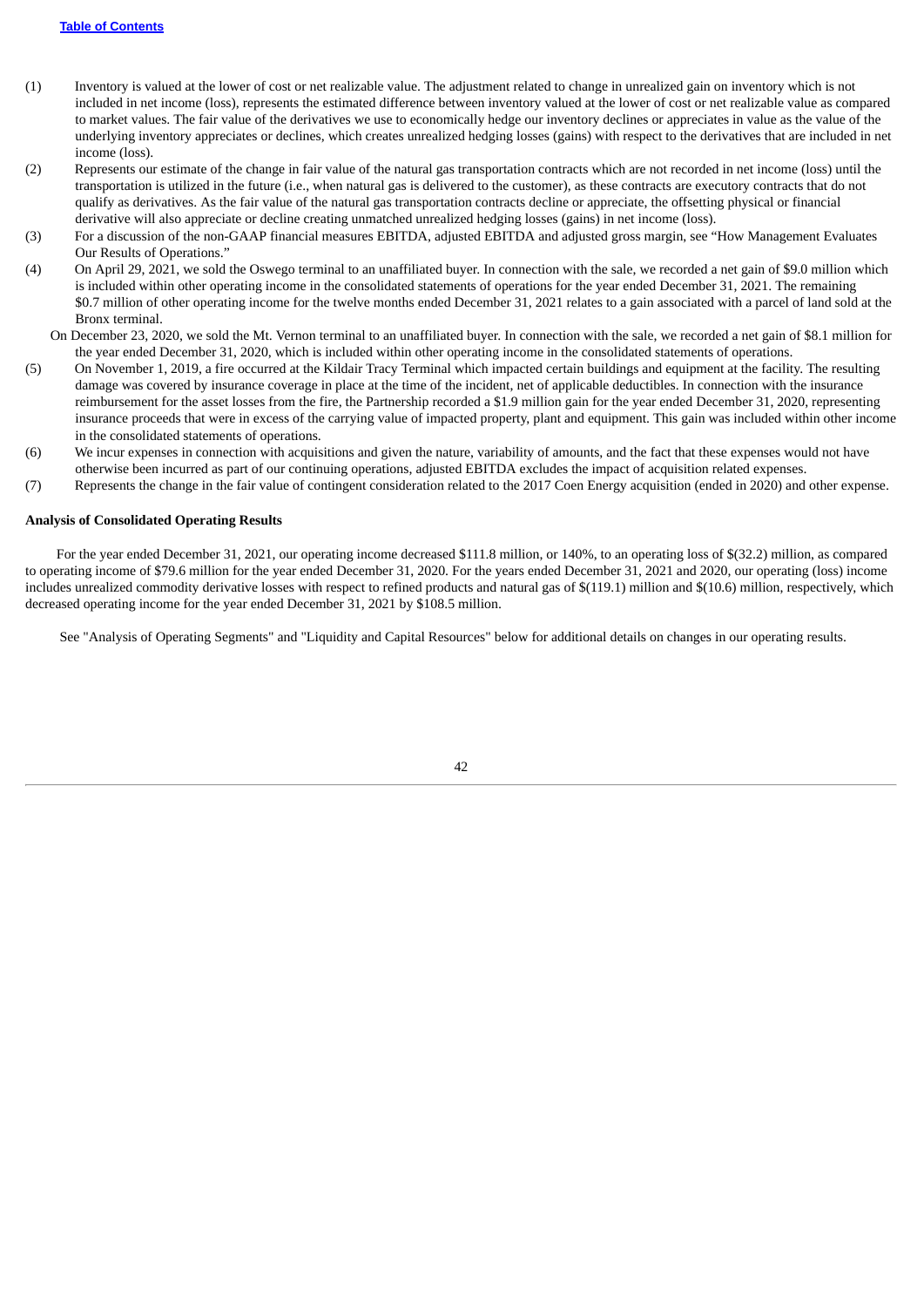# **Analysis of Operating Segments**

The following tables set forth information regarding our results of operating segments for the periods presented:

|                                    |                | <b>Years Ended December 31,</b> |               |           |               | <b>Increase/(Decrease)</b>                                       |          |  |  |
|------------------------------------|----------------|---------------------------------|---------------|-----------|---------------|------------------------------------------------------------------|----------|--|--|
|                                    |                | 2021                            |               | 2020      |               |                                                                  | $\%$     |  |  |
|                                    |                |                                 |               |           |               | (\$ and volumes in thousands, except adjusted unit gross margin) |          |  |  |
| <b>Volumes:</b>                    |                |                                 |               |           |               |                                                                  |          |  |  |
| Refined products (gallons)         |                | 1,502,385                       |               | 1,364,474 |               | 137,911                                                          | 10 %     |  |  |
| Natural gas (MMBtus)               |                | 55,122                          |               | 55,746    |               | (624)                                                            | (1)%     |  |  |
| Materials handling (short tons)    |                | 2,026                           |               | 2,316     |               | (290)                                                            | (13)%    |  |  |
| Materials handling (gallons)       |                | 452,620                         |               | 410,754   |               | 41,866                                                           | 10 %     |  |  |
| <b>Net Sales:</b>                  |                |                                 |               |           |               |                                                                  |          |  |  |
| Refined products                   | $\mathfrak{L}$ | 3,142,509                       | - \$          | 1,998,197 | $\mathbb{S}$  | 1,144,312                                                        | 57 %     |  |  |
| Natural gas                        |                | 284,529                         |               | 261,358   |               | 23,171                                                           | 9 %      |  |  |
| <b>Materials handling</b>          |                | 50,484                          |               | 56,347    |               | (5,863)                                                          | $(10)\%$ |  |  |
| Other operations                   |                | 20,638                          |               | 20,081    |               | 557                                                              | 3 %      |  |  |
| Total net sales                    |                | 3,498,160                       | <sup>\$</sup> | 2,335,983 | \$.           | 1,162,177                                                        | 50 %     |  |  |
| <b>Adjusted Gross Margin:</b>      |                |                                 |               |           |               |                                                                  |          |  |  |
| Refined products                   | $\mathfrak{L}$ | 150,419                         | - \$          | 171,626   | \$            | (21,207)                                                         | (12)%    |  |  |
| Natural gas                        |                | 65,801                          |               | 40,741    |               | 25,060                                                           | 62 %     |  |  |
| <b>Materials handling</b>          |                | 50,327                          |               | 56,185    |               | (5,858)                                                          | $(10)\%$ |  |  |
| Other operations                   |                | 7,428                           |               | 6,209     |               | 1,219                                                            | 20 %     |  |  |
| Total adjusted gross margin        |                | 273,975                         | <sup>\$</sup> | 274,761   | \$.           | (786)                                                            | $-$ %    |  |  |
| <b>Adjusted Unit Gross Margin:</b> |                |                                 |               |           |               |                                                                  |          |  |  |
| Refined products                   | \$             | 0.100                           | <sup>\$</sup> | 0.126     | <sup>\$</sup> | (0.026)                                                          | (21)%    |  |  |
| Natural gas                        | \$             | 1.194                           | \$            | 0.731     | \$            | 0.463                                                            | 63 %     |  |  |

# *Year Ended December 31, 2021 Compared to Year Ended December 31, 2020*

## *Refined Products*

Refined products net sales increased \$1.1 billion, or 57% as compared to 2020 due primarily to the substantially higher oil price environment, with average sales prices increasing by 43%. The 10% increase in volumes was also a contributor to the higher net sales. The increased volumes were primarily a combination of distillates and gasoline, with heavy oil modestly higher. The increase in distillates was a combination of higher diesel volumes with gains from regional transit authorities, on-site fueling operations, and marine fueling requirements. Despite slightly warmer weather conditions, heating oil volumes were also higher. The gain in gasoline volumes was due to a recovery in transportation demand, with the higher heavy oil volumes a result of additional on-land demand at our Canadian operations.

Refined products adjusted gross margin in 2021 decreased \$21.2 million or 12% as compared to 2020, as the 21% reduction in adjusted unit gross margins more than offset the higher volumes. The lower gross adjusted margins were primarily a result of substantially less attractive market conditions to purchase, store and hedge oil inventory compared to the market conditions last year, which was characterized by a surplus supply and weaker demand environment. Both the U.S. and Canadian operations contributed to the decline in adjusted gross margins.

# *Natural Gas*

Natural gas net sales in 2021 increased by \$23.2 million, or 9%, compared to 2020, due to 10% higher average price, partially offset by a 1% decrease in volume. The higher average sales price reflects the major increase in the market prices, particularly in the second half of the year.

Natural gas adjusted gross margin in 2021 increased \$25.1 million, or 62%, primarily as a result of a 63% increase in average adjusted unit gross margins. The increase in adjusted unit gross margins was due to enhanced supply and inventory optimization opportunities as well as basis changes contributing to net gains from mark-to-market valuations of derivative contracts and natural gas transportation contracts. The enhanced supply and optimization opportunities occurred at various times throughout the year, including a combination of periods during the winter and colder temperatures concomitant higher price volatility, as well as in the summer as both market prices and volatility increased.

43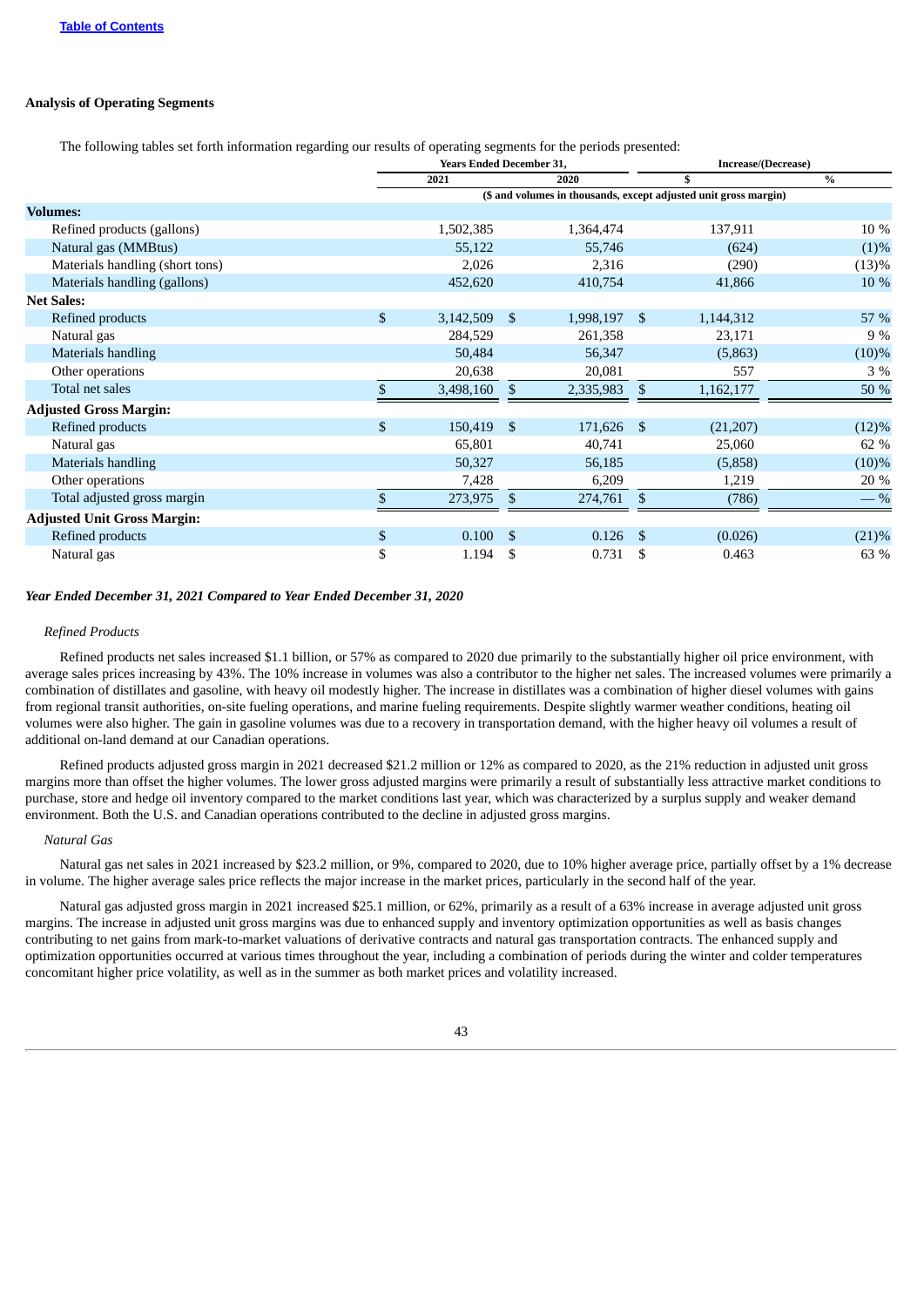#### *Materials Handling*

Materials handling net sales and adjusted gross margin both decreased by \$5.9 million or 10% each, compared to the same period last year. The decline was a result of \$3.2 million reduction in the Canadian operations along with a \$2.7 million decrease in the U.S. The decline in the Canadian operations was a result of reduced tank rental demand from third parties. The variance in the U.S. was primarily due to lower road salt and windmill component handling activity, with a decline in asphalt also a contributor. The decrease in salt was due to fewer bulk vessel deliveries, as mild winter conditions led to lower salt usage and less resupply requirements. Reduced windmill handling revenue resulted since there were lower component deliveries compared to the substantial activity early last year. The asphalt decline was primarily due to a combination of the sale of our Oswego terminal in April as well as some repair requirements that reduced tankage availability and revenue generation. These reductions were partially offset by increases in the U.S. heating requirements due to higher commodity prices and additional gypsum handling related to enhanced economic activity.

# *Other Operations*

Net sales from other operations increased by \$0.6 million, or 3%, with an increase in adjusted gross margin of \$1.2 million, or 20% as compared to 2020 . The increase in adjusted gross margin was a result of higher coal margins, with a physical inventory reconciliation completed last year leading to part of this variance. An increase in boiler service activity was also a contributor.

# *Operating Costs and Expenses*

The following tables set forth information regarding our results of operating costs and expenses for the periods presented:

|                                              | <b>Years Ended December 31,</b> |  |                   | Increase/(Decrease) |       |  |  |
|----------------------------------------------|---------------------------------|--|-------------------|---------------------|-------|--|--|
|                                              | 2021                            |  | 2020              |                     | $\%$  |  |  |
|                                              |                                 |  | (\$ in thousands) |                     |       |  |  |
| <b>Operating expenses</b>                    | 80.673                          |  | 77,070            | 3,603               | 5 %   |  |  |
| Selling, general and administrative expenses | 82,700                          |  | 81,514            | 1,186               | 1 %   |  |  |
| Depreciation and amortization                | 33,335                          |  | 34,066            | (731)               | (2)%  |  |  |
| Interest expense, net                        | 33,938                          |  | 40,370            | (6, 432)            | (16)% |  |  |

*Operating Expenses*. Operating expenses increased \$3.6 million, or 5%, compared to the same period last year, primarily reflecting an increase of \$1.7 million of employee-related expenses, \$1.4 million in insurance related costs and \$0.4 million in utilities and boiler fuel.

*Selling, General and Administrative Expenses*. Selling, general and administrative expenses increased \$1.2 million, or 1%, led by \$0.7 million increase in insurance related costs and \$0.4 million increase in incentive compensation.

*Depreciation and Amortization.* Depreciation and amortization decreased \$0.7 million, or 2%, primarily driven by the sales of the Oswego terminal in April 2021 and Mt. Vernon terminal in 2020.

*Interest Expense, net.* Interest expense, net decreased \$6.4 million, or 16%, compared to the same period last year primarily due to decreased net borrowing rates.

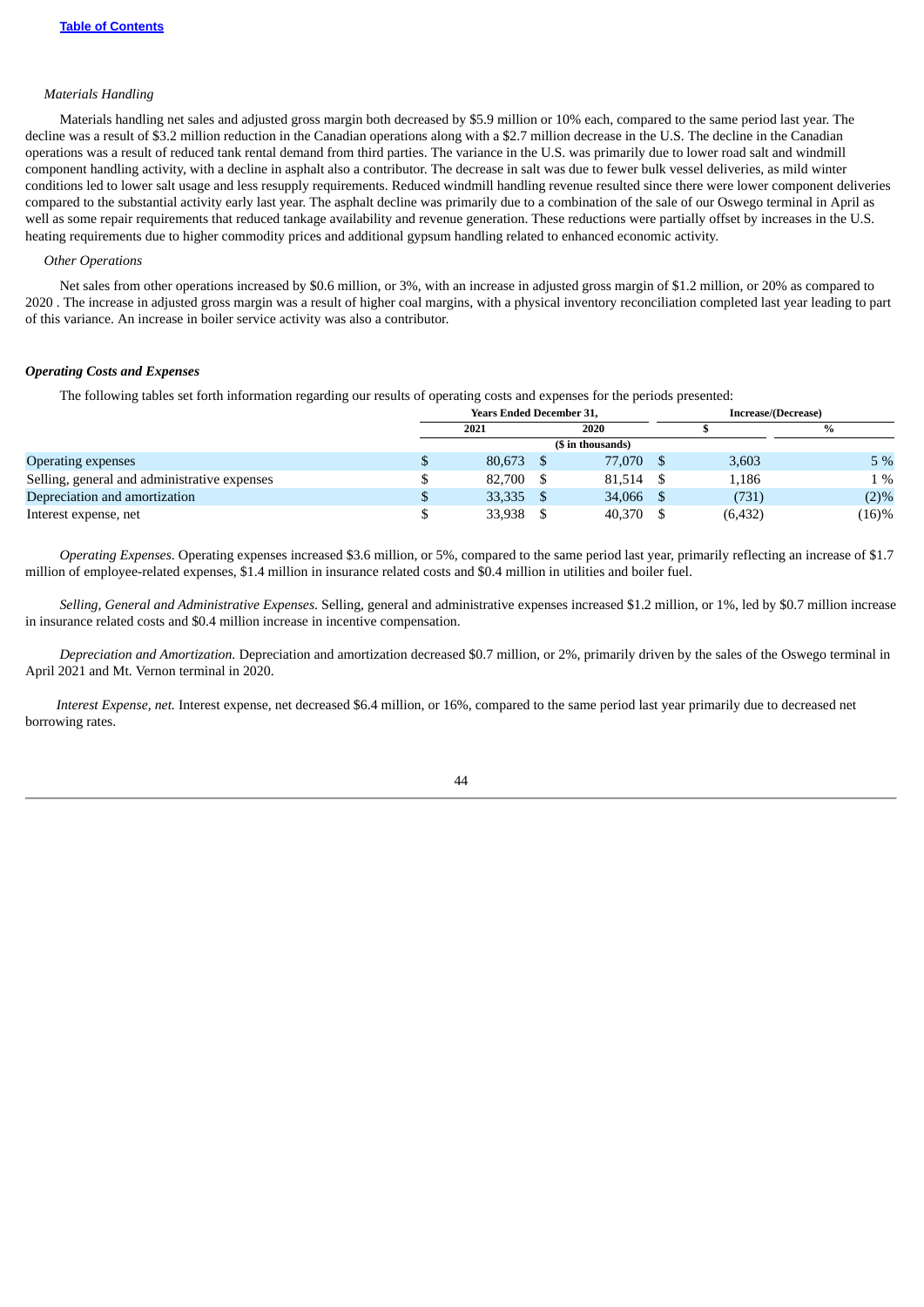# **Liquidity and Capital Resources**

# *Liquidity*

Our primary liquidity needs are to fund our working capital requirements, operating expenses, capital expenditures and quarterly distributions. Cash generated from operations, our borrowing capacity under our Credit Agreement (as defined below) and potential future issuances of additional partnership interests or debt securities are our primary sources of liquidity. At December 31, 2021, our working capital deficit was \$(99.3) million.

As of December 31, 2021, the undrawn borrowing capacity under the working capital facilities of our Credit Agreement was \$171.8 million and the undrawn borrowing capacity under the acquisition facility was \$53.8 million. We enter our seasonal peak period during the fourth quarter of each year, during which inventory, accounts receivable and debt levels increase. As we move out of the winter season at the end of the first quarter of the following year, typically inventory is reduced, accounts receivable are collected and converted into cash and debt is paid down. During the twelve months ended December 31, 2021, the amount drawn under the working capital facilities of our Credit Agreement fluctuated from a high of \$402.0 million to a low of \$148.7 million.

We believe that we have sufficient liquid assets, cash flow from operations and borrowing capacity under our Credit Agreement to meet our financial commitments, debt service obligations, contingencies and anticipated capital expenditures. However, we are subject to business and operational risks that could adversely affect our cash flow. A material decrease in our cash flow would likely have an adverse effect on our ability to meet our financial commitments and debt service obligations.

# *Capital Expenditures*

Our terminals require investments to maintain, expand, upgrade or enhance existing assets and to comply with environmental and operational regulations. Our capital requirements primarily consist of maintenance capital expenditures and expansion capital expenditures. We define maintenance capital expenditures as capital expenditures made to replace assets, or to maintain the long-term operating capacity of our assets or operating income. Examples of maintenance capital expenditures are expenditures required to maintain equipment reliability, terminal integrity and safety and to address environmental laws and regulations. Costs for repairs and minor renewals to maintain facilities in operating condition and that do not extend the useful life of existing assets will be treated as maintenance expenses as we incur them. We define expansion capital expenditures as capital expenditures made to increase the long-term operating capacity of our assets or our operating income whether through construction or acquisition of additional assets. Examples of expansion capital expenditures include the acquisition of equipment and the development or acquisition of additional storage capacity, to the extent such capital expenditures are expected to expand our operating capacity or our operating income.

The following table summarizes expansion and maintenance capital expenditures for the periods indicated:

|                          | <b>Capital Expenditures</b> |  |             |  |              |  |  |  |  |  |  |
|--------------------------|-----------------------------|--|-------------|--|--------------|--|--|--|--|--|--|
|                          | Expansion                   |  | Maintenance |  | <b>Total</b> |  |  |  |  |  |  |
|                          | (\$ in thousands)           |  |             |  |              |  |  |  |  |  |  |
| Years Ended December 31, |                             |  |             |  |              |  |  |  |  |  |  |
| 2021                     | 2.283                       |  | 11.605      |  | 13,888       |  |  |  |  |  |  |
| $2020^{(1)}$             | 3,810                       |  | 6.193       |  | 10,003       |  |  |  |  |  |  |

(1) Excludes approximately \$2.1 million for building and equipment expenditures related to replacement of assets at Kildair Tracy Terminal due to property, plant and equipment losses from the November 1, 2019 fire.

We currently expect maintenance capital expenditures of approximately \$10 million to \$18 million and expansion capital expenditures, excluding acquisitions, of approximately \$2 million to \$5 million in 2022. These current estimates depend, in part, on the timing of completion of projects, availability of equipment and workforce, weather, and unanticipated events or opportunities requiring additional maintenance or investments. We anticipate that future maintenance capital expenditures will be funded with cash generated by operations and that future expansion capital requirements will be provided through long-term borrowings or other debt financings and/or equity offerings. We believe that we will have sufficient cash flow from operations, borrowing capacity under our credit agreement and the ability to issue additional equity to meet our financial commitments, debt service obligations, contingencies and anticipated capital expenditures. However, we are subject to business and operational risks and geopolitical events, each of which could adversely affect our cash flow and access to debt and equity markets.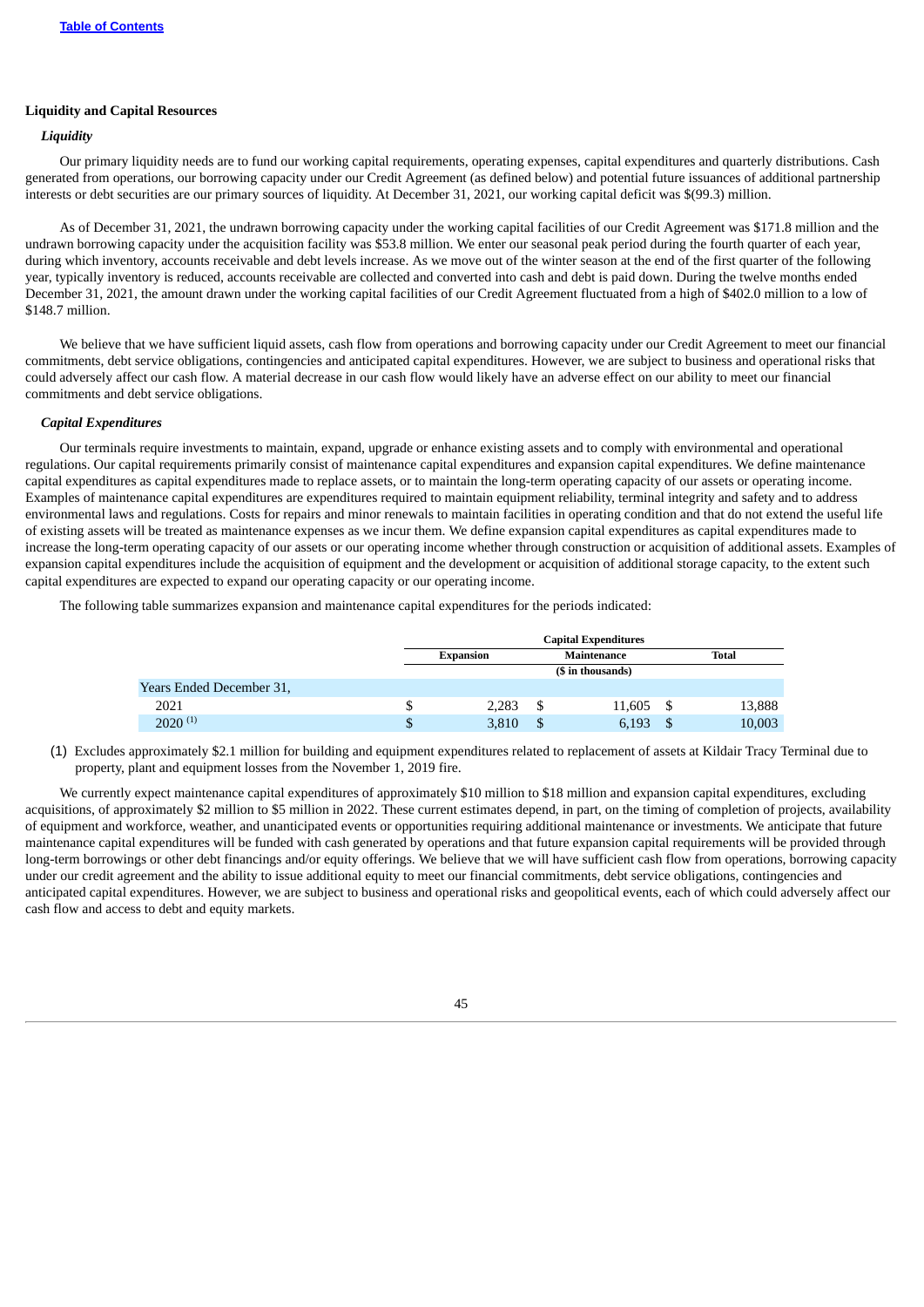# *Contractual Obligations*

We have contractual obligations that are required to be settled in cash. The amounts of our contractual obligations at December 31, 2021 were as follows:

|                                                | Payments due by period |               |                     |   |                |    |           |   |                             |
|------------------------------------------------|------------------------|---------------|---------------------|---|----------------|----|-----------|---|-----------------------------|
|                                                | Total                  |               | Less than<br>1 year |   | 1-3 years      |    | 4-5 years |   | <b>More than</b><br>5 years |
|                                                |                        |               |                     |   | (in thousands) |    |           |   |                             |
| Operating lease obligations (1)                | \$<br>19.534           | <sup>\$</sup> | 7,823               | D | 10,981         | \$ | 620       | S | 110                         |
| Finance lease obligations (including interest) | 15.749                 |               | 4,028               |   | 5.648          |    | 2,898     |   | 3,175                       |
| Credit facilities (including interest) (2)     | 902,669                |               | 525,269             |   | 377,400        |    |           |   |                             |
| Product purchases (3)                          | 666.640                |               | 662,282             |   | 4,358          |    |           |   |                             |
| Transportation and storage (4)                 | 62,525                 |               | 31,561              |   | 29,388         |    | 1,576     |   |                             |
| Deferred consideration (5)                     | 20,366                 |               | 3,818               |   | 7,637          |    | 7,637     |   | 1,274                       |
| <b>Total</b>                                   | 1,687,483              |               | 1,234,781           |   | 435,412        |    | 12,731    |   | 4,559                       |

(1) We have leases for a refined products terminal, refined products storage, maritime charters, equipment, office and plant facilities that are accounted for as operating leases.

(2) Amounts include principal and interest on our working capital revolving credit facility and our acquisition line revolving credit facility at December 31, 2021. The Credit Agreement has a contractual maturity of May 19, 2023, and no scheduled principal payments are required prior to that date. However, we repay amounts outstanding and borrow funds based on our working capital requirements. The curren+t portion of Credit Agreement represents the amounts of the working capital facility. Interest is calculated using the rates in effect as of December 31, 2021, and we assume a ratable payment of the current portion of the working capital revolving credit facility through the expiration date.

(3) Product purchases include estimated purchase commitments for refined products and natural gas. The value of these future supply commitments, if not fixed in price, will fluctuate based on prevailing market prices. The prices at which we purchase refined products and natural gas are determined by reference to published market prices prevailing at the time of purchase. The value of our product purchase commitments were computed based on contractual prices.

(4) Transportation and storage commitments include refined products throughput agreements at third-party terminals and natural gas pipeline transportation and storage agreements that have minimum usage requirements.

(5) Deferred consideration payments are related to the Carbo acquisition (see Note 14 - Other Obligations, of Part II, Item 8 of this Annual Report on Form 10-K).

# *Cash Flows*

|                                                     | <b>Years Ended December 31,</b> |  |                 |  |           |  |  |
|-----------------------------------------------------|---------------------------------|--|-----------------|--|-----------|--|--|
|                                                     | 2021                            |  | 2020            |  | 2019      |  |  |
|                                                     | (in thousands)                  |  |                 |  |           |  |  |
| Net cash (used in) provided by operating activities | $(56,778)$ \$                   |  | 154,466         |  | (65,365)  |  |  |
| Net cash (used in) provided by investing activities | (2,775)                         |  | 514             |  | (13, 886) |  |  |
| Net cash provided by (used in) financing activities | 56,480                          |  | $(156, 552)$ \$ |  | 77,068    |  |  |

# *Operating Activities*

Net cash used in operating activities for the year ended December 31, 2021 was \$56.8 million and was negatively impacted by net loss of \$68.9 million, an increase of \$87.4 million in accounts receivable driven by a combination of higher sales prices and volumes, and an increase of \$184.3 million in inventories largely due to increases in the cost of inventory purchases. Cash flows from operations were positively impacted as a result of an increase of \$118.0 million in accounts payable and accrued liabilities primarily relating to the timing of invoice payments for product purchases, a change of \$87.0 million in derivative instruments as a result of the increase in commodity prices in refined products during the year, a decrease in prepaid expenses and other assets of \$52.7 million primarily driven by changes in collateral requirements.

Net cash provided by operating activities for the year ended December 31, 2020 was \$154.5 million and was favorably impacted by net income of \$33.8 million, a change of \$9.1 million in derivative instruments as a result of the increase in commodity prices in refined products during the year, a decrease of \$88.1 million in accounts receivable driven by a combination of lower sales prices and volumes and a decrease of \$37.7 million in inventories largely due to reductions in the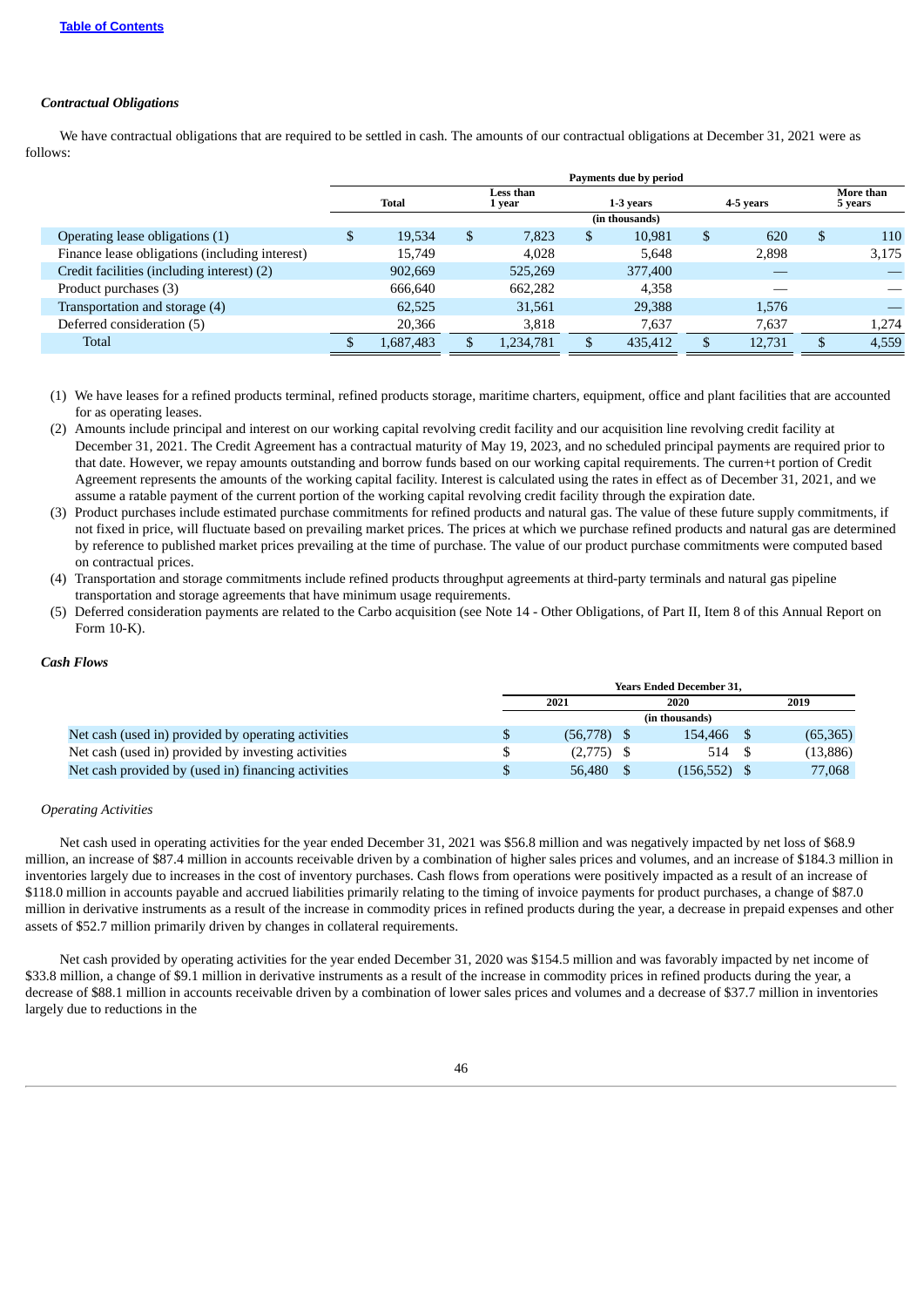cost of inventory purchases. Cash flows from operations were negatively impacted as a result of a reduction of \$52.8 million in accounts payable and accrued liabilities primarily relating to the timing of invoice payments for product purchases.

# *Investing Activities*

Net cash used in investing activities for the year ended December 31, 2021 was \$2.8 million and consisted primarily of \$11.6 million related to maintenance capital expenditures, \$2.3 million related to expansion capital expenditures across our terminal system offset by \$11.1 million related to proceeds largely driven by the proceeds of approximately \$10.1 million from the sale of the Oswego terminal in April 2021.

Net cash provided by investing activities for the year ended December 31, 2020 was \$0.5 million and consisted primarily of \$6.2 million related to maintenance capital expenditures, \$3.8 million related to expansion capital expenditures across our terminal system offset by \$12.7 million related to proceeds largely driven by the proceeds of approximately \$10.3 million from the sale of the Mount Vernon terminal.

#### *Financing Activities*

Net cash provided by financing activities for the year ended December 31, 2021 was \$56.5 million, and primarily resulted from \$133.6 million of net borrowings under our Credit Agreement due to increased financing requirements from higher commodity prices, year-end timing of accounts receivable and average higher inventory levels, which were offset by distributions of \$63.8 million.

Net cash used in financing activities for the year ended December 31, 2020 was \$156.6 million, and primarily resulted from \$70.6 million of net payments under our Credit Agreement due to reduced financing requirements from accounts receivable levels and the reduction of inventory levels as well as distributions of \$67.3 million.

#### *Credit Agreement*

On May 11, 2021, Sprague Operating Resources LLC (the "U.S. Borrower") and Kildair, (the "Canadian Borrower" and, together with the U.S. Borrower, the "Borrowers"), wholly owned subsidiaries of the Partnership, entered into a first amendment (the "First Amendment") to the second amended and restated credit agreement dated May 19, 2020 (the "Original Credit Agreement;" the Original Credit Agreement as amended by the First Amendment, the "Credit Agreement"). Upon the effective date, the First Amendment increased the acquisition facility from \$430 million to \$450 million and was accounted for as a modification of a syndicated loan arrangement with partial extinguishment to the extent there was a decrease in the borrowing capacity on a creditor by creditor basis. Overall, the Credit Agreement matures on May 19, 2023. The Partnership and certain of its subsidiaries (the "Subsidiary Guarantors") are guarantors of the obligations under the Credit Agreement. Obligations under the Credit Agreement are secured by substantially all of the assets of the Partnership, the Borrowers and the Subsidiary Guarantors (collectively, the "Loan Parties").

As of December 31, 2021, the revolving credit facilities under the Credit Agreement contained, among other items, the following:

- A committed U.S. dollar revolving working capital facility of up to \$465.0 million, subject to borrowing base limits, to be used for working capital loans and letters of credit;
- An uncommitted U.S. dollar revolving working capital facility of up to \$200.0 million, subject to borrowing base limits and the sole discretion of the lenders, to be used for working capital loans and letters of credit;
- A multicurrency revolving working capital facility of up to \$85.0 million, subject to borrowing base limits, to be used for working capital loans and letters of credit;
- A revolving acquisition facility of up to \$450.0 million, subject to covenants, to be used for loans and letters of credit to fund capital expenditures and acquisitions and other general corporate purposes; and
- Subject to certain conditions, including the receipt of additional commitments from lenders, the ability to increase the U.S. dollar revolving working capital facility to up to \$1.2 billion and the multicurrency revolving working capital facility to up to \$320.0 million. Additionally, subject to certain conditions, the revolving acquisition facility may be increased to up to \$750.0 million.

47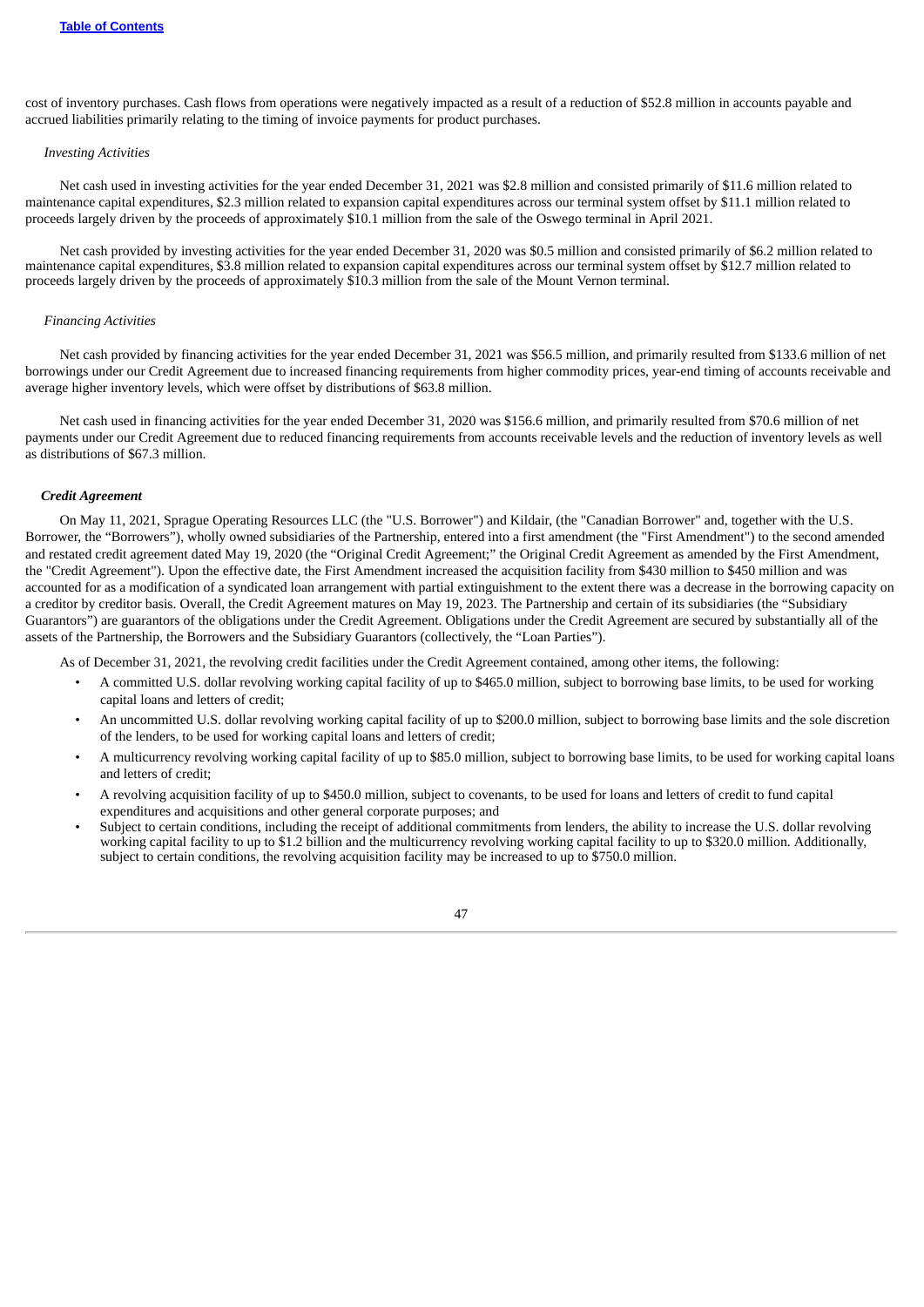Indebtedness under the Credit Agreement bears interest, at the Borrowers' option, at a rate per annum equal to either (i) the Eurocurrency Rate (which is the LIBOR Rate for loans denominated in U.S. dollars and CDOR for loans denominated in Canadian dollars, in each case adjusted for certain regulatory costs, and in each case with a floor of 0.25%) for interest periods of one, two (solely with respect to Eurocurrency Rate loans denominated in Canadian dollars), three or six (solely with respect to Eurocurrency Rate loans denominated in U.S. dollars) months plus a specified margin or (ii) an alternate rate plus a specified margin.

For loans denominated in U.S. dollars, the alternate rate is the Base Rate which is the highest of (a) the U.S. Prime Rate as in effect from time to time, (b) the greater of the Federal Funds Effective Rate and the Overnight Bank Funding Rate as in effect from time to time plus 0.50% and (c) the one-month Eurocurrency Rate for U.S. dollars as in effect from time to time plus 1.00%.

For loans denominated in Canadian dollars, the alternate rate is the Prime Rate which is the higher of (a) the Canadian Prime Rate as in effect from time to time and (b) the one-month Eurocurrency Rate for U.S. dollars as in effect from time to time plus 1.00%.

The specified margins for the working capital revolving facilities vary based on the utilization of the working capital facilities as a whole, measured on a quarterly basis. The specified margin for (x) the committed U.S. dollar revolving working capital facility ranged from 1.00% to 1.50% for loans bearing interest at the Base Rate and from 2.00% to 2.50% for loans bearing interest at the Eurocurrency Rate, (y) the uncommitted U.S. dollar revolving working capital facility ranged from 0.75% to 1.25% for loans bearing interest at the Base Rate and 1.75% to 2.25% for loans bearing interest at the Eurocurrency Rate and (z) the multicurrency revolving working capital facility ranged from 1.00% to 1.50% for loans bearing interest at the Base Rate and 2.00% to 2.50% for loans bearing interest at the Eurocurrency Rate.

The specified margin for the revolving acquisition facility varies based on the consolidated total leverage of the Loan Parties. The specified margin for the revolving acquisition facility range from 1.25% to 2.25% for loans bearing interest at the Base Rate and from 2.25% to 3.25% for loans bearing interest at the Eurocurrency Rate.

In addition, the Borrowers will incur a commitment fee on the unused portion of (x) the committed U.S. dollar revolving working capital facility and multicurrency revolving working capital facility ranging from 0.375% to 0.500% per annum and (y) the revolving acquisition facility at a rate ranging from 0.35% to 0.50% per annum. Overdue amounts bear interest at the applicable rates described above plus an additional margin of 2%.

The Credit Agreement contains various covenants and restrictive provisions that, among other things, prohibit the Partnership from making distributions to unitholders if any event of default occurs or would result from the distribution or if the Loan Parties would not be in pro forma compliance with the financial covenants after giving effect to the distribution. In addition, the Credit Agreement contains various covenants that are usual and customary for a financing of this type, size and purpose, including, but not limited to, covenants that require the Loan Parties to maintain: a minimum consolidated EBITDA-to fixed-charge ratio, a minimum consolidated net working capital amount and a maximum consolidated total leverage-to-EBITDA ratio. The Credit Agreement also limits the Loan Parties ability to incur debt, grant liens, make certain investments or acquisitions, enter into affiliate transactions and dispose of assets. The Partnership was in compliance with the covenants under the Credit Agreement at December 31, 2021.

The Credit Agreement also contains events of default that are usual and customary for a financing of this type, size and purpose including, among others, non-payment of principal, interest or fees, violation of certain covenants, material inaccuracy of representations and warranties, bankruptcy and insolvency events, cross-payment default and cross-acceleration, material judgments and events constituting a change of control. If an event of default exists under the Credit Agreement, the lenders will be able to terminate the lending commitments, accelerate the maturity of the Credit Agreement and exercise other rights and remedies with respect to the collateral.

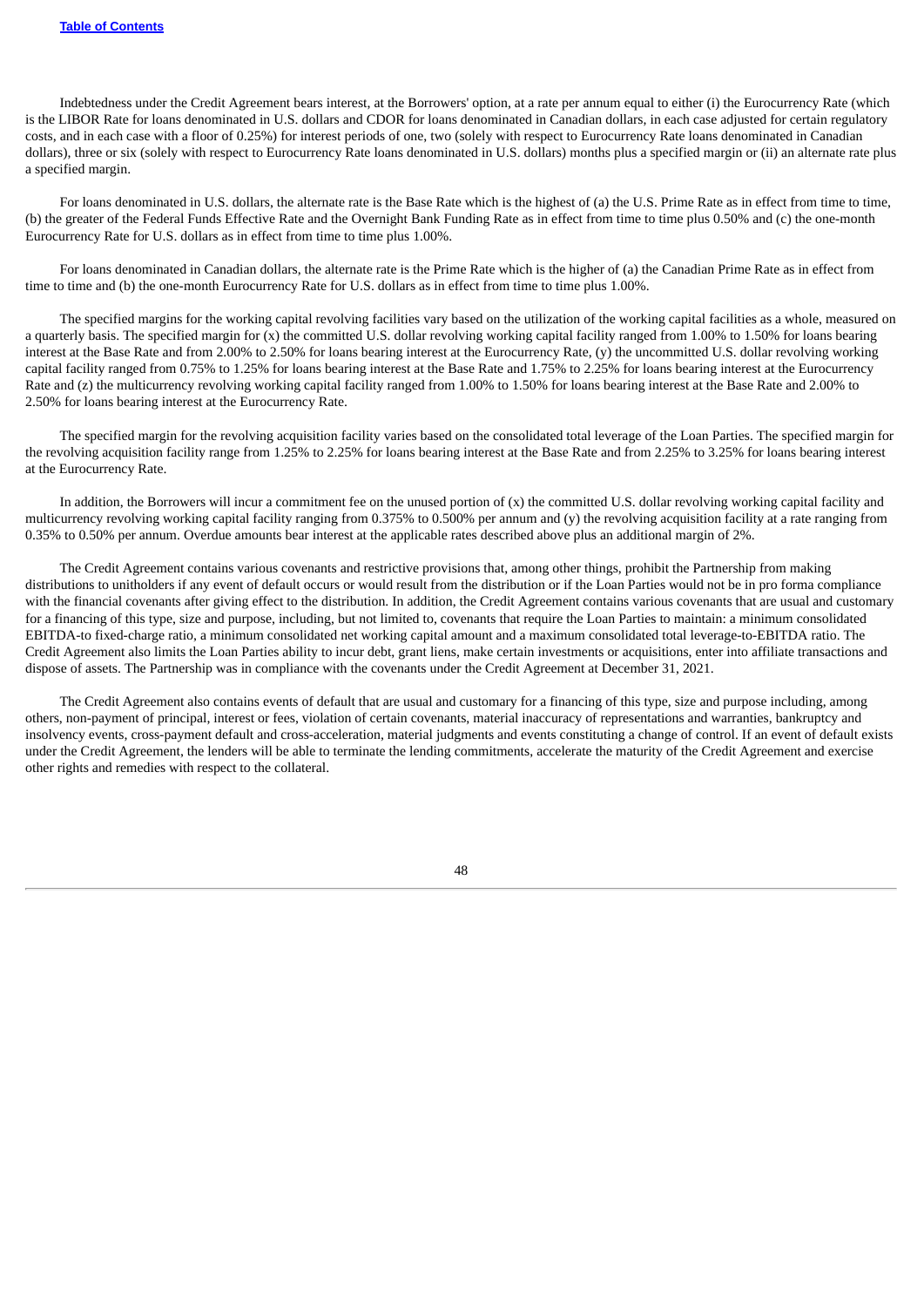## **Impact of Inflation**

Inflation in the United States and Canada has been relatively low in recent years and, though inflation has accelerated in 2021, did not have a material impact on our results of operations for the years ended December 31, 2021, 2020 and 2019.

# **Foreign Currency**

Our most significant foreign operations are conducted by Kildair, our Canadian subsidiary. The functional currency of Kildair is the U.S. Dollar.

Kildair converts receivables and payables denominated in other than their functional currency at the exchange rate as of the balance sheet date. Kildair utilizes forward currency contracts to manage its exposure to currency fluctuations of certain of its transactions that are denominated in Canadian dollars. These forward currency exchange contracts are recorded at fair value at the balance sheet date and changes in fair value are recognized in net income (loss) as these forward currency contracts have not been designated as hedges. Transaction exchange gains or losses net of the impact of the forward currency exchange contracts, except for certain transaction gains or losses related to intercompany receivable and payables, are recorded in cost of products sold (exclusive of depreciation and amortization).

Transaction gains and losses related to intercompany receivables and payables not anticipated to be settled in the foreseeable future are excluded from the determination of net income (loss) and are recorded as a translation adjustment to accumulated other comprehensive income (loss) as a component of unitholders' equity. As of December 31, 2021, all intercompany receivables or payables are anticipated to be settled in the foreseeable future and therefore, no amounts are included in accumulated other comprehensive income (loss).

#### **Critical Accounting Policies and Estimates**

#### *Use of Estimates*

The Partnership's Consolidated Financial Statements have been prepared in accordance with GAAP. The preparation of these consolidated financial statements requires the Partnership to make estimates and assumptions that affect the reported amounts of assets and liabilities in the balance sheet and reported net sales and expenses in the income statement. Actual results could differ from those estimates. Among the estimates made by the Partnership are assets and liabilities valuations as part of an acquisition, the fair value of derivative assets and liabilities, valuation of the reporting units within the goodwill quantitative impairment assessment, and if necessary long-lived asset impairments and environmental and legal obligations.

These estimates are based on our knowledge and understanding of current conditions and actions that we may take in the future. Changes in these estimates will occur as a result of the passage of time and the occurrence of future events. Subsequent changes in these estimates may have a significant impact on our financial condition and results of operations and are recorded in the period in which they become known. We have identified the following estimates that, in our opinion, are subjective in nature, require the exercise of judgment and involve complex analysis:

#### *Derivatives*

As a matter of policy, refined products and natural gas businesses utilize futures contracts, forward contracts, swaps, options and other derivatives in an effort to minimize the impact of commodity price fluctuations. On a selective basis and within our risk management policy's guidelines, we utilize futures contracts, forward contracts, swaps, options and other derivatives to generate profits from changes in market prices.

We record all derivative instruments as either assets or liabilities in the statement of financial position and measure those instruments at fair value. We recognize changes in the fair value of our commodity derivative instruments currently in earnings as cost of products sold (exclusive of depreciation and amortization).

We do not offset fair value amounts recognized for the right to reclaim cash collateral (a receivable) or the obligation to return cash collateral (a payable) against fair value amounts, including amounts that approximate fair value, recognized for derivative instruments executed with the same counterparty under the same master netting arrangement.

We also use interest rate swaps to convert a portion of our floating rate debt to fixed rates. These interest rate swaps are designated as cash flow hedges and the changes in fair value of the swaps are included as a component of comprehensive income (loss) and accumulated other comprehensive loss, net of tax, respectively.

Our derivative instruments are recorded at fair value, with changes in fair value recognized in net income (loss) or other comprehensive income (loss) each period, as appropriate. Fair value measurements are determined using the market approach

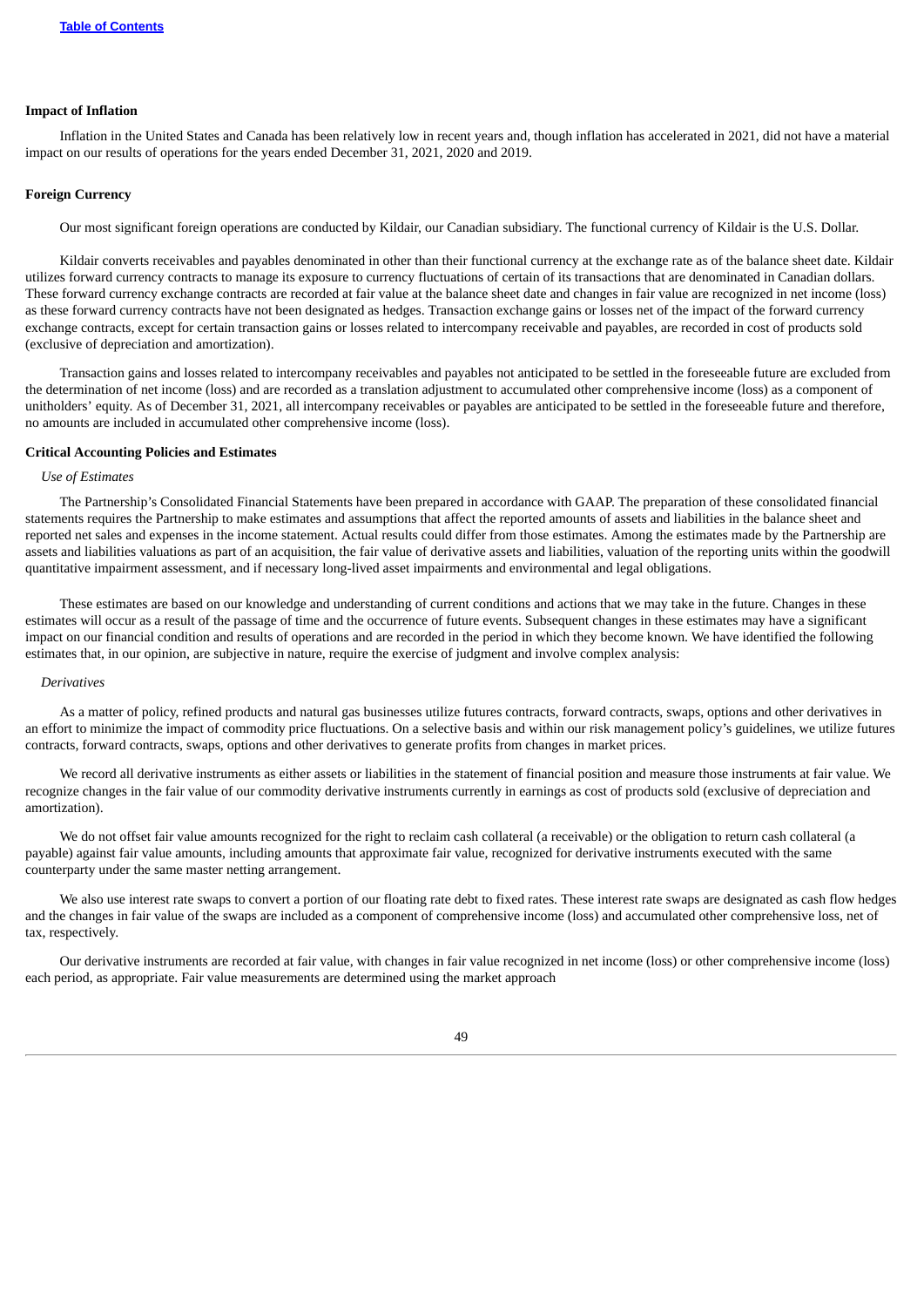and include non-performance risk and time value of money considerations. Counterparty credit is considered for receivable balances, and our credit is considered for payable balances.

We determine fair value based on a hierarchy for the inputs used to measure the fair value of financial assets and liabilities based on the source of the input, which generally range from quoted prices for identical instruments in a principal trading market (Level 1) to estimates determined using significant unobservable inputs (Level 3). Multiple inputs may be used to measure fair value; however, the level of fair value is based on the lowest significant input level within this fair value hierarchy.

Details on the methods and assumptions used to determine the fair values are as follows:

Fair value measurements based on Level 1 inputs: Measurements that are most observable and are based on quoted prices of identical instruments obtained from the principal markets in which they are traded. Closing prices are both readily available and representative of fair value. Market transactions occur with sufficient frequency and volume to assure liquidity.

Fair value measurements based on Level 2 inputs: Measurements derived indirectly from observable inputs or from quoted prices from markets that are less liquid are considered Level 2. Measurements based on Level 2 inputs include over-the-counter ("OTC") derivative instruments that are priced on an exchange traded curve, but have contractual terms that are not identical to exchange traded contracts. We utilize fair value measurements based on Level 2 inputs for our fixed forward contracts, over-the-counter commodity price swaps, interest rate swaps and forward currency contracts.

Fair value measurements based on Level 3 inputs: Measurements that are least observable are estimated from significant unobservable inputs determined from sources with little or no market activity for comparable contracts or for positions with longer durations.

#### *Goodwill*

Goodwill is defined as the excess of cost over the fair value of assets acquired and liabilities assumed in a business combination. We test goodwill at the reporting unit level annually as of October 31 or on an as needed basis, for indicators of impairment at each reporting unit that has recorded goodwill. In performing the test, we either use a qualitative assessment or a single step quantitative approach. Under the qualitative approach we consider a number of factors, including the amount by which the previous quantitative test's fair value exceeded the carrying value of the reporting units, actual performance as compared to internal forecasts used in the previous quantitative test, an evaluation of discount rates, and an evaluation of current economic factors for both the worldwide economy and specifically the oil and gas industry, and any significant changes in customer and supplier relationships. We weigh these factors to determine if it is more likely than not that the fair value of the reporting unit exceeds its carrying value. If after performing a qualitative assessment, indicators are present, or we identify factors that cause us to believe it is appropriate to perform a more precise calculation of fair value, we would move beyond the qualitative assessment and perform a quantitative impairment test.

Under the quantitative impairment test, we perform a comparison of the reporting unit's carrying value to its fair value. We estimate the fair value of a reporting unit based upon future net discounted cash flows (Level 3 measurement). In calculating these estimates, we develop a discounted cash flow model based on forecasted operating results, discount rates, and growth rates, which contemplate business, market and overall economic conditions. Further, the discount rates used require estimates of the cost of equity and debt financing. The estimates of fair value of these reporting units could change if actual operating results or discount rates vary from these estimates. We performed sensitivity analyses on the fair values resulting from the discounted cash flows valuation utilizing more conservative assumptions that reflect reasonably likely future changes in the discount rates and perpetual growth rate in each of the reporting units. Based upon our 2021 annual impairment testing analyses, including the consideration of reasonably likely adverse changes in assumptions described above, the Partnership determined that all of its reportable units had fair values exceeding their carrying value. As of December 31, 2021, there was \$35.5 million of goodwill allocated to the natural gas reporting unit which had a negative carrying value with respect to the annual goodwill test performed.

# *Revenue Recognition*

Revenue is recognized when performance obligations under the terms of a contract with a customer are satisfied. The majority of our revenue is generated from refined products and natural gas contracts that have a single performance obligation which is the delivery of the related energy product. Accordingly, we recognize revenue for refined products and natural gas when title and control have been transferred to the customer which is generally at the time of shipment or delivery of products.

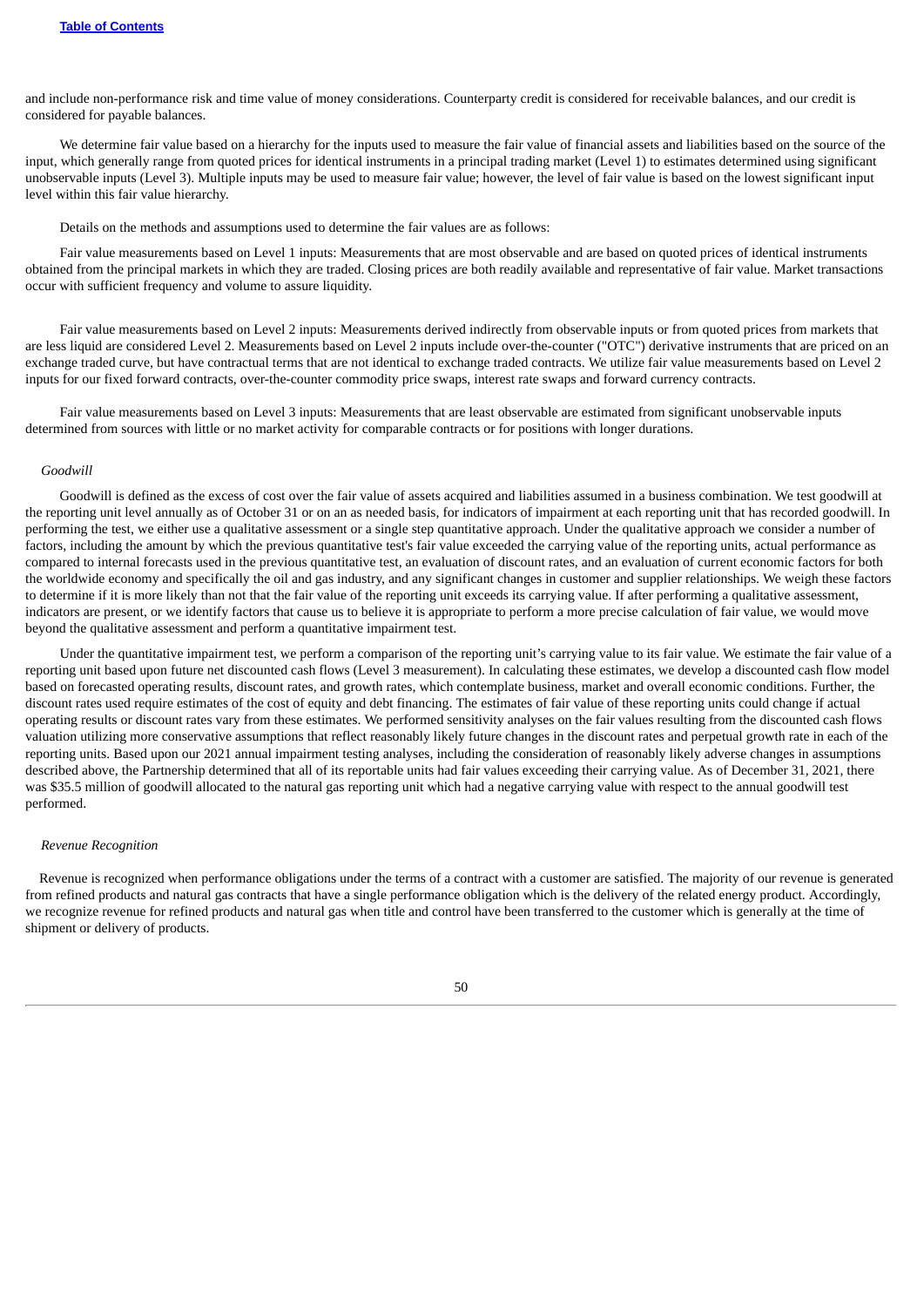Revenue for our materials handling segment is recorded on a straight-line basis under leasing arrangements or as services are performed.

Revenue is measured as the amount of consideration we expect to receive in exchange for transferring products or providing services and is generally based upon a negotiated index, formula, list or fixed price. An allowance for doubtful accounts is recorded to reflect an estimate of the ultimate realization of the accounts receivable and includes an assessment of the customers' creditworthiness and the probability of collection. The provision for the allowance for doubtful accounts is included in cost of products sold (exclusive of depreciation and amortization) and has not been significant in the past. Estimated discounts are included in the transaction price of the contracts with customers as a reduction to net sales. We sell our products or provide services directly to commercial customers and wholesale distributors generally under agreements with payment terms typically less than 30 days.

We account for shipping and handling as activities to fulfill the promise to transfer the good. As such, shipping and handling fees billed to customers in a sales transaction are recorded in net sales and shipping and handling costs incurred are recorded in cost of products sold (exclusive of depreciation and amortization). We exclude from net sales any value add, sales and other taxes which it collects concurrently with revenue-producing activities.

The majority of our revenue is derived from (i) contracts with an original expected length of one year or less and (ii) contracts for which we recognize revenue at the amount in which we have the right to invoice the customer as product is delivered.

### **Recent Accounting Pronouncements**

For information on recent accounting pronouncements impacting our business, see Recent Accounting Pronouncements included under Note 1 - Description of Business and Summary of Significant Accounting Policies to our Consolidated Financial Statements (Part II, Item 8 of this Annual Report).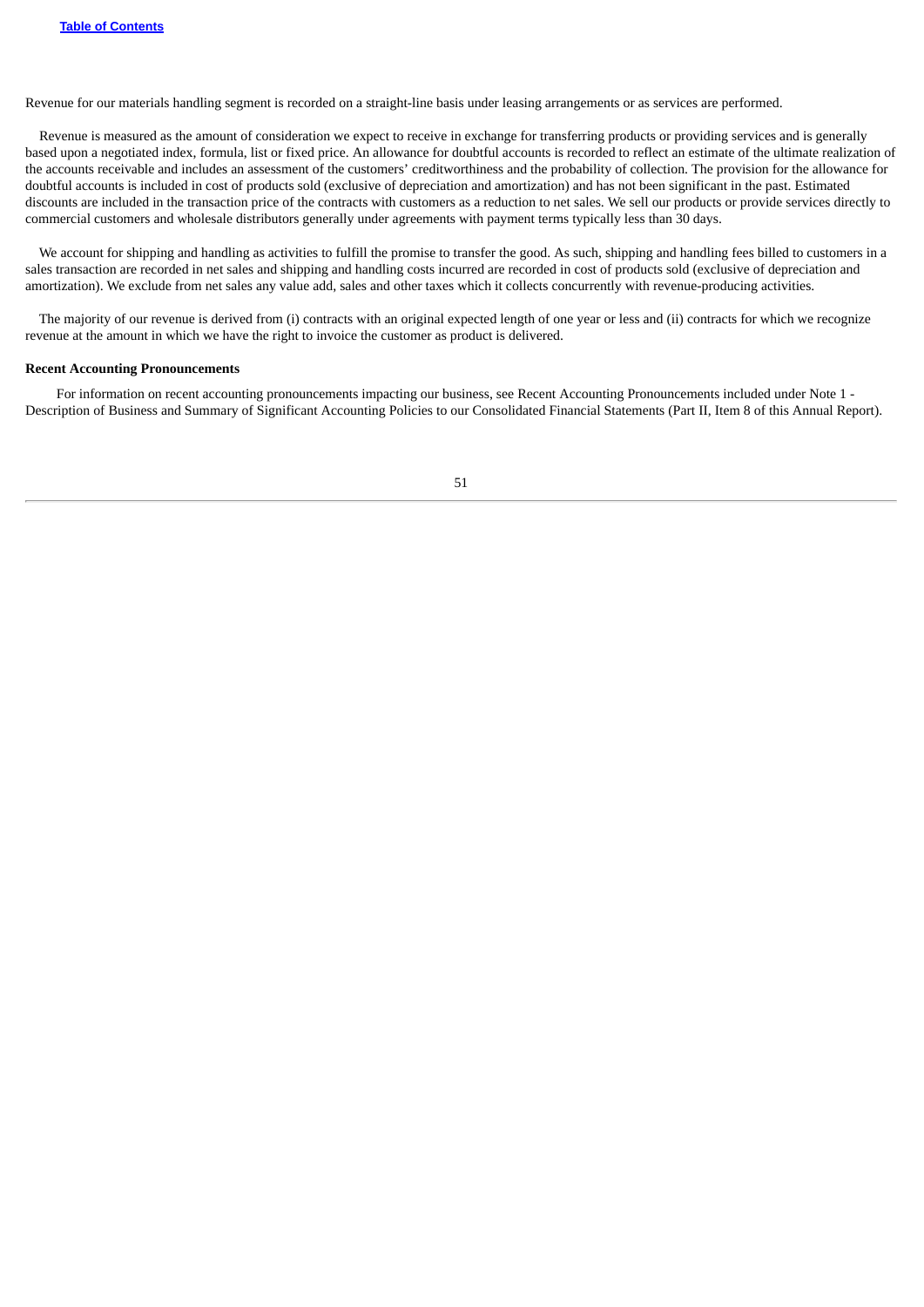# **Item 7A. Quantitative and Qualitative Disclosures About Market Risk**

Market risk is the risk of loss arising from adverse changes in market rates and prices. The principal market risks to which we are exposed are commodity price risk, interest rate risk and market/credit risk. We utilize various derivative instruments to manage exposure to commodity risk and swaps to manage exposure to interest rate risk.

# *Commodity Price Risk*

We use various financial instruments as we seek to hedge our commodity price risk. We sell our refined products and natural gas primarily in the Northeast. We hedge our refined products positions primarily with a combination of futures contracts that trade on the NYMEX, and fixed-for-floating price swaps in the form of bilateral contracts that are traded "over-the-counter" or "OTC." Although there are some notable differences between futures and the fixed-for-floating price swaps, both can provide a fixed price while the counterparty receives a price that fluctuates as market prices change.

As indicated in the table below, we primarily use futures contracts to hedge light oil transactions and swaps contracts for hedging residual fuel oils. There are no residual fuel oil futures contracts that actively trade in the United States. Each of the financial instruments trade by month for many months forward, allowing us the ability to hedge future contractual commitments.

| <b>Product Group</b> | <b>Primary Financial Hedging Instrument</b>       |
|----------------------|---------------------------------------------------|
| Gasolines            | NYMEX RBOB futures contract                       |
| <b>Distillates</b>   | NYMEX Ultra Low Sulfur Diesel futures contract    |
| Residual Fuel Oils   | New York Harbor 1% Sulfur Residual Fuel Oil Swaps |

In addition to the financial instruments listed above, we may periodically use the ethanol futures contract that trades on the Chicago Board of Trade, or CBOT, to hedge ethanol that is used for blending into our gasoline. This ethanol contract is based on Chicago delivery. There are also swaps alternatives available in the market to hedge ethanol. In addition, we also use Rotterdam Barge 0.1% Sulfur Gasoil swaps as the primary means to hedge Kildair's marine gas oil positions.

For natural gas, there are no quality differences that need to be considered when hedging. Our primary hedging requirements relate to fixed price and basis (location) exposure. We largely hedge our natural gas fixed price exposure using fixed-for-floating price swaps that trade on the ICE with the prices based on the Henry Hub location near Erath, Louisiana. The Henry Hub is the most active natural gas trading location in the United States. Although we typically use swaps, there is also an actively traded NYMEX Henry Hub natural gas futures contract that we can use. We primarily use ICE basis swaps as the key financial instrument type to hedge our natural gas basis risk. Similar to the natural gas futures and ICE Henry Hub swaps, basis swaps for major locations trade actively for many months. These swaps are financially settled, typically using prices quoted by Platts. We also directly hedge our price exposure in oil and natural gas by using forward purchases or sales that require physical delivery of the product.

The following table presents total realized and unrealized gains (losses) on derivative instruments utilized for commodity risk management purposes. Such amounts are included in cost of products sold (exclusive of depreciation and amortization) for the years ended December 31, 2021, 2020 and 2019:

|                            | 2021       | 2020           | 2019      |
|----------------------------|------------|----------------|-----------|
|                            |            | (in thousands) |           |
| Refined products contracts | (33,611)   | 15.434         | (26, 194) |
| Natural gas contracts      | (101, 754) | 46.024         | 38,513    |
| <b>Total</b>               | (135, 365) | 61.458         | 12,319    |

Substantially all of our commodity derivative contracts outstanding as of December 31, 2021 will settle prior to June 30, 2023.

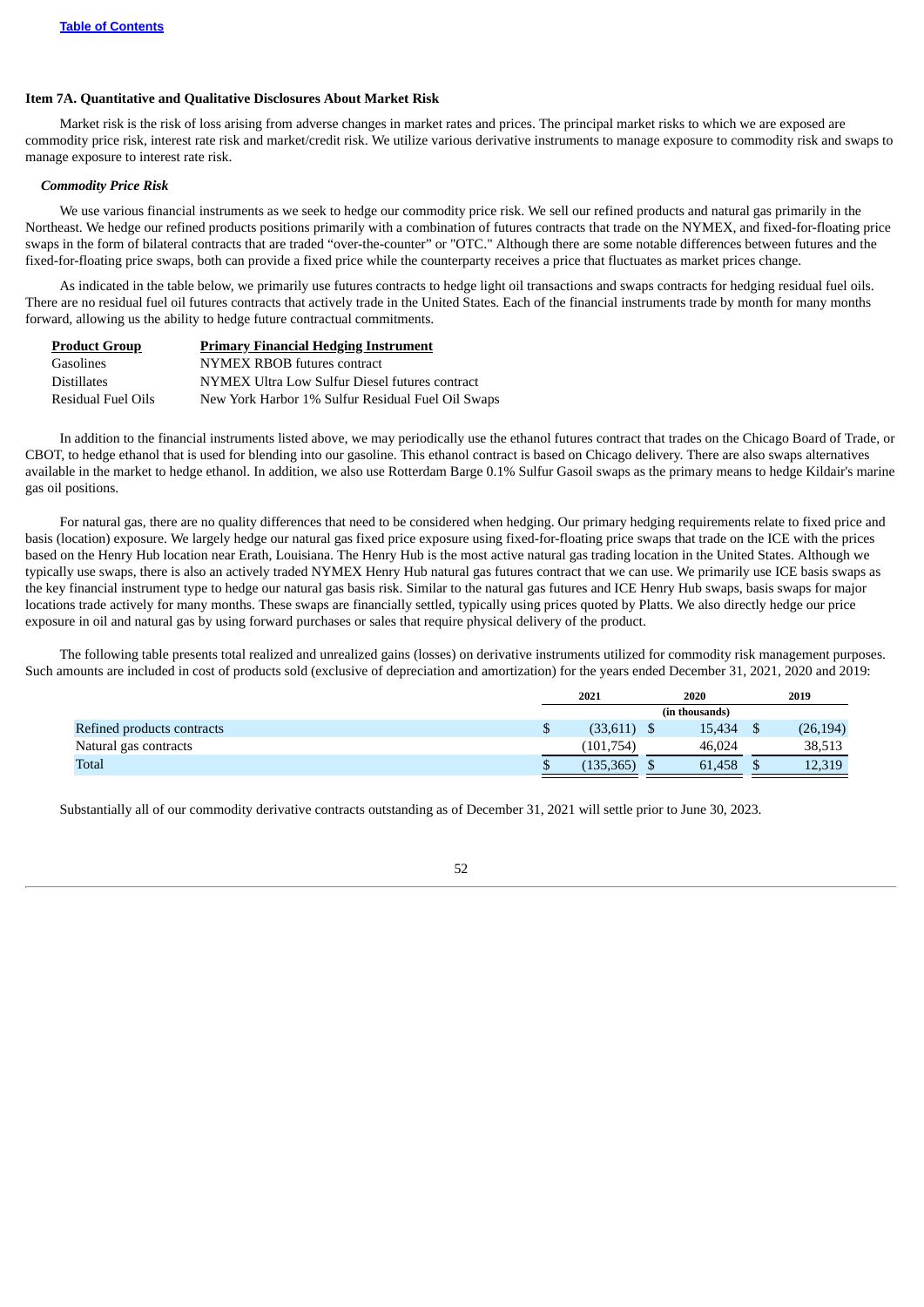#### *Interest Rate Risk*

We enter into interest rate swaps to manage exposures in changing interest rates. We swap the variable LIBOR interest rate payable under our Credit Agreement for fixed LIBOR interest rates. These interest rate swaps meet the criteria to receive cash flow hedge accounting treatment. Counterparties to our interest rate swaps are large multi-national banks and we do not believe there is a material risk of counterparty nonperformance. Additionally, we may enter into seasonal swaps which are intended to manage our increase in borrowings during the winter, as a result of higher inventory and accounts receivable levels.

Our interest rate swap agreements outstanding as of December 31, 2021 were as follows (in thousands):

| <b>Interest Rate Swap Agreements</b> |               |     |                        |  |  |  |  |  |
|--------------------------------------|---------------|-----|------------------------|--|--|--|--|--|
| <b>Beginning</b>                     | <b>Ending</b> |     | <b>Notional Amount</b> |  |  |  |  |  |
| January 2021                         | January 2022  | S   | 300,000                |  |  |  |  |  |
| April 2021                           | April 2022    | S   | 25,000                 |  |  |  |  |  |
| January 2022                         | January 2023  | S   | 250,000                |  |  |  |  |  |
| April 2022                           | April 2023    | \$  | 25,000                 |  |  |  |  |  |
| January 2023                         | January 2024  | \$. | 250,000                |  |  |  |  |  |
| January 2024                         | January 2025  |     | 50,000                 |  |  |  |  |  |

During the two year period ended December 31, 2021, we hedged approximately 48% of our floating rate debt with fixed-for-floating interest rate swaps. We expect to continue to utilize interest rate swaps to manage our exposure to LIBOR interest rates. Based on a sensitivity analysis for the year ended December 31, 2021, we estimate that if short-term interest rates increase 100 basis points or decrease to zero, our interest expense would increase by \$3.2 million and decrease by \$0.1 million, respectively. These amounts were estimated by considering the effect of the hypothetical short-term interest rates on variable-rate debt outstanding, adjusted for interest rate hedges.

# *Derivative Instruments*

The following tables present our derivative assets and derivative liabilities measured at fair value on a recurring basis as of December 31, 2021:

|                                     | <b>Fair Value</b><br>Measurement | Active<br>Markets<br><b>Level 1</b> |     | <b>Observable</b><br>Inputs<br><b>Level 2</b> | Unobservable<br>Inputs<br><b>Level 3</b> |
|-------------------------------------|----------------------------------|-------------------------------------|-----|-----------------------------------------------|------------------------------------------|
|                                     |                                  | (in thousands)                      |     |                                               |                                          |
| <b>Derivative assets:</b>           |                                  |                                     |     |                                               |                                          |
| Commodity fixed forwards            | \$<br>25,793 \$                  |                                     | -\$ | 25,793 \$                                     |                                          |
| Commodity swaps and options         | 148,034                          | 148,029                             |     | 5                                             |                                          |
| Commodity derivatives               | 173,827                          | 148,029                             |     | 25,798                                        |                                          |
| Interest rate swaps                 | 302                              |                                     |     | 302                                           |                                          |
| <b>Total derivative assets</b>      | 174,129                          | 148,029                             |     | $26,100$ \$                                   |                                          |
| <b>Derivative liabilities:</b>      |                                  |                                     |     |                                               |                                          |
| Commodity fixed forwards            | 176,602                          |                                     |     | 176,602                                       |                                          |
| Commodity swaps and options         | 78,026                           | 77,948                              |     | 78                                            |                                          |
| Commodity derivatives               | 254,628                          | 77,948                              |     | 176,680                                       |                                          |
| Interest rate swaps                 | 5,295                            |                                     |     | 5,295                                         |                                          |
| <b>Total derivative liabilities</b> | 259,923                          | 77,948                              |     | 181,975                                       |                                          |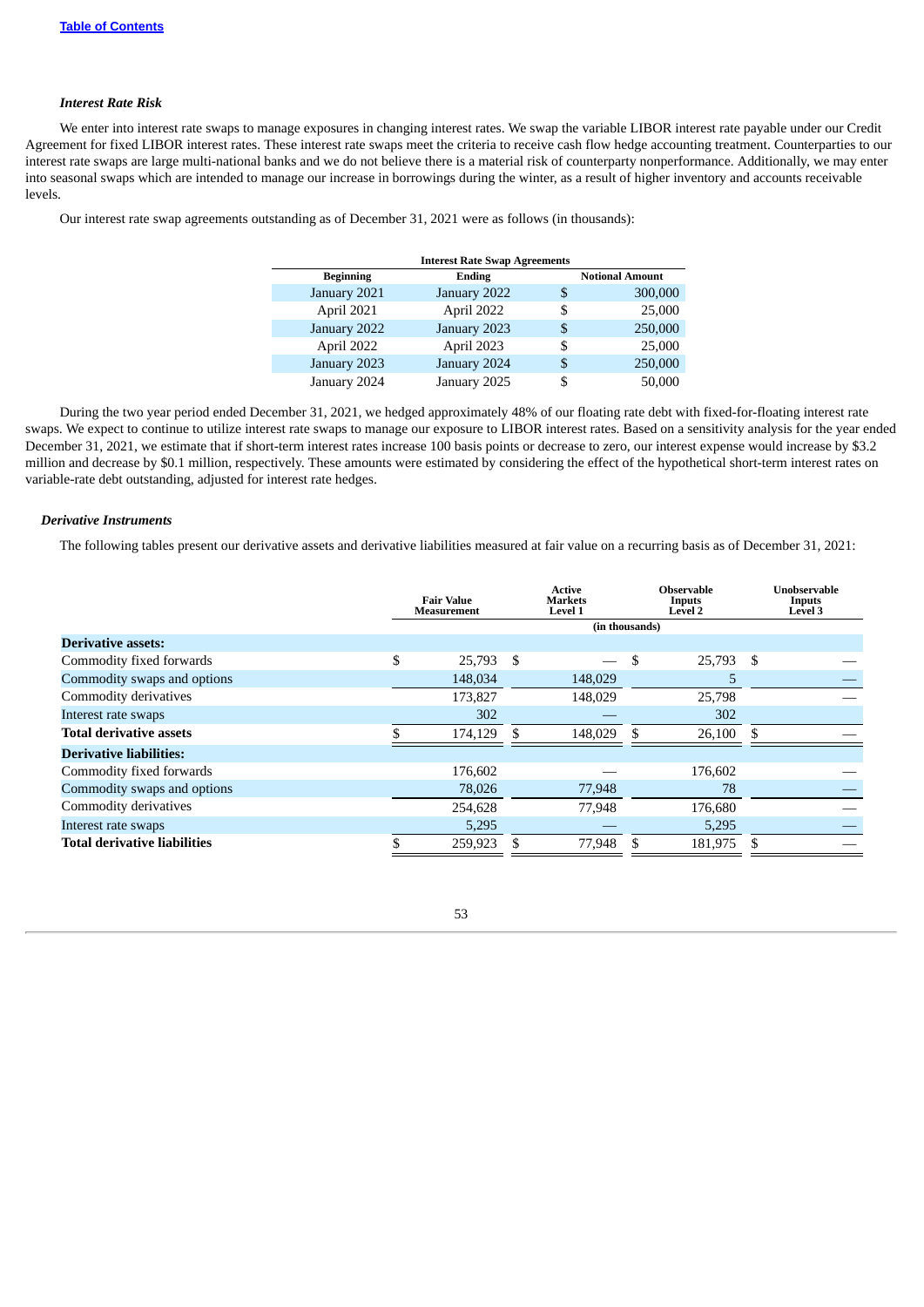#### *Market and Credit Risk*

The risk management activities for our refined products and natural gas segments involve managing exposures to the impact of market fluctuations in the price and transportation costs for commodities through the use of derivative instruments. The prices for energy commodities can be significantly influenced by market liquidity and changes in seasonal demand, weather conditions, transportation availability, and federal and state regulations. We monitor and manage our exposure to market risk on a daily basis in accordance with approved policies.

We maintain a control environment under the direction of our Chief Risk Officer through our risk management policy, processes and procedures, which our senior management has approved. Control measures include volumetric, value at risk, and stop loss limits, as well as contract term limits. Our Chief Risk Officer and Risk Management Committee must approve the use of new instruments or new commodities. Risk limits are monitored and reported daily to senior management. Our risk management department also performs independent verifications of sources of fair values. These controls apply to all of our commodity risk management activities.

We use a value at risk model to monitor commodity price risk within our risk management activities. The value at risk model uses both linear and simulation methodologies based on historical information, with the results representing the potential loss in fair value over one day at a 95% confidence level. Results may vary from time to time as hedging coverage, market pricing levels and volatility change.

We have a number of financial instruments that are potentially at risk including cash and cash equivalents, receivables and derivative contracts. Our primary exposure is credit risk related to our receivables and counterparty performance risk related to the fair value of derivative assets, which is the loss that may result from a customer's or counterparty's non-performance. We use credit policies to control credit risk, including utilizing an established credit approval process, monitoring customer and counterparty limits, employing credit mitigation measures such as analyzing customer financial statements, credit insurance with a third party provider and accepting personal guarantees and forms of collateral. We believe that our counterparties will be able to satisfy their contractual obligations. Credit risk is limited by the large number of customers and counterparties comprising our business and their dispersion across different industries.

Cash is held in demand deposit and other short-term investment accounts placed with federally insured financial institutions. Such deposit accounts at times may exceed federally insured limits. We have not experienced any losses on such accounts.

The following table presents the value at risk for our refined products and natural gas marketing and risk management commodity derivatives activities:

|                | <b>Refined Products</b> |     |   |                |  | <b>Natural Gas</b> |      |       |  |                |           |
|----------------|-------------------------|-----|---|----------------|--|--------------------|------|-------|--|----------------|-----------|
|                | 2021                    |     |   | 2020           |  | 2019               | 2021 |       |  | 2020           | 2019      |
|                |                         |     |   | (in thousands) |  |                    |      |       |  | (in thousands) |           |
| At December 31 |                         | 96  | S | 228            |  | 119                |      | 3,523 |  | 711            | \$<br>502 |
| Average        |                         | 87  |   | 675            |  | 127                |      | 955   |  | 424            | 381       |
| High           |                         | 261 |   | 2,448          |  | 461                |      | 4,111 |  | 738            | 657       |
| Low            |                         | 17  |   | 13             |  | 27                 |      | 301   |  | 151            | 120       |

# 54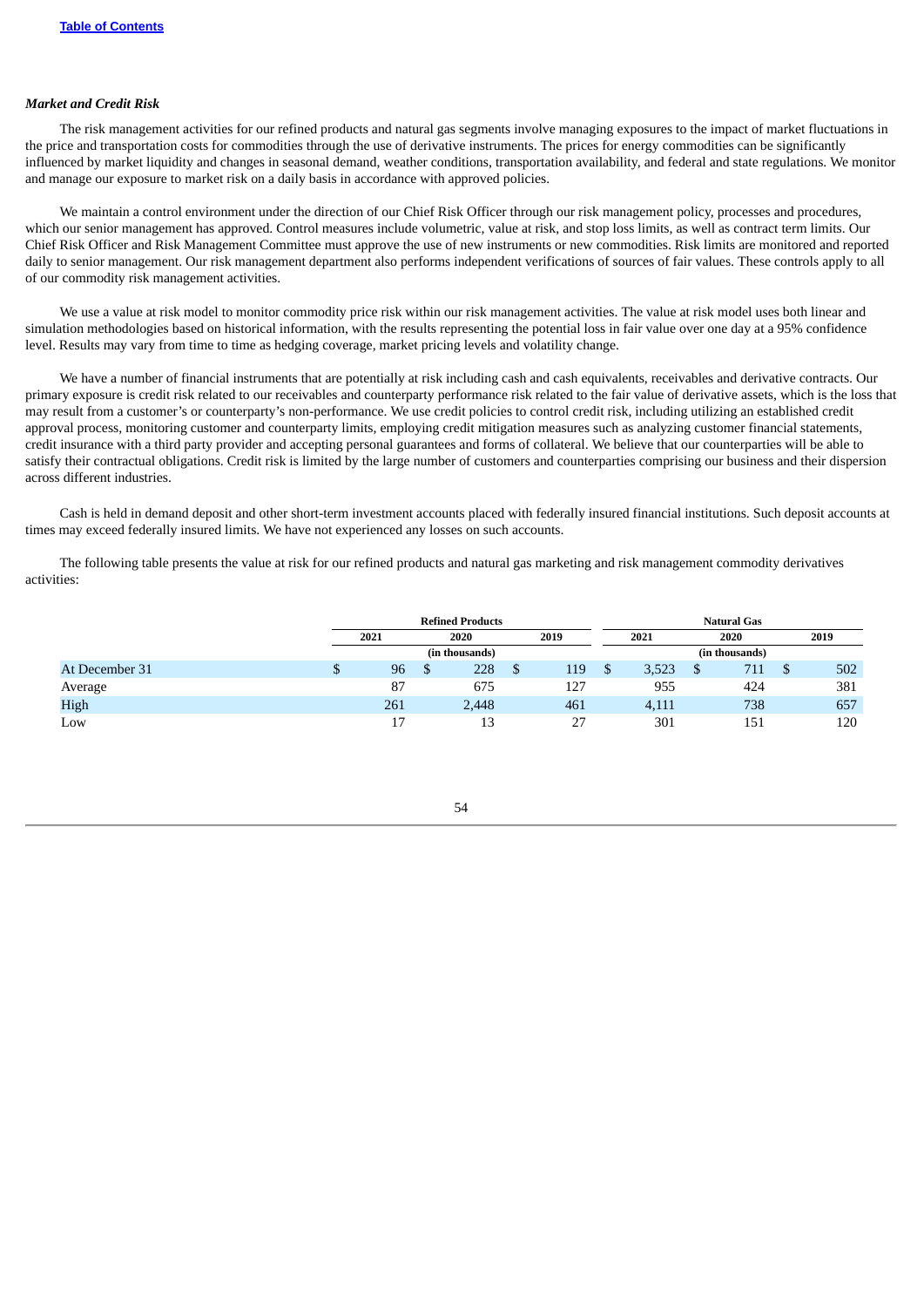### **Item 8. Financial Statements and Supplementary Data**

See Part IV, Item 15 - "Exhibits and Financial Statement Schedule—Index to Consolidated Financial Statements''.

## **Item 9. Changes in and Disagreements With Accountants on Accounting and Financial Disclosure**

None.

# **Item 9A. Controls and Procedures**

#### **Disclosure Controls and Procedures**

Disclosure controls and procedures are designed to ensure that information required to be disclosed in the Partnership's reports filed or submitted under the Exchange Act is recorded, processed, summarized and reported, within the time periods specified in the SEC's rules and forms. Disclosure controls and procedures include, without limitation, controls and procedures designed to ensure that information required to be disclosed in the Partnership's reports under the Exchange Act is accumulated and communicated to the Partnership's management, including the President, Chief Executive Officer and the Chief Financial Officer of Sprague Resources GP LLC (the Partnership's general partner), or persons performing similar functions, as appropriate to allow timely decisions regarding required disclosure.

As of December 31, 2021, the Partnership carried out an evaluation, under the supervision and with the participation of management (including the President, Chief Executive Officer and the Chief Financial Officer of the Partnership's general partner) of the effectiveness of the design and operation of the Partnership's disclosure controls and procedures pursuant to Exchange Act Rule 13a-15. Based on this evaluation, the general partner's President, Chief Executive Officer and Chief Financial Officer concluded that the Partnership's disclosure controls and procedures were effective as of December 31, 2021.

#### **Management's Report Regarding Internal Control Over Financial Reporting**

Management of the general partner, including the President, Chief Executive Officer and the Chief Financial Officer of the Partnership's general partner, is responsible for establishing and maintaining adequate internal control over financial reporting. Internal control over financial reporting is a process designed to provide reasonable assurance regarding the reliability of financial reporting and the preparation of financial statements for external reporting purposes in accordance with accounting principles generally accepted in the United States of America. Because of its inherent limitations, internal control over financial reporting may not prevent or detect misstatements. Further, because of changes in conditions, effectiveness of internal control over financial reporting may vary over time.

Management has assessed the effectiveness of Sprague Resources LP's internal control over financial reporting as of December 31, 2021. In making its assessment, management has utilized the criteria set forth by the Committee of Sponsoring Organizations (COSO) of the Treadway Commission in Internal Control—Integrated Framework (2013 Framework). Management concluded that based on its assessment, the Partnership's internal control over financial reporting was effective as of December 31, 2021. Ernst & Young LLP, Registered Public Accounting Firm, has issued an attestation report on our internal control over financial reporting which is included in this Annual Report on page F-4.

#### **Changes in Internal Control Over Financial Reporting**

There have been no changes in our system of internal control over financial reporting during the three months ended December 31, 2021 that have materially affected, or are reasonably likely to materially affect, the Partnership's internal control over financial reporting.

# **Item 9B. Other Information**

None.

# **Item 9C. Disclosure Regarding Foreign Jurisdictions that Prevent Inspections**

Not Applicable.

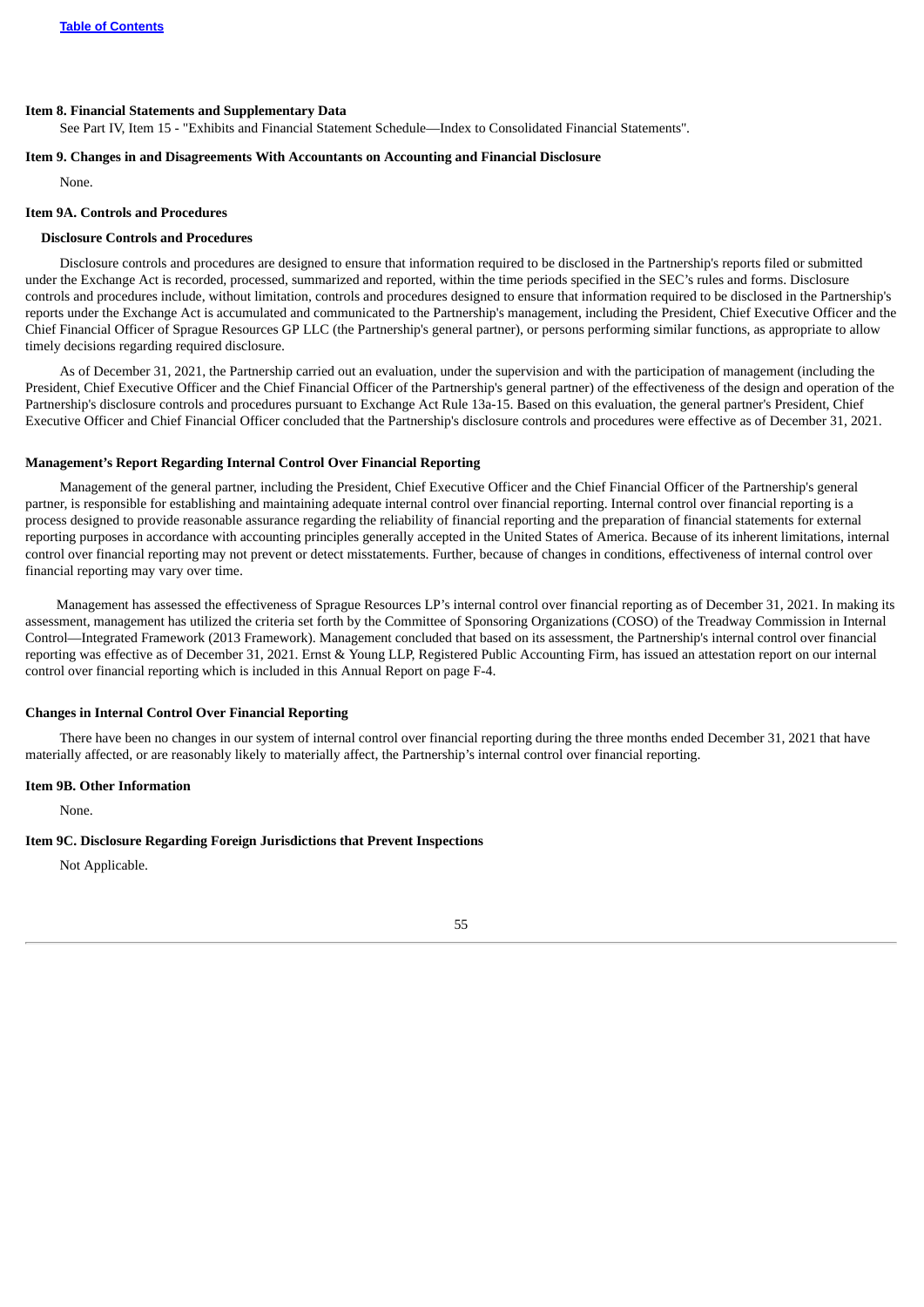#### **Part III**

# **Item 10. Directors, Executive Officers and Corporate Governance**

# **Executive Officers and Directors of our General Partner**

Our General Partner oversees our operations and activities on our behalf through its board of directors. The board of directors of our General Partner appoints our officers, all of whom are employed by our General Partner and manage our day-to-day affairs. Neither our General Partner, nor the board of directors of our General Partner, is elected by our unitholders and neither will be subject to re-election in the future. Rather, the directors of our General Partner are appointed by Sprague Holdings, which owns 100% of our General Partner. The board of directors of our General Partner met five times during the 2021 fiscal year and each of its members attended 100% of the meetings. The audit committee of the board of directors of our General Partner met seven times during the 2021 fiscal year, of which each of its members attended 100% of the meetings. The conflicts committee of the board of directors of our General Partner did not meet during the 2021 fiscal year. Established in September 2021, the compensation committee of the board of directors of our General Partner met three times during the 2021 fiscal year with each of its members attending 100% of the meetings.

The following table provides information as of March 3, 2022 for the executive officers and directors of our General Partner. References to "our officers," "our directors," or "our board" refer to the officers, directors, and board of directors of our General Partner. Directors are appointed to hold office until their successors have been elected or qualified or until the earlier of their death, resignation, removal or disqualification. Executive officers serve at the discretion of the board.

| Name                 | Age | <b>Position with our General Partner</b>                                |
|----------------------|-----|-------------------------------------------------------------------------|
| Stephen M. Hendel    | 70  | Chairman of the Board of Directors                                      |
| Beth A. Bowman       | 65  | Director, Conflicts Committee Chair                                     |
| C. Gregory Harper    | 57  | Director, Audit Committee Chair                                         |
| John A. Shapiro      | 70  | Director, Compensation Committee Chair                                  |
| Stephen M. Semlitz   | 69  | Director                                                                |
| Jonathan Guy Merison | 62  | Director                                                                |
| <b>Scott Levy</b>    | 49  | Director                                                                |
| Jason T. Lemme       | 46  | Director                                                                |
| David C. Glendon*    | 56  | President, Chief Executive Officer and Director                         |
| David C. Long*       | 48  | Chief Financial Officer                                                 |
| Thomas F. Flaherty*  | 66  | Vice President, Refined Products                                        |
| Steven D. Scammon*   | 60  | Vice President, Chief Risk Officer                                      |
| Brian W. Weego*      | 55  | Vice President, Natural Gas                                             |
| Paul A. Scoff*       | 62  | Vice President, General Counsel, Chief Compliance Officer and Secretary |
| Joseph S. Smith*     | 65  | Vice President, Corporate Development                                   |
| James A. Therriault* | 61  | Vice President, Materials Handling                                      |
| Thomas E. Carey      | 64  | Vice President, Operations                                              |
| <b>Ben Hennelly</b>  | 51  | <b>Chief Information Officer</b>                                        |

Indicates an "executive officer" for purposes of Item 401(b) of Regulation S-K.

*Stephen M. Hendel -* Mr. Hendel joined the board of directors as chairman in May 2021, upon the closing of the purchase by Hartree Partners, LP ("Hartree") of the general partner interest, the incentive distribution rights and all of the common units representing limited partner interests that were held by Sprague Holdings, a subsidiary of Axel Johnson Inc. . Mr. Hendel, is currently serving, and has served since March 1997, as a Founding Partner and Managing Director of Hartree, where he is actively involved in the management of the firm. Prior to co-founding Hartree, from 1985 to 1996, Mr. Hendel was a partner at Goldman Sachs, where he held various management roles in the J. Aron division including co-head of energy trading and oversight of J. Aron's division of quantitative strategies. From 1994 to 1996, Mr. Hendel shared responsibility for the energy, commodity and currency business for J. Aron. Prior to joining J. Aron in 1980, he was an associate at Paul, Weiss, Rifkind, Wharton & Garrison. Mr. Hendel is active in a number of artistic not-for-profit foundations. Mr. Hendel holds a B.A. from Yale University and a J.D. from the University of Connecticut School of Law. We believe that Mr. Hendel's more than 40 years of experience in the energy industry, as well as his extensive management skills he acquired through his involvement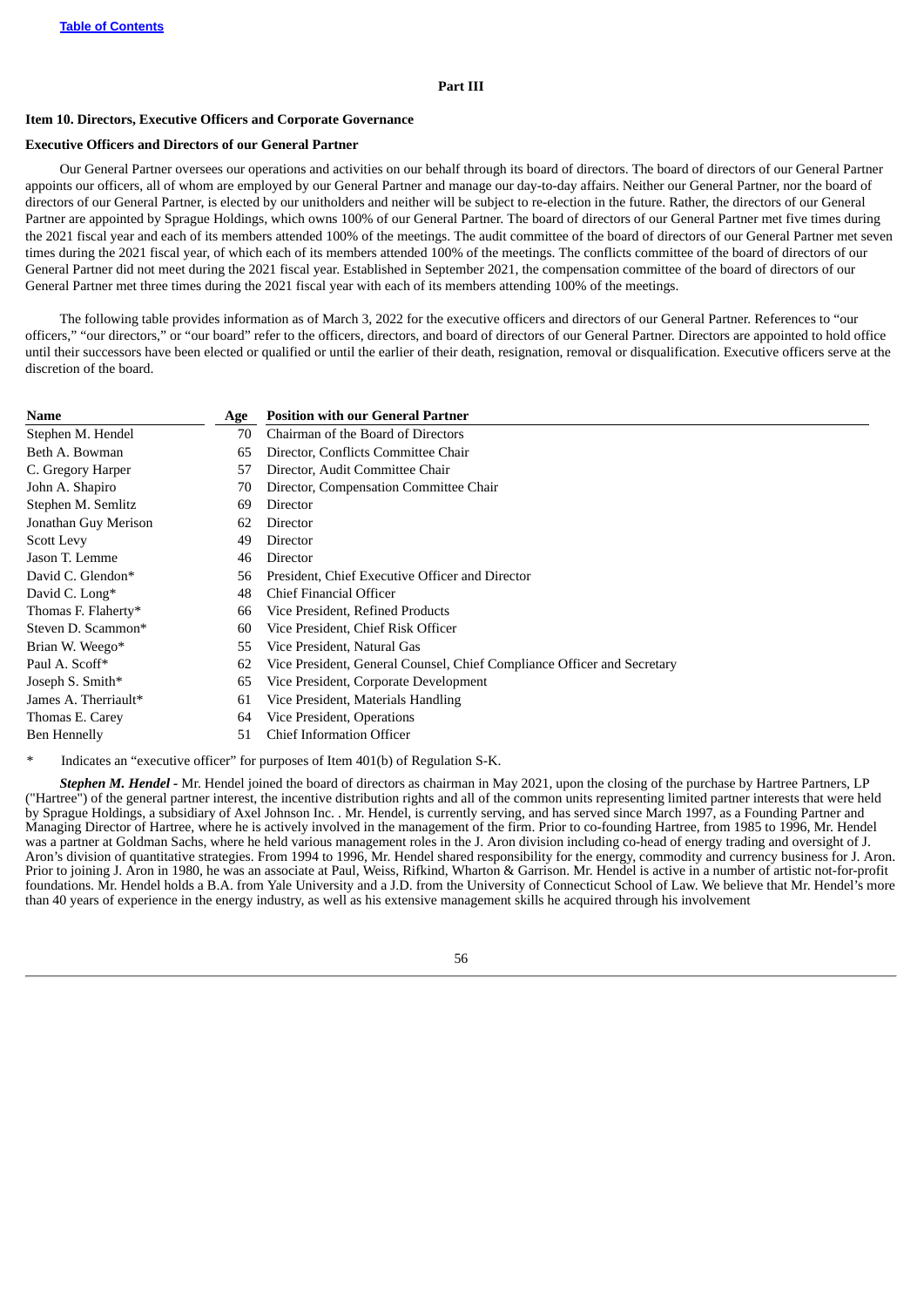in the strategy, operations and governance of Hartree, bring substantial perspective and leadership to the board of directors of our General Partner.

*Beth A. Bowman -* Ms. Bowman was appointed to the board of directors of our General Partner in October 2014. Ms. Bowman served at Shell Energy North America for 17 years where she was the Senior Vice President of Sales and Origination North America, until her retirement in September 2015. Prior to joining Shell, Ms. Bowman held management positions at Sempra Energy Trading and Sempra's San Diego Gas & Electric utility. Ms. Bowman has served as a director at Targa Resources Corp., Targa Resources Partners LP and Targa Resources GP LLC since September 2018. In 2014, Ms. Bowman was named one of the Top 50 Most Powerful Women in Oil and Gas in the U.S. by the National Diversity Council. Ms. Bowman served on the boards of the California Power Exchange and the California Foundation of Energy and Environment. Ms. Bowman received her Bachelor of Science degree Civil Engineering from the University of Illinois, a Master's degree in Civil Engineering from San Diego State University and a Master's degree in Business Administration Finance from University of San Diego. We believe that Ms. Bowman's extensive energy industry background, particularly her experience in senior leadership roles and board positions of other energy companies, provide the board of directors of our General Partner with valuable knowledge and skill.

*C. Gregory Harper* - Mr. Harper was appointed to the board of directors of our General Partner in October 2013 in connection with our IPO. In June 2021 Mr. Harper was appointed Chairman and CEO of Evergreen Midstream LLC and in March 2021 Mr. Harper began to serve on the board of directors of Woodway Energy Infrastructure LLC. From April 2018 until April 2020, Mr. Harper served as President and CEO of Blue Mountain Midstream and as a board member of its parent Riviera Resources Inc. In April 2017, Mr. Harper retired from Enbridge Inc. where he served as President, Gas Pipelines and Processing. In January 2014, Mr. Harper was appointed principal executive officer of Midcoast Holdings L.L.C., an indirect subsidiary of Enbridge Inc. Mr. Harper also served as Senior Vice President of Midstream with Southwestern Energy Company from August 2013 to January 2014. Prior to joining Southwestern Energy, Mr. Harper served as Senior Vice President and Group President of CenterPoint Energy Pipelines and Field Services from December 2008 to June 2013. Before joining CenterPoint Energy in 2008, Mr. Harper served as President, Chief Executive Officer and as a Director of Spectra Energy Partners, LP from March 2007 to December 2008. From January 2007 to March 2007, Mr. Harper was Group Vice President of Spectra Energy Corp., and he was Group Vice President of Duke Energy from January 2004 to December 2006. Mr. Harper served as Senior Vice President of Energy Marketing and Management for Duke Energy North America from January 2003 until January 2004 and Vice President of Business Development for Duke Energy Gas Transmission and Vice President of East Tennessee Natural Gas, LLC from March 2002 until January 2003. Mr. Harper currently serves on the University of Houston Bauer College Board and the board of directors of the Houston Area Women's Center. Mr. Harper received his Bachelor's degree in Mechanical Engineering from the University of Kentucky and his Master's degree in Business Administration from the University of Houston. We believe Mr. Harper's extensive industry background, particularly his financial reporting and oversight expertise, brings important experience and skill to the board of directors of our General Partner.

*John A. Shapiro* - Mr. Shapiro was appointed to the board of directors of our General Partner in June 2021 at which time he was appointed as a member of the audit committee and the conflicts committee. Mr. Shapiro has more than 35 years of experience in the banking and energy industries and currently serves, and has served since November 2009, as a director on the board of Blueknight Energy Partners, L.P., a master limited partnership headquartered in Tulsa, Oklahoma. Since November 2015, Mr. Shapiro has served as a senior advisor to Mountain Capital Partners, LLC, a Houston-based private equity firm focused on upstream E&P investments. Additionally, he currently serves, and has served since December 2009, as a member of the board of Citymeals-on-Wheels. Mr. Shapiro was an officer at Morgan Stanley & Co., where he served from November 1984 to December 2008 in various capacities, ultimately as Global Head of Commodities and a member of the firm's Management Committee. While an officer at Morgan Stanley, Mr. Shapiro participated in the successful acquisitions of TransMontaigne Inc. and Heidmar Inc. and served as a member of the board of directors of both companies. Prior to joining Morgan Stanley & Co., Mr. Shapiro worked for Conoco, Inc. and New England Merchants National Bank. Mr. Shapiro has been a lecturer at Princeton University, Harvard University School of Government, HEC Business School (Paris, France) and the Oxford University Energy Program (Oxford, UK). Mr. Shapiro received his Master of Business Administration from Harvard University and a bachelor's degree in economics from Princeton University. We believe that Mr. Shapiro's leadership skills, financial expertise and industry expertise gained while serving on the board of other energy companies, among other factors, qualify him to serve as a member of the board of directors of our General Partner.

*Stephen M. Semlitz-* Mr. Semlitz was appointed to the board of directors of our General Partner in May 2021. Mr. Semlitz, is currently serving, and has served since March 1997, as a Founding Partner and Managing Director of Hartree, where he is actively involved in the management of the firm. Prior to cofounding Hartree, from 1985 to 1996, Mr. Semlitz was a partner at Goldman Sachs, where he developed the energy business from inception and was the Co-Head of Energy Trading. From 1980 to 1986, Mr. Semlitz was the Head Metals Trader at J. Aron and Goldman Sachs. Mr. Semlitz holds a B.S. and an MBA from

57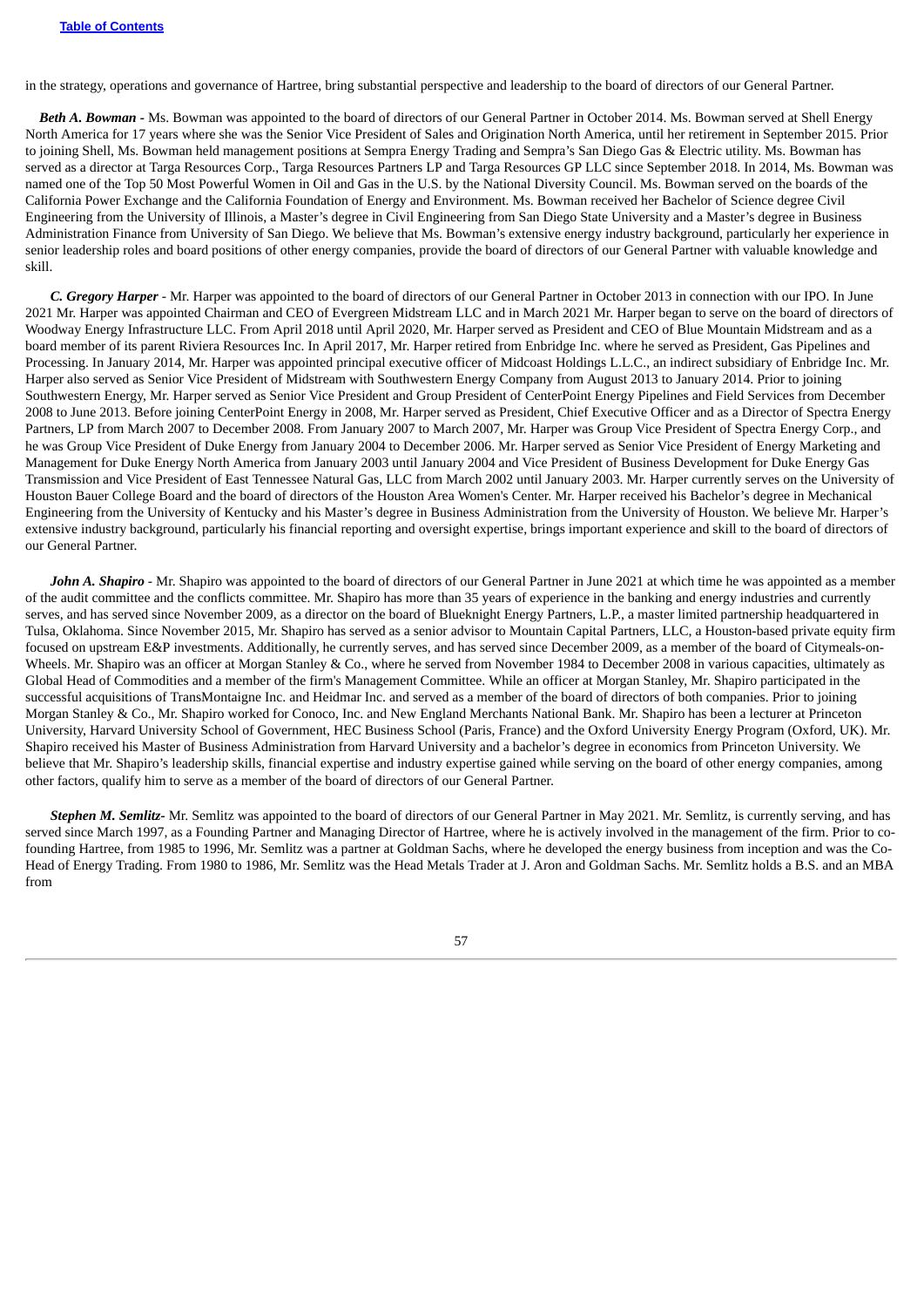Cornell University. We believe that Mr. Semlitz's 40 plus years' prior experience in the energy industry and prior experience in leadership positions allows him to bring substantial experience and skills to the board of directors of our General Partner.

*Jonathan Guy Merison-* Mr. Merison was appointed to the board of directors of our General Partner in May 2021. Mr. Merison is currently serving, and has served since March 1997, as a Founding Partner and Managing Director of Hartree, where he is actively involved in the management of the firm. Prior to joining Hartree, from 1995 to 1997, Mr. Merison served as a portfolio manager at Odyssey Partners, where he was the commodities portfolio manager. From 1986 to 1995, Mr. Merison managed the Products Trading, Grain Trading, and Derivatives Trading groups at J. Aron, a division of Goldman Sachs. Prior to joining Goldman Sachs Mr. Merison served as the Senior Manager at Czarnikow Schroeder USA from 1981 to 1986. We believe that Mr. Merison's significant investment, trading and leadership experience prepare him well to serve on the board of directors of our General Partner.

*Scott Levy-* Mr. Levy was appointed to the board of directors of our General Partner in May 2021. Mr. Levy is currently serving, and has served since July 2016, as a Partner of Hartree where he leads the firm's Institutional Asset Management and Principal Investing activities. Prior to joining Hartree, Mr. Levy served on the Board of Directors of Hartree as one of Oaktree Capital Management's ("Oaktree") representatives. Mr. Levy joined Oaktree in 2011, where he worked as a Managing Director focused on the firms strategic and corporate development efforts. Prior to joining Oaktree, Mr. Levy was a Managing Director at Bank of America Merrill Lynch in the investment banking division focused on Mergers, Acquisitions and Restructuring. Mr. Levy began his career at Bankers Trust and subsequently Deutsche Bank. Over 11 years, Mr. Levy worked both as an analyst on the High Yield trading desk and an investment banker in the Financial Sponsor Advisory Group. Mr. Levy holds a B.A. in Mathematics from Colgate University. We believe that Mr. Levy's experience in asset management and corporate development allows him to bring investment perspective, skills and experience to the board of directors of our General Partner.

*Jason T. Lemme-* Mr. Lemme was appointed to the board of directors in September 2021. Mr. Lemme is currently serving, and has served since May 2017, as the head of US Natural Gas Trading at Hartree. Mr. Lemme is a Partner of Hartree, an affiliate of the owner of our General Partner, and sits on Hartree's Executive Committee. Prior to May 2017, Mr. Lemme led Hartree's origination efforts in North America. Mr. Lemme has been with Hartree since 2002, and has held various positions in origination, investment and trading. Additionally, Mr. Lemme has served as a director of the New York Energy Forum since December 2019 and as a director of the Winston School of Short Hills since May 2020. Mr. Lemme graduated with a B.A. Economics from Rutgers University and earned a M.Sc. Global Market Economics from the London School of Economics. We believe that Mr. Lemme's almost 20 years prior experience in the energy industry and leadership roles qualify him to serve as a member of the board of directors of our General Partner.

*David C. Glendon -* Mr. Glendon was appointed to the board of directors of our General Partner and was named President and Chief Executive Officer ("CEO") of our General Partner in July 2011, a position he held with our Predecessor since January 15, 2008. Mr. Glendon was hired by our Predecessor on June 30, 2003 as the Senior Vice President of Oil and Materials Handling, focusing on driving the execution of a customer-centric approach across all elements of the business. Prior to joining our Predecessor, Mr. Glendon was a partner and global account manager at Monitor Group. He was also a founder and managing director of Monitor Equity Advisors, which worked with leading private capital providers in evaluating transactions and enhancing the strategic positions of their portfolio investments. Mr. Glendon received a Bachelor's degree, cum laude, in Psychology from Williams College and a Master's degree in Business Administration from the Stanford Graduate School of Business. As a result of his professional background, we believe Mr. Glendon brings executive-level strategic and financial skills along with significant operational experience that, when combined with his 15 years of consulting experience in a variety of industries and a deep knowledge of our business, make Mr. Glendon well-suited to serve on the board of directors of our General Partner.

*David C. Long* - Mr. Long joined our General Partner in December 2018 and assumed the role of Chief Financial Officer in January 2019. From June 2013 until December 2018, Mr. Long served as Senior Vice President with Kinetico Incorporated, a subsidiary of Axel Johnson, Inc., during which he was responsible for marketing, sales and business development activity in North America. From February 2008 through June 2013, Mr. Long served as Senior Vice President and Chief Financial Officer of Kinetico Incorporated where he led the finance and accounting organization. From 1998 through 2008, Mr. Long held a variety of roles with Axel Johnson, Inc., most recently as Managing Director of Sales, Refined Products. Mr. Long holds a Bachelor's degree from the University of Maine and a Master of Finance degree from Boston College.

*Thomas F. Flaherty -* Mr. Flaherty was appointed Vice President, Refined Products of our General Partner in February, 2014 with responsibility for all activities in the business unit including Marketing, Supply, and Pricing. Previously, Mr. Flaherty was appointed to the position of Vice President, Sales of our General Partner in July 2011, a position he held with our Predecessor since November 28, 2006. In that role, Mr. Flaherty was responsible for all refined products sales and marketing activities. Mr. Flaherty has served in various roles during his continuous tenure with our Predecessor since he was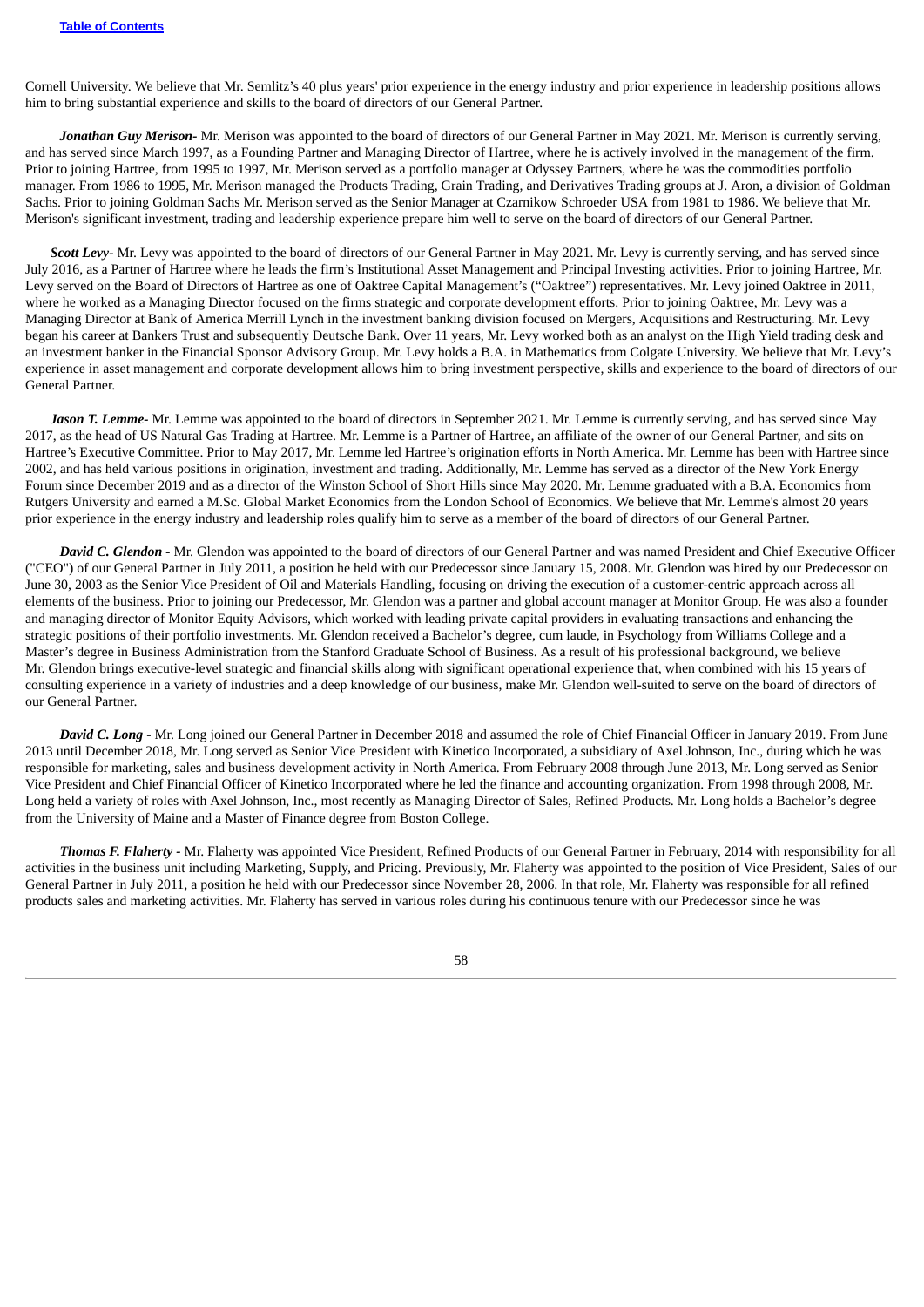hired as an Account Executive in Coal Sales in July 1983, including Vice President, Commercial Sales and subsequently Vice President, Industrial Marketing. Mr. Flaherty received his Bachelor's degree in Management from the University of Massachusetts and a Master's degree in Business Administration from the Whittemore School of Business, University of New Hampshire.

*Steven D. Scammon -* Mr. Scammon was appointed Vice President, Chief Risk Officer of our General Partner in February, 2014 with duties including overseeing risk management and related control processes, including all middle office activities and insurance groups. Previously, Mr. Scammon was appointed to the position of Vice President, Trading and Pricing of our General Partner in July 2011, a position he held with our Predecessor since January 28, 2008. In that role, Mr. Scammon was responsible for refined products trading and pricing. Mr. Scammon also managed customer service until February 2013 at which time he was moved into marketing. Mr. Scammon joined our Predecessor as Vice President, Clean Products on December 26, 2000 and has been continuously employed by our Predecessor since then. Prior to joining our Predecessor, Mr. Scammon served as Senior Vice President with the Consolidated Natural Gas Energy Services Co. Prior to that, Mr. Scammon served in several positions with Louis Dreyfus Corporation including as Global Position Manager and Manager - National Accounts. Mr. Scammon received his Bachelor's degree in Economics from Denison University.

*Paul A. Scoff -* Mr. Scoff was appointed Vice President, General Counsel, Chief Compliance Officer and Secretary of our General Partner in July 2011, a position he held with our Predecessor since June 1, 2011. Mr. Scoff has been continuously employed by our Predecessor since December 1999, serving as Vice President, General Counsel and Secretary during such time. Prior to joining our Predecessor, Mr. Scoff was the Vice President and General Counsel of Genesis Energy L.P., a publicly traded master limited partnership. Prior to Genesis, Mr. Scoff served as Senior Counsel with Basis Petroleum (formerly known as Phibro Energy U.S.A. Inc., a division of Salomon Inc.). He also served as Senior Counsel with The Coastal Corporation prior to joining Basis Petroleum. He received his Juris Doctor from the University of Houston Law Center and his Bachelor's degree, cum laude, in Political Science and English from Washington and Jefferson College.

*Joseph S. Smith -* Mr. Smith was appointed Vice President, Corporate Development & IT of our General Partner in February 2019; and, with Mr. Hennelly joining the General Partner as Chief Information Officer in July 2021, Mr. Smith now serves as Vice President, Corporate Development. In this role he has oversight responsibility for Kildair and Coen Energy as well as leading Sprague's acquisition sourcing and integration efforts. Prior to this appointment, Mr. Smith served as Vice President, Business Development from February 2014 to January 2019. Mr. Smith also served as Vice President, Chief Risk Officer and Strategic Planning of our General Partner from July 2011 to January 2014, a position he held with our Predecessor since July 2006. In such role, Mr. Smith was tasked with oversight responsibility for risk management and related control processes. Mr. Smith has been an employee of our Predecessor since April 2001 when he joined as Vice President, Corporate Planning and Development and was subsequently promoted to Vice President, Pricing and Performance Management. Prior to joining our Predecessor, Mr. Smith was a Principal with Arthur D. Little, Inc.'s international energy consulting practice. He also worked in various positions for Mobil Oil Corporation, including in the areas of sales and supply and research and development. Mr. Smith received his Bachelor's degree in Chemical Engineering from the University of Maine. He received a Master's degree in Chemical Engineering from Pennsylvania State University and a Master's degree in Business Administration in Finance from Drexel University.

*James A. Therriault -* Mr. Therriault was appointed Vice President, Materials Handling of our General Partner in July 2011, a position he held with our Predecessor since October 2003. As Vice President, Materials Handling, Mr. Therriault is responsible for the sales and business development efforts of our materials handling business unit. Mr. Therriault has held a variety of business and financial positions since joining our Predecessor in 1984. Mr. Therriault graduated from The University of New Hampshire with a Bachelor of Arts degree in Economics and from the University of Southern New Hampshire with a Master's degree in Business Administration.

*Thomas E. Carey* - Mr. Carey was appointed Vice President, Operations, on June 24, 2020. He is responsible for the safe, environmentally responsible and cost-efficient operation of our terminals and fleet. Mr. Carey joined Sprague in 2014. Prior to joining Sprague, Mr. Carey served as Senior Vice President of Operations for Castle Oil Corporation. Mr. Carey began his career in the oil industry in January 1979. In that time, he has continuously served in various positions including responsibility for terminals, fleet, safety, regulatory compliance, engineering and material handling.

*Brian W. Weego -* Mr. Weego was appointed Vice President, Natural Gas of our General Partner in July 2011, a position he held with our Predecessor since June 7, 2010. As Vice President, Natural Gas, Mr. Weego is responsible for all elements of the natural gas business unit. Mr. Weego has been continuously employed by our Predecessor since he was hired on December 7, 1998, having served as Manager, Natural Gas Supply Operations; Director, Natural Gas Marketing; and Managing Director, Natural Gas Marketing. Prior to joining our Predecessor, Mr. Weego spent 11 years in various segments in the natural gas industry and has worked for the Coastal Corporation (wholesale natural gas origination and sales), O&R Energy (natural

59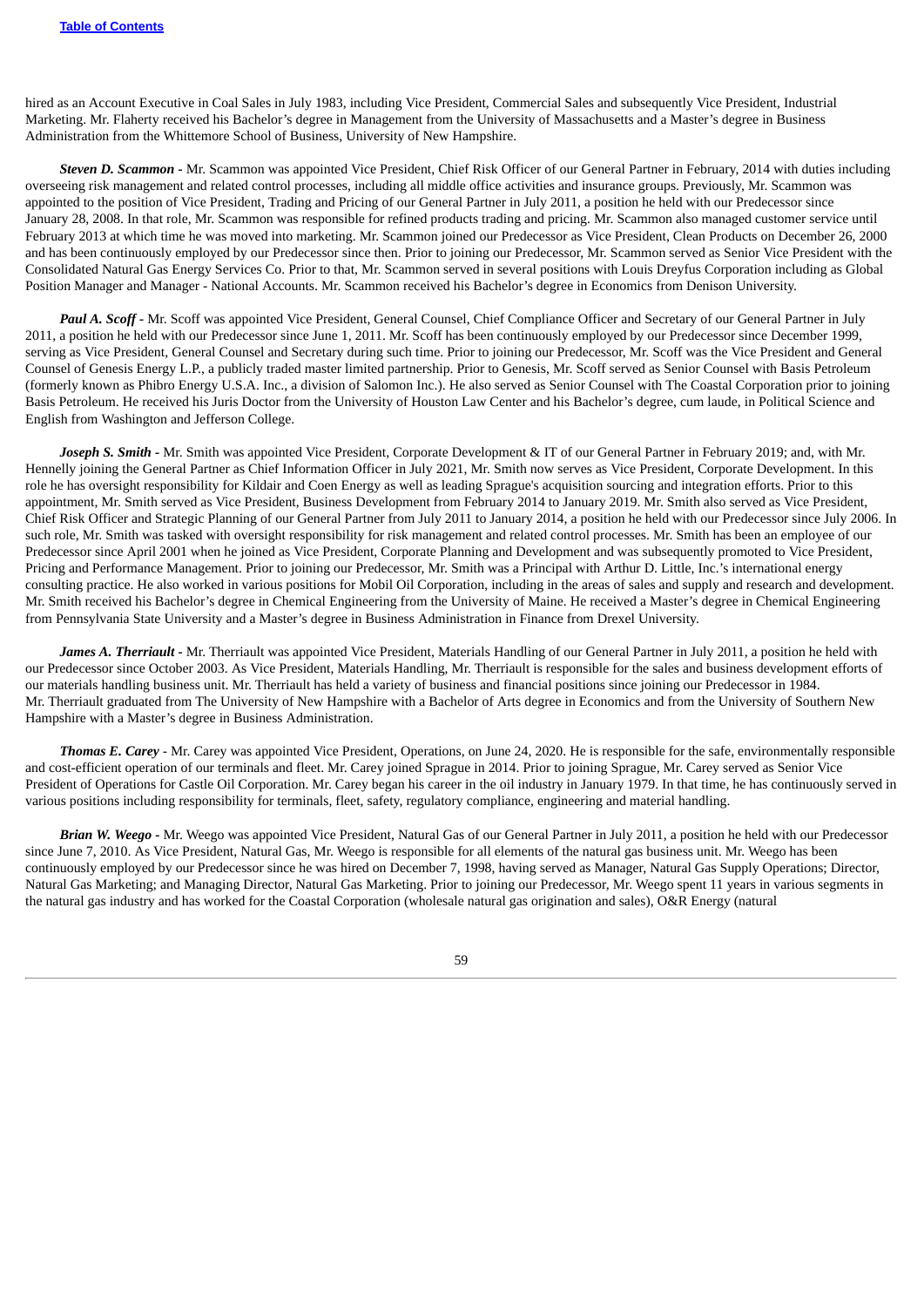gas supply and trading) and Commonwealth Gas Company (natural gas utility supply planning and acquisition). Mr. Weego received a Bachelor of Science degree in Management from Lesley University and a Master's degree in Business Administration from the University of New Hampshire Whittemore School of Business and Economics.

*Ben J. Hennelly -* Mr. Hennelly was appointed Chief Information Officer of our General Partner in July 2021. Mr. Hennelly, also serves as President of The Agrippa Works, Inc., a strategy and technology consultancy. Mr. Hennelly was a member of the board of directors of our General Partner from July 2011 until May 2021. He also served as President and Chief Executive Officer of Decisyon, Inc. from December 2014 through July 2017. Mr. Hennelly previously served as Chief Financial Officer for Axel Johnson Inc. during the period of March 2007 through June 2012 and as Executive Vice President for Axel Johnson Inc. from June 2012 through December 2014. Mr. Hennelly has held various positions within the Axel Johnson Group. Before joining the Axel Johnson Group in 2003, Mr. Hennelly was on the founding management team of EPIK Communications, a provider of broadband telecommunication services, and previously was a consultant with the Monitor Group, a global management strategy consulting firm, where he advised clients across a range of industries, including the energy industry. Mr. Hennelly holds a Bachelor of Arts degree from Cornell University and a Ph.D from Brown University.

# *Director Independence*

NYSE rules do not require that the board of directors of our General Partner be composed of a majority of independent directors. Nonetheless, the board of directors of our General Partner has affirmatively determined that Ms. Bowman, Mr. Harper and Mr. Shapiro meet the independence standards established by the NYSE.

# *Committees of the Board of Directors*

The board of directors of our General Partner has an audit committee, a conflicts committee and, beginning in September 2021, a compensation committee. Each of the standing committees of the board of directors has the composition and responsibilities described below. Ms. Bowman and Messrs. Harper and Shapiro are members of the audit, conflicts and compensation committees and are independent (as that term is defined in the applicable NYSE rules and Rule 10C-1 of the Exchange Act) and non-employee directors (as that term is defined in Rule 16b-3 of the Exchange Act).

# *Audit Committee*

We are required to have an audit committee of at least three members and all its members are required to meet the independence and experience standards established by the NYSE and the Exchange Act. Ms. Bowman and Messrs. Harper and Shapiro are the current members of our audit committee. The board of directors of our General Partner has determined that each director appointed to the audit committee is "financially literate," and Mr. Harper, who serves as chairman of the audit committee, has "accounting or related financial management expertise" and constitutes an audit committee financial expert in accordance with SEC and NYSE rules and regulations. The audit committee of the board of directors of our General Partner serves as our audit committee and will assist the board in its oversight of the integrity of our consolidated financial statements and our compliance with legal and regulatory requirements and partnership policies and controls. The audit committee operates under a written charter and has the sole authority to (1) retain and terminate our independent registered public accounting firm, (2) approve all auditing services and related fees and the terms thereof performed by our independent registered public accounting firm, and (3) pre-approve any non-audit services and tax services to be rendered by our independent registered public accounting firm. The audit committee is also responsible for confirming the independence and objectivity of our independent registered public accounting firm. Our independent registered public accounting firm has been given unrestricted access to the audit committee and our management, as necessary. The audit committee met seven times during 2021.

# *Conflicts Committee*

The board of directors of our General Partner established a conflicts committee to review specific matters that the board of directors believes may involve conflicts of interest. The conflicts committee will determine if the resolution of any such conflict of interest is fair and reasonable to us. The board of directors of our General Partner may, but is not required to, seek the approval of such resolution from the conflicts committee. The conflicts committee will determine if the resolution of the conflict of interest is fair and reasonable to us. The committee consists of a minimum of two members, none of whom can be officers or employees of our General Partner or directors, officers or employees of its affiliates (other than as directors of our subsidiaries) and each of whom must meet the independence standards for service on an audit committee established by the NYSE and the SEC. Ms. Bowman and Messrs. Harper and Shapiro are the independent members of the conflicts committee. Any matters approved by the conflicts committee will be conclusively deemed to be fair and reasonable to us, approved by all of our unitholders, and not a breach by our General Partner of any duties it may owe us or our unitholders. The conflicts committee did not meet during fiscal year 2021.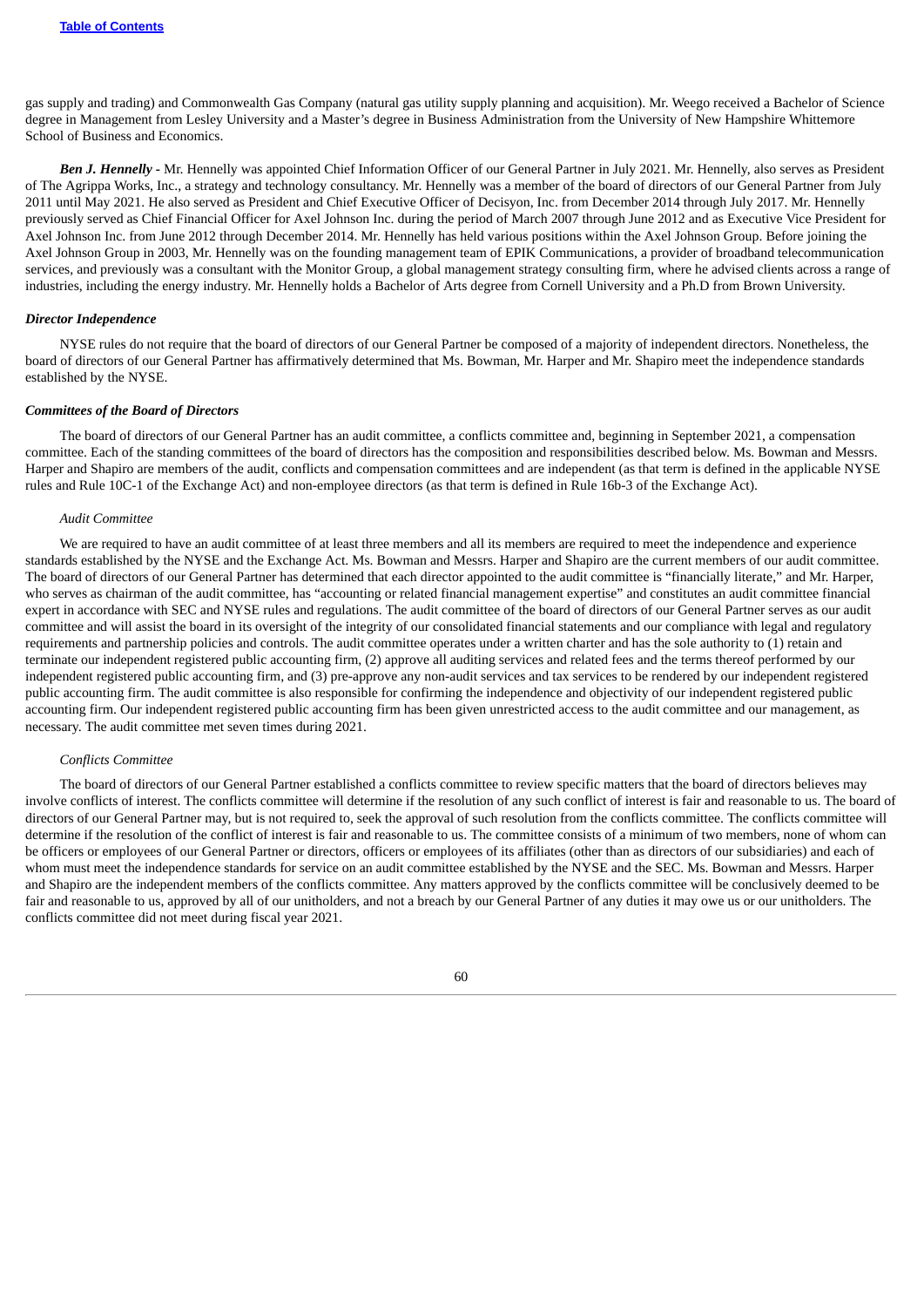If the board of directors of our General Partner does not seek approval from the conflicts committee, and the board of directors of our General Partner approves a resolution or course of action taken with respect to a conflict of interest, then it will be presumed that, in making its decision, the board of directors of our General Partner acted in good faith, and in any proceeding brought by or on behalf of us or any unitholder, the person bringing or prosecuting such proceeding will have the burden of overcoming such presumption.

# *Compensation Committee*

As a limited partnership that is listed on the NYSE, we are not required to have a compensation committee. However, the board of directors of our General Partner determined that a compensation committee is appropriate in order to conform to best governance practices and in September 2021 established a charter for the compensation committee. The current members of the compensation committee include Ms. Bowman and Messrs. Shapiro and Harper. The compensation committee may delegate any of its responsibilities and duties to one or more members of the compensation committee to the extent permissible under the Exchange Act or the NYSE listing rules.

Oversight of our compensation plans is the compensation committee's responsibility. The compensation committee oversees and evaluates the General Partner's human resources and compensation structure, policies, programs and succession planning and assesses whether appropriate incentives and leadership development opportunities are established for management and other employees. The compensation committee also determines and approves compensation for our CEO and our other executive officers, including our named executive officers.

The compensation committee has authority to select and oversee outside compensation advisors, including consultants, legal counsel and other advisors, to review or make recommendations on our compensation programs. The compensation committee has the authority to enter into retention agreements with any such advisors establishing the fees payable to such advisors by the Partnership and any other retention terms.

The compensation committee determines and approves the compensation of the CEO, with the exception of the CEOs base compensation, which shall be approved by the independent directors of the full board of directors of the General Partner following the recommendation of the compensation committee. The compensation committee may seek guidance or input from the CEO when making determinations about the compensation of the other executive officers. The CEO also may provide recommendations to the compensation committee concerning the high-level allocation of incentive award pools among senior management other than executive officers. The CEO also may determine the salaries and amounts of individual incentive awards to senior management members other than executive officers.

The compensation committee did not retain an independent compensation consultant to assist in evaluating and advising on the compensation of its officers and directors for the fiscal year 2021. The compensation committee met three times during fiscal year 2021.

## *Corporate Code of Business Conduct and Ethics*

The board of directors of our General Partner has approved a Corporate Code of Business Conduct and Ethics which is applicable to all directors, officers and employees of our General Partner, including the principal executive officer and the principal financial officer. The Corporate Code of Business Conduct and Ethics is available on the "Investor Relations—Corporate Governance" section of our website at http://investors.spragueenergy.com/corporategovernance and in print without charge to any unitholder who sends a written request to our secretary at our principal executive offices. We intend to post any amendments of this code or waivers of its provisions applicable to directors or executive officers of our General Partner, including its principal executive officer and principal financial officer, at the above referenced Corporate Governance location on our website.

#### *Procedures for Review, Approval and Ratification of Related Person Transactions*

Under our Corporate Code of Business Conduct and Ethics, the board of directors of our General Partner or its authorized committee will periodically review all related-person transactions that are required to be disclosed under SEC rules and, when appropriate, initially authorize or ratify all such transactions. Our Code of Business Conduct and Ethics and Partnership Agreement set forth policies and procedures with respect to transactions with related persons and potential conflicts of interest which, when taken together, provide a structure for the review and approval of transactions with related persons. In the event that the board of directors of our General Partner or its authorized committee considers ratification of a related-person transaction and determines not to so ratify, management will make all reasonable efforts to cancel or annul the transaction.

The conflicts committee is authorized to review, evaluate and approve any potential conflicts of interest between the General Partner or its affiliates (excluding the Partnership), on one hand, and the Partnership, its subsidiaries, or any limited partner of the Partnership, on the other hand; and, the conflicts committee may engage consultants, attorneys, independent accountants and/or other service providers to assist in the evaluation of quantitative and/or qualitative material conflicts matters. Any such approval by the conflicts committee will constitute approval of such matter and no other action of the board of directors is required.

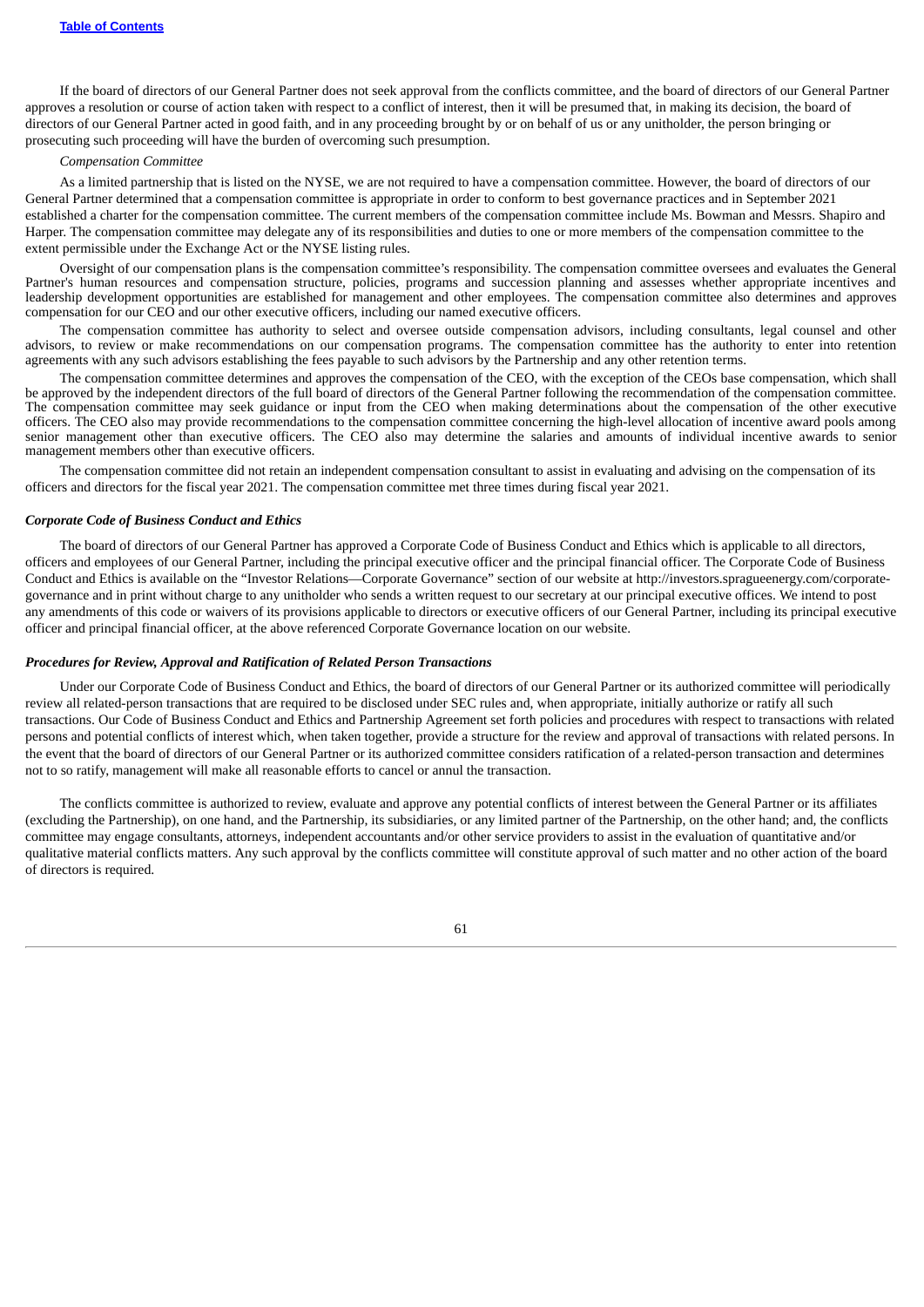In determining whether or not to recommend the initial approval or ratification of a related person transaction, the board of directors of our General Partner or its authorized committee may consider all of the relevant facts and circumstances available, including (if applicable) but not limited to: (i) whether there is an appropriate business justification for the transaction; (ii) the benefits that accrue to us as a result of the transaction; (iii) the terms available to unrelated third parties entering into similar transactions; (iv) the impact of the transaction on a director's independence (in the event the related person is a director, an immediate family member of a director or an entity in which a director or an immediate family member of a director is a partner, shareholder, member or executive officer); (v) the availability of other sources for comparable products or services; (vi) whether it is a single transaction or a series of ongoing, related transactions; and (vii) whether entering into the transaction would be consistent with the Corporate Code of Business Conduct and Ethics.

Current conflicts committee members include Ms. Bowman and Messrs. Harper and Shapiro and these three members qualify as independent directors, satisfying the SEC and NYSE standards for independence as of the date hereof.

In April 2021, the SEC approved an amendment to NYSE Rule 314.00 pertaining to related party transactions which requires the Audit Committee, or another independent body of the board of directors of the General Partner, to conduct a reasonable prior review of, and have oversight for, all related party transactions for conflicts of interest and prohibit a transaction if it determines it to be inconsistent with the interests of the Partnership. Pursuant to this amendment, the Audit Committee has established a process to review related party transactions and has provided prior approval for related party transactions that (i) occur in the ordinary course of business; (ii) comply with the Partnership's risk management policies; and, (iii) are conducted on an arm's length basis at market prices and terms.

### *Available Information*

Our audit committee charter, conflicts committee charter, compensation committee charter, Corporate Code of Business Conduct and Ethics, Corporate Governance Guidelines, Financial Code of Ethics, Insider Trading Policy, Short-Swing Trading and Reporting Policy and Whistleblower Policy are available, free of charge within the "Investor Relations—Corporate Governance" section of our website at http://investors.spragueenergy.com/corporategovernance and in print to any unitholder who so requests. Requests for print copies may be directed to: Investor Relations, Sprague Resources LP, 185 International Drive, Portsmouth, New Hampshire 03801 or made by telephone by calling (800) 225-1560. The information contained on or connected to our website is not incorporated by reference into this Annual Report and should not be considered part of this or any other report that we file with or furnish to the SEC.

Pursuant to our Corporate Governance Guidelines, Mr. Hendel is the lead, non-management director and will preside over regularly scheduled executive sessions of the board of directors without management ("Lead Director"). To view the designated Lead Director and the method for communicating directly with the Lead Director, please see the "Investor Relations—Corporate Governance" section of our website at http://investors.spragueenergy.com/corporate-governance.

#### **Section 16(a) Beneficial Ownership Reporting Compliance**

Each director, executive officer (and, for a specified period, certain former directors and executive officers) of our General Partner and each holder of more than 10 percent of a class of our equity securities is required to report to the SEC his or her pertinent position or relationship, as well as transactions in those securities, by specified dates. Based solely upon a review of reports on Forms 3 and 4 (including any amendments) furnished to us during our most recent fiscal year, reports on Form 5 (including any amendments) furnished to us with respect to our most recent fiscal year, and written representations from officers and directors of our General Partner, we believe that all filings applicable to our General Partner's officers and directors, and our beneficial owners, required by Section 16(a) of the Exchange Act were filed on a timely basis with respect to our most recent fiscal year with the exception of three instances where Form 4s were inadvertently filed late on behalf of a former director and two executives to report certain transactions as follows: (i) in March 2021, to report the award of common units to a former director, Gary A. Rinaldi; (ii) in March 2021, to report the award of common units to executive David C. Long and the payment of tax liability using a portion of securities received; and, (ii) in June 2021, a sale of common units by named executive officer Thomas F. Flaherty.

# **Employee, Officer and Director Hedging**

Per the Short-Swing Trading and Reporting Policy of the General Partner adopted on October 14, 2013, no director, Section 16 officer, or employee who beneficially owns 10% or more of the Partnership's common units, (together, "insiders"), nor an immediate family member of an insider, nor any other relative of an insider living in the insider's home, may make any short sales of any Partnership securities. Also, such persons may not buy or sell puts, calls or options in respect of the Partnership's securities at any time.

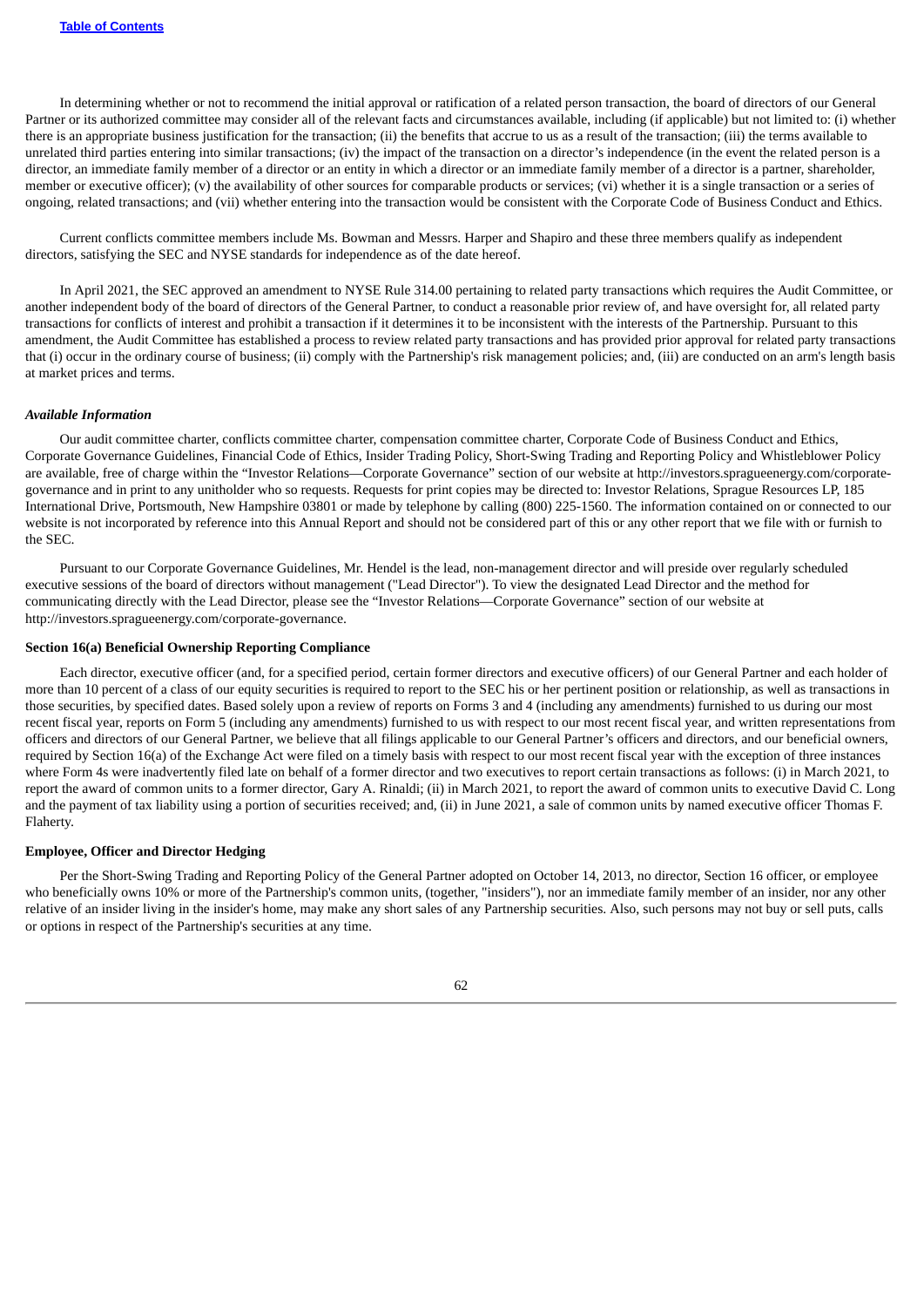### **Item 11. Executive Compensation**

### **Compensation Committee Interlocks and Insider Participation**

The board of directors of the General Partner has determined that all of the directors who served on the compensation committee during fiscal year 2021 are independent within the meaning of the NYSE listing standards. No member of the compensation committee is a current, or during fiscal year 2021 was, a former, officer, or employee of the General Partner. During fiscal year 2021, no member of the compensation committee had a relationship that must be described under the SEC rules relating to disclosure of "related person transactions" (for a description of our policy on "related person transactions," see "Procedures for Review, Approval and Ratification of Related Person Transactions" in Item 10 and also see "Certain Relationships, Related Transactions and Director Independence" in Item 13. During fiscal year 2021, none of our executive officers served on the board of directors or compensation committee of any entity that had one or more of its executive officers serving on the board or the compensation committee.

### **Compensation Committee Report**

As required by Item 407(e)(5) of Regulation S-K, our compensation committee has reviewed and discussed the Compensation Discussion and Analysis with our management and, based on such review and discussion, has recommended to the board of directors of our General Partner that the Compensation Discussion and Analysis be included in this Annual Report.

> THE COMPENSATION COMMITTEE OF THE BOARD OF DIRECTORS OF SPRAGUE RESOURCES GP LLC

> > John A. Shapiro, Chair Beth A. Bowman C. Gregory Harper

#### **Compensation Discussion and Analysis**

### *Introduction*

Our General Partner has sole responsibility for conducting our business and for managing our operations and its board of directors and officers make decisions on our behalf. We reimburse our General Partner for the expenses associated with the services its employees provide to us, including compensation expenses for executive officers and directors of our General Partner. The board of directors and the compensation committee of our General Partner has responsibility for establishing and evaluating the pay for the executive officers of our General Partner.

The purpose of this Compensation Discussion and Analysis is to explain our philosophy for determining the compensation program for the Chief Executive Officer, the Chief Financial Officer and the three other most highly compensated executive officers of our General Partner for 2021, referred to in this report as the "Named Executive Officers," and to discuss why and how the 2021 compensation package for these executives was implemented. Disclosure regarding our Named Executive Officers' compensation for the 2021 fiscal year is disclosed in the tables below and discussed in this Compensation Discussion and Analysis.

The Named Executive Officers for the fiscal year ending December 31, 2021 are as follows:

|                | David C.       | President and Chief Executive Officer |
|----------------|----------------|---------------------------------------|
| <b>Glendon</b> |                |                                       |
|                | David C. Long  | Chief Financial Officer               |
| Flaherty       | Thomas F.      | Vice President, Refined Products      |
|                | Brian W. Weego | Vice President, Natural Gas           |
|                | Steven D.      | Vice President, Chief Risk Officer    |
|                |                |                                       |

# *Objectives of Our Executive Compensation Program*

Our executive compensation program is based on the following principles:

- The compensation paid to our executives should be competitive with that paid to the executives of those companies with which we compete for executive talent so that we attract and retain a skilled and experienced management team.
- Incentive compensation should be a material portion of total compensation so that our executives are properly motivated to achieve or exceed our financial and business goals.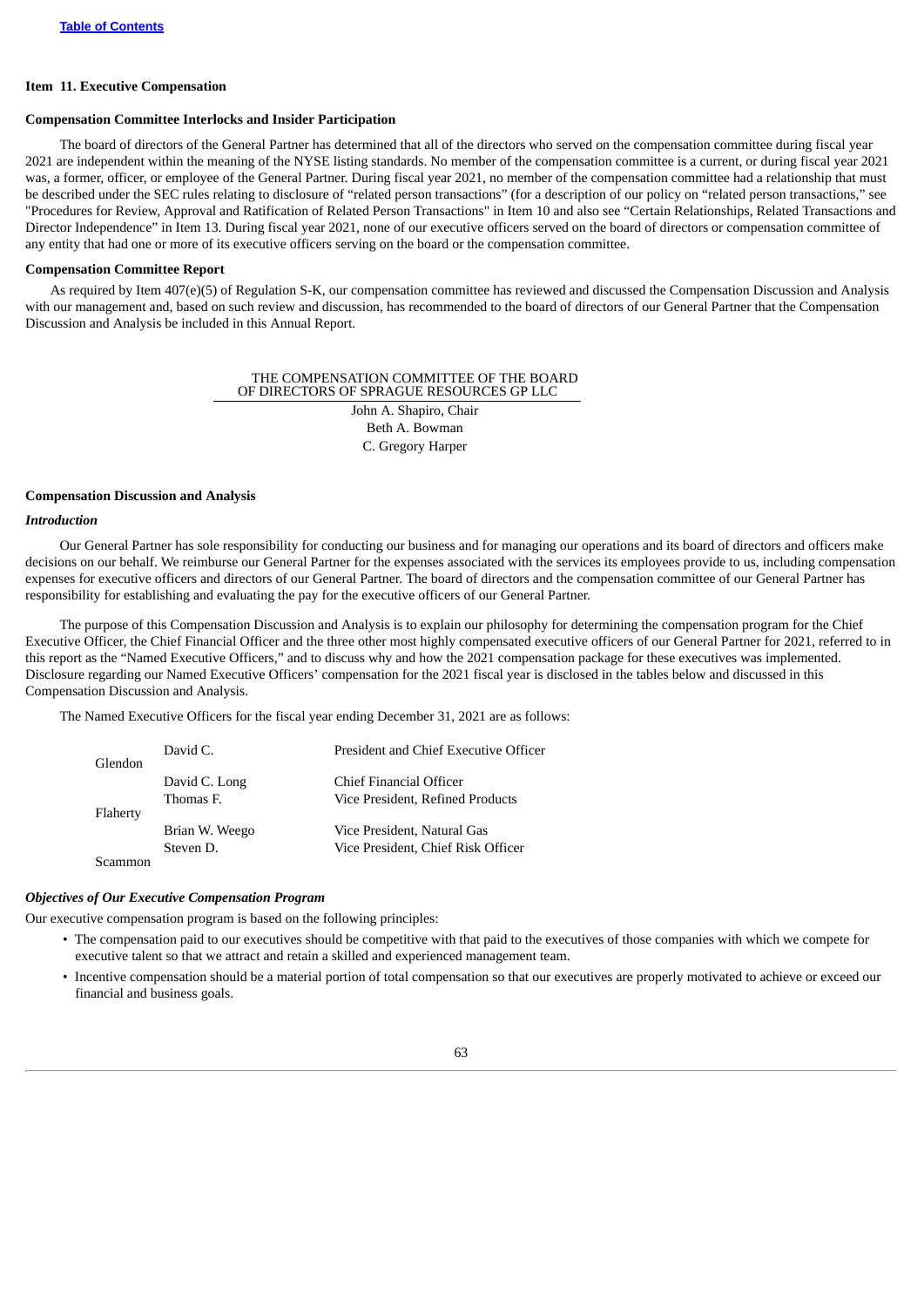- Unit holders should receive a minimum acceptable threshold return on investment before payout of incentive compensation.
- Management and owners should share value created above the agreed threshold return.
- Incentive compensation should align the interests of the executive team with those of the unitholders.

The board of directors believes these objectives are best met by providing a mix of competitive base salaries in combination with short- and long-term incentive compensation.

#### *Setting Executive Compensation*

Prior to September 14, 2021, we did not have a compensation committee and all compensation decisions were made by the board of directors. Upon the establishment of the compensation committee, the compensation committee makes recommendations to the board of directors with respect to incentive compensation plans and equity-based plans that are subject to approval by the board of directors. When making determinations about each element of compensation for the Named Executive Officers, the compensation committee reviews the goals and objectives relevant to their compensation; and, based on the compensation committee's evaluation, determines, approves and recommends the compensation of the Named Executive Officers.

The compensation committee may also ask Mr. Glendon and certain of our other executives to assess the design of, and make recommendations regarding, compensation and benefit programs and the performance measures and targeted levels of performance. The board of directors is under no obligation to implement the recommendations received from these executives but may take them into consideration when making compensation decisions.

#### *Components of Compensation*

For the fiscal year ending December 31, 2021, the compensation for our Named Executive Officers consisted of the following elements:

- Base salary;
- Annual and long-term incentive bonus; and,
- Other benefits, including retirement, health and welfare, and related benefits and, in certain instances, the use of a car or a car allowance.

#### *Base Salary*

Each Named Executive Officer's base salary is a fixed component of compensation and does not vary depending on the level of performance achieved. Base salaries for the Named Executive Officers were historically set at levels deemed appropriate to retain their services. When establishing and evaluating base salary levels the compensation committee generally considers the responsibilities associated with each Named Executive Officer's position, experience, skill, education, and potential to contribute to our overall success. For example, when the board of directors evaluates Mr. Glendon's role as President and Chief Executive Officer, the compensation committee considers his current and prior performance. In establishing the base salaries for the rest of our Named Executive Officers, the compensation committee also considers the extent to which the particular individual has the skills to help us solve the challenges we face and the expertise to help us meet our future business goals. Finally, the compensation committee considers the other employment opportunities available to the executive and earning potential associated with those opportunities.

Base salaries for each Named Executive Officer are reviewed annually by the compensation committee as well as at the time of any promotion or significant change in job responsibilities. In connection with each review, individual and company performance over the course of the year are also considered. Mr. Glendon makes recommendations with regard to base salary levels for our Named Executive Officers other than himself, and the compensation committee takes these recommendations into account when reviewing base salary levels.

The following 2021 Base Salary increases for the Named Executive Officers were approved by the board of directors and became effective on April 5, 2021.

| Name               | <b>2020 Base Salaries</b> | 2021 Base Salaries | <b>Percentage Increase</b> |
|--------------------|---------------------------|--------------------|----------------------------|
| David C. Glendon   | \$375,000                 | \$382,000          | 1.9%                       |
| David C. Long      | \$260,024                 | \$267,825          | 3.0%                       |
| Thomas F. Flaherty | \$275,014                 | \$280,514          | 2.0%                       |
| Brian W. Weego     | \$270,000                 | \$275,400          | 2.0%                       |
| Steven D. Scammon  | \$286,001                 | \$291,721          | 2.0%                       |

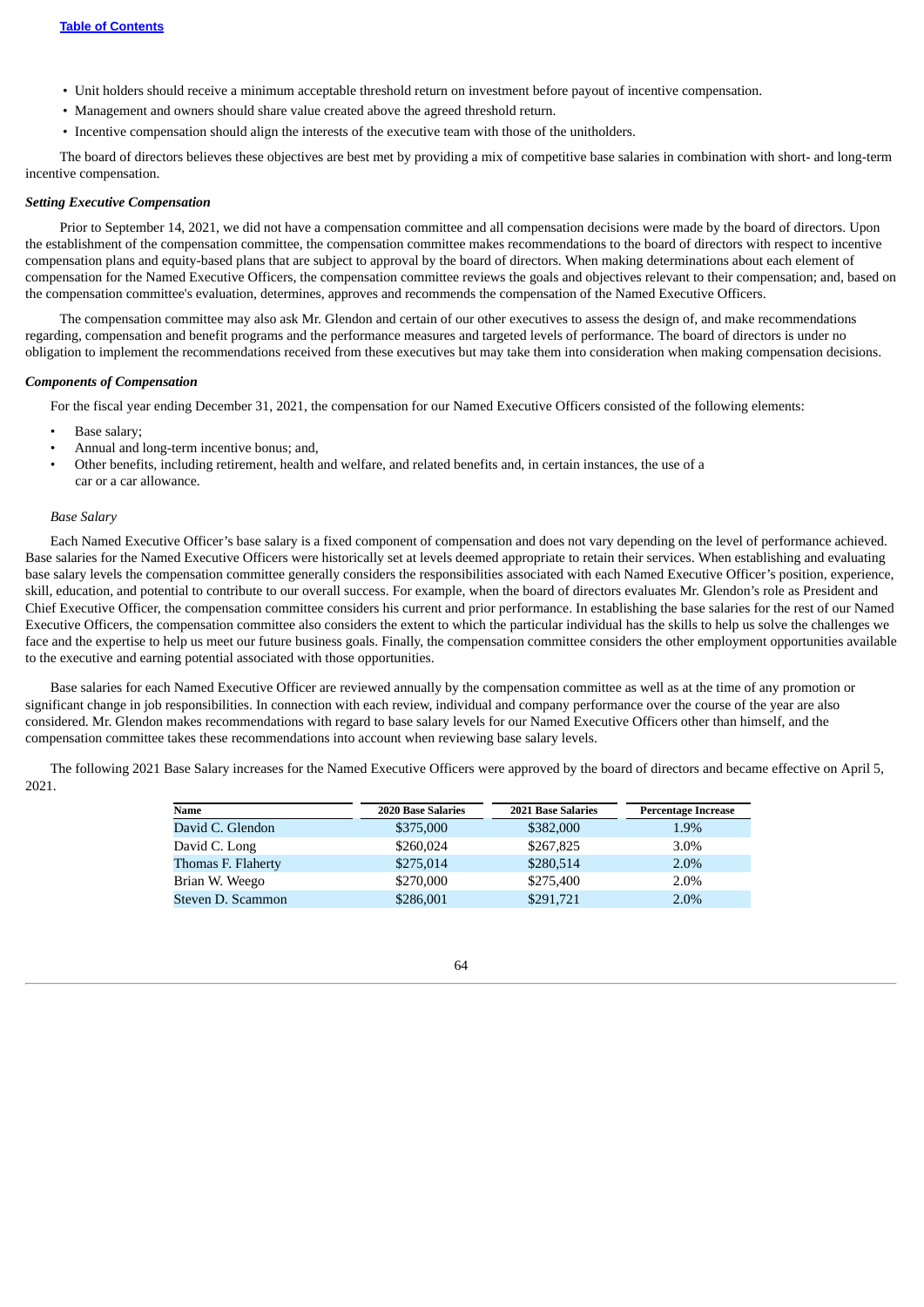We believe that the competitive base salaries we pay to our Named Executive Officers help us to satisfy the objectives of our executive compensation program by attracting and retaining experienced executive talent. Additionally, by providing our Named Executive Officers with competitive base salaries, we mitigate risk by providing those individuals with a portion of their income that is not subject to change based on our financial performance.

# *Annual and Long-Term Incentive Bonus*

While base salaries offer an important retention tool by providing a fixed level of compensation to our Named Executive Officers, we also seek to incentivize and motivate employees to strive for both individual and overall company success by providing a substantial portion of their compensation in the form of a discretionary annual incentive bonus. Further, we feel that our industry has historically relied heavily on performance-based bonuses to compensate executive officers and we want our compensation program to be consistent with industry trends and practices.

The board of directors restructured the short- and long-term incentive compensation for the Named Executive Officers in 2021. Changes for 2021 included:

- 75% of annual incentive bonus paid in cash in the first quarter of 2022, based on return on equity ("ROE");
- 25% of annual incentive bonus to be paid in cash or common units as a long-term incentive bonus in the first quarter of each of 2023, 2024, and 2025 if the ROE threshold for each such year is met and approved by the board of directors in its sole discretion;
- increases in target bonus levels for Named Executive Officers; and
- no equity or equity-based awards granted to the Named Executive Officers (other than the portion of the 2020 annual incentive bonus that was settled in common units in the first quarter of 2021).

These changes to our compensation program were made by our board of directors to address retention concerns and to ensure that a minimum acceptable level of return was received by our unitholders prior to the payment of any amounts under our short- or long-term compensation program. The compensation committee determined that the annual and long-term incentive bonuses for 2021 will be paid entirely in cash due to the pending, unsolicited merger offer of January 11, 2022, from Hartree Partners, LP. The target levels for the Named Executive Officers as follows: Messrs. Long, Flaherty and Weego were each set at 100% of their base salary and Mr. Scammon's target was 90% of base salary. The 2021 target for Mr. Glendon was set at 250% of his base salary in order to reflect the additional responsibilities associated with his position. Target levels were increased for 2021 to address retention concerns and to increase the value of the award since it would be utilized to calculate the total value of both annual and long-term incentive bonuses, thus replacing value that has historically been granted as long-term equity incentive awards.

Our board of directors selected ROE as the performance metric for the 2021 incentive bonus program, as such metric demonstrates the Partnership's ability to deliver on its growth plan. ROE is a non-GAAP measure and, for Named Executive Officer annual incentive compensation purposes, we define ROE as (i) Sprague operating cash flow ("Sprague OCF") divided by (ii) the Partnership's Market Capitalization, as defined below.

Sprague OCF is a non-GAAP measure; and, for Named Executive Officer 2021 incentive compensation purposes, Sprague OCF defined as net income (loss) before income taxes (i) plus compensation, depreciation and amortization expense (ii) less capital expenditures and (iii) adjusted for (a) the change in unrealized hedging gains (losses) with respect to refined products and natural gas inventory and natural gas transportation contracts, (b) changes in the fair value of contingent consideration, (c) the impact of acquisition related expenses, and (d) extraordinary gains.

Market Capitalization is also a non-GAAP measure; and, for Named Executive Officer 2021 annual incentive compensation purposes, it is calculated as the sum of: (i) the average value of outstanding limited partnership units over the 20 trading days prior to and including December 31, 2020; and, (ii) the value of the incentive distribution rights.

The board of directors proposed a minimum threshold ROE of 5%, or \$25.7 million, of Sprague OCF for the 2021 annual incentive bonus pool that must be met before the pool would begin to fund. If the Sprague OCF threshold of \$25.7 is met, 22.5% of the Sprague OCF in excess of the threshold amount (the "sharing amount") would be allocated to the bonus pool on a straight line sharing basis. For 2021, the Sprague OCF for annual incentive compensation purposes was \$73.6 million. As a result, the Sprague OCF threshold level for the annual incentive bonus program was met.

The board of directors retains the authority to amend or terminate the incentive bonus program, including increasing, decreasing or cancelling bonuses at any time prior to payment of the short or long-term incentive bonus amounts.

The annual incentive bonus received by each Named Executive Officer for 2021 was initially calculated based on the percentage funding level for the total bonus pool. Mr. Glendon then recommended an annual incentive bonus that may be higher or lower based on each Named Executive Officer's personal performance as well as the performance of their respective business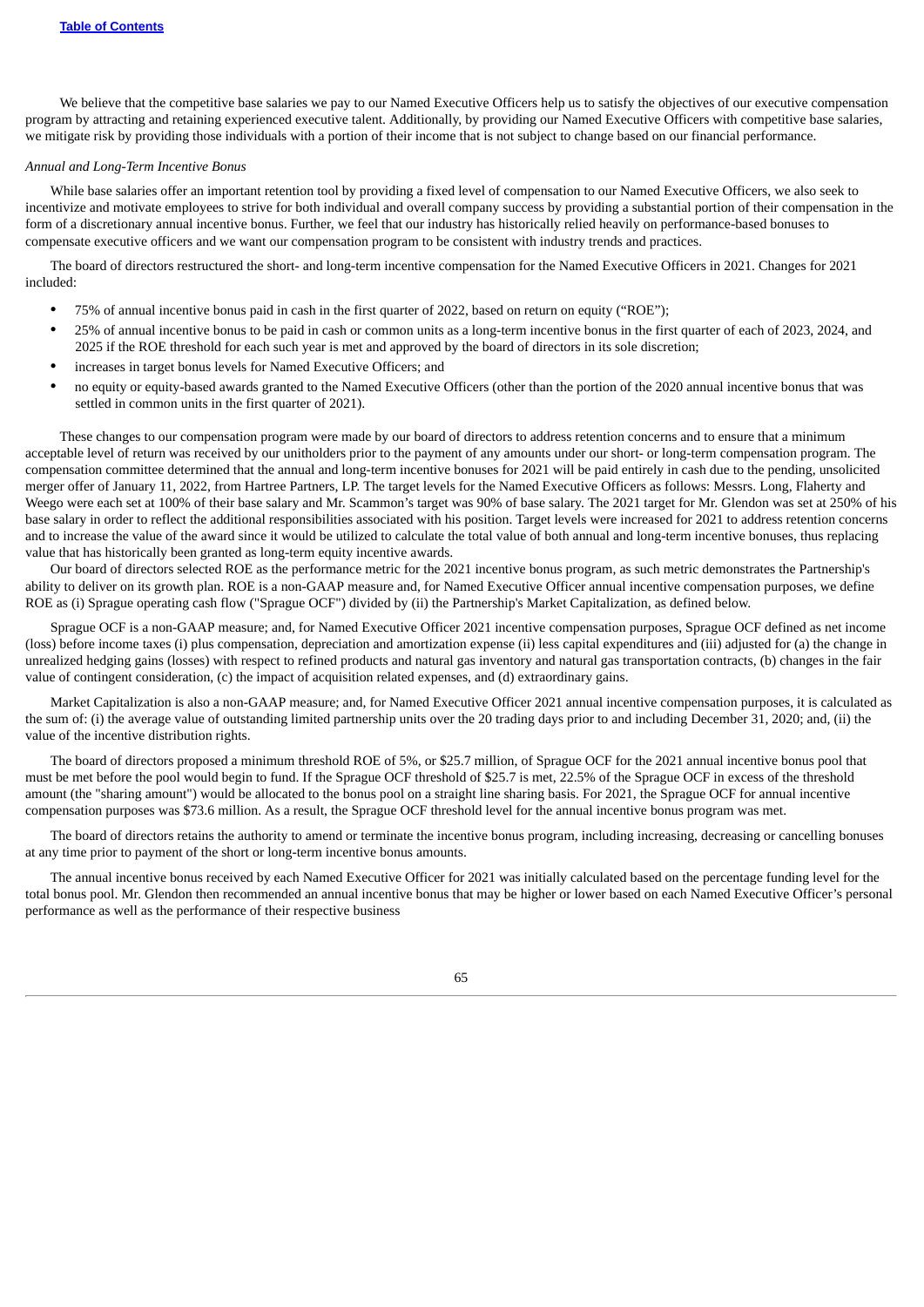for that year. Mr. Glendon submitted his recommendations to the compensation committee who then reviewed and discussed the recommendations. After weighing all of this information, the compensation committee established the final annual incentive bonus amounts for each Named Executive Officer.

The following table presents the target bonus levels and the actual payout percentage received by each Named Executive Officer:

| <b>Name</b>        | <b>Target Bonus</b> | Percentage of<br>Target Achieved | <b>Actual Percentage of</b><br>Target Paid After<br><b>Applying Committee</b><br>Discretion (1) | 2021 Bonus Paid<br>in $2022(3)$ | 2021 Bonus To Be<br>Paid Ratably in 2023,<br>2024 and 2025(4) |
|--------------------|---------------------|----------------------------------|-------------------------------------------------------------------------------------------------|---------------------------------|---------------------------------------------------------------|
| David C. Glendon   | \$955,000           | 105%                             | 105%                                                                                            | \$750,000                       | \$250,000                                                     |
| David C. Long      | \$267,825           | 105%                             | $108\%$ (2)                                                                                     | \$217,500                       | \$72,500                                                      |
| Thomas F. Flaherty | \$280,514           | 105%                             | $107\%$ (2)                                                                                     | \$225,000                       | \$75,000                                                      |
| Brian W. Weego     | \$275,400           | 105%                             | $111\%$ (2)                                                                                     | \$228,750                       | \$76,250                                                      |
| Steven D. Scammon  | \$262,549           | 105%                             | 105%                                                                                            | \$206,250                       | \$68,750                                                      |

(1) Rounded to the nearest whole percentage.

(2) The difference between the Percentage of Target Achieved and the Actual Percentage of Target Paid After Applying Committee Discretion was due to the Named Executive Officer's strong performance during the year.

- (3) Represents 75% of the 2021 incentive bonus. To the extent that this figure is greater than 105% of target bonus as the result of discretion applied by the compensation committee and the board of directors, the excess paid over and above 105% of target is reported in the Bonus column of the Summary Compensation Table. Otherwise, these amounts are reported in the Non-Equity Incentive Plan Compensation column of the Summary Compensation Table.
- (4) Represents 25% of the 2021 incentive bonus.

Accordingly, 75% of the Named Executive Officer's annual incentive bonus for 2021 was paid in cash in the first quarter of 2022 and the remaining 25% will vest ratably over a three year period and be paid out in common units or cash, or a combination of both, in the discretion of the compensation committee, if the conditions described above are met and approved by the board in its sole discretion. The portion of the 2021 annual incentive bonus that was paid in the first quarter of 2022 is included in the Summary Compensation Table in the column titled "Non-Equity Incentive Compensation"; and, to the extent the actual payout percentage was in excess of the 105% bonus target, the excess amount paid is listed in the "Bonus" column.

#### *Equity Incentive Compensation*

In October 2013, our General Partner adopted the LTIP, which provides us with the flexibility to grant a wide variety of cash and equity or equity-based awards. A portion of the annual incentive bonus paid to the Named Executive Officers for performance during 2020 was paid in fully vested common units in the first quarter of 2021. The issuance of such common units represented the only equity or equity-based awards that were granted to any Named Executive Officer during 2021 and was reported in our 10-K filed for the fiscal year ended December 31, 2020.

After a thorough review and analysis in early 2021, the board of directors determined that the outstanding phantom unit awards held by the Named Executive Officers was not meeting the needs and expectations of the board of directors. As a result, in March of 2021, the board of directors terminated all phantom unit awards granted to the Named Executive Officers in 2018, 2019 and 2020. Instead of granting long-term equity incentive compensation in 2021, the board of directors provided the potential for equity compensation as described above.

# *Severance and Change in Control Benefits*

The Named Executive Officers did not have agreements with us that contained severance provisions or change of control payment provisions during the 2021 fiscal year. However, we have a general practice of paying severance to certain of our employees in the event they are terminated by us without cause and they enter into a release. The severance historically provided to executives, such as the Named Executive Officers, serving at the Vice President level and above consists of the following: (i) 12 months of continued base salary payments, (ii) six months of outplacement support, and (iii) health and dental insurance for 12 months at the same cost to the individual as they paid during their employment with us.

We believe that the severance practices described above create an important retention tool for us as post-termination payments allow employees to leave our employment with value in the event of certain terminations of employment that are beyond their control. As a general matter, post-termination payments allow management to focus their attention and energy on making objective business decisions that are in the best interest of the company without allowing personal considerations to affect

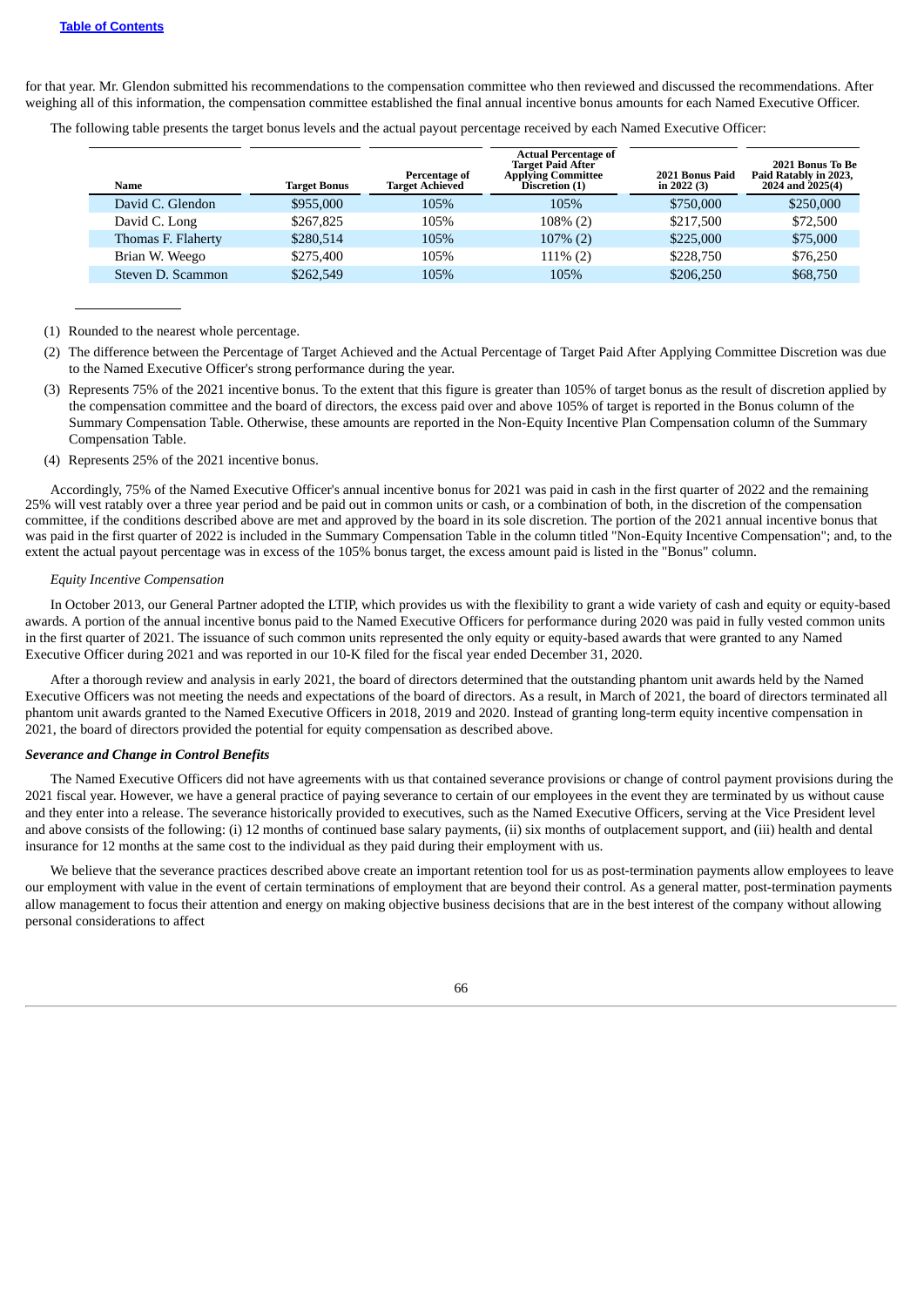the decision-making process. Additionally, executive officers at other companies in our industry and the general market in which we compete for executive talent commonly provide post-termination payments, and we have consistently provided this benefit to certain executives in order to remain competitive in attracting and retaining skilled professionals in our industry.

# *Other Benefits*

#### *Health and Welfare Benefits*

Eligible full-time employees, including our Named Executive Officers, may participate in the same health and welfare benefits. These benefits include group health, vision, and dental insurance coverage; participation in our retirement plan; short and long term disability insurance and life insurance coverage; participation in our flexible spending plan; and tuition assistance. The health and dental plans require employee contributions toward the cost of premiums. We provide short and long term disability as well as basic life insurance at no cost to our employees. Employees may also elect additional life insurance coverage at their own expense.

# *Retirement Benefits*

# Retiree Health and Life Insurance

During 2021, we provided eligible employees hired prior to January 1, 1991 who were scheduled to work at least 30 hours per week and met certain age and service requirements with the opportunity to participate in our retiree health plan. The obligation for premiums under the retiree health plan is shared by both us and the participants; and, our contributions to such premiums are capped. The retiree health plan does not provide dental benefits. Because Mr. Flaherty is the only Named Executive Officer that was employed by our Predecessor prior to January 1, 1991, he is the only Named Executive Officer eligible to participate in our retiree health plan. We also provide eligible employees with the opportunity to receive post-retirement life insurance on a nondiscriminatory basis so long as certain age and service requirements are met. We have historically provided all eligible employees with a retirement program that consisted of multiple sources of contributions.

#### Sprague Retirement Plan

Eligible employees who are regularly scheduled to at least 1,000 hours per year, including the Named Executive Officers, are eligible to make salary deferrals (either pre-tax or Roth) and after-tax contributions to our retirement plan, and we have historically made certain matching contributions. Employees can contribute between 1% and 70% of their eligible compensation (i.e., base pay, annual bonus, overtime pay, and commissions) as salary deferrals; however, combined pre-tax and Roth contributions cannot exceed 70% of eligible compensation. The amounts that can be contributed are also subject to the annual limitations imposed by federal tax law. The company will match 60% of the first 6% of eligible compensation that an employee contributes as a salary deferral. The company also provides employer contributions to certain eligible employees. For 2021, the company provided an amount equal to 5% of all eligible compensation for eligible employees, including the Named Executive Officers. The company also provided an additional 3%-8% of eligible compensation for eligible employees with certain levels of service who participated in a defined benefit plan sponsored by our former affiliate at the time it was frozen and were close to retirement age. Mr. Flaherty is the only NEO who received this additional contribution in 2021, and he received a 5% contribution. This additional contribution is intended to help those employees with a shorter earnings horizon, as they had less time to adjust their financial retirement planning following our affiliate's decision to freeze the defined benefit plan. Participating employees are immediately 100% vested in all contributions including employee and company contributions as well as any earnings of the plan.

#### *Automobiles and Auto Allowances*

We provide cars to employees based on their job requirements, such as the amount of travel that is necessary in order for such employee to properly perform his or her job duties. Employees who are eligible to receive a car benefit may elect whether to receive the use of a company car or a cash auto allowance. In 2021, Mr. Flaherty was the only Named Executive Officer eligible to receive this benefit.

# *Risk Assessment*

The board of directors has reviewed our compensation policies as generally applicable to the employees of our General Partner and believes that such policies do not encourage excessive and unnecessary risk-taking, and that the level of risk associated with such policies is not reasonably likely to have a material adverse effect on us. Each time a new compensation policy or program is implemented we consider any risks that may be created by its implementation and work to design the program so as to minimize such risks. In addition, we continually evaluate the effectiveness of our compensation programs, by analyzing the incentives such programs create and considering how we can minimize or eliminate incentives that may create risk for us.

# 67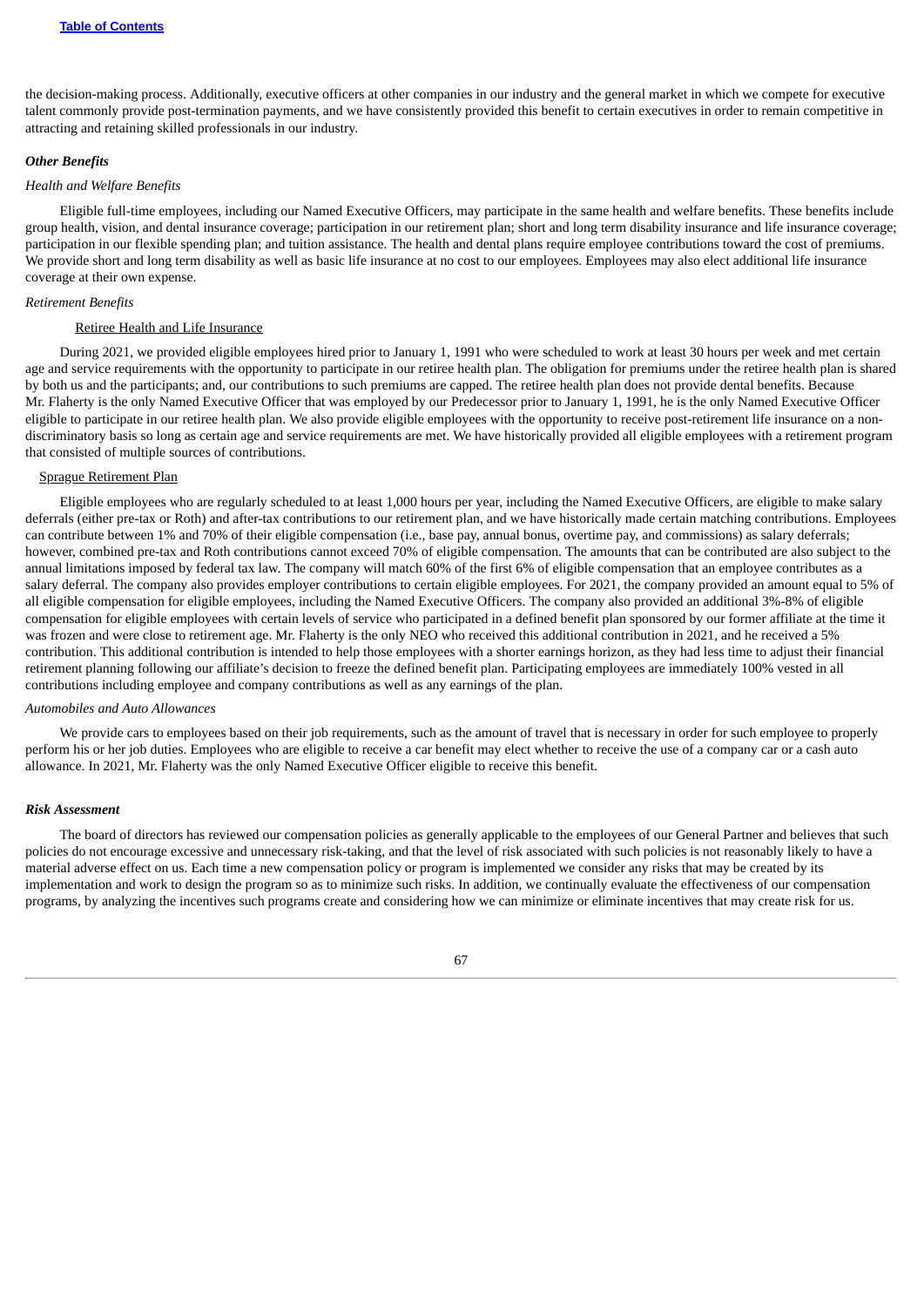Our compensation policies and practices are centrally designed and administered, and are substantially identical between our business divisions, except in cases such as commission arrangements which have been tailored to encourage specific sales behavior. In addition, we believe the following specific factors, in particular, reduce the likelihood of excessive risk-taking:

- Our overall compensation levels are competitive with the market.
- Our compensation mix consists of fixed components like salary and benefits, as well as annual incentives that reward overall company and individual performance.
- Our annual incentive bonus program combines short-term and long-term performance goals which we believe appropriately focuses our Named Executive Officers on both our short- and long-term performance.
- The board of directors of our General Partner has retained an appropriate level of discretion to modify, eliminate, or withhold amounts under the annual and long-term incentive bonus compensation program.

Although a significant portion of the compensation provided to our Named Executive Officers is performance-based, we believe our compensation program does not encourage excessive and unnecessary risk taking by the executive officers (or other employees) as the program are designed to encourage employees to remain focused on both our short- and long-term operational and financial goals. We set performance goals that we believe are challenging but reasonable in light of our past performance and market conditions. At the end of each year, we review the performance of every employee as part of an annual performance review that involves several levels of management oversight. The results of those performance reviews, in addition to our short- and long-term performance, become a major factor in determining what incentives each employee will receive.

A portion of the performance-based, variable compensation we provide to our Named Executive Officers is comprised of amounts that are subject to non-payment or vesting if the organization does not achieve a threshold level of Sprague OCF and approval by the board of directors. As such, we believe that executives are less likely to take unreasonable risks. Once threshold levels of performance are achieved, our performance-based incentives provide payouts of compensation at levels below full performance target achievement, in lieu of an "all or nothing" approach.

Additionally, we have a Chief Risk Officer who serves as chair of the Risk Management Committee, comprised of several members of management. The Risk Management Committee is responsible for reviewing policies and procedures which could encourage risk taking. In addition to our internal reporting structure, the Chief Risk Officer has a direct reporting relationship to the board of directors and has the authority to review all aspects of our business and to develop and maintain policies and procedures that discourage employees from taking unnecessary or inappropriate risks.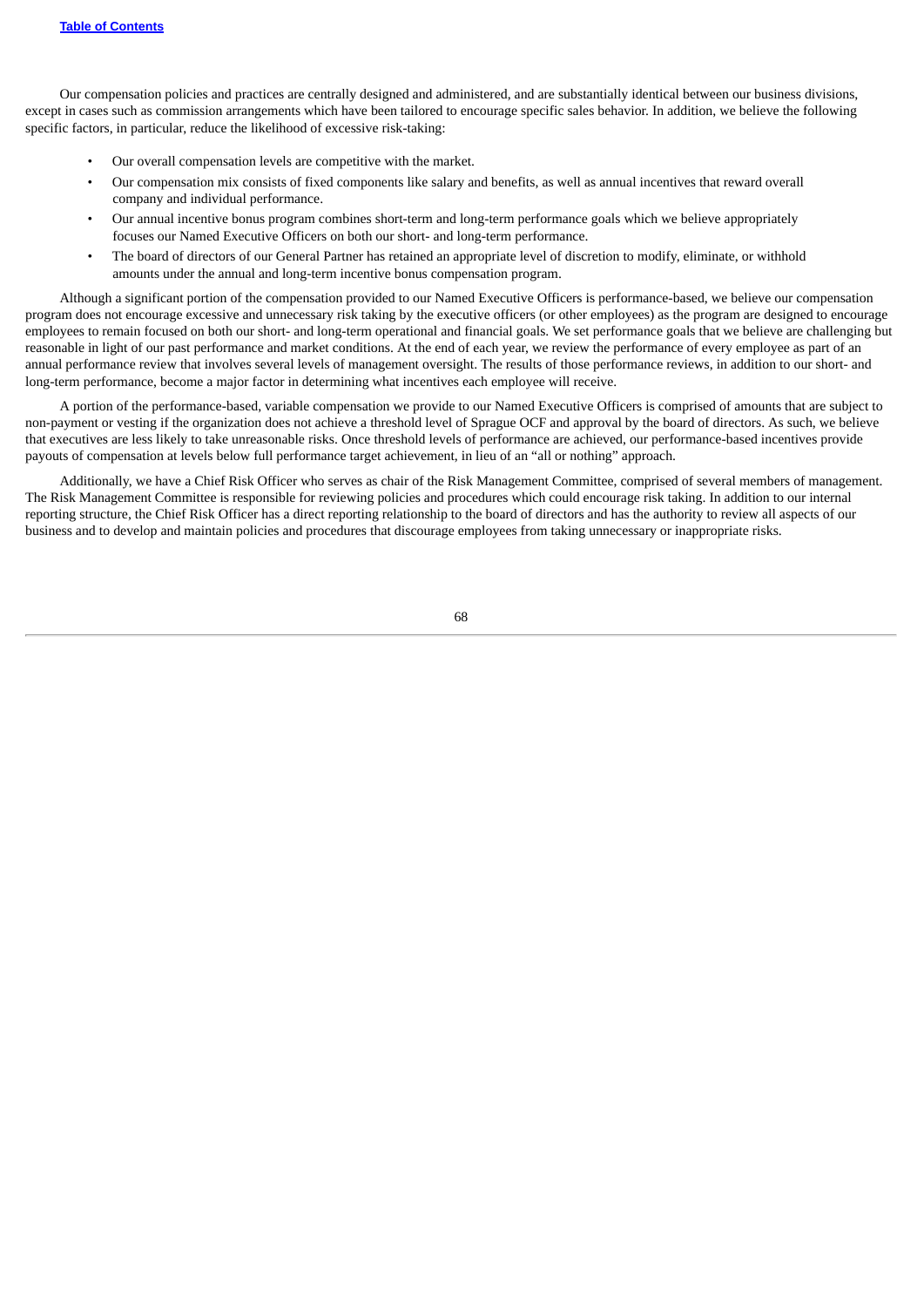# **Summary Compensation Table**

The table below summarizes the total compensation earned by or paid to our Named Executive Officers during the last three fiscal years.

| <b>Name and Title</b>          | Year | <b>Salarv</b><br>$($ \$ $)(1)$ | <b>Bonus</b><br>(3)(2)        | <b>Stock</b><br>Awards<br>$($ \$ $)(3)$ | <b>Non-Equity</b><br><b>Incentive Plan</b><br>Compensation (\$)<br>(4) | Change in<br><b>Pension Value</b><br><b>Non-Qualified</b><br><b>Deferred</b><br>Compensation<br><b>Earnings</b><br>\$)(5) | All<br>Other<br>Compensation<br>\$)(6) | Total (\$) |
|--------------------------------|------|--------------------------------|-------------------------------|-----------------------------------------|------------------------------------------------------------------------|---------------------------------------------------------------------------------------------------------------------------|----------------------------------------|------------|
| David C. Glendon               | 2021 | 380,481                        |                               |                                         | 1,070,010                                                              |                                                                                                                           | 24,940                                 | 1,475,431  |
| President and Chief            | 2020 | 381,177                        | 45,000                        | 727,177                                 |                                                                        | N/A                                                                                                                       | 24,510                                 | 1,177,864  |
| <b>Executive Officer</b>       | 2019 | 371,307                        |                               | 502,400                                 |                                                                        | N/A                                                                                                                       | 24,080                                 | 897,787    |
| David C. Long                  | 2021 | 265,725                        | 6,588                         |                                         | 291,053                                                                |                                                                                                                           | 23,866                                 | 587,232    |
| Chief Financial Officer        | 2020 | 263,575                        | 40,000                        | 337,377                                 |                                                                        | 13,836                                                                                                                    | 22,668                                 | 677,456    |
|                                | 2019 | 255,000                        | $\overbrace{\phantom{12332}}$ | 171,520                                 |                                                                        | 16,857                                                                                                                    | 21,898                                 | 465,275    |
| Thomas F. Flaherty             | 2021 | 279,034                        | 4.095                         |                                         | 316,425                                                                |                                                                                                                           | 51,440                                 | 650,994    |
| Vice President, Refined        | 2020 | 279,635                        | 40,000                        | 228,759                                 |                                                                        | 51,066                                                                                                                    | 50,031                                 | 649,491    |
| Products                       | 2019 | 272,696                        | $\overbrace{\phantom{12333}}$ | 145,920                                 |                                                                        | 97,304                                                                                                                    | 48,781                                 | 564,701    |
| Brian W. Weego                 | 2021 | 273,946                        | 11,873                        |                                         | 312,398                                                                |                                                                                                                           | 23,299                                 | 621,516    |
| Vice President, Natural<br>Gas | 2020 | 270,000                        | 30,000                        | 228,759                                 |                                                                        | 20,175                                                                                                                    | 23,560                                 | 572,494    |
|                                | 2019 | 265,721                        |                               | 145,920                                 |                                                                        | 25,978                                                                                                                    | 22,851                                 | 460,470    |
| Steven D. Scammon              | 2021 | 290,181                        |                               |                                         | 287,701                                                                |                                                                                                                           | 24,940                                 | 602,822    |
| Vice President, Chief          | 2020 | 291,050                        | 40,000                        | 220,544                                 |                                                                        | 20,024                                                                                                                    | 24,510                                 | 596,128    |
| <b>Risk Officer</b>            | 2019 | 284,437                        |                               | 134,560                                 |                                                                        | 26,476                                                                                                                    | 23,791                                 | 469,264    |

(1) Amounts in this column reflect all compensation earned by the Named Executive Officers during the fiscal year as base salary.

(2) Amounts in this column reflect the discretionary cash bonus paid for the year specified. More specifically, for 2021, the amounts reported represent the portion of the 2021 annual cash incentive bonus that was paid over and above the 105% of target (the actual performance level).

(3) Amounts in this column reflect the grant date fair value for the common units granted to our Named Executive Officers in the year noted as well as the portion of the annual bonus earned for that year that was paid in common units in the first quarter of the subsequent year.

(4) These are the amounts paid under the annual incentive bonus program for performance in 2021. These amounts are comprised of the following:

| Name               | Portion of 2021<br><b>Incentive Bonus Paid in Q1</b><br>$2022($ \$) | Portion of the 2020<br>Incentive Bonus Paid in Q1 2022<br>Based on 2021 Performance (\$) | <b>Non-Equity Incentive</b><br>Plan Total (\$) |
|--------------------|---------------------------------------------------------------------|------------------------------------------------------------------------------------------|------------------------------------------------|
| David C. Glendon   | 750,000                                                             | 320,010                                                                                  | 1,070,010                                      |
| David C. Long      | 210,912                                                             | 80.141                                                                                   | 291,053                                        |
| Thomas F. Flaherty | 220,905                                                             | 95,520                                                                                   | 316,425                                        |
| Brian W. Weego     | 216,878                                                             | 95,520                                                                                   | 312,398                                        |
| Steven D. Scammon  | 206,250                                                             | 81,451                                                                                   | 287,701                                        |

(5) Amounts in this column represent the actuarial increase, if any, in the present value of benefits under pension plans sponsored by our former affiliate in 2019 and 2020. Mr. Glendon did not participate in these plans. Negative values are not reported in this column and are instead indicated by use of a dash.

(6) The amounts set forth in this column for 2021 represent: (i) Retirement Plan matching contributions; (ii) Retirement Plan employer contributions; (iii) Named Executive Officer car allowance for Mr. Flaherty; and, (iv) other incidental payments. Although we typically make a contribution to the Retirement Plan equal to 5% of each Named Executive Officer's base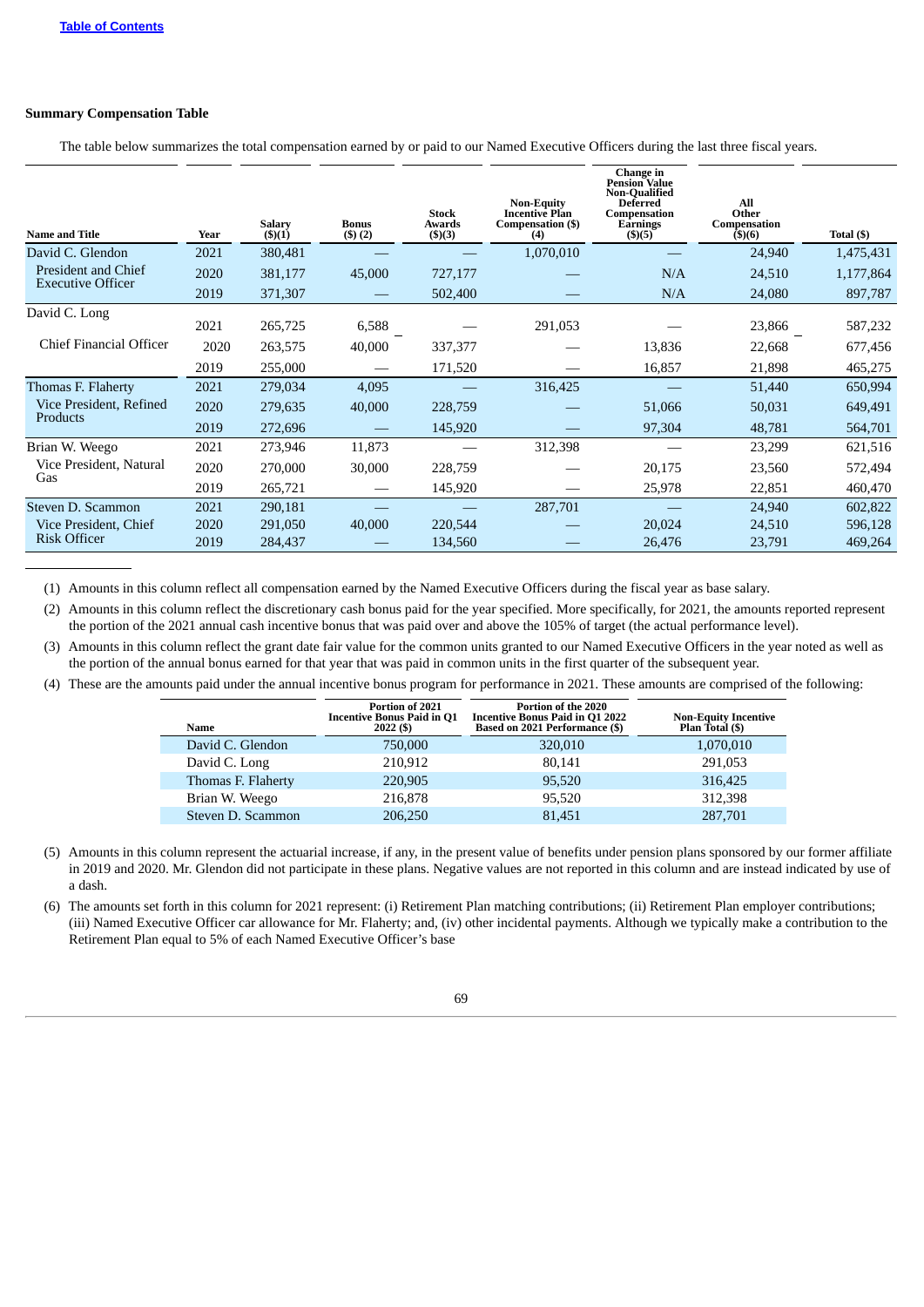pay, we make a supplemental contribution of an additional 5% for Mr. Flaherty as a result of his age and years of service at the time our former affiliate froze its defined benefit plan, and, as such, the amount of his employer contribution is double that of the other Named Executive Officers. For a quantification of these benefits, please see the table below. For more information regarding these benefits, please see the Other Benefits section of our Compensation Discussion and Analysis above.

| Recipient          | 401(k) Plan Matching<br>Contribution (\$) | <b>Defined Contribution Plan</b> | <b>Car Allowance (\$)</b> | <b>All Other Compensation Total</b> |
|--------------------|-------------------------------------------|----------------------------------|---------------------------|-------------------------------------|
| David C. Glendon   | 10.440                                    | 14.500                           |                           | 24,940                              |
| David C. Long      | 9.366                                     | 14.500                           |                           | 23,866                              |
| Thomas F. Flaherty | 10,440                                    | 29,000                           | 12,000                    | 51,440                              |
| Brian W. Weego     | 8.799                                     | 14.500                           |                           | 23,299                              |
| Steven D. Scammon  | 10.440                                    | 14.500                           |                           | 24,940                              |

#### **Grants of Plan-Based Awards**

The Grants of Plan-Based Awards Table sets forth information regarding the annual and long-term incentive bonus granted for performance in 2021.

**Estimated future payouts under non-equity incentive plan awards**

| Name               | Threshold (\$) | Target $(\text{$}5)(1)$ | Maximum (\$) |
|--------------------|----------------|-------------------------|--------------|
| David C. Glendon   |                | 955,000                 |              |
| David C. Long      |                | 267,825                 |              |
| Thomas F. Flaherty |                | 280,514                 |              |
| Brian W. Weego     |                | 275,400                 |              |
| Steven D. Scammon  |                | 262,549                 |              |

(1) Reflects the target bonus amount for each Named Executive Officer under our annual and long-term incentive compensation program for 2021. Because the award provides for only a single estimated payout, that amount is reported as the target and no threshold or maximum amounts are reported. For additional information regarding our annual and long-term incentive compensation program for 2021 please see the section of our Compensation Discussion and Analysis entitled "Annual and Long-Term Incentive Bonus", above.

### **Outstanding Equity Awards at Fiscal Year-End and Option Exercises and Stock Vested**

No time-based or performance-based phantom units held by our Named Executive Officers vested during 2021. We have not granted any stock options or stock appreciation rights under our LTIP or otherwise. The fully vested common units granted in the first quarter of 2021 in payment of the 2020 annual cash incentive bonus were reported in our 10-K filed for the fiscal year ended December 31, 2020.

#### **Potential Payments Upon Termination or a Change in Control**

The Named Executive Officers did not have agreements with us that contained severance provisions or change in control payment provisions during the 2021 fiscal year. However, we have a general practice of paying severance to certain of our employees in the event they are terminated by us without cause and they execute a release. A termination without "cause" has historically been determined on a case-by-case basis rather than by applying any one definition or a specific set of events to each employee. The severance payments historically provided to executives, such as the Named Executive Officers, serving at the Vice President level and above, consist of the following: (i) 12 months of continued base salary severance, (ii) 6 months of outplacement support; and, (iii) health and dental insurance for 12 months provided at the same cost as such individual paid during his or her employment with us.

The table below quantifies the payments that would be due to each of our Named Executive Officers if the events described below had occurred on December 31, 2021. These amounts are estimates calculated based on the assumptions included in the

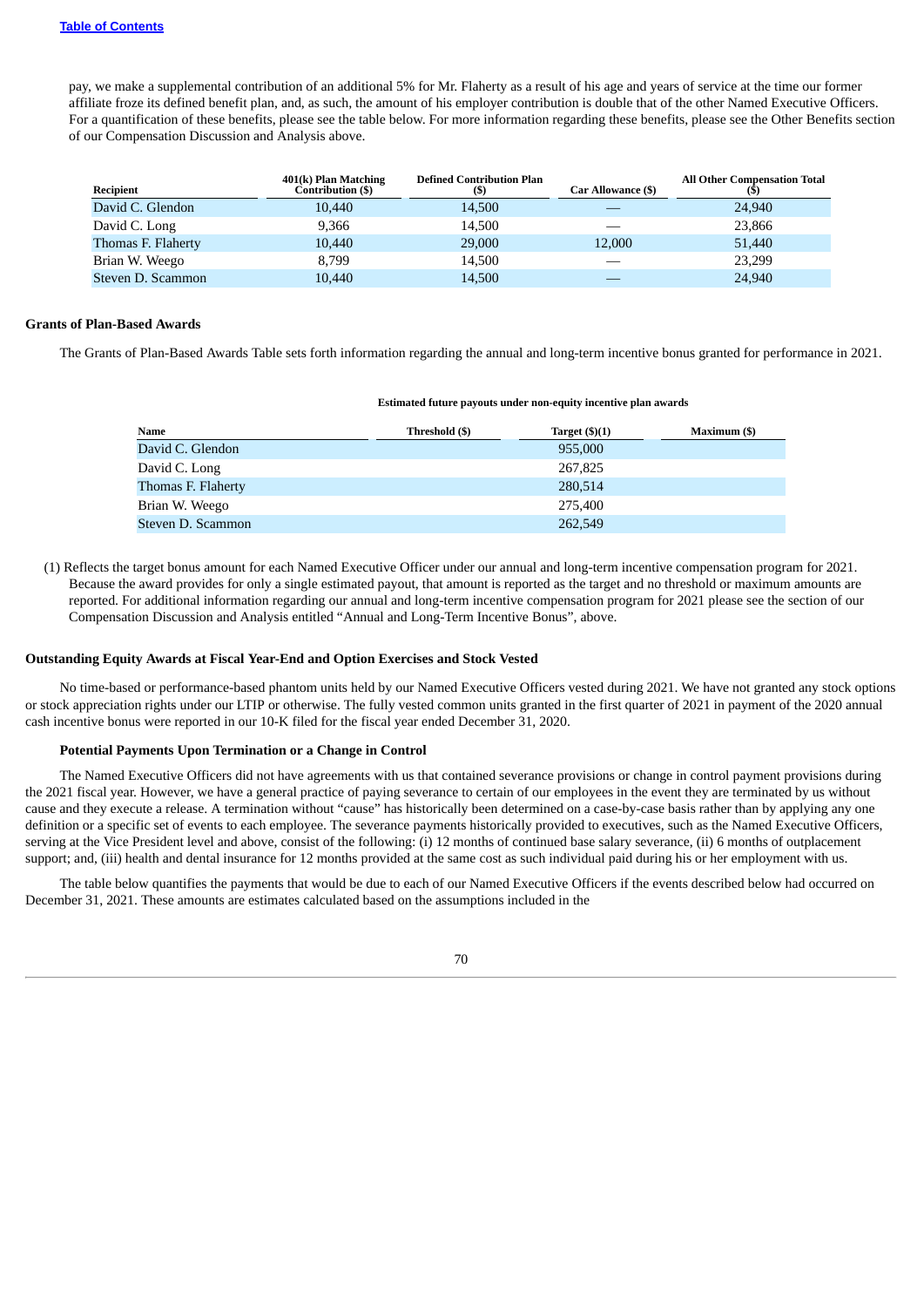footnotes below. The actual value received by our Named Executive Officers upon the occurrence of one of these events may vary from the amounts reported below.

| Name                             | Cash Severance (\$)(1) | Outplacement<br>Support $(3)(2)$ | <b>Health and</b><br>Dental $(\text{\$})(3)$ | Annual and<br><b>Long-Term</b><br><b>Incentive Bonus</b> | <b>Total</b><br>Potential<br>Termination<br>Benefits (\$) |
|----------------------------------|------------------------|----------------------------------|----------------------------------------------|----------------------------------------------------------|-----------------------------------------------------------|
| David C. Glendon                 |                        |                                  |                                              | \$)(4)                                                   |                                                           |
|                                  |                        |                                  |                                              |                                                          |                                                           |
| <b>Termination Without Cause</b> | 382,000                | 6,000                            | 25,952                                       |                                                          | 413,952                                                   |
| Retirement, Death, Disability    |                        |                                  |                                              |                                                          |                                                           |
| David C. Long                    |                        |                                  |                                              |                                                          |                                                           |
| <b>Termination Without Cause</b> | 267,825                | 6.000                            | 27,337                                       |                                                          | 301,162                                                   |
| Retirement, Death, Disability    |                        |                                  |                                              |                                                          |                                                           |
| Thomas F. Flaherty               |                        |                                  |                                              |                                                          |                                                           |
| <b>Termination Without Cause</b> | 280,514                | 6,000                            | 19,508                                       |                                                          | 306,022                                                   |
| Retirement, Death, Disability    |                        |                                  |                                              |                                                          |                                                           |
| Brian W. Weego                   |                        |                                  |                                              |                                                          |                                                           |
| Termination Without Cause        | 275,400                | 6,000                            | 19,508                                       |                                                          | 300,908                                                   |
| Retirement, Death, Disability    |                        |                                  |                                              |                                                          |                                                           |
| Steven D. Scammon                |                        |                                  |                                              |                                                          |                                                           |
| <b>Termination Without Cause</b> | 291,721                | 6.000                            | 25,952                                       |                                                          | 323,673                                                   |
| Retirement, Death, Disability    |                        |                                  |                                              |                                                          |                                                           |

(1) Amounts in this column reflect 12 months' worth of continued base salary severance based on each Named Executive Officer's base salary in effect as of December 31, 2021.

(2) Amounts in this column reflect the estimated cost to us of providing outplacement services to the Named Executive Officers over a six-month period. The actual cost of such services could vary based on the individual needs of each Named Executive Officer and the outside provider of such services.

(3) Amounts in this column reflect the value of continued health and dental benefits for a 12-month period based on the value of the benefits received by each individual as of December 31, 2021.

(4) Amounts in this column assume threshold performance is achieved.

## **CEO Pay Ratio - 18.5:1**

Pursuant to Section 953(b) of the Dodd-Frank Act and Item 402(u) of Regulation S-K, this section provides information regarding the relationship of the annual total compensation for fiscal year 2021 of Mr. Glendon, our Chief Executive Officer ("CEO"), to that of our Median Employee (as defined below).

For fiscal year 2020, our CEO's annual total compensation, as reported in the Summary Compensation Table, was \$1,475,431, and our Median Employee's annual total compensation was \$79,726. The ratio of our CEO's total annual compensation to that of our Median Employee for fiscal year 2021 is 18.5 to 1.

# *Determining our Median Employee*

In determining our Median Employee (as defined below), we selected October 31, 2021 as the date on which to identify our total employee population, which includes all employees in the U.S. and Canada. Employees on leave of absence were also included. In identifying our Median Employee, we used the compensation of all of our employees for the twelve-month period of January 1, 2021, through December 31, 2021, which included the following items:

- i. Actual wages and salaries based on all payroll payments, excluding group term life; and
- ii. Actual, or if not available target, annual incentive bonus amounts for each employee.

For permanent employees who were not employed for the full twelve-month period, their wages, salaries and target annual incentive bonuses were adjusted to reflect an estimate of such base rates of pay for the full twelve-month period. Wages and

71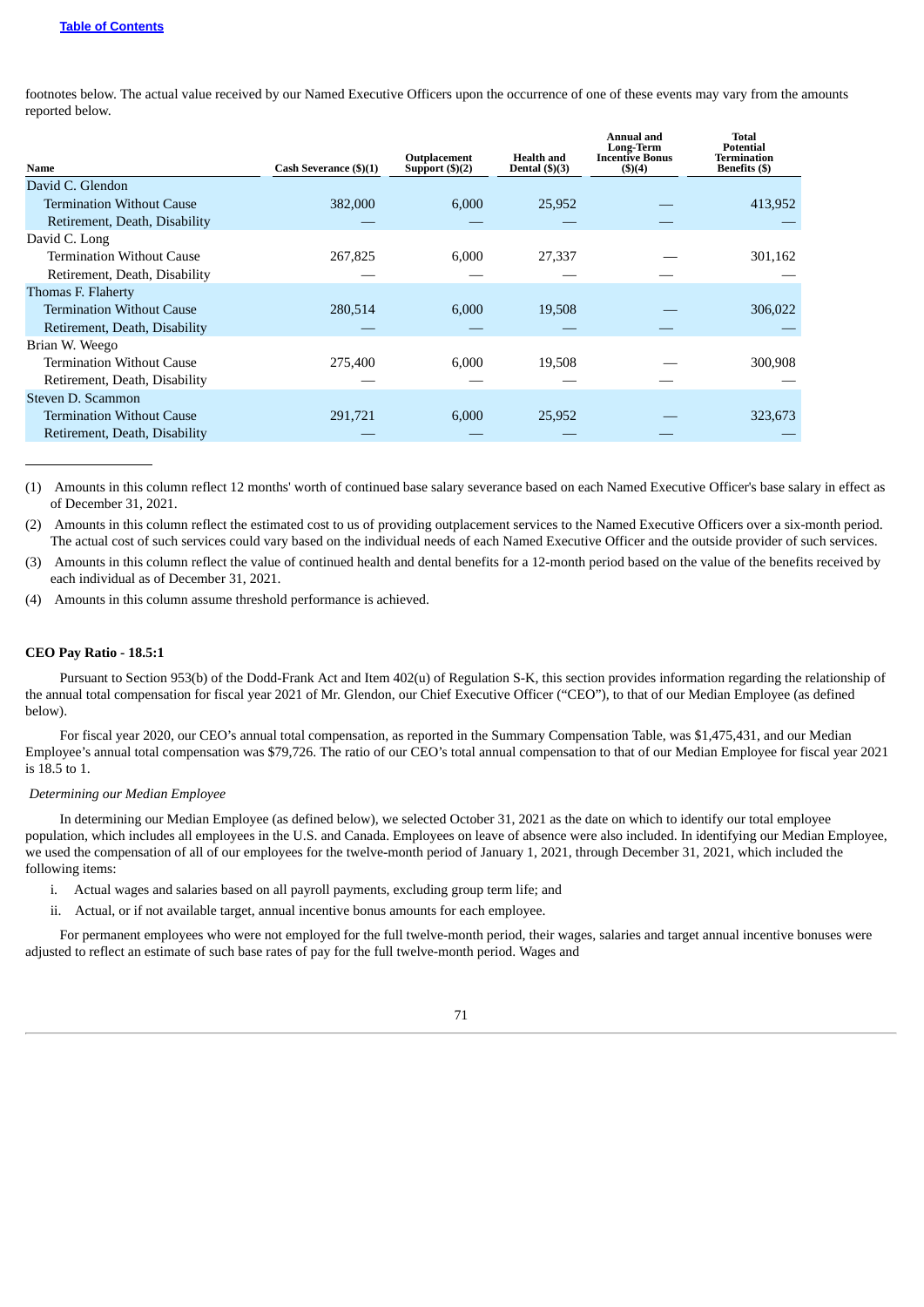salaries were not adjusted for seasonal, part-time or temporary employees. In addition, we applied a Canadian to U.S. dollar exchange rate of 1.2639 USD per 1.00 CAD at December 31, 2021 to the compensation elements paid in Canadian currency.

After calculating each employee's compensation using this consistently applied methodology, we then ranked all of our 747 employees, excluding the CEO, based on compensation from lowest to highest. We calculated the annual total compensation of the employee ranked 374 in the same manner as the "Total Compensation" shown for our CEO in the Summary Compensation Table above to determine compensation for the median employee ("Median Employee").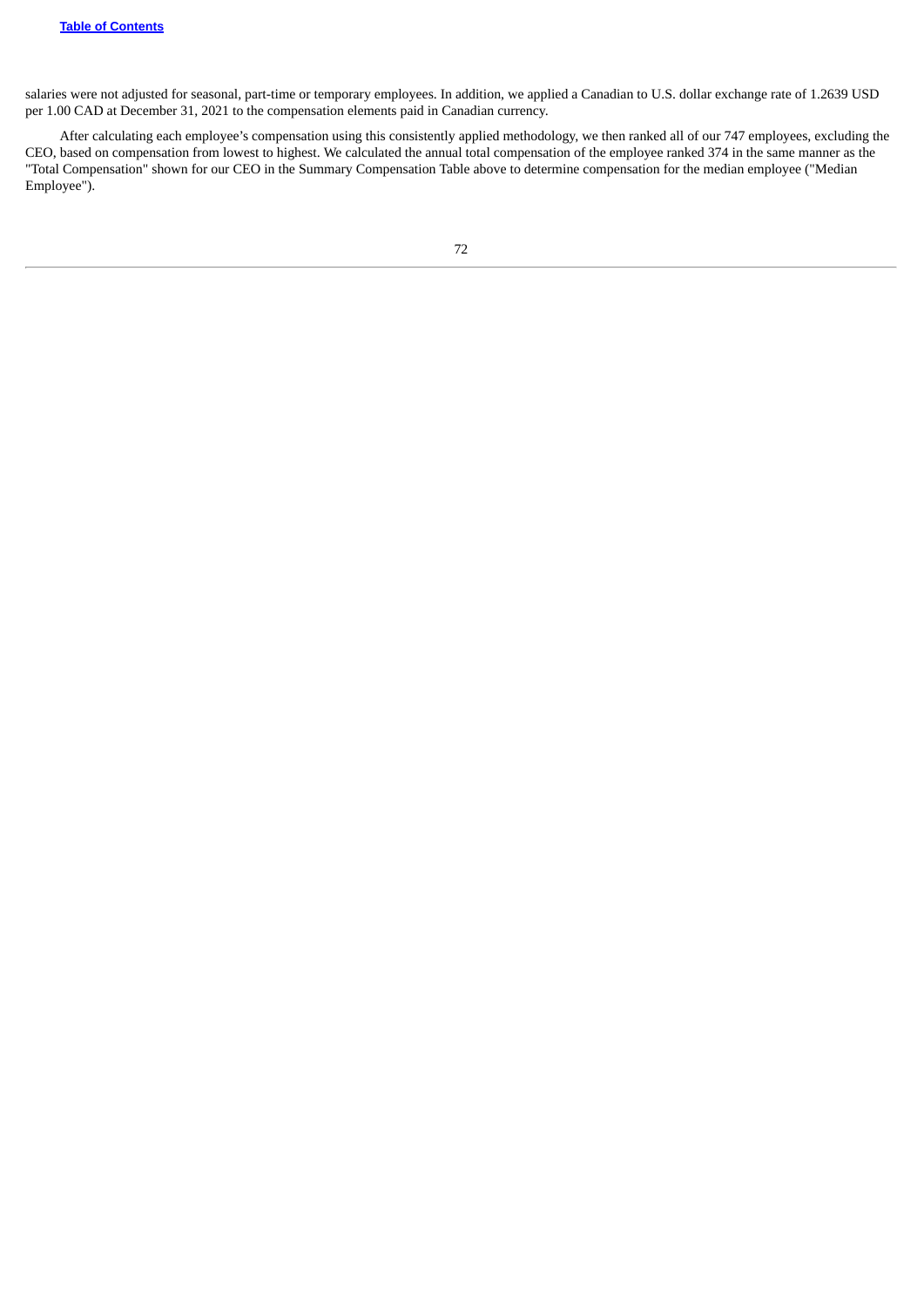# **2021 DIRECTOR COMPENSATION**

We use a combination of cash and equity compensation to attract and retain qualified candidates to serve as directors of our General Partner. In setting director compensation, we consider the time commitment directors must make in performing their duties, the level of skills required by directors and the market competitiveness of director compensation levels.

Each non-employee director receives an annual retainer of \$60,000, paid in quarterly installments. Each non-employee director also receives an annual equity award, granted within five business days of October 15 of each year, equal to the number of fully vested common units having a grant date fair value of approximately \$60,000. Further, each non-employee director serving as a chairman or a member of a committee of the board receives an annual supplemental retainer of \$10,000 or \$5,000, respectively, paid in quarterly installments. If directors serve on more than one committee, they receive a supplemental retainer for each committee upon which they serve. All directors receive reimbursement for out-of-pocket expenses associated with attending meetings of the board or committees of the board of directors. Each director is covered by liability insurance and will be fully indemnified by us for actions associated with being a director to the fullest extent permitted under Delaware law.

The table below summarizes the compensation earned by members of the board for the fiscal year ended December 31, 2021.

|        | Name $(1)$      | <b>Fees Earned or</b><br><b>Paid in Cash</b><br>(5)(2) | <b>Unit Awards</b><br>$($ \$ $)(3)(4)$ | <b>All Other</b><br>Compensation (\$) | <b>Total</b><br>(\$) |
|--------|-----------------|--------------------------------------------------------|----------------------------------------|---------------------------------------|----------------------|
| Harper | C. Gregory      | 77,500                                                 | 60,000                                 |                                       | 137,500              |
|        | Beth A. Bowman  | 77,500                                                 | 60,000                                 |                                       | 137,500              |
| (5)    | John A. Shapiro | 57,500                                                 | 60,000                                 |                                       | 117,500              |
| (6)    | Gary A. Rinaldi | 15,000                                                 |                                        |                                       | 15,000               |
| (7)    | Ben J. Hennelly | 17,500                                                 |                                        | 456,077                               | 473,577              |

- (1) Mr. Milligan and Ms. Sarsfield, as officers of Axel Johnson, and Messrs. Hendel, Semlitz, Merison, Levy, Lemme, and Voelker as officers of Hartree, and Mr. Glendon are not included in this table because they receive no compensation for their services as directors. The compensation received by Mr. Glendon as a Named Executive Officer is shown in the Summary Compensation Table.
- (2) The amounts in this column reflect the aggregate dollar amount of fees earned or paid in cash for fiscal year 2021, including annual retainer fees and chairmanship or membership fees. Ms. Bowman served on the Conflicts Committee (Chair) and the Audit Committee and , beginning in September 2021, the Compensation Committee. Mr. Harper served on the Audit Committee (Chair) and the Conflicts Committee and, beginning in September 2021, the Compensation Committee. Mr. Shapiro joined the board of directors on June 23, 2021 and served on the Audit Committee and Conflicts Committee; and, beginning in September 2021, served on the Compensation Committee (Chair).
- (3) Represents the aggregate grant date fair value computed in accordance with FASB ASC Topic 718. Messrs. Harper and Shapiro and Ms. Bowman all received a fully vested grant of 2,764 common units valued at approximately \$60,000 in October 2021. Please see Note 20 - Equity and Equity-Based Compensation in the Notes to our Consolidated Financial Statements for assumptions used in valuing our common units.
- (4) On December 31, 2021, none of our directors held outstanding, unvested equity awards.
- (5) Mr. Shapiro was appointed to the board of directors as of June 23, 2021 and received three out of the four quarterly retainer payments and an October 2021 stock award of 2,764 units. Mr. Shapiro also earned the supplemental retainer for his role as Chair of the Compensation Committee.
- (6) Mr. Rinaldi ceased serving as a member of our board of directors on May 28, 2021, in connection with closing of the Transaction between Sprague Holdings (a subsidiary of Axel Johnson) and Sprague HP Holdings, LLC (a wholly-owned subsidiary of Hartree Partners LP) and, as a result, only received compensation for services rendered as a member of the board through such date.
- (7) April 19, 2021, Mr. Hennelly, then a member of our board of directors, entered into an offer letter (the "Offer Letter") under which Mr. Hennelly would serve as Chief Information Officer ("CIO") for the General Partner effective as of July 1, 2021. Mr. Hennelly ceased serving as a member of our board of directors on May 28, 2021 in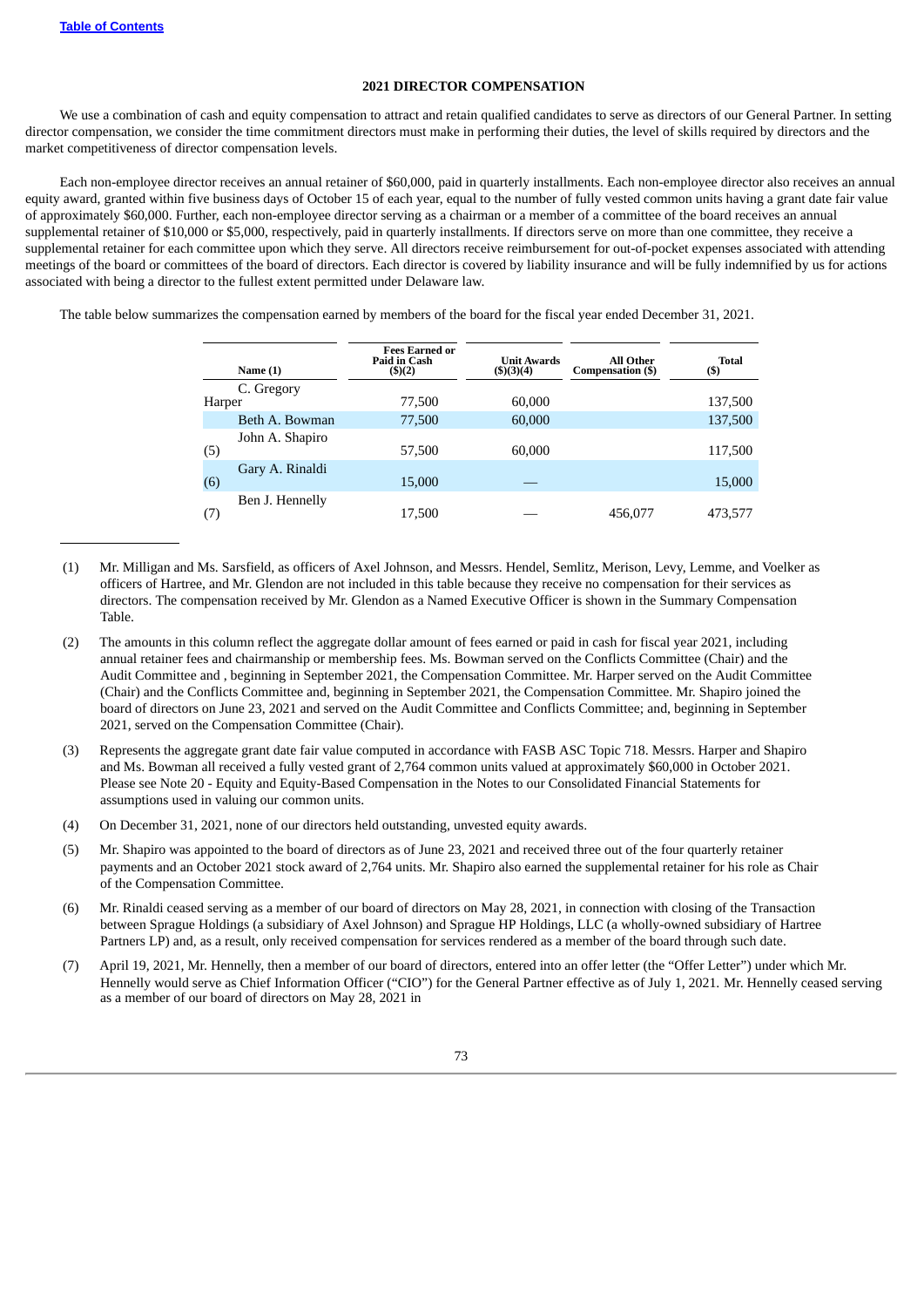connection with closing of the Transaction between Sprague Holdings (a subsidiary of Axel Johnson) and Sprague HP Holdings, LLC (a wholly-owned subsidiary of Hartree Partners LP) and, as a result, only received compensation for services rendered as a member of the board through such date. Pursuant to the Offer Letter for the CIO position, the General Partner has agreed to pay Mr. Hennelly \$265,000 annually with a discretionary, annual incentive compensation opportunity equal to 100% of base salary, of which 25% would be deferred and, subject to threshold attainment and board approval, and in the board's sole discretion, paid out ratably over three successive years. Mr. Hennelly's total compensation includes compensation from his board service, consulting fees, wages and benefits and incentive bonus compensation. Amounts paid to Mr. Hennelly in his capacity as a consultant to our General Partner and as CIO in 2021 are reflected in the All Other Compensation column.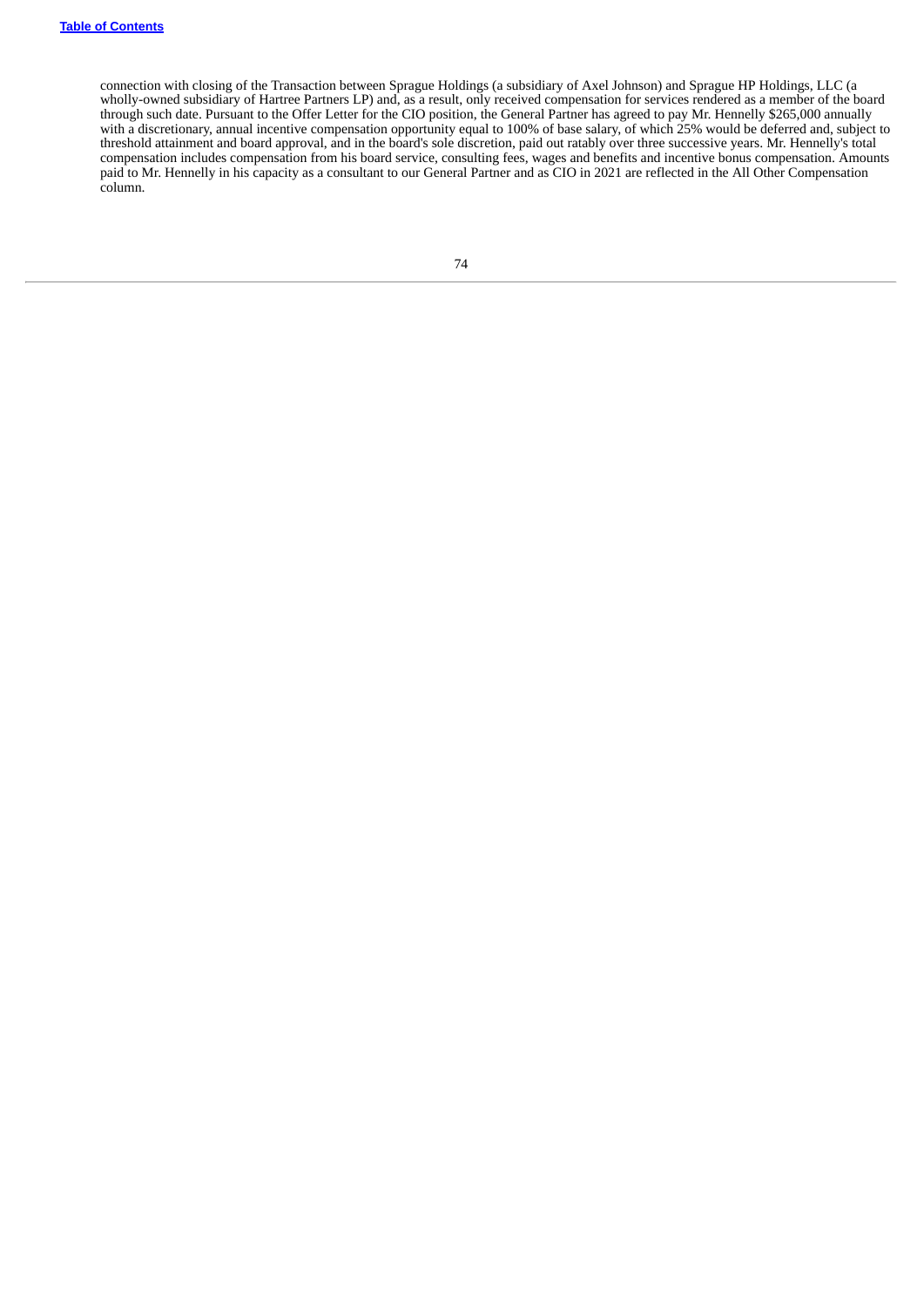# **Item 12. Security Ownership of Certain Beneficial Owners and Management and Related Stockholder Matters**

The following table sets forth the beneficial ownership of common units of Sprague Resources LP that are issued and outstanding as of March 3, 2022 and held by:

- each person known by us to be a beneficial owner of more than 5% of our outstanding units, including Sprague Holdings;
- each of the directors of and nominees to our General Partner's board of directors;
- each of the named executive officers of our General Partner; and
- all of the directors, director nominees and executive officers of our General Partner as a group.

All of such information is based on publicly available filings, unless otherwise known to us from other sources. The amounts and percentage of units beneficially owned are reported on the basis of regulations of the SEC governing the determination of beneficial ownership of securities. Under the rules of the SEC, a person is deemed to be a "beneficial owner" of a security if that person has or shares "voting power," which includes the power to vote or to direct the voting of such security, or "investment power," which includes the power to dispose of or to direct the disposition of such security. Except as indicated by footnote, the persons named in the table below have sole voting and investment power with respect to all units shown as beneficially owned by them, subject to community property laws where applicable.

| <b>Name of Beneficial Owner</b>                                                        | <b>Common Units</b><br><b>Beneficially</b><br>Owned | Percentage of<br><b>Common Units</b><br><b>Beneficially</b><br>Owned |
|----------------------------------------------------------------------------------------|-----------------------------------------------------|----------------------------------------------------------------------|
| Sprague HP Holdings, LLC (1)(2)                                                        | 19,548,849                                          | 74.5%                                                                |
| Hartree Partners, $LP(1)(2)$                                                           | 19,548,849                                          | 74.5%                                                                |
| Hartree Partners GP, LLC (1)(2)                                                        | 19,548,849                                          | 74.5%                                                                |
| Stephen M. Hendel                                                                      |                                                     | $\ast$                                                               |
| Stephen M. Semlitz                                                                     |                                                     | $\ast$                                                               |
| Jonathan Guy Merison                                                                   |                                                     | $\ast$                                                               |
| Scott A. Levy                                                                          | 45,135                                              | $\ast$                                                               |
| Jason T. Lemme                                                                         |                                                     | $\ast$                                                               |
| C. Gregory Harper                                                                      | 26,615                                              | $\ast$                                                               |
| Beth A. Bowman                                                                         | 17,718                                              | $\ast$                                                               |
| John A. Shapiro                                                                        | 2,764                                               | $\ast$                                                               |
| David C. Glendon                                                                       | 123,459                                             | $\ast$                                                               |
| David C. Long                                                                          | 30,050                                              | $\ast$                                                               |
| Thomas E. Flaherty                                                                     | 41,991                                              | $\ast$                                                               |
| Brian W. Weego                                                                         |                                                     | $\ast$                                                               |
| Steven D. Scammon                                                                      | 38,908                                              | $\ast$                                                               |
|                                                                                        |                                                     |                                                                      |
| All executive officers and directors of our<br>General Partner as a group (18 persons) | 413,153(3)                                          | 1.6%                                                                 |

Represents less than 1%.

(1) The address for this entity is 1185 Avenue of the Americas, New York, NY 10036.

(2) Common units shown as beneficially owned by Hartree Partners and LP, Hartree Partners GP, LLC reflect common units owned of record by Sprague HP Holdings, LLC. Hartree Partners, LP is the sole member of Sprague HP Holdings, LLC and, as such, Hartree Partners, LP may be deemed to share beneficial ownership of the units beneficially owned by Sprague HP Holdings, LLC, but disclaims such beneficial ownership. Hartree Partners GP, LLC is the general partner of Hartree Partners, LP and, as such, Hartree Partners GP, LLC may be deemed to share beneficial ownership of the units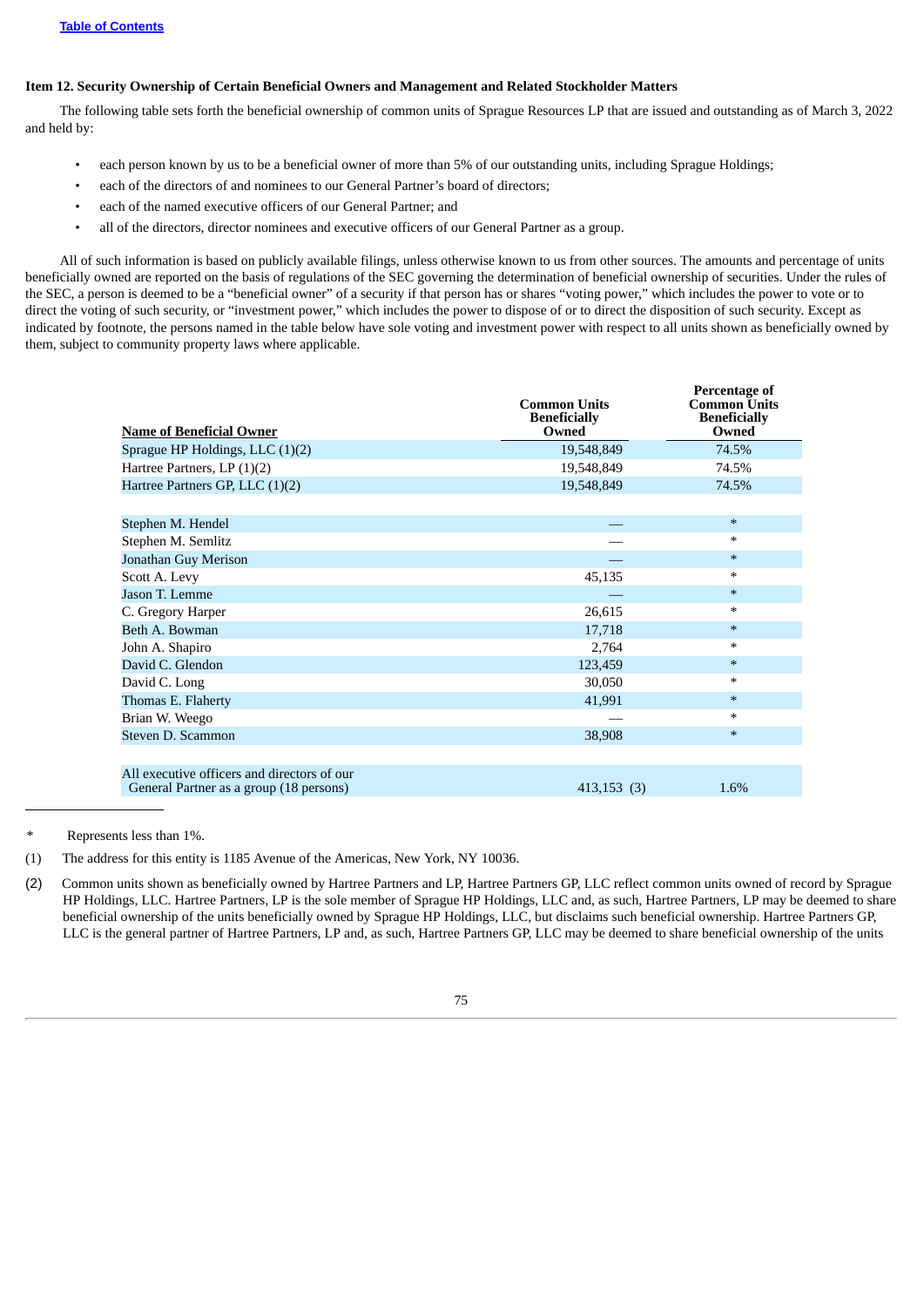beneficially owned by Sprague HP Holdings, LLC, but disclaims such beneficial ownership. Beneficial ownership reported is based solely on Form 13D filed on January 11, 2022.

(3) The address of each of the executive officers and directors is 185 International Drive, Portsmouth, NH 03801.

# **Securities Authorized for Issuance Under Equity Compensation Plans**

The following information is reported as of December 31, 2021.

|                                                               | Number of securities to<br>be issued upon exercise<br>of outstanding options,<br>warrants and rights | Weighted-average<br>exercise price of<br>outstanding options,<br>warrants and rights | <b>Number of Securities remaining</b><br>available for future issuance<br>under equity compensation<br>plans (excluding securities<br>reflected in column (a)) |
|---------------------------------------------------------------|------------------------------------------------------------------------------------------------------|--------------------------------------------------------------------------------------|----------------------------------------------------------------------------------------------------------------------------------------------------------------|
| <b>Plan Category</b>                                          | (a)(1)                                                                                               | (b)(2)                                                                               | lC.                                                                                                                                                            |
| Equity compensation plans approved by<br>security holders     |                                                                                                      |                                                                                      | 975,605                                                                                                                                                        |
| Equity compensation plans not approved by<br>security holders |                                                                                                      |                                                                                      |                                                                                                                                                                |

(1) Awards in this column represent the total number of all performance-based phantom units granted under our LTIP and outstanding as of December 31, 2021. We have not granted any stock option awards.

(2) The outstanding phantom units do not have an exercise price. As such, there is no weighted average exercise price to report for outstanding awards.

Our only equity compensation plan is the Sprague Resources LP 2013 Long-Term Incentive Plan, also referred to herein as the "LTIP". The LTIP was approved by our shareholders prior to our initial public offering but has not been approved by our public shareholders. A description of the material terms of the LTIP is available in our registration statement on Form S-1, last filed on October 15, 2013 under the heading "Compensation Discussion and Analysis— 2013 Long-Term Incentive Plan."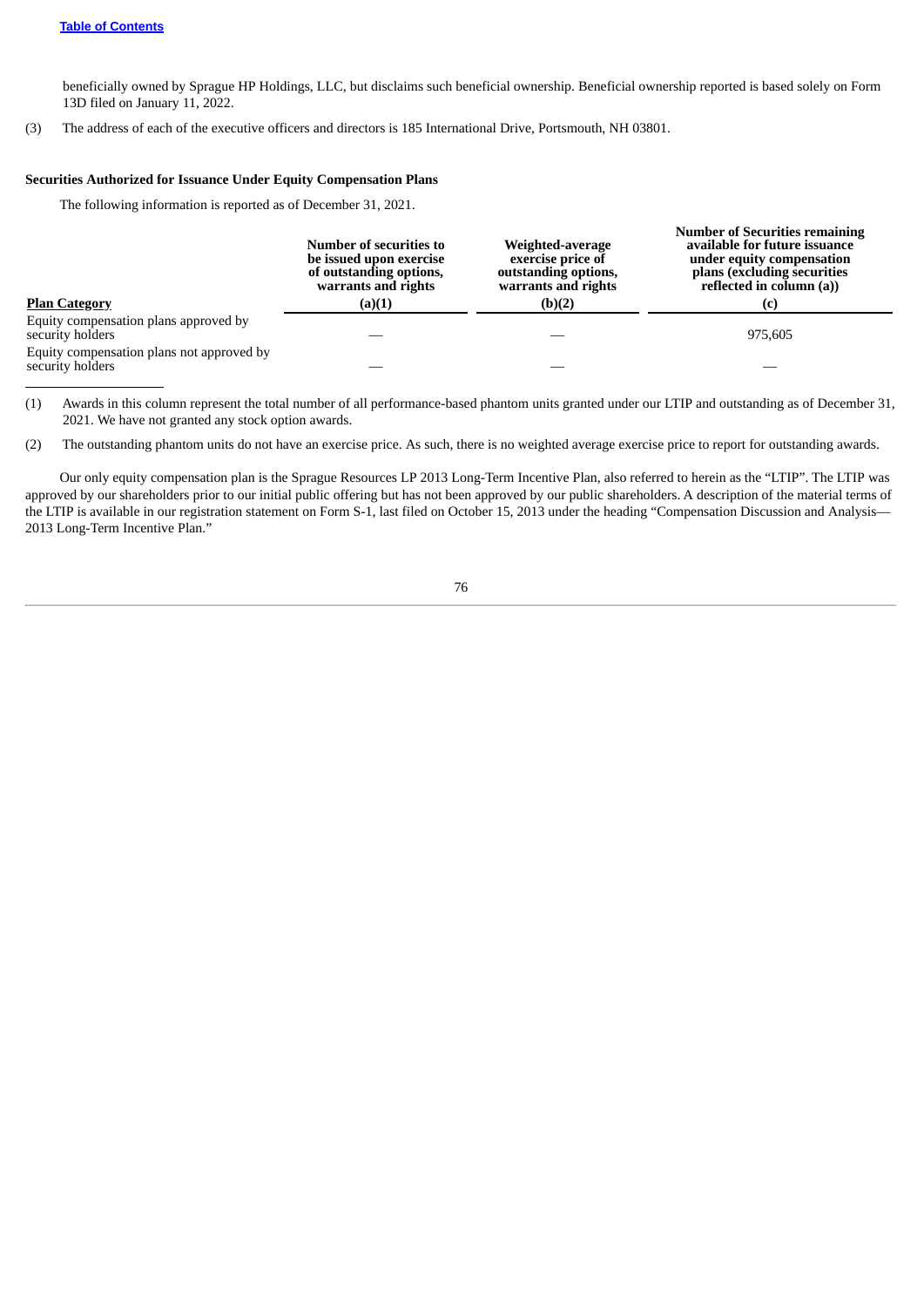#### **Item 13. Certain Relationships, Related Transactions and Director Independence**

#### **Distributions and Payments to Sprague Holdings and Its Affiliates**

The following summarizes the distributions and payments made or to be made by us to Sprague Holdings and its affiliates in connection with our formation and ongoing operation and distributions and payments that would be made by us if we were to liquidate in accordance with the terms of our partnership agreement. These distributions and payments were determined by and among affiliated entities and, consequently, are not the result of arm'slength negotiations.

#### *Formation Stage*

# Consideration given to Sprague Holdings and its affiliates for the contributions of assets and liabilities to us included the following:

- $\cdot$  1,571,970 common units;
- 10,071,970 subordinated units (converted to common units on February 16, 2017);
- non-economic general partner interest; and
- incentive distribution rights; and

#### *Operational Stage*

# **Distributions of Cash to Sprague Holdings and its Affiliates**

We will generally make cash distributions to common unitholders, including Sprague Holdings as the holder of an aggregate of 19,548,849 common units. Our General Partner will not receive distributions on its non-economic general partner interest. If distributions exceed the minimum quarterly distribution and other higher target levels, the holders of our incentive distribution rights (currently Sprague Holdings) will be entitled to increasing percentages of the distributions, up to 50.0% of the distributions above the highest target level. During the year ended December 31, 2021, Sprague Holdings received \$2.1 million related to its incentive distribution rights and received distributions of approximately \$30.0 million on its common units.

On February 11, 2021, Sprague Holdings provided notice to the Partnership that Sprague Holdings had made an IDR Reset Election (the "IDR Reset Election"), as defined in our partnership agreement. Pursuant to the IDR Reset Election, the Partnership issued 3,107,248 common units to Sprague Holdings, the minimum quarterly distribution amount was increased from \$0.4125 per common unit per quarter to \$0.6675 per common unit per quarter and the levels at which the incentive distribution rights participate in distributions will be reset at higher amounts based on current common unit distribution rates and a formula in our partnership agreement. The IDR Reset Election was consummated and the common units were issued on March 5, 2021.

On October 25, 2021, the Partnership announced a distribution cut from \$0.6675 per unit to \$0.4338 per unit, which is less than the minimum quarterly distribution of \$0.6675 per unit. The board of directors of our General Partner determines the amount of our quarterly distributions and may change our distribution policy at any time.

#### **Payments to our General Partner and its Affiliates**

Our General Partner will not receive any management fee or other compensation for its management of us, except as set forth in the services agreement entered into in connection with the closing of the IPO. Under the terms of the partnership agreement, our General Partner and its affiliates will be reimbursed for all expenses incurred on our behalf.

Pursuant to the terms of the services agreement, our General Partner agreed to provide certain general and administrative services and operational services to us, and we agreed to reimburse our General Partner and its affiliates for all costs and expenses incurred in connection with providing such services to us, including salary, bonus, incentive compensation, insurance premiums and other amounts allocable to the employees and directors of our General Partner or its affiliates that perform services on our behalf. Neither the partnership agreement nor the services agreement limits the amount that may be reimbursed or paid by us to our General Partner or its affiliates. The aggregate amount of reimbursements and fees paid by us to our General Partner was \$97.2 million for the year ended December 31, 2021.

During the year ended December 31, 2021, the Partnership recorded tank use and storage fee revenue of \$0.7 million from lease agreements entered into with Hartree which expired in 2021 and were not renewed. In addition the Partnership made oil and natural gas product purchases from Hartree totaling \$147.9 million and generated sales of natural gas products to Hartree of \$3.3 million.

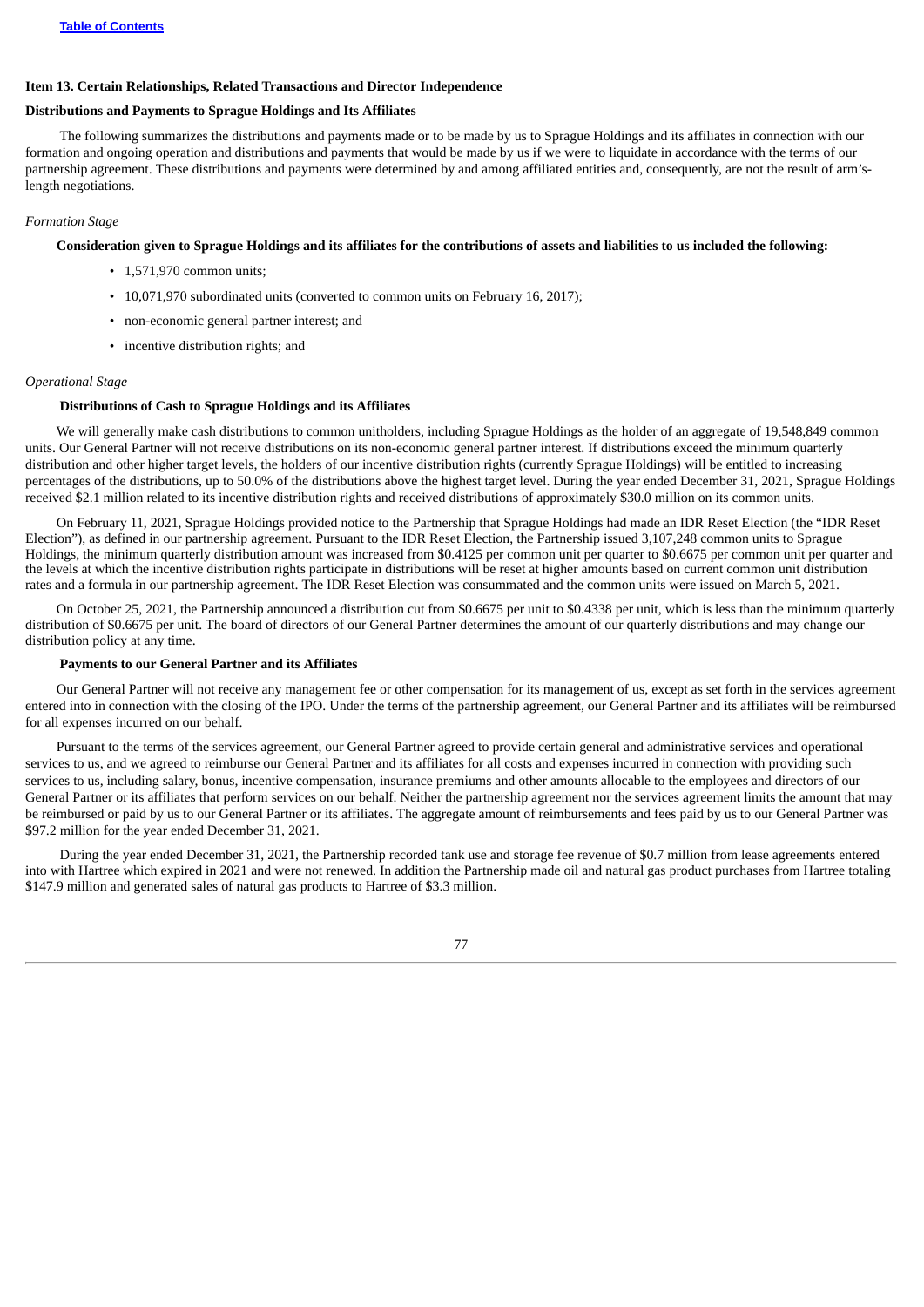During the year ended December 31, 2020, the Partnership recorded tank use and storage fee revenue of \$1.4 million from lease agreements entered into with Hartree. In connection with these agreements, the Partnership made net inventory purchases from Hartree Partners LP totaling \$71.2 million.

#### **Withdrawal or Removal of our General Partner**

If our General Partner withdraws or is removed, the general partner interest and its affiliates' incentive distribution rights will either be sold to the new general partner for cash or converted into common units, in each case for an amount equal to the fair market value of those interests.

#### *Liquidation Stage*

#### **Liquidation**

Upon our liquidation, our partners, including our General Partner, will be entitled to receive liquidating distributions according to their respective capital account balances.

#### **Agreements with Affiliates**

In connection with the completion of our IPO on October 30, 2013, we entered into certain agreements with our sponsor and certain of its affiliates, as described below.

#### **Omnibus Agreement**

On May 28, 2021, pursuant to the terms of the purchase agreement, dated April 20, 2021, among Sprague Resources Holdings LLC, a wholly owned subsidiary of Axel Johnson Inc., Sprague HP Holdings, LLC and Hartree Partners, LP, Sprague Resources Holdings LLC and Axel Johnson Inc. provided notice to the General Partner and the Partnership of the termination, pursuant to its terms, of the Omnibus Agreement, dated October 30, 2013 among Axel Johnson Inc., Sprague Resources Holdings LLC, the General Partner and the Partnership.

There were no transactions under the Omnibus Agreement during fiscal year 2021.

#### **Services Agreement**

The Partnership, Sprague Energy Solutions, Inc. ("Sprague Solutions") and Sprague Holdings entered into a services agreement with our General Partner pursuant to which our General Partner agreed to provide certain general and administrative services and operational services to us and our subsidiaries, Sprague Solutions and Sprague Holdings. Pursuant to the terms of the services agreement, we agreed to reimburse our General Partner and its affiliates for all costs and expenses incurred in connection with providing such services to us, including salary, bonus, incentive compensation, insurance premiums and other amounts allocable to the employees and directors of our General Partner or its affiliates that perform services on our behalf. Pursuant to the terms of the services agreement, our General Partner agreed to provide the same services to Sprague Solutions and Sprague Holdings, which also agreed to reimburse our General Partner and its affiliates for all costs and expenses incurred in connection with providing such services.

The services agreement does not limit the amount that may be reimbursed or paid by us to our General Partner or its affiliates. The amount of reimbursements and fees paid by us to our General Partner was \$97.2 million for the year ended December 31, 2021.

The initial term of the services agreement was for five years, beginning on October 30, 2013. The agreement automatically renews at the end of the initial term for successive one-year terms until terminated by us or by Sprague Solutions or by giving 180 days prior written notice to our General Partner. The agreement will automatically terminate on the date Sprague Resources GP LLC ceases to be our General Partner. The provisions of the services agreement that are applicable to Sprague Holdings may be terminated by Sprague Holdings by giving 180 days prior written notice to our General Partner, and will automatically terminate on the date on which Sprague Holdings ceases to be our affiliate. The provisions of the services agreement applicable to Sprague Solutions shall automatically terminate on the date on which Sprague Solutions ceases to be a wholly owned direct or indirect subsidiary of us. The services agreement does not limit the ability of the officers and employees of our General Partner to provide services to other affiliates of Sprague Holdings or unaffiliated third parties.

The services agreement is not the result of arm's-length negotiations and may not have been effected on terms at least as favorable to the parties to the agreement as could have been obtained from unaffiliated third parties.

#### **Terminal Operating Agreement**

In October 2013, we entered into an exclusive terminal operating agreement with Sprague Massachusetts Properties LLC, which is a wholly owned subsidiary of Axel Johnson, or one of its wholly owned subsidiaries, with respect to the terminal in New Bedford, Massachusetts. Pursuant to the terminal operating agreement, we were granted the exclusive use and operation

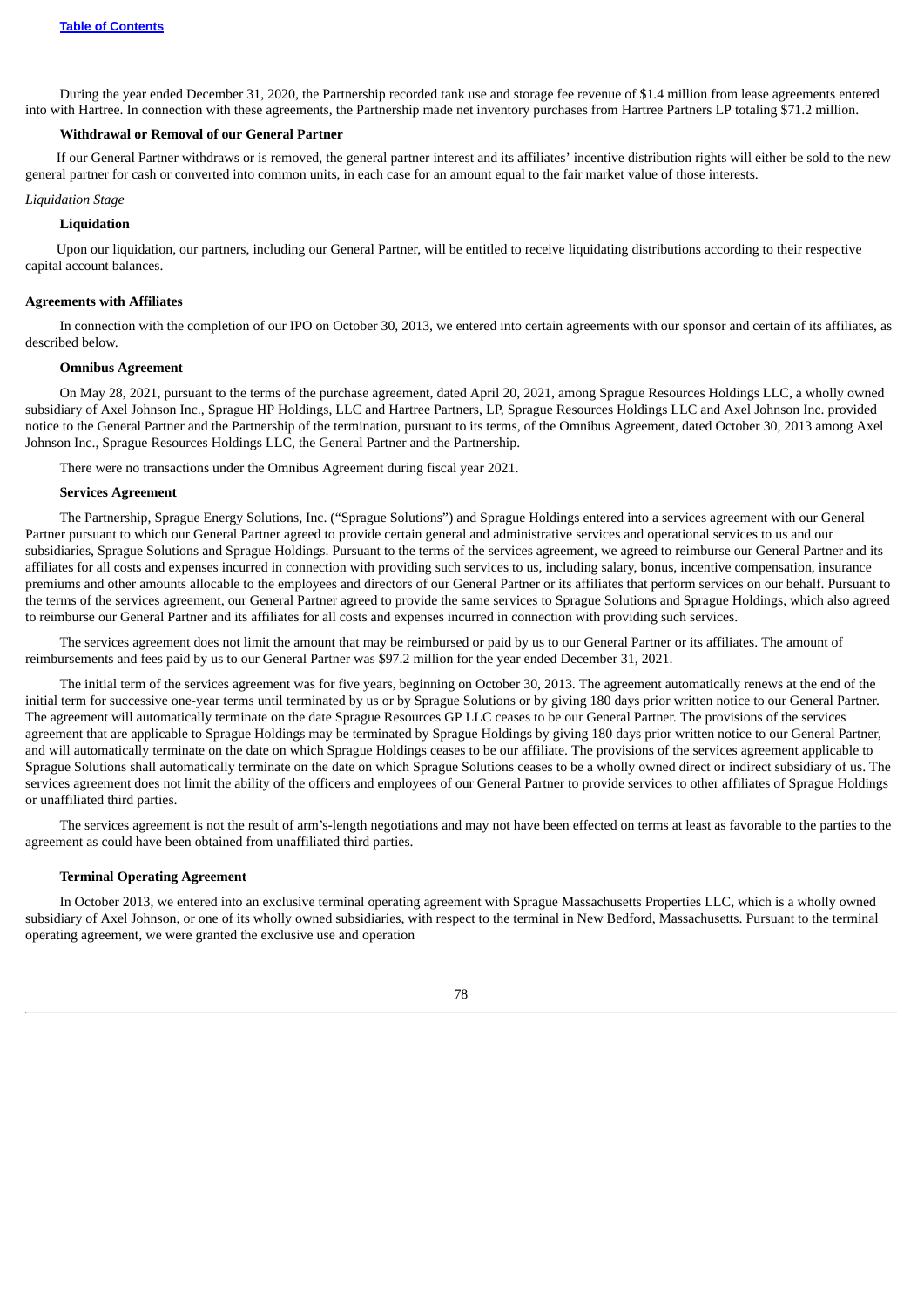of, and will retain title to all of the refined products stored at, the New Bedford terminal in exchange for a monthly fee of \$15,200, subject to adjustment for changes in the Consumer Price Index for the Northeast region. This agreement is not the result of arm's-length negotiations and may not have been effected on terms at least as favorable to the parties to this agreement as could have been obtained from unaffiliated third parties. The initial term of the terminal operating agreement was for five years, beginning on October 30, 2013 and the agreement has been subsequently extended through October 30, 2023. Additionally, the terminal operating agreement will terminate upon 60 days' written notice from Axel Johnson or Sprague Massachusetts Properties LLC in the event that Axel Johnson or Sprague Massachusetts Properties LLC determines that termination is necessary to facilitate the sale or development of the New Bedford terminal.

# **Director Independence**

The information required by Item 407(a) of Regulation S-K is included in Part III, Item 10 - "Directors, Executive Officers and Corporate Governance" above.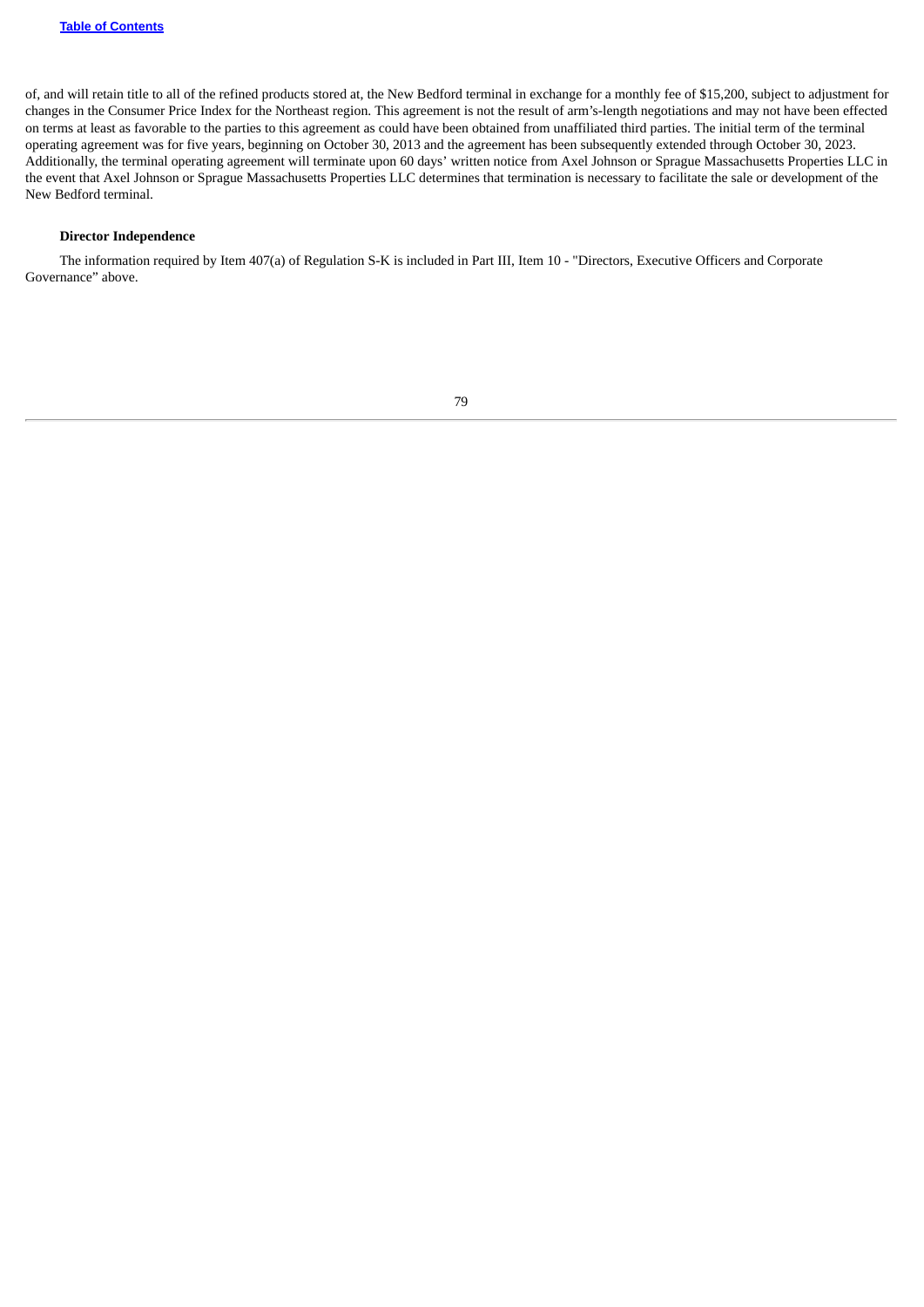#### **Item 14. Principal Accountant Fees and Services**

The Audit Committee has selected Ernst & Young LLP to serve as the Partnership's independent auditor for the fiscal year ending December 31, 2021. The Audit Committee in its discretion may select a different registered public accounting firm at any time during the year if it determines that such a change will be in the best interests of the Partnership and our unitholders.

# **Audit Fees**

The following is a summary of the fees billed to us by Ernst & Young LLP for professional services rendered for the fiscal years ended December 31, 2021 and 2020:

|                | 2021            |   | 2020      |
|----------------|-----------------|---|-----------|
| Audit Fees (1) | \$<br>1,799,200 |   | 1,765,000 |
| Tax Fees (2)   | 254.962         |   | 248,958   |
| Total          | \$<br>2,054,162 | J | 2,013,958 |

- (1) Audit fees consisted of the audit of our annual financial statements, reviews of our interim financial statements and services associated with SEC registration statements and other SEC matters.
- (2) Tax fees consisted of services related to tax compliance, the review of our partnership Form K-1, and research and consultation on other tax related matters.

# **Policy for Approval of Audit and Non-Audit Services**

Our audit committee charter requires that all services provided by our independent public accountants, both audit and non-audit, must be pre-approved by the audit committee. The pre-approval of audit and non-audit services may be given at any time up to a year before commencement of the specified service.

In determining whether to approve a particular audit or permitted non-audit service, the audit committee will consider, among other things, whether such service is consistent with maintaining the independence of the independent public accountants. The audit committee will also consider whether the independent public accountants are best positioned to provide the most effective and efficient service to us and whether the service might be expected to enhance our ability to manage or control risk or improve audit quality.

All fees paid or expected to be paid to Ernst & Young LLP for fiscal 2021 and 2020 were pre-approved by the audit committee in accordance with this policy.

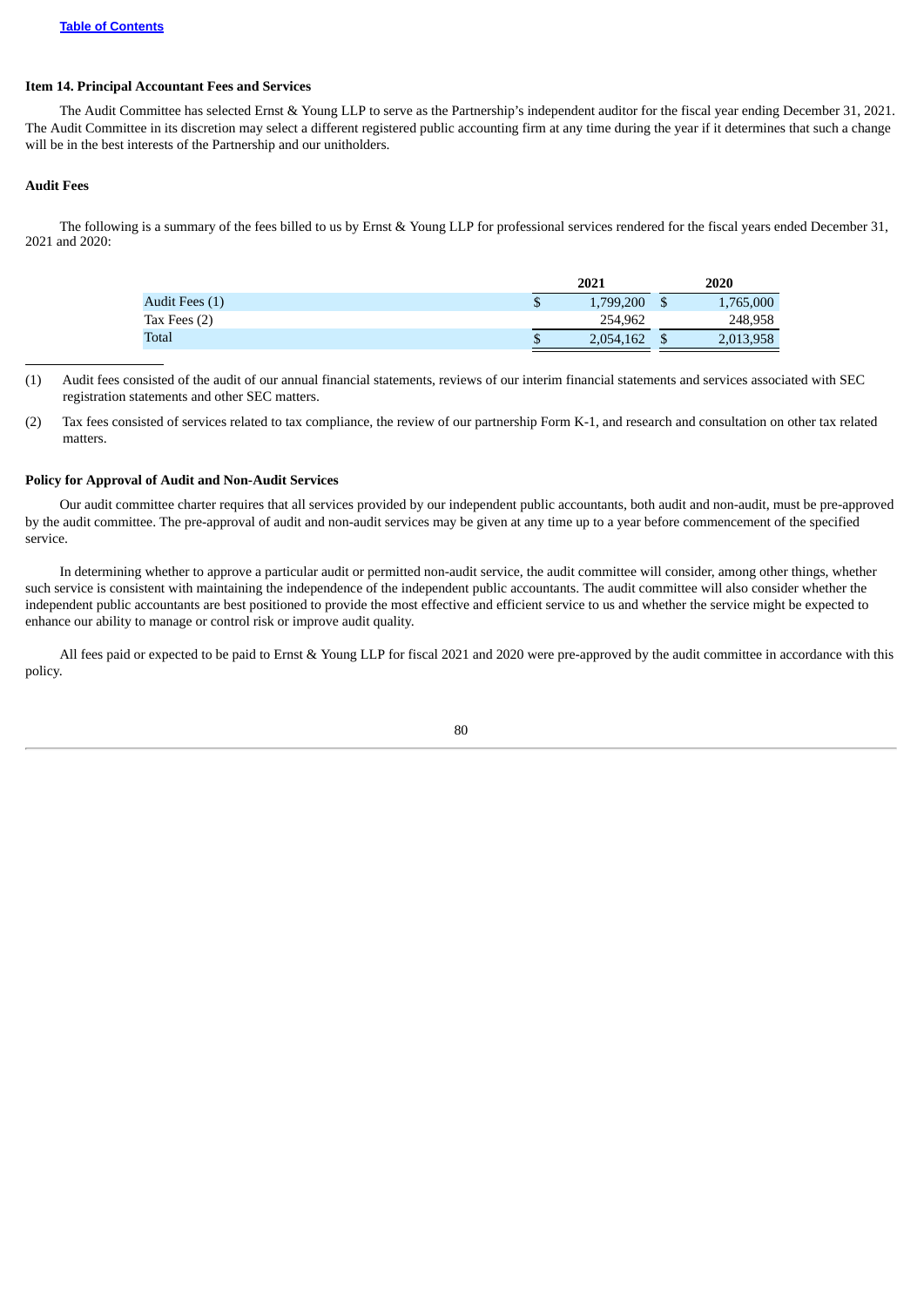# **Part IV**

# **Item 15. Exhibits and Financial Statement Schedules**

(a) Financial Statements, Financial Statement Schedules and Exhibits—The following documents are filed as part of this Annual Report on Form 10-K for the year ended December 31, 2021.

**Page**

1 Sprague Resources LP Audited Consolidated Financial Statements:

# **Index to Consolidated Financial Statements**

|                                                                                                                                          | rage   |
|------------------------------------------------------------------------------------------------------------------------------------------|--------|
| Report of Independent Registered Public Accounting Firm (PCAOB ID: 42)                                                                   | $F-2$  |
| Report of Independent Registered Public Accounting Firm on Internal Control Over Financial Reporting                                     | $F-4$  |
| Consolidated Balance Sheets as of December 31, 2021 and December 31, 2020                                                                | $F-5$  |
| Consolidated Statements of Operations for the Years Ended December 31, 2021, December 31, 2020 and<br>December 31, 2019                  | $F-6$  |
| Consolidated Statements of Comprehensive (Loss) Income for the Years Ended December 31, 2021,<br>December 31, 2020 and December 31, 2019 | $F-7$  |
| Consolidated Statements of Unitholders' Equity for the Years Ended December 31, 2021, December 31, 2020<br>and December 31, 2019         | $F-8$  |
| Consolidated Statements of Cash Flows for the Years Ended December 31, 2021, December 31, 2020 and<br>December 31, 2019                  | $F-9$  |
| <b>Notes to Consolidated Financial Statements</b>                                                                                        | $F-10$ |
|                                                                                                                                          |        |

2 Financial Statement Schedules—No schedules are included because the required information is inapplicable or is presented in the Consolidated Financial Statements or related notes thereto.

# 3 Exhibits:

| <b>Exhibit</b><br><u>No.</u> | <b>Description</b>                                                                                                                                                                                                                                                                                                    |
|------------------------------|-----------------------------------------------------------------------------------------------------------------------------------------------------------------------------------------------------------------------------------------------------------------------------------------------------------------------|
| 3.1                          | Certificate of Limited Partnership of Sprague Energy Partners LP (incorporated by reference to Exhibit 3.1 of Sprague Resources LP's Registration Statement on Form S-1 filed July 27, 2011 (File No. 333-175826).                                                                                                    |
| 3.2                          | Amendment to the Certificate of Limited Partnership of Sprague Energy Partners LP (Changing Name to Sprague Resources LP)<br>(incorporated by reference to Exhibit 3.2 of Sprague Resources LP's Registration Statement on Form S-1 filed July 27, 2011 (File<br>No. 333-175826).                                     |
| 3.3                          | Amendment No. 3 to the First Amended and Restated Agreement of Limited Partnership of Sprague Resources LP dated as of<br>October 30, 2013, effective March 1, 2021.                                                                                                                                                  |
| 3.4                          | Amendment No. 2 to the First Amended and Restated Agreement of Limited Partnership of Sprague Resources LP dated as of<br>October 30, 2013 effective October 25, 2019 (incorporated by reference to Exhibit 3.1 of Sprague Resources LP's Current Report<br>on Form 8-K filed October 25, 2019 (File No. 001-36137)). |

# 81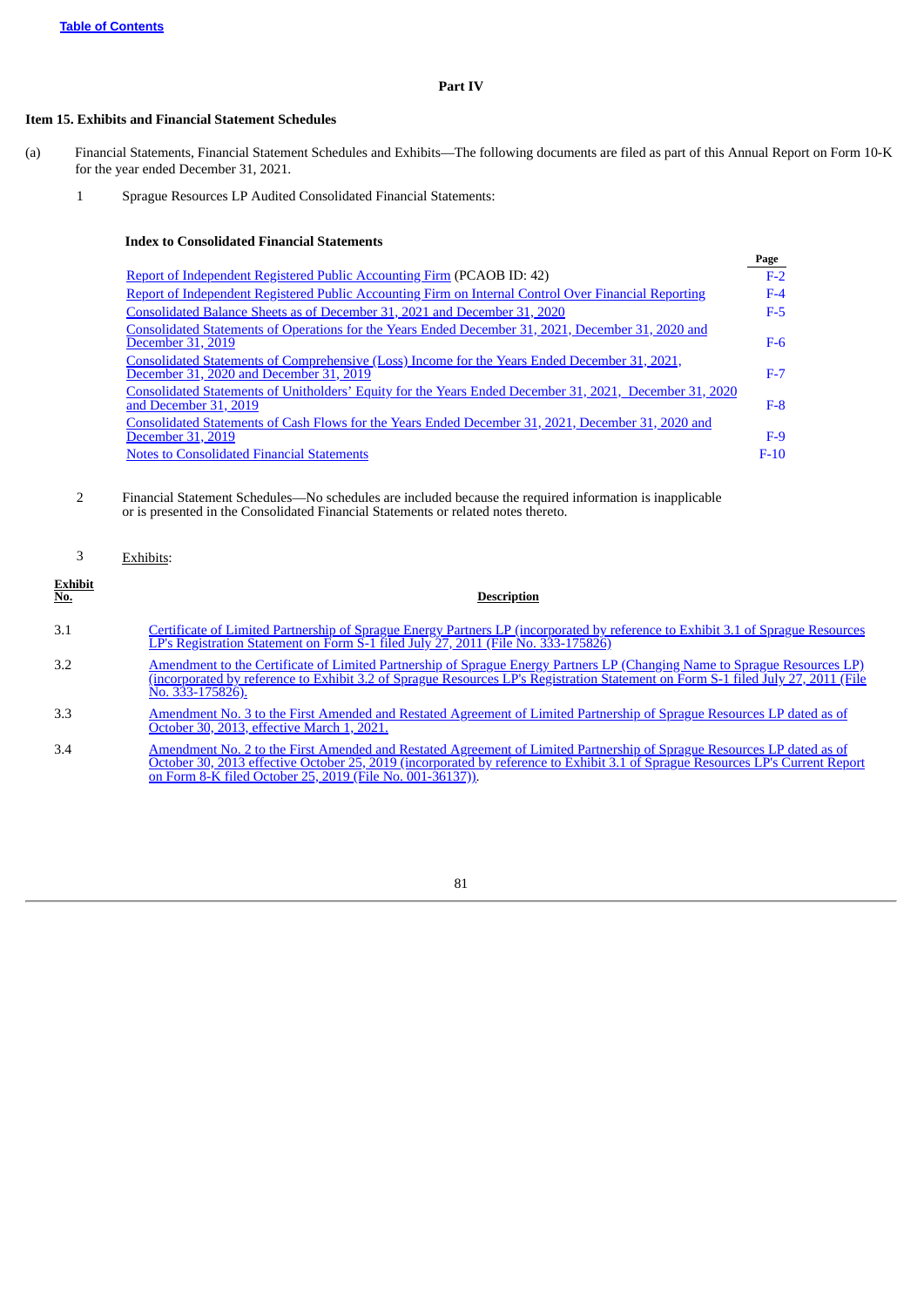| <b>Exhibit</b><br>No. | <b>Description</b>                                                                                                                                                                                                                                                                                                                                                                                                                                                                                                                                  |
|-----------------------|-----------------------------------------------------------------------------------------------------------------------------------------------------------------------------------------------------------------------------------------------------------------------------------------------------------------------------------------------------------------------------------------------------------------------------------------------------------------------------------------------------------------------------------------------------|
| 3.5                   | Amendment No. 1 to the Amended and Restated Agreement of Limited Partnership of Sprague Resources LP dated as of<br>October 30, 2013 effective December 20, 2017 (incorporated by reference to Exhibit 3.1 of Sprague Resources LP's<br>Current Report on Form 8-K filed December 20, 2017 (File No. 001-36137).                                                                                                                                                                                                                                    |
| 3.6                   | First Amended and Restated Agreement of Limited Partnership of Sprague Resources LP, dated as of October 30, 2013,<br>(incorporated by reference to Exhibit 3.1 of Sprague Resources LP's Current Report on Form 8-K filed November 5,<br>2013 (File No. 001-36137)).                                                                                                                                                                                                                                                                               |
| 3.7                   | Amended and Restated Limited Liability Company Agreement of Sprague Resources GP LLC (incorporated by<br>reference to Exhibit 3.2 of Sprague Resources LP's Current Report on Form 8-K filed November 5, 2013 (File No. 001-<br>36137)).                                                                                                                                                                                                                                                                                                            |
| 3.8                   | Composite copy of the First Amended and Restated Agreement of Limited Partnership of Sprague Resources LP, dated<br>as of October 30, 2013, as amended by Amendment No. 1, effective December 20, 2017, Amendment No. 2, effective<br>October 25, 2019, and Amendment No. 3, effective March 1, 2021.                                                                                                                                                                                                                                               |
| 3.9                   | Second Amended and Restated Limited Liability Company Agreement of Sprague Resources GP LLC (incorporated by<br>reference to Exhibit 3.1 of Sprague Resources LP's Current Report on Form 8-K filed May 28, 2021 (File No. 001-<br>36137)).                                                                                                                                                                                                                                                                                                         |
| 4.1                   | Description of Securities Registered under Section 12 of the Exchange Act (incorporated by reference to Exhibit 4.1 of<br>Sprague Resources LP's Annual Report on Form 10-K for the year ended December 31, 2019, filed March 5, 2020 (File<br>$\overline{\text{No. }001-36137)}$ .                                                                                                                                                                                                                                                                 |
| 10.1                  | Second Amended and Restated Credit Agreement, dated May 19, 2020, among Sprague Operating Resources LLC, as<br>U.S. borrower, Kildair Service ULC, as Canadian borrower, the several lenders parties thereto, MUFG Bank Ltd., as<br>administrative agent, the co-syndication agents, the co-collateral agents and the co-documentation agents party thereto<br>(incorporated by reference to Exhibit 10.1 of Sprague Resources LP's Current Report Form 8-K filed May 21, 2020<br>$(File No. 001-36137)).$                                          |
| 10.2                  | Unit Purchase Agreement, dated March 13, 2017 by and between Sprague Resources, LP and Carbo Industries, Inc.<br>(incorporated by reference to Exhibit 10.1 of Sprague Resources LP's Current Report on Form 8-K filed March 16, 2017<br>(File No. 001-36137)).                                                                                                                                                                                                                                                                                     |
| 10.3                  | Omnibus Agreement by and among Axel Johnson Inc., Sprague Resources Holdings LLC, Sprague Resources LP and<br>Sprague Resources GP LLC (incorporated by reference to Exhibit 10.3 of Sprague Resources LP's Current Report on<br>Form 8-K filed November 5, 2013 (File No. 001-36137)).                                                                                                                                                                                                                                                             |
| 10.4                  | Services Agreement by and among Sprague Resources GP LLC, Sprague Resources LP, Sprague Resources Holdings<br>LLC and Sprague Energy Solutions Inc. (incorporated by reference to Exhibit 10.4 of Sprague Resources LP's Current<br>Report on Form 8-K filed November 5, 2013 (File No. 001-36137)).                                                                                                                                                                                                                                                |
| 10.5                  | Terminal Operating Agreement by and between Sprague Massachusetts Properties LLC and Sprague Operating<br>Resources LLC (incorporated by reference to Exhibit 10.5 of Sprague Resources LP's Current Report on Form 8-K filed<br><u>November 5, 2013 (File No. 001-36137)).</u>                                                                                                                                                                                                                                                                     |
| 10.6†                 | Sprague Resources LP 2013 Long-Term Incentive Plan, effective as of October 28, 2013 (incorporated by reference to<br>Exhibit 4.4 to Sprague Resources LP's Registration Statement on Form S-8, filed on October 28, 2013 (File No. 333-<br><u>191923)).</u>                                                                                                                                                                                                                                                                                        |
| 10.7†                 | Form of Phantom Unit Award Agreement (incorporated by reference to Exhibit 10.8 to Sprague Resources LP's<br>Registration Statement on Form S-1, filed on September 24, 2013 (File No. 333-175826)).                                                                                                                                                                                                                                                                                                                                                |
| 10.8+                 | Form of Restricted Unit Award Agreement (incorporated by reference to Exhibit 10.9 to Sprague Resources LP's<br>Registration Statement on Form S-1, filed on September 24, 2013 (File No. 333-175826)).                                                                                                                                                                                                                                                                                                                                             |
| 10.9†                 | Form of Unit Award Letter (incorporated by reference to Exhibit 10.10 to Sprague Resources LP's Registration<br>Statement on Form S-1, filed on September 24, 2013 (File No. 333-175826)).                                                                                                                                                                                                                                                                                                                                                          |
| Exhibit<br>No.        | <b>Description</b>                                                                                                                                                                                                                                                                                                                                                                                                                                                                                                                                  |
| 10.10+                | Form of Phantom Unit Agreement (Performance Based Vesting) (incorporated by reference to Exhibit 10.1 of Sprague<br>Resources LP's Quarterly Report on Form 10-Q filed on August 13, 2014 (File No. 001-36137)).                                                                                                                                                                                                                                                                                                                                    |
| $10.11\dagger$        | Amended and Restated Director Compensation Summary (incorporated by reference to Exhibit 10.1 of Sprague<br>Resources LP's Quarterly Report on Form 10-Q filed on November 7, 2016 (File No. 001-36137)).                                                                                                                                                                                                                                                                                                                                           |
| 10.12†                | Form of Phantom Unit Agreement (Performance Based Vesting) (incorporated by reference to Exhibit 10.13 of Sprague<br>Resources LP's Annual Report on Form 10-K filed March 10, 2016 (File No. 001-36137)).                                                                                                                                                                                                                                                                                                                                          |
| 10.13+                | Offer Letter with Ben Hennelly, dated April 19, 2021 (incorporated by reference to Exhibit 10.1 of Sprague Resources LP's Current Report on Form 8-K filed April 21, 2021 (File No. 001-36137)).                                                                                                                                                                                                                                                                                                                                                    |
| 10.14                 | First Amendment, dated May 11, 2021, to Second Amended and Restated Credit Agreement, dated May 19, 2020,<br>among Sprague Operating Resources LLC, as U.S. borrower, Kildair Service ULC, as Canadian borrower, the several<br>lenders parties thereto, MUFG Bank Ltd., as administrative agent, the co-syndication agents, the co-collateral agents and<br>the co-documentation agents party thereto (incorporated by reference to Exhibit 10.1 of Sprague Resources LP's Current<br>Report on Form 8-K filed May 11, 2021 (File No. 001-36137)). |
| 10.15<br>$21.1*$      | Indemnification Agreement, dated September 1, 2021.<br><b>Subsidiaries of the Registrant.</b>                                                                                                                                                                                                                                                                                                                                                                                                                                                       |
| $23.1*$               | Consent of Ernst & Young LLP.                                                                                                                                                                                                                                                                                                                                                                                                                                                                                                                       |
| $31.1*$               | Certification pursuant to Section 302 of the Sarbanes-Oxley Act of 2002, Rule 13a-14(a)/15d-14(a), by Chief Executive<br>Officer.                                                                                                                                                                                                                                                                                                                                                                                                                   |
| $31.2*$               | Certification pursuant to Section 302 of the Sarbanes-Oxley Act of 2002, Rule 13a-14(a) /15d-14(a), by Chief Financial<br>Officer.                                                                                                                                                                                                                                                                                                                                                                                                                  |
| $32.1***$             | Certification pursuant to 18 U.S.C. Section 1350, as adopted pursuant to Section 906 of the Sarbanes-Oxley Act of 2002,<br>by Chief Executive Officer.                                                                                                                                                                                                                                                                                                                                                                                              |
| $32.2**$              | Certification pursuant to 18 U.S.C. Section 1350, as adopted pursuant to Section 906 of the Sarbanes-Oxley Act of 2002,<br>by Chief Financial Officer.                                                                                                                                                                                                                                                                                                                                                                                              |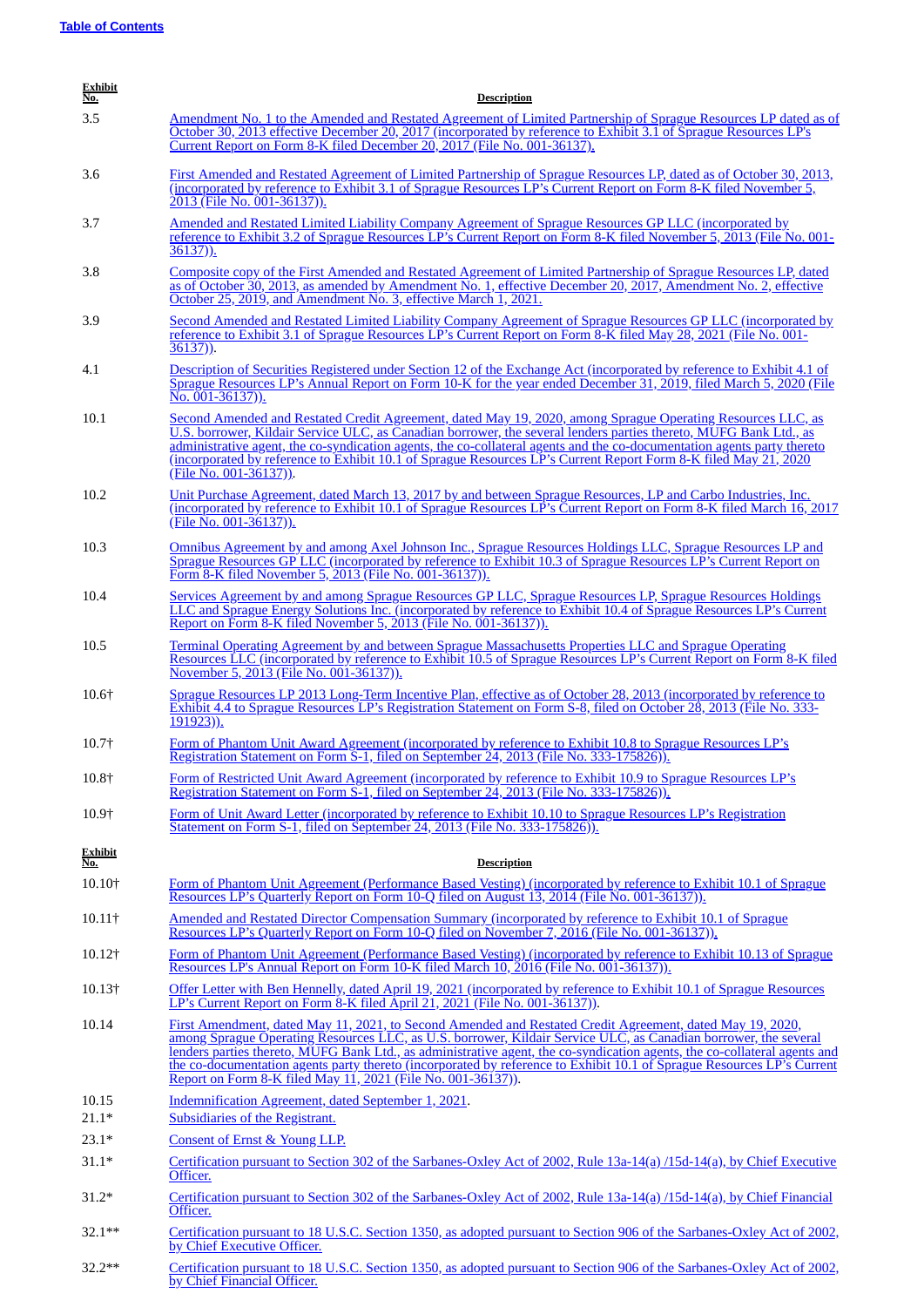- 101.INS\* Inline XBRL Instance Document The instance document does not appear in the interactive data file because its XBRL tags are embedded within the inline XBRL document. 101.SCH\* Inline XBRL Taxonomy Extension Schema Document 101.CAL\* Inline XBRL Taxonomy Extension Calculation 101.DEF\* Inline XBRL Taxonomy Extension Definition 101.LAB\* Inline XBRL Taxonomy Extension Label Linkbase 101.PRE\* Inline XBRL Taxonomy Extension Presentation 104\* Cover Page Interactive Data File (Formatted as Inline XBRL and contained in Exhibit 101)
- † Compensatory plan or arrangement.
- \* Filed herewith.
- \*\* Furnished herewith in accordance with Item 601(b)(32) of Regulation S-K.
- \*\*\* Pursuant to Item 601(b)(2) of Regulation S-K, certain schedules to the Asset Purchase Agreements have been omitted. The registrant hereby agrees to furnish supplementally to the SEC, upon its request, any or all omitted schedules and its materiality and privacy or confidentiality analyses.

**Item 16. Form 10-K Summary.**

None.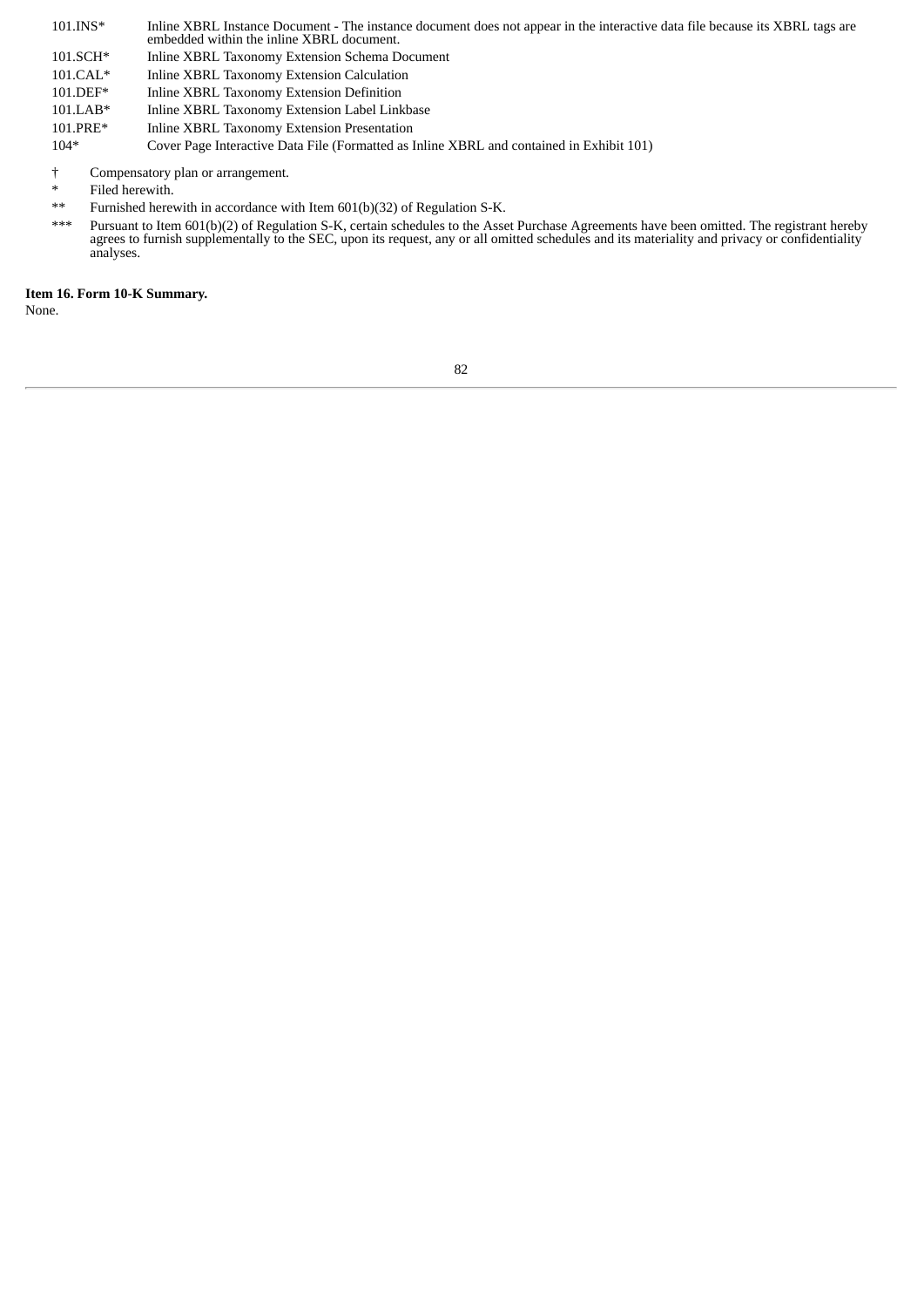# **SIGNATURE**

Pursuant to the requirements of Section 13 or 15(d) of the Securities Exchange Act of 1934, the Registrant has duly caused this Annual Report on Form 10-K to be signed on its behalf by the undersigned, thereunto duly authorized.

### **Sprague Resources LP**

By: Sprague Resources GP LLC, its General Partner

By: /s/ David C. Glendon David C. Glendon President, Chief Executive Officer (On behalf of the registrant, and in his capacity as principal executive officer)

# Date: March 3, 2022

Pursuant to the requirements of the Securities Exchange Act of 1934, this Annual Report on Form 10-K has been signed below by the following persons on behalf of the registrant and in the capacities and on the dates indicated.

| <b>Signature</b>          | <b>Title</b>                                                                              | <b>Date</b>   |
|---------------------------|-------------------------------------------------------------------------------------------|---------------|
| /s/ Stephen M. Hendel     |                                                                                           | March 3, 2022 |
| Stephen M. Hendel         | Chairman of the Board of Directors                                                        |               |
| /s/ David C. Glendon      |                                                                                           | March 3, 2022 |
| David C. Glendon          | President, Chief Executive Officer and Director<br>(Principal Executive Officer)          |               |
| /s/ David C. Long         |                                                                                           | March 3, 2022 |
| David C. Long             | Chief Financial Officer (Principal Financial Officer and<br>Principal Accounting Officer) |               |
| /s/ Beth A. Bowman        |                                                                                           | March 3, 2022 |
| Beth A. Bowman            | <b>Director</b>                                                                           |               |
| /s/ C. Gregory Harper     |                                                                                           | March 3, 2022 |
| C. Gregory Harper         | <b>Director</b>                                                                           |               |
| /s/ Jason Lemme           |                                                                                           | March 3, 2022 |
| Jason Lemme               | Director                                                                                  |               |
| /s/ Scott Levy            |                                                                                           | March 3, 2022 |
| <b>Scott Levy</b>         | <b>Director</b>                                                                           |               |
| /s/ Jonathan Guy Merrison |                                                                                           | March 3, 2022 |
| Jonathan Guy Merrison     | Director                                                                                  |               |

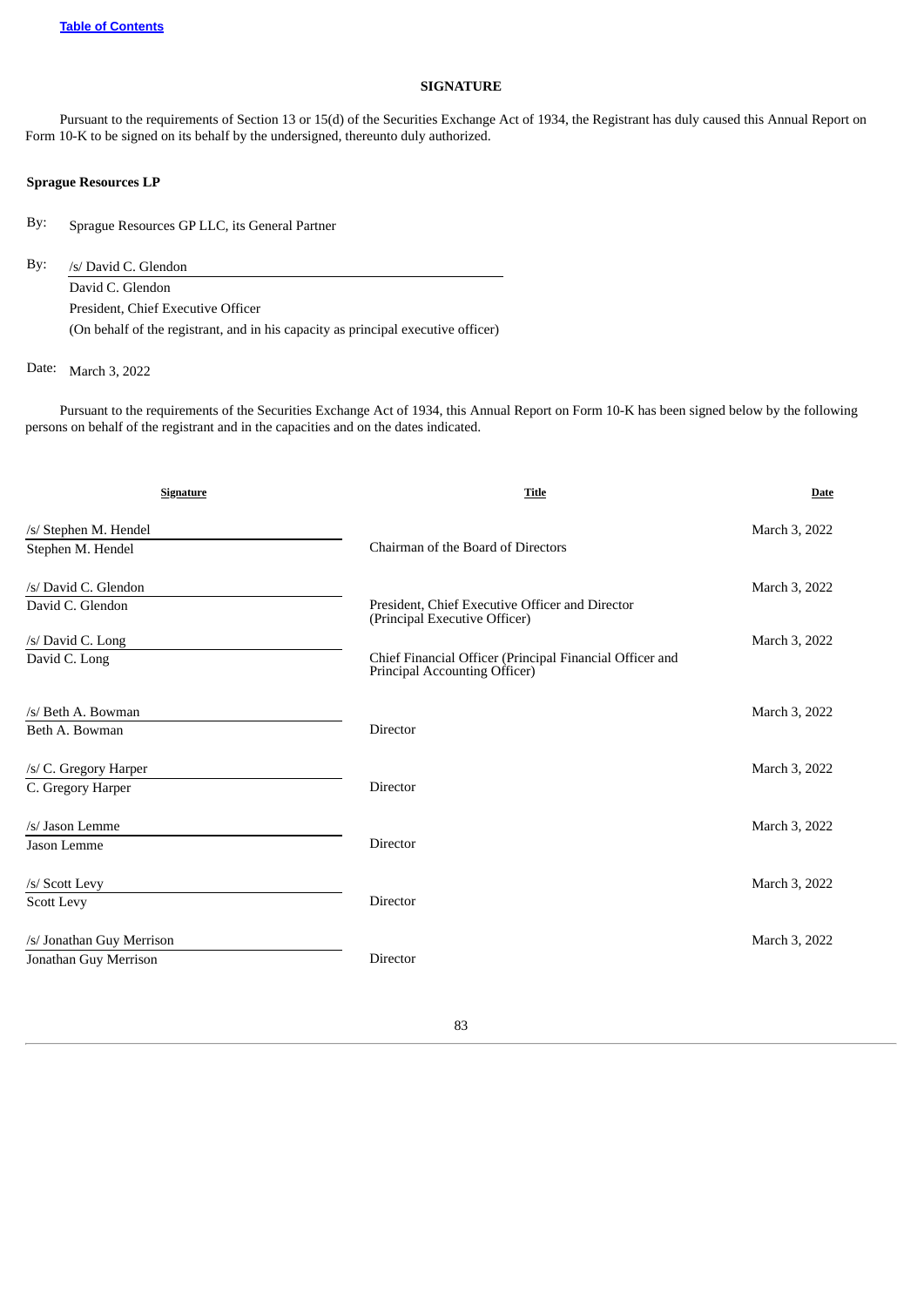| <b>Signature</b>       |          | <b>Title</b> | <b>Date</b>   |
|------------------------|----------|--------------|---------------|
| /s/ Stephen M. Semlitz |          |              | March 3, 2022 |
| Stephen M. Semlitz     | Director |              |               |
| /s/ John A. Shapiro    |          |              | March 3, 2022 |
| John A. Shapiro        | Director |              |               |
|                        |          |              |               |
|                        |          |              |               |

84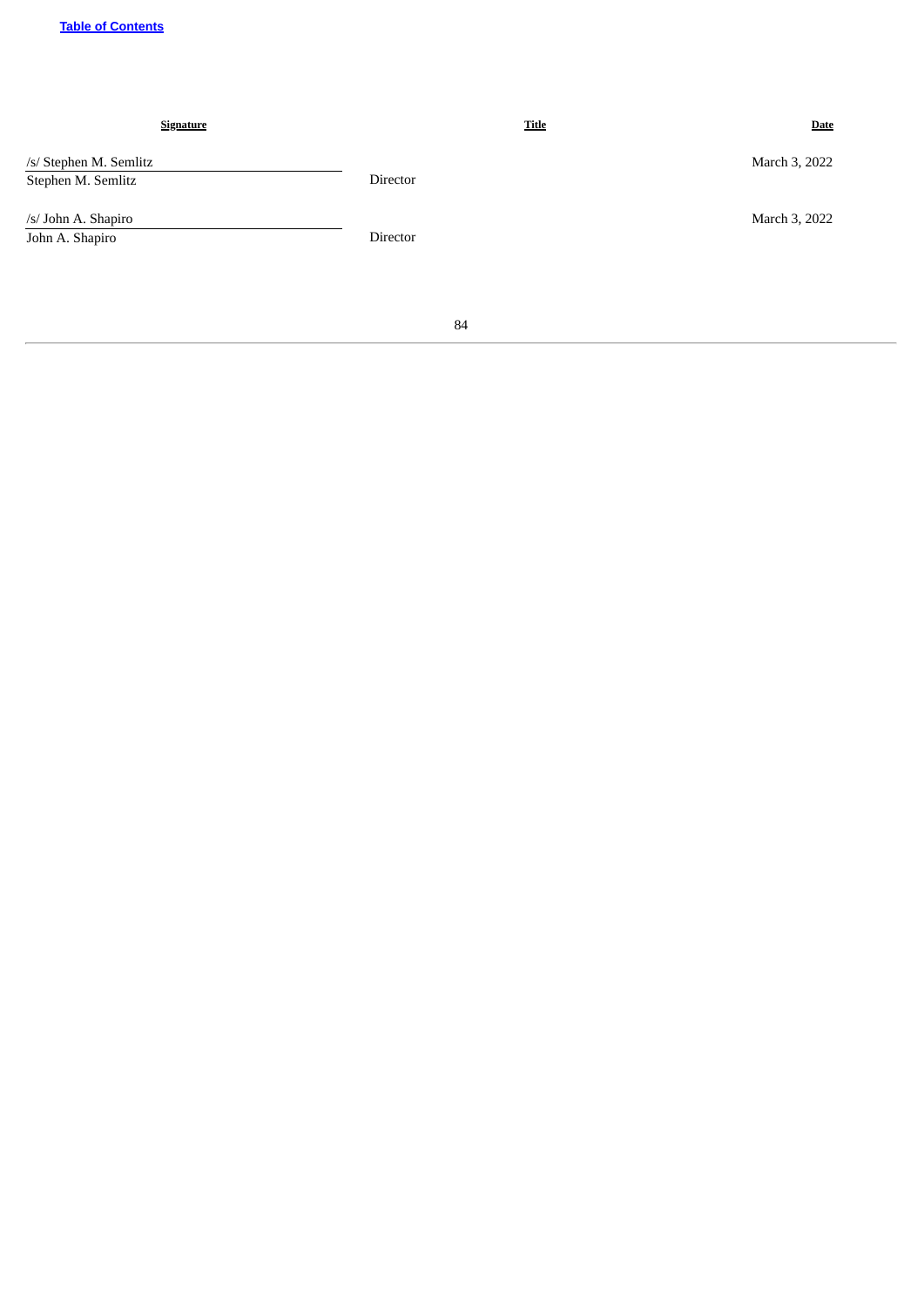# **INDEX TO CONSOLIDATED FINANCIAL STATEMENTS**

<span id="page-88-0"></span>

|                                                                                                                                          | Page   |
|------------------------------------------------------------------------------------------------------------------------------------------|--------|
| <b>Report of Independent Registered Public Accounting Firm</b>                                                                           | $F-2$  |
| Report of Independent Registered Public Accounting Firm on Internal Control Over Financial Reporting                                     | $F-4$  |
| Consolidated Balance Sheets as of December 31, 2021 and December 31, 2020                                                                | $F-5$  |
| Consolidated Statements of Operations for the Years Ended December 31, 2021, December 31, 2020 and December 31,<br>2019                  | $F-6$  |
| Consolidated Statements of Comprehensive (Loss) Income for the Years Ended December 31, 2021, December 31, 2020 and<br>December 31, 2019 | $F-7$  |
| Consolidated Statements of Unitholders' Equity for the Years Ended December 31, 2021, December 31, 2020 and<br>December 31, 2019         | $F-8$  |
| Consolidated Statements of Cash Flows for the Years Ended December 31, 2021, December 31, 2020 and December 31,<br>2019                  | $F-9$  |
| <b>Notes to Consolidated Financial Statements</b>                                                                                        | $F-10$ |

1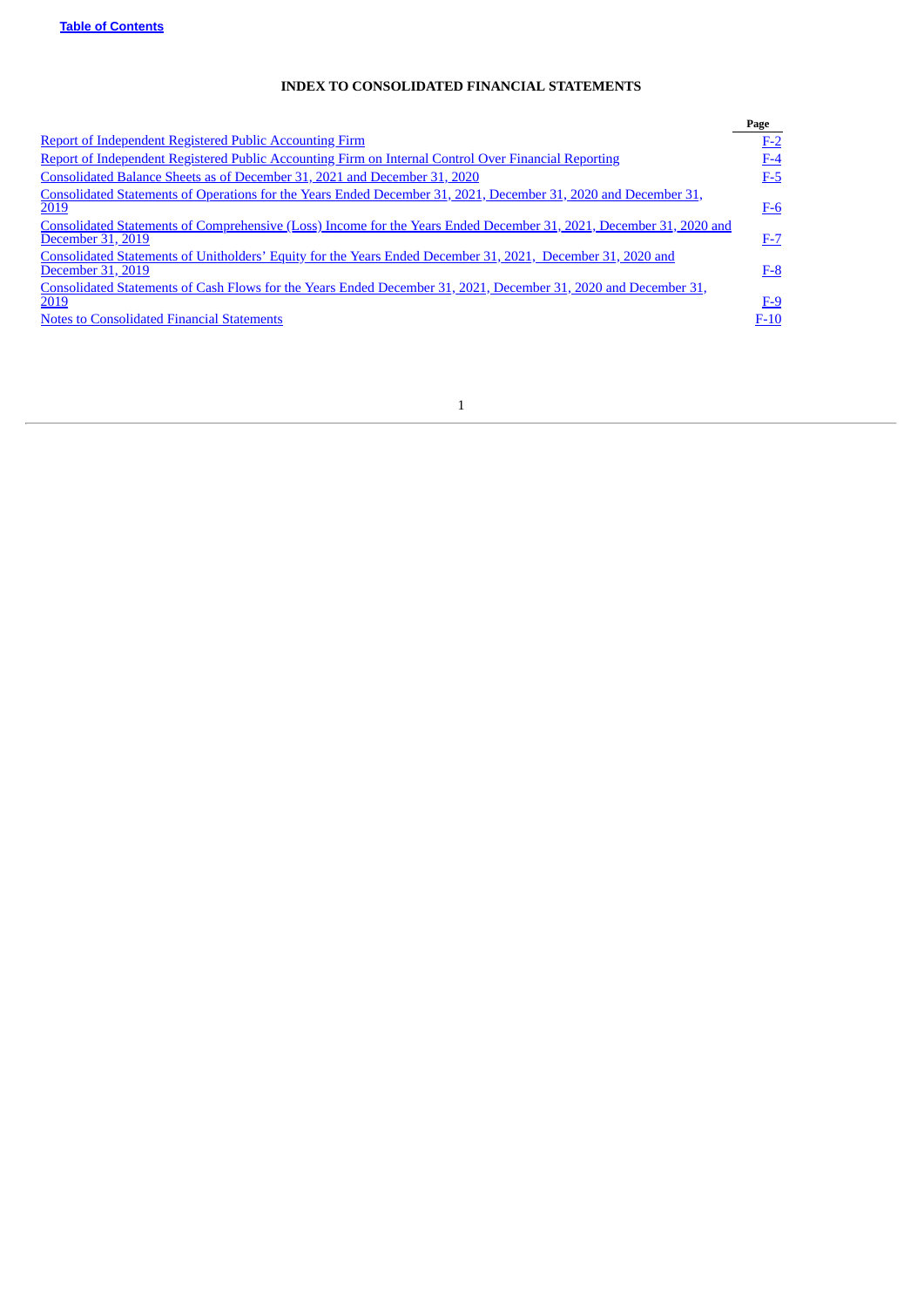#### **REPORT OF INDEPENDENT REGISTERED PUBLIC ACCOUNTING FIRM**

To the Board of Directors of Sprague Resources GP and Unitholders of Sprague Resources LP

## **Opinion on the Financial Statements**

We have audited the accompanying consolidated balance sheets of Sprague Resources LP (the Partnership) as of December 31, 2021 and 2020, the related consolidated statements of operations, comprehensive (loss) income, unitholders' equity and cash flows for each of the three years in the period ended December 31, 2021, and the related notes (collectively referred to as the "consolidated financial statements"). In our opinion, the consolidated financial statements present fairly, in all material respects, the financial position of the Partnership at December 31, 2021 and 2020, and the results of its operations and its cash flows for each of the three years in the period ended December 31, 2021, in conformity with U.S. generally accepted accounting principles.

We also have audited, in accordance with the standards of the Public Company Accounting Oversight Board (United States) (PCAOB), the Partnership's internal control over financial reporting as of December 31, 2021, based on criteria established in Internal Control-Integrated Framework issued by the Committee of Sponsoring Organizations of the Treadway Commission (2013 framework) and our report dated March 3, 2022 expressed an unqualified opinion thereon.

## **Basis for Opinion**

These financial statements are the responsibility of the Partnership's management. Our responsibility is to express an opinion on the Partnership's financial statements based on our audits. We are a public accounting firm registered with the PCAOB and are required to be independent with respect to the Partnership in accordance with the U.S. federal securities laws and the applicable rules and regulations of the Securities and Exchange Commission and the PCAOB.

We conducted our audits in accordance with the standards of the PCAOB. Those standards require that we plan and perform the audit to obtain reasonable assurance about whether the financial statements are free of material misstatement, whether due to error or fraud. Our audits included performing procedures to assess the risks of material misstatement of the financial statements, whether due to error or fraud, and performing procedures that respond to those risks. Such procedures included examining, on a test basis, evidence regarding the amounts and disclosures in the financial statements. Our audits also included evaluating the accounting principles used and significant estimates made by management, as well as evaluating the overall presentation of the financial statements. We believe that our audits provide a reasonable basis for our opinion.

#### **Critical Audit Matter**

The critical audit matter communicated below is a matter arising from the current period audit of the financial statements that was communicated or required to be communicated to the audit committee and that: (1) relates to accounts or disclosures that are material to the financial statements and (2) involved our especially challenging, subjective or complex judgments. The communication of the critical audit matter does not alter in any way our opinion on the consolidated financial statements, taken as a whole, and we are not, by communicating the critical audit matter below, providing a separate opinion on the critical audit matter or on the account or disclosure to which it relates.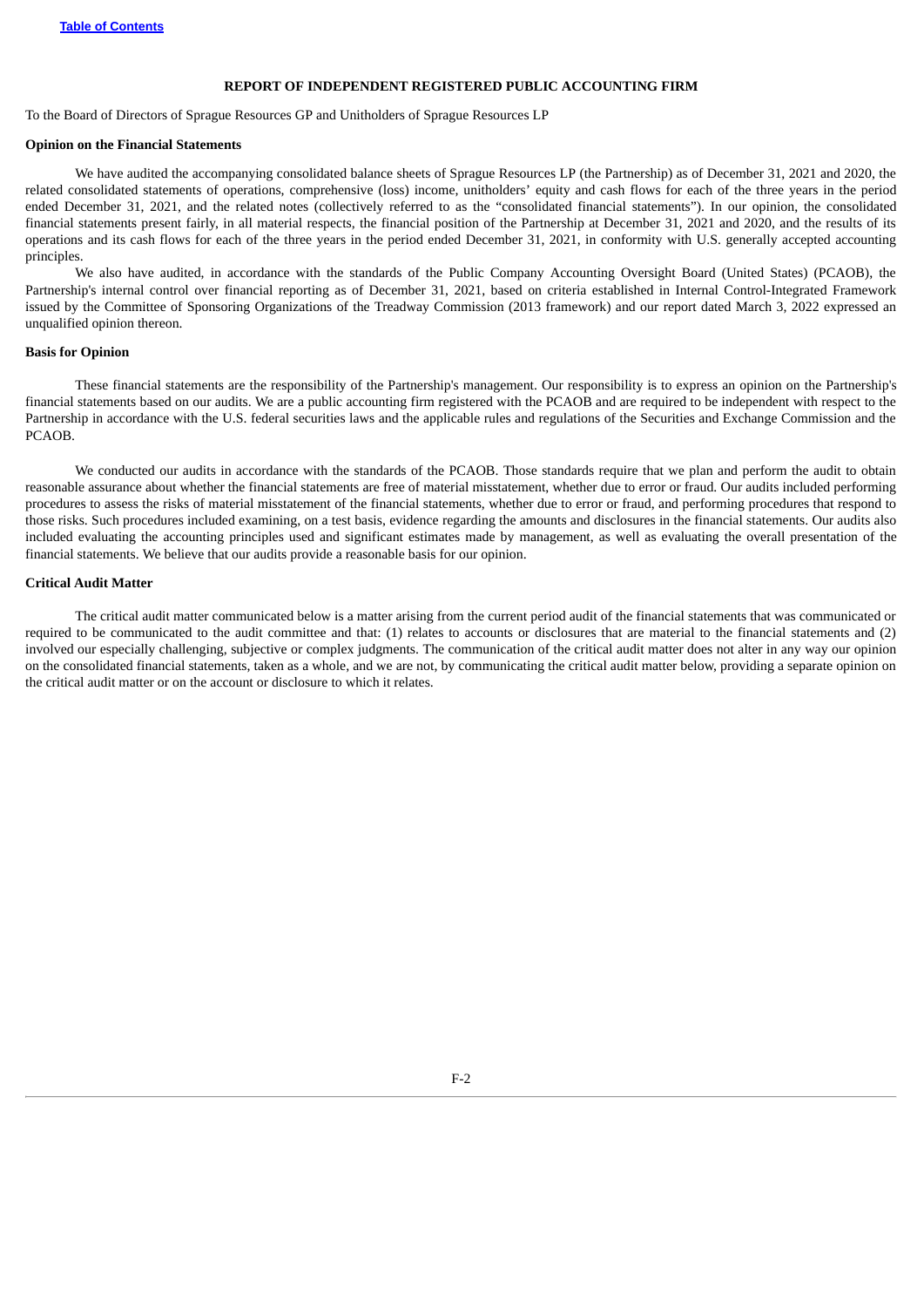# **Goodwill Impairment Assessment - Sprague Refined Products Reporting Unit**

*Matter*

*Description of the* At December 31, 2021, the Partnership's goodwill balance was \$115 million. As described in Note 1 to the consolidated financial statements, the Partnership tests goodwill for impairment at the reporting unit level on an as needed basis or at least annually, using either a qualitative assessment or a single step quantitative approach. In instances where a quantitative impairment test of goodwill allocated to a reporting unit is performed, the Partnership estimates the fair value of the reporting unit based on future net discounted cash flows.

> Auditing management's annual quantitative goodwill impairment test was complex and highly judgmental for a certain reporting unit due to the significant estimation required to determine its fair value. In particular, the fair value of the reporting unit is sensitive to significant assumptions, such as forecasted operating results, discount rate and growth rates, which contemplate future business, market and overall economic conditions.

*How We Addressed the Matter in Our Audit*

We obtained an understanding, evaluated the design and tested the operating effectiveness of internal controls over the Partnership's processes to assess goodwill for impairment, including the controls over management's review of the significant assumptions described above.

To test the estimated fair value of the reporting unit, we performed audit procedures, with the support of our valuation specialists, that included, among others, assessing the valuation methodology selected by management and testing the significant assumptions discussed above and testing the completeness and accuracy of underlying data used by management in its analysis. We compared the growth rates, forecasted operating results, and other cash flow assumptions used by management to current industry and economic trends, the reporting unit's historical results, and results and projections of relevant peer companies in the industry. We evaluated the selection of the discount rate by developing a range of independent estimates and comparing those to the rate selected by management. We also assessed the historical accuracy of management's estimates and performed sensitivity analyses of significant assumptions to evaluate the changes in the fair value of the reporting unit that would result from changes in the assumptions.

/s/ Ernst & Young LLP

We have served as the Partnership's auditor since 2007.

Boston, Massachusetts

<span id="page-90-0"></span>March 3, 2022

F-3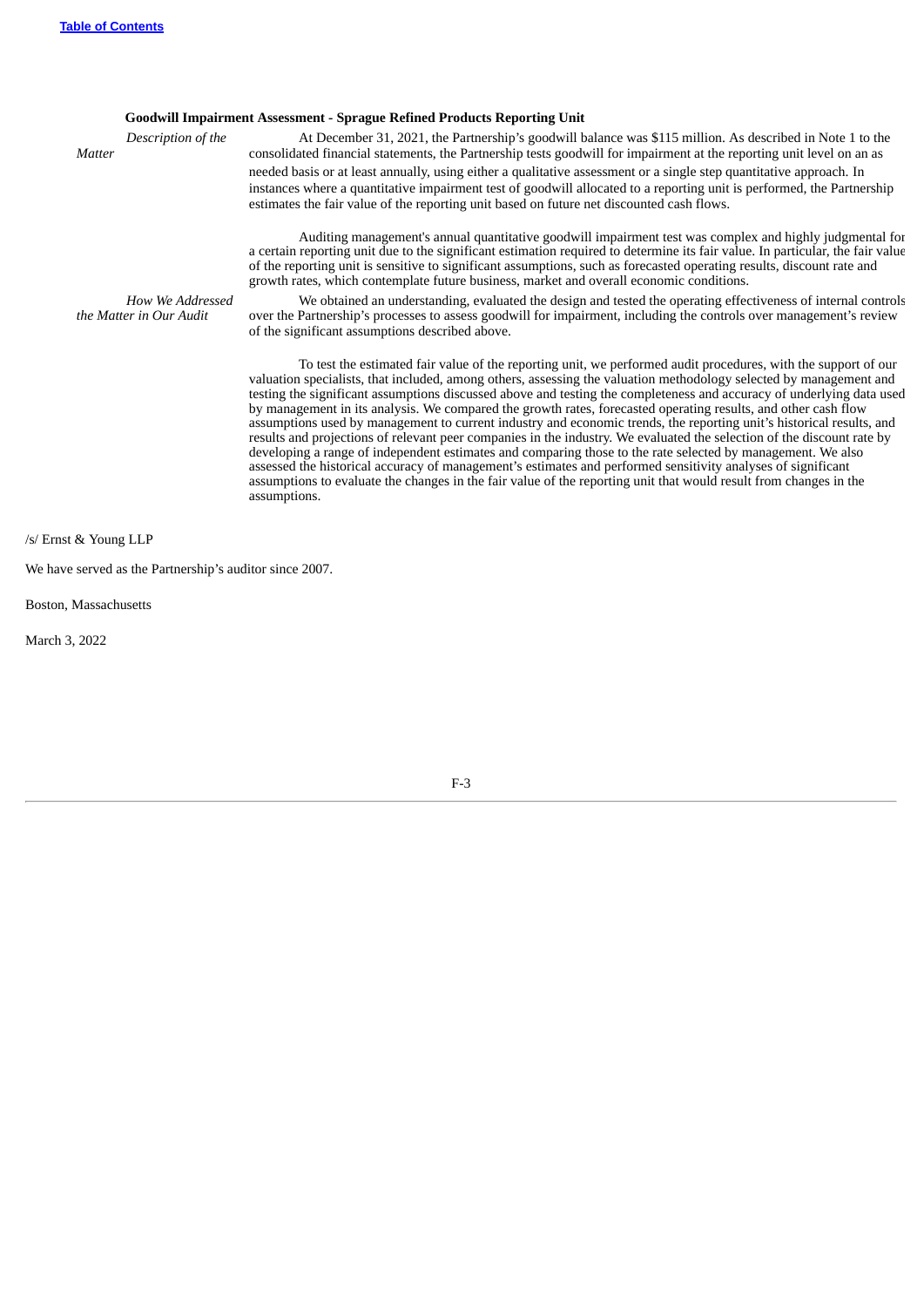#### **REPORT OF INDEPENDENT REGISTERED PUBLIC ACCOUNTING FIRM**

To the Board of Directors of Sprague Resources GP and Unitholders of Sprague Resources LP

# **Opinion on Internal Control over Financial Reporting**

We have audited Sprague Resources LP's internal control over financial reporting as of December 31, 2021, based on criteria established in Internal Control-Integrated Framework issued by the Committee of Sponsoring Organizations of the Treadway Commission (2013 framework) (the COSO criteria). In our opinion, Sprague Resources LP (the Partnership) maintained, in all material respects, effective internal control over financial reporting as of December 31, 2021, based on the COSO criteria.

We also have audited, in accordance with the standards of the Public Company Accounting Oversight Board (United States) (PCAOB), the consolidated balance sheets of the Partnership as of December 31, 2021 and 2020, the related consolidated statements of operations, comprehensive (loss) income, unitholders' equity, and cash flows for each of the three years in the period ended December 31, 2021, and the related notes and our report dated March 3, 2022 expressed an unqualified opinion thereon.

# **Basis for Opinion**

The Partnership's management is responsible for maintaining effective internal control over financial reporting and for its assessment of the effectiveness of internal control over financial reporting included in the accompanying Management's Report Regarding Internal Control Over Financial Reporting. Our responsibility is to express an opinion on the Partnership's internal control over financial reporting based on our audit. We are a public accounting firm registered with the PCAOB and are required to be independent with respect to the Partnership in accordance with the U.S. federal securities laws and the applicable rules and regulations of the Securities and Exchange Commission and the PCAOB.

We conducted our audit in accordance with the standards of the PCAOB. Those standards require that we plan and perform the audit to obtain reasonable assurance about whether effective internal control over financial reporting was maintained in all material respects.

Our audit included obtaining an understanding of internal control over financial reporting, assessing the risk that a material weakness exists, testing and evaluating the design and operating effectiveness of internal control based on the assessed risk, and performing such other procedures as we considered necessary in the circumstances. We believe that our audit provides a reasonable basis for our opinion.

# **Definition and Limitations of Internal Control Over Financial Reporting**

A company's internal control over financial reporting is a process designed to provide reasonable assurance regarding the reliability of financial reporting and the preparation of financial statements for external purposes in accordance with generally accepted accounting principles. A company's internal control over financial reporting includes those policies and procedures that (1) pertain to the maintenance of records that, in reasonable detail, accurately and fairly reflect the transactions and dispositions of the assets of the company; (2) provide reasonable assurance that transactions are recorded as necessary to permit preparation of financial statements in accordance with generally accepted accounting principles, and that receipts and expenditures of the company are being made only in accordance with authorizations of management and directors of the company; and (3) provide reasonable assurance regarding prevention or timely detection of unauthorized acquisition, use, or disposition of the company's assets that could have a material effect on the financial statements.

Because of its inherent limitations, internal control over financial reporting may not prevent or detect misstatements. Also, projections of any evaluation of effectiveness to future periods are subject to the risk that controls may become inadequate because of changes in conditions, or that the degree of compliance with the policies or procedures may deteriorate.

/s/ Ernst & Young LLP

Boston, Massachusetts

<span id="page-91-0"></span>March 3, 2022

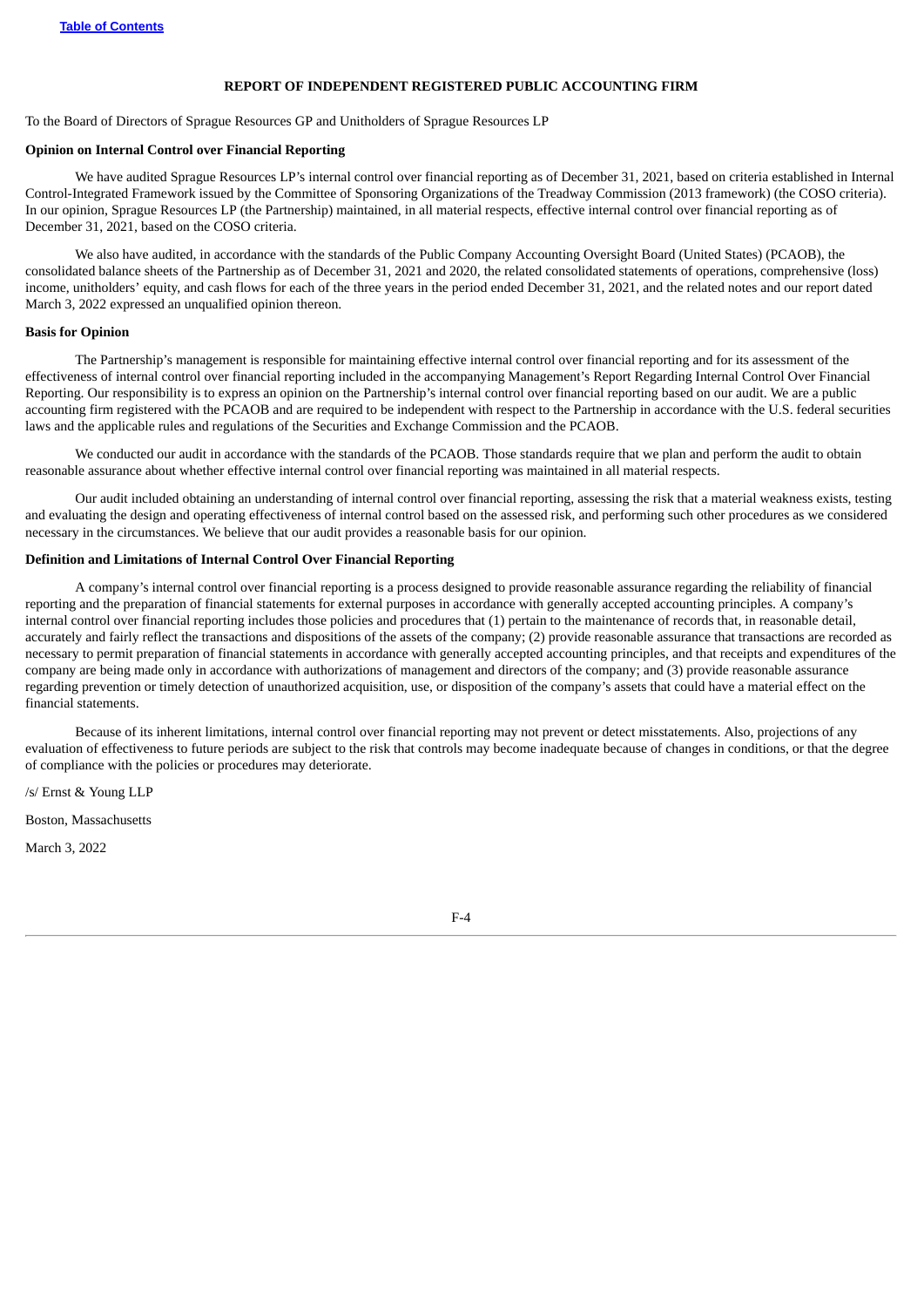# **Sprague Resources LP Consolidated Balance Sheets** *(in thousands except unit amounts)*

|                                                                                                                                            | December 31, 2021 | <b>December 31, 2020</b> |
|--------------------------------------------------------------------------------------------------------------------------------------------|-------------------|--------------------------|
| <b>Assets</b>                                                                                                                              |                   |                          |
| Current assets:                                                                                                                            |                   |                          |
| Cash and cash equivalents                                                                                                                  | \$<br>669         | \$<br>3,771              |
| Accounts receivable, net                                                                                                                   | 280,407           | 193,015                  |
| Inventories                                                                                                                                | 439,820           | 255,533                  |
| Fair value of derivative assets                                                                                                            | 141,018           | 145,957                  |
| Other current assets                                                                                                                       | 22,066            | 67,406                   |
| Total current assets                                                                                                                       | 883,980           | 665,682                  |
| Fair value of derivative assets long-term                                                                                                  | 33,111            | 20,021                   |
| Property, plant, and equipment, net                                                                                                        | 323,630           | 335,296                  |
| Intangibles, net                                                                                                                           | 34,007            | 41,142                   |
| Other assets, net                                                                                                                          | 28,490            | 22,252                   |
| Goodwill                                                                                                                                   | 115,037           | 115,037                  |
| <b>Total assets</b>                                                                                                                        | \$<br>1,418,255   | \$<br>1,199,430          |
| Liabilities and unitholders' equity                                                                                                        |                   |                          |
| Current liabilities:                                                                                                                       |                   |                          |
| Accounts payable                                                                                                                           | \$<br>193,843     | \$<br>97,280             |
| <b>Accrued liabilities</b>                                                                                                                 | 76,667            | 46,645                   |
| Fair value of derivative liabilities                                                                                                       | 195,508           | 154,105                  |
| Due to General Partner                                                                                                                     | 11,077            | 10,915                   |
| Current portion of working capital facilities                                                                                              | 497,578           | 358,685                  |
| Current portion of other obligations                                                                                                       | 8,594             | 6,968                    |
| <b>Total current liabilities</b>                                                                                                           | 983,267           | 674,598                  |
| Commitments and contingencies                                                                                                              |                   |                          |
| <b>Acquisition facility</b>                                                                                                                | 377,400           | 382,400                  |
| Fair value of derivative liabilities long-term                                                                                             | 64,415            | 20,240                   |
| Other obligations, less current portion                                                                                                    | 31,664            | 39,309                   |
| Operating lease liabilities, less current portion                                                                                          | 11,067            | 5,653                    |
| Due to General Partner                                                                                                                     | 2,291             | 2,751                    |
| Deferred income taxes                                                                                                                      | 13,733            | 15,784                   |
| <b>Total liabilities</b>                                                                                                                   | 1,483,837         | 1,140,735                |
| Unitholders' equity:                                                                                                                       |                   |                          |
| Common unitholders - public (6,685,698 and 9,995,069 units issued and outstanding as of<br>December 31, 2021 and 2020, respectively)       | 62,090            | 154,238                  |
| Common unitholders - affiliated (19,548,849 and 12,951,236 units issued and outstanding<br>as of December 31, 2021 and 2020, respectively) | (111, 175)        | (69, 561)                |
| Accumulated other comprehensive loss, net of tax                                                                                           | (16, 497)         | (25, 982)                |
| Total unitholders' equity                                                                                                                  | (65, 582)         | 58,695                   |
| Total liabilities and unitholders' equity                                                                                                  | \$<br>1,418,255   | \$<br>1,199,430          |

<span id="page-92-0"></span>*The accompanying notes are an integral part of these financial statements.*

F-5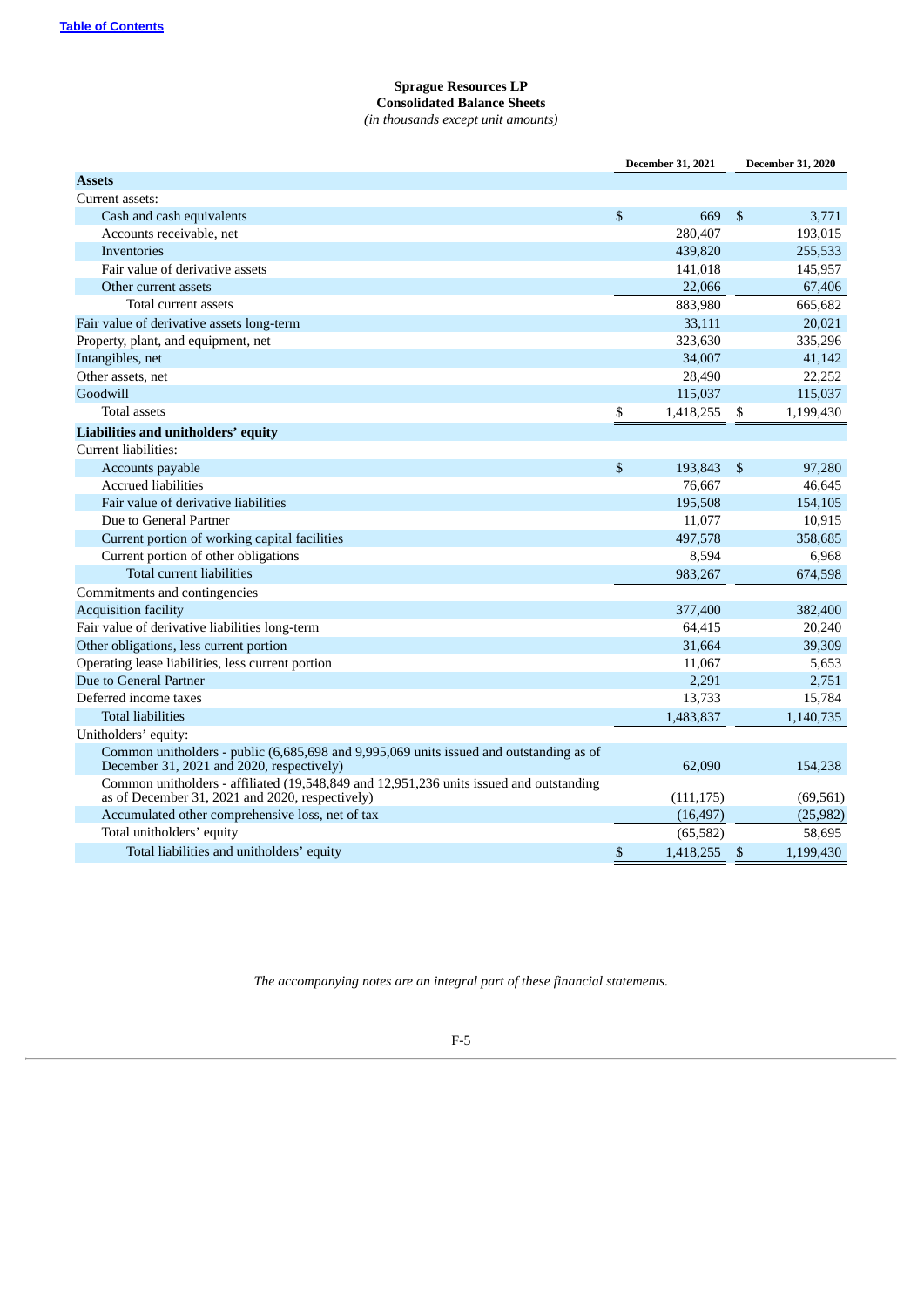# **Sprague Resources LP Consolidated Statements of Operations** *(in thousands, except unit and per unit amounts)*

<span id="page-93-0"></span>

|                                                                                    | <b>Years Ended December 31,</b> |             |              |            |                |            |
|------------------------------------------------------------------------------------|---------------------------------|-------------|--------------|------------|----------------|------------|
|                                                                                    |                                 | 2021        |              | 2020       |                | 2019       |
| Net sales                                                                          | \$                              | 3,498,160   | $\mathbf{s}$ | 2,335,983  | $\mathbf{s}$   | 3,502,410  |
| Cost of products sold (exclusive of depreciation and amortization)                 |                                 | 3,343,302   |              | 2,071,805  |                | 3,228,003  |
| Operating expenses                                                                 |                                 | 80,673      |              | 77,070     |                | 84,924     |
| Selling, general and administrative                                                |                                 | 82,700      |              | 81,514     |                | 78,135     |
| Depreciation and amortization                                                      |                                 | 33,335      |              | 34,066     |                | 34,015     |
| Total operating costs and expenses                                                 |                                 | 3,540,010   |              | 2,264,455  |                | 3,425,077  |
| Other operating income                                                             |                                 | 9,700       |              | 8,094      |                |            |
| Operating (loss) income                                                            |                                 | (32, 150)   |              | 79.622     |                | 77,333     |
| Other income (expense)                                                             |                                 |             |              | 1,948      |                | (378)      |
| Interest income                                                                    |                                 | 171         |              | 299        |                | 555        |
| Interest expense                                                                   |                                 | (34, 109)   |              | (40, 669)  |                | (42, 944)  |
| (Loss) income before income taxes                                                  |                                 | (66,088)    |              | 41,200     |                | 34,566     |
| Income tax provision                                                               |                                 | (2,828)     |              | (7,389)    |                | (3,310)    |
| Net (loss) income                                                                  |                                 | (68, 916)   |              | 33,811     |                | 31,256     |
| Incentive distributions declared                                                   |                                 |             |              | (8,292)    |                | (6, 163)   |
| Limited partners' interest in net (loss) income                                    | \$.                             | (68, 916)   | \$           | 25,519     | S.             | 25,093     |
|                                                                                    |                                 |             |              |            |                |            |
| Net (loss) income per limited partner unit:                                        |                                 |             |              |            |                |            |
| Common-basic                                                                       | \$                              | $(2.69)$ \$ |              | 1.11       | $\mathfrak{S}$ | 1.10       |
| Common-diluted                                                                     | \$                              | $(2.69)$ \$ |              | 1.11       | \$             | 1.10       |
| Weighted average units used to compute net (loss) income per limited partner unit: |                                 |             |              |            |                |            |
| Common—basic                                                                       |                                 | 25,652,890  |              | 22,901,140 |                | 22,736,916 |
| Common-diluted                                                                     |                                 | 25,652,890  |              | 22,905,113 |                | 22,770,883 |
|                                                                                    |                                 |             |              |            |                |            |
| Distribution declared per unit                                                     | \$                              | 2.20        | -\$          | 2.67       | -S             | 2.67       |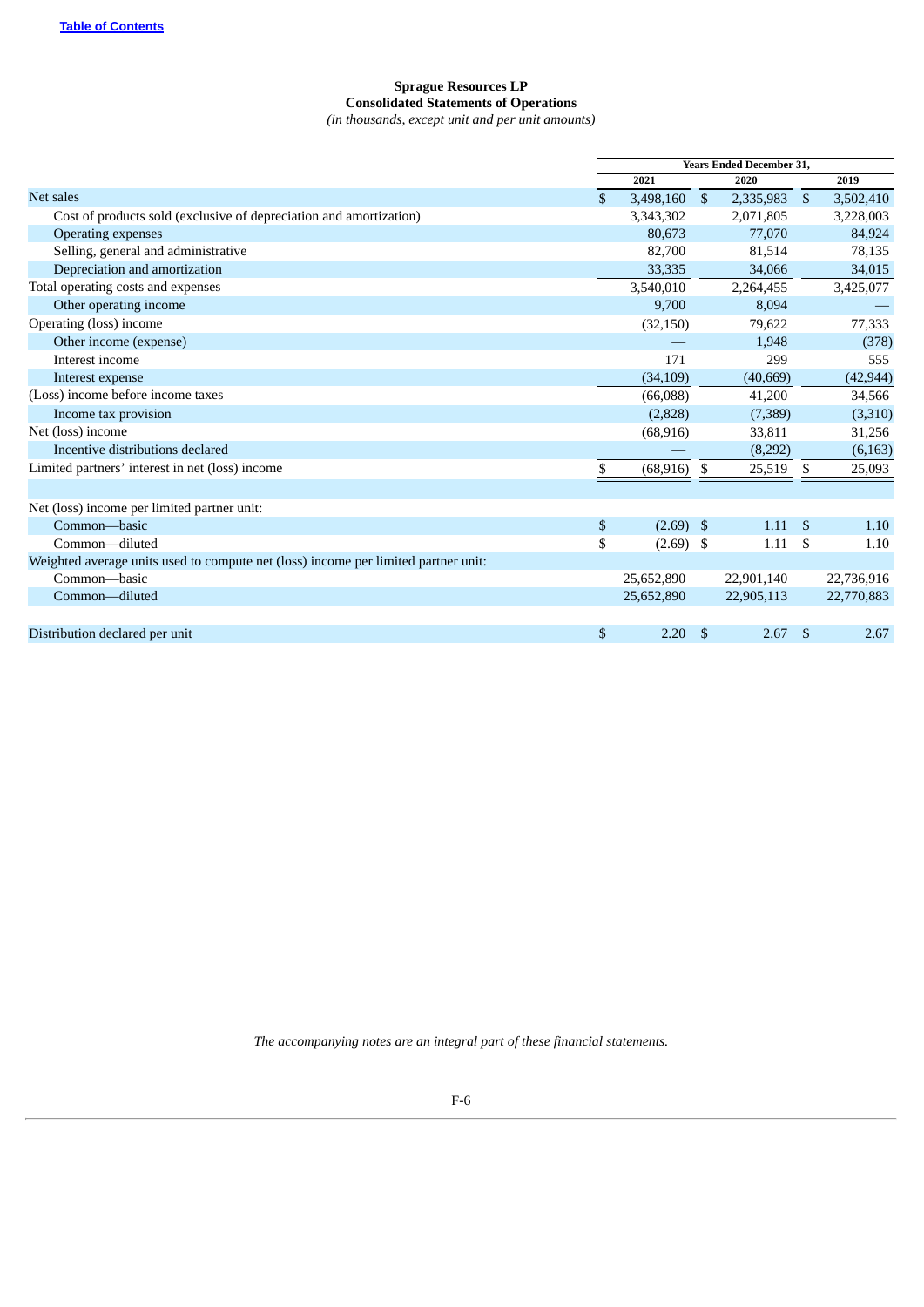# **Sprague Resources LP Consolidated Statements of Comprehensive (Loss) Income** *(in thousands)*

<span id="page-94-0"></span>

|                                                                        | <b>Years Ended December 31,</b> |               |  |           |  |          |
|------------------------------------------------------------------------|---------------------------------|---------------|--|-----------|--|----------|
|                                                                        | 2021                            |               |  | 2020      |  | 2019     |
| Net (loss) income                                                      |                                 | $(68,916)$ \$ |  | 33,811    |  | 31,256   |
| Other comprehensive income (loss), net of tax:                         |                                 |               |  |           |  |          |
| Unrealized income (loss) on interest rate swaps                        |                                 |               |  |           |  |          |
| Net income (loss) arising in the period                                |                                 | 3.729         |  | (11, 562) |  | (8,302)  |
| Reclassification adjustment related to loss (gains) realized in income |                                 | 5,838         |  | 5,217     |  | (90)     |
| Net change in unrealized loss on interest rate swaps                   |                                 | 9,567         |  | (6,345)   |  | (8,392)  |
| Tax effect                                                             |                                 | (76)          |  | 49        |  | 65       |
|                                                                        |                                 | 9,491         |  | (6,296)   |  | (8,327)  |
| Foreign currency translation adjustment                                |                                 | (6)           |  |           |  | 161      |
| Other comprehensive income (loss)                                      |                                 | 9.485         |  | (6,294)   |  | (8, 166) |
| <b>Comprehensive (loss) income</b>                                     |                                 | (59, 431)     |  | 27,517    |  | 23,090   |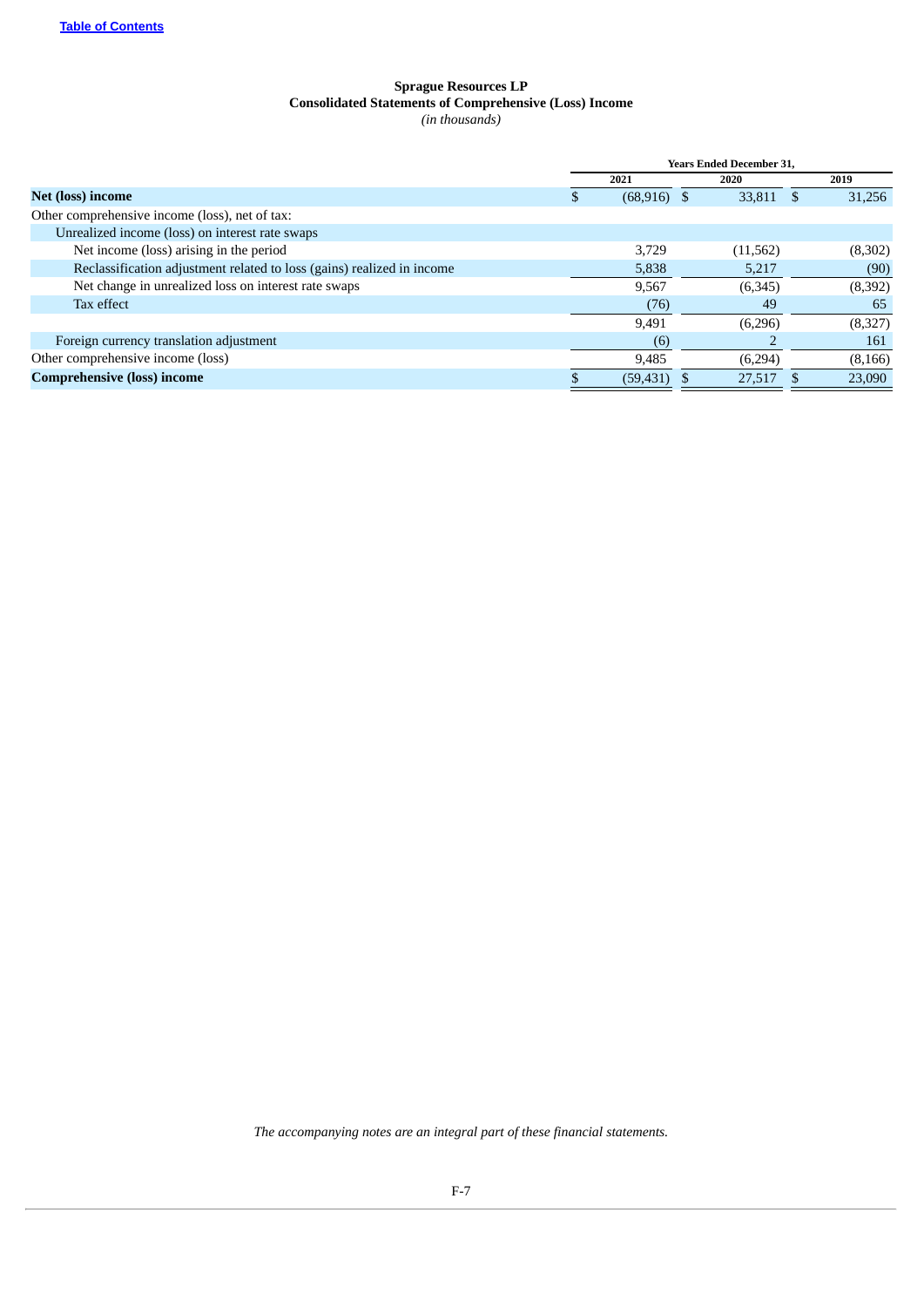# **Sprague Resources LP Consolidated Statements of Unitholders' Equity**

|  | (in thousands) |
|--|----------------|
|--|----------------|

|                                                                                                           | Common-<br>Public |                | Common-<br><b>Affiliated</b> | Incentive<br><b>Distribution Rights</b> |              | <b>Accumulated</b><br>Other<br>Comprehensive<br>Loss |               | <b>Total</b> |
|-----------------------------------------------------------------------------------------------------------|-------------------|----------------|------------------------------|-----------------------------------------|--------------|------------------------------------------------------|---------------|--------------|
| <b>Balance as of December 31, 2018</b>                                                                    | \$<br>196,680     | $\mathfrak{S}$ | (48, 182)                    | \$                                      | \$           | (11, 522)                                            | \$            | 136,976      |
| Net income                                                                                                | 11,732            |                | 13,359                       | 6,165                                   |              |                                                      |               | 31,256       |
| Other comprehensive loss                                                                                  |                   |                |                              |                                         |              | (8, 166)                                             |               | (8, 166)     |
| Unit-based compensation                                                                                   | 275               |                | 315                          |                                         |              |                                                      |               | 590          |
| Distributions paid in cash                                                                                | (28, 385)         |                | (32, 324)                    | (6, 165)                                |              |                                                      |               | (66, 874)    |
| Balance as of December 31, 2019                                                                           | 180,302           |                | (66, 832)                    |                                         |              | (19, 688)                                            |               | 93,782       |
| Net income                                                                                                | 11,456            |                | 14,084                       | 8,271                                   |              |                                                      |               | 33,811       |
| Other comprehensive loss                                                                                  |                   |                |                              |                                         |              | (6,294)                                              |               | (6,294)      |
| Unit-based compensation                                                                                   | 1.871             |                | 2,299                        |                                         |              |                                                      |               | 4,170        |
| Distributions paid cash                                                                                   | (27, 564)         |                | (33,533)                     | (6,218)                                 |              |                                                      |               | (67, 315)    |
| Distributions paid in units                                                                               |                   |                | 2,053                        | (2,053)                                 |              |                                                      |               |              |
| Units purchased by Sprague Holdings in Private<br>Transaction                                             | (12,086)          |                | 12,086                       |                                         |              |                                                      |               |              |
| Common units issued in connection with annual bonus                                                       | 423               |                | 484                          |                                         |              |                                                      |               | 907          |
| Units withheld for employee tax obligations                                                               | (164)             |                | (202)                        |                                         |              |                                                      |               | (366)        |
| <b>Balance as of December 31, 2020</b>                                                                    | 154,238           |                | (69, 561)                    |                                         |              | (25,982)                                             |               | 58,695       |
| Net income                                                                                                | (29, 352)         |                | (41, 638)                    | 2,074                                   |              |                                                      |               | (68, 916)    |
| Other comprehensive loss                                                                                  |                   |                |                              |                                         |              | 9.485                                                |               | 9,485        |
| Unit-based compensation                                                                                   | 152               |                | 234                          |                                         |              |                                                      |               | 386          |
| Distributions paid in cash                                                                                | (22, 330)         |                | (39, 379)                    | (2,074)                                 |              |                                                      |               | (63, 783)    |
| Increase in affiliated units as a result of change in<br>beneficial ownership of Hartree Bulk Storage LLC | (9,332)           |                | 9,332                        |                                         |              |                                                      |               |              |
| Increase in affiliated units as a result of acquisition by<br>Hartree Partners, LP                        | (30, 921)         |                | 30,921                       |                                         |              |                                                      |               |              |
| Units withheld for employee tax obligations                                                               | (365)             |                | (1,084)                      |                                         |              |                                                      |               | (1, 449)     |
| <b>Balance as of December 31, 2021</b>                                                                    | \$<br>62,090      | $\mathcal{S}$  | $(111, 175)$ \$              |                                         | $\mathbb{S}$ | (16, 497)                                            | $\mathcal{S}$ | (65, 582)    |

<span id="page-95-0"></span>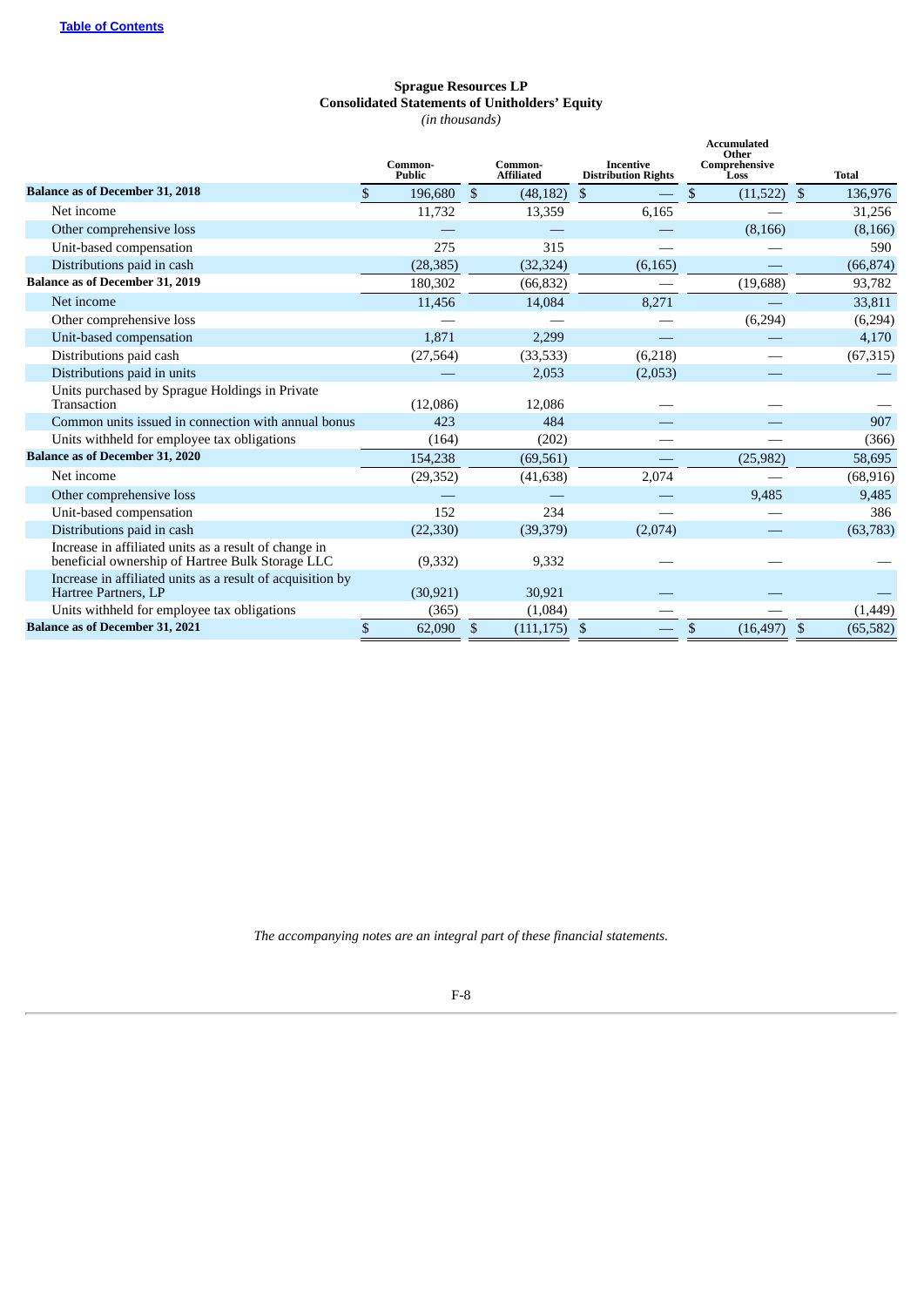# **Sprague Resources LP Consolidated Statements of Cash Flows** *(in thousands)*

|                                                                                             |               | <b>Years Ended December 31,</b> |                    |                 |              |           |
|---------------------------------------------------------------------------------------------|---------------|---------------------------------|--------------------|-----------------|--------------|-----------|
|                                                                                             |               | 2021                            |                    | 2020            |              | 2019      |
| <b>Cash flows from operating activities</b>                                                 |               |                                 |                    |                 |              |           |
| Net (loss) income                                                                           | \$            | $(68,916)$ \$                   |                    | 33,811 \$       |              | 31,256    |
| Adjustments to reconcile net income to net cash (used in) provided by operating activities: |               |                                 |                    |                 |              |           |
| Depreciation and amortization (includes amortization of deferred debt issue costs)          |               | 37,928                          |                    | 39,094          |              | 37,605    |
| (Gain) loss on sale of assets and insurance recoveries                                      |               | (9,806)                         |                    | (9,997)         |              | 340       |
| Changes in fair value of contingent consideration                                           |               |                                 |                    | 410             |              | 1,188     |
| Provision for doubtful accounts                                                             |               | 16                              |                    | 425             |              | 323       |
| Non-cash unit-based compensation                                                            |               | 386                             |                    | 4,170           |              | 590       |
| Other                                                                                       |               |                                 |                    |                 |              | (146)     |
| Deferred income taxes                                                                       |               | (2, 125)                        |                    | (368)           |              | (1,499)   |
| Changes in assets and liabilities:                                                          |               |                                 |                    |                 |              |           |
| Accounts receivable                                                                         |               | (87, 407)                       |                    | 88,087          |              | (11, 942) |
| Inventories                                                                                 |               | (184, 288)                      |                    | 37,691          |              | (33, 655) |
| Other assets                                                                                |               | 52,694                          |                    | (750)           |              | (50, 171) |
| Fair value of commodity derivative instruments                                              |               | 86,993                          |                    | 9,107           |              | 48,140    |
| Due to/from General Partner and affiliates                                                  |               | (298)                           |                    | 5,567           |              | (1,683)   |
| Accounts payable, accrued liabilities and other                                             |               | 118,045                         |                    | (52,781)        |              | (85,711)  |
| Net cash (used in) provided by operating activities                                         |               | (56,778)                        |                    | 154,466         |              | (65, 365) |
| <b>Cash flows from investing activities</b>                                                 |               |                                 |                    |                 |              |           |
| Purchases of property, plant and equipment                                                  |               | (13, 888)                       |                    | (12, 198)       |              | (14,292)  |
| Proceeds from property insurance settlements and sale of assets                             |               | 11,113                          |                    | 12,712          |              | 406       |
| Net cash (used in) provided by investing activities                                         |               | (2,775)                         |                    | 514             |              | (13, 886) |
| <b>Cash flows from financing activities</b>                                                 |               |                                 |                    |                 |              |           |
| Net borrowings (payments) under credit agreements                                           |               | 133,627                         |                    | (70, 607)       |              | 150,380   |
| Payments on finance/capital leases, term debt, and other obligations                        |               | (7, 449)                        |                    | (12, 215)       |              | (6, 438)  |
| Payment of debt issue costs                                                                 |               | (4, 465)                        |                    | (6,049)         |              |           |
| Distributions to unitholders                                                                |               | (63, 783)                       |                    | (67, 315)       |              | (66, 874) |
| Repurchased units withheld for employee tax obligations                                     |               | (1,450)                         |                    | (366)           |              |           |
| Net cash provided by (used in) financing activities                                         |               | 56,480                          |                    | (156, 552)      |              | 77,068    |
| Effect of exchange rate changes on cash balances held in foreign currencies                 |               | (29)                            |                    | (43)            |              | 39        |
| Net change in cash and cash equivalents                                                     |               | (3, 102)                        |                    | (1,615)         |              | (2, 144)  |
| Cash and cash equivalents, beginning of period                                              |               | 3,771                           |                    | 5,386           |              | 7,530     |
| Cash and cash equivalents, end of period                                                    | \$            | 669                             | $\mathfrak{s}$     | 3,771           | \$           | 5,386     |
| Supplemental disclosure of cash flow information                                            |               |                                 |                    |                 |              |           |
| Cash paid for interest                                                                      | \$            | 28,638                          | -\$                | 36,412          | -\$          | 38,771    |
| Cash paid for taxes                                                                         | \$            | 6,930                           | \$                 | 5,672           | - \$         | 8,057     |
| Assets acquired under finance lease obligations                                             | \$            | 1,831                           | -\$                | 3,100           | -\$          | 5,589     |
| Non-cash asset retirement obligation and related asset                                      | \$            |                                 | \$                 | $\qquad \qquad$ | \$           | 2,718     |
| Cash paid for operating leases                                                              | \$            | 7,444                           | $\mathbb{S}$       | 6,872           | $\mathbb{S}$ | 6,279     |
| Distribution paid in units                                                                  | \$            |                                 | \$                 | 2,053           | \$           |           |
| ROU assets obtained in exchange for new lease liabilities                                   | $\mathbf{\$}$ | 13.718                          | $\mathbf{\hat{s}}$ |                 | $\mathbb{S}$ | 4.057     |

<span id="page-96-0"></span>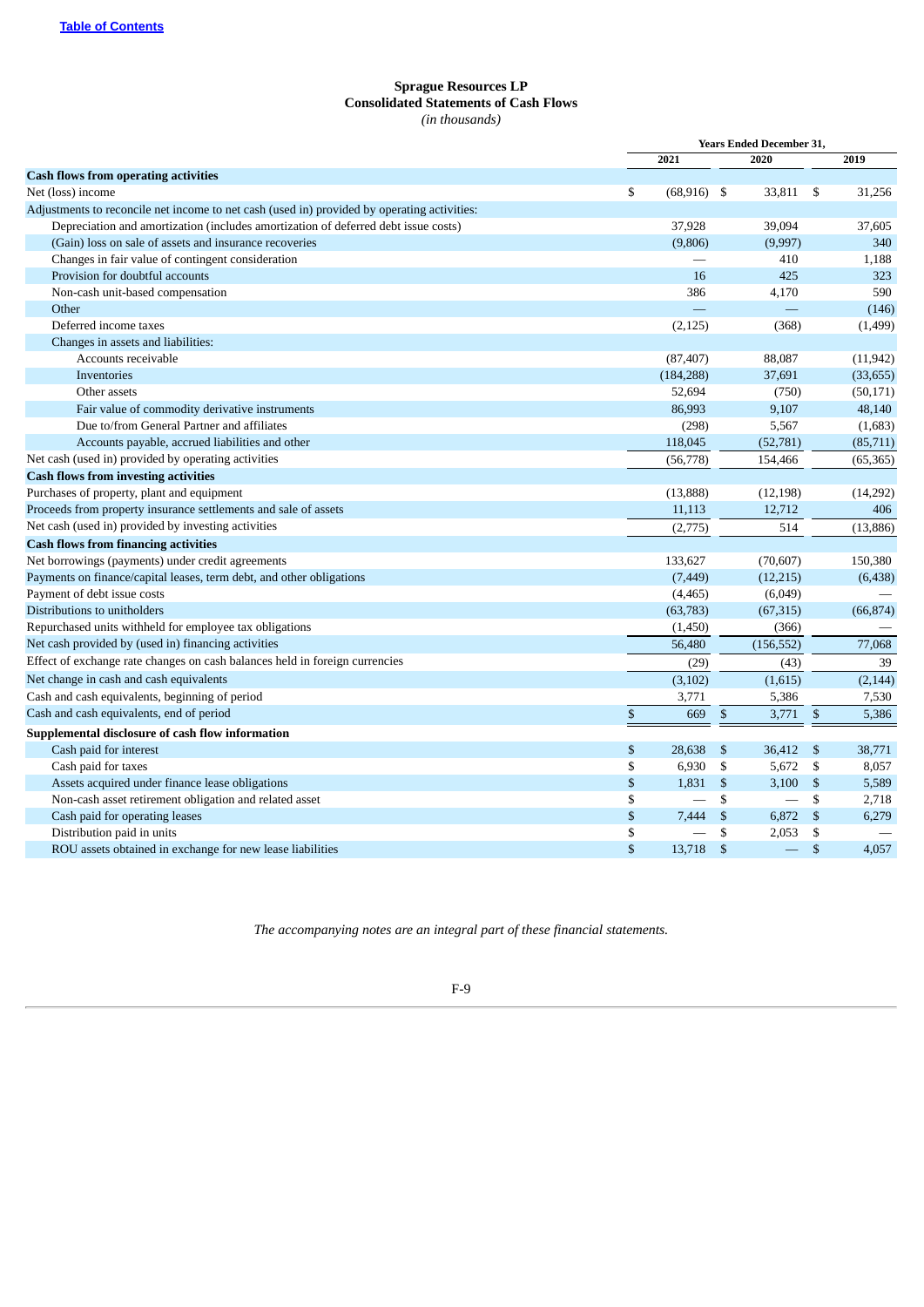# **Sprague Resources LP Notes to Consolidated Financial Statements** *(in thousands unless otherwise stated)*

# **1. Description of Business and Summary of Significant Accounting Policies**

#### **Partnership Businesses**

Sprague Resources LP (the "Partnership") is a Delaware limited partnership formed on June 23, 2011 by Sprague Holdings and its General Partner and engages in the purchase, storage, distribution and sale of refined products and natural gas, and provides storage and handling services for a broad range of materials.

On April 20, 2021, the Partnership and Hartree Partners, LP ("Hartree") announced that Sprague Holdings entered into an agreement to sell to Sprague HP Holdings, LLC (a wholly owned subsidiary of Hartree) the interest of Sprague Holdings in the General Partner, the incentive distribution rights and all the common units representing limited partner interest that Sprague Holdings owned in the Partnership (the "Transaction"). The Transaction was completed and effective on May 28, 2021 and the aggregate purchase price was \$290.0 million, consisting of approximately \$265.0 million attributable to the purchase of 16,058,484 common units and approximately \$25.0 million attributable to the general partner interest and incentive distribution rights. The Partnership elected to not to apply push-down accounting in its consolidated financial statements upon the change in control on May 28, 2021.

Unless the context otherwise requires, prior to May 28, 2021, references referring to "Sprague Resources," and the "Partnership," refer to Sprague Resources LP and its subsidiaries; references to the "General Partner" refer to Sprague Resources GP LLC; references to "Axel Johnson" or the "Sponsor" refer to Axel Johnson Inc. and its controlled affiliates, collectively, other than Sprague Resources, its subsidiaries and its General Partner; references to "Sprague Holdings" refer to Sprague Resources Holdings LLC, a wholly owned subsidiary of Axel Johnson and the owner of the General Partner.

Unless the context otherwise requires, effective May 28, 2021, references referring to Sprague Resources, and the Partnership, refer to Sprague Resources LP and its subsidiaries; references to the General Partner refer to Sprague Resources GP LLC; references to "Hartree" or the Sponsor refer to Hartree Partners, LP, and its controlled affiliates, collectively, other than Sprague Resources, its subsidiaries and its General Partner; references to "Sprague Holdings" refer to Sprague HP Holdings LLC, a wholly owned subsidiary of Hartree and the owner of the General Partner.

The Partnership owns, operates and/or controls a network of refined products and materials handling terminals and storage facilities predominantly located in the Northeast United States from New York to Maine and in Quebec, Canada. The Partnership also utilizes third-party terminals in the Northeast United States through which it sells or distributes refined products pursuant to rack, exchange and throughput agreements. The Partnership has four reportable segments: refined products, natural gas, materials handling and other operations.

- The refined products segment purchases a variety of refined products, such as heating oil, diesel fuel, residual fuel oil, kerosene, jet fuel, and gasoline - primarily from refining companies, trading organizations and producers - and sells them to wholesale and commercial customers.
- The natural gas segment purchases natural gas from natural gas producers and trading companies and sells and distributes natural gas to commercial and industrial customers.
- The materials handling segment offloads, stores and prepares for delivery a variety of customer-owned products, including asphalt, clay slurry, salt, gypsum, crude oil, residual fuel oil, coal, petroleum coke, caustic soda, tallow, pulp and heavy equipment.
- The other operations segment primarily includes the marketing and distribution of coal and certain commercial trucking activities.

See Note 2 - Revenue for a description of the Partnership's revenue activities within these business segments.

As of December 31, 2021, the Sponsor, through its ownership of Sprague Holdings, owned 19,548,849 common units representing 74.5% of the limited partner interest in the Partnership. On October 31, 2021, Hartree Bulk Storage, LLC ("Bulk Storage") ceased to be managed by HP Bulk Storage Manager, LLC and became managed by HBS Acquisition Co., LLC a

F-10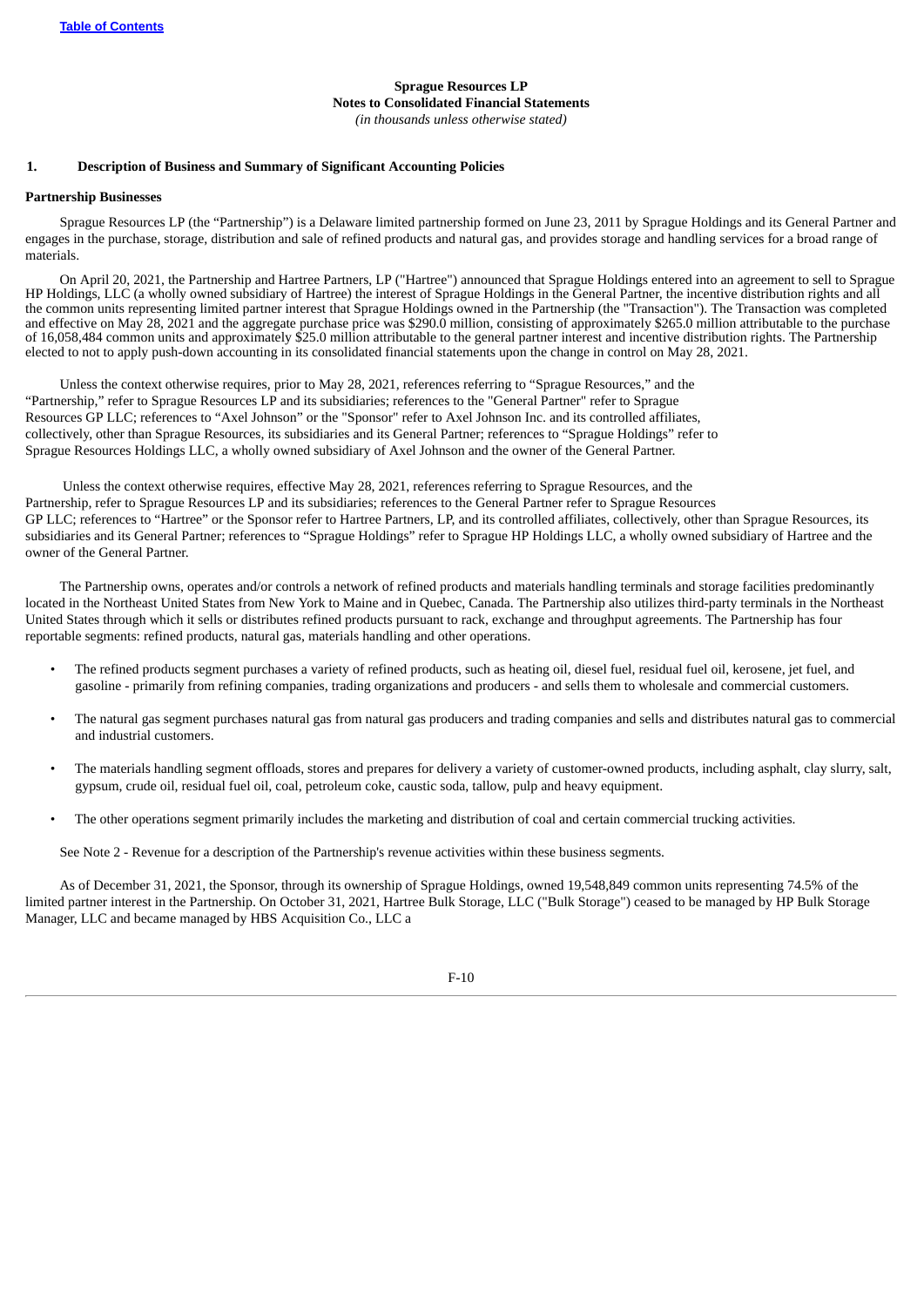wholly owned subsidiary of the Sponsor, Hartree. As a result of this change, the Sponsor was deemed to beneficially own the 1,375,000 common units held by Bulk Storage in addition to the 18,173,849 units held by Sprague Holdings, for a total of 19,548,849 common units representing 74.5% of the limited partner interests in the Partnership. Subsequent to this change, on December 3, 2021, the 1,375,000 common units held by Bulk Storage were transferred to Sprague Holdings in a transfer between two wholly owned subsidiaries of the Sponsor. As a result of this transfer, Sprague Holdings directly owns 19,548,849 common units, which consists of all of the common units beneficially owned by Hartree. Sprague Holdings also owns the General Partner, which in turn owns a non-economic interest in the Partnership. Sprague Holdings currently holds incentive distribution rights ("IDRs") that entitle it to receive increasing percentages of the cash the Partnership distributes from distributable cash flow in excess of \$0.7676 per unit per quarter, up to a maximum of 50.0%. The maximum distribution of 50% does not include any distributions that Sprague Holdings may receive on any limited partner units that it owns.

#### **Services Agreement**

The Partnership, the General Partner and Sprague Holdings operate under a services agreement (the "Services Agreement") pursuant to which the General Partner provides certain general and administrative and operational services to the Partnership and Sprague Holdings, and the Partnership and Sprague Holdings reimburse the General Partner for all costs and expenses incurred in connection with providing such services to the Partnership and Sprague Holdings. The Services Agreement does not limit the amount that may be reimbursed or paid by the Partnership to the General Partner. The initial term of the Services Agreement expired on October 30, 2018 and automatically renewed at the end of the initial term for successive one-year terms until terminated in accordance with the terms thereof. The Services Agreement does not limit the ability of the officers and employees of the General Partner to provide services to other affiliates of Sprague Holdings or unaffiliated third parties. See Note 13 - Related Party Transactions.

As of December 31, 2021, the General Partner employed approximately 654 full-time employees who support the Partnership's operations, 75 of whom were covered by five collective bargaining agreements. One of these agreements, covering 9 employees, is up for renewal in May 31, 2022. As of December 31, 2021, the Partnership's Canadian subsidiary had 103 employees, 40 of whom were covered by one collective bargaining agreement which expires on March 18, 2024.

#### **Basis of Presentation**

The Consolidated Financial Statements include the accounts of the Partnership and its wholly owned subsidiaries. Intercompany transactions between the Partnership and its subsidiaries have been eliminated.

# **COVID-19**

The global outbreak of the novel coronavirus ("COVID-19") was declared a pandemic by the World Health Organization and a national emergency by the U.S. Government in March 2020 and has negatively affected the U.S. and global economy, disrupted global supply chains, resulted in significant travel and transport restrictions, including mandated closures and orders to "shelter-in-place," and created significant disruption of the financial markets.

Beginning in the quarterly period ended March 31, 2020, a wide array of sectors including but not limited to the energy, transportation, manufacturing and commercial, along with global economic conditions generally, were significantly disrupted by the pandemic. A number of the Partnership's customers in these industries also experienced substantial reductions in their operations due to travel restrictions as well as the extended shutdown of various businesses in affected regions. Furthermore, government measures initially led to a precipitous decline in fuel prices in response to concerns about demand for fuel. Through December 31, 2020, the pandemic and associated impacts on economic activity had an adverse effect on the Partnership's operating results, specifically, the Partnership had seen a decline in demand and related sales volume as large sectors of the global economy were adversely impacted by the crisis.

However, the easing of restrictions, health advancements and other ongoing measures to alleviate the pandemic, have led to a subsequent recovery of demand and fuel prices are at higher levels than pre-pandemic. In order to continue to mitigate the effects of the pandemic, even as market conditions have improved, the Partnership continues to focus on the safety of employees and other stakeholders as well as a number of initiatives relating to cost reduction, liquidity and operating efficiencies.

The Partnership makes estimates and assumptions that affect the reported amounts on these consolidated financial statements and accompanying notes as of the date of the financial statements. The Partnership assessed accounting estimates that require consideration of forecasted financial information, including, but not limited to, the allowance for credit losses, the carrying value of goodwill, intangible assets, and other long-lived assets. This assessment was conducted in the context of information reasonably available to the Partnership, as well as consideration of the future potential impacts of COVID-19 on

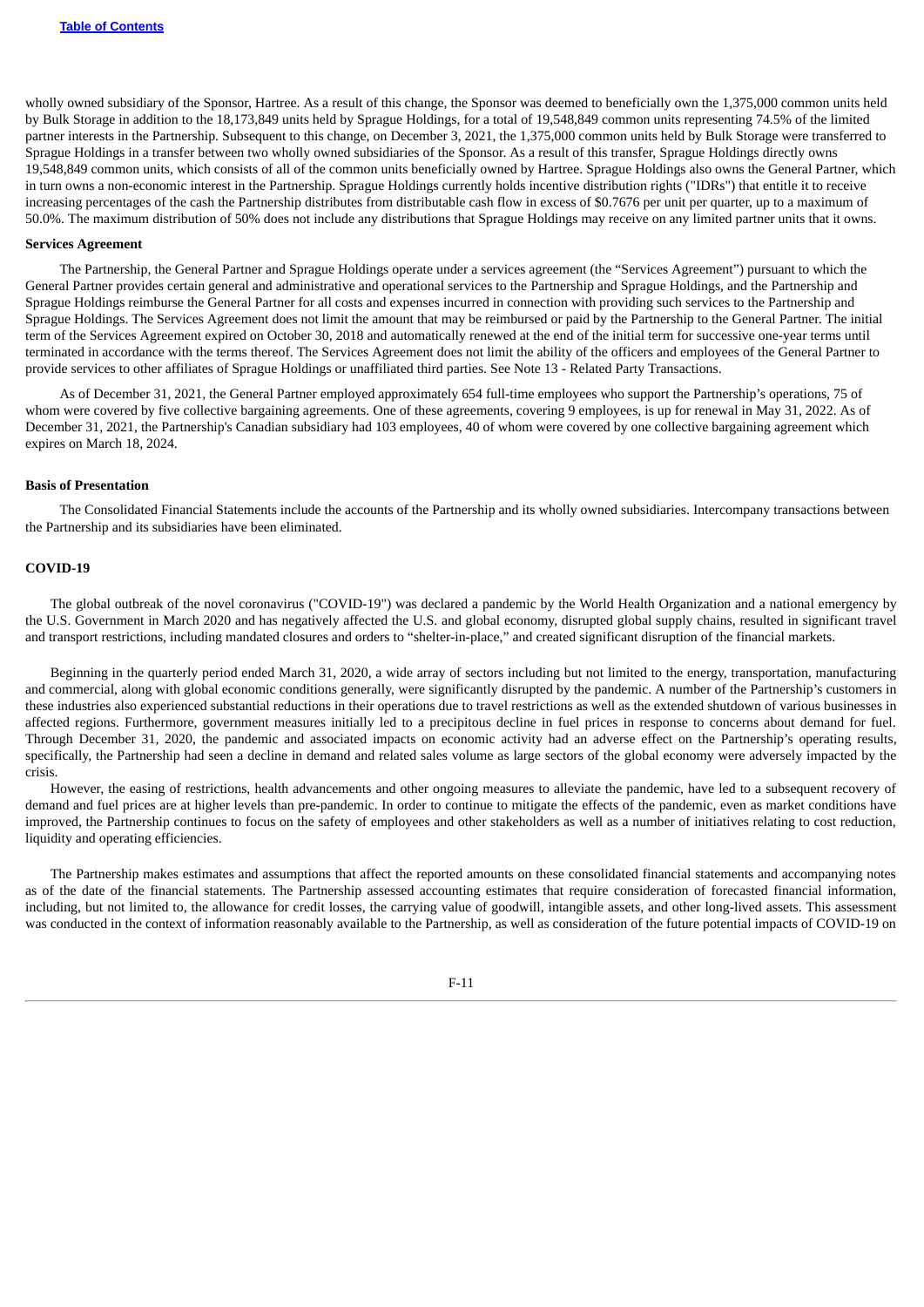the Partnership's business as of December 31, 2021. While market conditions for our products and services have improved when compared to a year ago, the pandemic remains fluid, indicating that the full impact may not have been realized across our business and operations. The economics and operational landscape has been altered, and it is difficult to determine whether such changes are temporary or permanent, with challenges related to staffing, supply chain, and transportation globally. The Partnership continues to monitor the evolving impacts of COVID-19 and variants closely and respond to changing conditions.

#### **Use of Estimates**

The preparation of financial statements requires management to make estimates and assumptions that affect the reported amounts of assets and liabilities in the balance sheet and the reported net sales and expenses in the income statement. Actual results could differ from those estimates. Among the estimates made by management are the fair value of derivative assets and liabilities, valuation of contingent consideration, allowance for credit losses, valuation of reporting units within the goodwill impairment assessment, and if necessary long-lived asset impairments and environmental and legal obligations.

#### **Revenue Recognition and Cost of Products Sold**

Revenue is recognized when performance obligations under the terms of a contract with a customer are satisfied. The majority of the Partnership's revenue is generated from refined products and natural gas contracts that have a single performance obligation which is the delivery of the related energy product. Accordingly, the Partnership recognizes revenue for refined products and natural gas when title and control have been transferred to the customer which is generally at the time of shipment or delivery of products. Revenue for the Partnership's materials handling segment is recorded on a straight-line basis under leasing arrangements or as services are performed.

Revenue is measured as the amount of consideration the Partnership expects to receive in exchange for transferring products or providing services and is generally based upon a negotiated index, formula, list or fixed price. An allowance for doubtful accounts is recorded to reflect an estimate of the ultimate realization of the Partnership's accounts receivable and includes an assessment of the customers' creditworthiness and the probability of collection. The provision for the allowance for doubtful accounts is included in cost of products sold (exclusive of depreciation and amortization). Estimated discounts are included in the transaction price of the contracts with customers as a reduction to net sales. Cash discounts were \$5.9 million, \$4.1 million and \$7.5 million for the years ended December 31, 2021, 2020 and 2019, respectively. The Partnership sells its products or provides its services directly to commercial customers and wholesale distributors generally under agreements with payment terms typically less than 30 days.

The Partnership has elected to account for shipping and handling as activities to fulfill the promise to transfer the good. As such, shipping and handling fees billed to customers in a sales transaction are recorded in net sales and shipping and handling costs incurred are recorded in cost of products sold (exclusive of depreciation and amortization). The Partnership has elected to exclude from net sales any value add, sales and other taxes which it collects concurrently with revenue-producing activities.

The majority of the Partnership's revenue is derived from contracts (i) with an original expected length of one year or less and (ii) contracts for which it recognizes revenue at the amount in which it has the right to invoice the customer as product is delivered. The Partnership has elected the practical expedient not to disclose the value of remaining performance obligations associated with these types of contracts.

#### **Commodity Derivatives**

The Partnership utilizes derivative instruments consisting of futures contracts, forward contracts, swaps, options and other derivatives individually or in combination, to mitigate its exposure to fluctuations in prices of refined petroleum products and natural gas. The use of these derivative instruments within the Partnership's risk management policy may, on a limited basis, generate gains or losses from changes in market prices. The Partnership enters into futures and over-the-counter ("OTC") transactions either on regulated exchanges or in the OTC market. Futures contracts are exchange-traded contractual commitments to either receive or deliver a standard amount or value of a commodity at a specified future date and price, with some futures contracts based on cash settlement rather than a delivery requirement. Futures exchanges typically require margin deposits as security. OTC contracts, which may or may not require margin deposits as security, involve parties that have agreed either to exchange cash payments or deliver or receive the underlying commodity at a specified future date and price. The Partnership posts initial margin with futures transaction brokers, along with variation margin, which is paid or received on a daily basis, and is included in other current assets and other current liabilities. In addition, the Partnership may either pay or receive margin based upon exposure with counterparties. Payments made by the Partnership are included in other current assets,

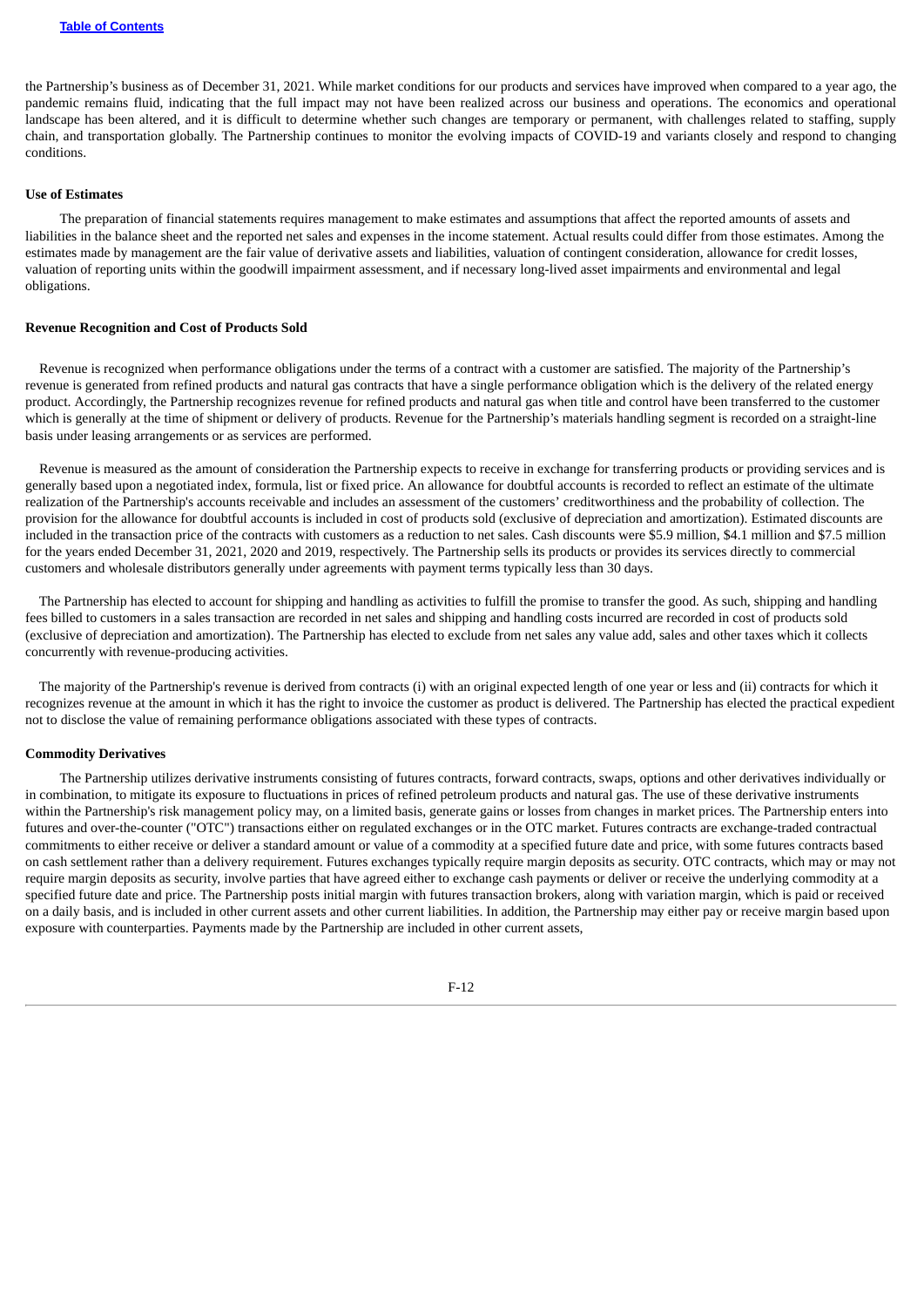whereas payments received by the Partnership are included in accrued liabilities. Substantially all of the Partnership's commodity derivative contracts outstanding as of December 31, 2021 will settle prior to June 30, 2023.

The Partnership enters into some master netting arrangements to mitigate credit risk with significant counterparties. Master netting arrangements are standardized contracts that govern all specified transactions with the same counterparty and allow the Partnership to terminate all contracts upon occurrence of certain events, such as a counterparty's default. The Partnership has elected not to offset the fair value of its derivatives, even where these arrangements provide the right to do so.

The Partnership's derivative instruments are recorded at fair value, with changes in fair value recognized in net income (loss) each period. The Partnership's fair value measurements are determined using the market approach and includes non-performance risk and time value of money considerations. Counterparty credit is considered for receivable balances, and the Partnership's credit is considered for payable balances.

The Partnership does not offset fair value amounts recognized for the right to reclaim cash collateral (a receivable) or the obligation to return cash collateral (a payable) against the fair value of derivative instruments executed with the same counterparty under the same master netting arrangement. The Partnership had no right to reclaim or obligation to return cash collateral as of December 31, 2021 or 2020.

#### **Interest Rate Derivatives**

The Partnership manages its exposure to variable LIBOR borrowings by using interest rate swaps to convert a portion of its variable rate debt to fixed rates. These interest rate swaps are designated as cash flow hedges and the changes in fair value of the swaps are included as a component of comprehensive (loss) income and accumulated other comprehensive loss, net of tax.

To designate a derivative as a cash flow hedge, the Partnership documents at inception the assessment that the derivative will be highly effective in offsetting expected changes in cash flows from the item hedged. The assessment, updated at least quarterly, is based on the most recent relevant historical correlation between the derivative and the item hedged. If during the term of the derivative, the hedge is found to be less than highly effective, hedge accounting is prospectively discontinued and the remaining gains and losses are reclassified to income in the current period.

#### **Market and Credit Risk**

The Partnership manages the risk of fluctuations in the price and transportation costs of its commodities through the use of derivative instruments. The volatility of prices for energy commodities can be significantly influenced by market supply and demand, changes in seasonal demand, weather conditions, transportation availability, and federal and state regulations. The Partnership monitors and manages its exposure to market risk on a daily basis in accordance with approved policies.

The Partnership has a number of financial instruments that are potentially at risk including cash and cash equivalents, receivables and derivative contracts. The Partnership's primary exposure is credit risk related to its receivables and counterparty performance risk related to its derivative assets, which is the loss that may result from a customer's or counterparty's non-performance. The Partnership uses credit policies to control credit risk, including utilizing an established credit approval process, monitoring customer and counterparty limits, employing credit mitigation measures such as analyzing customer financial statements, and accepting personal guarantees and various forms of collateral.

The Partnership believes that the counterparties to its derivative contracts will be able to satisfy their contractual obligations. Credit risk is limited by the large number of customers and counterparties comprising the Partnership's business and their dispersion across different industries.

The Partnership's cash is in demand deposits placed with federally insured financial institutions. Such deposit accounts at times may exceed federally insured limits. The Partnership has not experienced any losses on such accounts.

## **Fair Value Measurements**

The Partnership determines fair value based on a hierarchy for the inputs used to measure the fair value of financial assets and liabilities based on the source of the input, which generally range from quoted prices for identical instruments in a principal trading market (Level 1) to estimates determined using significant unobservable inputs (Level 3). Multiple inputs may be used to measure fair value; however, the level of fair value is based on the lowest significant input level within this fair value hierarchy.

Details on the methods and assumptions used to determine the fair values are as follows:

F-13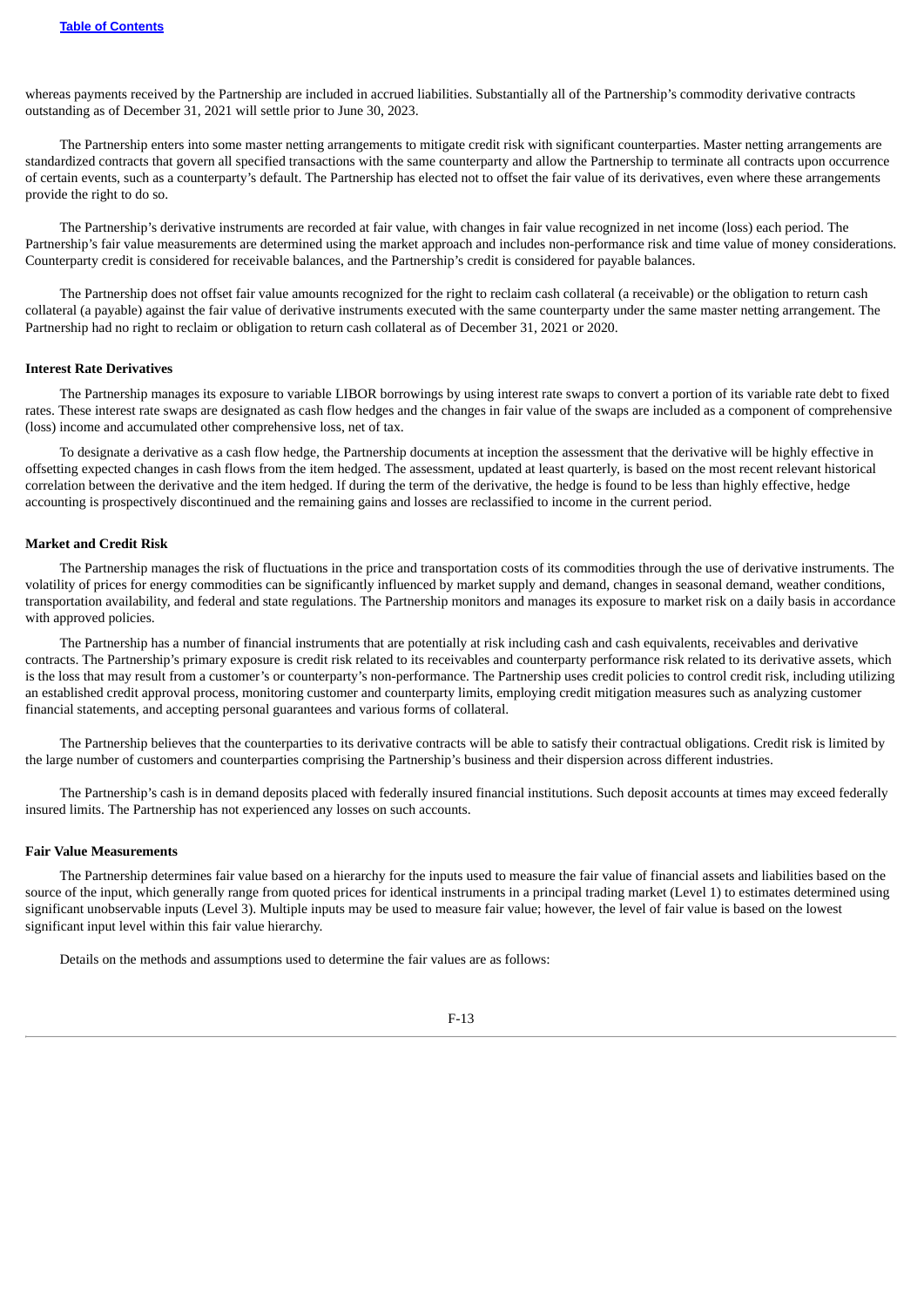Fair value measurements based on Level 1 inputs: Measurements that are most observable and are based on quoted prices of identical instruments obtained from the principal markets in which they are traded. Closing prices are both readily available and representative of fair value. Market transactions occur with sufficient frequency and volume to assure liquidity.

Fair value measurements based on Level 2 inputs: Measurements derived indirectly from observable inputs or from quoted prices from markets that are less liquid are considered Level 2. Measurements based on Level 2 inputs include OTC derivative instruments that are priced on an exchange traded curve, but have contractual terms that are not identical to exchange traded contracts. The Partnership utilizes fair value measurements based on Level 2 inputs for its fixed forward contracts, over-the-counter commodity price swaps, interest rate swaps and forward currency contracts.

Fair value measurements based on Level 3 inputs: Measurements that are least observable are estimated from significant unobservable inputs determined from sources with little or no market activity for comparable contracts or for positions with longer durations.

#### **Long-Term Incentive Plan**

The General Partner has the Sprague Resources LP 2013 Long-Term Incentive Plan (the "LTIP"), for the benefit of employees, consultants and directors of the General Partner and its affiliates, who provide services to the General Partner or an affiliate. The LTIP provides the Partnership with the flexibility to grant unit options, restricted units, phantom units, unit appreciation rights, cash awards, distribution equivalent rights, substitute awards and other unit-based awards or any combination of the foregoing. The LTIP will expire upon the earlier of (i) its termination by the board of directors of the General Partner, (ii) the date common units are no longer available under the LTIP for grants or (iii) the tenth anniversary of the date the LTIP was approved by the General Partner.

Prior to March 5, 2021, the board of directors of the General Partner granted performance-based phantom unit awards to key employees that vest over a period of time (usually three years). Upon vesting, a holder of performance-based phantom units is entitled to receive a number of common units of the Partnership equal to a percentage (between 0 and 200%) of the phantom units granted, based on the Partnership's achieving predetermined performance criteria. The Partnership uses authorized but unissued units to satisfy its unit-based obligations. Phantom unit awards granted since 2015 included a performance criteria that considered Sprague Holdings operating cash flow, as defined therein ("OCF"), over a three year performance period. The number of common units that may be received in settlement of each phantom unit award can range between 0 and 200% of the number of phantom units granted based on the level of OCF achieved during the vesting period. These awards were equity awards with performance and service conditions which result in compensation cost being recognized over the requisite service period once payment is determined to be probable. Compensation expense related to the OCF based awards was estimated each reporting period by multiplying the number of common units underlying such awards that, based on the Partnership's estimate of OCF, are probable to vest, by the grant-date fair value of the award and was recognized over the requisite service period using the straight-line method. The fair value of the OCF based phantom units was the grant date closing price listed on the New York Stock Exchange. The number of units that the Partnership estimated were probable to vest could change over the vesting period. Any such change in estimate was recognized as a cumulative adjustment calculated as if the new estimate had been in effect from the grant date. The Partnership's performance-based phantom unit awards included tandem distribution equivalent rights ("DERs") which entitled the participant to a cash payment only upon vesting that is equal to any cash distribution paid on a common unit between the grant date and the date the phantom units were settled. Payments made in connection with DERs were recorded as a distribution in unitholders' equity.

Effective March 5, 2021, the board of directors used its discretion to terminate all phantom unit awards granted in 2018, 2019 and 2020. In consideration for this termination, the board of directors paid a higher 2020 cash bonus, issued 172,702 vested common units to each of the Partnership's Named Executive Officers and certain other employees and issued new long-term inventive awards payable in units or cash which vest over a three-year service period. The 2020 cash bonus amounts were expensed during the year ended December 31, 2020 and accrued for as of December 31, 2020. The Partnership accounted for the cancellation of the previously outstanding phantom unit awards and the issuance of the vested units and long-term incentive awards as a modification which resulted in immaterial incremental compensation expense.

#### **Earnings Per Unit**

The Partnership computes (loss) income per unit using the two-class method. The Partnership has identified the IDRs as participating securities and uses the two-class method when calculating the net income per unit applicable to limited partners. Earnings per unit applicable to limited partners is computed by dividing limited partners' interest in net income, after deducting any incentive distributions, by the weighted-average number of outstanding common units. The Partnership's net (loss) income is allocated to the limited partners in accordance with their respective ownership percentages, after giving effect to priority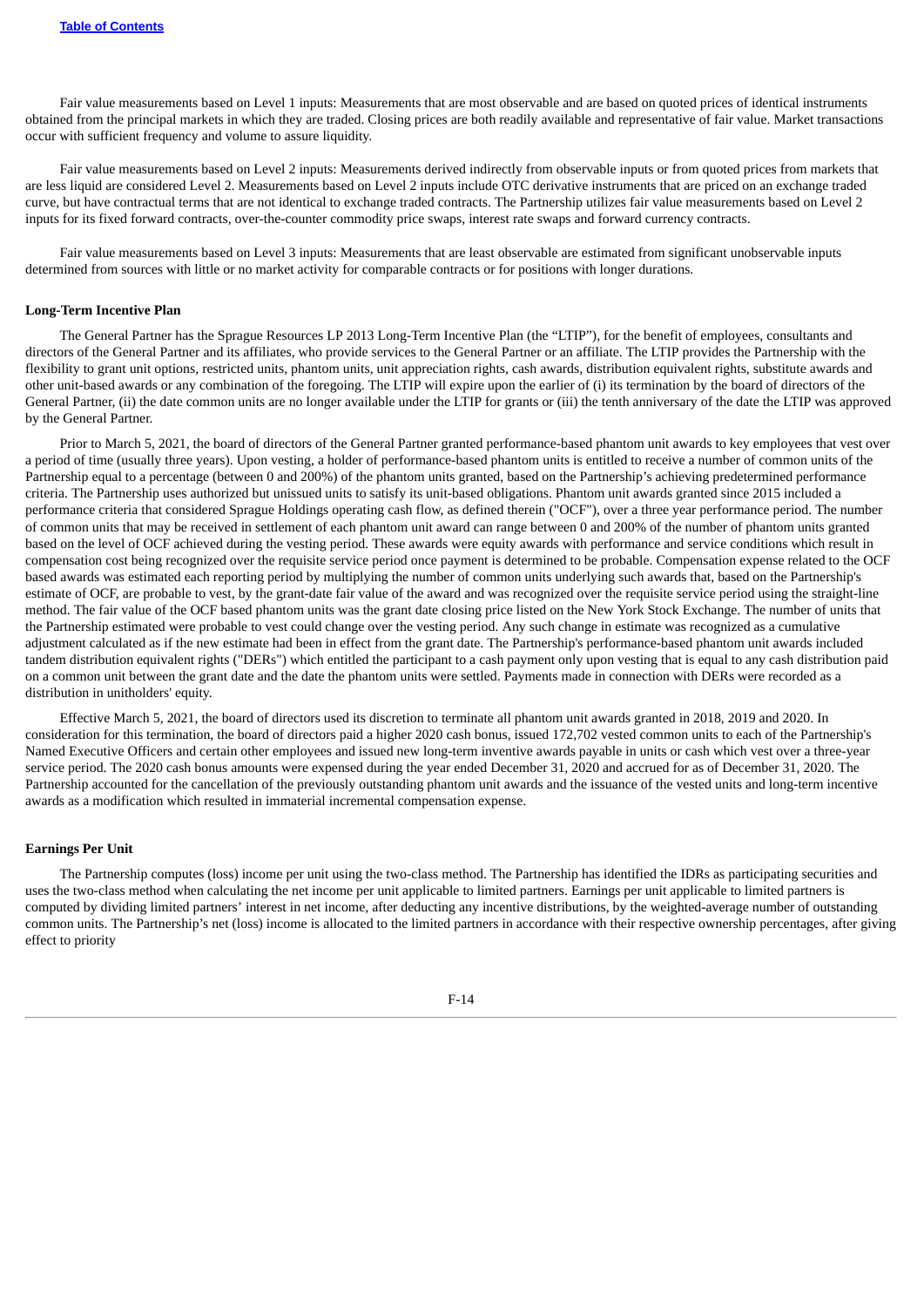income allocations for incentive distributions that have been or will be distributed to the incentive distribution right holder, which are declared and paid following the close of each quarter. Earnings in excess of distributions are allocated to the limited partners based on their respective ownership interests.

## **Cash and Cash Equivalents**

Cash and cash equivalents include cash and highly liquid investments which are readily convertible into cash and have maturities of three months or less when purchased.

#### **Inventories**

The Partnership's inventories are valued at the lower of cost or net realizable value. Cost is primarily determined using the first-in, first-out method, except for the Partnership's Canadian subsidiary, which used the weighted average method. Inventory consists of petroleum products, natural gas and coal. The Partnership uses derivative instruments, primarily futures, forwards and swaps, to economically hedge substantially all of its inventory.

#### **Property, Plant and Equipment, Net**

Property, plant and equipment, net are recorded at historical cost. Depreciation is computed on a straight-line basis over the following estimated useful lives:

| Furniture and Fixtures              | 5 to 10 years    |
|-------------------------------------|------------------|
| Plant and Machinery                 | 5 to 30 years    |
| Building and Leasehold Improvements | $10$ to 25 years |

Leasehold improvements are amortized over the term of the lease or the estimated useful life of the improvement, whichever is shorter. Maintenance and repairs are charged to expense as incurred. Costs and related accumulated depreciation of properties sold or otherwise disposed of are removed from the respective accounts, and any resulting gains or losses are recorded at that time.

#### **Long-lived Asset Impairment**

The Partnership evaluates the carrying value of its property, plant and equipment and finite lived intangible assets for impairment when events or changes in circumstances indicate the carrying amount of an individual asset or asset group may not be recoverable based on estimated future undiscounted cash flows. Future cash flow projections include assumptions of future sales levels, the impact of controllable cost reduction programs, and the level of working capital needed to support each business. To the extent the carrying amount of the asset group is not recoverable based on undiscounted cash flows, the amount of impairment is measured by the difference between the carrying value and the fair value of the individual assets or asset group.

#### **Goodwill**

Goodwill is defined as the excess of cost over the fair value of assets acquired and liabilities assumed in a business combination. The Partnership tests goodwill at the reporting unit level annually as of October 31 or on an as needed basis, for indicators of impairment at each reporting unit that has recorded goodwill. In performing the test, the Partnership either uses a qualitative assessment or a single step quantitative approach. Under the qualitative approach the Partnership considers a number of factors, including the amount by which the previous quantitative test's fair value exceeded the carrying value of the reporting unit, actual performance as compared to internal forecasts used in the previous quantitative test, an evaluation of discount rates, and an evaluation of current economic factors for both the worldwide economy and specifically the oil and gas industry, and any significant changes in customer and supplier relationships. The Partnership weighs these factors to determine if it is more likely than not that the fair value of the reporting unit exceeds its carrying value. If after performing a qualitative assessment, indicators are present, or the Partnership identifies factors that cause it to believe it is appropriate to perform a more precise calculation of fair value, the Partnership would move beyond the qualitative assessment and perform a quantitative impairment test.

Under the quantitative impairment test, the Partnership performs a comparison of the reporting unit's carrying value to its fair value.

The Partnership estimates the fair value of a reporting unit based upon future net discounted cash flows (Level 3 measurement). In calculating these estimates, the Partnership develops a discounted cash flow model based on forecasted operating results, discount rates, and growth rates, which contemplate business, market and overall economic conditions.

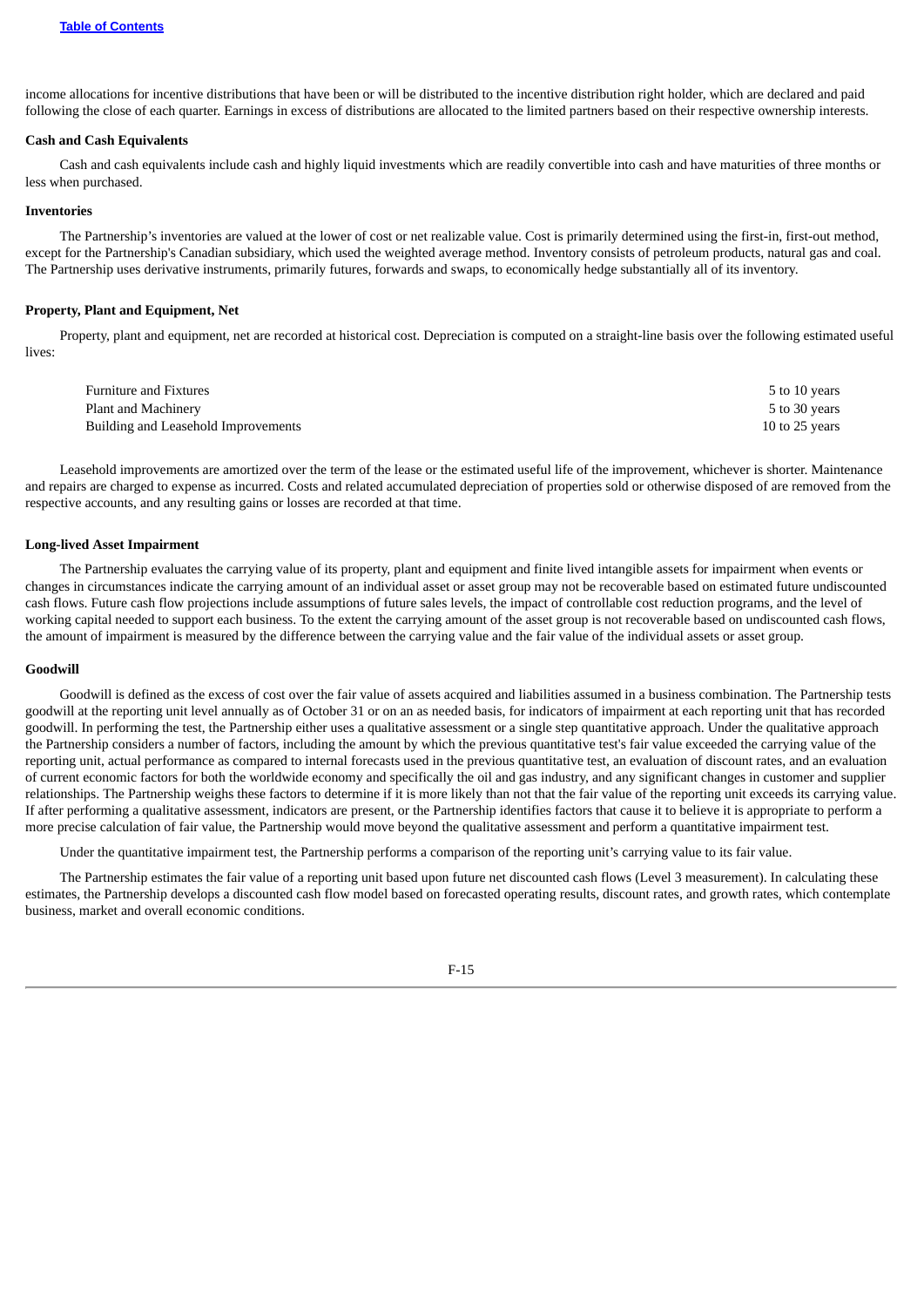Further, the discount rates used require estimates of the cost of equity and debt financing. The estimates of fair value of these reporting units could change if actual operating results or discount rates vary from these estimates. The Partnership performed sensitivity analyses on the fair values resulting from the discounted cash flows valuation utilizing more conservative assumptions that reflect reasonably likely future changes in the discount rates and perpetual growth rate in each of the reporting units. Based upon the Partnership's 2021 annual impairment testing analyses, including the consideration of reasonably likely adverse changes in assumptions described above, the Partnership determined that all of its reporting units had fair value exceeding their carrying values. As of December 31, 2021, there was \$35.5 million of goodwill allocated to the natural gas reporting unit which had a negative carrying value with respect to the annual goodwill test performed.

### **Intangibles, Net**

Intangibles, net consist of intangible assets with finite lives, primarily customer relationships and non-compete agreements. Intangibles and other assets are amortized over their respective estimated useful lives. The Partnership believes the sum-of-the-years'-digits method of amortization properly reflects the timing of the recognition of the economic benefits realized from its intangible assets.

### **Income Taxes**

The Partnership is organized as a pass-through entity for U.S. federal income tax purposes. As a result, the partners are responsible for U.S. federal income taxes based on their respective share of taxable income. Net income for financial statement purposes may differ significantly from taxable income reportable to unitholders as a result of differences between the tax bases and financial reporting bases of assets and liabilities and the taxable income allocation requirements under the partnership agreement. The Partnership, however, is subject to a statutory requirement that non-qualifying income cannot exceed 10% of total gross income, determined on a calendar year basis under the applicable income tax provisions. If the amount of non-qualifying income exceeds this statutory limit, the Partnership would be taxed as a corporation. Accordingly, certain activities that generate non-qualifying income are conducted through Sprague Energy Solutions, Inc., a taxable corporate subsidiary. Sprague Energy Solutions, Inc. is subject to U.S. federal and state income tax and pays any income taxes related to the results of its operations. For the year ended December 31, 2021, the Partnership's non-qualifying income did not exceed the statutory limit. The Partnership is subject to income tax and franchise tax in certain domestic state and local as well as foreign jurisdictions.

Income taxes (*e.g*., deferred tax assets, deferred tax liabilities, taxes currently payable and tax expense) are recorded based on amounts refundable or payable in the current year and include the impact of temporary differences between the amount of assets and liabilities recognized for financial reporting purposes and such amounts recognized for tax purposes. Deferred taxes are measured by applying currently enacted tax rates. The Partnership establishes a valuation allowance for deferred tax assets when it is more likely than not that these assets will not be realized.

The Partnership's Canadian operations are conducted within entities that are treated as corporations for Canadian tax purposes and are subject to Canadian federal and provincial taxes. Additionally, payments of dividends from the Partnership's Canadian entities to other Sprague entities are subject to Canadian withholding tax that is treated as income tax expense. The partnership's foreign subsidiaries record investment tax credits under the deferral method.

The Partnership recognizes the financial statement effect of an uncertain tax position only when management believes that it is more likely than not, that based on the technical merits, the position will be sustained upon examination. The Partnership classifies interest and penalties associated with uncertain tax positions as income tax expense. During the years ended December 31, 2021, 2020 and 2019, the uncertain tax positions and related interest and penalties recognized by the Partnership were immaterial. The Partnership and its subsidiaries tax returns are subject to examination by the Internal Revenue Service and by the Canada Revenue Agency for the years ended December 31, 2020, 2019, 2018 and 2017.

# **Foreign Currency**

The Partnership's reporting currency is the U.S. dollar. The Partnership's most significant foreign operations are conducted by Kildair Service ULC, a Canadian subsidiary ("Kildair"). The functional currency of Kildair is the U.S. dollar. Kildair has an operating subsidiary whose functional currency is the Canadian dollar.

Kildair converts receivables and payables denominated in other than their functional currency at the exchange rate as of the balance sheet date. Kildair utilizes forward currency contracts to manage its exposure to currency fluctuations of certain of its transactions that are denominated in Canadian dollars. These forward currency exchange contracts are recorded at fair value at the balance sheet date and changes in fair value are recognized in net income (loss) as these forward currency contracts have not been designated as hedges. For the years ended December 31, 2021, 2020 and 2019, transaction exchange gains or losses

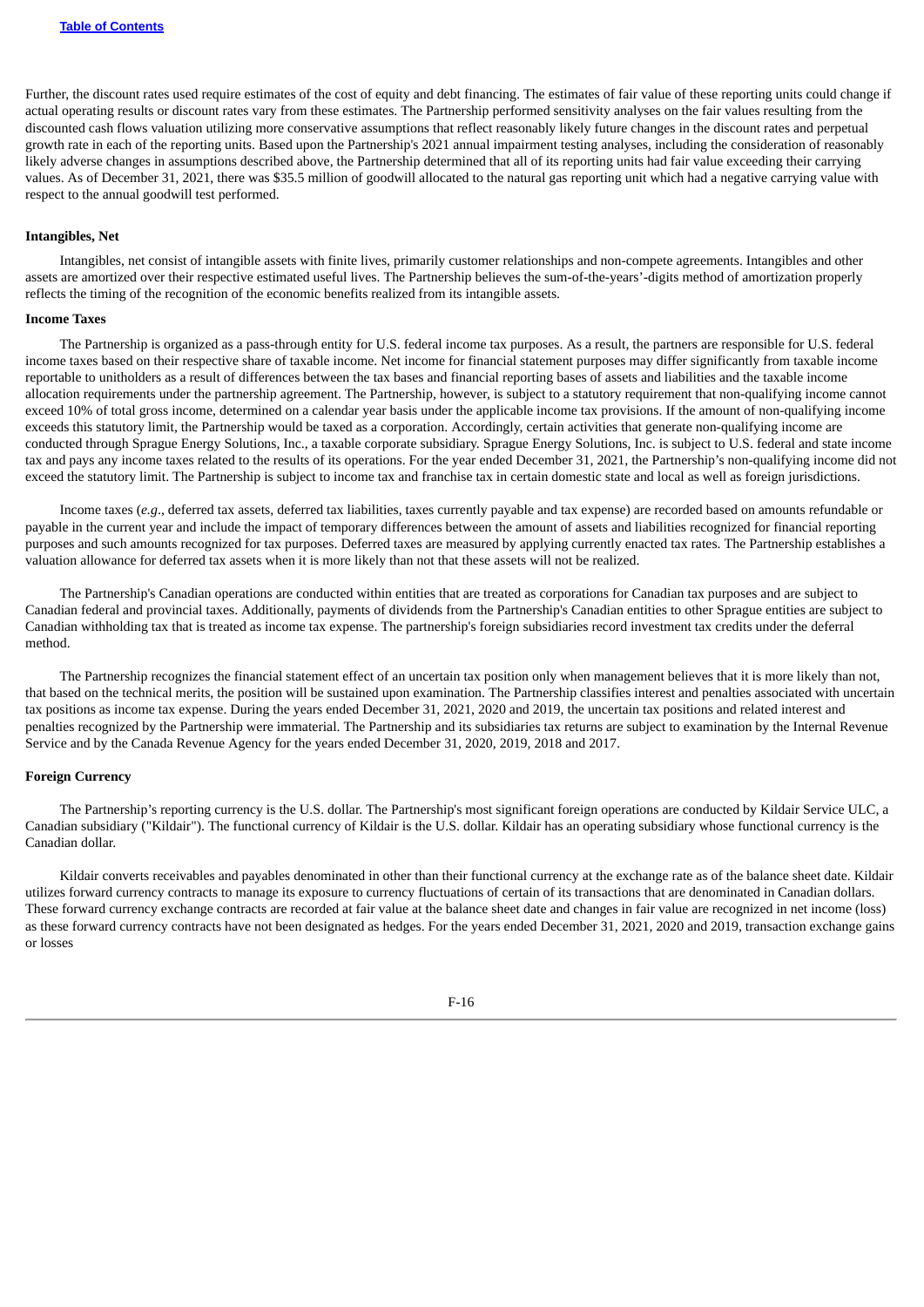net of the impact of the forward currency exchange contracts, amounted to a gain of less than \$0.1 million, gain of \$0.1 million and loss of \$0.1 million, respectively, which is recorded in cost of products sold (exclusive of depreciation and amortization).

### **Recent Accounting Pronouncements**

In March 2020, the Financial Accounting Standards Board ("FASB") issued Accounting Standards Update ("ASU") 2020-04, *Reference Rate Reform (Topic 848)* which provides optional expedients and exceptions for applying U.S. GAAP to contracts, hedging relationships and other transactions affected by reference rate reform, if certain criteria are met. The amendments apply only to contracts, hedging relationships, and other transactions that reference LIBOR or another reference rate expected to be discontinued because of reference rate reform. These amendments are effective immediately and may be applied prospectively to contract modifications made and hedging relationships entered into or evaluated on or before December 31, 2022. The Partnership has not currently adopted the optional expedients and exceptions provided in this guidance but continues to monitor and evaluate the impact of reference rate reform on relevant transactions.

In May 2021, the FASB issued ASU No. 2021-05, *Leases (Topic 842), Lessors - Certain Leases with Variable Lease Payments*. This ASU addresses an issue related to a lessor's accounting for certain leases with variable lease payments. The amendments in this Update affect lessors with lease contracts that (1) have variable lease payments that do not depend on a reference index or a rate and (2) would have resulted in the recognition of a selling loss at lease commencement if classified as a sales-type lease or a direct financing lease. For public business entities, the amendments in this Update are effective for fiscal years, and interim periods within those fiscal years, beginning after December 15, 2021. The Partnership is currently evaluating the impact of the adoption of ASU 2021-05 on its consolidated financial position and results of operations.

#### **2. Revenue**

# **Disaggregated Revenue**

In general, the Partnership's business segmentation is aligned according to the nature and economic characteristics of its products and customer relationships which provides meaningful disaggregation of each business segment's results of operations. The Partnership operates its businesses in the Northeast and Mid-Atlantic United States and Eastern Canada.

The refined products segment purchases a variety of refined products, such as heating oil, diesel fuel, residual fuel oil, kerosene, jet fuel and gasoline (primarily from refining companies, trading organizations and producers), and sells them to wholesale and commercial customers. Refined products revenueproducing activities are direct sales to customers, including throughput transactions. Revenue is recognized when the product is delivered. Revenue is not recognized on exchange agreements, which are entered into primarily to acquire refined products by taking delivery of products closer to the Partnership's end markets. Rather, net differentials or fees for exchange agreements are recorded within cost of products sold (exclusive of depreciation and amortization).

The natural gas segment purchases natural gas from natural gas producers and trading companies and sells and distributes natural gas to commercial and industrial customers. Natural gas revenue-producing activities are sales to customers at various points on natural gas pipelines or at local distribution companies (i.e., utilities). Natural gas sales not billed by month-end are accrued based upon gas volumes delivered.

The materials handling segment offloads, stores and prepares for delivery a variety of customer-owned products. A majority of the materials handling segment revenue is generated under leasing arrangements with revenue recorded over the lease term generally on a straight-line basis. Contingent rentals are recorded as revenue only when billable under the arrangement. For materials handling contracts that are not leases, the Partnership recognizes revenue either at a point in time after services are performed or over a period of time if the services are performed in a continuous fashion over the period of the contract as these methods represent a faithful depiction of the transfer of goods and services.

The other operations segment primarily includes the marketing and distribution of coal and certain commercial trucking activities. Revenue from other operations is recognized when the product is delivered or the services are rendered.

Further disaggregation of net sales by business segment and geographic destination is as follows:

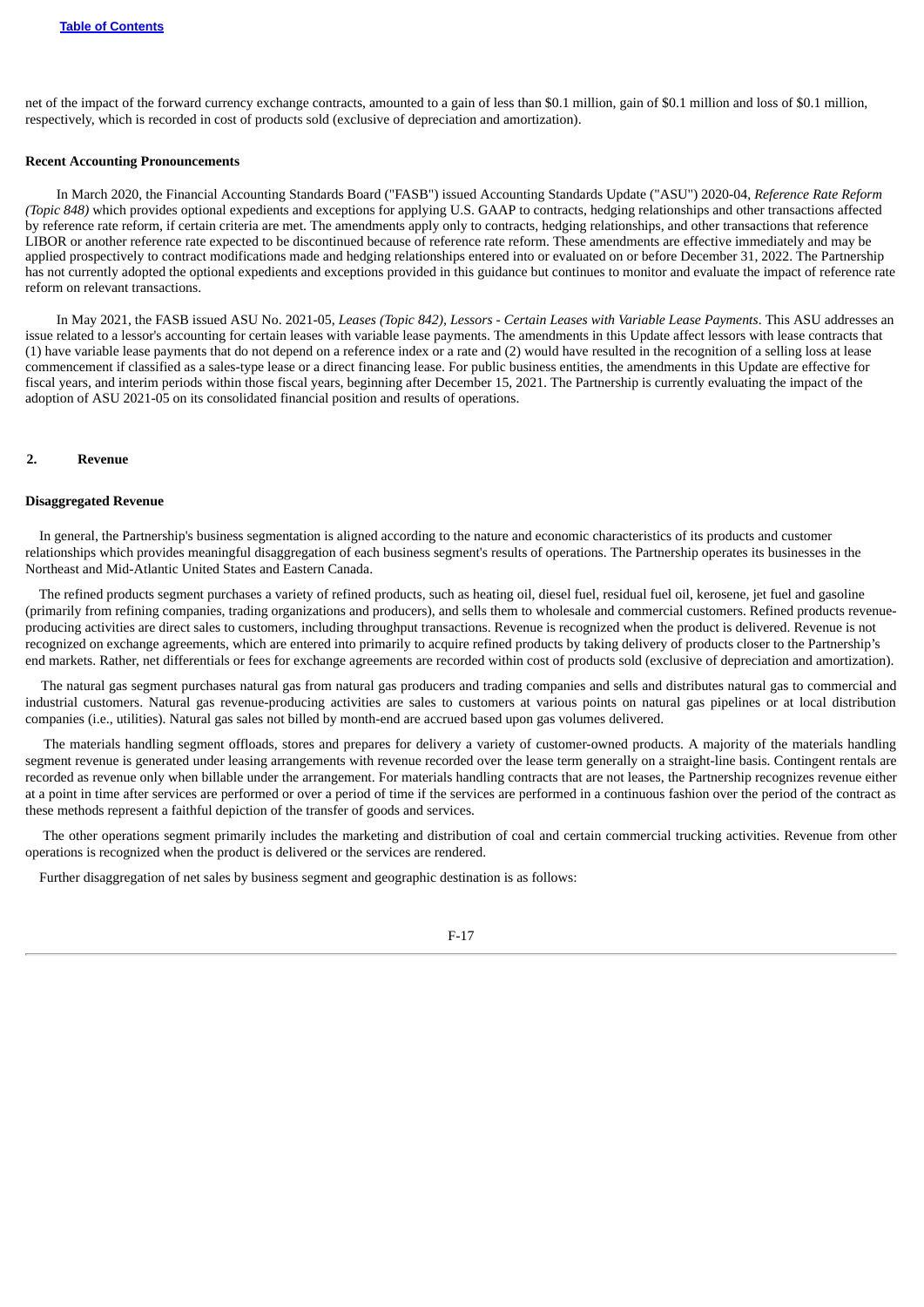|                            | <b>Years Ended December 31</b> |           |               |              |               |           |
|----------------------------|--------------------------------|-----------|---------------|--------------|---------------|-----------|
|                            |                                | 2021      |               | 2020         |               | 2019      |
| <b>Net sales:</b>          |                                |           |               |              |               |           |
| Refined products           |                                |           |               |              |               |           |
| <b>Distillates</b>         | $\mathbb{S}$                   | 2,332,857 | $\mathbb{S}$  | 1,571,096 \$ |               | 2,514,010 |
| Gasoline                   |                                | 560,492   |               | 247,926      |               | 298,633   |
| Heavy fuel oil and asphalt |                                | 249,160   |               | 179,175      |               | 300,281   |
| Total refined products     |                                | 3,142,509 | \$            | 1,998,197    | -\$           | 3,112,924 |
| Natural gas                |                                | 284,529   |               | 261,358      |               | 307,952   |
| Materials handling         |                                | 50,484    |               | 56,347       |               | 56,655    |
| Other operations           |                                | 20,638    |               | 20,081       |               | 24,879    |
| Net sales                  |                                | 3,498,160 | \$            | 2,335,983    | \$            | 3,502,410 |
|                            |                                |           |               |              |               |           |
| Net sales by country:      |                                |           |               |              |               |           |
| <b>United States</b>       | $\mathfrak{S}$                 | 3,196,743 | <sup>\$</sup> | 2,150,853    | - \$          | 3,246,951 |
| Canada                     |                                | 301,417   |               | 185,130      |               | 255,459   |
| Net sales                  |                                | 3,498,160 | \$            | 2,335,983    | <sup>\$</sup> | 3,502,410 |

# **Contract Balances**

Contract liabilities primarily relate to advances or deposits received from the Partnership's customers before revenue is recognized. These amounts are included in accrued liabilities and amounted to \$9.8 million and \$9.4 million as of December 31, 2021 and 2020, respectively. A substantial portion of the contract liabilities as of December 31, 2020 remains outstanding as of December 31, 2021 as they are primarily deposits. The Partnership does not have any material contract assets as of December 31, 2021 or 2020.

# **3. Leases**

The Partnership determines if an arrangement is a lease at inception. The Partnership's right-of-use ("ROU") assets are included in property, plant and equipment, net and noncurrent other assets for finance leases and operating leases, respectively. Lease liabilities are included in accrued liabilities, current and noncurrent other obligations and operating lease liabilities, less current portion in the Consolidated Balance Sheets. Operating lease expense is included in operating expenses and cost of products sold while amortization expense associated with ROU assets for finance leases is included in depreciation and amortization expense.

The Partnership uses the practical expedient not to apply the recognition requirements in the lease standard to short-term leases (a lease that at commencement date has a lease term of 12 months or less and does not contain a purchase option that it is reasonably certain to exercise) and the practical expedient that permits lessees to make an accounting policy election (by class of underlying asset) to account for each separate lease component of a contract and its associated non-lease components as a single lease component.

ROU assets represent the Partnership's right to use an underlying asset for the lease term and lease liabilities represent the Partnership's obligations to make lease payments arising from the lease. ROU assets and liabilities are recognized at commencement date based on the present value of lease payments over the lease term. The Partnership uses its incremental borrowing rate based on the information available at commencement date in determining the present value of lease payments. The Partnership's lease terms may include options to extend lease terms ranging from 1 to 10 years while others include options to terminate at the Partnership's discretion.

The Partnership's operating and finance leases are primarily for time charters, facilities, railcars and equipment. The terms and conditions for these leases vary by the type of underlying asset. For the years ended December 31, 2021, December 31, 2020, and December 31, 2019 total operating lease expense was \$13.5 million, \$16.2 million, and \$17.8 million respectively, of which \$6.1 million, \$9.3 million, and \$11.6 million was related to short-term leases, respectively. For the years

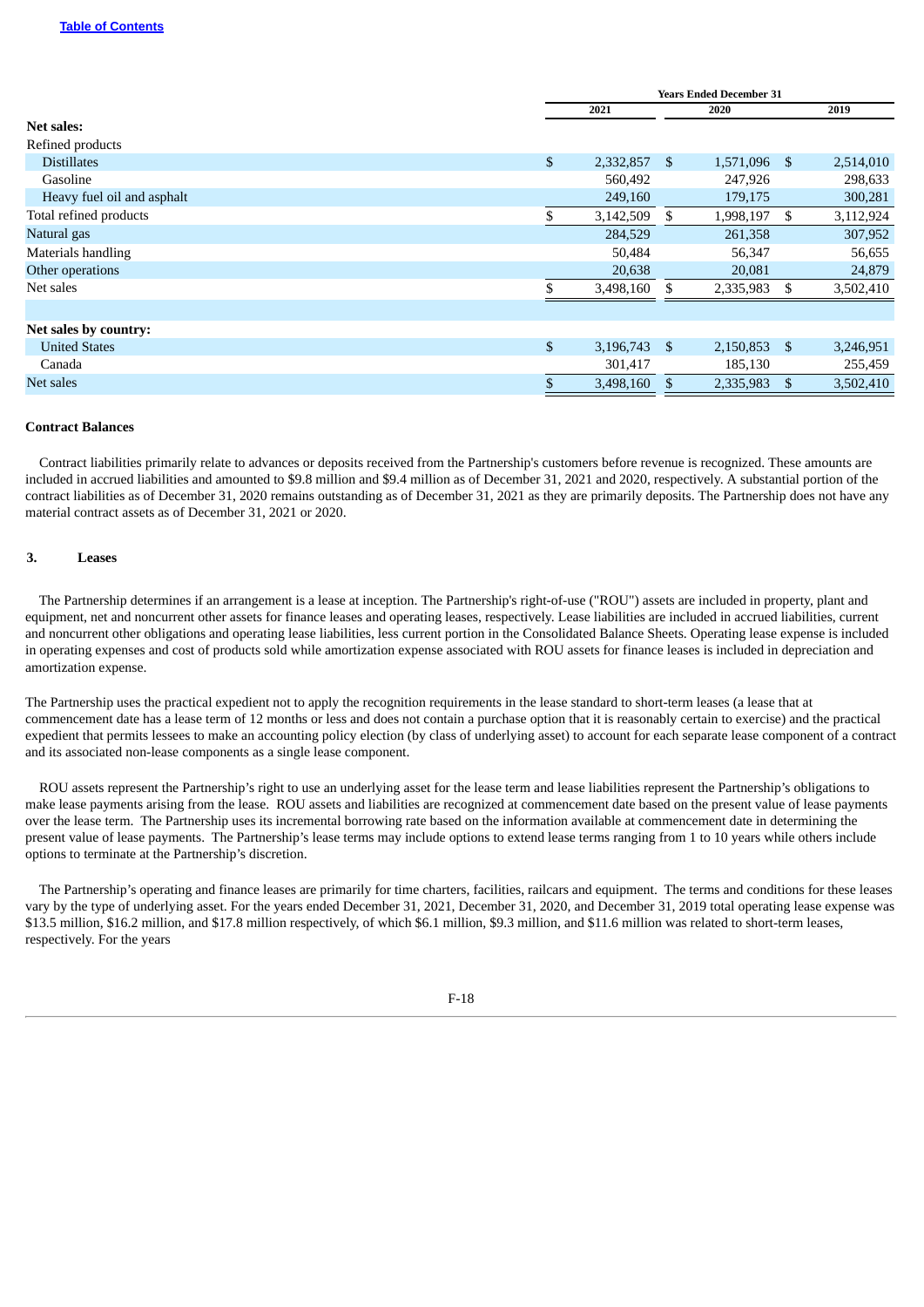ended December 31, 2021, December 31, 2020, and December 31, 2019 total finance lease expense was \$3.9 million, \$3.3 million, and \$2.7 million respectively.

Operating and finance leases were as follows:

|                                                   |     | As of December 31. |     |         |     |                  |      |         |  |  |
|---------------------------------------------------|-----|--------------------|-----|---------|-----|------------------|------|---------|--|--|
|                                                   |     | 2021               |     |         |     |                  | 2020 |         |  |  |
|                                                   |     | <b>Operating</b>   |     | Finance |     | <b>Operating</b> |      | Finance |  |  |
| <b>ROU Assets:</b>                                |     |                    |     |         |     |                  |      |         |  |  |
| Other Assets, Net                                 | \$  | 18,868             | \$  |         | S.  | 12,207           | \$   |         |  |  |
| Property, Plant and Equipment, Net                |     |                    |     | 15,142  |     |                  |      | 16,453  |  |  |
| <b>Total ROU Assets</b>                           | Эħ. | 18,868             | \$. | 15,142  | \$. | 12,207           | \$   | 16,453  |  |  |
| <b>Lease Liabilities:</b>                         |     |                    |     |         |     |                  |      |         |  |  |
| <b>Accrued Liabilities</b>                        | \$  | 7,740              | \$  |         | \$  | 6,866            | \$   |         |  |  |
| <b>Current Portion of Other Obligation</b>        |     |                    |     | 3,623   |     |                  |      | 3,395   |  |  |
| Other Obligations, Less Current Portion           |     |                    |     | 11,001  |     |                  |      | 13,100  |  |  |
| Operating Lease Liabilities, Less Current Portion |     | 11,067             |     |         |     | 5,653            |      |         |  |  |
| <b>Total Lease Liabilities</b>                    | ۰D. | 18,807             | \$  | 14,624  | \$  | 12,519           | \$   | 16,495  |  |  |
|                                                   |     |                    |     |         |     |                  |      |         |  |  |
| Weighted Average Remaining Lease Term (Years)     |     | 3                  |     | 4       |     | 2                |      |         |  |  |
| Weighted Average Discount Rate                    |     | 6.13 %             |     | 4.99 %  |     | 6.09%            |      | 4.92 %  |  |  |

Maturities of operating and finance lease liabilities as of December 31, 2021 are as follows:

|                             | <b>Operating</b> | <b>Finance</b> |
|-----------------------------|------------------|----------------|
| 2022                        | \$<br>7,823      | \$<br>4,028    |
| 2023                        | 7,402            | 3,292          |
| 2024                        | 3,579            | 2,355          |
| 2025                        | 439              | 1,817          |
| 2026                        | 181              | 1,083          |
| Thereafter                  | 110              | 3,175          |
| <b>Total Lease Payments</b> | 19,534           | 15,750         |
| Less: Interest              | (727)            | (1, 126)       |
| <b>Total</b>                | \$<br>18,807     | \$<br>14,624   |

From a lessor perspective, the Partnership has entered into various throughput and materials handling arrangements with customers. These arrangements are accounted for as operating leases as determined by the use terms and rights outlined in the underlying agreements. The throughput contracts are agreements with refined products wholesalers that use the Partnership's terminal facilities for a fee. The materials handling contracts are arrangements involving rentals of dedicated tanks, pads, land and small office locations for the purposes of storage, parking and other related uses. For the years ended December 31, 2021, December 31, 2020, and December 31, 2019 income related to the operating leases with the Partnership as the lessor, as described above, totaled \$39.8 million, \$44.2 million, and \$40.1 million respectively.

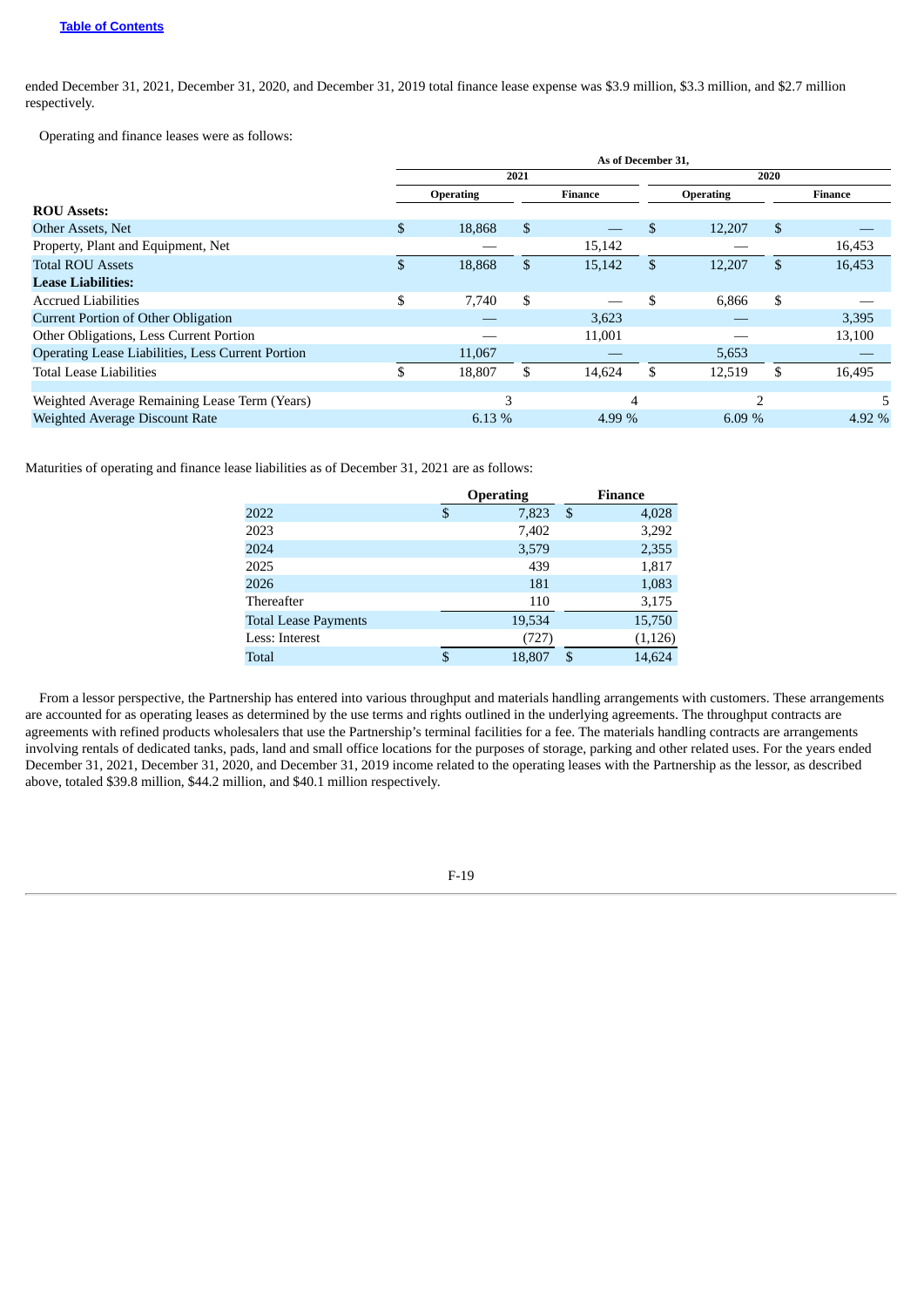# **[Table of Contents](#page-0-0)**

The undiscounted cash flows to be received on an annual basis from operating leases as of December 31, 2021 are as follows:

|                             | <b>December 31, 2021</b> |         |  |  |  |  |
|-----------------------------|--------------------------|---------|--|--|--|--|
| 2022                        | \$                       | 34,624  |  |  |  |  |
| 2023                        |                          | 20,684  |  |  |  |  |
| 2024                        |                          | 17,357  |  |  |  |  |
| 2025                        |                          | 15,539  |  |  |  |  |
| 2026                        |                          | 13,737  |  |  |  |  |
| Thereafter                  |                          | 41,695  |  |  |  |  |
| <b>Total Lease Receipts</b> | S                        | 143,636 |  |  |  |  |

#### **4. Accumulated Other Comprehensive Loss, Net of Tax**

Amounts included in accumulated other comprehensive loss, net of tax, consisted of the following:

|                                                    | As of December 31, |  |           |  |
|----------------------------------------------------|--------------------|--|-----------|--|
|                                                    | 2021               |  | 2020      |  |
| Fair value of interest rate swaps, net of tax      | $(4.954)$ \$       |  | (14, 446) |  |
| Cumulative foreign currency translation adjustment | (11,543)           |  | (11,536)  |  |
| Accumulated other comprehensive loss, net of tax   | (16.497)           |  | (25,982)  |  |

#### **5. Accounts Receivable, Net**

|                                  | As of December 31. |  |         |  |
|----------------------------------|--------------------|--|---------|--|
|                                  | 2021               |  | 2020    |  |
| Accounts receivable, trade       | 275,287            |  | 186,854 |  |
| Less allowance for credit losses | (931)              |  | (1,066) |  |
| Net accounts receivable, trade   | 274,356            |  | 185,788 |  |
| Accounts receivable, other       | 6.051              |  | 7.227   |  |
| Accounts receivable, net         | 280,407            |  | 193,015 |  |

Unbilled accounts receivable, included in accounts receivable, trade at December 31, 2021 and 2020 were \$52.1 million and \$43.1 million, respectively. Unbilled receivables relate primarily to the delivery and sale of natural gas to customers in the current month for which the right to bill exists. Such amounts generally are invoiced to the customer the following month when actual usage data becomes available. Accounts receivable, other consists primarily of product tax receivables.

The Partnership records its allowance for expected credit losses using an estimated loss rate method that considers historical collection experience, current conditions, and reasonable and supportable forecasts that affect the collectability of the reported amount. The estimated loss rates are applied to trade receivables with similar risk characteristics such as the length of time the balance has been outstanding and the location of the customer. In certain instances, the Partnership may identify individual trade receivable assets that do not share risk characteristics with other trade receivables, in which case the Partnership records its expected credit losses on an individual asset basis. To date, the Partnership has not experienced significant customer payment defaults, or identified other significant collectability concerns as a result of the COVID-19 pandemic. In connection with assessing credit losses for individual trade receivable assets, the Partnership considers significant factors relevant to collectability including those specific to the customer such as bankruptcy, length of time an account is outstanding, and the liquidity and financial position of the customer.

F-20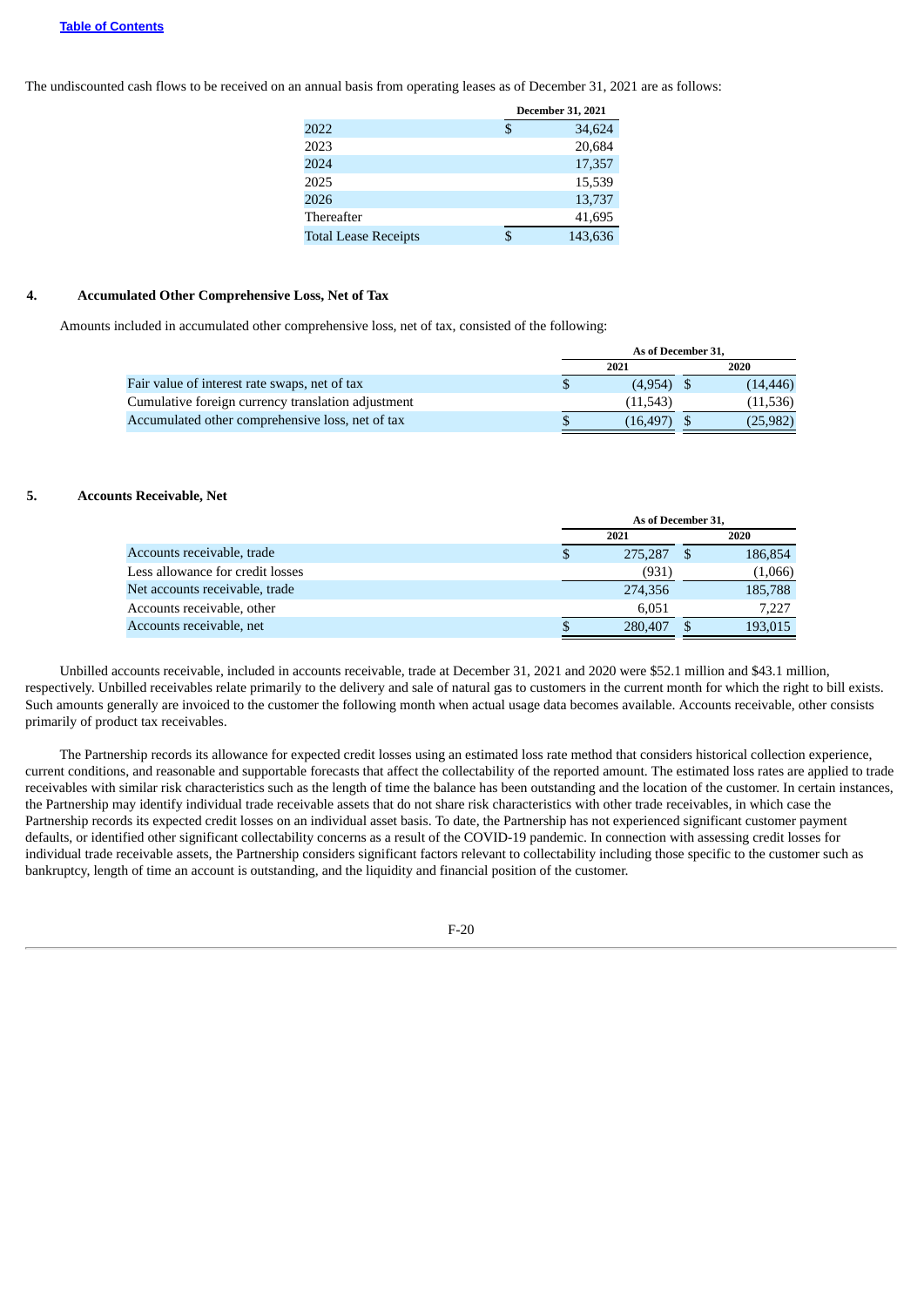A reconciliation of the beginning and ending allowance for credit losses is as follows:

|              |                          |   | <b>Balance</b> at<br><b>Beginning</b><br>of Period |  | Charged to<br><b>Expense</b> | Charged (to)<br>from Another<br>Account |                                 | (Deductions) |       | <b>Balance</b> at<br>End of<br>Period |       |
|--------------|--------------------------|---|----------------------------------------------------|--|------------------------------|-----------------------------------------|---------------------------------|--------------|-------|---------------------------------------|-------|
| Years ended: |                          |   |                                                    |  |                              |                                         |                                 |              |       |                                       |       |
|              | <b>December 31, 2021</b> |   | 1,358                                              |  | 15                           |                                         | $\hspace{0.1mm}-\hspace{0.1mm}$ |              | 162)  |                                       | 1,211 |
|              | <b>December 31, 2020</b> | ω | 1.771                                              |  | 425                          |                                         | (3)                             |              | (835) |                                       | 1,358 |
|              | <b>December 31, 2019</b> |   | 2,374                                              |  | 323                          | ¢                                       | (67)                            |              | (859) |                                       | 1,771 |

Notes receivable, net of allowance, are generally long-term arrangements and were fully reserved as of December 31, 2021 and 2020.

# **6. Inventories**

|                                |    | As of December 31, |  |         |  |
|--------------------------------|----|--------------------|--|---------|--|
|                                |    | 2021               |  | 2020    |  |
| Petroleum and related products | ۰D | 426,323            |  | 248,977 |  |
| Coal                           |    | 6,870              |  | 3,240   |  |
| Natural gas                    |    | 6,627              |  | 3,316   |  |
| Inventories                    |    | 439,820            |  | 255,533 |  |

Due to changing market conditions, the Partnership recorded a provision of \$3.7 million, \$2.0 million and \$1.4 million as of December 31, 2021, 2020 and 2019, respectively, to write-down petroleum and related products, and natural gas inventory to its net realizable value. These charges are included in cost of products sold (exclusive of depreciation and amortization).

# **7. Other Current Assets**

|                              | As of December 31, |  |        |  |
|------------------------------|--------------------|--|--------|--|
|                              | 2021               |  | 2020   |  |
| Margin deposits with brokers | 10.434             |  | 58,738 |  |
| Prepaid software & fees      | 6,215              |  | 5,259  |  |
| Other                        | 5,417              |  | 3,409  |  |
| Other current assets         | 22,066             |  | 67.406 |  |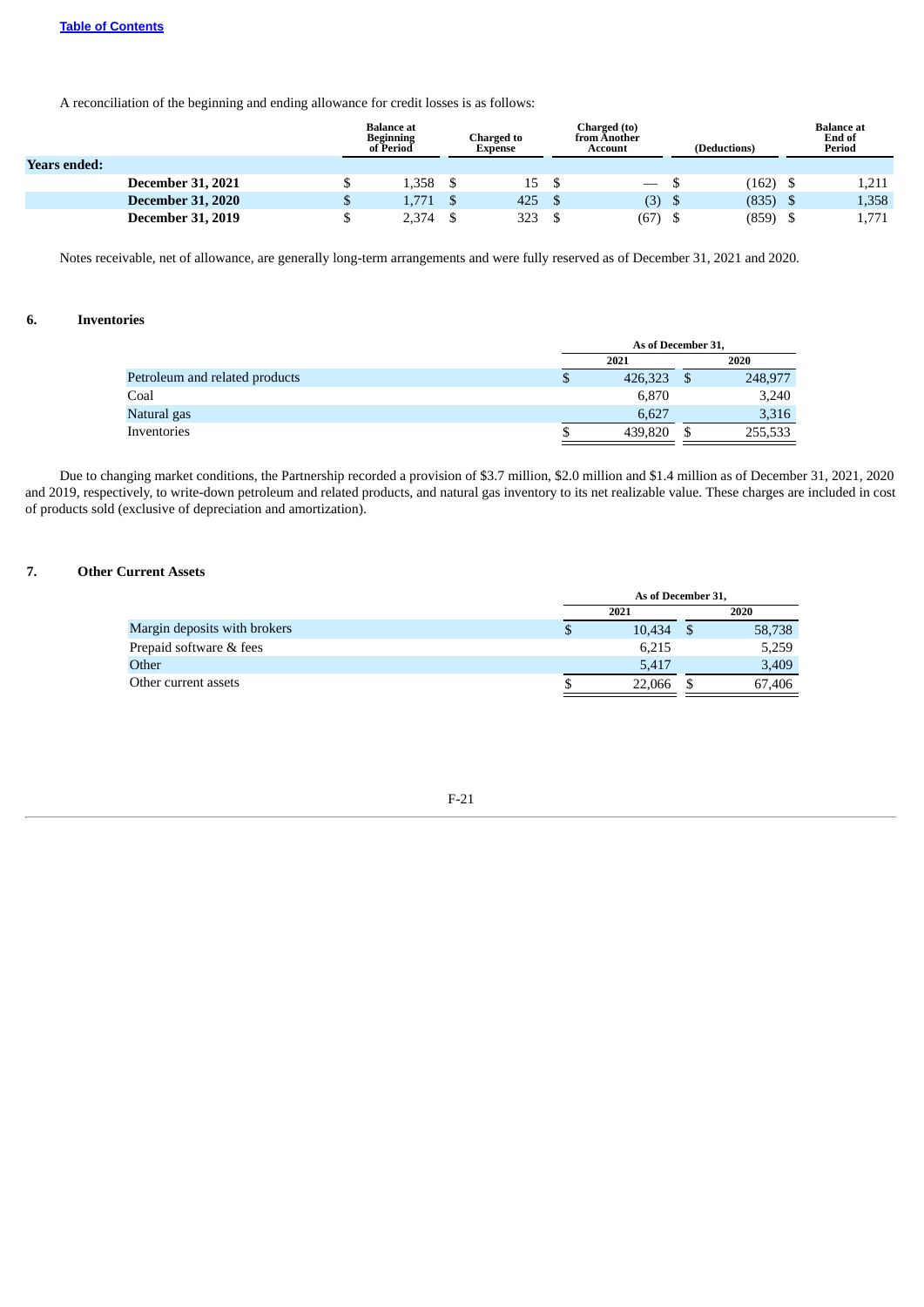### **8. Property, Plant and Equipment, Net**

|                                          | As of December 31, |            |   |            |  |
|------------------------------------------|--------------------|------------|---|------------|--|
|                                          |                    | 2021       |   | 2020       |  |
| Plant, machinery, furniture and fixtures |                    | 440.137    | S | 432,291    |  |
| Building and leasehold improvements      |                    | 20,278     |   | 20,214     |  |
| Land and land improvements               |                    | 86,389     |   | 86,428     |  |
| Construction in progress                 |                    | 11,777     |   | 9,422      |  |
| Property, plant and equipment, gross     |                    | 558,581    |   | 548,355    |  |
| Less: accumulated depreciation           |                    | (234, 951) |   | (213, 059) |  |
| Property, plant and equipment, net       |                    | 323,630    |   | 335,296    |  |

Depreciation expense for the years ended December 31, 2021, 2020 and 2019 was \$26.2 million, \$25.4 million and \$23.8 million, respectively.

Property, plant and equipment include the following amounts under finance or capital leases:

|                                          | As of December 31. |          |  |           |
|------------------------------------------|--------------------|----------|--|-----------|
|                                          |                    | 2021     |  | 2020      |
| Plant, machinery, furniture and fixtures |                    | 31.644   |  | 29,607    |
| Building and leasehold improvements      |                    | 962      |  | 962       |
| Land and land improvements               |                    | 251      |  | 251       |
| Property, plant and equipment, gross     |                    | 32,857   |  | 30,820    |
| Less: accumulated amortization           |                    | (17,716) |  | (14, 367) |
| Property, plant and equipment, net       |                    | 15,141   |  | 16,453    |

Amortization expense on finance and capital leased assets is included in depreciation expense and for the years ended December 31, 2021, 2020 and 2019 was \$3.4 million, \$2.9 million and \$2.2 million, respectively.

On November 1, 2019, a fire occurred at the Kildair Tracy Terminal which impacted certain buildings and equipment at the facility. The resulting damage was covered by insurance coverage in place at the time of the incident, net of applicable deductibles. In connection with the insurance reimbursement for the asset losses from the fire, the Partnership recorded \$1.9 million in gains on involuntary nonmonetary asset conversions for the year ended December 31, 2020, representing the insurance proceeds in excess of the remaining book value of impacted property, plant and equipment. This gain was included within other income in the consolidated statements of operations.

On December 23, 2020, the Partnership sold Mt. Vernon terminal to an unaffiliated buyer. In connection with the sale, the Partnership recorded a net gain on the sale of \$8.1 million for the year ended December 31, 2020, which is included within other operating income in the consolidated statements of operations. Pursuant to a post-closing escrow and access agreement, the Partnership has deposited \$1.2 million an escrow account to secure the Partnership's fulfillment of various environmental remediation regulatory obligations.

On April 29, 2021, the Partnership sold the Oswego terminal to an unaffiliated buyer. In connection with the sale, the Partnership recorded a net gain on the sale of \$9.0 million during the quarter ended June 30, 2021 which is included within other operating income in the consolidated statements of operations for the twelve months ended December 31, 2021. The remaining \$0.7 million of other operating income for the twelve months ended December 31, 2021 relates to a gain associated with a parcel of land sold at the Bronx terminal during the quarter ended June 30, 2021.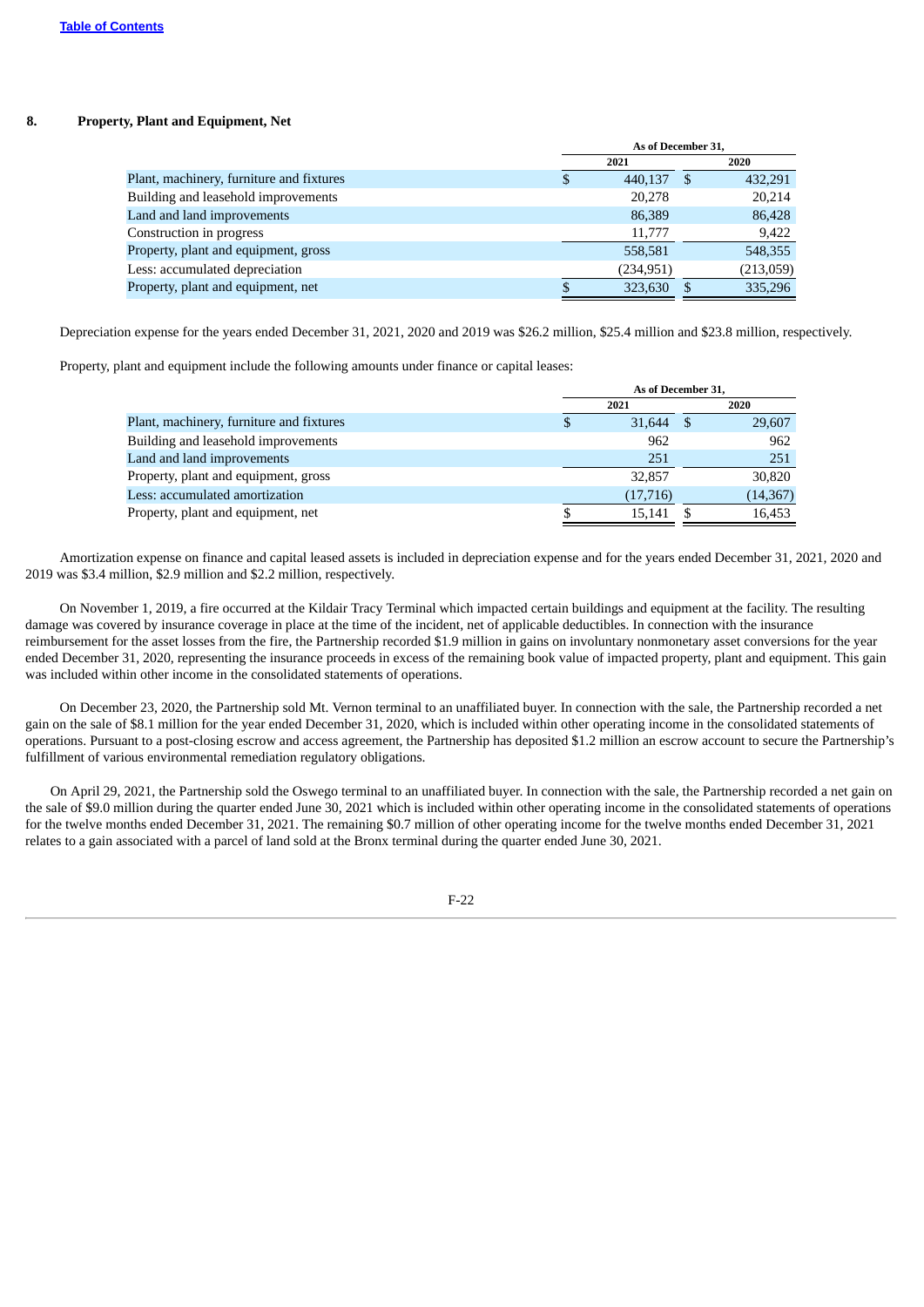# **9. Intangibles, Net**

|                               |                                            | As of December 31, 2021 |              |      |                                           |      |            |
|-------------------------------|--------------------------------------------|-------------------------|--------------|------|-------------------------------------------|------|------------|
|                               | Remaining<br><b>Useful</b><br>Life (Years) |                         | Gross        |      | Accumulated<br><b>Amortization</b>        |      | <b>Net</b> |
| <b>Customer relationships</b> | $1 - 21$                                   | \$                      | 79,218       | - \$ | 45,502                                    | - \$ | 33,716     |
| Non-compete agreements        | $0 - 1$                                    |                         | 9,491        |      | 9,218                                     |      | 273        |
| Other                         | $0 - 1$                                    |                         | 1,318        |      | 1,300                                     |      | 18         |
| Intangible assets, net        |                                            |                         | 90,027       |      | 56,020                                    | £.   | 34,007     |
|                               | As of December 31, 2020                    |                         |              |      |                                           |      |            |
|                               |                                            |                         |              |      |                                           |      |            |
|                               | Remaining<br><b>Useful</b><br>Life (Years) |                         | <b>Gross</b> |      | <b>Accumulated</b><br><b>Amortization</b> |      | Net        |
| <b>Customer relationships</b> | $2 - 22$                                   | \$                      | 79,218       | -\$  | 39,319                                    | -\$  | 39,899     |
| Non-compete agreements        | $0 - 2$                                    |                         | 10,191       |      | 9,009                                     |      | 1,182      |
| Other                         | $0 - 2$                                    |                         | 2,094        |      | 2,033                                     |      | 61         |

The Partnership recorded amortization expense related to intangible assets of \$7.1 million, \$8.6 million and \$10.2 million during the years ended December 31, 2021, 2020 and 2019, respectively. The amortization of intangible assets is recorded in depreciation and amortization expense. Fully amortized intangible assets have been eliminated from both the gross and accumulated amortization amounts.

The estimated future annual amortization expense of intangible assets for the years ending December 31, 2022, 2023, 2024, 2025 and 2026 is \$5.8 million, \$4.8 million, \$4.2 million, \$3.6 million and \$3.0 million, respectively. As acquisitions and dispositions occur in the future, these amounts may vary.

### **10. Other Assets, Net**

|                                   | As of December 31, |  |        |  |
|-----------------------------------|--------------------|--|--------|--|
|                                   | 2021               |  | 2020   |  |
| Deferred debt issuance costs, net | 5,621              |  | 5,766  |  |
| <b>ROU Assets</b>                 | 18,868             |  | 12,207 |  |
| Other                             | 4,001              |  | 4.279  |  |
| Other assets, net                 | 28,490             |  | 22,252 |  |

### **Deferred Debt Issuance Costs**

The Partnership recorded amortization expense related to deferred debt issuance costs of \$4.6 million, \$5.0 million and \$3.6 million during the years ended December 31, 2021, 2020 and 2019, respectively. Deferred debt issuance costs are amortized over the life of the related debt on a straight-line basis and recorded in interest expense.

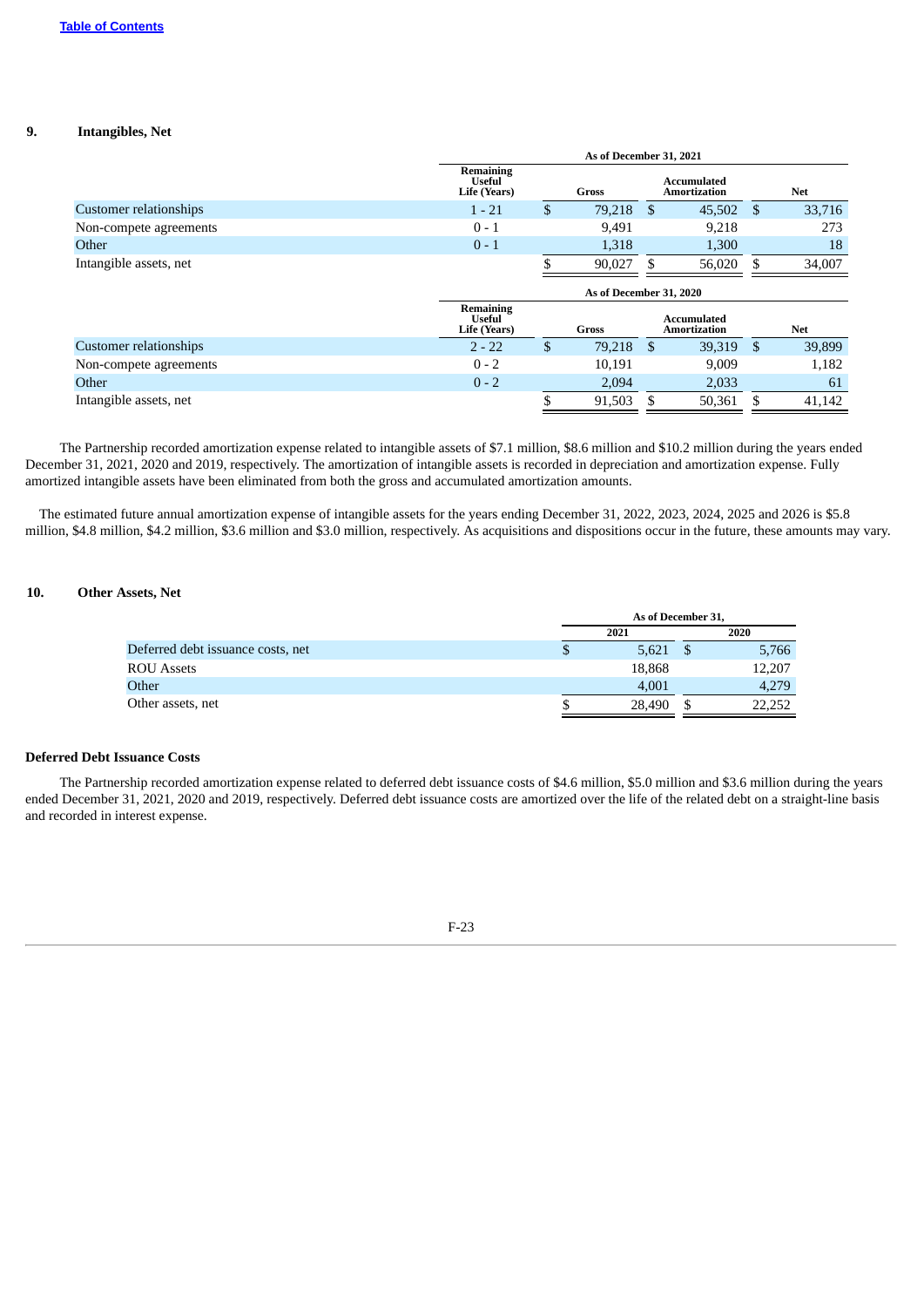### **11. Accrued Liabilities**

|                                    | As of December 31, |        |  |        |
|------------------------------------|--------------------|--------|--|--------|
|                                    |                    | 2021   |  | 2020   |
| Accrued product taxes              |                    | 14,866 |  | 10,384 |
| Customer prepayments and deposits  |                    | 9,809  |  | 9,413  |
| <b>Operating lease liabilities</b> |                    | 7,740  |  | 6,866  |
| Accrued product costs              |                    | 3.714  |  | 6,311  |
| Margin deposits from brokers       |                    | 23,843 |  |        |
| Other                              |                    | 16,695 |  | 13,671 |
| <b>Accrued liabilities</b>         |                    | 76.667 |  | 46,645 |

#### **12. Credit Agreement**

|                                                     | As of December 31. |           |  |            |
|-----------------------------------------------------|--------------------|-----------|--|------------|
|                                                     |                    | 2021      |  | 2020       |
| Working capital facilities                          |                    | 497,578   |  | 358,685    |
| <b>Acquisition facility</b>                         |                    | 377,400   |  | 382,400    |
| Total credit agreement                              |                    | 874,978   |  | 741,085    |
| Less: current portion of working capital facilities |                    | (497,578) |  | (358, 685) |
| Total long-term portion                             |                    | 377,400   |  | 382,400    |

On May 11, 2021, Sprague Operating Resources LLC (the "U.S. Borrower") and Kildair Service ULC (the "Canadian Borrower" and, together with the U.S. Borrower, the "Borrowers"), wholly owned subsidiaries of the Partnership, entered into a first amendment (the "First Amendment") to the second amended and restated credit agreement dates as of May 19, 2020 (the "Original Credit Agreement," the Original Credit Agreement as amended by the First Amendment, the "Credit Agreement"). Upon the effective date, the First Amendment increased the acquisition facility from \$430 million to \$450 million and was accounted for as a modification of a syndicated loan arrangement with partial extinguishment to the extent there was a decrease in the borrowing capacity on a creditor by creditor basis. The Credit Agreement matures on May 19, 2023. The Partnership and certain of its subsidiaries (the "Subsidiary Guarantors") are guarantors of the obligations under the Credit Agreement. Obligations under the Credit Agreement are secured by substantially all of the assets of the Partnership, the Borrowers and the Subsidiary Guarantors (collectively, the "Loan Parties").

As of December 31, 2021, the revolving credit facilities under the Credit Agreement contained, among other items, the following:

- A committed U.S. dollar revolving working capital facility of up to \$465.0 million, subject to borrowing base limits, to be used for working capital loans and letters of credit;
- An uncommitted U.S. dollar revolving working capital facility of up to \$200.0 million, subject to borrowing base limits and the sole discretion of the lenders, to be used for working capital loans and letters of credit;
- A multicurrency revolving working capital facility of up to \$85.0 million, subject to borrowing base limits, to be used for working capital loans and letters of credit;
- A revolving acquisition facility of up to \$450.0 million, subject to covenants, to be used for loans and letters of credit to fund capital expenditures and acquisitions and other general corporate purposes; and
- Subject to certain conditions including the receipt of additional commitments from lenders, the ability to increase the U.S. dollar revolving working capital facility to up to \$1.2 billion and the multicurrency revolving working capital facility to up to \$320.0 million. Additionally, subject to certain conditions, the revolving acquisition facility may be increased to up to \$750.0 million.

Indebtedness under the Credit Agreement bears interest, at the Borrowers' option, at a rate per annum equal to either (i) the Eurocurrency Rate (which is the LIBOR Rate for loans denominated in U.S. dollars and CDOR for loans denominated in Canadian dollars, in each case adjusted for certain regulatory costs, and in each case with a floor of 0.25%) for interest periods of one, two, three or six months plus a specified margin or (ii) an alternate rate plus a specified margin.

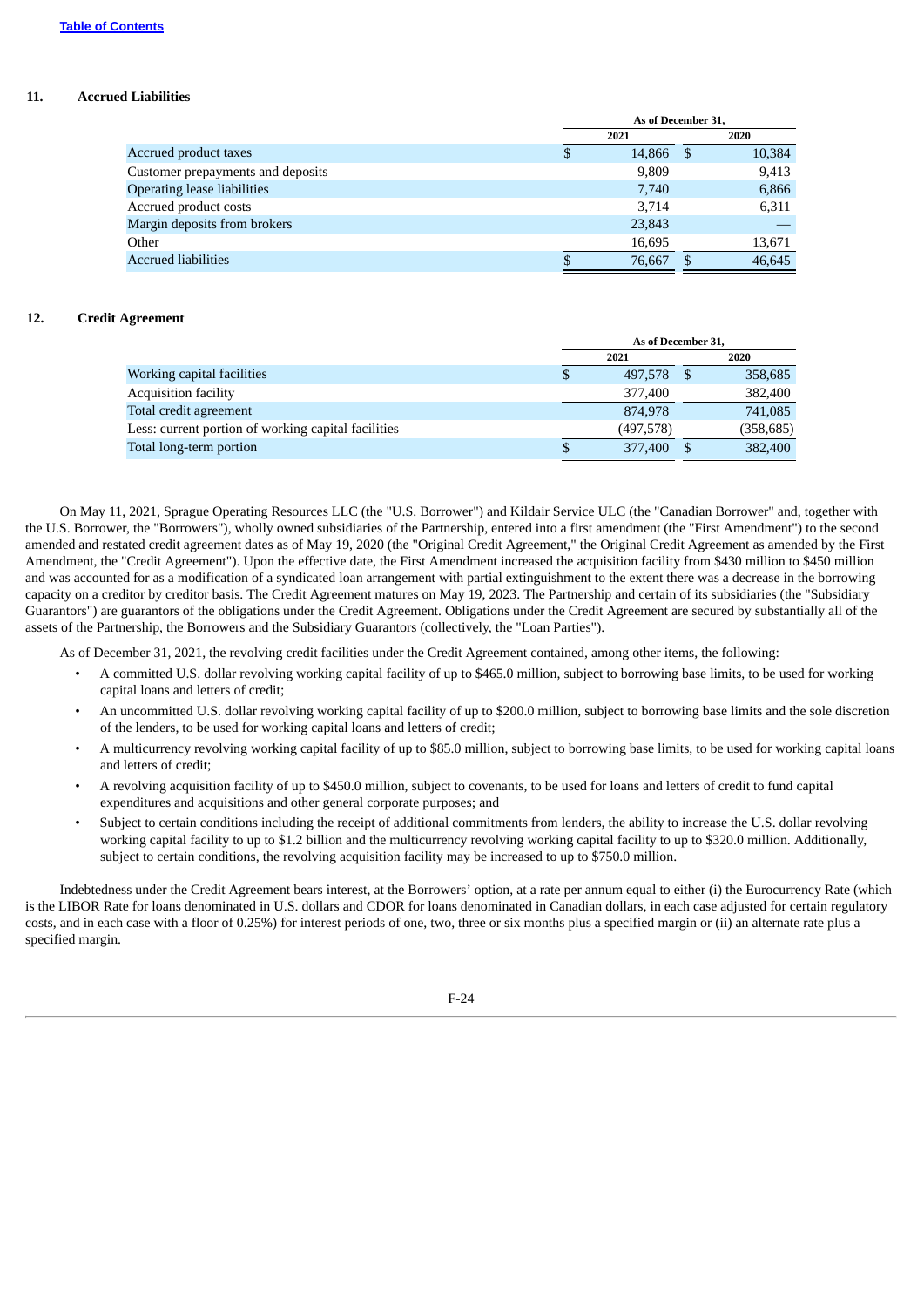For loans denominated in U.S. dollars, the alternate rate is the Base Rate which is the highest of (a) the U.S. Prime Rate as in effect from time to time, (b) the greater of the Federal Funds Effective Rate and the Overnight Bank Funding Rate as in effect from time to time plus 0.50% and (c) the one-month Eurocurrency Rate for U.S. dollars as in effect from time to time plus 1.00%.

For loans denominated in Canadian dollars, the alternate rate is the Prime Rate which is the higher of (a) the Canadian Prime Rate as in effect from time to time and (b) the one-month Eurocurrency Rate for U.S. dollars as in effect from time to time plus 1.00%.

The specified margins for the working capital revolving facilities vary based on the utilization of the working capital facilities as a whole, measured on a quarterly basis. The specified margin for (x) the committed U.S. dollar revolving working capital facility ranged from 1.00% to 1.50% for loans bearing interest at the Base Rate and from 2.00% to 2.50% for loans bearing interest at the Eurocurrency Rate, (y) the uncommitted U.S. dollar revolving working capital facility ranged from 0.75% to 1.25% for loans bearing interest at the Base Rate and 1.75% to 2.25% for loans bearing interest at the Eurocurrency Rate and (z) the multicurrency revolving working capital facility ranged from 1.00% to 1.50% for loans bearing interest at the Base Rate and 2.00% to 2.50% for loans bearing interest at the Eurocurrency Rate.

The specified margin for the revolving acquisition facility varies based on the consolidated total leverage of the Loan Parties. The specified margin for the revolving acquisition facility will range from 1.25% to 2.25% for loans bearing interest at the Base Rate and from 2.25% to 3.25% for loans bearing interest at the Eurocurrency Rate.

In addition, the Borrowers will incur a commitment fee on the unused portion of (x) the committed U.S. dollar revolving working capital facility and multicurrency revolving working capital facility ranging from 0.375% to 0.500% per annum and (y) the revolving acquisition facility at a rate ranging from 0.35% to 0.50% per annum. Overdue amounts bear interest at the applicable rates described above plus an additional margin of 2%.

The working capital facilities are subject to borrowing base reporting and as of December 31, 2021 and 2020, had a borrowing base of \$750.0 million and \$540.0 million, respectively. As of December 31, 2021 and 2020, outstanding letters of credit related to the working capital facilities were \$80.6 million under the Credit Agreement and \$77.3 million, respectively. As of December 31, 2021, and December 31, 2020 outstanding letters of credit related to the acquisition facility were \$18.8 million, and \$15.4 million respectively. As of December 31, 2021, excess availability under the working capital facilities was \$171.8 million and excess availability under the acquisition facility was \$53.8 million.

The weighted average interest rate was 3.0% at December 31, 2021 and 2020. No amounts are due under the Credit Agreement until the maturity date. However, the current portion at December 31, 2021 and at December 31, 2020 represents the amounts of the working capital facility.

The Credit Agreement contains various covenants and restrictive provisions that, among other things, prohibit the Partnership from making distributions to unitholders if any event of default occurs or would result from the distribution or if the Loan Parties would not be in pro forma compliance with the financial covenants after giving effect to the distribution. In addition, the Credit Agreement contains various covenants that are usual and customary for a financing of this type, size and purpose, including, but not limited to, covenants that require the Loan Parties to maintain: a minimum consolidated EBITDA-to fixed-charge ratio, a minimum consolidated net working capital amount and a maximum consolidated total leverage-to-EBITDA ratio. The Credit Agreement also limits the Loan Parties ability to incur debt, grant liens, make certain investments or acquisitions, enter into affiliate transactions and dispose of assets. The Partnership was in compliance with the covenants under the Credit Agreement at December 31, 2021.

The Credit Agreement also contains events of default that are usual and customary for a financing of this type, size and purpose including, among others, non-payment of principal, interest or fees, violation of certain covenants, material inaccuracy of representations and warranties, bankruptcy and insolvency events, cross-payment default and cross-acceleration, material judgments and events constituting a change of control. If an event of default exists under the Credit Agreement, the lenders will be able to terminate the lending commitments, accelerate the maturity of the Credit Agreement and exercise other rights and remedies with respect to the collateral.

### **13. Related Party Transactions**

The General Partner charges the Partnership for the reimbursements of employee costs and related employee benefits and other overhead costs supporting the Partnership's operations which amounted to \$97.2 million, \$92.5 million and \$99.6 million

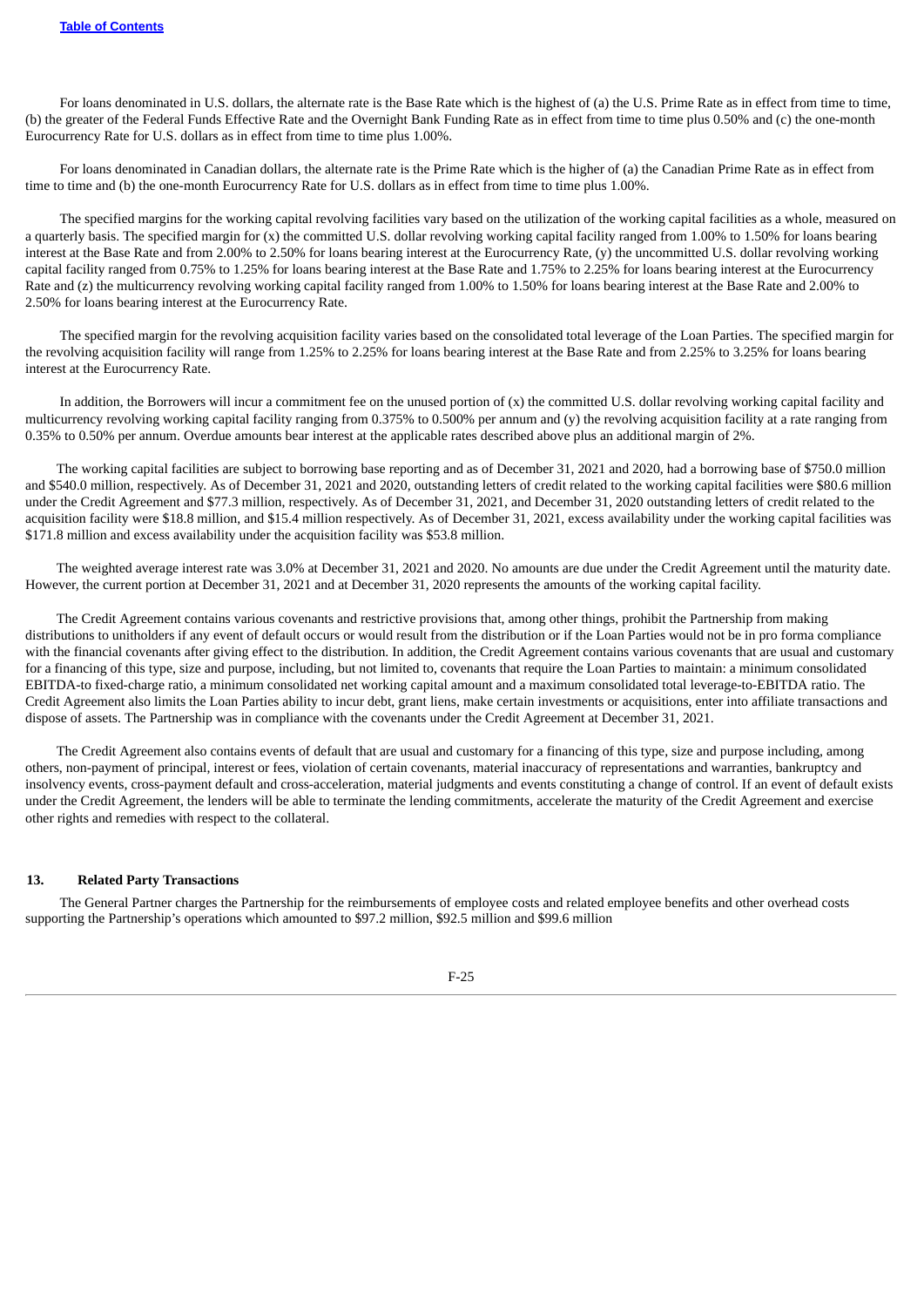for the years ended December 31, 2021, 2020 and 2019, respectively. Through the General Partner, the Partnership participates in pension plans sponsored by Axel Johnson and an other post-retirement benefits plan, which was previously sponsored by Axel Johnson, but is now sponsored by the General Partner starting in June 2021. At December 31, 2021 and 2020, total amounts due to the General Partner with respect to these benefits and overhead costs were \$13.4 million and \$13.7 million, respectively. (see Note 16 - Retirement Plans).

During the year ended December 31, 2021, the Partnership recorded tank use and storage fee revenue of \$0.7 million from lease agreements entered into with Hartree which expired in 2021 and were not renewed. In addition the Partnership made oil and natural gas product purchases from Hartree totaling \$147.9 million and generated sales of natural gas products to Hartree of \$3.3 million.

During the year ended December 31, 2020, the Partnership recorded tank use and storage fee revenue of \$1.4 million from lease agreements entered into with Hartree. In connection with these agreements, the Partnership made net inventory purchases from Hartree Partners LP totaling \$71.2 million.

# **14. Other Obligations**

|                                      | As of December 31. |        |    |        |
|--------------------------------------|--------------------|--------|----|--------|
|                                      |                    | 2021   |    | 2020   |
| Deferred consideration               |                    | 14,207 | -S | 16,909 |
| Finance leases, long-term portion    |                    | 6,530  |    | 8,009  |
| Port Authority terminal obligations  |                    | 4.471  |    | 5,091  |
| Asset retirement obligation          |                    | 3,760  |    | 5,187  |
| Postretirement benefits              |                    | 1,382  |    | 1,620  |
| Other                                |                    | 1,314  |    | 2,493  |
| Other obligations, long-term portion |                    | 31,664 |    | 39,309 |

#### *Deferred Consideration - Carbo Terminals*

In connection with the Carbo acquisition entered into during 2017, the Partnership is obligated to pay to Carbo a total of \$38.2 million in equal monthly installments of \$0.3 million payable over a ten year period. The obligation was recorded at an estimated fair value of \$27.3 million using a discount rate of 7.1%. The short-term portion of this obligation as of December 31, 2021 is \$2.7 million and is included in the current portion of other obligations.

Deferred consideration obligation maturities for each of the next five years and thereafter as of December 31, 2021 are as follow:

| 2022                                      | \$ | 3,818    |
|-------------------------------------------|----|----------|
| 2023                                      |    | 3,818    |
| 2024                                      |    | 3,818    |
| 2025                                      |    | 3,818    |
| 2026                                      |    | 3,818    |
| Thereafter                                |    | 1,274    |
| Total                                     |    | 20,364   |
| Less amount representing interest         |    | (3, 453) |
| Present value of payments                 |    | 16,911   |
| Less current portion                      |    | (2,704)  |
| Deferred consideration, long-term portion | ¢  | 14,207   |
|                                           |    |          |

#### *Contingent Consideration - Coen Energy*

As a result of the Coen Energy acquisition in 2017, the Partnership was obligated to pay contingent consideration of up to \$12.0 million if certain earnings objectives during the first three years following the acquisition were met. As of December 31, 2020, the outstanding liability associated with the contingent consideration payment calculation was zero as the earnings objective period had ended and the final payment of \$8.0 million was made in October 2020. See Note 18 - Financial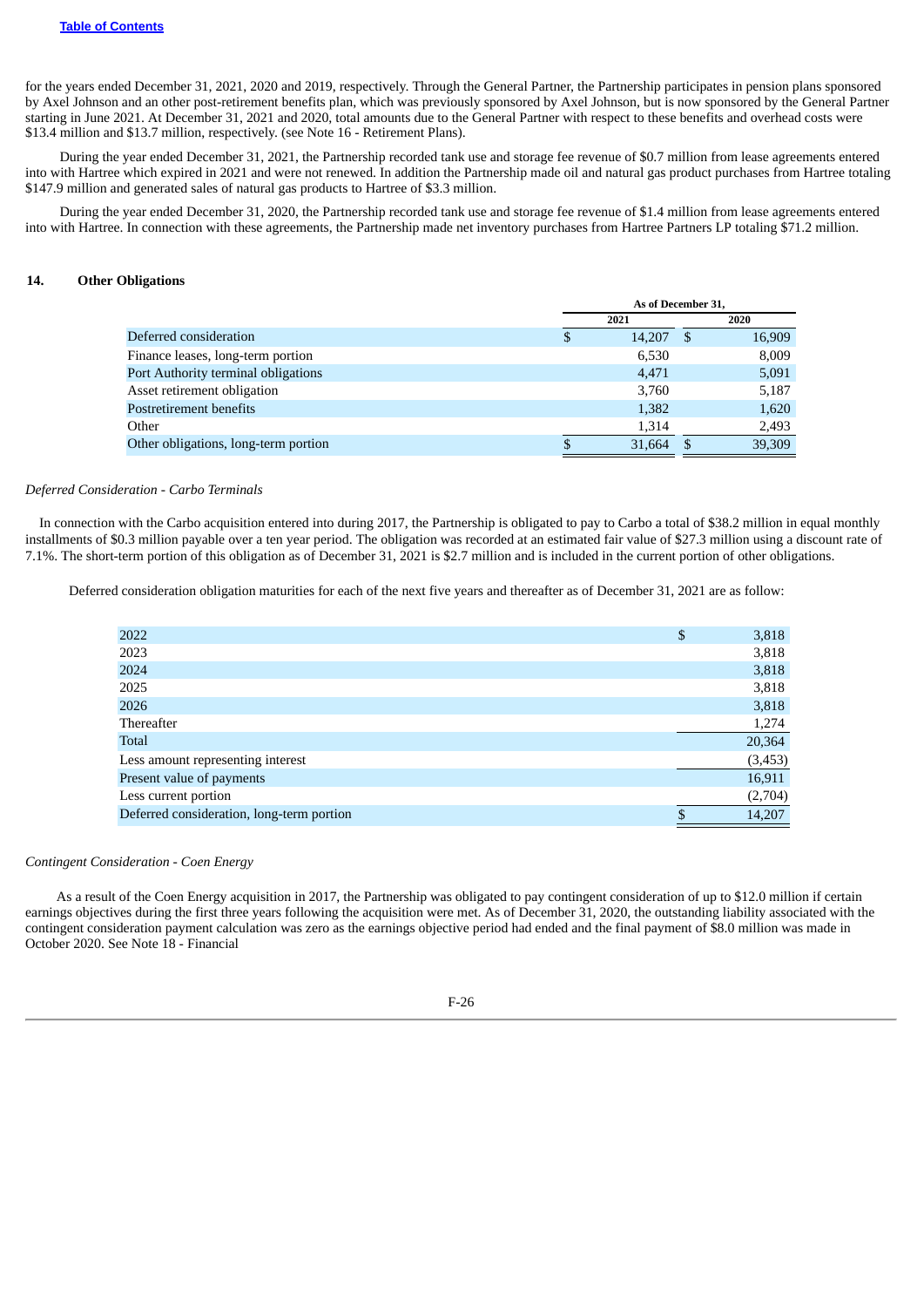Instruments and Off-Balance Sheet Risk for additional information regarding the Partnership's contingent consideration obligation.

### *Port Authority Terminal Obligations*

The Port Authority terminal obligations represent long-term obligations of the Partnership to a third party that constructed dock facilities at the Partnership's Searsport, Maine terminal. These amounts will be repaid by future wharfage fees incurred by the Partnership for the use of these facilities. The short-term portion of these obligations of \$0.6 million at both December 31, 2021 and 2020 is included in accrued liabilities and represents an estimate of the expected future wharfage fees for the ensuing year. The Partnership has exclusive rights to the use of the dock facilities through a license and operating agreement ("License Agreement"), which expires in 2033. The License Agreement provides the Partnership the option to purchase the dock facilities at any time at an amount equal to the remaining license fees due. The related dock facilities assets are treated as a finance lease and are included in property, plant and equipment.

#### *Asset Retirement Obligation*

The Partnership has accrued an asset retirement obligation ("ARO") that relates to an environmental obligation associated with the purchase of a terminal in Bridgeport, Connecticut. The current portion of the ARO represents the estimated obligation retirements for the ensuing year and is recorded in accrued liabilities.

The changes in the ARO are as follows:

|                           | <b>Years Ended December 31,</b> |         |      |       |  |
|---------------------------|---------------------------------|---------|------|-------|--|
|                           |                                 | 2021    | 2020 |       |  |
| ARO - beginning of period | D                               | 5,946   |      | 6,059 |  |
| Change in estimates       |                                 |         |      |       |  |
| <b>Accretion expense</b>  |                                 | 140     |      | 154   |  |
| Payments of ARO           |                                 | (326)   |      | (267) |  |
| ARO - end of period       |                                 | 5,760   |      | 5,946 |  |
| Less current portion      |                                 | (2,000) |      | (759) |  |
| ARO - long-term           |                                 | 3,760   |      | 5,187 |  |

#### *Post Retirement Benefits*

Postretirement benefit obligations are comprised of actuarially determined postretirement healthcare, life insurance and other postretirement benefits. See Note 16 - Retirement Plans.

#### **15. Income Taxes**

The Partnership is generally not subject to U.S. federal and state income tax with the exception of the Partnership's subsidiary Sprague Energy Solutions, Inc. The Partnership's Canadian operations are subject to Canadian federal and provincial income taxes.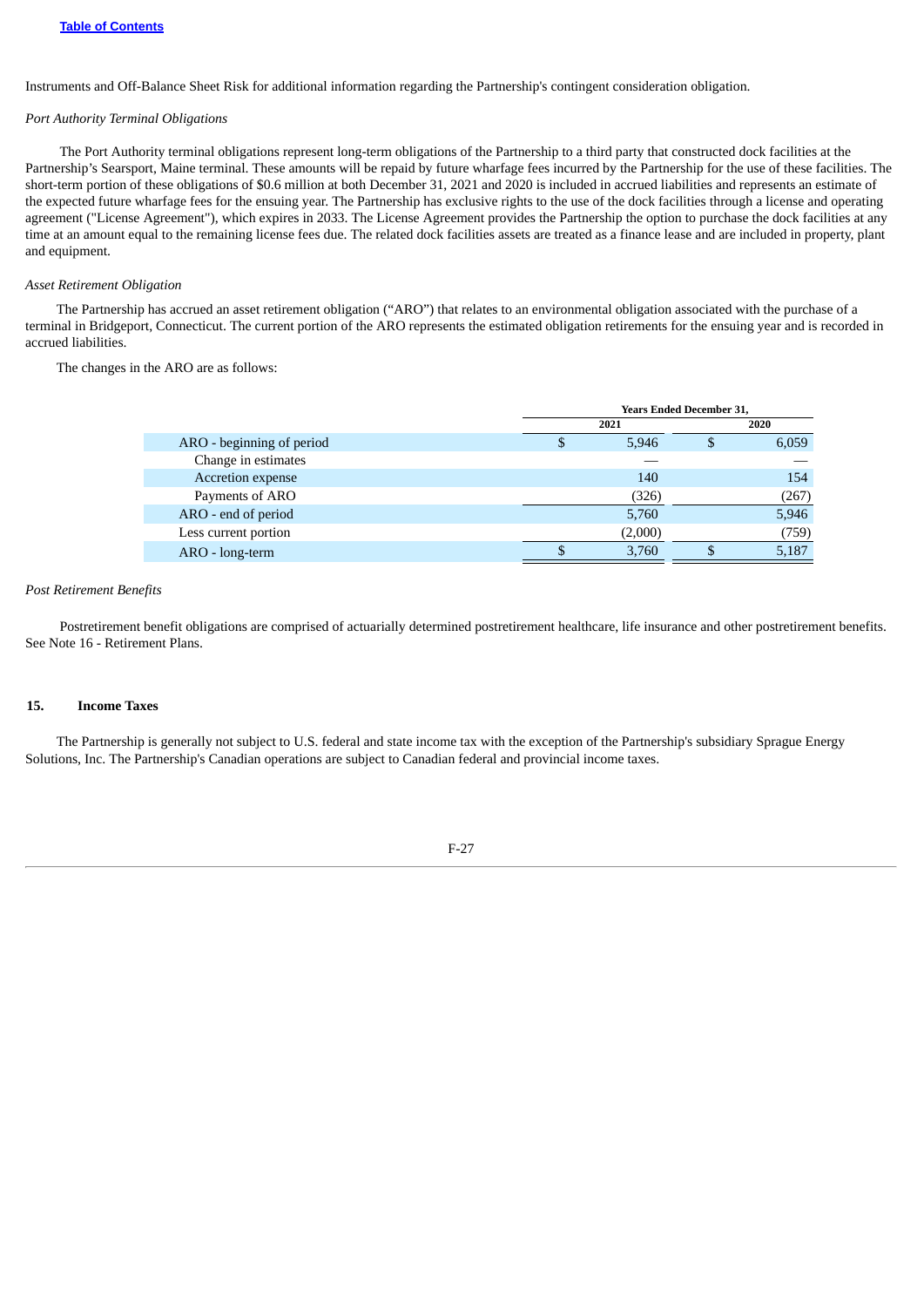The income tax provision (benefit) attributable to operations is summarized as follows:

|                                     | <b>Years Ended December 31,</b> |           |              |  |  |  |
|-------------------------------------|---------------------------------|-----------|--------------|--|--|--|
|                                     | 2021                            | 2020      | 2019         |  |  |  |
| <b>Current</b>                      |                                 |           |              |  |  |  |
| U.S. Federal income tax             | \$<br>$\overline{2}$            | 49<br>- S | - \$<br>(14) |  |  |  |
| State and local income tax          | 331                             | 317       | 45           |  |  |  |
| Foreign income taxes                | 4,620                           | 7,390     | 4,778        |  |  |  |
| Total current income tax provision  | 4,953                           | 7,756     | 4,809        |  |  |  |
| <b>Deferred</b>                     |                                 |           |              |  |  |  |
| U.S. Federal income tax             | 71                              | 62        | 35           |  |  |  |
| State and local income tax          | (1,212)                         | (178)     | 963          |  |  |  |
| Foreign income taxes                | (984)                           | (251)     | (2, 497)     |  |  |  |
| Total deferred income tax provision | (2, 125)                        | (367)     | (1, 499)     |  |  |  |
| Total income tax provision          | 2,828                           | 7,389     | 3,310        |  |  |  |

U.S. and international components of income before income taxes were as follows:

|                                  | <b>Years Ended December 31,</b> |          |  |        |  |        |  |
|----------------------------------|---------------------------------|----------|--|--------|--|--------|--|
|                                  |                                 | 2021     |  | 2020   |  | 2019   |  |
| <b>United States</b>             |                                 | (79.789) |  | 14,534 |  | 25,646 |  |
| Foreign                          |                                 | 13.701   |  | 26.666 |  | 8,920  |  |
| Total income before income taxes |                                 | (66.088) |  | 41,200 |  | 34,566 |  |

Reconciliations of the statutory U.S. federal income tax to the effective income tax for operations are as follows:

|                                                  | <b>Years Ended December 31,</b> |               |  |         |  |         |
|--------------------------------------------------|---------------------------------|---------------|--|---------|--|---------|
|                                                  |                                 | 2021          |  | 2020    |  | 2019    |
| Statutory U.S. Federal income tax                |                                 | $(13,879)$ \$ |  | 8,652   |  | 7,255   |
| Partnership income not subject to tax            |                                 | 16,844        |  | (2,934) |  | (5,348) |
| State and local income taxes, net of federal tax |                                 | (896)         |  | 132     |  | 995     |
| Foreign earnings taxed at higher (lower) rates   |                                 | 759           |  | 1.539   |  | 408     |
| Total income tax provision                       |                                 | 2.828         |  | 7,389   |  | 3,310   |

The components of the deferred tax assets (liabilities) were as follows:

|                                  | As of December 31, |           |  |           |  |
|----------------------------------|--------------------|-----------|--|-----------|--|
|                                  |                    | 2021      |  | 2020      |  |
| <b>Deferred tax assets:</b>      |                    |           |  |           |  |
| <b>Derivatives</b>               | \$                 | 348 \$    |  | 610       |  |
| Capital losses                   |                    | 466       |  | 466       |  |
| Other                            |                    | 1,844     |  | 474       |  |
| Total deferred tax assets        |                    | 2,658     |  | 1,550     |  |
| Valuation allowance              |                    | (466)     |  | (466)     |  |
| Net deferred tax assets          |                    | 2,192     |  | 1,084     |  |
| <b>Deferred tax liabilities:</b> |                    |           |  |           |  |
| <b>Fixed assets</b>              |                    | (15, 367) |  | (16, 560) |  |
| Other                            |                    | (558)     |  | (308)     |  |
| Total deferred tax liabilities   |                    | (15, 925) |  | (16, 868) |  |
| Net deferred tax liabilities     | đ                  | (13,733)  |  | (15,784)  |  |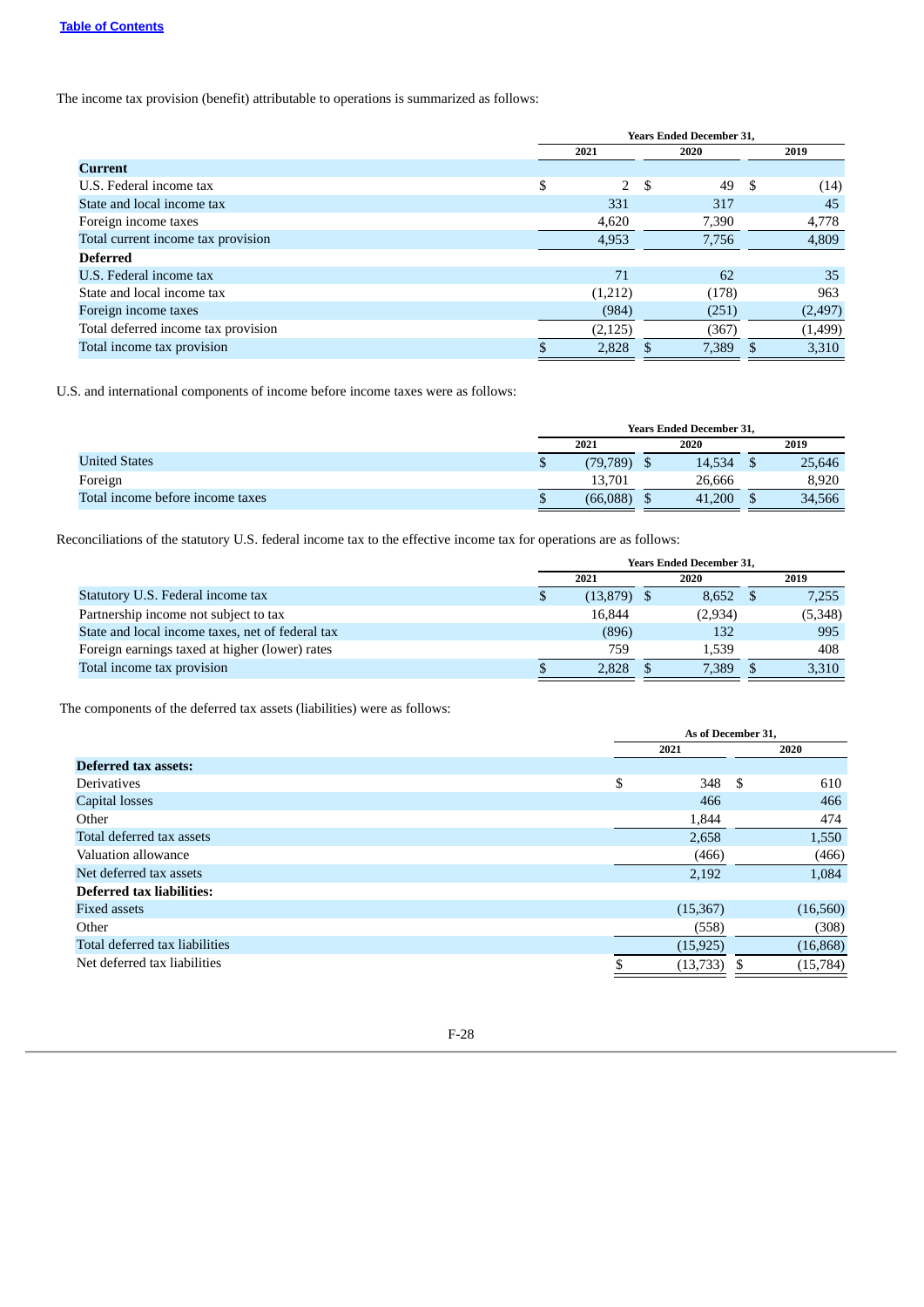As of December 31, 2021, the Partnership has not provided deferred Canadian withholding taxes on accumulated Canadian earnings of \$116.0 million which are considered to be indefinitely reinvested outside the U.S. The unrecognized deferred withholding tax liability associated with these earnings is \$29.0 million as of December 31, 2021.

#### **16. Retirement Plans**

#### **Pension Plans**

Through the General Partner, the Partnership participates in a noncontributory defined benefit pension plan, the Axel Johnson Inc. Retirement Plan (the "Plan"), sponsored by Axel Johnson. Benefits under the Plan were frozen as of December 31, 2003, and are based on a participant's years of service and compensation through December 31, 2003. The Plan's assets are invested principally in equity and fixed income securities. The Plan sponsor's policy is to satisfy the minimum funding requirements of the Employee Retirement Income Security Act of 1974 ("ERISA").

Through the General Partner, the Partnership also participates in an unfunded pension plan, the Axel Johnson Inc. Retirement Restoration Plan, for employees whose benefits under the defined benefit pension plan were reduced due to limitations under U.S. federal tax laws. Benefits under this plan were frozen as of December 31, 2003.

Both the Plan and the Retirement Restoration Plan are administered by Axel Johnson. The costs of these benefits are based on the Partnership's portion of the projected benefit obligations under these plans. Charges related to these employee benefit plans were \$0.4 million, \$0.5 million and \$0.4 million during the years ended December 31, 2021, 2020 and 2019, respectively.

Eligible employees also receive a defined contribution retirement benefit generally equal to a defined percentage of their eligible compensation. This contribution by the Partnership to employee accounts in the thrift and defined contribution plan is in addition to any Partnership match on 401(k) contributions that employees currently choose to make. The Partnership made total contributions to these plans of \$4.7 million, \$4.5 million and \$4.6 million during the years ended December 31, 2021, 2020 and 2019, respectively.

#### **Other Postretirement Benefits**

Prior to May 28, 2021, the Sponsor (Axel Johnson) and some of its subsidiaries, which included the Partnership, had a number of health care and life insurance benefit plans covering eligible employees who reach retirement age while working for the Sponsor. Effective May 28, 2021, as a result of Axel Johnson's sale of their interest in the Partnership, the General Partner became the sole sponsor of the postretirement health and life welfare plan and all related liabilities were transferred to the General Partner. There were no material changes to the plan as a result of this Sponsor change. The plans are not funded. In general, employees hired after December 31, 1990, are not eligible for postretirement health care benefits. The Partnership has recorded postretirement expense of \$0.6 million, \$0.2 million and \$0.3 million during the years ended December 31, 2021, 2020 and 2019, respectively.

#### **17. Segment Reporting**

The Partnership has four reportable segments that comprise the structure used by the chief operating decision makers (CEO and CFO) to make key operating decisions and assess performance. When establishing a reporting segment, the Partnership aggregates individual operating units that are in the same line of business and have similar economic characteristics. These reportable segments are refined products, natural gas, materials handling and other operations.

The Partnership's refined products segment purchases a variety of refined products, such as heating oil, diesel fuel, residual fuel oil, kerosene, jet fuel and gasoline (primarily from refining companies, trading organizations and producers), and sells them to its customers. The Partnership has wholesale customers who resell the refined products they purchase from the Partnership and commercial customers who consume the refined products they purchase. The Partnership's wholesale customers consist of home heating oil retailers and diesel fuel and gasoline resellers. The Partnership's commercial customers include federal and state agencies, municipalities, regional transit authorities, drill sites, large industrial companies, real estate management companies, hospitals, educational institutions and asphalt paving companies. In addition, as a result of the Partnership's acquisition of Coen Energy in 2017, its customers include businesses engaged in the development of natural gas resources in Pennsylvania and surrounding states. The refined products reportable segment consists of two operating segments.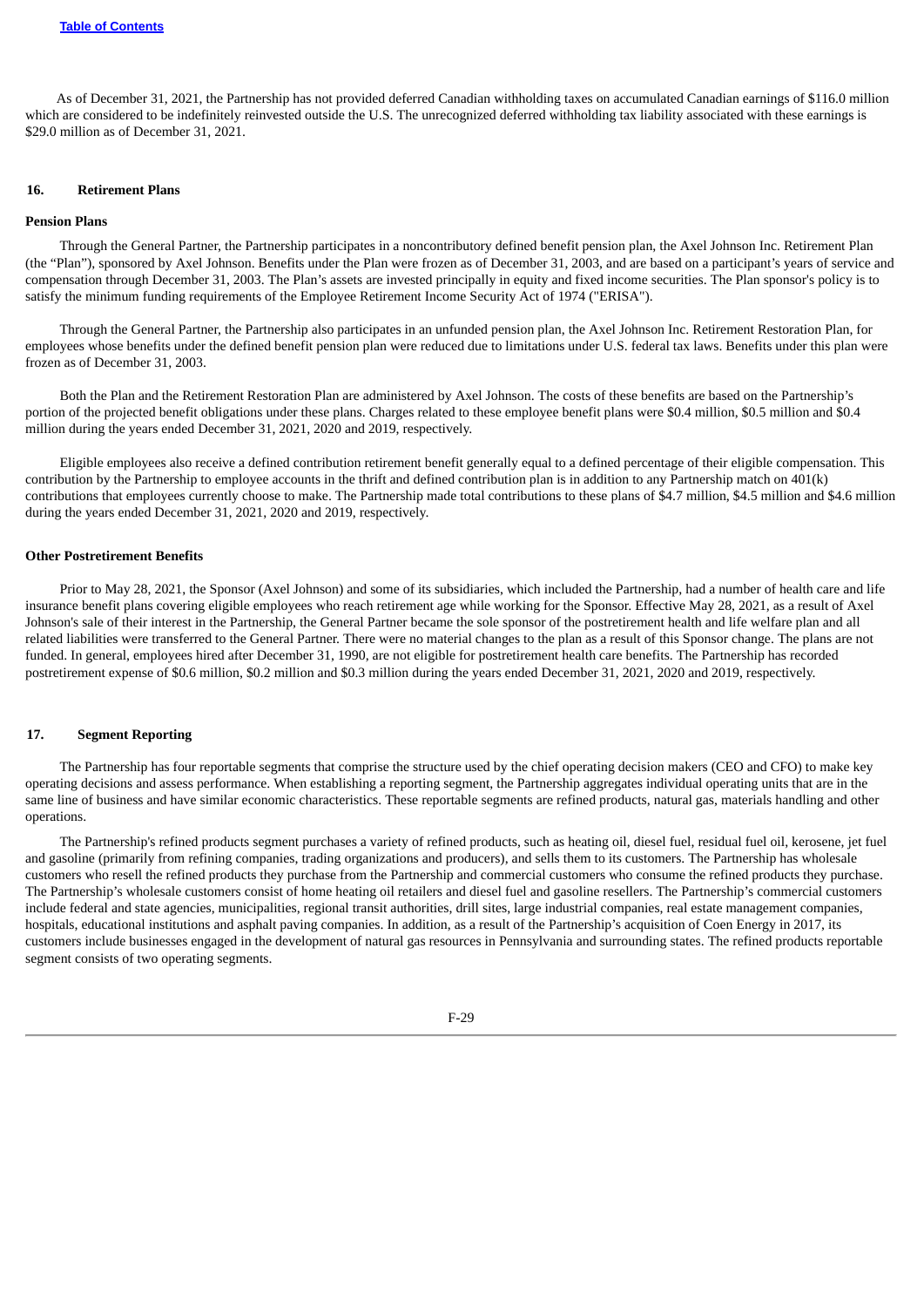The Partnership's natural gas segment purchases natural gas from natural gas producers and trading companies and sells and manages distribution of natural gas to commercial and industrial customer locations across 13 states in the Northeast and Mid-Atlantic United States and Canada. The natural gas reportable segment consists of one operating segment.

The Partnership's materials handling segment offloads, stores, and/or prepares for delivery a variety of customer-owned products, including asphalt, clay slurry, salt, gypsum, crude oil, residual fuel oil, coal, petroleum coke, caustic soda, tallow, pulp and heavy equipment. These services are generally conducted under multi-year agreements as either fee-based activities or as leasing arrangements when the right to use an identified asset (such as storage tanks or storage locations) has been conveyed in the agreement. The materials handling reportable segment consists of two operating segments.

The Partnership's other operations segment primarily consists of the purchase, sale and distribution of coal, and commercial trucking activities unrelated to its refined products segment. Other operations are not reported separately as they represent less than 10% of consolidated net sales and adjusted gross margin. The other operations reporting segment consists of two operating segments.

The Partnership evaluates segment performance based on adjusted gross margin, a non-GAAP measure, which is net sales less cost of products sold (exclusive of depreciation and amortization) increased by unrealized hedging losses and decreased by unrealized hedging gains, in each case with respect to refined products and natural gas inventory, and natural gas transportation contracts.

Based on the way the business is managed, it is not reasonably possible for the Partnership to allocate the components of operating costs and expenses among the operating segments. There were no significant intersegment sales for any of the years presented below.

The Partnership had no single customer that accounted for more than 10% of total net sales for the years ended December 31, 2021, 2020 and 2019, respectively. The Partnership's foreign sales, primarily sales of refined products and natural gas to its customers in Canada, were \$301.4 million, \$185.1 million and \$255.5 million for the years ended December 31, 2021, 2020 and 2019, respectively.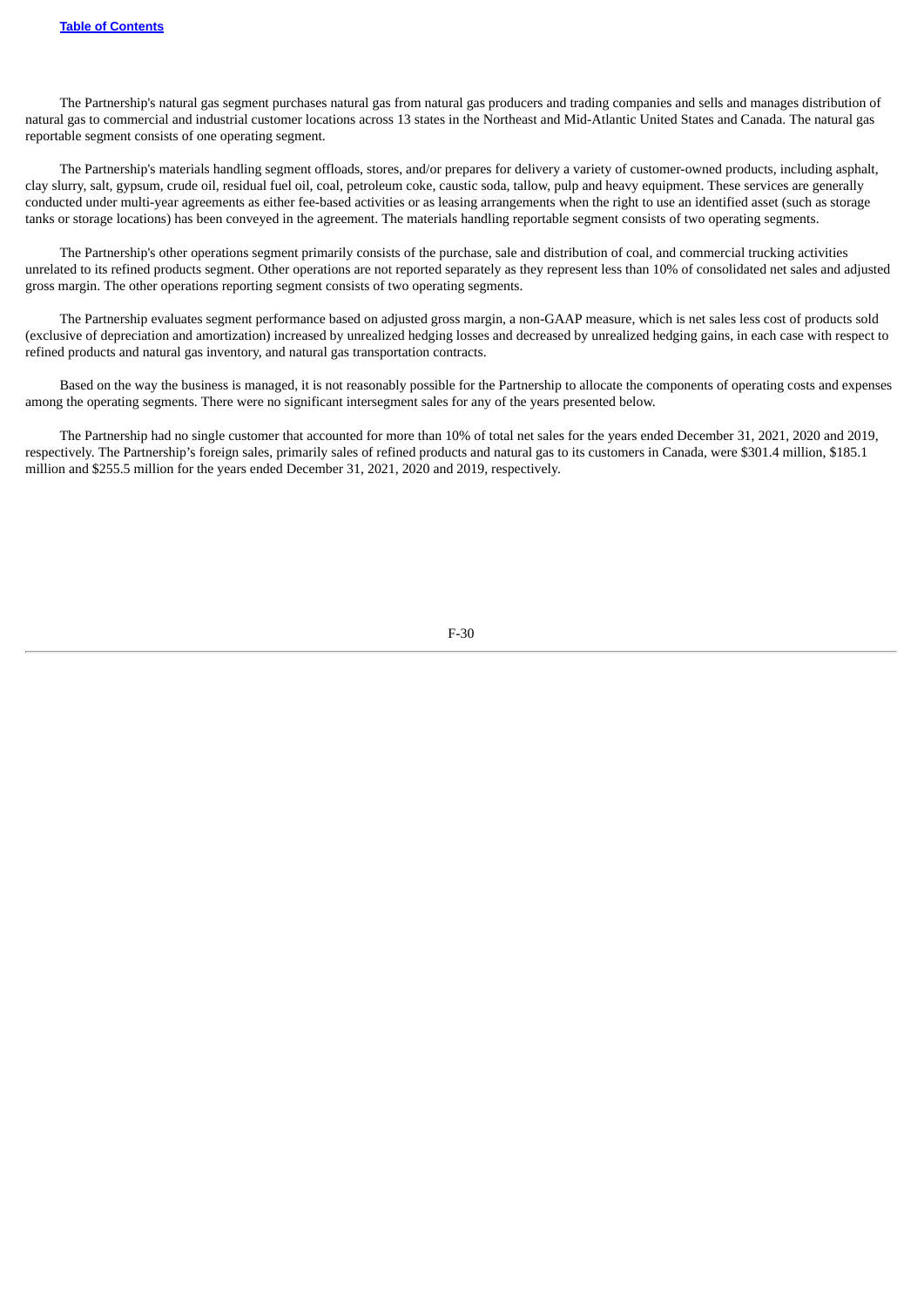Summarized financial information for the Partnership's reportable segments is presented in the table below:

|                                                                        | <b>Years Ended December 31,</b> |            |    |           |     |           |
|------------------------------------------------------------------------|---------------------------------|------------|----|-----------|-----|-----------|
|                                                                        |                                 | 2021       |    | 2020      |     | 2019      |
| <b>Net sales:</b>                                                      |                                 |            |    |           |     |           |
| Refined products                                                       | \$                              | 3,142,509  | \$ | 1,998,197 | -\$ | 3,112,924 |
| Natural gas                                                            |                                 | 284,529    |    | 261,358   |     | 307,952   |
| Materials handling                                                     |                                 | 50,484     |    | 56,347    |     | 56,655    |
| Other operations                                                       |                                 | 20,638     |    | 20,081    |     | 24,879    |
| Net sales                                                              | \$                              | 3,498,160  | \$ | 2,335,983 | \$  | 3,502,410 |
| <b>Adjusted gross margin (1):</b>                                      |                                 |            |    |           |     |           |
| Refined products                                                       | \$                              | 150,419    | \$ | 171,626   | -\$ | 150,124   |
| Natural gas                                                            |                                 | 65,801     |    | 40,741    |     | 54,288    |
| Materials handling                                                     |                                 | 50,327     |    | 56,185    |     | 56,616    |
| Other operations                                                       |                                 | 7,428      |    | 6,209     |     | 6,904     |
| Adjusted gross margin                                                  |                                 | 273,975    |    | 274,761   |     | 267,932   |
| Reconciliation to operating (loss) income (2):                         |                                 |            |    |           |     |           |
| Add(deduct):                                                           |                                 |            |    |           |     |           |
| Change in unrealized (gain) loss on inventory (3)                      |                                 | 13,437     |    | (20, 148) |     | (12, 814) |
| Change in unrealized value on natural gas transportation contracts (4) |                                 | (132, 554) |    | 9,565     |     | 19,289    |
| Operating costs and expenses not allocated to operating segments:      |                                 |            |    |           |     |           |
| <b>Operating expenses</b>                                              |                                 | (80, 673)  |    | (77,070)  |     | (84, 924) |
| Selling, general and administrative                                    |                                 | (82,700)   |    | (81,514)  |     | (78, 135) |
| Depreciation and amortization                                          |                                 | (33, 335)  |    | (34,066)  |     | (34, 015) |
| Other operating income                                                 |                                 | 9,700      |    | 8,094     |     |           |
| <b>Operating (loss) income</b>                                         |                                 | (32, 150)  |    | 79,622    |     | 77,333    |
| Other income (expense)                                                 |                                 |            |    | 1,948     |     | (378)     |
| Interest income                                                        |                                 | 171        |    | 299       |     | 555       |
| Interest expense                                                       |                                 | (34, 109)  |    | (40, 669) |     | (42, 944) |
| Income tax provision                                                   |                                 | (2,828)    |    | (7,389)   |     | (3,310)   |
| <b>Net (loss) income</b>                                               | \$                              | (68, 916)  | \$ | 33,811    | \$  | 31,256    |

(1) The Partnership trades, purchases, stores and sells energy commodities that experience market value fluctuations. To manage the Partnership's underlying performance, including its physical and derivative positions, management utilizes adjusted gross margin, which is a non-GAAP financial measure. Adjusted gross margin is also used by external users of the Partnership's consolidated financial statements to assess the Partnership's economic results of operations and its commodity market value reporting to lenders. In determining adjusted gross margin, the Partnership adjusts its segment results for the impact of the changes in unrealized gains and losses with regard to refined products and natural gas inventory, and natural gas transportation contracts, which are not marked to market for the purpose of recording unrealized gains or losses in net income. These adjustments align the unrealized hedging gains and losses to the period in which the revenue from the sale of inventory, prepaid fixed forwards and the utilization of transportation contracts relating to those hedges is realized in net income. Adjusted gross margin has no impact on reported volumes or net sales.

(2) Reconciliation of adjusted gross margin to operating income, the most directly comparable GAAP measure.

(3) Inventory is valued at the lower of cost or net realizable value. The adjustment related to unrealized gain on inventory which is not included in net income (loss), represents the estimated difference between the inventory valued at lower of cost or net realizable value as compared to market values. The fair value of the derivatives the Partnership uses to economically hedge its inventory declines or appreciates in value as the value of the underlying inventory appreciates or declines, which creates unrealized hedging (gains) with respect to the derivatives that are included in net income (loss).

(4) Represents the Partnership's estimate of the change in fair value of the natural gas transportation contracts which are not recorded in net income (loss) until the transportation is utilized in the future (i.e., when natural gas is delivered to the customer), as these contracts are executory contracts that do not qualify as derivatives. As the fair value of the natural

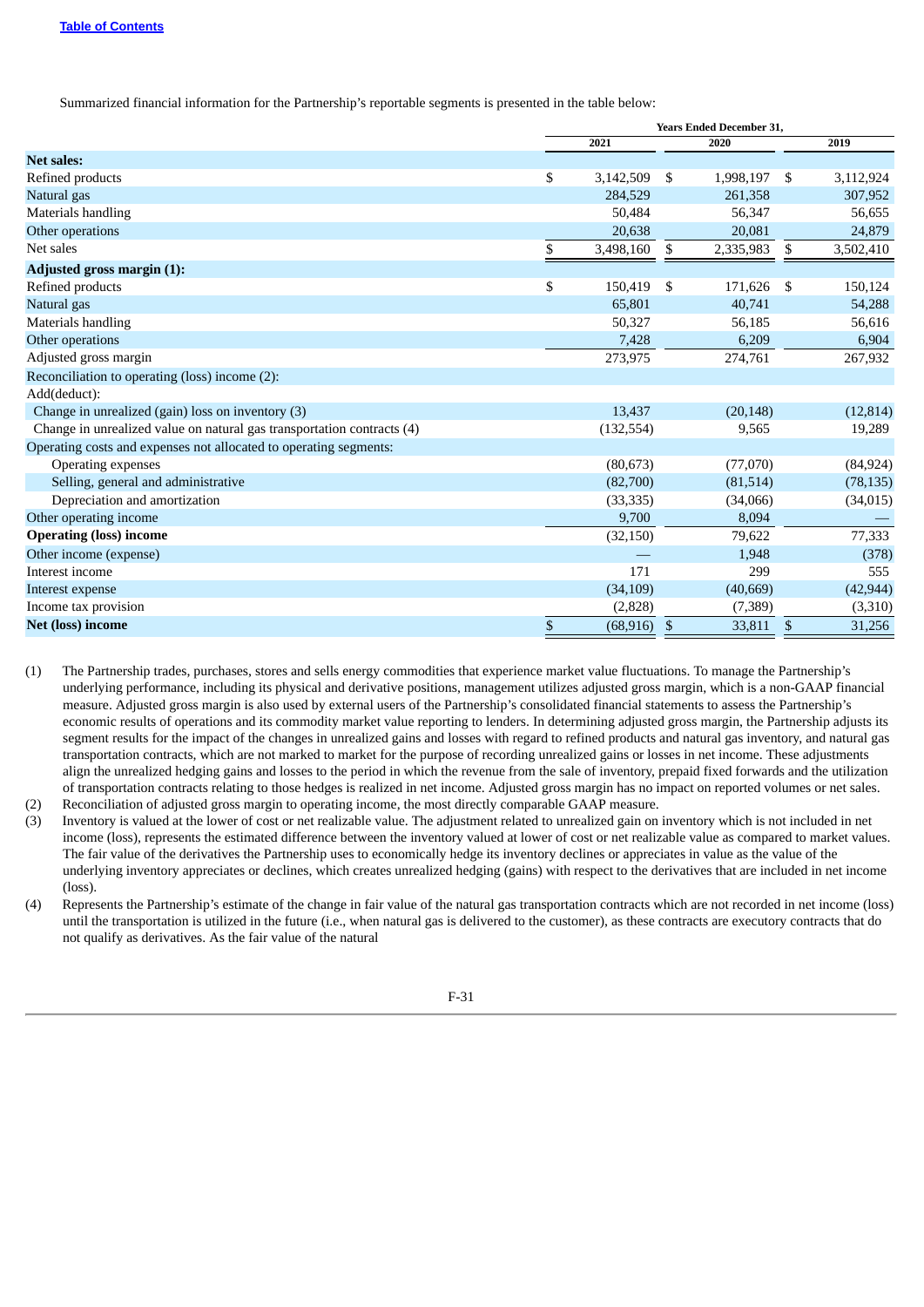gas transportation contracts decline or appreciate, the offsetting physical or financial derivative will also appreciate or decline creating unmatched unrealized hedging losses (gains) in net income (loss).

### **Segment Assets**

Due to the commingled nature and uses of the Partnership's fixed assets, the Partnership does not track its fixed assets between its refined products and materials handling operating segments or its other activities. There are no significant fixed assets attributable to the natural gas reportable segment.

As of December 31, 2021, goodwill recorded for the refined products, natural gas, materials handling and other operations segments amounted to \$71.4 million, \$35.5 million, \$6.9 million and \$1.2 million, respectively.

#### **Long-lived Assets**

Long-lived assets (exclusive of intangible and other assets, net, and goodwill) classified by geographic location were as follows:

|                      |   | As of December 31, |      |         |  |  |  |
|----------------------|---|--------------------|------|---------|--|--|--|
|                      |   |                    | 2020 |         |  |  |  |
| <b>United States</b> | D | 257,976            |      | 266,469 |  |  |  |
| Canada               |   | 65.654             |      | 68,827  |  |  |  |
| <b>Total</b>         |   | 323,630            | Φ    | 335,296 |  |  |  |

#### **18. Financial Instruments and Off-Balance Sheet Risk**

As of December 31, 2021 and 2020, the carrying amounts of cash, cash equivalents, accounts receivable, accounts payable and accrued liabilities approximated fair value because of the short maturity of these instruments. As of December 31, 2021 and 2020, the carrying value of the Partnership's margin deposits with brokers approximates fair value and consists of initial margin with futures transaction brokers, along with variation margin, which is paid or received on a daily basis, and is included in other current assets or other current liabilities. As of December 31, 2021 and 2020, the carrying value of the Partnership's debt approximated fair value due to the variable interest nature of these instruments.

The following table presents all financial assets and financial liabilities of the Partnership measured at fair value on a recurring basis:

|                                     | As of December 31, 2021 |                                         |    |                                                                   |     |                                                                |      |                                                         |  |
|-------------------------------------|-------------------------|-----------------------------------------|----|-------------------------------------------------------------------|-----|----------------------------------------------------------------|------|---------------------------------------------------------|--|
|                                     |                         | <b>Fair Value</b><br><b>Measurement</b> |    | <b>Quoted</b><br>Prices in<br>Active<br><b>Markets</b><br>Level 1 |     | Significant<br>Other<br><b>Observable</b><br>Inputs<br>Level 2 |      | Significant<br>Unobservable<br>Inputs<br><b>Level 3</b> |  |
| <b>Derivative assets:</b>           |                         |                                         |    |                                                                   |     |                                                                |      |                                                         |  |
| Commodity fixed forwards            | \$                      | 25,793                                  | -S | $\hspace{0.05cm}$                                                 | \$  | 25,793                                                         | - \$ |                                                         |  |
| Futures, swaps and options          |                         | 148,034                                 |    | 148,029                                                           |     | 5                                                              |      |                                                         |  |
| Commodity derivatives               |                         | 173,827                                 |    | 148,029                                                           |     | 25,798                                                         |      |                                                         |  |
| Interest rate swaps                 |                         | 302                                     |    |                                                                   |     | 302                                                            |      |                                                         |  |
| <b>Total derivative assets</b>      |                         | 174,129                                 | S. | 148,029                                                           | \$. | 26,100                                                         |      |                                                         |  |
| <b>Derivative liabilities:</b>      |                         |                                         |    |                                                                   |     |                                                                |      |                                                         |  |
| Commodity fixed forwards            |                         | 176,602                                 |    |                                                                   |     | 176,602                                                        |      |                                                         |  |
| Futures, swaps and options          |                         | 78,026                                  |    | 77,948                                                            |     | 78                                                             |      |                                                         |  |
| Commodity derivatives               |                         | 254,628                                 |    | 77,948                                                            |     | 176,680                                                        |      |                                                         |  |
| Interest rate swaps                 |                         | 5,295                                   |    |                                                                   |     | 5,295                                                          |      |                                                         |  |
| <b>Total derivative liabilities</b> |                         | 259,923                                 |    | 77,948                                                            | \$. | 181,975                                                        |      |                                                         |  |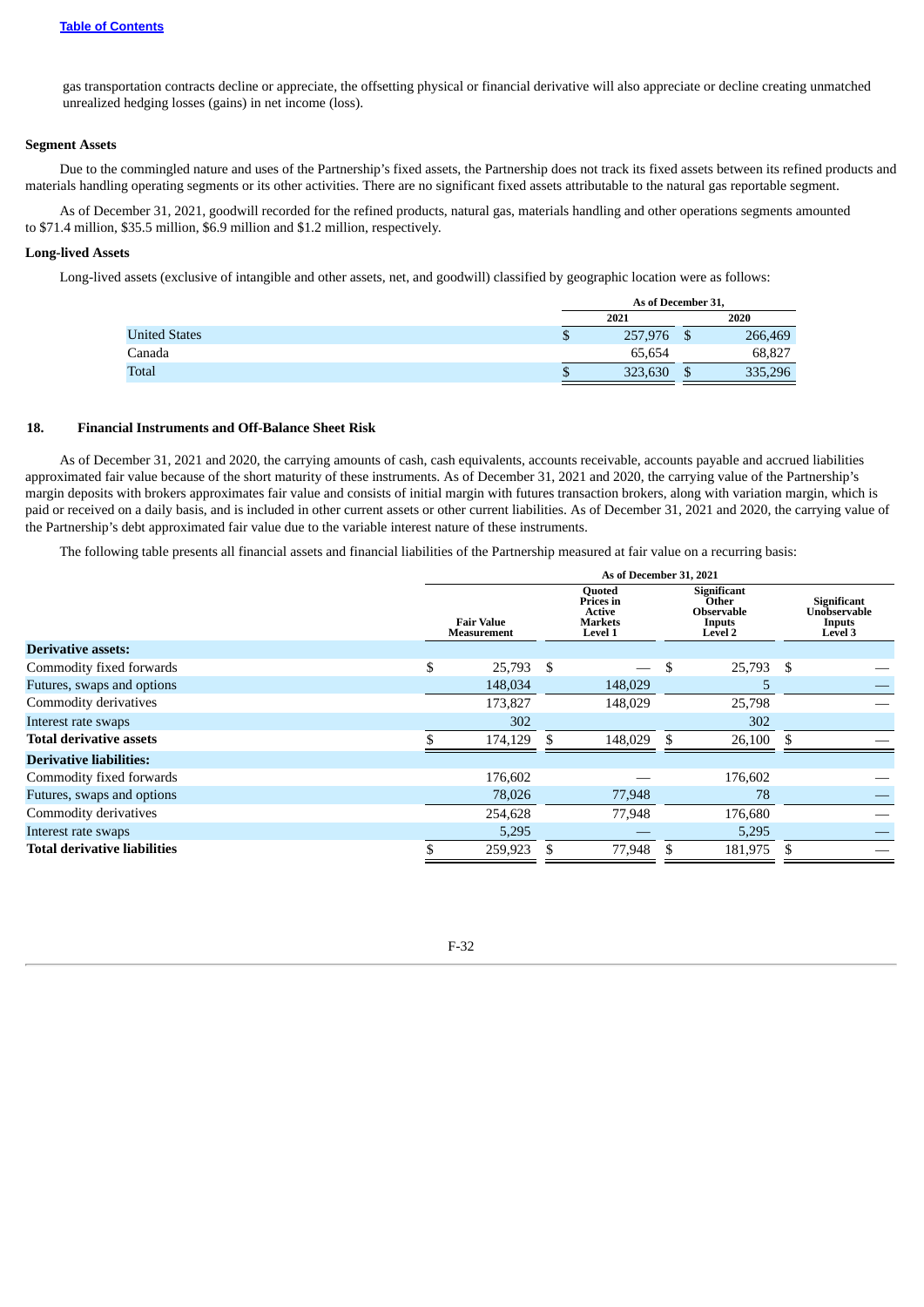|                                     | As of December 31, 2020 |                                  |  |                                                            |               |                                                                |      |                                                         |
|-------------------------------------|-------------------------|----------------------------------|--|------------------------------------------------------------|---------------|----------------------------------------------------------------|------|---------------------------------------------------------|
|                                     |                         | <b>Fair Value</b><br>Measurement |  | Quoted<br>Prices in<br><b>Active</b><br>Markets<br>Level 1 |               | <b>Significant</b><br>Other<br>Observable<br>Inputs<br>Level 2 |      | Significant<br>Unobservable<br>Inputs<br><b>Level 3</b> |
| <b>Derivative assets:</b>           |                         |                                  |  |                                                            |               |                                                                |      |                                                         |
| Commodity fixed forwards            | \$                      | 64,514 \$                        |  |                                                            | \$            | 64,514 \$                                                      |      |                                                         |
| Futures, swaps and options          |                         | 101,464                          |  | 101,464                                                    |               |                                                                |      |                                                         |
| Commodity derivatives               |                         | 165,978                          |  | 101,464                                                    |               | 64,514                                                         |      |                                                         |
| <b>Total derivative assets</b>      |                         | 165,978                          |  | 101,464                                                    | $\mathbf{\$}$ | 64,514                                                         | - \$ |                                                         |
| <b>Derivative liabilities:</b>      |                         |                                  |  |                                                            |               |                                                                |      |                                                         |
| Commodity fixed forwards            |                         | 25,973                           |  |                                                            |               | 25,973                                                         |      |                                                         |
| Futures, swaps and options          |                         | 133,809                          |  | 133,743                                                    |               | 66                                                             |      |                                                         |
| Commodity derivatives               |                         | 159,782                          |  | 133,743                                                    |               | 26,039                                                         |      |                                                         |
| Interest rate swaps                 |                         | 14,559                           |  |                                                            |               | 14,559                                                         |      |                                                         |
| Currency swaps                      |                         | 4                                |  |                                                            |               | 4                                                              |      |                                                         |
| <b>Total derivative liabilities</b> |                         | 174,345                          |  | 133,743                                                    | S             | 40,602                                                         |      |                                                         |

### **Derivative Instruments**

The Partnership enters into derivative contracts with counterparties, some of which are subject to master netting arrangements, which allow net settlements under certain conditions. The maximum amount of loss due to credit risk that the Partnership would incur if its counterparties failed completely to perform according to the terms of the contracts, based on the net fair value of these financial instruments, was \$96.2 million at December 31, 2021.

Information related to these offsetting arrangements as of December 31, 2021 and 2020 is as follows:

|                                           |                                                                                                                 |                 |               | As of December 31, 2021      |    |               |    |            |  |  |  |  |
|-------------------------------------------|-----------------------------------------------------------------------------------------------------------------|-----------------|---------------|------------------------------|----|---------------|----|------------|--|--|--|--|
|                                           | <b>Gross Amount Not Offset</b><br>in the Balance Sheet                                                          |                 |               |                              |    |               |    |            |  |  |  |  |
|                                           | <b>Gross Amounts of</b><br>Assets/<br>Liabilities in<br>Financial<br><b>Balance Sheet</b><br><b>Instruments</b> |                 |               | Cash<br>Collateral<br>Posted |    | Net<br>Amount |    |            |  |  |  |  |
| Commodity derivative assets               | S.                                                                                                              | 173,827         | <sup>\$</sup> | (77, 927)                    |    | (22, 623)     | S. | 73,277     |  |  |  |  |
| Interest rate swap derivative assets      |                                                                                                                 | 302             |               |                              |    |               | S  | 302        |  |  |  |  |
| Fair value of derivative assets           | \$.                                                                                                             | 174,129         | \$            | (77,927)                     | \$ | (22, 623)     |    | 73,579     |  |  |  |  |
|                                           |                                                                                                                 |                 |               |                              |    |               |    |            |  |  |  |  |
| Commodity derivative liabilities          | $\mathfrak{S}$                                                                                                  | $(254, 628)$ \$ |               | 77,927                       | -S | 1,313         | -S | (175, 388) |  |  |  |  |
| Interest rate swap derivative liabilities |                                                                                                                 | (5,295)         |               |                              |    |               |    | (5,295)    |  |  |  |  |
| Currency swap derivative liabilities      |                                                                                                                 |                 |               |                              |    |               |    |            |  |  |  |  |
| Fair value of derivative liabilities      | \$                                                                                                              | (259,923)       | \$            | 77,927                       |    | 1,313         |    | (180, 683) |  |  |  |  |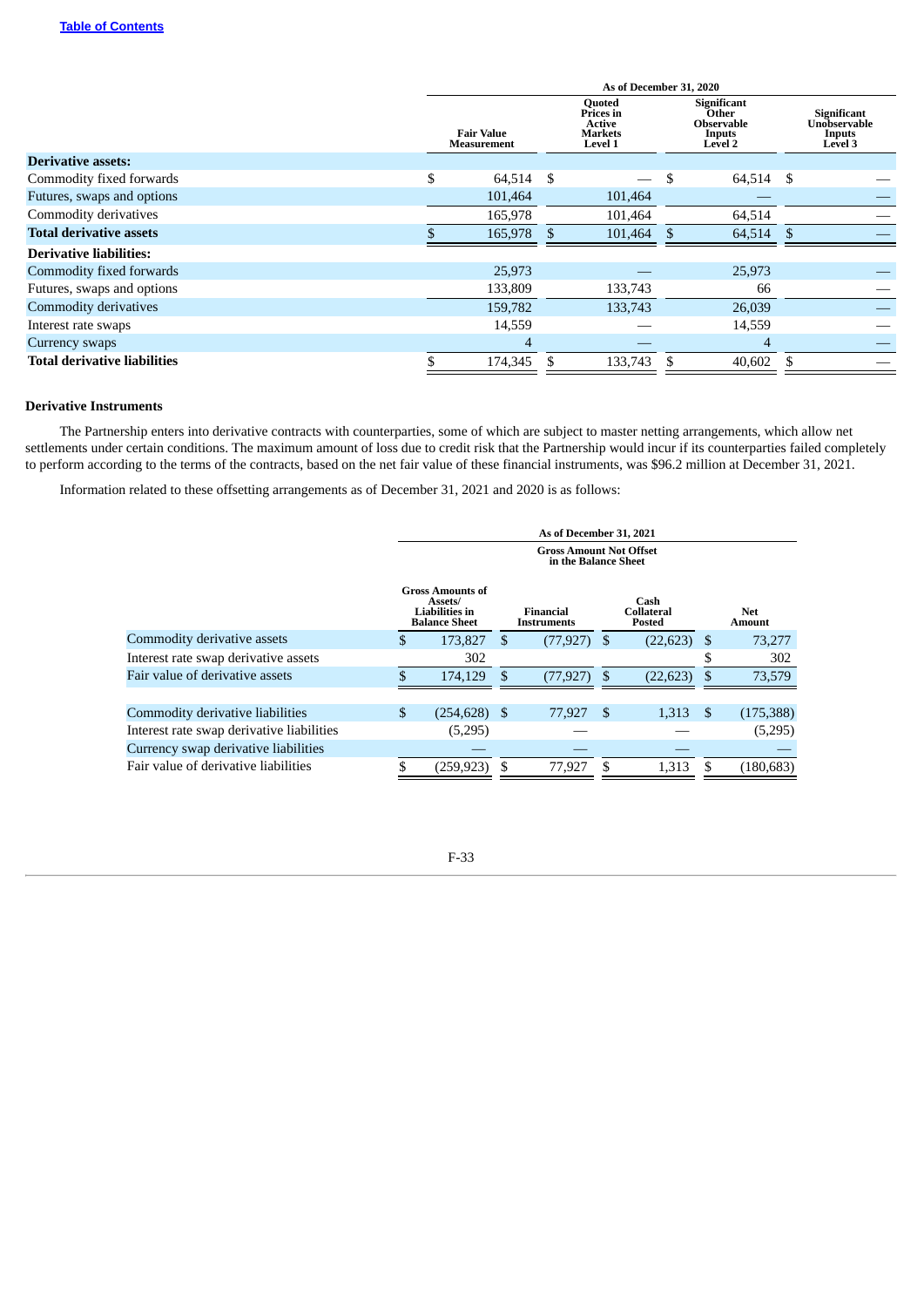|                                           |                                                        |                                                                              |   | As of December 31, 2020  |    |                              |    |                   |  |  |  |
|-------------------------------------------|--------------------------------------------------------|------------------------------------------------------------------------------|---|--------------------------|----|------------------------------|----|-------------------|--|--|--|
|                                           | <b>Gross Amount Not Offset</b><br>in the Balance Sheet |                                                                              |   |                          |    |                              |    |                   |  |  |  |
|                                           |                                                        | <b>Gross Amounts of</b><br>Assets/<br>Liabilities in<br><b>Balance Sheet</b> |   | Financial<br>Instruments |    | Cash<br>Collateral<br>Posted |    | Net<br>Amount     |  |  |  |
| Commodity derivative assets               | Æ,                                                     | 165,978                                                                      | S | (102, 736)               |    |                              |    | 63,242            |  |  |  |
| Fair value of derivative assets           |                                                        | 165,978                                                                      |   | (102, 736)               |    |                              |    | 63.242            |  |  |  |
|                                           |                                                        |                                                                              |   |                          |    |                              |    |                   |  |  |  |
| Commodity derivative liabilities          | \$                                                     | $(159, 782)$ \$                                                              |   | 102,736                  | -S | 32,488                       | -S | (24, 558)         |  |  |  |
| Interest rate swap derivative liabilities |                                                        | (14, 559)                                                                    |   |                          |    |                              |    | (14, 559)         |  |  |  |
| Currency swap derivative liabilities      |                                                        | (4)                                                                          |   |                          |    |                              |    | $\left( 4\right)$ |  |  |  |
| Fair value of derivative liabilities      |                                                        | (174, 345)                                                                   | S | 102,736                  | S  | 32,488                       |    | (39, 121)         |  |  |  |

As of December 31, 2021, the Partnership held \$22.6 million cash collateral and posted cash collateral of \$10.4 million. As of December 31, 2020, the Partnership held no cash collateral and posted cash collateral of \$58.7 million.

The following table presents total realized and unrealized gains (losses) on derivative instruments utilized for commodity risk management purposes included in cost of products sold (exclusive of depreciation and amortization):

|                            | <b>Years Ended December 31.</b> |            |  |        |  |           |  |
|----------------------------|---------------------------------|------------|--|--------|--|-----------|--|
|                            |                                 | 2021       |  | 2020   |  | 2019      |  |
| Refined products contracts |                                 | (33,611)   |  | 15,434 |  | (26, 194) |  |
| Natural gas contracts      |                                 | (101, 754) |  | 46,024 |  | 38,513    |  |
| <b>Total</b>               |                                 | (135, 365) |  | 61.458 |  | 12,319    |  |

There were no discretionary trading activities included in realized and unrealized gains (losses) on derivatives instruments for the years ended December 31, 2021, 2020 and 2019.

The following table presents the gross volume of commodity derivative instruments outstanding for the periods indicated:

|                 | As of December 31, 2021              |                                | As of December 31, 2020              |                                |  |  |
|-----------------|--------------------------------------|--------------------------------|--------------------------------------|--------------------------------|--|--|
|                 | <b>Refined Products</b><br>(Barrels) | <b>Natural Gas</b><br>(MMBTUs) | <b>Refined Products</b><br>(Barrels) | <b>Natural Gas</b><br>(MMBTUs) |  |  |
| Long contracts  | 10,034                               | 167,709                        | 12.736                               | 172,274                        |  |  |
| Short contracts | (14, 483)                            | (98, 152)                      | (16,825)                             | (86, 913)                      |  |  |

#### **Interest Rate Derivatives**

The Partnership has entered into interest rate swaps to manage its exposure to changes in interest rates on its Credit Agreement. The Partnership's interest rate swaps hedge actual and forecasted LIBOR borrowings and have been designated as cash flow hedges. Counterparties to the Partnership's interest rate swaps are large multinational banks and the Partnership does not believe there is a material risk of counterparty non-performance. The Partnership expects to continue to utilize interest rate swaps to hedge cash flow risk and to manage the Partnership's exposure to LIBOR interest rates or its replaced equivalent for the foreseeable future.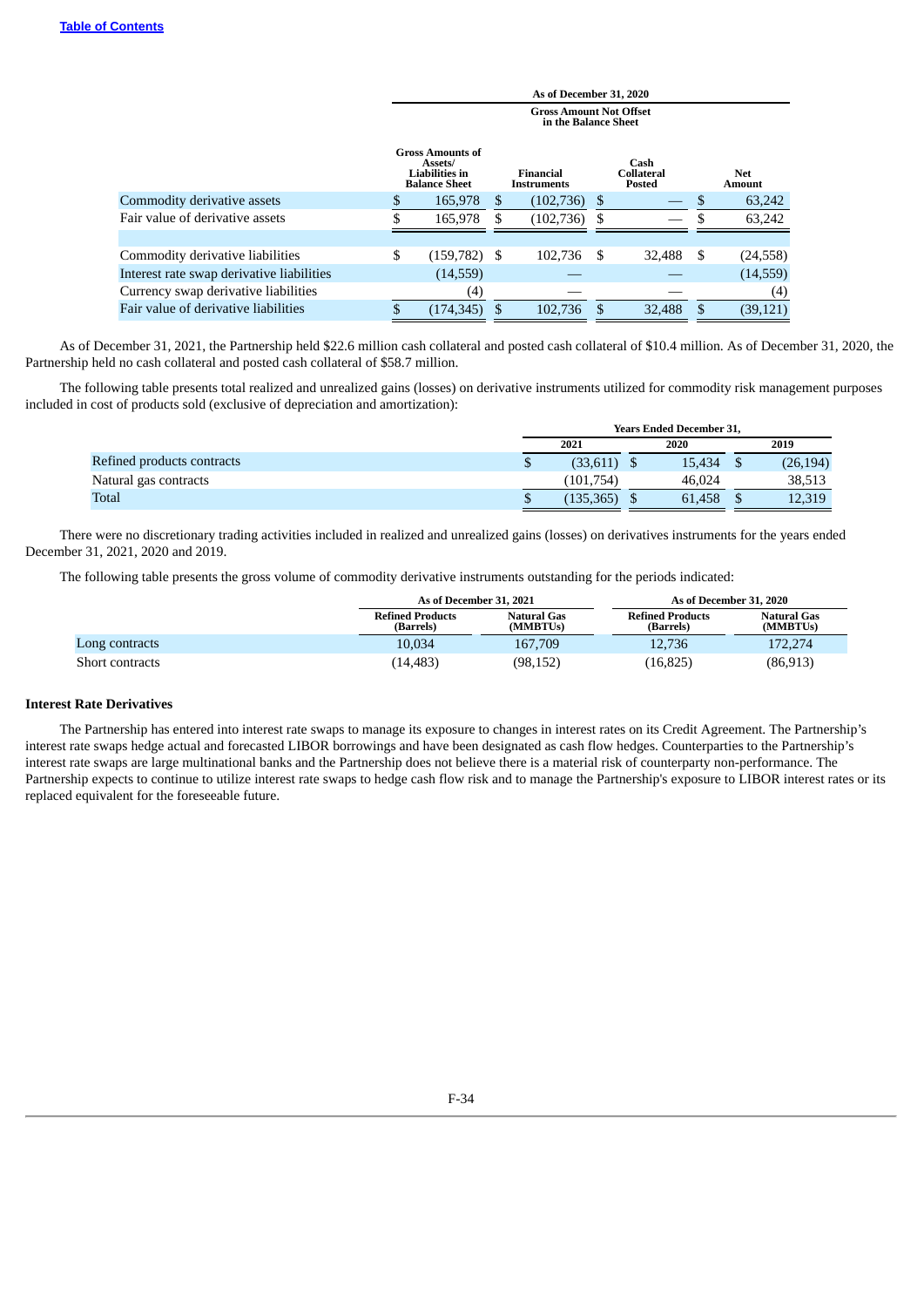The Partnership's interest rate swap agreements outstanding as of December 31, 2021 were as follows:

| <b>Interest Rate Swap Agreements</b> |              |    |                        |  |  |  |
|--------------------------------------|--------------|----|------------------------|--|--|--|
| <b>Beginning</b>                     | Ending       |    | <b>Notional Amount</b> |  |  |  |
| January 2021                         | January 2022 | S  | 300,000                |  |  |  |
| April 2021                           | April 2022   | \$ | 25,000                 |  |  |  |
| January 2022                         | January 2023 | S  | 250,000                |  |  |  |
| April 2022                           | April 2023   | \$ | 25,000                 |  |  |  |
| January 2023                         | January 2024 | S  | 250,000                |  |  |  |
| January 2024                         | January 2025 | \$ | 50,000                 |  |  |  |

The Partnership records unrealized gains and losses on its interest rate swaps as a component of accumulated other comprehensive loss, net of tax, which is reclassified to earnings as interest expense when the payments are made. As of December 31, 2021, the amount of unrealized losses, net of tax, expected to be reclassified to earnings during the following twelve-month period was \$4.0 million.

#### **Contingent Consideration**

As a result of the Coen Energy acquisition in 2017, the Partnership was obligated to pay contingent consideration of up to \$12.0 million if certain earnings objectives during the first three years following the acquisition were met. As of December 31, 2020, the outstanding liability associated with the contingent consideration payment calculation was zero as the earnings objective period had ended and the final payment of \$8.0 million was made in October 2020. Prior to September 30, 2020, the estimated fair value of the contingent consideration arrangement was classified within Level 3 and was determined using an income approach based on probability-weighted discounted cash flows. Under this method, a set of discrete potential future earnings was determined using internal estimates based on various revenue growth rate assumptions for each scenario. A probability was assigned to each discrete potential future earnings estimate. The resulting probability-weighted contingent consideration amounts were discounted using a weighted average discount rate of 7.0%.

The Partnership recorded changes in the estimated fair value of the contingent consideration within selling, general and administrative expenses in the consolidated statements of operations. Changes in the contingent consideration liability were measured at fair value on a recurring basis using unobservable inputs (Level 3) are as follows:

|                                              | <b>Year Ended December</b><br>31. |         |
|----------------------------------------------|-----------------------------------|---------|
|                                              |                                   | 2020    |
| Contingent consideration - beginning of year |                                   | 7,590   |
| Payments                                     |                                   | (8,000) |
| Change in estimated fair value               |                                   |         |
| Contingent consideration - end of year       |                                   |         |

#### **19. Commitments and Contingencies**

#### **Legal, Environmental and Other Proceedings**

The Partnership is subject to a tax on sales made in Quebec from product it imports into the province. During a recent audit by the Quebec Energy Board ("QEB") of the annual filings, the Partnership initiated legal action seeking a declaration to limit the applicability of the tax to direct imports, as well as the periods subject to review. Since filing this legal action in June 2018, the Partnership has been assessed \$8.3 million of tax, including interest and penalties, for the period of 2007 to 2020. Similarly, since the filing, the Partnership has been assessed \$10.2 million, including a 15% penalty and interest, from the Ministry of the Environment, and the Fight Against Climate Change (known as MELCC) under separate regulation that was in effect for the period from 2007 through 2014. The Partnership is disputing this assessment on the same basis as set out in the QEB legal action described above. The Partnership has accrued an amount which it believes to be a reasonable estimate of the low end of a range of loss related to these matters and such amount is not material to the consolidated financial statements.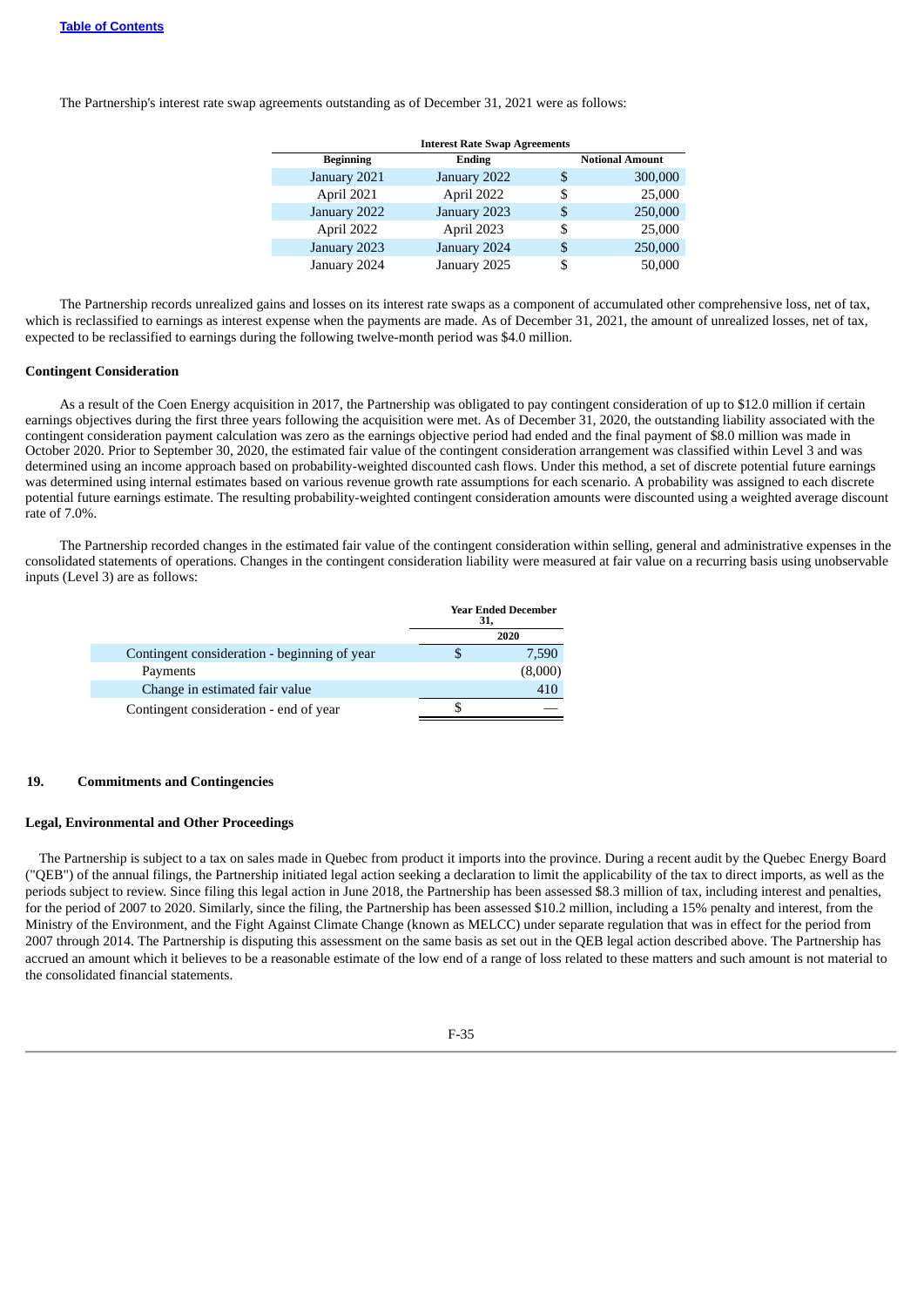On September 14, 2020, a purported class action complaint was filed against Sprague Operating Resources, LLC ("SOR"), one of the Partnership's subsidiaries, in the U.S. District Court for the District of Rhode Island. The complaint, since amended, alleges causes of action for private nuisance, public nuisance, and negligence, each based on emission impacts to nearby occupants from the Partnership's oil and natural gas facility located in Providence, Rhode Island. The complaint also alleges that the amount in controversy exceeds \$5.0 million. At this early stage in the litigation, the Partnership cannot predict whether the plaintiff will succeed in getting the court to certify a class. Based upon the information currently available to it, the Partnership believes that the complaint is without merit and intends to vigorously defend against it.

On May 29, 2020, the Partnership entered into a consent decree with the U.S. EPA and the Massachusetts Department of Environmental Protection ("MassDEP") in regards to alleged violations of the Clean Air Act and related State Implementation Plans at facilities in Massachusetts, Maine, New Hampshire, and Rhode Island. The alleged violations related to historical volatile organic compound ("VOC") emissions that purportedly emanated from heated tanks storing #6 oil and asphalt. Pursuant to the terms of the consent decree, the Partnership was required to pay a total of \$350,000 in civil penalties, and was further obligated to conduct injunctive relief that included applying for state permits and amending its existing permits to further restrict VOC emissions. Other injunctive relief under the consent decree included throughput limitations at the relevant facilities and removing certain tanks from service. The Partnership has paid the monetary sanction in full. Moreover, the Partnership has completed performance of its obligations under the consent decree other than those at South Portland, Maine that were delayed due to delays in issuance of permits from the City but are expected to be completed in the Spring of 2022. The Partnership believes that the conditions of the consent decree do not impose material curtailments on throughputs and have not resulted in significant impacts to operations at the applicable terminals.

In May 2021, the New York City Department of Citywide Administrative Services ("DCAS") initiated legal action against SOR, alleging that SOR failed to pay the city \$8.5 million in biodiesel tax credits for product purchased for the period of 2017 through 2019. SOR is disputing the claim and the Partnership has accrued an amount which it believes to be a reasonable estimate of the low end of a range of loss related to this matter and such amount is not material to the consolidated financial statements.

The Partnership is involved in other various lawsuits, other proceedings and environmental matters, all of which arose in the normal course of business. The Partnership believes, based upon its examination of currently available information, its experience to date, and advice from legal counsel, that the individual and aggregate liabilities resulting from the resolution of these contingent matters will not have a material adverse impact on the Partnership's consolidated results of operations, financial position or cash flows.

# **20. Equity and Equity-Based Compensation**

#### **Annual Incentive Compensation Program**

The board of directors of the General Partner has approved an annual bonus program which is provided to substantially all employees. Under this program bonuses for the majority of participants will be settled in cash with others receiving a combination of cash and common units. The Partnership records the expected bonus payment as a liability until a grant date has been established and awards finalized, which occurs in the first quarter of the year following the year for which the bonus is earned.

The General Partner adopted the Sprague Resources LP 2013 Long-Term Incentive Plan (the "LTIP"), for the benefit of employees, consultants and directors of the General Partner and its affiliates, who provide services to the General Partner or an affiliate. The LTIP initially limited the number of common units that may be delivered, pursuant to vested awards, to 800,000 common units. On January 1 of each calendar year occurring after the second anniversary of the effective date and prior to the expiration of the LTIP, the total number of common units reserved and available for issuance under the LTIP will increase by 200,000 common units. As of December 31, 2021, there were no common units reserved for issuance and 975,605 available for issuance.

Effective March 5, 2021, the board of directors used its discretion to terminate all phantom unit awards granted in 2018, 2019 and 2020. In consideration for this termination, the board of directors paid a higher 2020 cash bonus, issued 172,702 vested common units to each of the Partnership's Named Executive Officers and certain other employees and issued new long-term incentive awards payable in units or cash which vest over a three-year service period. The 2020 cash bonus amounts were expensed during the year ended December 31, 2020 and accrued for as of December 31, 2020. The Partnership accounted for the cancellation of the previously outstanding phantom unit awards and the issuance of the vested units and long-term incentive awards as a modification which resulted in immaterial incremental compensation expense.

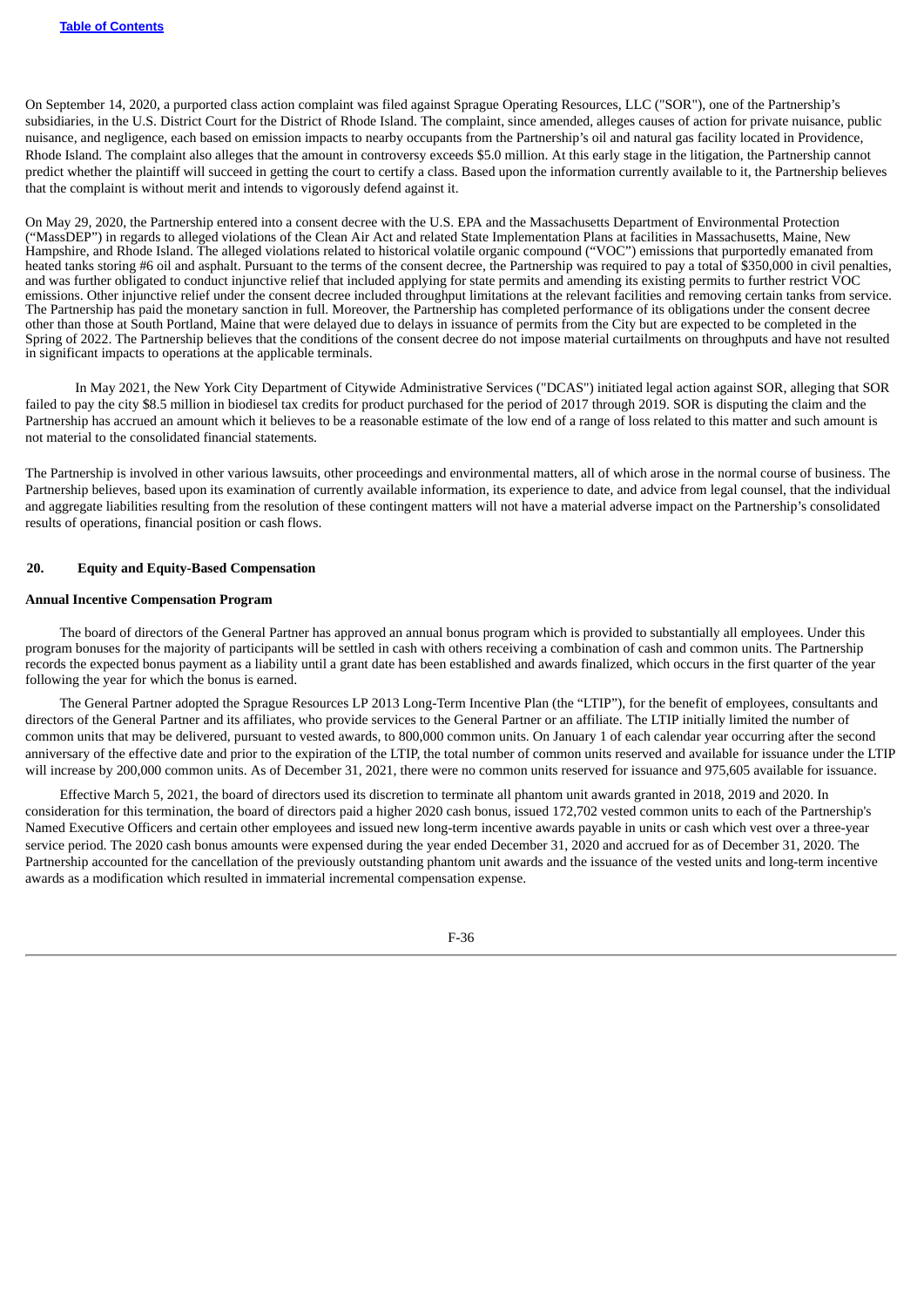The following table presents the status of the Partnership's phantom unit awards:

|                                    | 2020 Awards  |  |                                                                             | 2019 Awards  | 2018 Awards                                                          |              |                                                                             |
|------------------------------------|--------------|--|-----------------------------------------------------------------------------|--------------|----------------------------------------------------------------------|--------------|-----------------------------------------------------------------------------|
|                                    | <b>Units</b> |  | Weighted<br>Average<br><b>Grant Date</b><br><b>Fair Value</b><br>(per unit) | <b>Units</b> | Weighted<br>Average<br>Grant Date<br><b>Fair Value</b><br>(per unit) | <b>Units</b> | Weighted<br>Average<br><b>Grant Date</b><br><b>Fair Value</b><br>(per unit) |
| Nonvested at December 31, 2020     | 173,250      |  | 15.16                                                                       | 155,337      | 15.04                                                                | 107,450      | 23.30                                                                       |
| Granted                            |              |  |                                                                             |              |                                                                      |              |                                                                             |
| Forfeited                          |              |  |                                                                             |              |                                                                      |              |                                                                             |
| Cancelled                          | (173, 250)   |  | (15.16)                                                                     | (155, 337)   | (15.04)                                                              | (107, 450)   | (23.30)                                                                     |
| Vested (end of performance period) |              |  |                                                                             |              |                                                                      |              |                                                                             |
| Nonvested at December 31, 2021     |              |  |                                                                             |              |                                                                      |              |                                                                             |

Unit-based compensation expense for the year ended December 31, 2021 was \$0.4 million as compared to \$4.2 million and \$0.6 million, for the years ended December 31, 2020 and December 31, 2019, respectively. Unit-based compensation is included in selling, general and administrative expenses. Units issued under the Partnership's 2013 LTIP are newly issued.

#### **Equity Awards - Director Compensation**

During the years ended December 31, 2021, 2020, and 2019 the board of directors of the General Partner issued 8,292, 15,464, and 13,932, vested units as compensation to certain of its directors, respectively, with estimated total grant date fair values of \$0.2 million for each period.

#### **Equity - Changes in Partnership's Units**

The following table provides information with respect to changes in the Partnership's unit:

|                                                                                                                  | <b>Common Units</b> |                            |
|------------------------------------------------------------------------------------------------------------------|---------------------|----------------------------|
|                                                                                                                  | Public              | Sprague<br><b>Holdings</b> |
| Balance as of December 31, 2018                                                                                  | 10,627,629          | 12,106,348                 |
| Director vested awards                                                                                           | 13,932              |                            |
| Balance as of December 31, 2019                                                                                  | 10,641,561          | 12,106,348                 |
| Units issued in connection with employee bonus                                                                   | 61,782              |                            |
| Distribution paid in units                                                                                       |                     | 121,150                    |
| Director vested awards                                                                                           | 15,464              |                            |
| Units purchased in Private Placement                                                                             | (723, 738)          | 723,738                    |
| Balance as of December 31, 2020                                                                                  | 9,995,069           | 12,951,236                 |
| Units issued in connection with employee bonus                                                                   | 172,702             |                            |
| Director vested awards                                                                                           | 8,292               |                            |
| Units issued in conjunction with IDR Reset Election                                                              |                     | 3,107,248                  |
| Increase in affiliated units as a result of acquisition of Hartree Partners, LP                                  | (2, 115, 365)       | 2,115,365                  |
| Increase in affiliated units as a result of change in beneficial ownership of Hartree<br><b>Bulk Storage LLC</b> | (1,375,000)         | 1,375,000                  |
| Balance as of December 31, 2021                                                                                  | 6,685,698           | 19,548,849                 |

#### **21. Earnings Per Unit**

The Partnership has identified the IDRs as participating securities and uses the two-class method when calculating the net income per unit applicable to limited partners. Earnings per unit applicable to limited partners is computed by dividing limited partners' interest in net income, after deducting any incentive distributions, by the weighted-average number of outstanding common units. The Partnership's net income is allocated to the limited partners in accordance with their respective ownership percentages, after giving effect to priority income allocations for incentive distributions, which are declared and paid following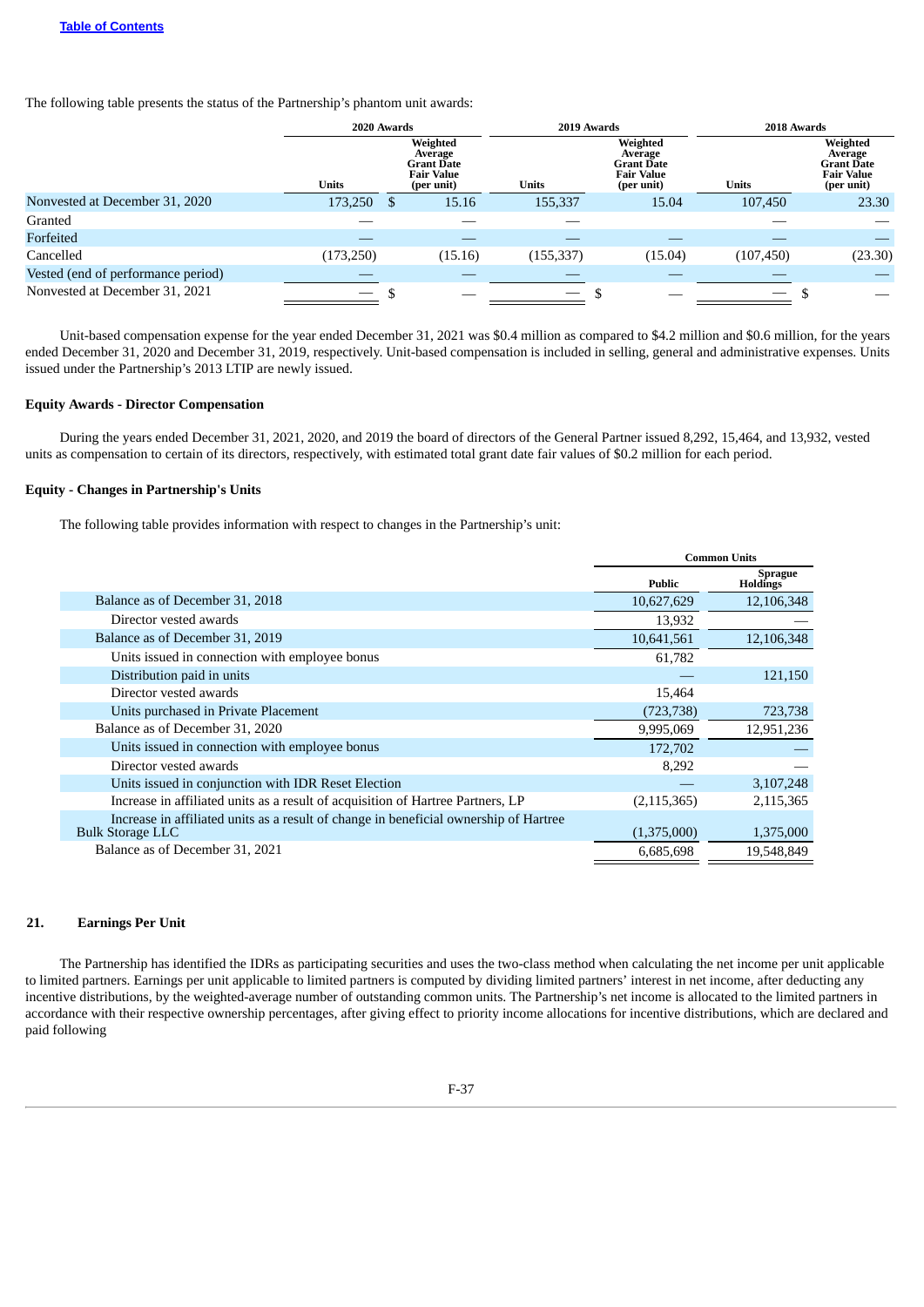the close of each quarter. Earnings in excess of distributions are allocated to the limited partners based on their respective ownership interests. Diluted earnings per unit includes the effects of potentially dilutive units on the Partnership's common units, consisting of unvested phantom units. Payments made to the Partnership's unitholders are determined in relation to actual distributions declared and are not based on the net income allocations used in the calculation of earnings per unit.

The table below shows the weighted average common units outstanding used to compute net (loss) income per common unit for the periods indicated.

|                                                          | <b>Years Ended December 31.</b> |            |            |  |
|----------------------------------------------------------|---------------------------------|------------|------------|--|
|                                                          | 2021                            | 2020       | 2019       |  |
| Weighted average limited partner common units - basic    | 25.652.890                      | 22,901,140 | 22,736,916 |  |
| Dilutive effect of unvested phantom units                |                                 | 3.973      | 33,967     |  |
| Weighted average limited partner common units - dilutive | 25.652.890                      | 22,905,113 | 22,770,883 |  |

## **22. Partnership Distributions**

The Partnership's partnership agreement sets forth the calculation to be used to determine the amount and priority of cash distributions that the common unitholders will receive. Payments made in connection with DERs are recorded as a distribution. Cash distributions for the periods indicated were as follows:

|                                 |                          |                 | <b>Cash Distributed</b> |        |    |            |     |              |
|---------------------------------|--------------------------|-----------------|-------------------------|--------|----|------------|-----|--------------|
| <b>For the Quarter</b><br>Ended | <b>Distribution Date</b> | <b>Per Unit</b> |                         | Common |    | <b>IDR</b> |     | <b>Total</b> |
| December 31,<br>2019            | February 10,<br>2020     | \$0.6675        | \$                      | 15,184 | \$ | 2,053      | (1) | \$<br>17,237 |
| March 31,<br>2020               | May 11, 2020             | \$0.6675        | \$                      | 15,301 | \$ | 2,072      |     | \$<br>17,373 |
| June 30, 2020                   | August 10, 2020          | \$0.6675        | \$                      | 15,301 | \$ | 2,072      |     | \$<br>17,373 |
| September 30,<br>2020           | November 12,<br>2020     | \$0.6675        | \$                      | 15,311 | \$ | 2,074      |     | \$<br>17,385 |
| December 31.<br>2020            | February 10,<br>2021     | \$0.6675        | \$                      | 15,317 | \$ | 2,074      |     | \$<br>17,391 |
| March 31,<br>2021               | May 10, 2021             | \$0.6675        | \$                      | 17,506 | \$ |            |     | \$<br>17,506 |
| June 30, 2021                   | August 9, 2021           | \$0.6675        | \$                      | 17,506 | \$ |            |     | \$<br>17,506 |
| September 30,<br>2021           | November 10,<br>2021     | \$0.4338        | \$                      | 11,380 | \$ |            |     | \$<br>11,380 |
|                                 |                          |                 |                         |        |    |            |     |              |

(1) On February 10, 2020, the Sponsor received 121,150 common units, in lieu of cash, in respect of the incentive distribution rights payable in connection with the distribution for the fourth quarter of 2019.

In addition, on January 24, 2022, the Partnership declared a cash distribution for the three months ended December 31, 2021, of \$0.4338 per unit, totaling \$11.4 million. Such distributions were paid on February 9, 2022, to unitholders of record on February 4, 2022.

# **23. Subsequent Events**

On January 11, 2022, the Partnership received an unsolicited non-binding proposal from Hartree, pursuant to which Hartree would acquire all of the outstanding common units of the Partnership that Hartree and its affiliates do not already own in exchange for \$16.50 in cash for each such common unit. The board of directors of the General Partner has delegated authority to evaluate and negotiate the proposal to its conflicts committee. The conflicts committee's evaluation process is currently ongoing.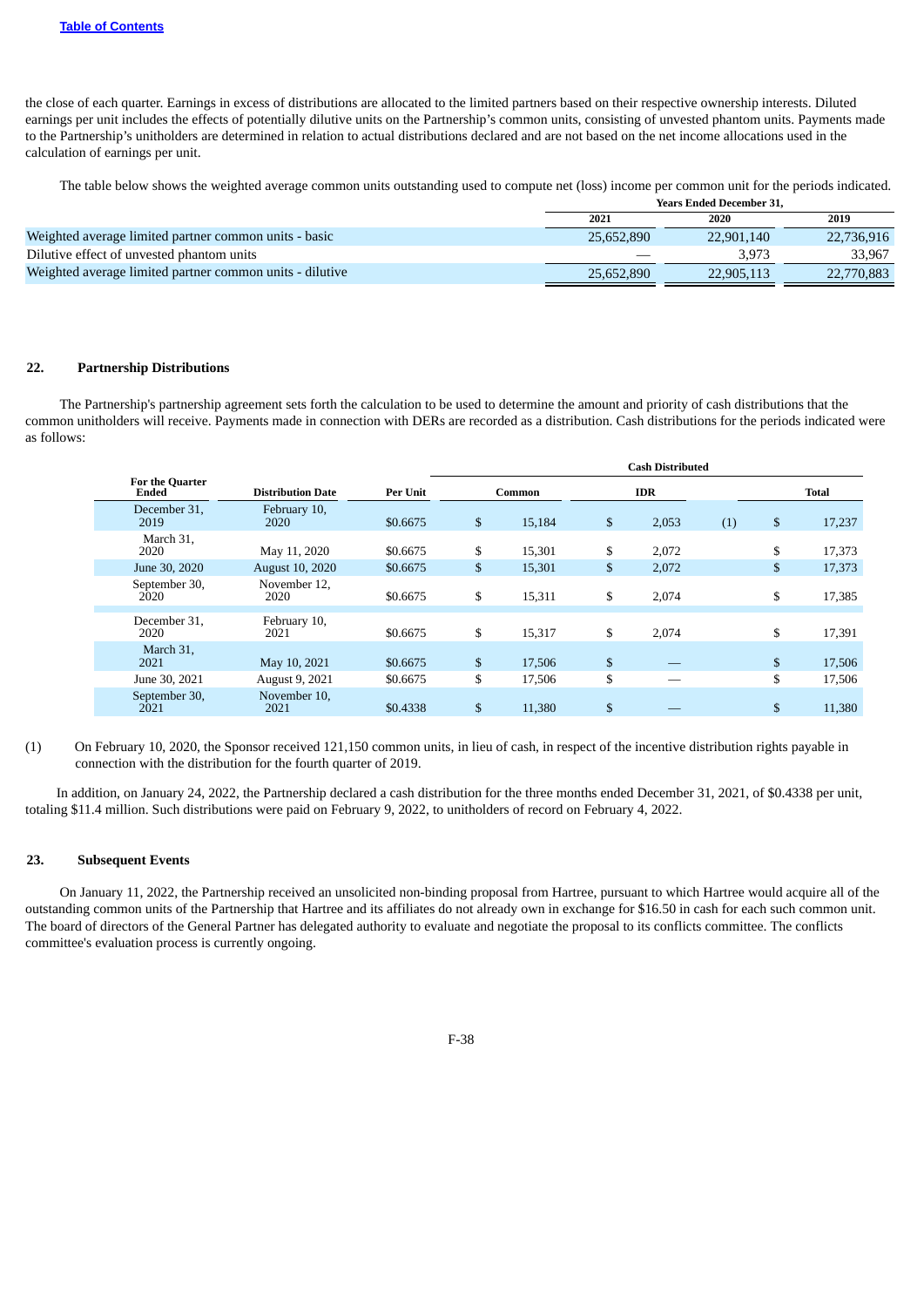# **SUBSIDIARIES OF SPRAGUE RESOURCES LP**

| Name                                     | <b>State or Other</b><br>Jurisdiction of<br><b>Incorporation</b> | Percent of<br>Ownership |
|------------------------------------------|------------------------------------------------------------------|-------------------------|
| <b>Sprague Operating Resources LLC</b>   | Delaware                                                         | 100%                    |
| Sprague Energy Solutions Inc.            | Delaware                                                         | 100%                    |
| Sprague Connecticut Properties LLC       | <b>Delaware</b>                                                  | 100%                    |
| Sprague Terminal Services LLC            | Delaware                                                         | 100%                    |
| Sprague Co-op Member LLC                 | Delaware                                                         | 100%                    |
| Sprague Transport LLC                    | Pennsylvania                                                     | 100%                    |
| Sprague Energy LLC                       | Pennsylvania                                                     | 100%                    |
| Sprague Natural Gas LLC                  | Delaware                                                         | 100%                    |
| Kildair Service ULC                      | Canada                                                           | 99.2%                   |
| [0.8% owned by Sprague Co-op Member LLC] |                                                                  |                         |
| Sprague Resources Canada ULC             | Canada                                                           | 100%                    |
| Wintergreen Transport Corporation ULC    | Canada                                                           | 100%                    |
| Sprague Resources Finance Corp           | Delaware                                                         | 100%                    |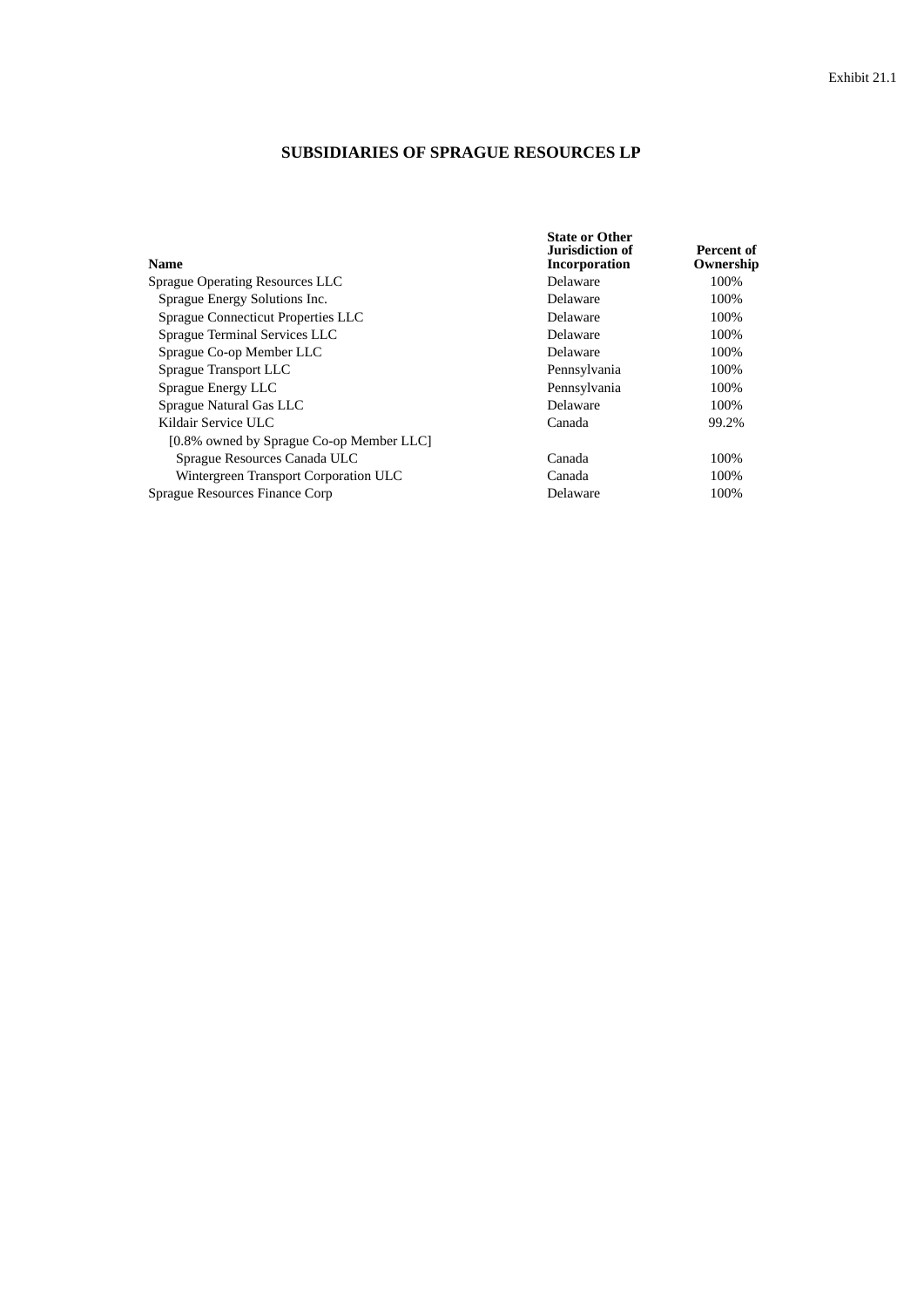## **Consent of Independent Registered Public Accounting Firm**

We consent to the incorporation by reference in the following Registration Statements:

- Form S-8 No. 333-191923 pertaining to the Sprague Resources LP 2013 Long Term Incentive Plan; and
- Form S-3 No. 333-200148 pertaining to Sprague Resources LP and Sprague Resources Finance Corp

of our reports dated March 3, 2022, with respect to the consolidated financial statements of Sprague Resources LP, and the effectiveness of internal control over financial reporting of Sprague Resources LP, included in this Annual Report (Form 10-K) of Sprague Resources LP for the year ended December 31, 2021.

/s/ Ernst & Young LLP Boston, Massachusetts March 3, 2022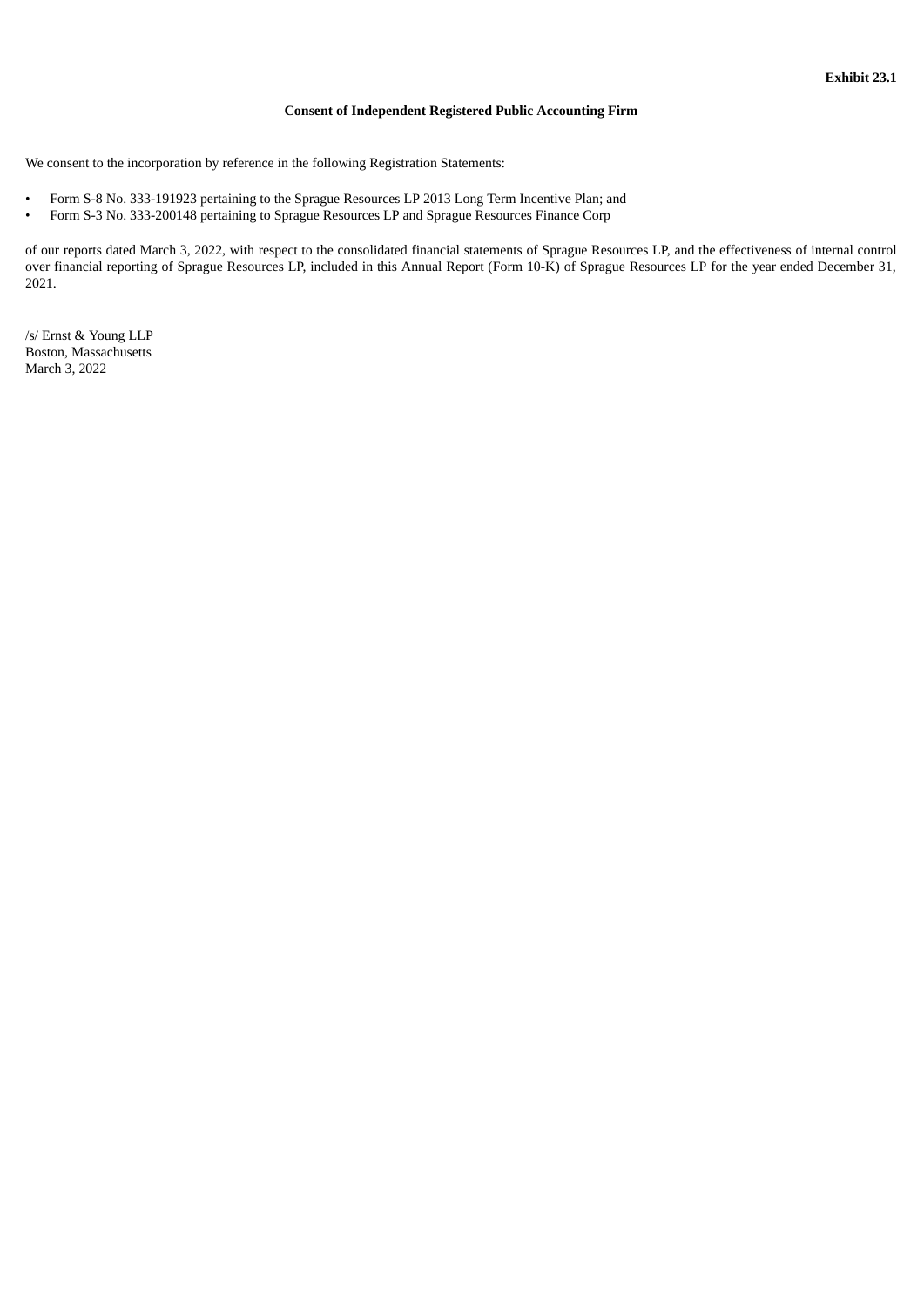# **CERTIFICATION OF CHIEF EXECUTIVE OFFICER**

I, David C. Glendon, certify that:

- 1. I have reviewed this annual report on Form 10-K of Sprague Resources LP;
- 2. Based on my knowledge, this report does not contain any untrue statement of a material fact or omit to state a material fact necessary to make the statements made, in light of the circumstances under which such statements were made, not misleading with respect to the period covered by this report;
- 3. Based on my knowledge, the financial statements, and other financial information included in this report, fairly present in all material respects the financial condition, results of operations and cash flows of the registrant as of, and for, the periods presented in this report;
- 4. The registrant's other certifying officer and I are responsible for establishing and maintaining disclosure controls and procedures (as defined in Exchange Act Rules 13a-15(e) and 15d-15(e)) and internal control over financial reporting (as defined in Exchange Act Rules 13a-15(f) and 15d- $15(f)$ ) for the registrant and have:
	- a. Designed such disclosure controls and procedures, or caused such disclosure controls and procedures to be designed under our supervision, to ensure that material information relating to the registrant, including its consolidated subsidiaries, is made known to us by others within those entities, particularly during the period in which this report is being prepared;
	- b. Designed such internal control over financial reporting, or caused such internal control over financial reporting to be designed under our supervision, to provide reasonable assurance regarding the reliability of financial reporting and the preparation of financial statements for external purposes in accordance with generally accepted accounting principles;
	- c. Evaluated the effectiveness of the registrant's disclosure controls and procedures and presented in this report our conclusions about the effectiveness of the disclosure controls and procedures, as of the end of the period covered by this report based on such evaluation; and
	- d. Disclosed in this report any change in the registrant's internal control over financial reporting that occurred during the registrant's most recent fiscal quarter (the registrant's fourth fiscal quarter in the case of an annual report) that has materially affected, or is reasonably likely to materially affect, the registrant's internal control over financial reporting; and
- 5. The registrant's other certifying officer and I have disclosed, based on our most recent evaluation of internal control over financial reporting, to the registrant's auditors and the audit committee of the registrant's board of directors (or persons performing the equivalent functions):
	- a. All significant deficiencies and material weaknesses in the design or operation of internal control over financial reporting which are reasonably likely to adversely affect the registrant's ability to record, process, summarize and report financial information; and
	- b. Any fraud, whether or not material, that involves management or other employees who have a significant role in the registrant's internal control over financial reporting.

Date: March 3, 2022

/s/ DAVID C. GLENDON David C. Glendon *President and Chief Executive Officer*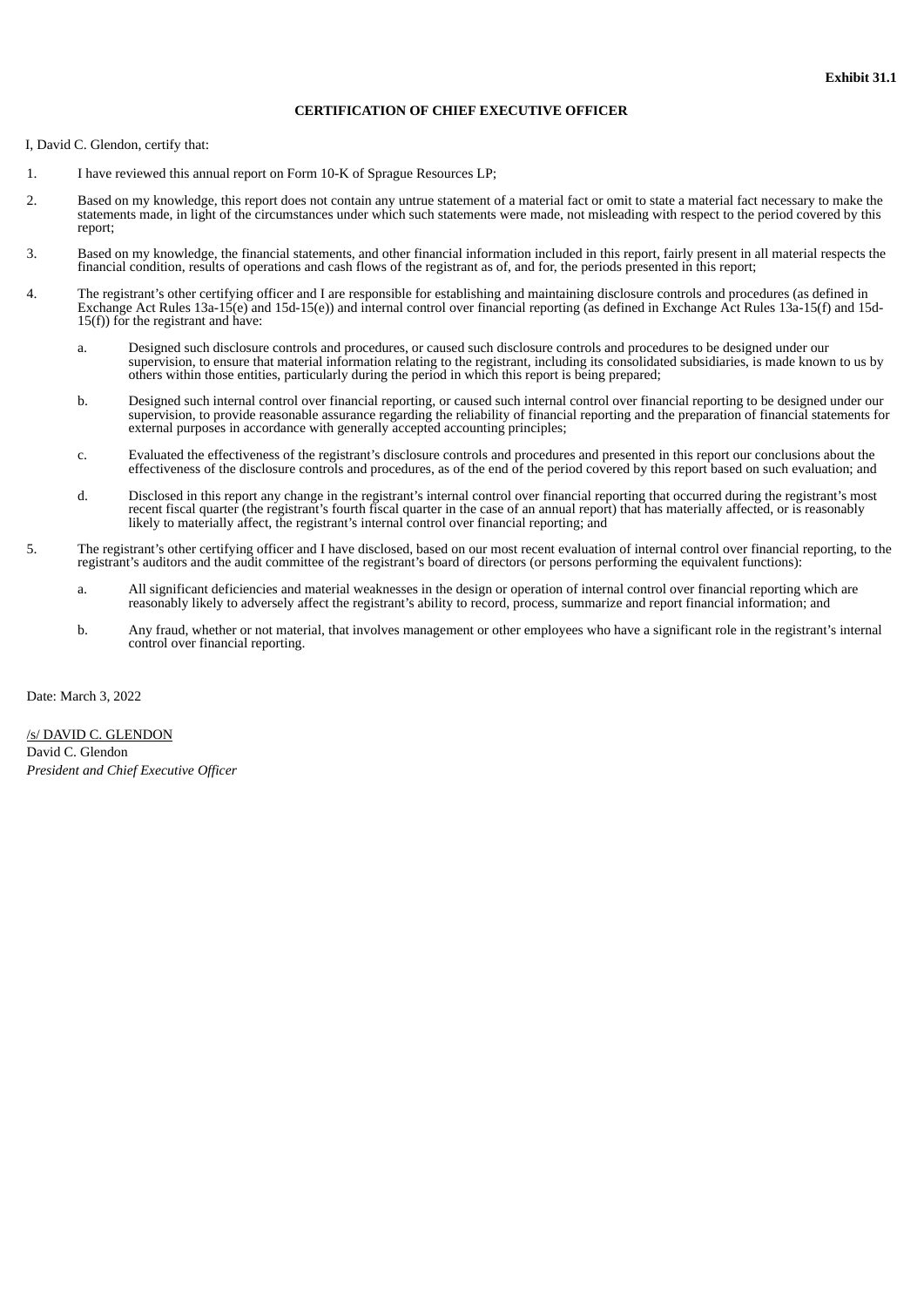## **CERTIFICATION OF CHIEF FINANCIAL OFFICER**

I, David C. Long, certify that:

- 1. I have reviewed this annual report on Form 10-K of Sprague Resources LP;
- 2. Based on my knowledge, this report does not contain any untrue statement of a material fact or omit to state a material fact necessary to make the statements made, in light of the circumstances under which such statements were made, not misleading with respect to the period covered by this report;
- 3. Based on my knowledge, the financial statements, and other financial information included in this report, fairly present in all material respects the financial condition, results of operations and cash flows of the registrant as of, and for, the periods presented in this report;
- 4. The registrant's other certifying officer and I are responsible for establishing and maintaining disclosure controls and procedures (as defined in Exchange Act Rules 13a-15(e) and 15d-15(e)) and internal control over financial reporting (as defined in Exchange Act Rules 13a-15(f) and 15d- $15(f)$ ) for the registrant and have:
	- a. Designed such disclosure controls and procedures, or caused such disclosure controls and procedures to be designed under our supervision, to ensure that material information relating to the registrant, including its consolidated subsidiaries, is made known to us by others within those entities, particularly during the period in which this report is being prepared;
	- b. Designed such internal control over financial reporting, or caused such internal control over financial reporting to be designed under our supervision, to provide reasonable assurance regarding the reliability of financial reporting and the preparation of financial statements for external purposes in accordance with generally accepted accounting principles;
	- c. Evaluated the effectiveness of the registrant's disclosure controls and procedures and presented in this report our conclusions about the effectiveness of the disclosure controls and procedures, as of the end of the period covered by this report based on such evaluation; and
	- d. Disclosed in this report any change in the registrant's internal control over financial reporting that occurred during the registrant's most recent fiscal quarter (the registrant's fourth fiscal quarter in the case of an annual report) that has materially affected, or is reasonably likely to materially affect, the registrant's internal control over financial reporting; and
- 5. The registrant's other certifying officer and I have disclosed, based on our most recent evaluation of internal control over financial reporting, to the registrant's auditors and the audit committee of the registrant's board of directors (or persons performing the equivalent functions):
	- a. All significant deficiencies and material weaknesses in the design or operation of internal control over financial reporting which are reasonably likely to adversely affect the registrant's ability to record, process, summarize and report financial information; and
	- b. Any fraud, whether or not material, that involves management or other employees who have a significant role in the registrant's internal control over financial reporting.

Date: March 3, 2022

/s/ DAVID C. LONG David C. Long *Chief Financial Officer*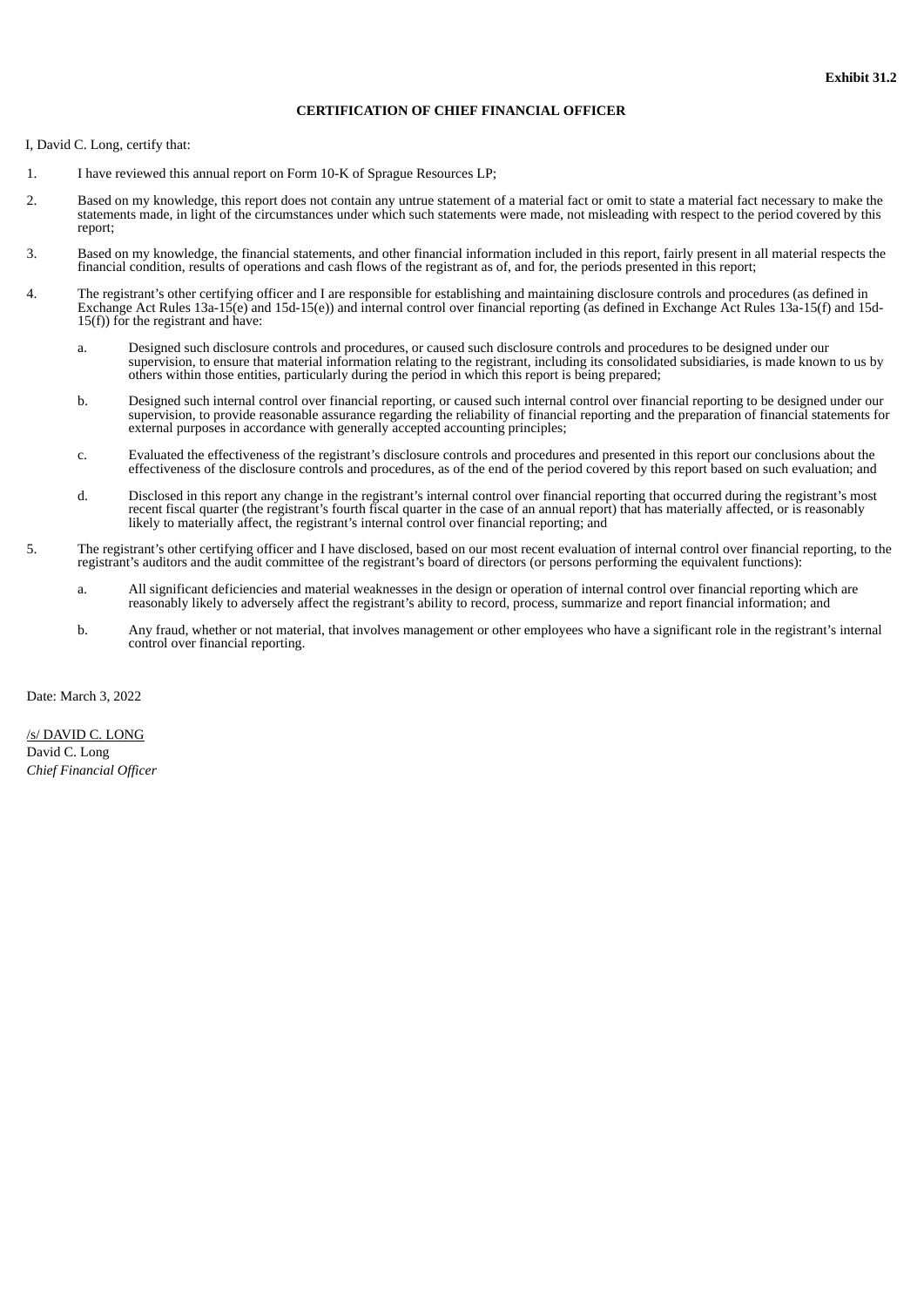### **CERTIFICATION PURSUANT TO 18 U.S.C. SECTION 1350, AS ADOPTED PURSUANT TO SECTION 906 OF THE SARBANES-OXLEY ACT OF 2002**

In connection with this Annual Report of Sprague Resources LP (the "Partnership") on Form 10-K for the year ended December 31, 2021, as filed with the Securities and Exchange Commission on the date hereof (the "Report"), I, David C. Glendon, President and Chief Executive Officer of the general partner of the Partnership, certify pursuant to 18 U.S.C. §1350, as adopted pursuant to Section 906 of the Sarbanes-Oxley Act of 2002, that to my knowledge:

- 1 The Report fully complies with the requirements of Section 13(a) or 15(d) of the Securities Exchange Act of 1934 as amended; and
- 2 The information contained in the Report fairly presents, in all material respects, the financial condition and results of operations of the Partnership.

Date: March 3, 2022

/s/ DAVID C. GLENDON David C. Glendon *President and Chief Executive Officer (Principal Executive Officer)*